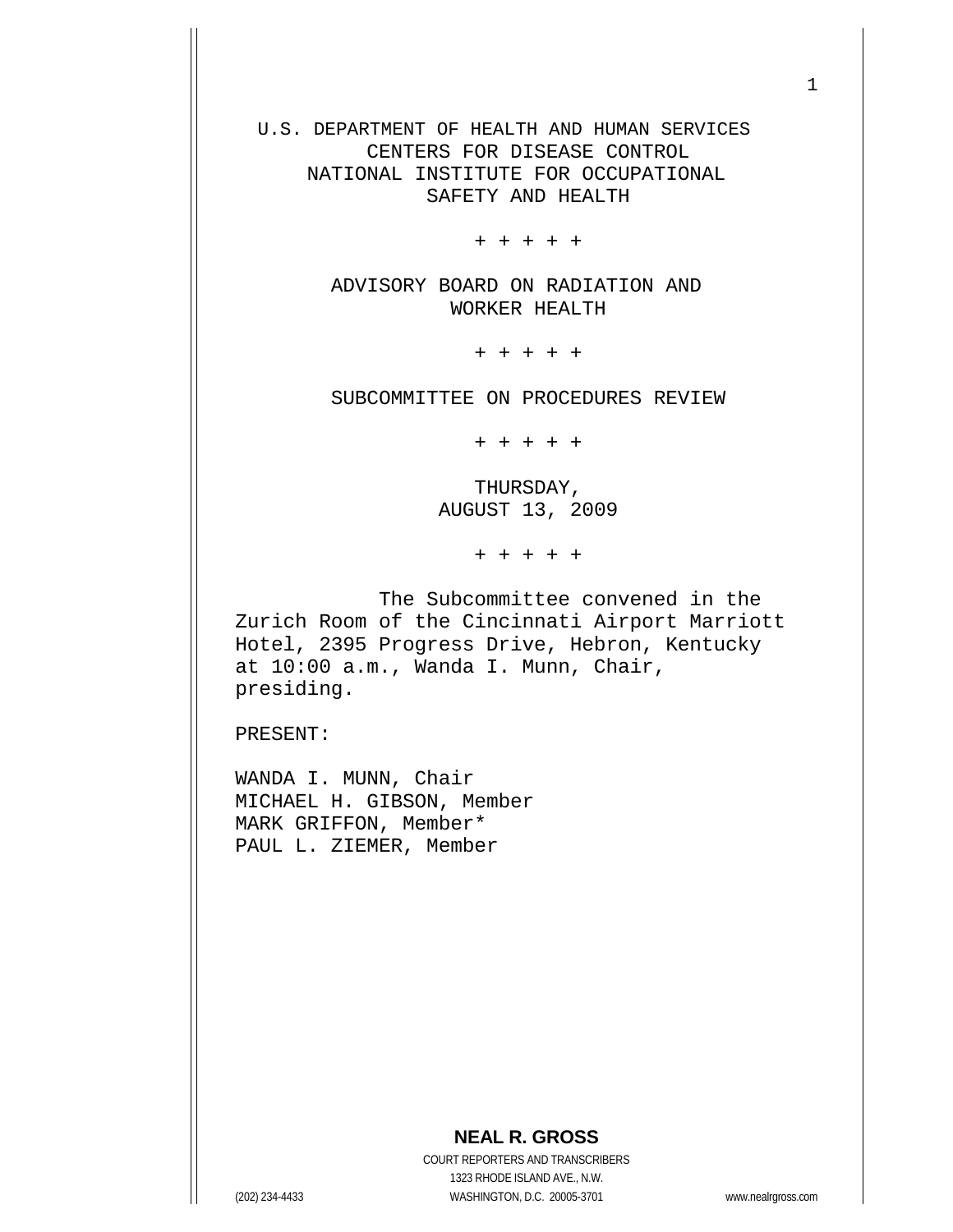ALSO PRESENT:

TED KATZ, Designated Federal Official NANCY ADAMS, NIOSH Contractor\* ISAF AL-NABULSI, DOE\* HANS BEHLING, SC&A\* LARRY ELLIOTT, NIOSH OCAS STUART HINNEFELD, NIOSH OCAS EMILY HOWELL, HHS\* TOM LEBONE, ORAU Team\* JAN LOVELACE, ORAU Team\* STEPHEN MARSCHKE, SC&A JOHN MAURO, SC&A\* JIM NETON, NIOSH OCAS\* MICHAEL RAFKY, HHS\* MUTTY SHARFI, ORAU Team\* SCOTT SIEBERT, ORAU Team MATTHEW SMITH, ORAU Team\* ELYSE THOMAS, ORAU Team

\*Present via telephone

## **NEAL R. GROSS**

COURT REPORTERS AND TRANSCRIBERS 1323 RHODE ISLAND AVE., N.W. (202) 234-4433 WASHINGTON, D.C. 20005-3701 www.nealrgross.com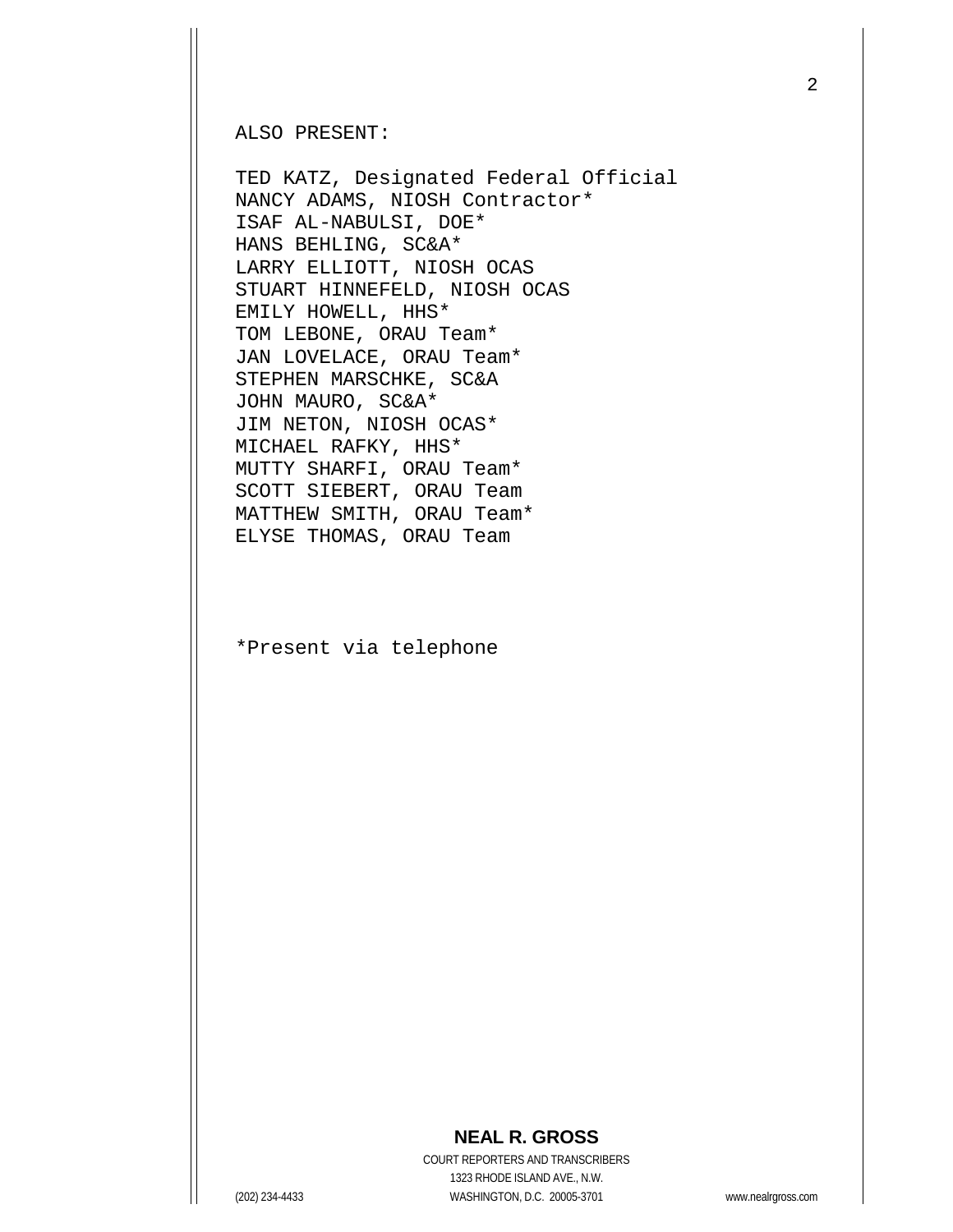|    | 3                                                                                                   |
|----|-----------------------------------------------------------------------------------------------------|
| 1  | $P-R-O-C-E-E-D-I-N-G-S$                                                                             |
| 2  | $10:06$ a.m.                                                                                        |
| 3  | MR. KATZ: This is the Advisory                                                                      |
| 4  | Board on Radiation and Worker Health,                                                               |
| 5  | Subcommittee on Dose Reconstruction Review.                                                         |
| 6  | MR. HINNEFELD: Procedures Review.                                                                   |
| 7  | MR. KATZ: Thank you. Procedures                                                                     |
| 8  | Review. Sorry. Mark is not even here.                                                               |
| 9  | Procedures Review. And we'll begin with roll                                                        |
| 10 | call with Board members in the room.                                                                |
| 11 | CHAIR MUNN: Wanda Munn, Chair of                                                                    |
| 12 | the Subcommittee.                                                                                   |
| 13 | MEMBER GIBSON: Mike Gibson.                                                                         |
| 14 | MEMBER ZIEMER: Paul Ziemer.                                                                         |
| 15 | MR. KATZ: And then one last                                                                         |
| 16 | check. On the line, any Board members? Mark?                                                        |
| 17 | Bob?                                                                                                |
| 18 | (No response.)                                                                                      |
| 19 | MR. KATZ: Okay. And then in the                                                                     |
| 20 | room, the NIOSH ORAU team?                                                                          |
| 21 | MR. ELLIOTT: Larry Elliott,                                                                         |
| 22 | Director of the Office of Compensation                                                              |
|    | <b>NEAL R. GROSS</b><br>COURT REPORTERS AND TRANSCRIBERS                                            |
|    | 1323 RHODE ISLAND AVE., N.W.<br>(202) 234-4433<br>WASHINGTON, D.C. 20005-3701<br>www.nealrgross.com |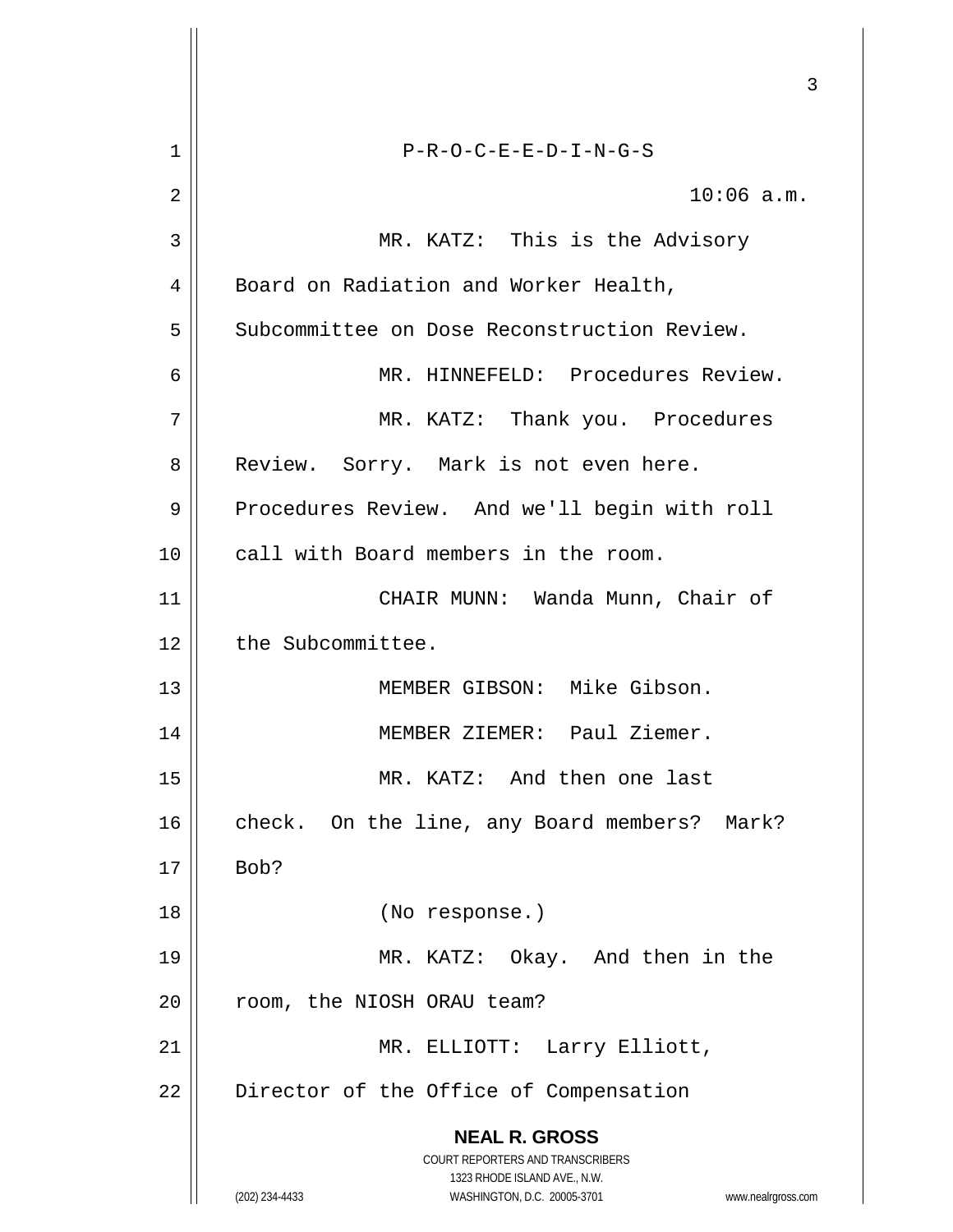**NEAL R. GROSS** COURT REPORTERS AND TRANSCRIBERS 1323 RHODE ISLAND AVE., N.W. (202) 234-4433 WASHINGTON, D.C. 20005-3701 www.nealrgross.com 1 || Analysis and Support. 2 || MR. HINNEFELD: Stu Hinnefeld, 3 | Technical Program Manager, same office. 4 MS. THOMAS: Elyse Thomas, ORAU  $5 \parallel$  team. 6 MR. SIEBERT: Scott Siebert, ORAU  $7 \parallel$  team. 8 MR. KATZ: And on the line, NIOSH 9 | ORAU team? 10 DR. NETON: Jim Neton on the line. 11 || MR. SMITH: Matthew Smith, ORAU  $12 \parallel$  team. 13 || MR. KATZ: I'm sorry? You were 14 | hard to hear. 15 || MR. SMITH: Matthew Smith. 16 | MR. KATZ: Matthew Smith. Okay. 17 | Thanks. 18 MR. KATZ: Okay. Any other NIOSH 19 ORAU team on the line? 20 || MR. SHARFI: Mutty Sharfi, ORAU  $21$   $\parallel$  team. 22 | MR. LEBONE: Tom Lebone, ORAU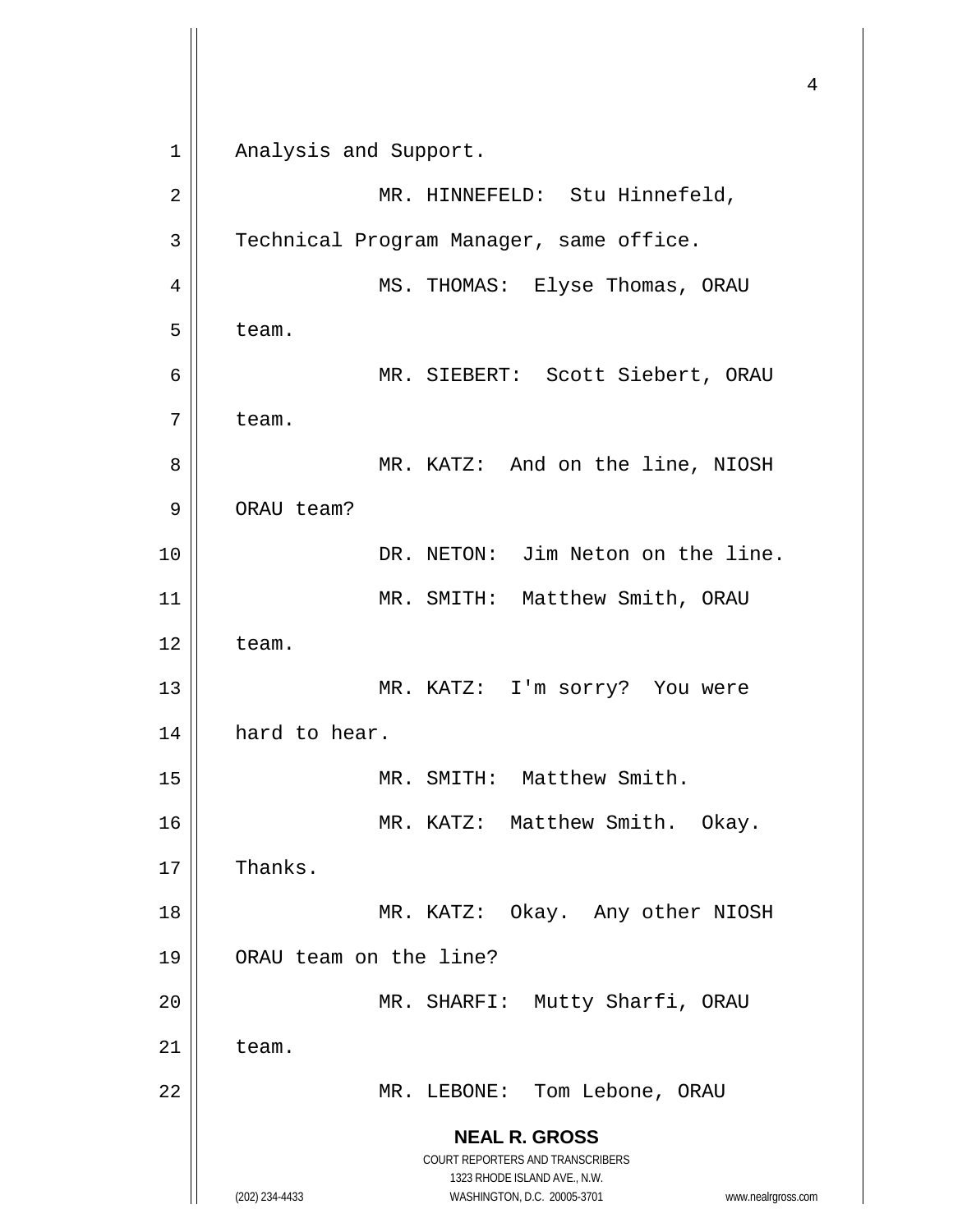**NEAL R. GROSS** COURT REPORTERS AND TRANSCRIBERS 1323 RHODE ISLAND AVE., N.W. (202) 234-4433 WASHINGTON, D.C. 20005-3701 www.nealrgross.com 5  $1 \parallel$  team. 2 || MR. KATZ: Thank you. 3 || SC&A in the room? 4 MR. MARSCHKE: Steve Marschke. 5 MR. KATZ: And on the line, SC&A? 6 DR. MAURO: John Mauro here. 7 | DR. BEHLING: Hans Behling. 8 CHAIR MUNN: Good morning, Hans 9 || MR. KATZ: Welcome, both of you. 10 || The Moving Mand now HHS and other government 11 employees on the line? 12 || MS. HOWELL: Emily Howell, HHS. 13 MR. RAFKY: Michael Rafky, HHS. 14 MS. AL-NABULSI: Isaf Al-Nabulsi,  $15$   $\parallel$  DOE. 16 MS. ADAMS: Nancy Adams, NIOSH 17 | Contractor. 18 || MR. KATZ: Welcome to all of you. 19 And any members of the public on  $20$  | the line? 21 || (No response.) 22 MR. KATZ: Okay. Folks, please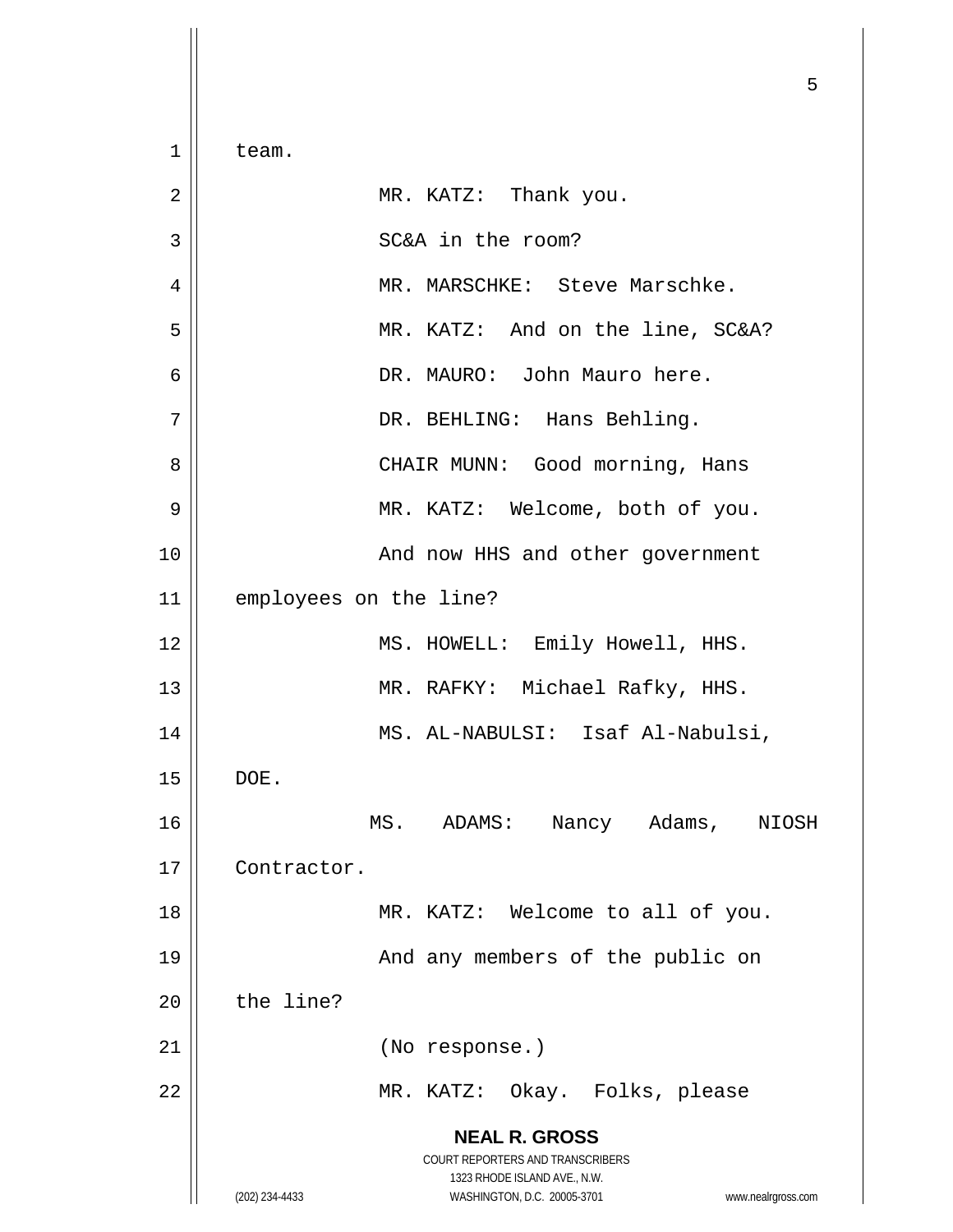1 || mute your phones on the line. And, Wanda,  $2 \parallel$  it's yours.

3 CHAIR MUNN: Thank you, Ted. 4 || As all of you know, we have been 5 | having a great deal of trouble in this IT  $6 \parallel$  transition from the old database to the new 7 database. It's maintaining the same format, 8 || but it's been very difficult for us to all get  $9 \parallel$  on board with getting into it.

10 || So we are going to do the best we 11 || can from both directions. Fortunately, Steve 12 || is able to access what we need from the old 13 || system. And I believe that most of us in the 14 || room now with the help of our own internal IT 15  $\parallel$  folks have been able to get up this morning  $16$  | onto the database that we need. We hope this 17 works well.

18 The first item that we have on our 19 agenda today is the summary report to the  $20$  | Secretary, which we have all agreed needs to 21 || qo out sometime in the immediate future. I  $22$  | have provided for you, thanks to Dr. Ziemer,

> COURT REPORTERS AND TRANSCRIBERS 1323 RHODE ISLAND AVE., N.W. (202) 234-4433 WASHINGTON, D.C. 20005-3701 www.nealrgross.com

**NEAL R. GROSS**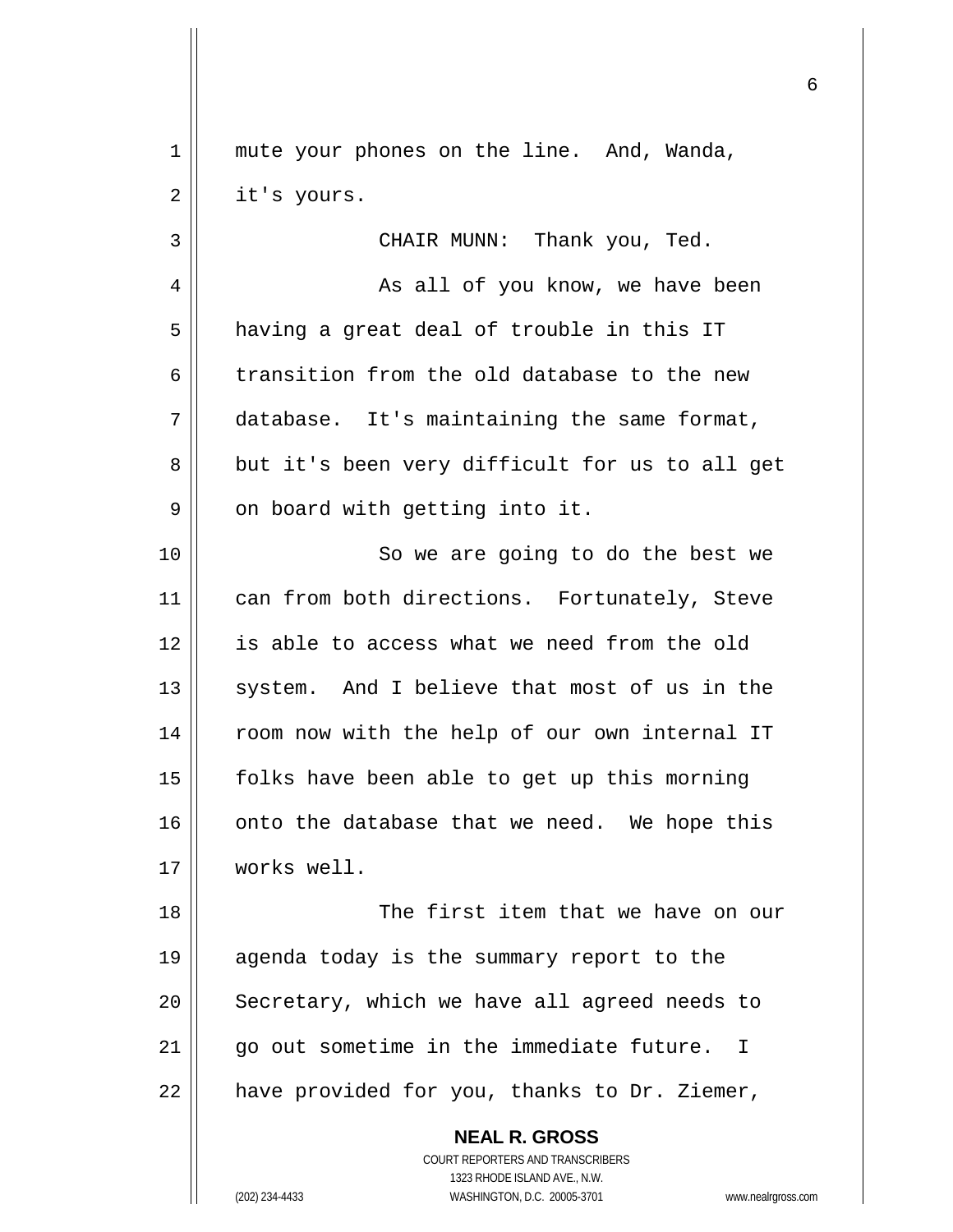**NEAL R. GROSS** COURT REPORTERS AND TRANSCRIBERS 1323 RHODE ISLAND AVE., N.W. (202) 234-4433 WASHINGTON, D.C. 20005-3701 www.nealrgross.com 1 || electronic copies of the material that we sent  $2 \parallel$  during our first contact with the Secretary, 3 || which was this time last year. The issue 4 | seems in my mind to be whether we will  $5$  | essentially follow this same format or whether  $6 \parallel$  we will make significant changes in our 7 | request for our contractors' report 8 | summarizing the second year of activity. 9 We had felt that it was very 10 important the first time out to include tables 11 that made it very clear what the data looked 12 || like when we were dealing with it. Whether we 13 || need to retain that type of attachment each  $14$  | time we make this report to the Secretary is 15  $\parallel$  a key item in my view. As you at the table 16 here all know, I much prefer the briefest 17 possible reports with the maximum amount of 18 information in the simplest form we can 19 | create. 20 || So I am open to comments from 21 || anyone here with respect to their feelings as  $22$  | to how to approach this. I was hesitant to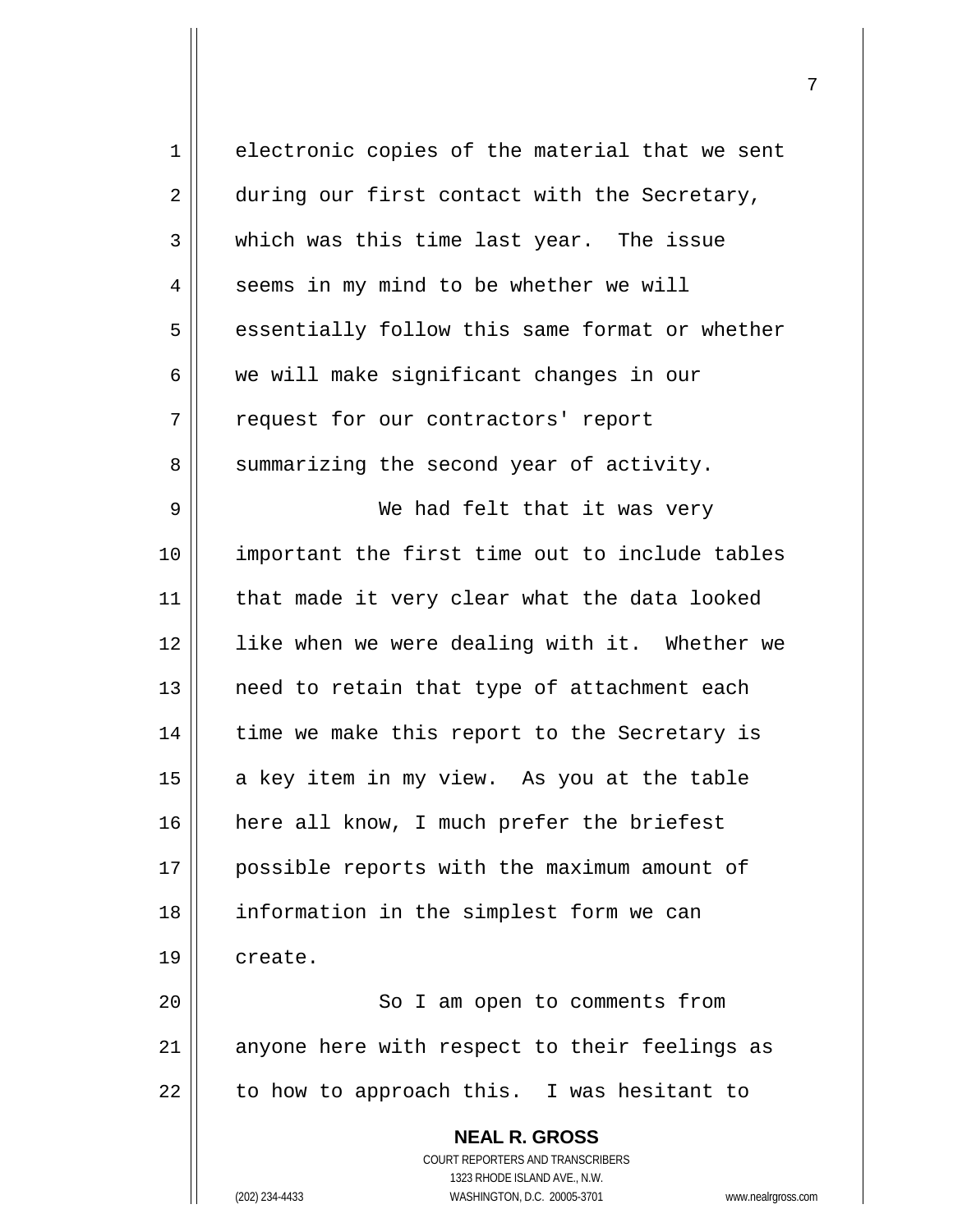| 1  | even begin a draft of the letter until we had                       |
|----|---------------------------------------------------------------------|
| 2  | this discussion in hand. My preference would                        |
| 3  | be a letter similar to this one, only modified                      |
| 4  | to meet current expectations and a much                             |
| 5  | reduced report, which our contractor would put                      |
| 6  | together for us and including this time,                            |
| 7  | rather than the tables, the graphs and charts                       |
| 8  | that have been a part of our standard review                        |
| 9  | in the past meetings.                                               |
| 10 | Steve has one such chart up on the                                  |
| 11 | screen right now. That is the type of thing                         |
| 12 | I had hoped we would include, rather than the                       |
| 13 | large numbers of forms we have.                                     |
| 14 | Any comments? Any thoughts?                                         |
| 15 | Mike, do you feel that it is necessary for us                       |
| 16 | to continue repeating the format forms for the                      |
| 17 | sake of the new readers, who obviously will                         |
| 18 | not be the same readers as they were a year                         |
| 19 | ago? I guess that's the real question.                              |
| 20 | We know that these are likely to                                    |
| 21 | go to entirely different people. And do we                          |
| 22 | want it to be a completely stand-alone form                         |
|    | <b>NEAL R. GROSS</b><br>COURT REPORTERS AND TRANSCRIBERS            |
|    | 1323 RHODE ISLAND AVE., N.W.                                        |
|    | (202) 234-4433<br>WASHINGTON, D.C. 20005-3701<br>www.nealrgross.com |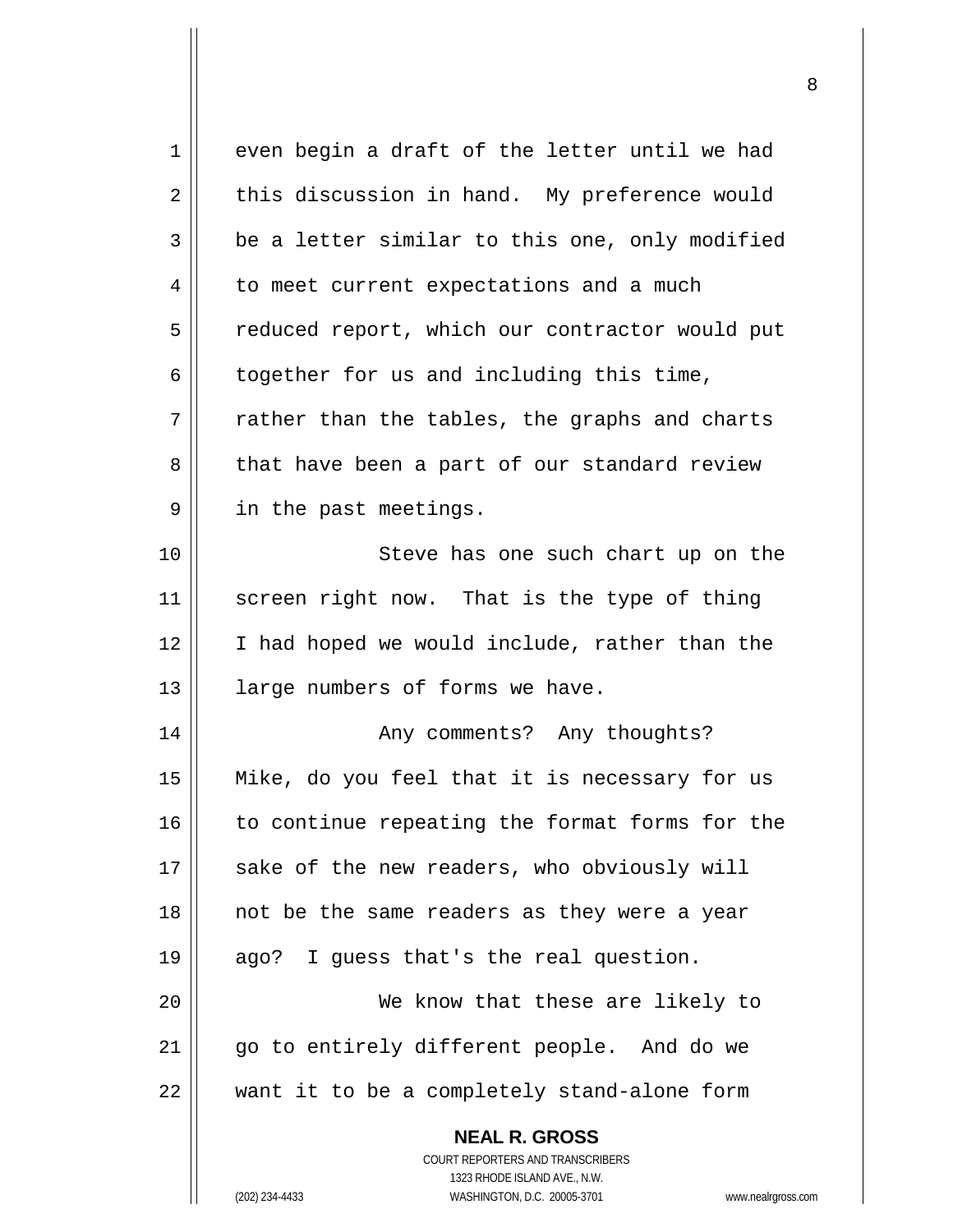**NEAL R. GROSS** COURT REPORTERS AND TRANSCRIBERS 1323 RHODE ISLAND AVE., N.W. (202) 234-4433 WASHINGTON, D.C. 20005-3701 www.nealrgross.com 1 || process this time with no reference at all  $2 \parallel$  other than the date of the preceding 3 | communication, or can we shorten, abbreviate,  $4 \parallel$  and expedite this format? 5 MEMBER GIBSON: Are you talking  $6 \parallel$  about the report for this round to the new 7 dadministration? 8 CHAIR MUNN: Yes, yes. 9 MEMBER GIBSON: I would almost 10 || think it would probably be appropriate to 11 provide them with the same format that the 12 || previous holders of the office had for the 13 first round. 14 CHAIR MUNN: Paul? 15 MEMBER ZIEMER: One of the 16 || problems with our first report was that we 17 hadn't finished the first round even. 18 || CHAIR MUNN: Correct. 19 MEMBER ZIEMER: So we were  $20$  | reporting sort of what we are doing, you know. 21 || CHAIR MUNN: Yes. 22 MEMBER ZIEMER: We exist. We have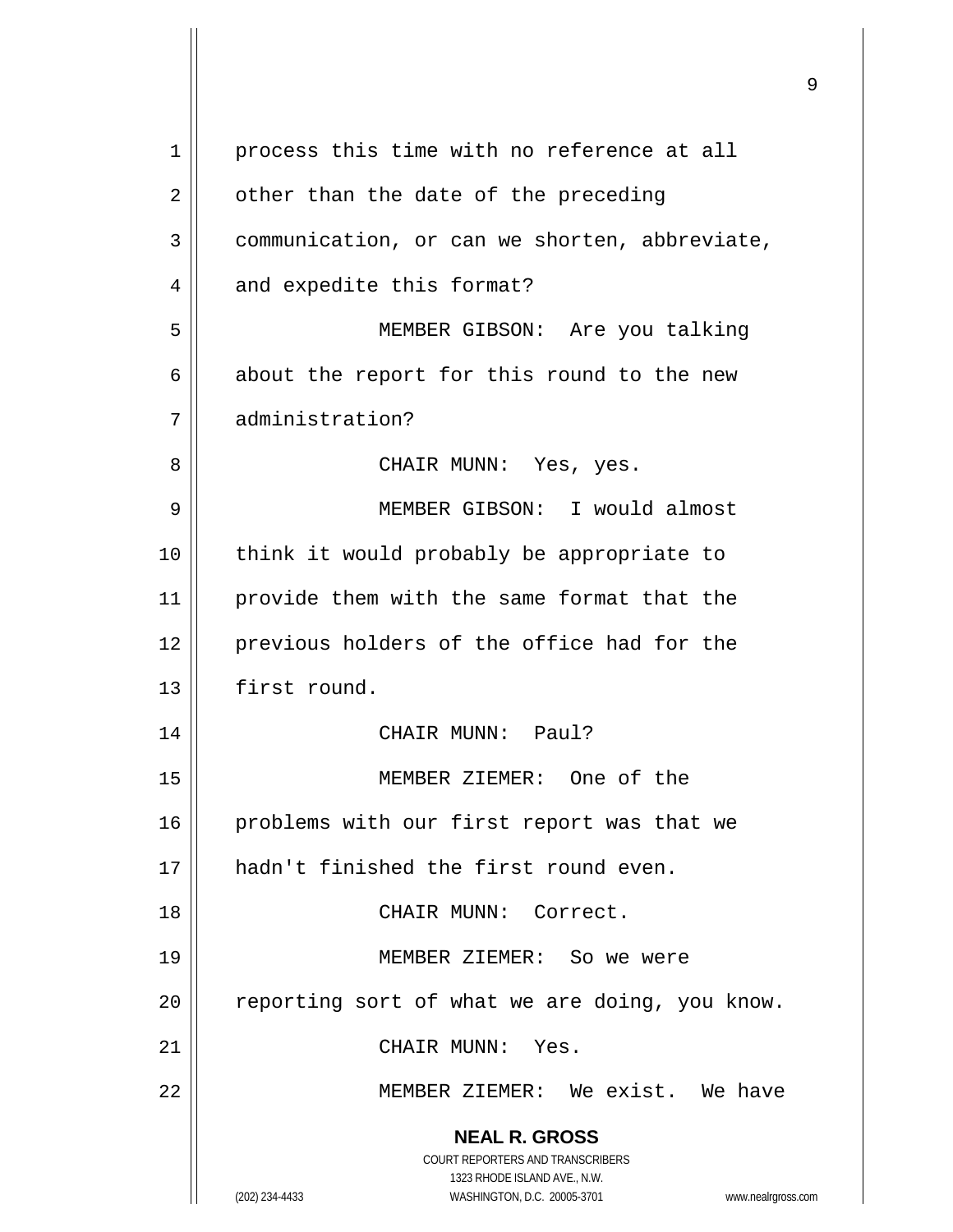**NEAL R. GROSS** COURT REPORTERS AND TRANSCRIBERS 1323 RHODE ISLAND AVE., N.W. (202) 234-4433 WASHINGTON, D.C. 20005-3701 www.nealrgross.com 1 | these under review. We have closed some, so  $2 \parallel$  on. I would hope that we could have a report, 3 || in my mind something that would look a little 4 | more like the summary report the dose 5 | reconstruction group did on their first 100  $6 \parallel$  cases. 7 CHAIR MUNN: Yes. 8 MEMBER ZIEMER: It seems to me we 9 need to be able to summarize that first set 10 now in some form or another and make some 11 || statements about what it means. And, again,  $12$  | the bottom line of all of this is to critique, 13 I guess, whether or not we think that 14 || procedures are being followed and if the 15 | procedures are appropriate. So we need to be 16 || able to make some more definitive statements, 17 || I think, than we were able to make in the 18 || first report. 19 || I agree with Mike that I think we  $20$  || need to try to follow that format, but I think 21 we are in a position of being more definitive. 22 || Also, I am not sure how helpful it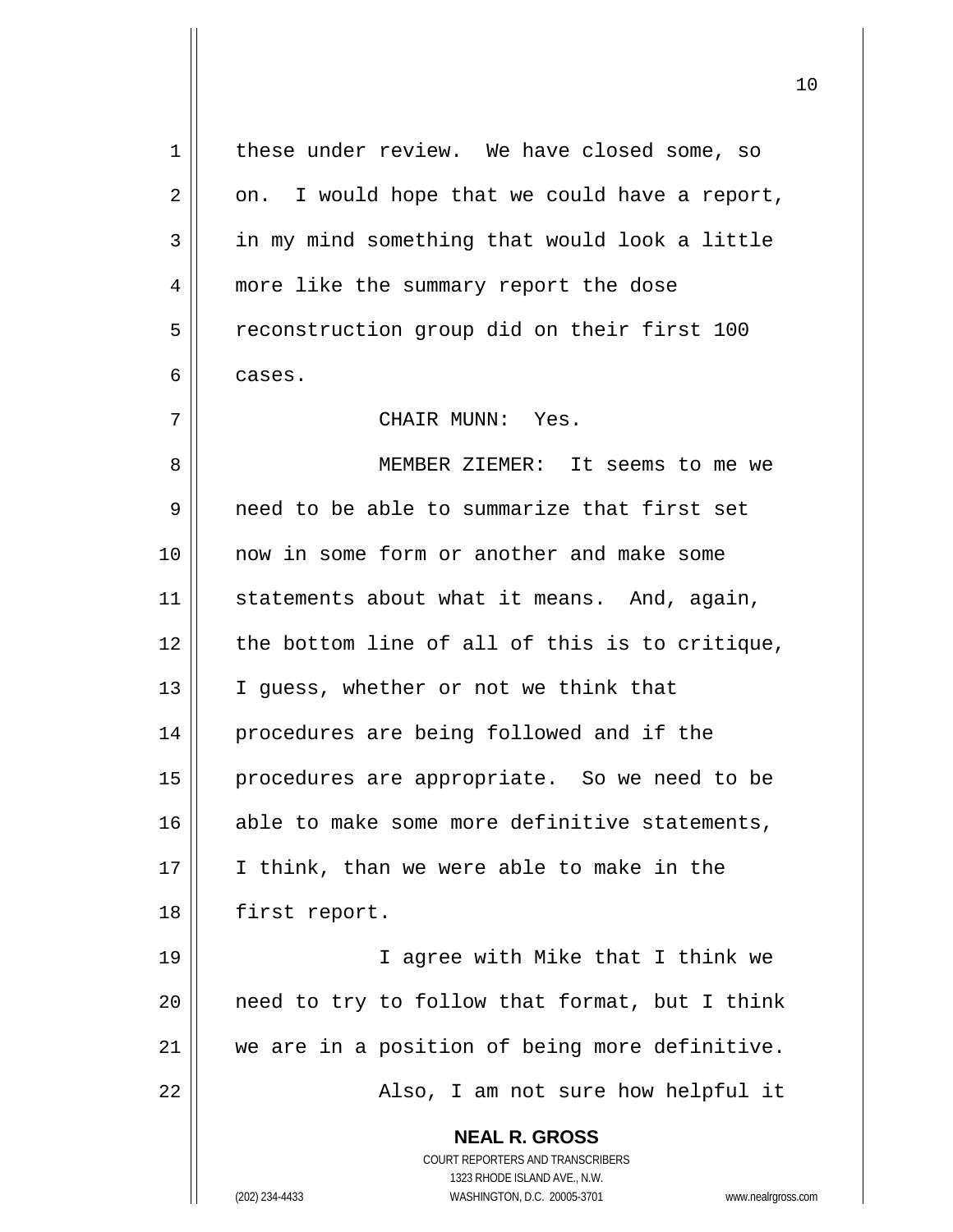1 || is for these groups -- and by "these groups,"  $2 \parallel$  I mean the Secretary's staff -- to have the  $3 \parallel$  SC&A report. I think that's probably more  $4 \parallel$  technical detail than might be useful to them. 5 | I am not sure how useful.

6 || Our previous report was a cover 7 | letter that kind of summarized what we're 8 doing and then the SC&A report. And if we can 9 aave something that looks more like the bar 10 || graphs that Steve showed, maybe summarize the 11 SC&A stuff in some way, it seems to me it 12 would be more useful to the non-technical 13 || people who are the support staff of the 14 | Secretary.

15 Well, she probably has technical 16 || people, too, but I am trying to get maybe a 17 median between the first report, which I 18 || looked at as just a description of what we 19 were doing versus something that can allow  $20$  || them to say, "Okay. Here is what this group 21 has found." We will still have a description  $22 \parallel$  of what we are doing on the other sets. But

> **NEAL R. GROSS** COURT REPORTERS AND TRANSCRIBERS 1323 RHODE ISLAND AVE., N.W. (202) 234-4433 WASHINGTON, D.C. 20005-3701 www.nealrgross.com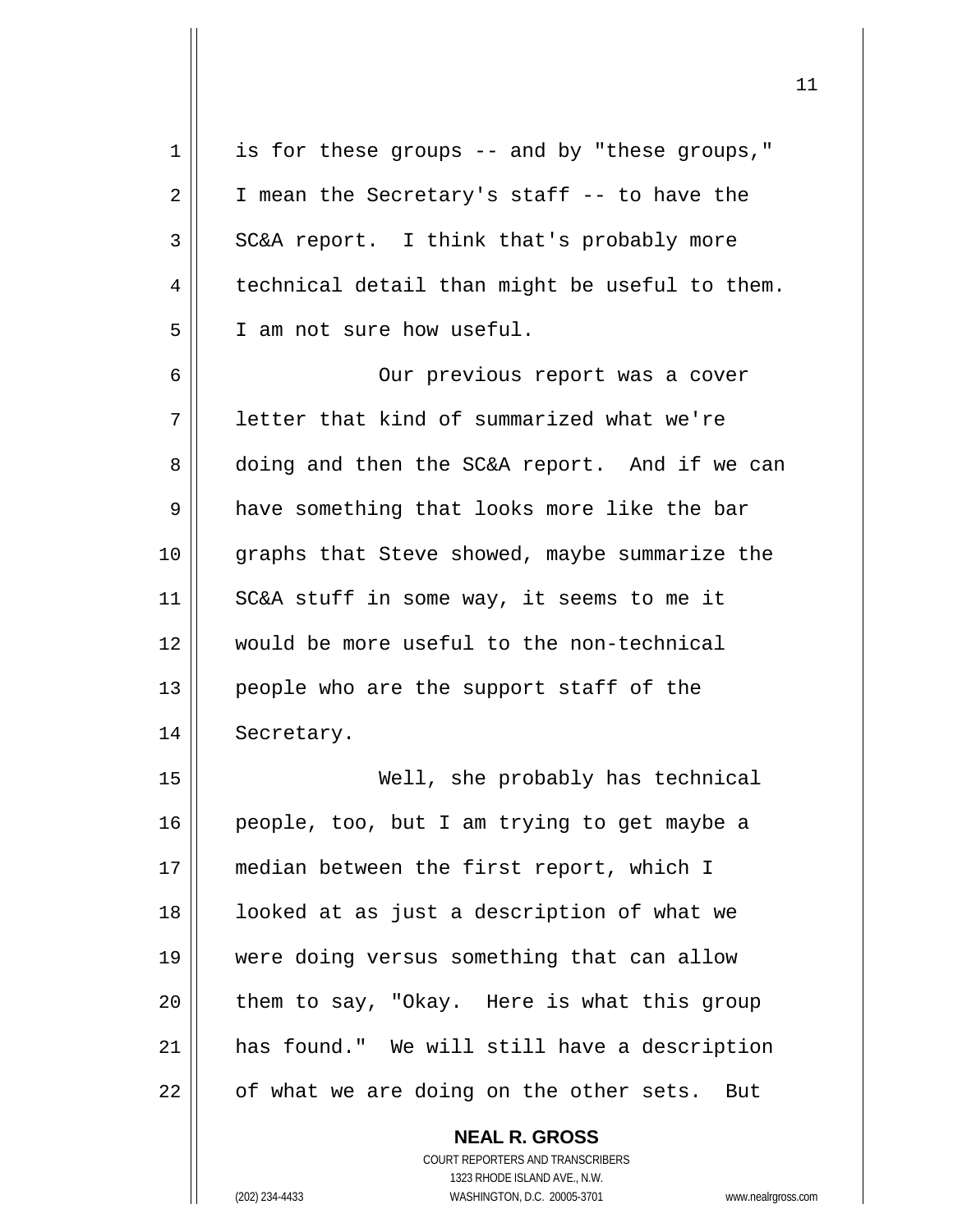**NEAL R. GROSS** COURT REPORTERS AND TRANSCRIBERS 1323 RHODE ISLAND AVE., N.W. (202) 234-4433 WASHINGTON, D.C. 20005-3701 www.nealrgross.com 12  $1 \parallel$  anyway --2 CHAIR MUNN: Thank you. You are  $3 \parallel$  articulating it, I think, more completely than 4 | I was. And it sounds as though you're  $5$  | thinking much the same as I am. 6 Would that be a problem for you, 7 || Mike, if we followed that general direction 8 || and you saw what came out? 9 MEMBER GIBSON: No. Sounds good. 10 || CHAIR MUNN: We'll see how we get 11 || with that. And if we have need to reference  $12$  | the nitty gritty of how we do it, then we can 13 || always respond to that in a different way. 14 || MEMBER ZIEMER: I am just noting. 15 I am looking here. This, I guess, was a 16 draft. Maybe I'm not looking at the final  $17$  | copy, but I think it was the same. We told  $18$  || them how often we were meeting  $-$ -19 CHAIR MUNN: Yes. 20 MEMBER ZIEMER: -- and who is on 21 | the Committee. 22 || CHAIR MUNN: Yes, right.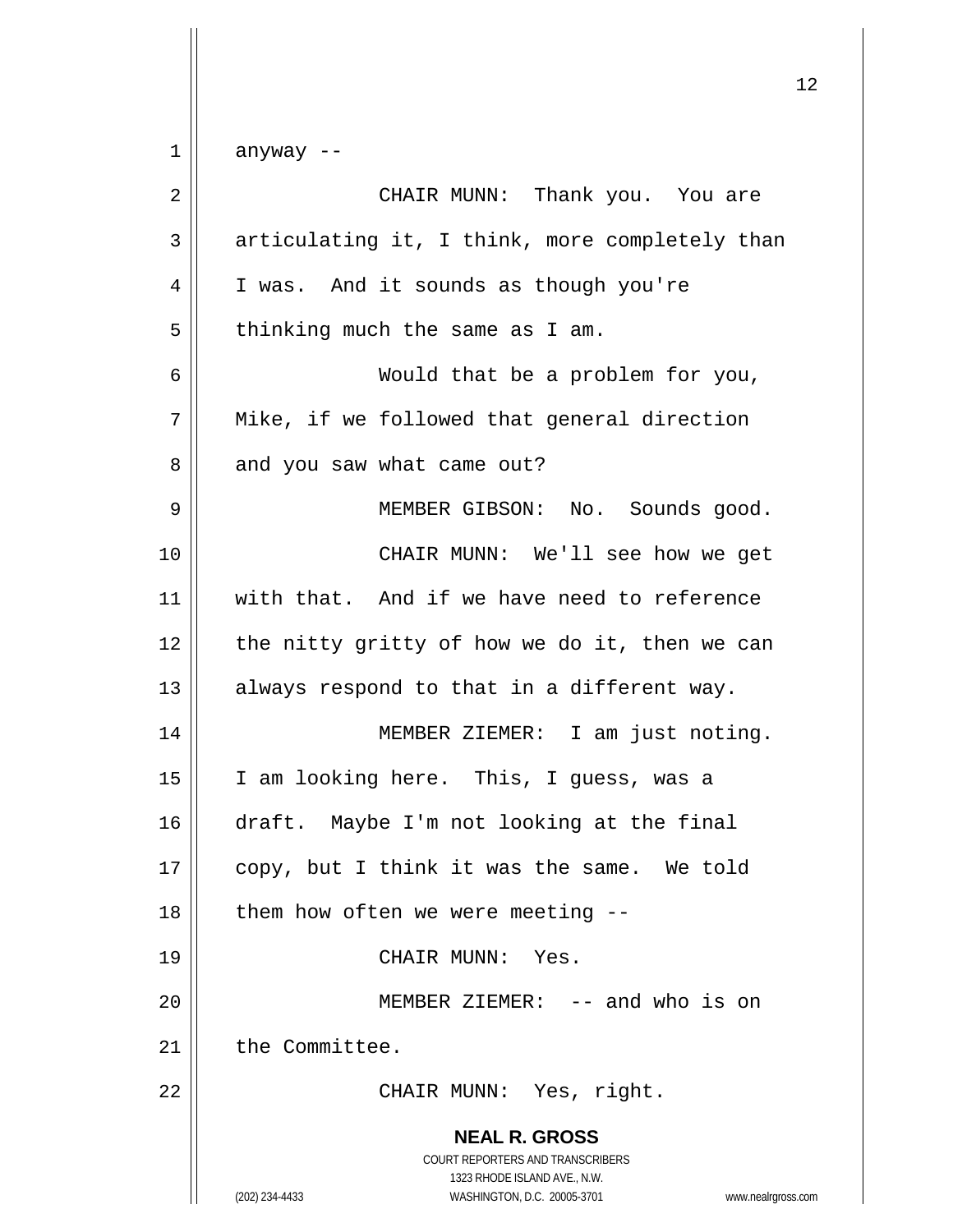**NEAL R. GROSS** COURT REPORTERS AND TRANSCRIBERS 1323 RHODE ISLAND AVE., N.W. (202) 234-4433 WASHINGTON, D.C. 20005-3701 www.nealrgross.com 1 || MEMBER ZIEMER: The first set of 2 || 33 procedures, there were 153 findings of 3 || various weights. Ninety-nine have been 4 | resolved. Fifty-four are open. I don't think  $5$  || that tells them very much. 6 CHAIR MUNN: No. I think they  $7 \parallel$  will get a great --8 MEMBER ZIEMER: We don't know what 9 | varying weights mean. 10 CHAIR MUNN: No. 11 MEMBER ZIEMER: We don't know what 12 | closed means. 13 || CHAIR MUNN: No. 14 MEMBER ZIEMER: I mean, we do, but 15  $\parallel$  they don't. So I would like to see something  $16$  | that would give them a better understanding. 17 CHAIR MUNN: My personal feeling 18 || is that visual graphs do a better job of doing 19  $\parallel$  that than words do. So at our next meeting, 20 || I will come to you with draft words. 21 Actually, I will try to get those to you  $22$  | beforehand so that you can think about them,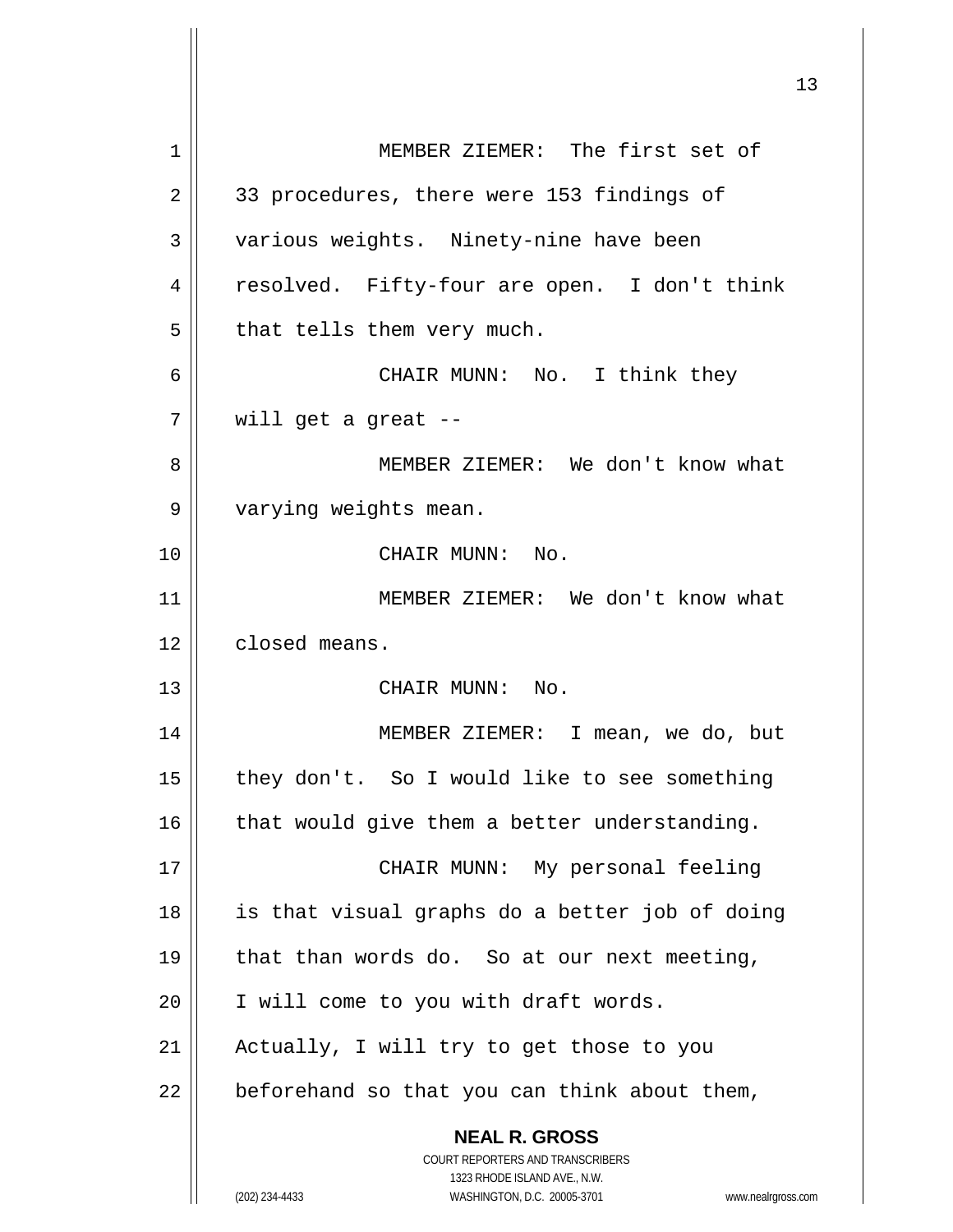**NEAL R. GROSS** COURT REPORTERS AND TRANSCRIBERS 1323 RHODE ISLAND AVE., N.W. (202) 234-4433 WASHINGTON, D.C. 20005-3701 www.nealrgross.com 1 add to them, flesh them out in any way that 2 | you feel necessary. 3 And for the moment, we'll proceed  $4 \parallel$  with the concept that this letter will be more  $5$  specific with regard to what we have 6 accomplished. And it will contain at least a 7 | paragraph about observations relative to the 8 efficiency and effectiveness of the procedural  $9 \parallel$  activities as they are now performed. 10 || Any other comments with respect to 11 our proposed report to the Secretary? 12 (No response.) 13 || CHAIR MUNN: If not, I hope you  $14$  all have from me the letter that I sent last 15  $\parallel$  night to you, a draft of suggestions for 16 information to be included in transfer 17 || letters, when we are transmitting one or more 18 || of our site-specific or, in Mike's case, Work 19 || Group-specific procedures that have been 20 **assigned** to SC&A for review. 21 || I had a note back from Mark saying  $22$  || that he had no problem with the letter. He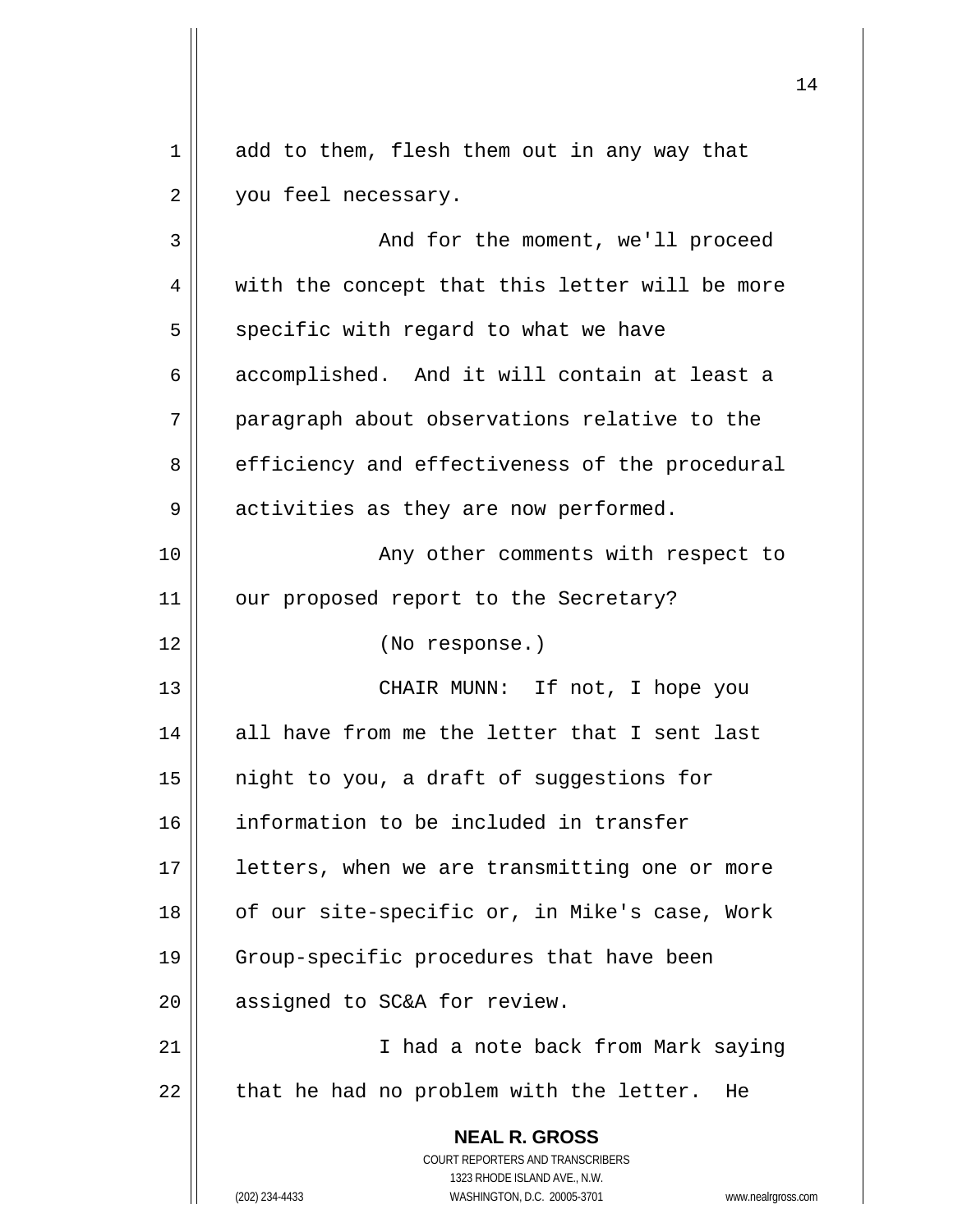**NEAL R. GROSS** COURT REPORTERS AND TRANSCRIBERS 1323 RHODE ISLAND AVE., N.W. (202) 234-4433 WASHINGTON, D.C. 20005-3701 www.nealrgross.com 1 | thought it was fine the way it was. Nancy  $2 \parallel$  Adams weighed in, said she found it okay. 3 Does anyone have any grief with  $4 \parallel$  that? Is it adequate? Is it too much? Is it  $5 \parallel$  okay? 6 MEMBER ZIEMER: I just have one 7 question, Wanda. 8 CHAIR MUNN: Yes? 9 MEMBER ZIEMER: On this particular 10 || one, remind me. We transferred completely the 11 two OTIBs to them, right, all of the findings? 12 CHAIR MUNN: Yes. That's why I 13 worded the letter the way I did when I said we 14 would hold it in our database until we 15 | received either their agreement on what had 16 | been done already or their resolution,  $17$  || inferring, I thought, that it was now their 18 | responsibility --19 || MEMBER ZIEMER: Right. 20 CHAIR MUNN: -- to resolve the  $21$  | issue that was outstanding in each case. 22 || MEMBER ZIEMER: Right.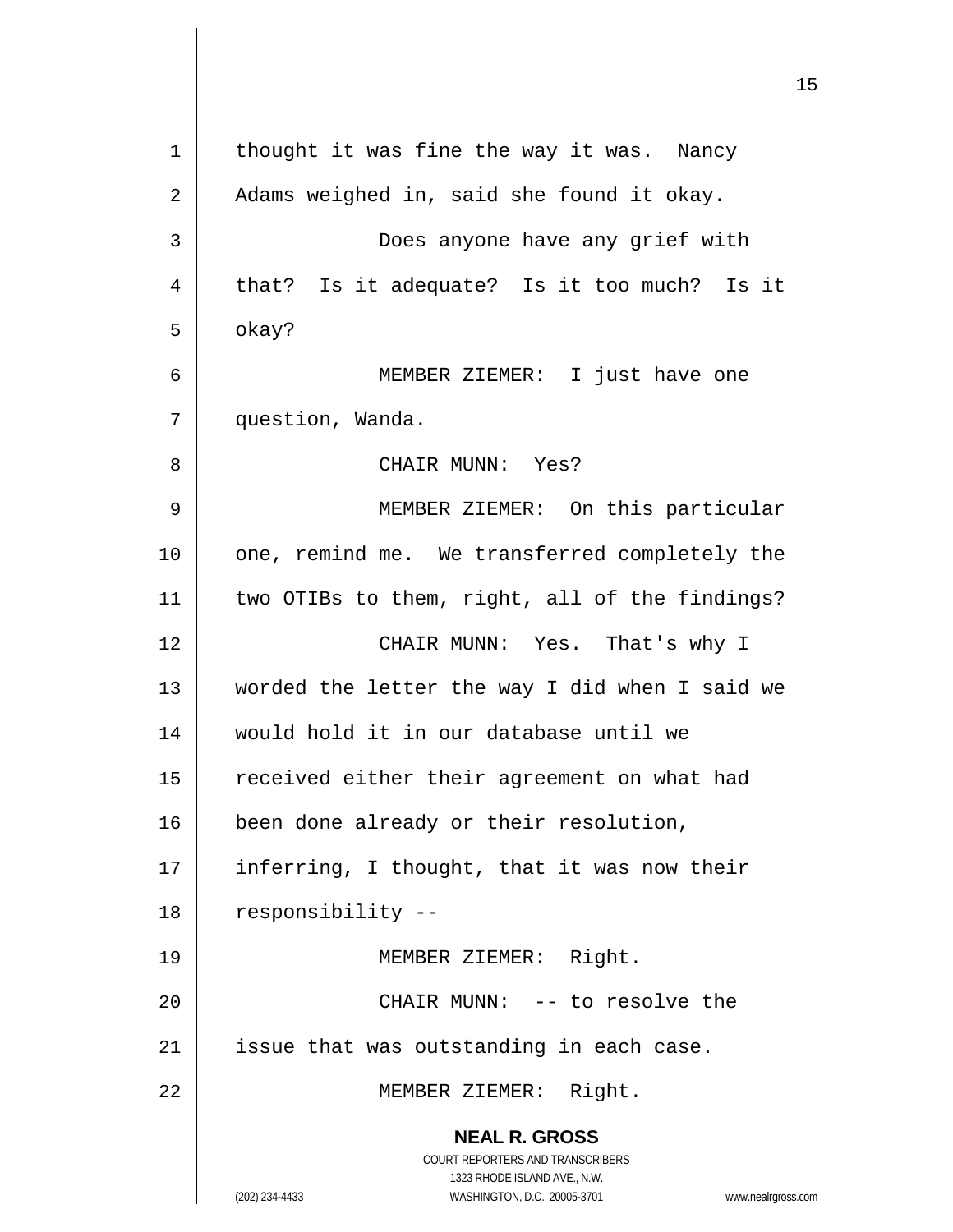**NEAL R. GROSS** COURT REPORTERS AND TRANSCRIBERS 1323 RHODE ISLAND AVE., N.W. (202) 234-4433 WASHINGTON, D.C. 20005-3701 www.nealrgross.com 16 1 CHAIR MUNN: As I indicated, this  $2 \parallel$  is an unusual case in that both of  $-$ 3 MEMBER ZIEMER: Both are canceled. 4 | CHAIR MUNN: -- these have now 5 **been** canceled and incorporated into the Site 6 | Profile. 7 MEMBER ZIEMER: In other cases, we 8 || would specifically enumerate the items and  $9 \parallel$  cull them out because --10 CHAIR MUNN: We could do that or I 11 felt that issue was covered by including a PDF 12 file of that entire transaction with the 13 || transmittal. Until Steve gives me the PDF 14 file, I can't send the transmittal. But he 15 || will send me the PDF file, which will show how  $16$  each of the outstanding items that are  $-$ - each 17 || of the items that are closed have been closed  $18$  || and will indicate the status of the  $19$   $\parallel$  outstanding item as well. 20 || So I am relying on the Chair of 21 | the Work Group involved to work from that PDF  $22$  | file that they'll have. That was what we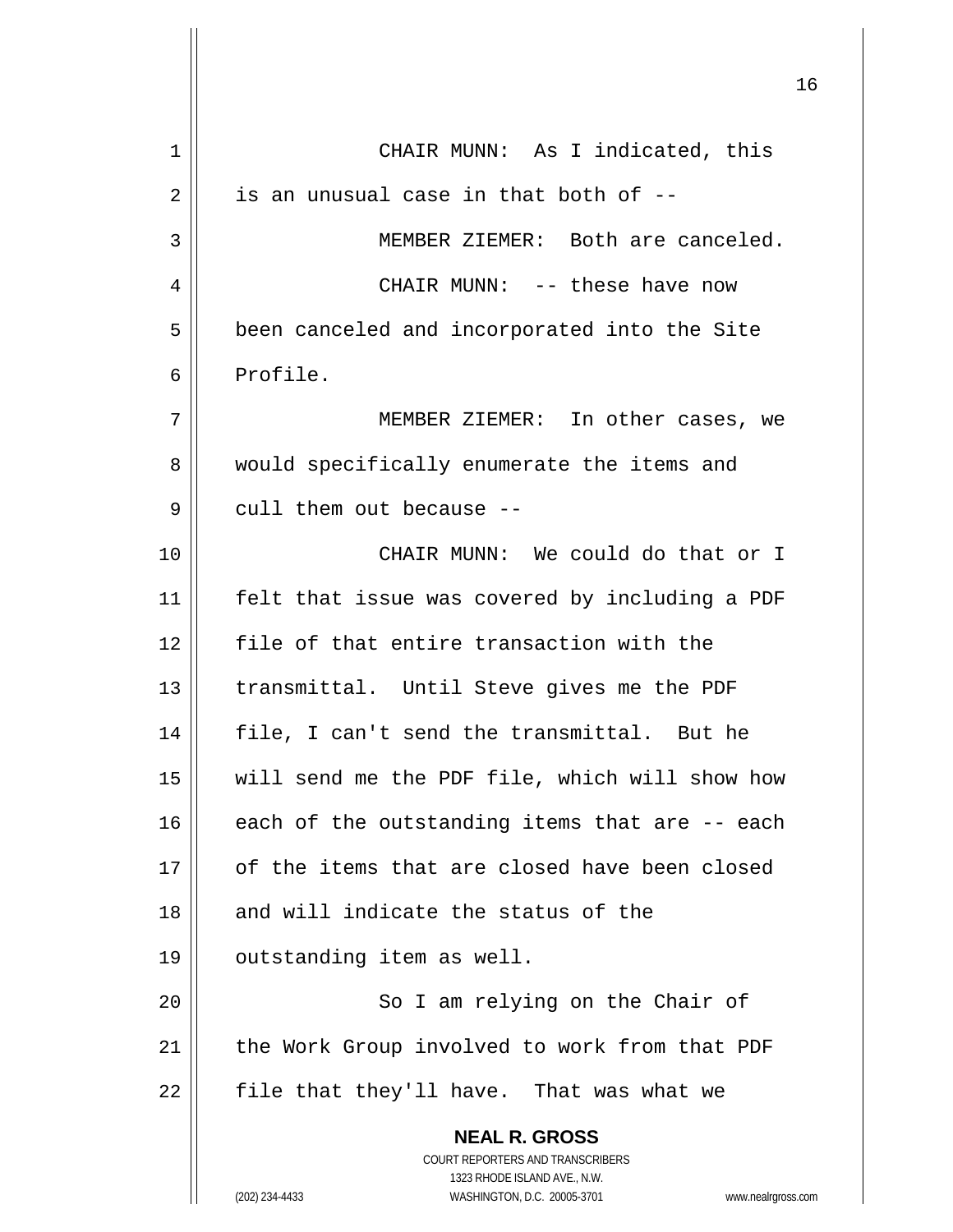**NEAL R. GROSS** COURT REPORTERS AND TRANSCRIBERS 1323 RHODE ISLAND AVE., N.W. (202) 234-4433 WASHINGTON, D.C. 20005-3701 www.nealrgross.com 1 discussed as being the best way to make sure  $2 \parallel$  that people who were not familiar with the 3 database have the full set of information 4 transferred to them. And we made a point of  $5$  saying we are transferring the information to  $6 \parallel$  them. 7 If that is all right with all 8 | concerned -- and, Mark, have you shown up on  $9 \parallel$  the phone yet? 10 MS. ADAMS: I got an e-mail from 11 him, Wanda -- this is Nancy Adams -- saying  $12$  | that he was going to be late and to let you 13 | all know. 14 || CHAIR MUNN: Okay. That's fine.  $15$  | Thanks, Nancy. 16 Hearing no -- Paul? 17 MEMBER ZIEMER: One other 18 question. Do we need to have a confirmation 19  $\parallel$  that the Work Group Chair has accepted these, 20 this transfer? 21 || CHAIR MUNN: We can certainly ask  $22$  | for it or we can -- we can either ask for it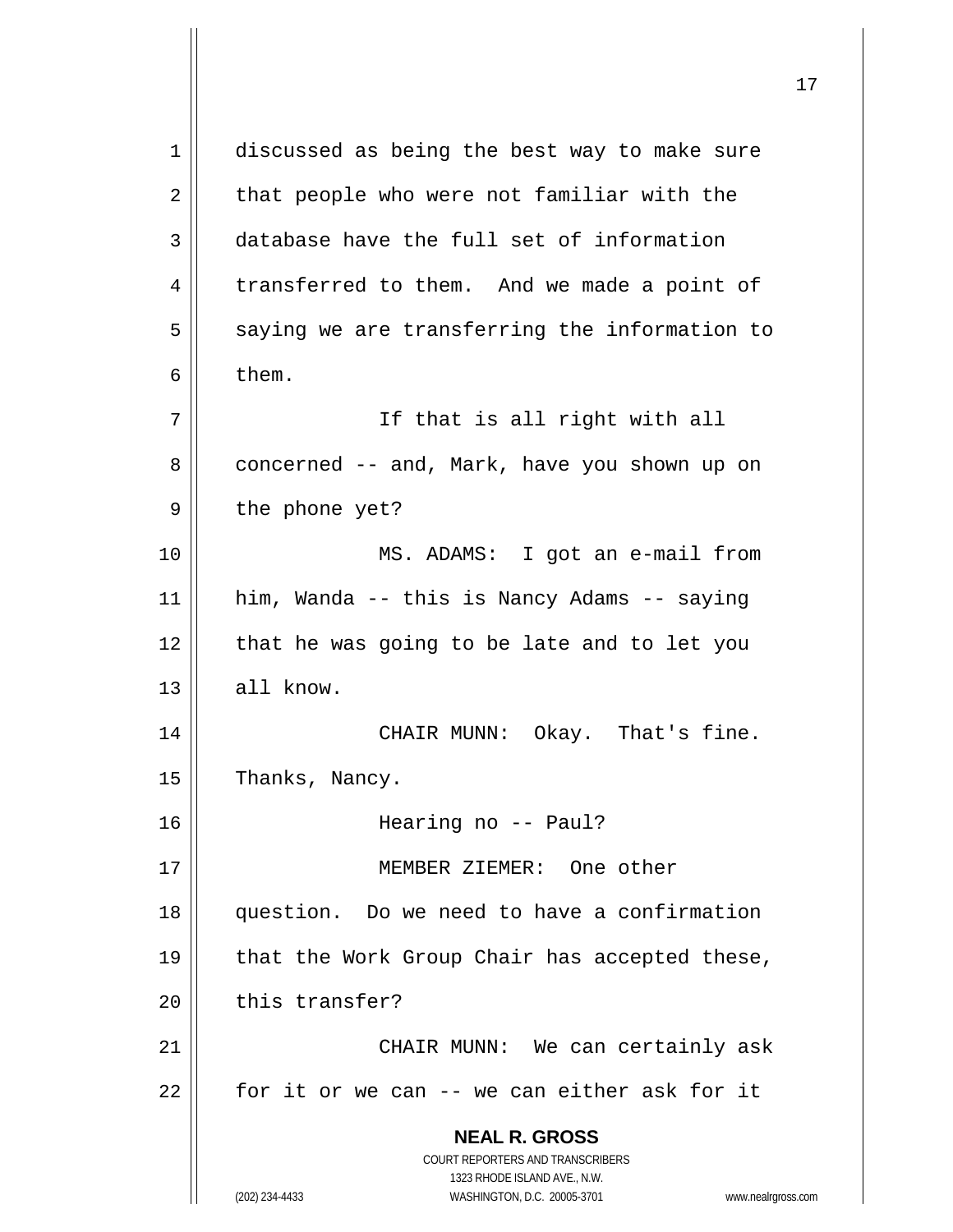**NEAL R. GROSS** COURT REPORTERS AND TRANSCRIBERS 1323 RHODE ISLAND AVE., N.W. (202) 234-4433 WASHINGTON, D.C. 20005-3701 www.nealrgross.com 1 || in the transmittal or we can ask for it 2 | verbally and ask for written --3 MEMBER ZIEMER: I am trying to  $4 \parallel$  think whether we can do this unilaterally or  $5 \parallel$  do we need confirmation that they agree that 6 it is their task? I don't know the answer to  $7 \parallel$  that. 8 MR. HINNEFELD: Sometimes it's 9 || more efficient to say has to object if they 10 || object and assume their concurrence. 11 || MEMBER ZIEMER: That's a good way  $12 \parallel$  to do it. 13 CHAIR MUNN: That's better than 14 just saying, "If you have questions or 15 concerns." 16 MR. HINNEFELD: In my experience, 17 || people will tend to say, "Yes. I've got a  $18$  | problem with that" and they never do or they 19 don't have any problem with it. 20 MEMBER ZIEMER: What is the  $21$  || effective date of transfer when we transfer  $-$ -22 MR. KATZ: I am going to think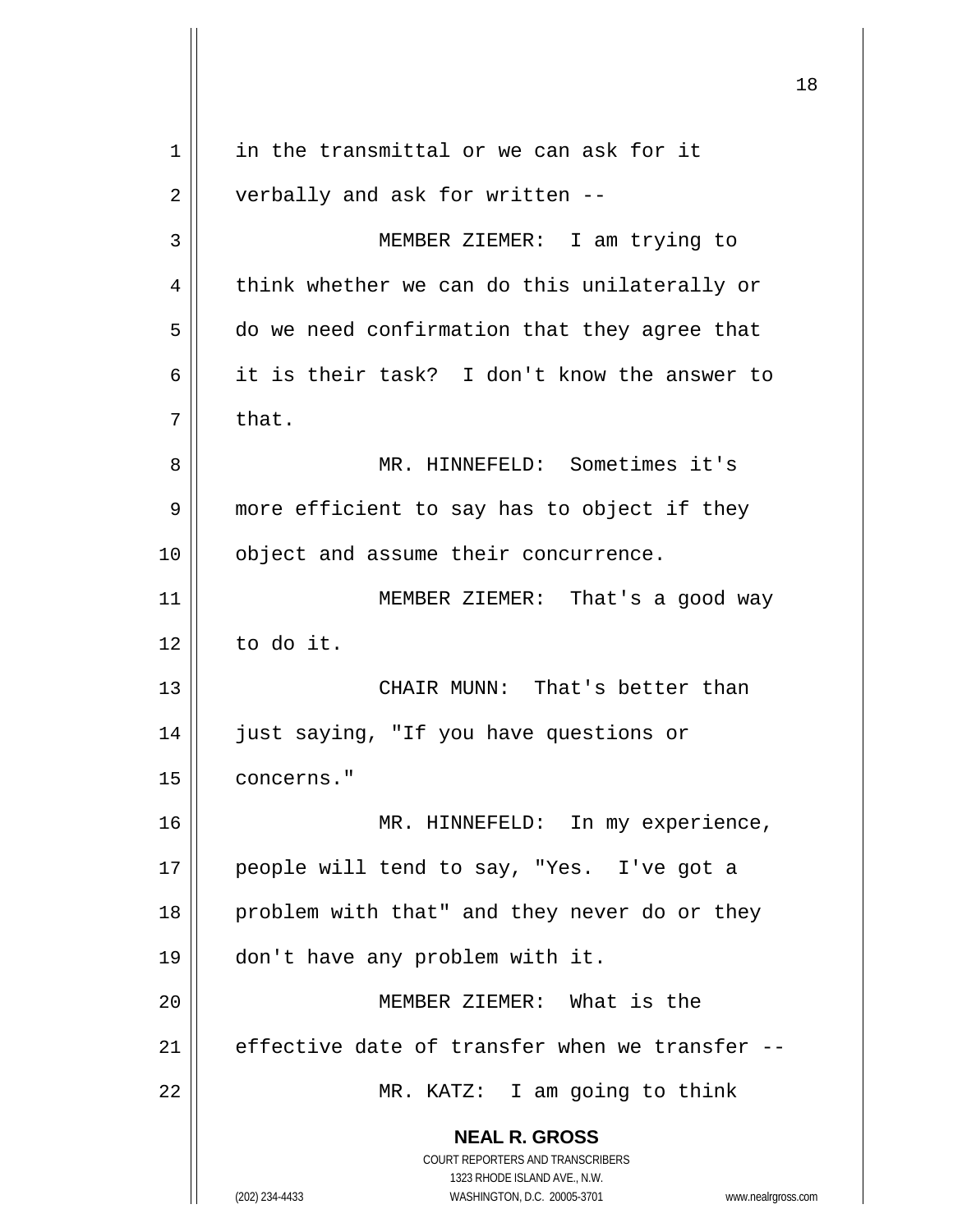**NEAL R. GROSS** COURT REPORTERS AND TRANSCRIBERS 1323 RHODE ISLAND AVE., N.W. (202) 234-4433 WASHINGTON, D.C. 20005-3701 www.nealrgross.com  $1 \parallel$  it's actually good to get -- I mean, it's not  $2 \parallel$  that it's very difficult to confirm that you  $3 \parallel$  are accepting these. I think it's good to get  $4 \parallel$  a positive affirmation, as opposed to the  $5$  | assumption that all is well if they didn't --6 || just in terms of completing that process. 7 || MEMBER ZIEMER: Well, either way  $8 \parallel$  affirmation that it is in their loop. 9 MR. KATZ: Right, it's in their 10 hands. 11 CHAIR MUNN: All right. May I  $12$  suggest that we leave the letter as is with 13 || the exception of the final sentence? I would 14  $\parallel$  revise that final sentence to say, "Will you  $15$  || please forward your acceptance of the"  $-$ 16 MEMBER ZIEMER: "Please confirm 17 | your acceptance." 18 || CHAIR MUNN: "Confirm," yes, 19 || acknowledge acceptance of the transfer. And 20 | "Let us know if you have any questions." And 21 I'll change that. And we'll ask Steve to get 22 || me the PDF files. Do I need to make that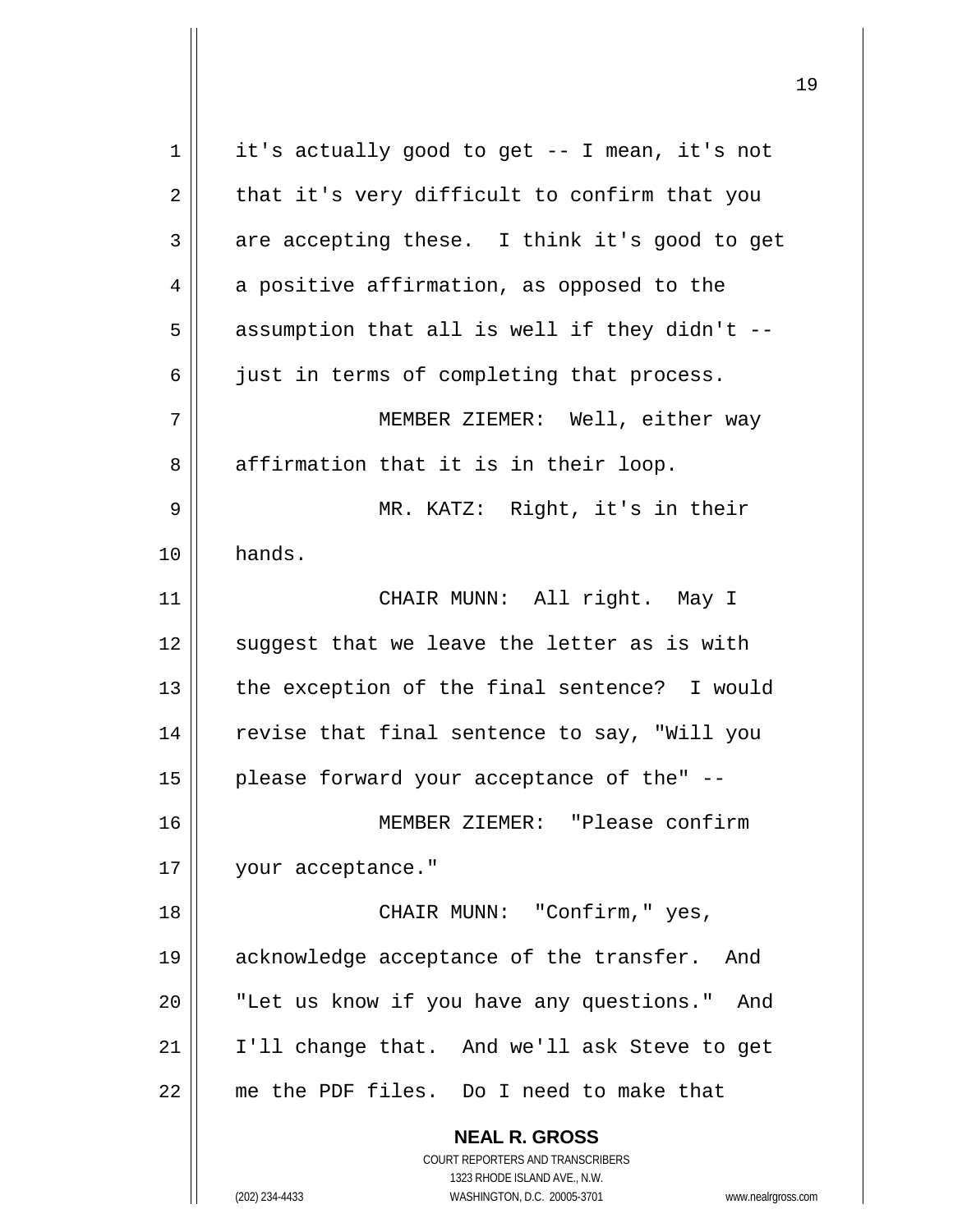**NEAL R. GROSS** COURT REPORTERS AND TRANSCRIBERS 1323 RHODE ISLAND AVE., N.W. (202) 234-4433 WASHINGTON, D.C. 20005-3701 www.nealrgross.com 20 1 || transfer? 2 || MEMBER GIBSON: Do you want --3 CHAIR MUNN: Yes? 4 || MEMBER GIBSON: Do you want to put 5 | in that last sentence something like "Please  $6 \parallel$  respond or affirm by" --7 CHAIR MUNN: Yes, yes. 8 || MEMBER GIBSON: -- such and such 9 || or it will be assumed that, you know, put a 10 date in there so I mean, it's not just kind of 11 hanging out there. 12 CHAIR MUNN: I would do that if we 13 || were not transferring these internally. If we 14 were transferring it outside of the Board, I 15 would do that. 16 MR. KATZ: If you would copy me 17 || when you do these, send these? 18 || CHAIR MUNN: I will. 19 MR. KATZ: Copy me. Then I can  $20$  | sort of dog it down to make certain that we 21 || actually get an acknowledgment. 22 CHAIR MUNN: I will. I will do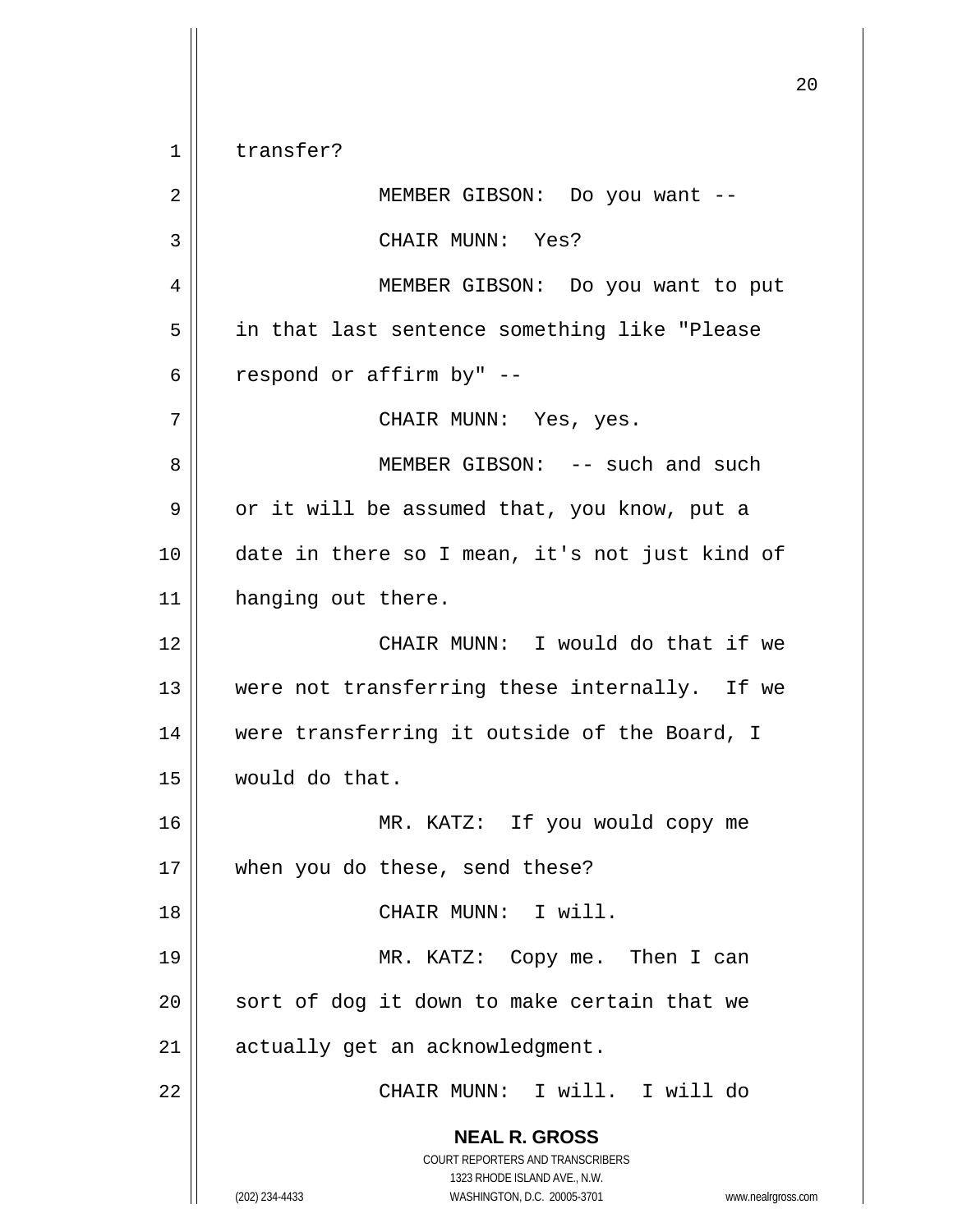**NEAL R. GROSS** COURT REPORTERS AND TRANSCRIBERS 1323 RHODE ISLAND AVE., N.W. (202) 234-4433 WASHINGTON, D.C. 20005-3701 www.nealrgross.com 21 1 || that. I hate to get too formal with our own  $2 \parallel$  colleagues inside the Board, but yes, we will  $3 \mid - -$ 4 MEMBER GIBSON: Just we are all so 5 | busy sometimes it just seems like it might be 6 | two weeks before you get to your e-mail or 7 whatever. 8 CHAIR MUNN: Well, and you forget 9 | that you made that commitment or that you were 10 asked for it. That's true. 11 MEMBER ZIEMER: And in our 12 || records, Steve, you would show the transfer 13 || date as the date of Wanda's letter, then, or  $14$   $-$ 15 CHAIR MUNN: I would think so. 16 MR. MARSCHKE: Yes. We can do  $17$  || that several ways. When we actually change  $18$  || the database to indicate that it has been 19 || transferred, the database automatically keeps  $20$  | track of when the last change was made. 21 Additionally, in case something happens and we 22 make another change to that record, that date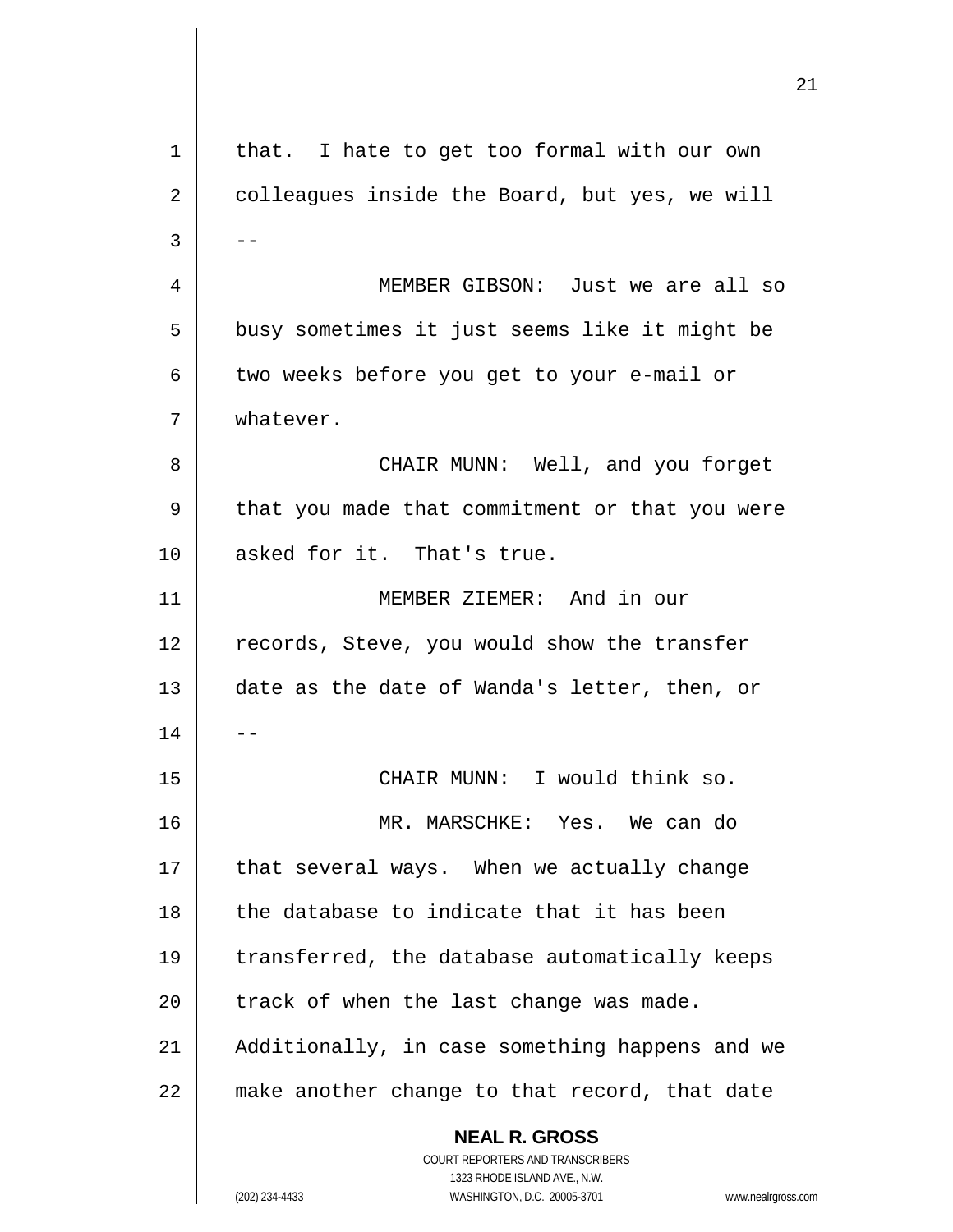**NEAL R. GROSS** COURT REPORTERS AND TRANSCRIBERS 1323 RHODE ISLAND AVE., N.W. (202) 234-4433 WASHINGTON, D.C. 20005-3701 www.nealrgross.com 22 1 || may change. I'm not exactly sure how that 2 works. 3 We don't want that to occur. So 4 we will also make a note in the Board or the 5 | Work Group action area indicating that it was  $6 \parallel$  transferred via this letter to the Work Group.  $7 \parallel$  So we will take care of it in a couple of 8 | ways. 9 CHAIR MUNN: That's good. 10 || MR. MARSCHKE: And, actually, we 11 can make that note before. Do you want to 12 make that note before I create the PDF file or 13 do you want to make it after? 14 When the PDF file comes, you 15 || probably want to show the old status so that  $16$  | the recipient will see the old status, not the 17 | transferred status, right? 18 || CHAIR MUNN: What old status? 19 MR. HINNEFELD: Whether it is in 20 || progress or closed or open or, see, because  $21$  | that way, then, the receiver understands if  $22$  || they understand the terminology, they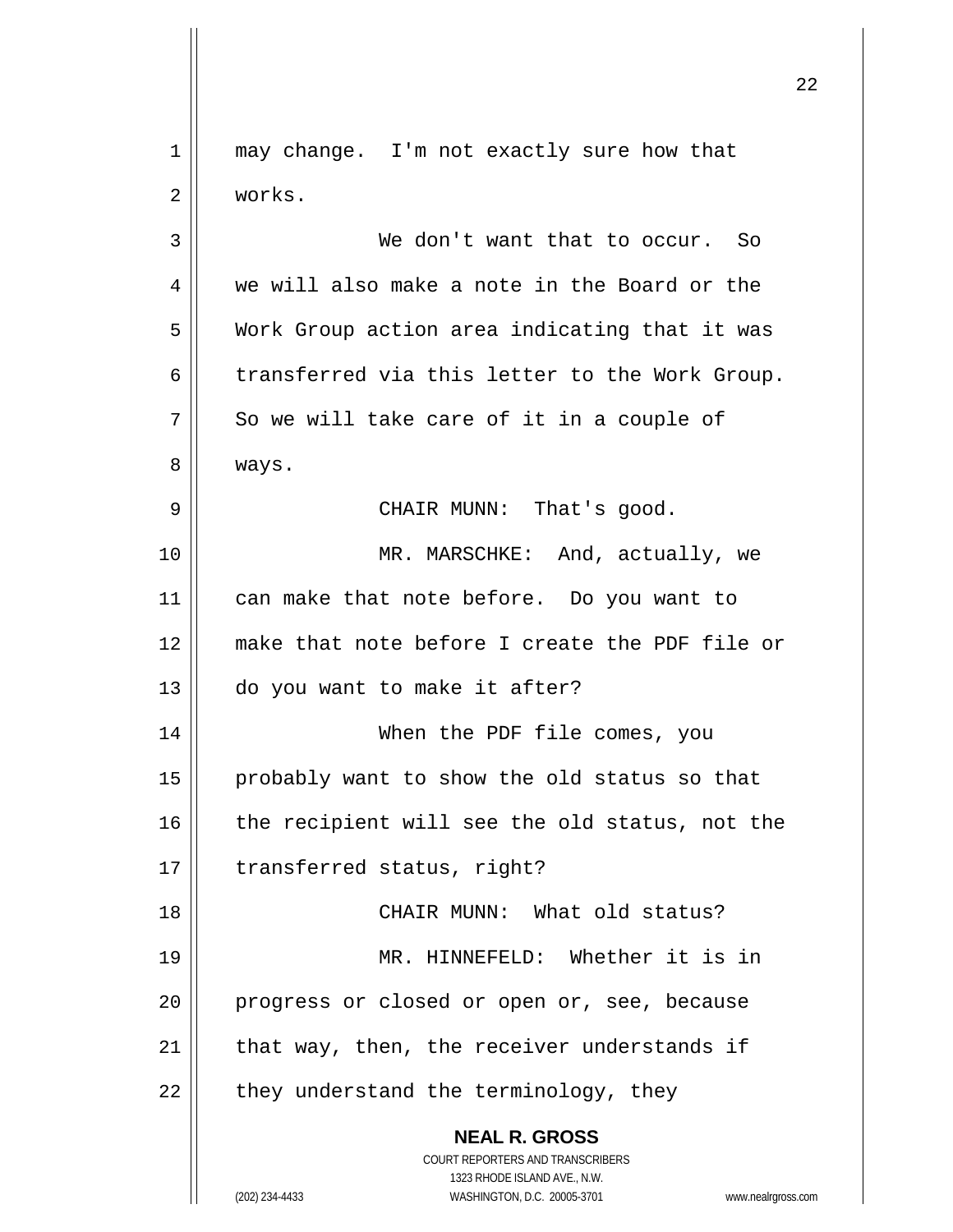**NEAL R. GROSS** COURT REPORTERS AND TRANSCRIBERS 1323 RHODE ISLAND AVE., N.W. (202) 234-4433 WASHINGTON, D.C. 20005-3701 www.nealrgross.com 23 1 || understand we are in the process. 2 MEMBER ZIEMER: They see the 3 | finding and so on. 4 || MR. MARSCHKE: Right now we have  $5 \parallel$  something in here for each one. I guess we  $6 \parallel$  could probably get a better example than this  $7 \parallel$  one, but OTIB-0058 is what we are talking 8 || about. That's August 27th. Just look at  $9 \parallel$  that. 10 || So it is closed. So basically 11 when I make the PDF file, you want to indicate  $12$  | this to be closed. And then when I go back 13 || and I will change it to transferred on our 14 database and I will make a note down here 15  $\parallel$  saying, on such and such a date, the Work 16 | Group transferred it. 17 MEMBER ZIEMER: Or the 18 || Subcommittee transferred. 19 CHAIR MUNN: I understand what you 20 mean. Yes, we want the old status there so  $21$  | that they --22 MR. MARSCHKE: The old status in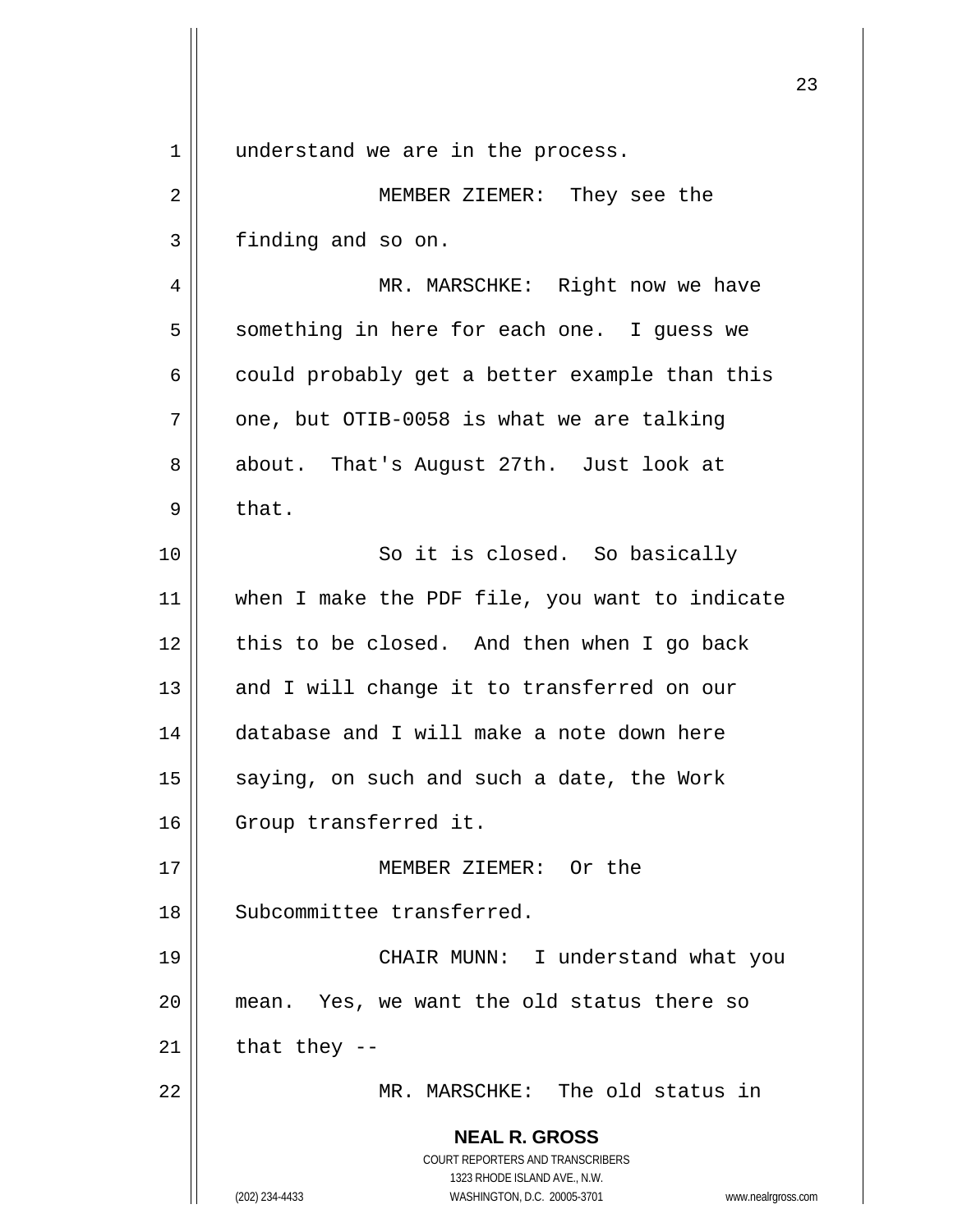**NEAL R. GROSS** COURT REPORTERS AND TRANSCRIBERS 1323 RHODE ISLAND AVE., N.W. (202) 234-4433 WASHINGTON, D.C. 20005-3701 www.nealrgross.com 24 1 || the PDF file. 2 CHAIR MUNN: -- understand that  $3$  | our viewpoint, this item is closed. 4 | MR. MARSCHKE: Exactly. 5 CHAIR MUNN: As long as they  $6 \parallel$  understand that, then that is the purpose of 7 || my last sentence, "If you have any problem 8 with this status." 9 And one of the reasons we are  $10$  | transferring it the way we are is if that Work 11 Group does not agree with the resolution that 12 We have reached, then that is their 13 | opportunity to --14 || MR. MARSCHKE: Now, this is going 15  $\parallel$  to affect our statistics somewhat in that we 16 || are going to basically remove any findings 17 || like this that are closed. 18 We are taking them from the closed 19 || bin and putting them over into the transferred 20 bin. So our statistics on the number of 21 | findings closed is going to change. 22 || CHAIR MUNN: Can we split our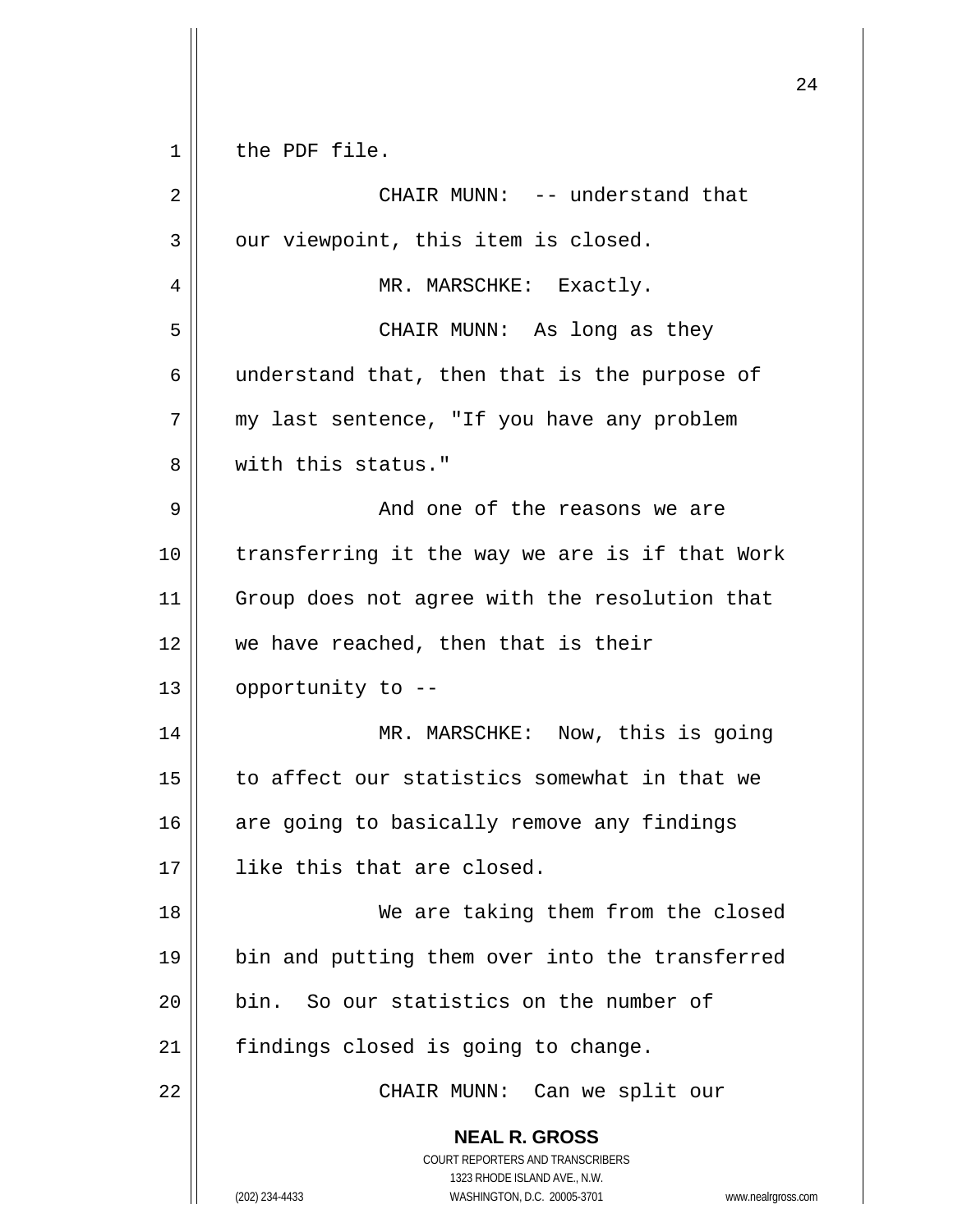**NEAL R. GROSS** COURT REPORTERS AND TRANSCRIBERS 1323 RHODE ISLAND AVE., N.W. (202) 234-4433 WASHINGTON, D.C. 20005-3701 www.nealrgross.com 1 transfer bin into two parts? Can we split 2 | them into an active transferred and closed  $3 \parallel$  transferred? Is that --4 MR. MARSCHKE: In theory, we can.  $5 \parallel$  Again, it comes down to the fact we are 6 | basically not making any changes to the 7 database until we get -- probably get behind  $8 \parallel$  the firewall and start using the SQL database. 9 And so when we start using the SQL 10 database, you know, we would just add another  $11 || - -$  you know, we have this drop down menu here. 12 Maybe we could just add another transferred, 13 || you know, transferred/closed or just 14 || transferred/active or transferred/closed or 15 | something like that. 16 CHAIR MUNN: Yes, yes. That would 17 || seem to be ideal. 18 MR. MARSCHKE: I don't think 19  $\parallel$  that's a big thing, or we could do it the  $20$  | other way. We could say closed/transferred. 21 CHAIR MUNN: Closed/transferred.  $22$  | That would be my preference or in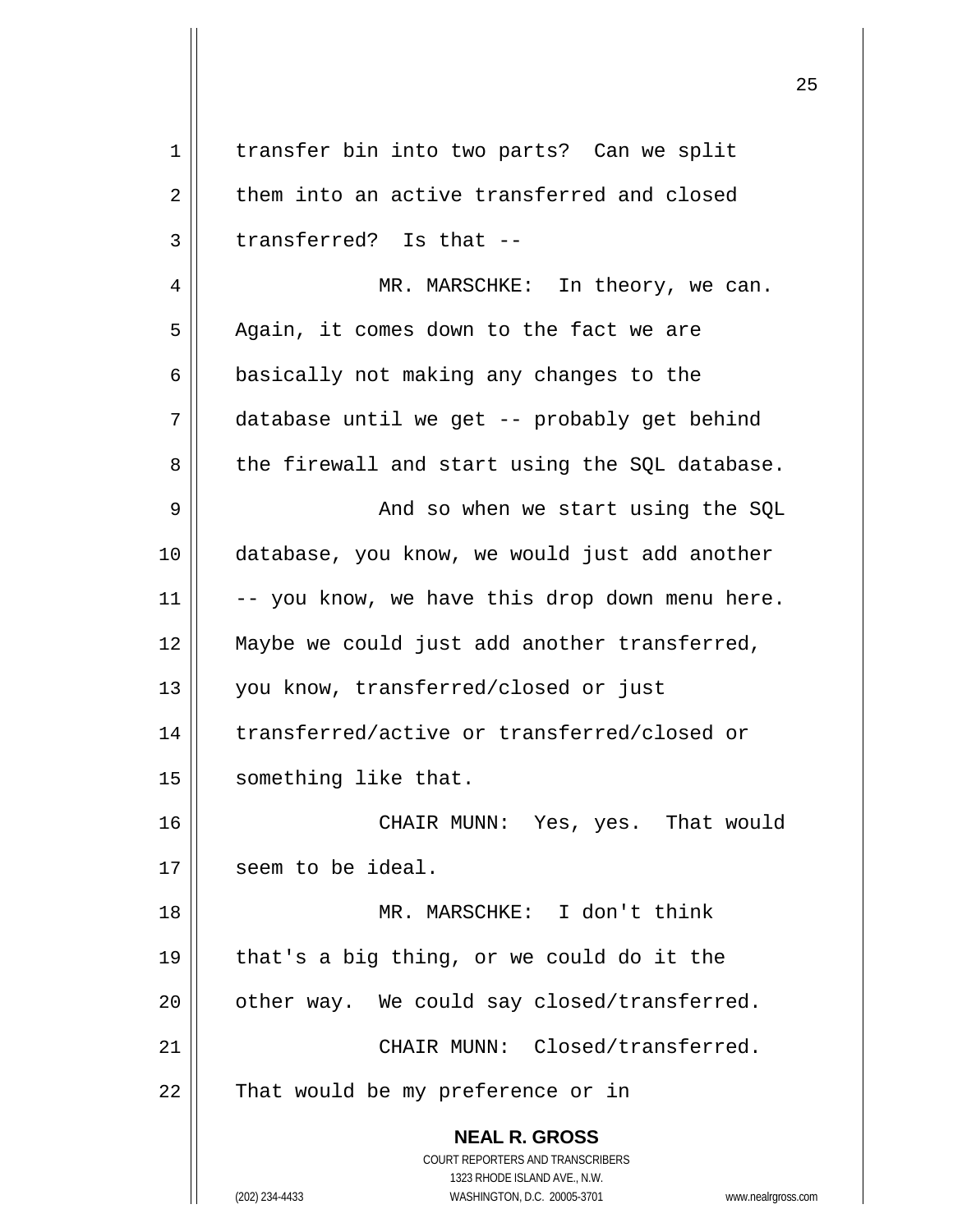**NEAL R. GROSS** COURT REPORTERS AND TRANSCRIBERS 1323 RHODE ISLAND AVE., N.W. 1 abeyance/transferred or whatever. 2 || MR. MARSCHKE: Actually, we could 3 have another whole set. You know, you could  $4 \parallel$  go down each one and just say, you know,  $5 \parallel$  closed/transferred, well, imported, in  $6 \parallel$  abeyance/transferred, in progress/transferred. 7 MEMBER ZIEMER: How are you going 8 || to track that, though, in your final 9 || statistics? 10 MR. MARSCHKE: Well, we are going 11 || to have more bars. 12 CHAIR MUNN: We're going to have 13 || one more bar or two more bars. 14 MR. MARSCHKE: Unless you want to  $15$  roll it up. Again, we can roll all the 16 || transferred up into one. We can roll all the 17 || closed up into one. You know, you tell us how 18 you want to roll it up, and we can roll it up 19 whatever way you want to. 20 MEMBER ZIEMER: If we closed it  $21$  and transferred it and the group that got it 22 || probably should be reopened, then our closure

(202) 234-4433 WASHINGTON, D.C. 20005-3701 www.nealrgross.com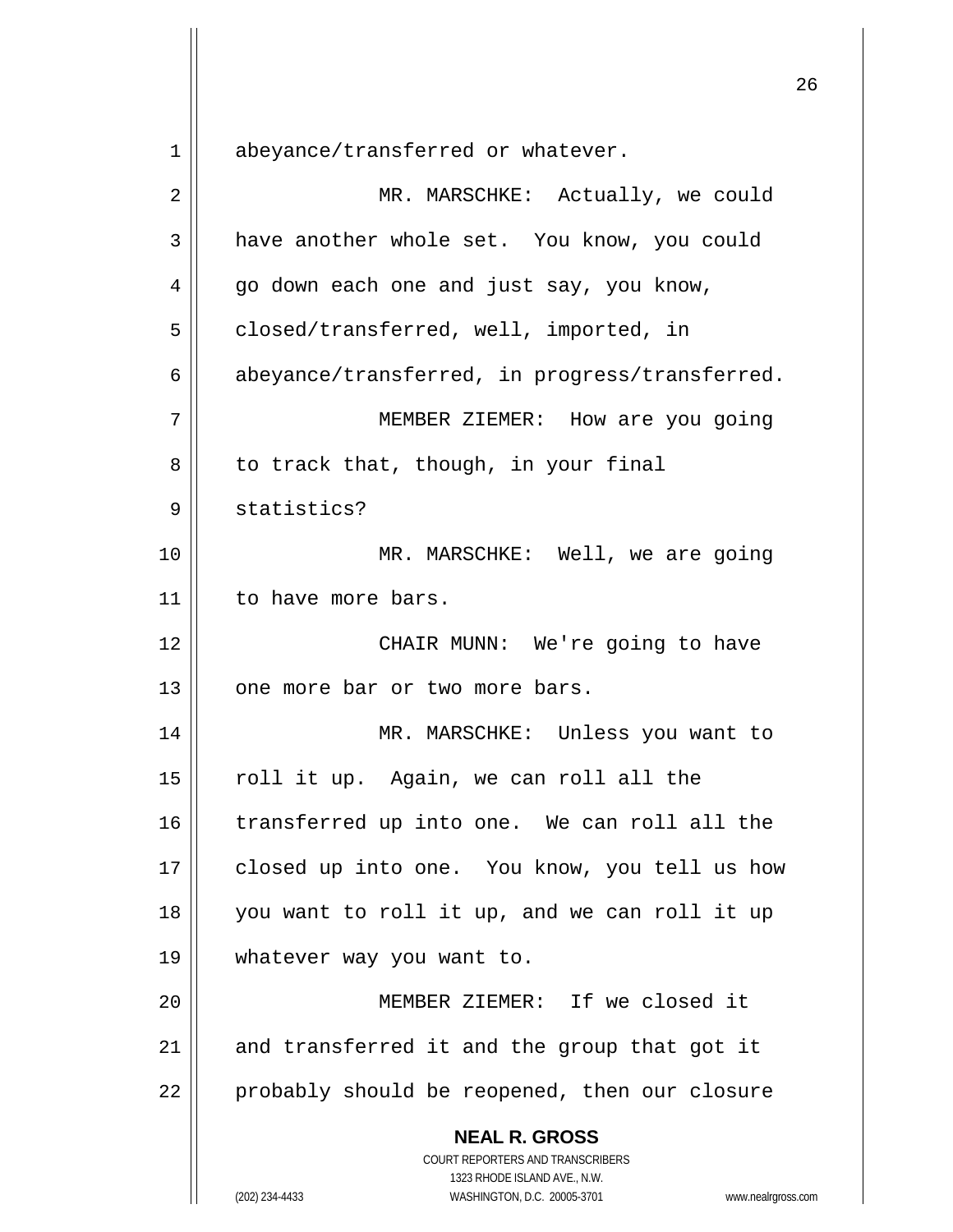|    |                                                                                          | 27 |
|----|------------------------------------------------------------------------------------------|----|
| 1  | gives sort of a false sense of information.                                              |    |
| 2  | CHAIR MUNN: Yes, it does. I                                                              |    |
| 3  | don't think we're going to have very many of                                             |    |
| 4  | those.                                                                                   |    |
| 5  | MEMBER ZIEMER: No, but --                                                                |    |
| 6  | CHAIR MUNN: Statistically they                                                           |    |
| 7  | may not be significant, but in terms of --                                               |    |
| 8  | MEMBER ZIEMER: I'm trying to                                                             |    |
| 9  | think of whether it would be good to have the                                            |    |
| 10 | transferred as the main subset rather than                                               |    |
| 11 | having closed period and closed/transferred.                                             |    |
| 12 | MR. HINNEFELD: What is the down                                                          |    |
| 13 | side of this transfer and so that you're                                                 |    |
| 14 | opened/closed, all of your various statuses                                              |    |
| 15 | that you're tracking are the ones that are                                               |    |
| 16 | being tracked by the Subcommittee? Anything                                              |    |
| 17 | that is transferred is somewhere else.                                                   |    |
| 18 | I mean, what is the down side of                                                         |    |
| 19 | dropping your number of closed by one and your                                           |    |
| 20 | number of --                                                                             |    |
| 21 | MR. MARSCHKE: You'll still have a                                                        |    |
| 22 | history that, in fact, the -- this record will                                           |    |
|    | <b>NEAL R. GROSS</b><br>COURT REPORTERS AND TRANSCRIBERS<br>1323 RHODE ISLAND AVE., N.W. |    |
|    | (202) 234-4433<br>WASHINGTON, D.C. 20005-3701<br>www.nealrgross.com                      |    |

 $\mathbf{I}$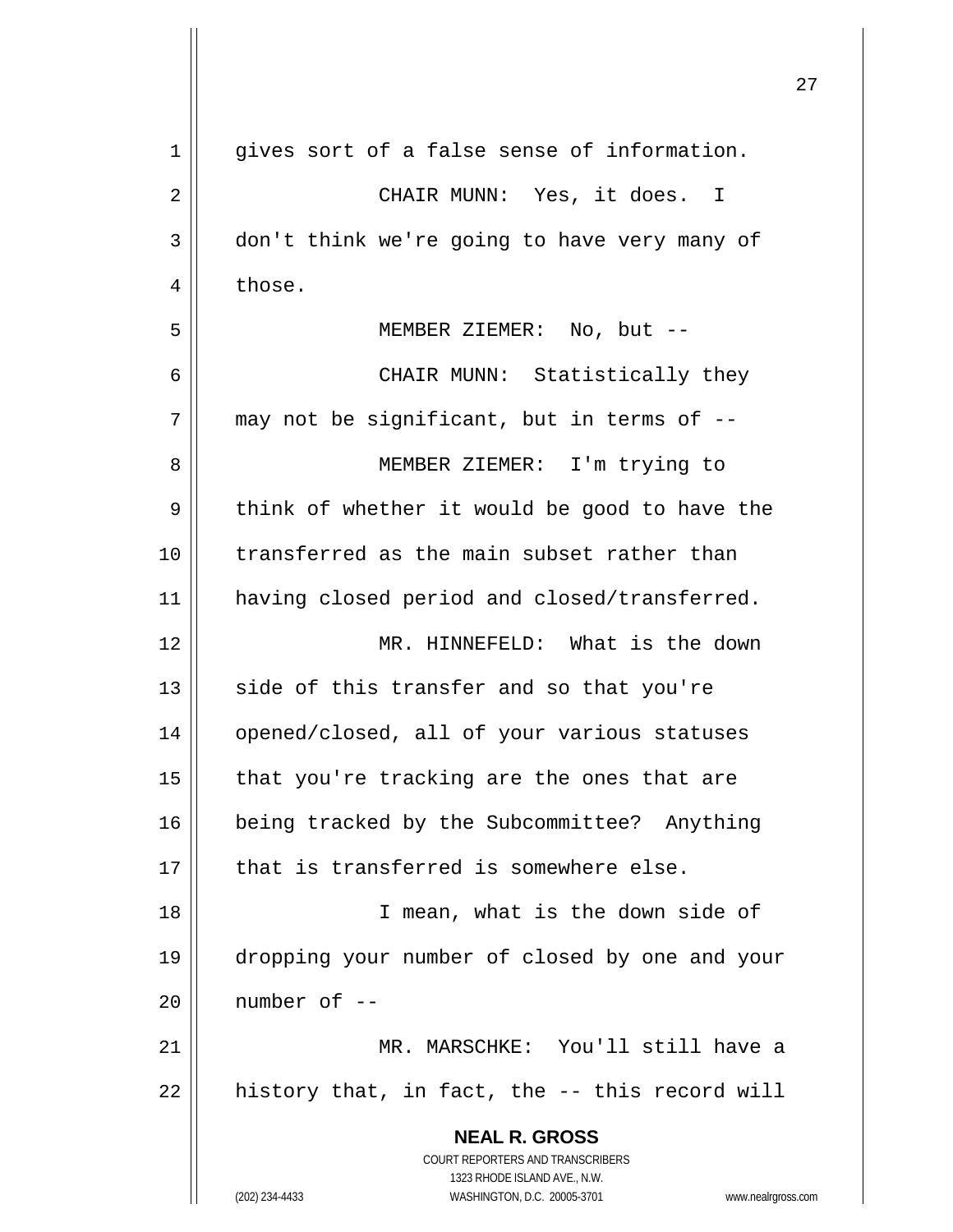| 1  | still -- on March 24th, the Work Group closed                                                                                                                   |
|----|-----------------------------------------------------------------------------------------------------------------------------------------------------------------|
| 2  | it. Still this history will remain, and you                                                                                                                     |
| 3  | will have a new record down here that on                                                                                                                        |
| 4  | September 14th, we transferred it or something                                                                                                                  |
| 5  | like that.                                                                                                                                                      |
| 6  | So you will still when you print                                                                                                                                |
| 7  | out the summary here, you will still have the                                                                                                                   |
| 8  | whole history associated with this finding.                                                                                                                     |
| 9  | But it just won't show up here when you do the                                                                                                                  |
| 10 | summary sheet.                                                                                                                                                  |
| 11 | CHAIR MUNN: Well, I guess in                                                                                                                                    |
| 12 | answer to Stu's question with respect to the                                                                                                                    |
| 13 | down side, the only down side that I see is                                                                                                                     |
| 14 | the difference between transferred to another                                                                                                                   |
| 15 | work group and transferred to another issue.                                                                                                                    |
| 16 | We have several things where we have                                                                                                                            |
| 17 | transferred to another issue.                                                                                                                                   |
| 18 | MR. HINNEFELD: No. We don't call                                                                                                                                |
| 19 | those transferred. Those are --                                                                                                                                 |
| 20 | CHAIR MUNN: We don't?                                                                                                                                           |
| 21 | MR. MARSCHKE: Addressed in.                                                                                                                                     |
| 22 | MR. HINNEFELD: Those are                                                                                                                                        |
|    | <b>NEAL R. GROSS</b><br>COURT REPORTERS AND TRANSCRIBERS<br>1323 RHODE ISLAND AVE., N.W.<br>(202) 234-4433<br>WASHINGTON, D.C. 20005-3701<br>www.nealrgross.com |

 $\overline{1}$ 

Π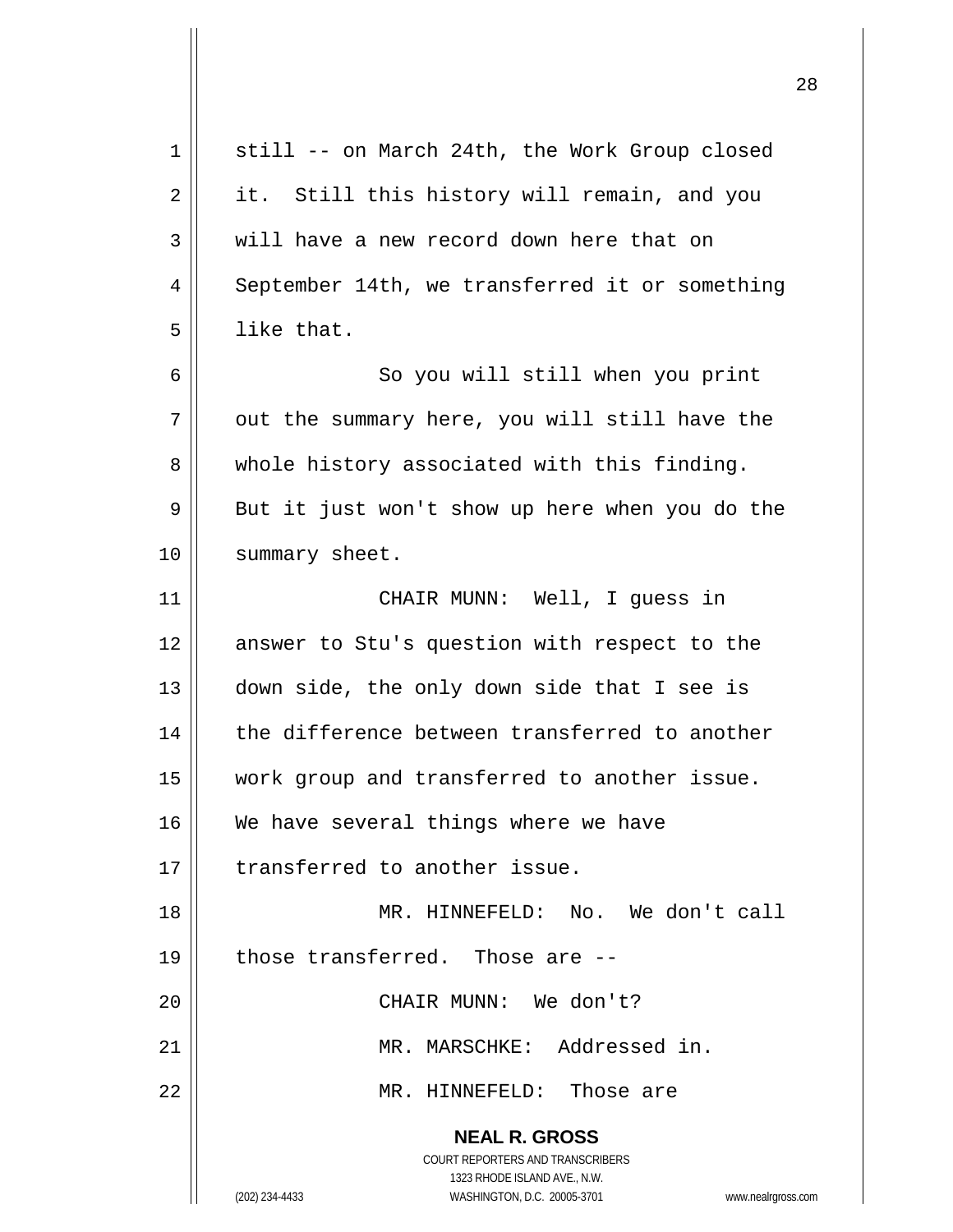**NEAL R. GROSS** COURT REPORTERS AND TRANSCRIBERS 1323 RHODE ISLAND AVE., N.W. (202) 234-4433 WASHINGTON, D.C. 20005-3701 www.nealrgross.com 29 1 addressed in. 2 CHAIR MUNN: We call them 3 | addressed in. 4 MR. MARSCHKE: Addressed in  $5$  | finding. 6 CHAIR MUNN: So it wouldn't be a 7 duplication, then? 8 MR. MARSCHKE: The only thing I am  $9 \parallel$  thinking that may not be true on is some of 10 || these generic issues. And way back when with 11 the first set, there was something like -- I 12 don't know if it was re-suspension -- 13 CHAIR MUNN: Well, we transferred  $14$  | it to  $-$ 15 || MR. MARSCHKE: -- or something 16 | like that. 17 || CHAIR MUNN: -- to the global  $18$  | issues  $-$ 19 MR. MARSCHKE: The global issues.  $20$  | Exactly. 21 || CHAIR MUNN: -- concerns that are  $22$  | being addressed separately.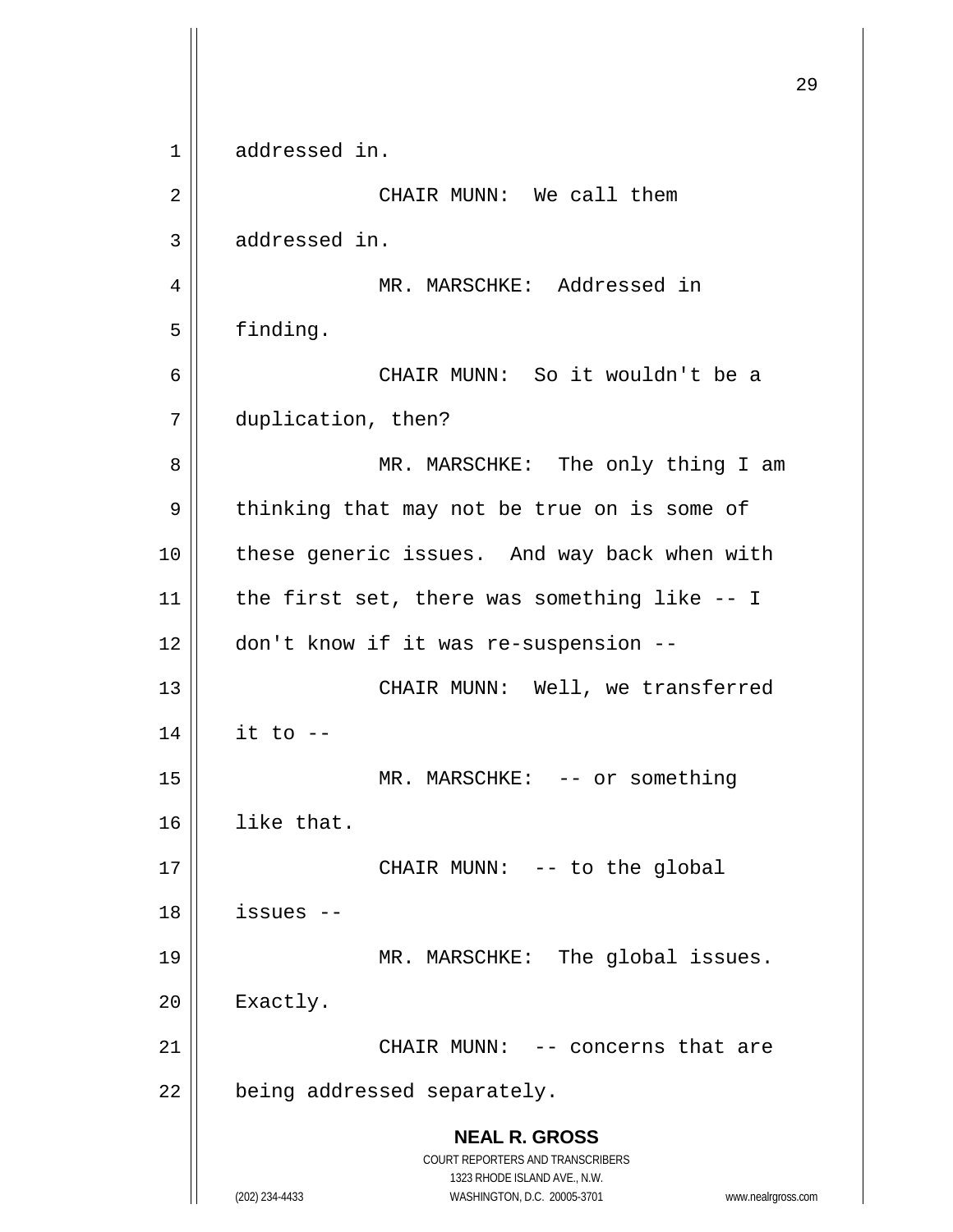**NEAL R. GROSS** COURT REPORTERS AND TRANSCRIBERS 1323 RHODE ISLAND AVE., N.W. (202) 234-4433 WASHINGTON, D.C. 20005-3701 www.nealrgross.com 1 || MR. MARSCHKE: I'm not sure if  $2 \parallel$  they were transferred or if they were  $3 \parallel$  addressed in. I would have to go back. 4 || MR. HINNEFELD: I think they were 5 l transferred. 6 || MR. MARSCHKE: I think they were,  $7 \parallel$  too. 8 CHAIR MUNN: I think that -- 9 MR. MARSCHKE: That would be the  $10 \parallel$  only  $-$ 11 CHAIR MUNN: Because we didn't 12 || have anything in which they were addressed. 13 || I think we just transferred them. But those 14 || are relatively smaller numbers. 15 MEMBER ZIEMER: We need to 16 | distinguish between that kind of a transfer, 17 || and this is really a reassignment or 18 | something. 19 || CHAIR MUNN: Yes, it is. 20 MEMBER ZIEMER: Do we need a 21 || separate word to distinguish those or two  $22$  | types of transfer?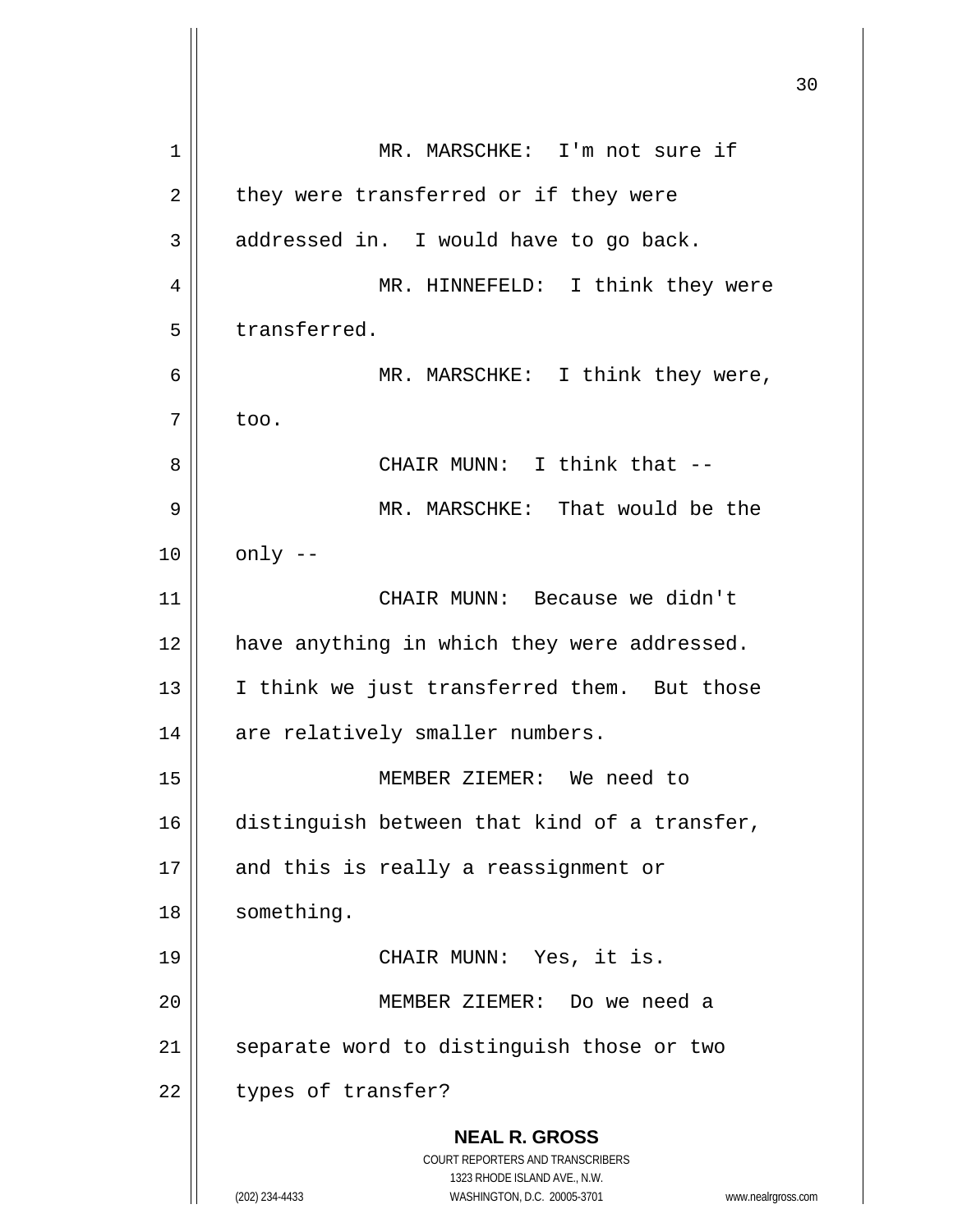|                | 31                                                                      |
|----------------|-------------------------------------------------------------------------|
|                |                                                                         |
| $\mathbf{1}$   | MR. MARSCHKE: Well --                                                   |
| $\overline{2}$ | MEMBER ZIEMER: I think your                                             |
| 3              | suggestion that we don't otherwise need                                 |
| 4              | subsets of transfers for our purposes, it's                             |
| 5              | transfer. But if we are using the same word                             |
| 6              | for a different process, we need to                                     |
| 7              | distinguish it.                                                         |
| 8              | MR. HINNEFELD: Well, I don't                                            |
| 9              | know. It's your guys' business. I have a                                |
| 10             | certain hesitation to expanding your status                             |
| 11             | list.                                                                   |
| 12             | CHAIR MUNN: Yes. I can                                                  |
| 13             | understand that.                                                        |
| 14             | MR. HINNEFELD: Because we did                                           |
| 15             | that in NOCTS. And we got like 30 statuses or                           |
| 16             | claims in NOCTS. It's unduly. I mean, you                               |
| 17             | have to be very careful to write the query if                           |
| 18             | you're looking for certain kinds of things to                           |
| 19             | make sure you include all the statuses that                             |
| 20             | might be what you're looking for. So it's                               |
| 21             | very difficult to manage once you start                                 |
| 22             | expanding your statuses. It's kind of based                             |
|                | <b>NEAL R. GROSS</b>                                                    |
|                | <b>COURT REPORTERS AND TRANSCRIBERS</b><br>1323 RHODE ISLAND AVE., N.W. |
|                | WASHINGTON, D.C. 20005-3701<br>(202) 234-4433<br>www.nealrgross.com     |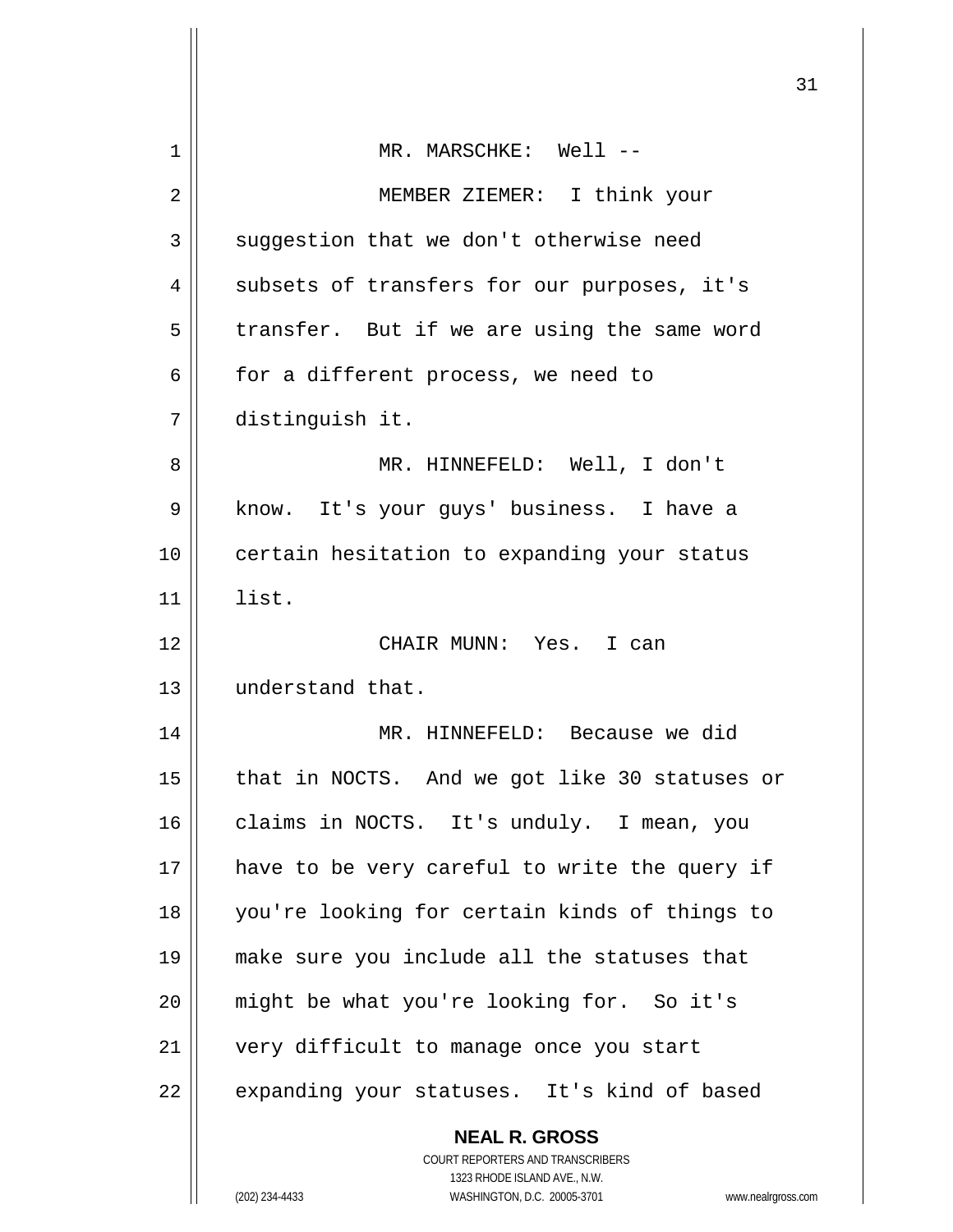**NEAL R. GROSS** COURT REPORTERS AND TRANSCRIBERS 1323 RHODE ISLAND AVE., N.W. (202) 234-4433 WASHINGTON, D.C. 20005-3701 www.nealrgross.com 32 1 || on the history of the claim or the history of  $2 \parallel$  the  $-$ 3 CHAIR MUNN: Well, since we can 4 always tell ourselves, we can query our 5 database. And we can always tell if we have  $6 \parallel$  a question in our mind which kind of transfer 7 we are talking about. 8 || But if it's not going to foul up  $9 \parallel$  our statistics terribly, if we understand what 10 we are looking at when we look at Steve's 11 graphs and if we have a problem with the 12 || number of transfer items there, I guess we can 13 individually look it up or we can put it on  $14$  | the record here at a meeting if we have a 15 | problem with it. 16 Any grief with that? 17 || MEMBER ZIEMER: Let's try it. 18 CHAIR MUNN: We'll try it and see? 19 Yes. This is a first time trial for 20 everything. So let's trying just leaving it 21 || transferred, understanding that it will skew  $22$  | the report. But we will understand what that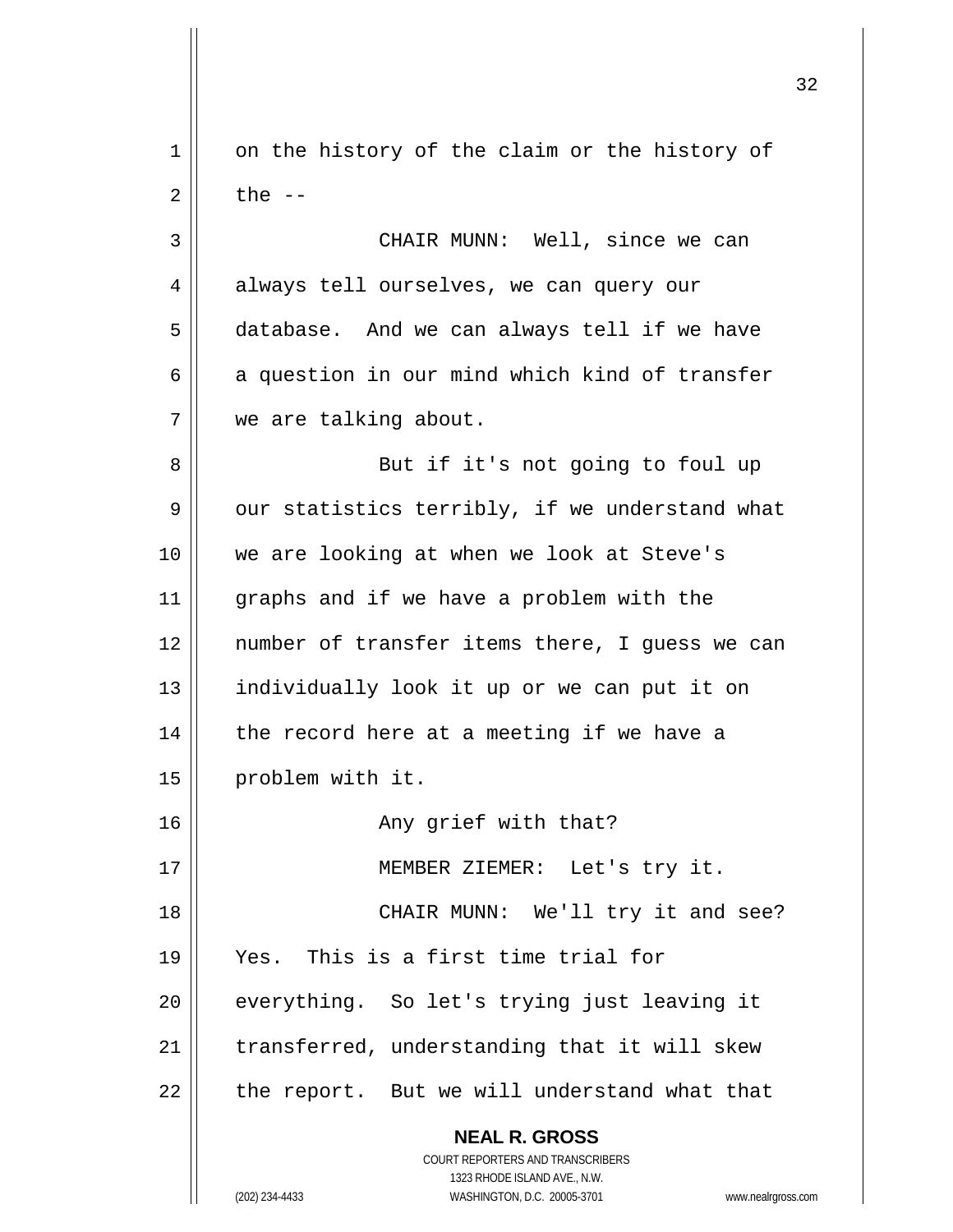|    |                                                                                                                                                                 | 33 |
|----|-----------------------------------------------------------------------------------------------------------------------------------------------------------------|----|
| 1  | skew is, hopefully.                                                                                                                                             |    |
| 2  | MEMBER ZIEMER: So anything                                                                                                                                      |    |
| 3  | transferred will remove the statistic from                                                                                                                      |    |
| 4  | another category.                                                                                                                                               |    |
| 5  | CHAIR MUNN: Yes.                                                                                                                                                |    |
| 6  | MR. MARSCHKE: When you do that --                                                                                                                               |    |
| 7  | MEMBER ZIEMER: Yes. But that                                                                                                                                    |    |
| 8  | will happen automatically, right?                                                                                                                               |    |
| 9  | MR. MARSCHKE: That will happen                                                                                                                                  |    |
| 10 | automatically. Basically this table here is                                                                                                                     |    |
| 11 | automatically generated. And if you transfer                                                                                                                    |    |
| 12 | a closed finding, it will go from here over to                                                                                                                  |    |
| 13 | here.                                                                                                                                                           |    |
| 14 | MEMBER ZIEMER: Yes.                                                                                                                                             |    |
| 15 | CHAIR MUNN: So we will have                                                                                                                                     |    |
| 16 | significantly more than seven percent                                                                                                                           |    |
| 17 | transferred. We will probably have double                                                                                                                       |    |
| 18 | that transferred after --                                                                                                                                       |    |
| 19 | MR. MARSCHKE: If there is room,                                                                                                                                 |    |
| 20 | yes.                                                                                                                                                            |    |
| 21 | CHAIR MUNN: Yes.                                                                                                                                                |    |
| 22 | MEMBER GIBSON: Would you just put                                                                                                                               |    |
|    | <b>NEAL R. GROSS</b><br>COURT REPORTERS AND TRANSCRIBERS<br>1323 RHODE ISLAND AVE., N.W.<br>(202) 234-4433<br>WASHINGTON, D.C. 20005-3701<br>www.nealrgross.com |    |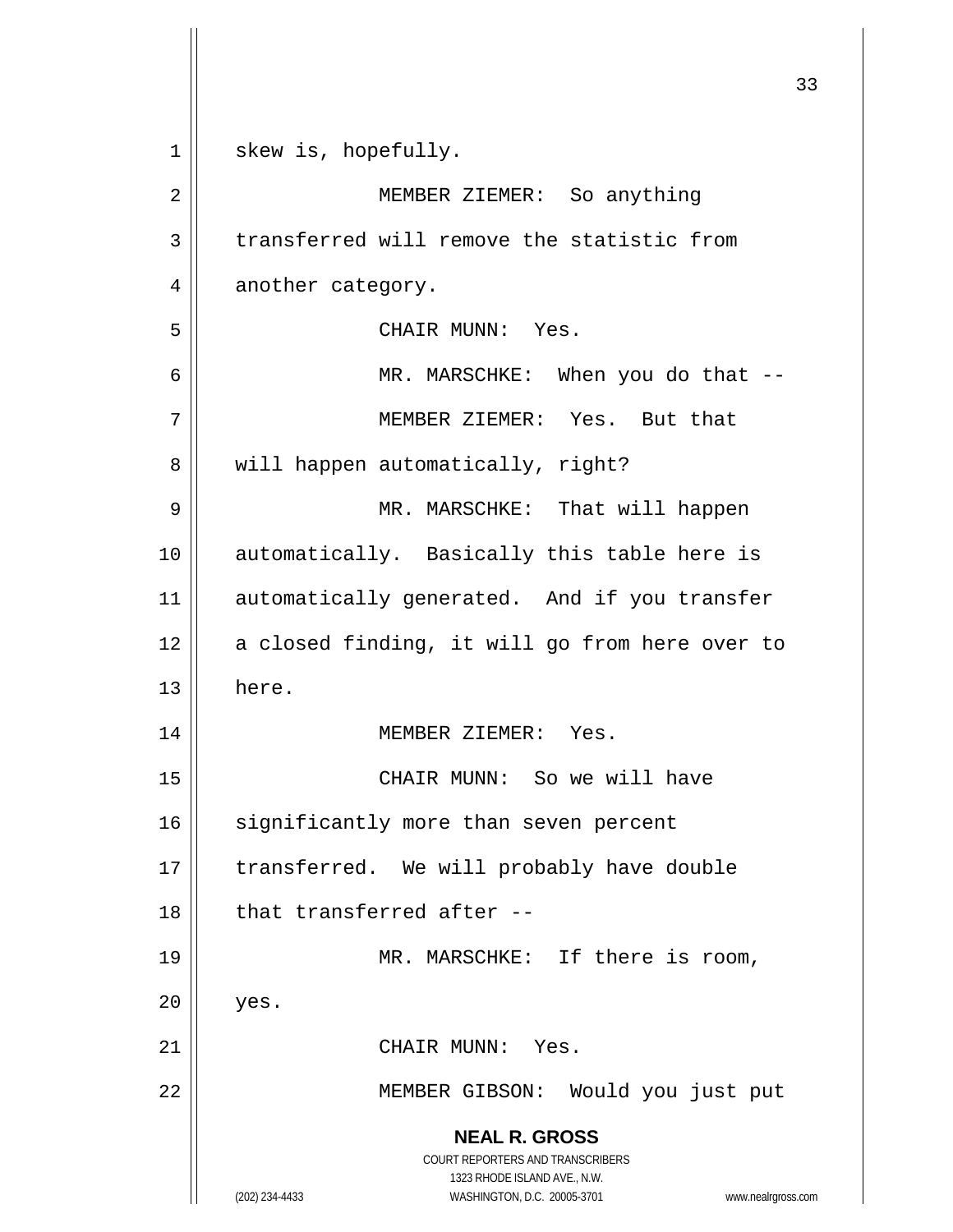**NEAL R. GROSS** COURT REPORTERS AND TRANSCRIBERS 1323 RHODE ISLAND AVE., N.W. (202) 234-4433 WASHINGTON, D.C. 20005-3701 www.nealrgross.com 1 a footnote on that report that these numbers  $2 \parallel$  may change due to blah blah blah, just so if 3 || someone was concerned about seeing unusual 4 | changes? 5 MEMBER ZIEMER: Yes. The number  $6 \parallel$  of closed will go down. 7 MR. MARSCHKE: In theory, you 8 | could do that, Mike. Again, it's a question  $9 \parallel$  of we can get somebody or we can get down --10 MEMBER ZIEMER: Yes. We only use  $11$  | this sort of internally anyway. 12 MR. MARSCHKE: I could write 13 something on it. 14 CHAIR MUNN: You know, if we are 15  $\parallel$  going to break that out at all, this summary 16 || might be the right place to bring it out; the 17 difference, that is, between closed and  $18$  || closed/transferred, if we feel that it is 19 | necessary. 20 MR. MARSCHKE: If you don't have  $21$  | the data --22 || CHAIR MUNN: Yes, immediately.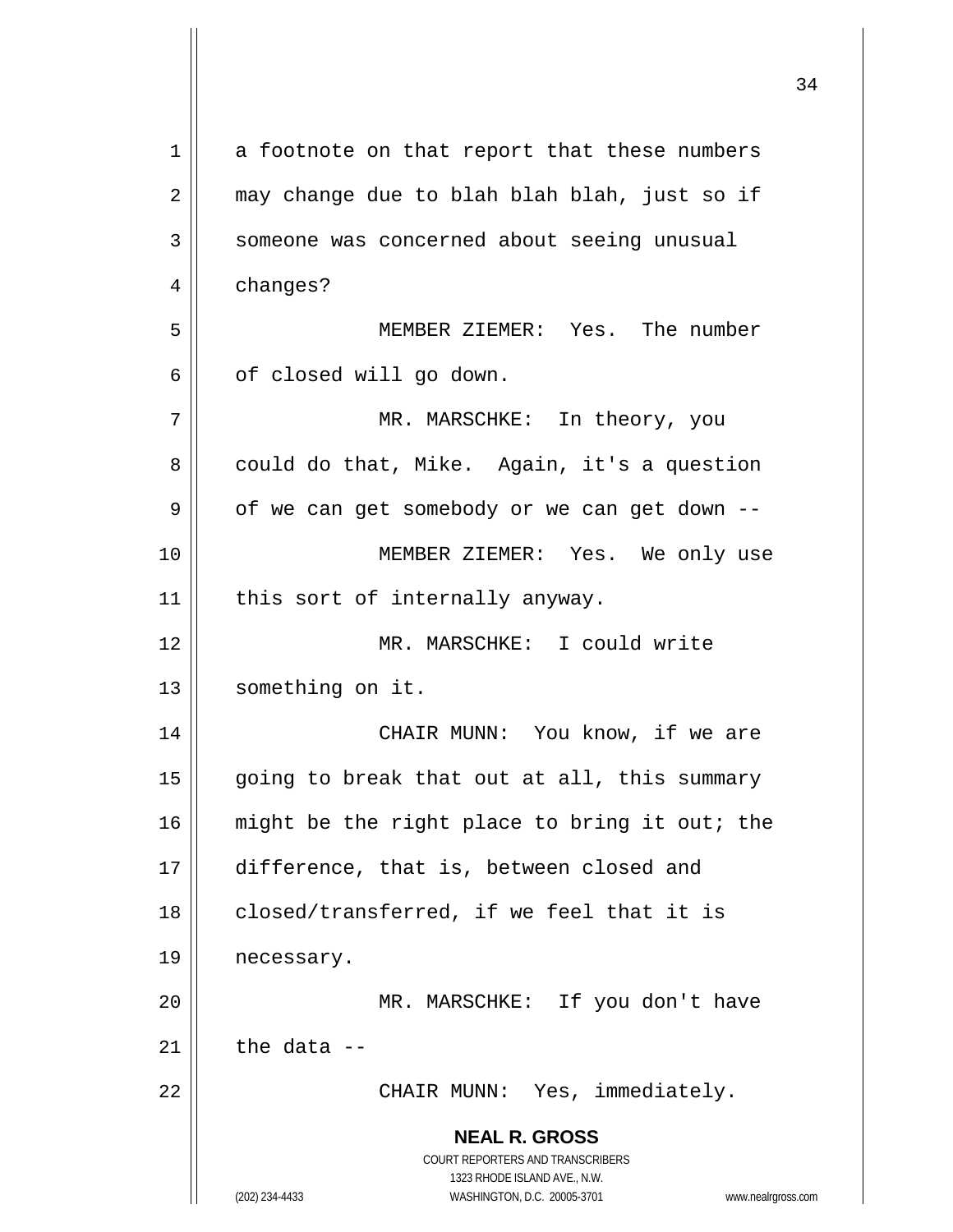**NEAL R. GROSS** COURT REPORTERS AND TRANSCRIBERS 1323 RHODE ISLAND AVE., N.W. (202) 234-4433 WASHINGTON, D.C. 20005-3701 www.nealrgross.com 1 || MR. MARSCHKE: If you don't have  $2 \parallel$  the data back here in the status box, you  $3 \parallel$  can't. I mean, that is all that this table is 4 | looking at is just what is in those status 5 | boxes up there. 6 | CHAIR MUNN: Right. 7 || MR. KATZ: But it doesn't really 8 || matter much. I mean, it's off your table. 9 CHAIR MUNN: Yes. 10 MR. KATZ: It's in someone else's 11 hands. And that's really your main concern, 12 I think. 13 CHAIR MUNN: That is quite true. 14 MEMBER ZIEMER: Let's try it this  $15$  | way and see. 16 CHAIR MUNN: Because in truth, 17 || anything that is transferred goes to us as 18 | closed. 19 MR. KATZ: Yes. 20 || CHAIR MUNN: So all right. We 21 will leave it as it is for the time being. 22 We'll move on to an enormous piece of work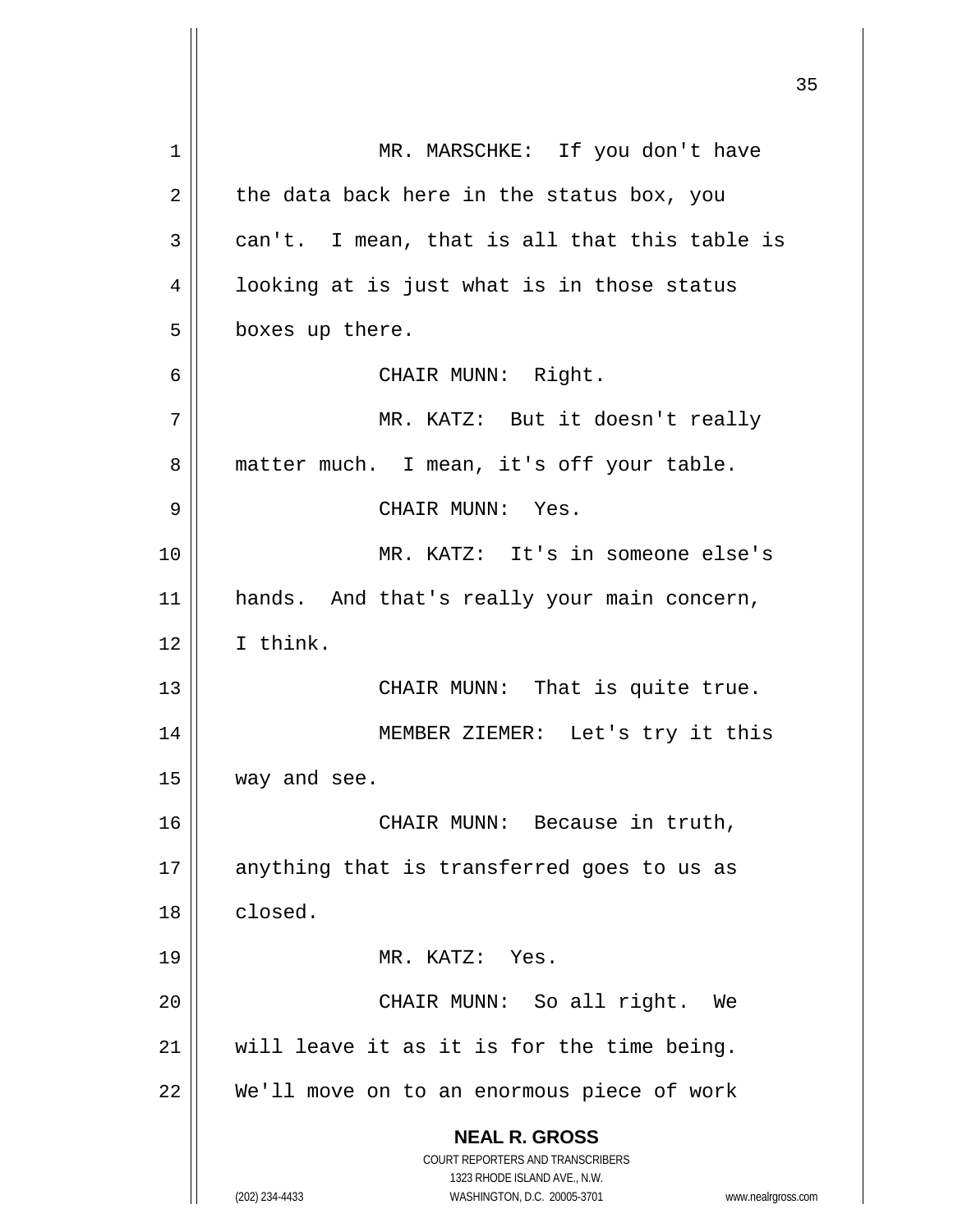| $\mathbf 1$ | that Steve has put together for us, the                                                  |
|-------------|------------------------------------------------------------------------------------------|
| 2           | commonality findings, which he sent to us                                                |
| 3           | earlier and which I hope we all have. I need                                             |
| 4           | to pull it up. I don't have it yet.                                                      |
| 5           | What date did you send it, Steve?                                                        |
| 6           | MR. MARSCHKE: I think it was                                                             |
| 7           | either yesterday or it would be the 11th or                                              |
| 8           | the 12th.                                                                                |
| 9           | CHAIR MUNN: The 11th or 12th.                                                            |
| 10          | Commonality findings. This is the 12th. I                                                |
| 11          | don't know whether anyone has had an                                                     |
| 12          | opportunity to really absorb this. I did not.                                            |
| 13          | I scanned it.                                                                            |
| 14          | We asked Steve to put this                                                               |
| 15          | together. And it turned out to be clearly a                                              |
| 16          | monumental task. These kinds of comparisons                                              |
| 17          | are not easy. The list is pretty                                                         |
| 18          | overwhelming.                                                                            |
| 19          | Steve, do you want to tell us                                                            |
| 20          | about this?                                                                              |
| 21          | MR. MARSCHKE: Okay. I guess this                                                         |
| 22          | really started off back at the May 1st                                                   |
|             | <b>NEAL R. GROSS</b><br>COURT REPORTERS AND TRANSCRIBERS<br>1323 RHODE ISLAND AVE., N.W. |
|             | (202) 234-4433<br>WASHINGTON, D.C. 20005-3701<br>www.nealrgross.com                      |

 $\mathsf{I}$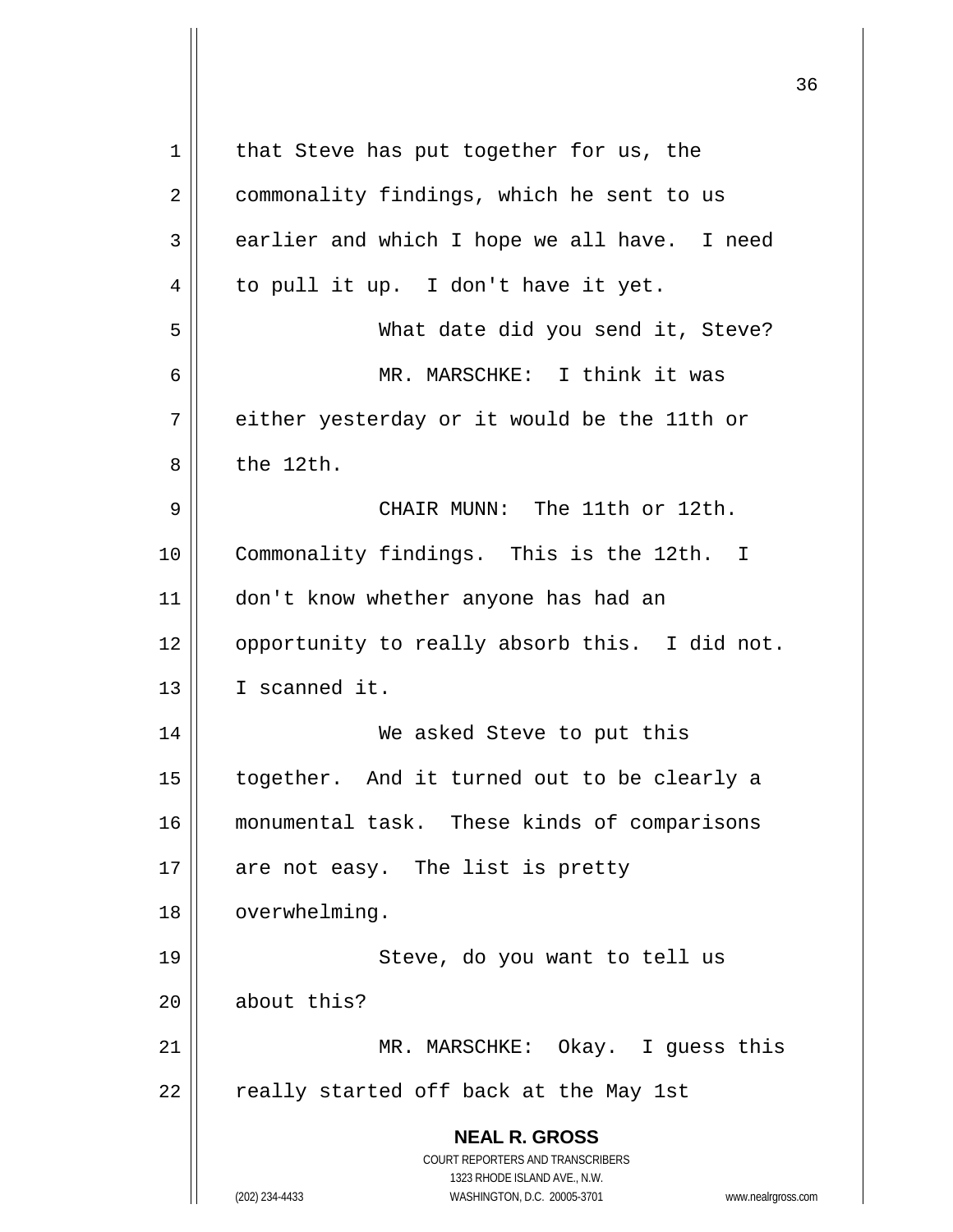| would notice that's -- when we were talking<br>concerned about similar findings on different<br>procedures and that we came up with kind of a |
|-----------------------------------------------------------------------------------------------------------------------------------------------|
|                                                                                                                                               |
|                                                                                                                                               |
|                                                                                                                                               |
|                                                                                                                                               |
|                                                                                                                                               |
|                                                                                                                                               |
|                                                                                                                                               |
|                                                                                                                                               |
|                                                                                                                                               |
| list of how many site-specific procedures were                                                                                                |
| reviewed. And I had -- and that's what this                                                                                                   |
| Table 1 is. And it shows seven for Y-12 and                                                                                                   |
|                                                                                                                                               |
|                                                                                                                                               |
| CHAIR MUNN: Yes. You got those                                                                                                                |
|                                                                                                                                               |
| MR. MARSCHKE: And I got those two                                                                                                             |
|                                                                                                                                               |
| basically just a listing of what those seven                                                                                                  |
| Y-12 procedures were, what those five Savannah                                                                                                |
| River site procedures were. And so it lists                                                                                                   |
|                                                                                                                                               |
|                                                                                                                                               |
|                                                                                                                                               |
| www.nealrgross.com                                                                                                                            |
|                                                                                                                                               |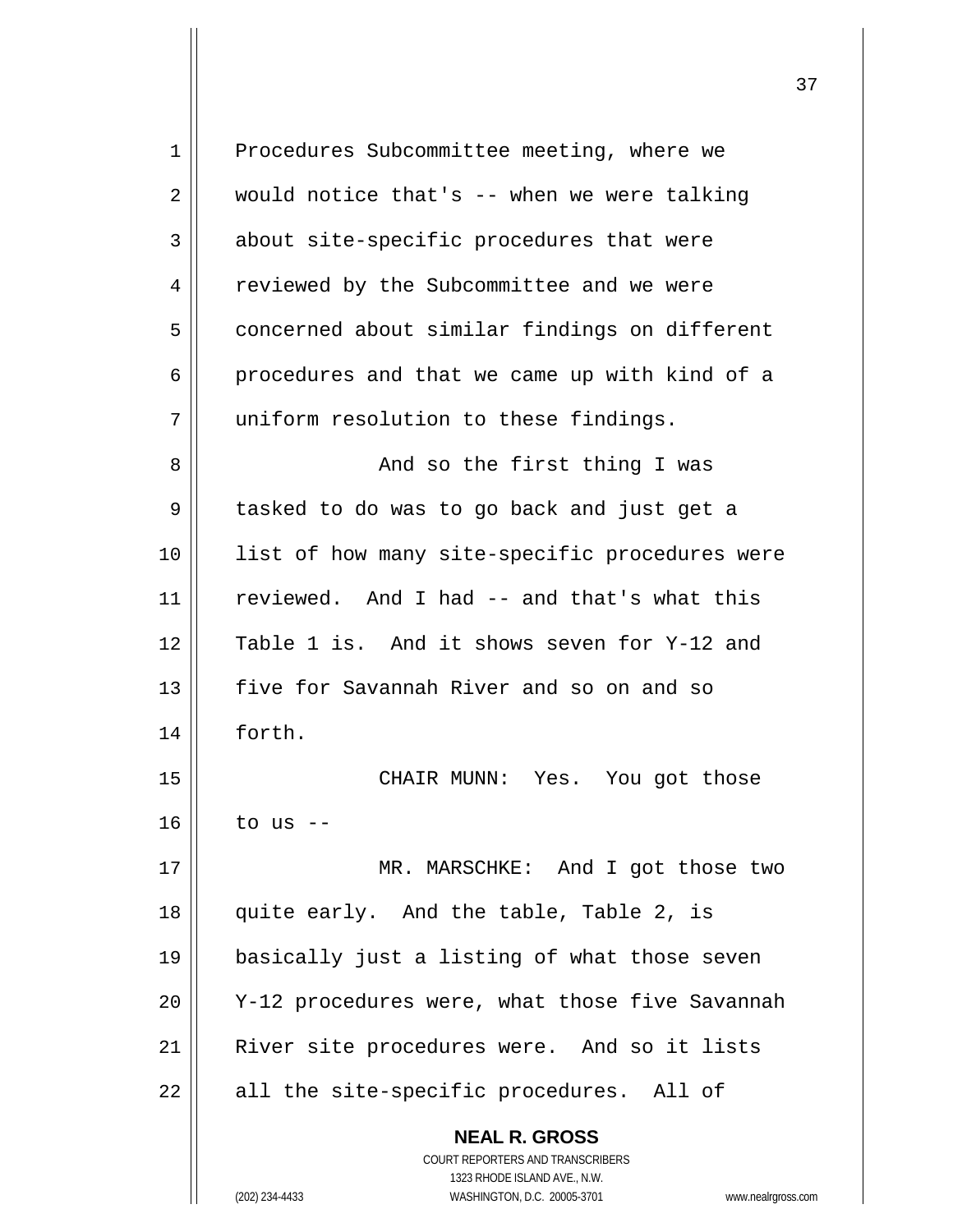**NEAL R. GROSS** COURT REPORTERS AND TRANSCRIBERS 1323 RHODE ISLAND AVE., N.W. (202) 234-4433 WASHINGTON, D.C. 20005-3701 www.nealrgross.com 1 || these site-specific procedures were reviewed  $2 \parallel$  in the third set that SC&A put together. 3 || CHAIR MUNN: Yes. 4 || MR. MARSCHKE: Okay. And I think  $5 \parallel$  we did talk a little bit last meeting, in the 6 June meeting. If you look at the Table 2  $7$  | procedures, you will see that, really, most of 8 || the procedures are pretty much site-specific.  $9 \parallel$  And they wouldn't lend themselves to having 10 || common concerns except for the coworker 11 procedures, the internal dosimetry coworker 12 | procedures and the external dosimetry 13 coworker. Each site or a lot of the sites 14 || have their own specific internal and external 15 | dosimetry coworker models. 16 || So those are the ones that we 17 focused on. And Table 3 is a listing of the 18 || external dosimetry coworker procedures that 19 || SC&A had reviewed. And we reviewed them for 20 five different sites. 21 You can also see included on Table  $22$  | 3 are the procedures numbers, who the SC&A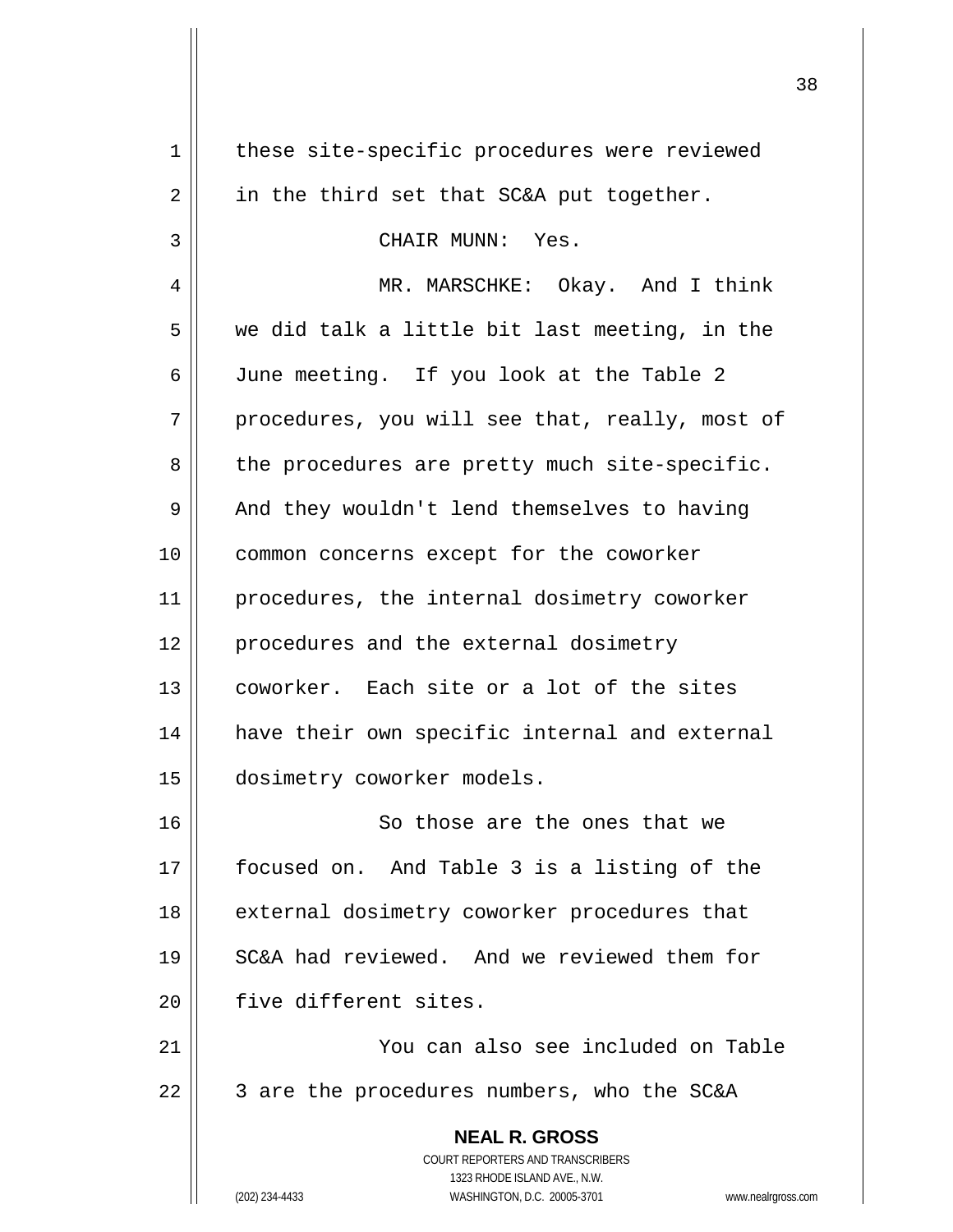**NEAL R. GROSS** 1 | reviewer was because if you have the same 2 | reviewer, it's more likely you would have the  $3 \parallel$  same findings was my rationale for including  $4 \parallel$  the SC&A reviewer in there, and also a number  $5$  | of issues that were associated with each of  $6$  || the procedures that were reviewed. 7 Now, the fourth table, Table 4, is 8 || basically we found one similar issue that came 9 || up on two different sites, X-10 and Hanford.  $10$  | Both had the same issue, the same wording. 11 And you can see X-10 and Hanford, again, were 12 || two sites that were reviewed by Ron Buchanan.  $13$  || And he had the same issue, which is written  $14$   $\parallel$  out there. 15 || All the other issues were unique. 16 And all the issues are listed at the end of 17 || this file in Appendix 1. And Appendix 1 is 18 || what I really showed to the Subcommittee back 19 in June was in an Excel file format at that 20 || point in time. And I just brought it over and 21 || put it into this Word file. So Appendix 1 is  $22$   $\parallel$  that.

> COURT REPORTERS AND TRANSCRIBERS 1323 RHODE ISLAND AVE., N.W.

(202) 234-4433 WASHINGTON, D.C. 20005-3701 www.nealrgross.com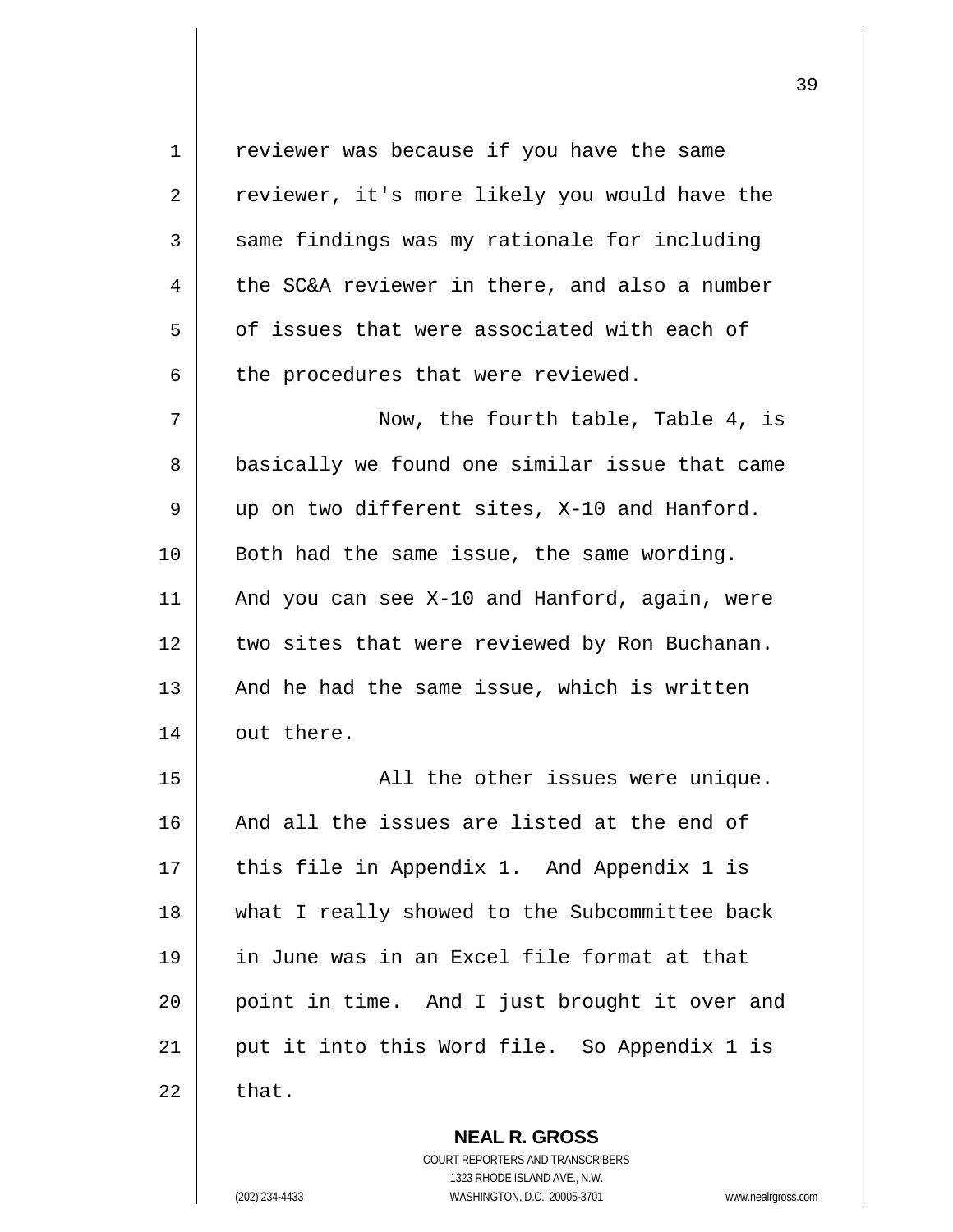**NEAL R. GROSS** COURT REPORTERS AND TRANSCRIBERS 1323 RHODE ISLAND AVE., N.W. 1 || The next thing we did or the next  $2 \parallel$  thing I did was look at these two Table 4  $3 \parallel$  issues. And I went to the database and looked  $4 \parallel$  at what the status of them, both of the 5 | issues, were. 6 And the status of the X-10 issue 7 is open because we have not received a NIOSH 8 || response on the X-10 issue. Status of the 9 || Hanford issue, OTIB-0030, is closed because 10 || basically NIOSH presented their response, 11 SC&A, we concurred with it. And the 12 || Subcommittee back in March agreed to close it.  $13 \parallel$  So, again, it's highly likely that we could 14 || probably use the same rationale to close the 15  $\parallel$  X-10 one, but we probably want to look at that 16 | by itself. 17 || So that's really the external 18 dosimetry ones. Table 5 is similar to Table  $19 \parallel 3$  in that it's a listing of the internal 20 dosimetry coworker models that SC&A reviewed. 21 || And there were six of them. And, again, we  $22$  | have a list of the procedure numbers, the

(202) 234-4433 WASHINGTON, D.C. 20005-3701 www.nealrgross.com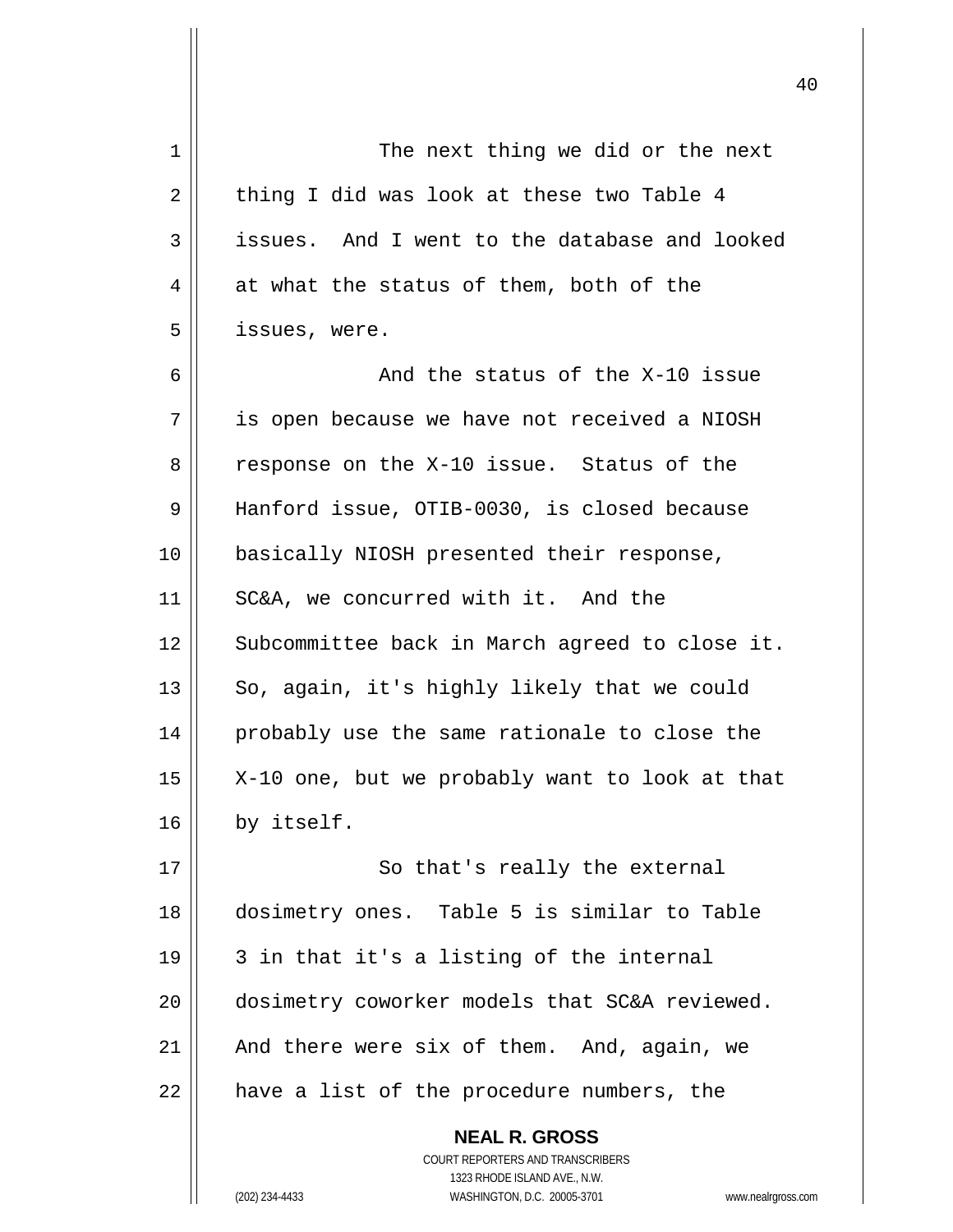**NEAL R. GROSS** COURT REPORTERS AND TRANSCRIBERS 41 1 || reviewers, and the number of issues. 2 And, again, Appendix 2 lists all  $3 \parallel$  of the issues, 32 of them that we came up with 4 | for those six procedures. Only two issues 5 | were common between the procedures. Paducah, 6 | Rocky Flats had an identical finding. And you 7 could see it there. 8 || Both of those findings are open at  $9 \parallel$  this point. We have not received a NIOSH 10 initial response. So they're shown in the 11 database as being open. 12 || There was another finding which 13 was pretty similar across that wasn't 14 | identical. The external dosimetry one and 15  $\parallel$  that first internal dosimetry finding, those 16 | were identically worded findings. 17 || This finding on Table 7 is pretty 18 much similar across the four sites that are 19 indicated there on the table. The wording is 20  $\parallel$  a little bit different, but I thought they 21 were close enough together to say that they 22 were a common finding.

1323 RHODE ISLAND AVE., N.W.

(202) 234-4433 WASHINGTON, D.C. 20005-3701 www.nealrgross.com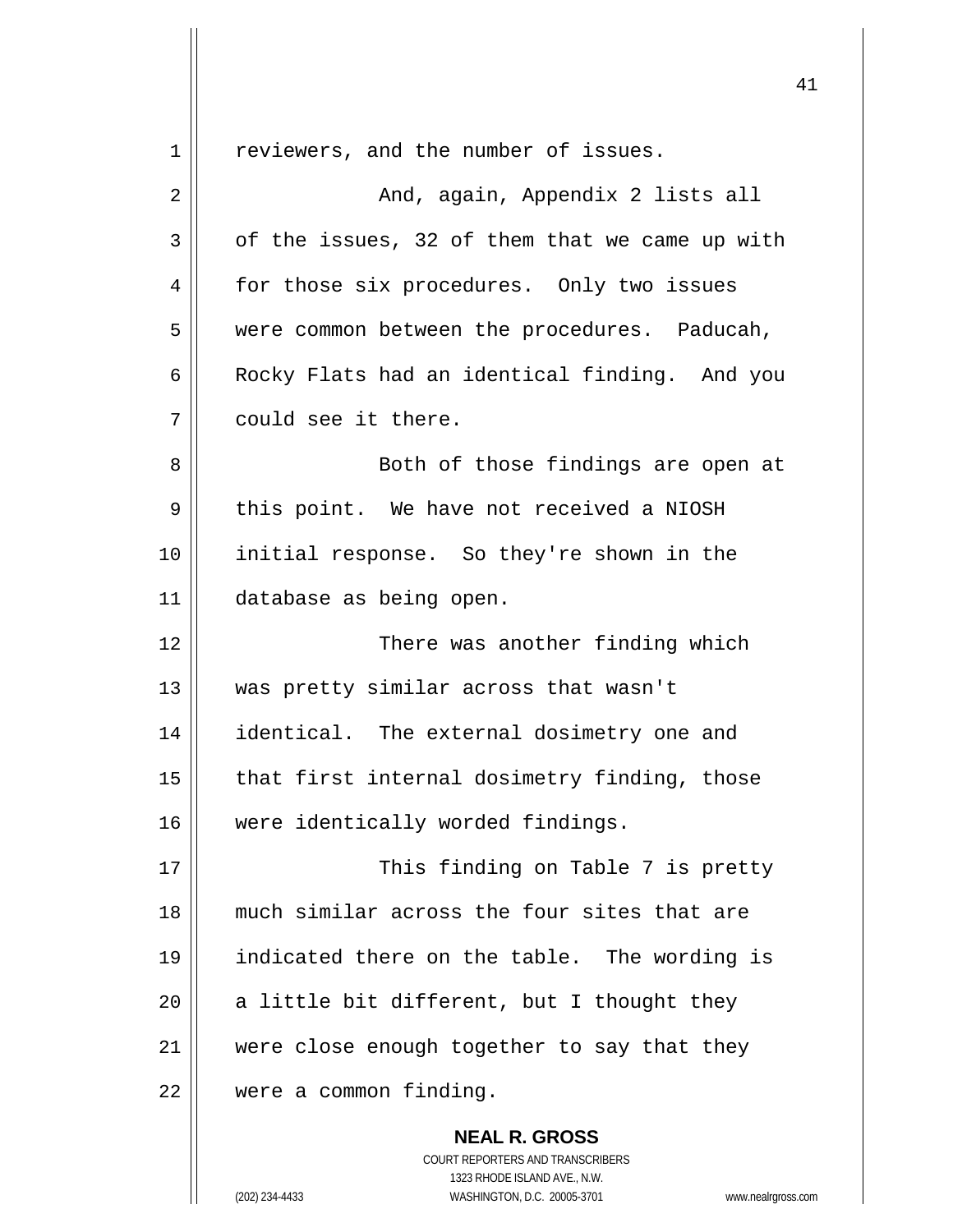**NEAL R. GROSS** COURT REPORTERS AND TRANSCRIBERS 1323 RHODE ISLAND AVE., N.W. (202) 234-4433 WASHINGTON, D.C. 20005-3701 www.nealrgross.com 42 1 CHAIR MUNN: They certainly appear  $2 \parallel$  to be. 3 MR. MARSCHKE: Yes. And the NIOSH 4 | responses to these issues were all very 5 | similar. Basically it came back and they 6 | asked SC&A for site-specific documents or data  $7$  | that NIOSH may adequately respond to the 8 | finding. 9 In three of the four sites, SC&A 10 || came back and said, you know, we recommend 11  $\parallel$  that you close this, that you can't -- we 12 understand now that you can't put all 13 documentation and information in every 14 || procedure. So we basically came back and 15 recommended that the issue be closed. And you  $16$  | can see the rationale for that there. 17 And I believe on June 9th, the 18 || Subcommittee agreed with us or agreed with our 19 recommendation and proceeded to close the 20 || issues associated with OTIB-0034, 0037, and 21 | 0038. 22 || On OTIB-0029 for Y-12, SC&A, we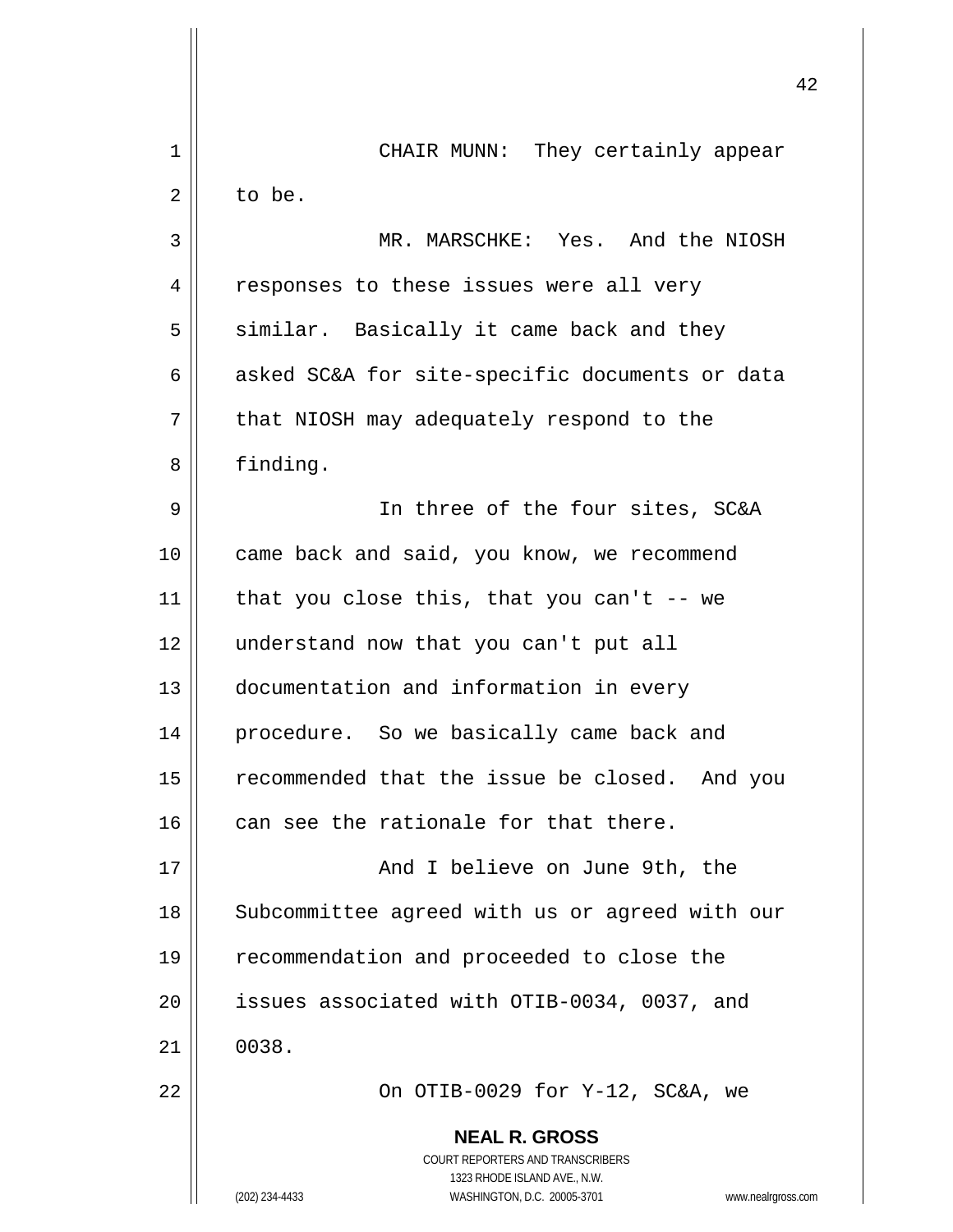**NEAL R. GROSS** COURT REPORTERS AND TRANSCRIBERS 1323 RHODE ISLAND AVE., N.W. (202) 234-4433 WASHINGTON, D.C. 20005-3701 www.nealrgross.com 1 || took a little bit different tact. And we did 2 | respond to NIOSH's request for specific 3 documents with a list of specific documents.  $4 \parallel$  and we did that back, I quess,  $5 \parallel$  probably in March. And at that point in time, 6 the Subcommittee decided that that one was in  $7 \parallel$  progress. And that is the analysis that was 8 done. 9 || So what do we have? We have ten  $10$  | issues which are common, you know, or  $-$  they 11 fall into three groups of commonality. And 12 || many of those issues have already been closed,  $13$  | three out of four in the third group. 14 || Both of the ones in the external  $15$  || group -- no. One of the two of the external  $16$  || group, the first one in the  $-$  in the internal 17 group are both open. So maybe, you know, you  $18$  can come up with a common way to address 19 | these. 20 CHAIR MUNN: It would be very 21 helpful if we could work out a method for SC&A  $22$   $\parallel$  and NIOSH to look at these commonalities and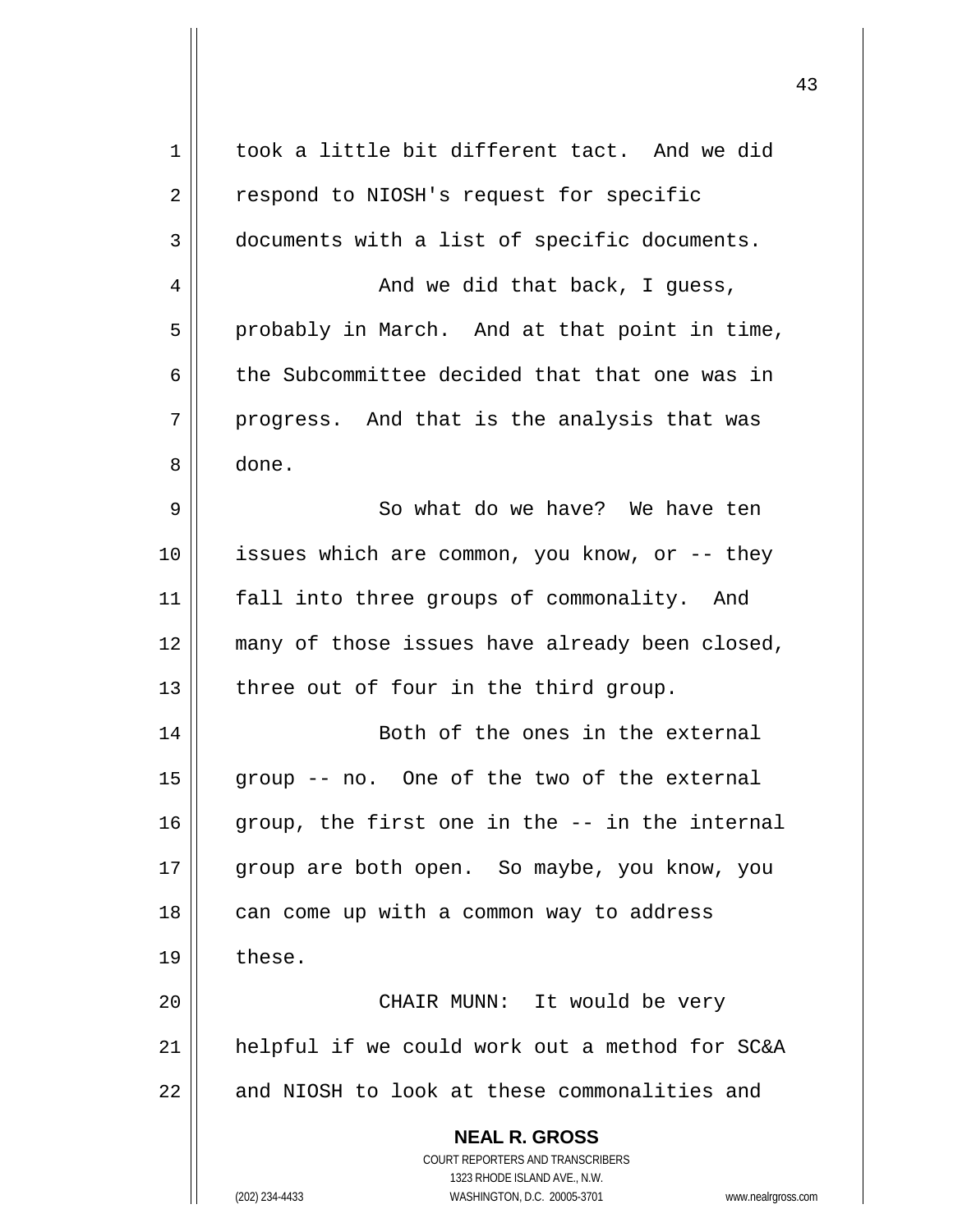**NEAL R. GROSS** COURT REPORTERS AND TRANSCRIBERS 1323 RHODE ISLAND AVE., N.W. (202) 234-4433 WASHINGTON, D.C. 20005-3701 www.nealrgross.com  $1$  | see if a decision that is made in one case can  $2 \parallel$  be applicable to the other as well. 3 Continuing to see the same concern appear at  $4 \parallel$  each site if we have already closed that  $5$  concern is not a very effective way to address  $6 \parallel$  them. 7 MR. MARSCHKE: I guess that's one 8 | thing we can keep on our -- when we review  $9 \parallel$  procedures, we can look and see that if we 10 have a similar procedure that was reviewed for 11 another site, and we had a comment in there. 12 You know, if that comment had been resolved  $13$  and so on and so forth, we can take that and 14 factor that into our review in the future. 15 CHAIR MUNN: Is that a reasonable 16 instruction for us to pass along to our 17 || contractor as one additional item to cover in 18 || their review? Yes, Paul? 19 MEMBER ZIEMER: Well, I think it  $20$  | is, and this is very helpful. I have sort of 21 | a procedural question for us. Is this an  $22$  || official -- this is obviously a Subcommittee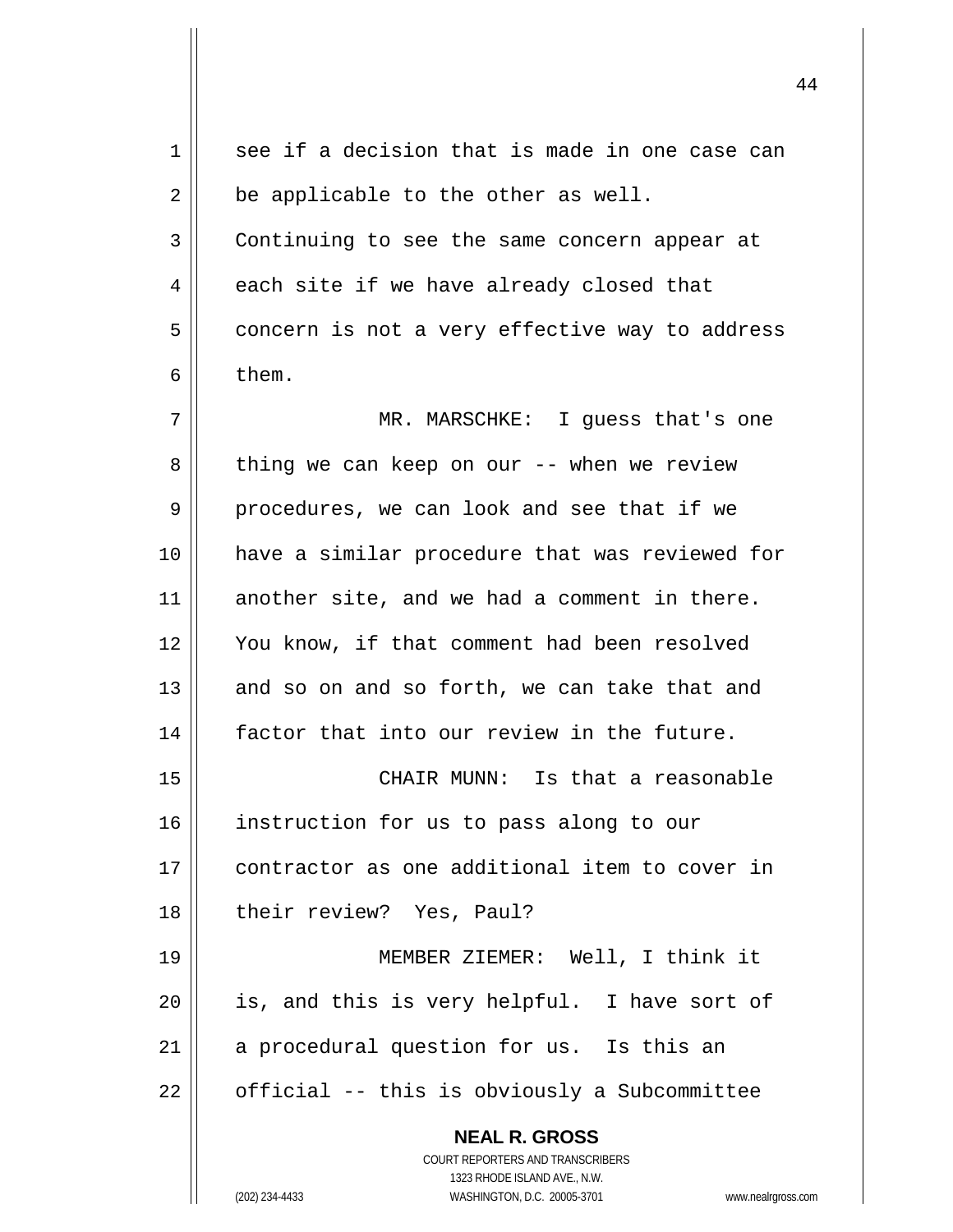**NEAL R. GROSS** COURT REPORTERS AND TRANSCRIBERS 1323 RHODE ISLAND AVE., N.W. (202) 234-4433 WASHINGTON, D.C. 20005-3701 www.nealrgross.com 45 1 working paper, is this an official product of  $2 \parallel$  SC&A?  $3 \parallel$  and the reason I ask that, this is 4 || a document that appears to be undated and 5 | although in reading it, you -- obviously it's  $6 \parallel$  clearly an SC&A document. But it is not so 7 labeled. 8 Does this have the status of a 9 || white paper or --10 MR. MARSCHKE: Not at this point 11 in time, Paul. I mean, we can make it into -- 12 || and, John Mauro, if you want to jump in? 13 DR. MAURO: The answer is no. 14 || It's just for the convenience. 15 MR. MARSCHKE: Yes. 16 DR. MAURO: It was really 17 || something we did for the convenience of this 18 meeting after suggestion at a previous 19 meeting, but no, it did not go through the  $20$  | process that normally a white paper would. 21 Most white papers receive official status  $22$  | because they go toward very often a site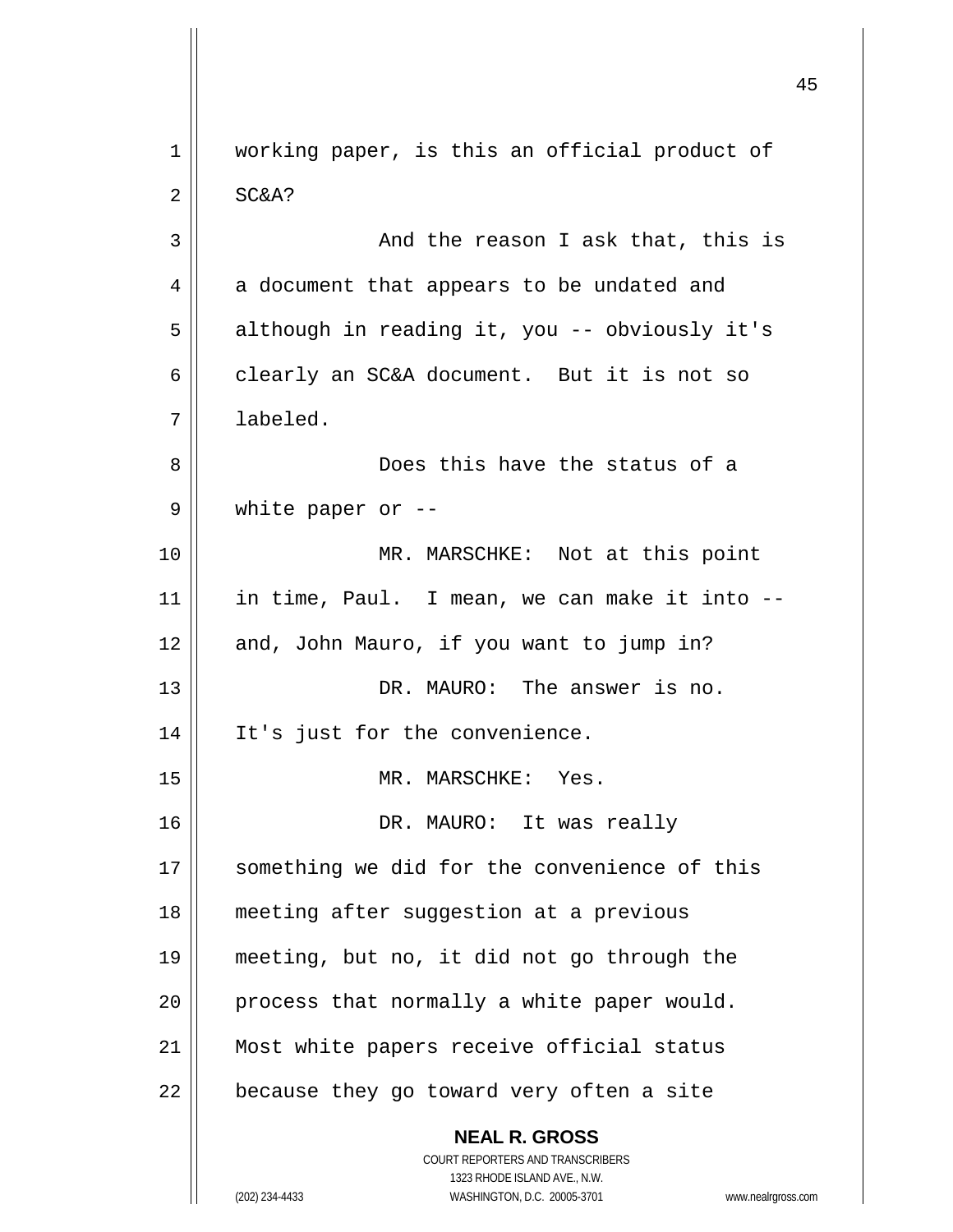1 profile and SEC closure.

| 2  | MEMBER ZIEMER: Well, also, John,                                                                                                                                |
|----|-----------------------------------------------------------------------------------------------------------------------------------------------------------------|
| 3  | I'm just thinking in terms of your own sort of                                                                                                                  |
| 4  | internal review and so on, that I'm sort of                                                                                                                     |
| 5  | asking, has this sort of been blessed by the                                                                                                                    |
| 6  | appropriate people within SC&A?                                                                                                                                 |
| 7  | DR. MAURO: No.                                                                                                                                                  |
| 8  | MEMBER ZIEMER: Okay.                                                                                                                                            |
| 9  | DR. MAURO: No. This is --                                                                                                                                       |
| 10 | MEMBER ZIEMER: Right now it is                                                                                                                                  |
| 11 | just a working paper that --                                                                                                                                    |
| 12 | DR. MAURO: Yes. Steve took the                                                                                                                                  |
| 13 | initiative to be as helpful as he could, but                                                                                                                    |
| 14 | no, it has not gone through due process as                                                                                                                      |
| 15 | other deliverables often do.                                                                                                                                    |
| 16 | By the way let me point something                                                                                                                               |
| 17 | out that is sort of a dilemma. These are all                                                                                                                    |
| 18 | the procedures that are going to be                                                                                                                             |
| 19 | transferred. So it really doesn't -- you                                                                                                                        |
| 20 | know, this issue, I mean, the bridge that we                                                                                                                    |
| 21 | are creating here when we transfer these                                                                                                                        |
| 22 | site-specifics when and if we do.                                                                                                                               |
|    | <b>NEAL R. GROSS</b><br>COURT REPORTERS AND TRANSCRIBERS<br>1323 RHODE ISLAND AVE., N.W.<br>(202) 234-4433<br>WASHINGTON, D.C. 20005-3701<br>www.nealrgross.com |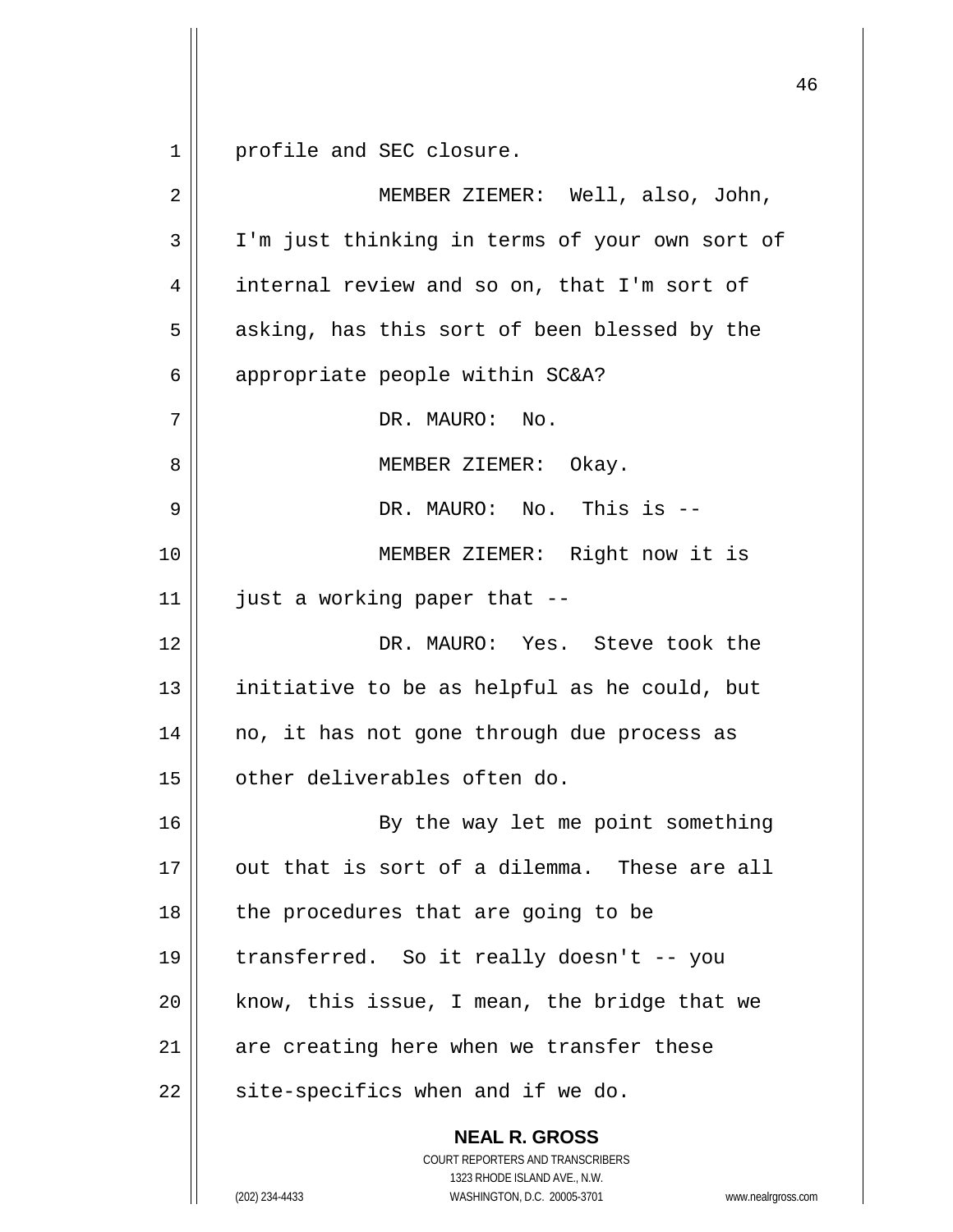|    | 47                                                                                                  |
|----|-----------------------------------------------------------------------------------------------------|
| 1  | This matter is something I think                                                                    |
| 2  | that is interesting, almost falls through the                                                       |
| 3  | crack. How do we make sure that the --                                                              |
| 4  | there's parity -- let's say we recommended                                                          |
| 5  | closure on a given item for a given -- whether                                                      |
| 6  | it's Y-12. Meanwhile, let's say the same item                                                       |
| 7  | has been transferred over to some other group,                                                      |
| 8  | Rocky, but it's really now in their hands to                                                        |
| 9  | ensure parity.                                                                                      |
| 10 | MEMBER ZIEMER: Right.                                                                               |
| 11 | DR. MAURO: And so there is                                                                          |
| 12 | another level of complexity, as I see it. Do                                                        |
| 13 | you see it that way also?                                                                           |
| 14 | MR. MARSCHKE: Well, John, I would                                                                   |
| 15 | think when it leaves our hands here, we can                                                         |
| 16 | make sure that it's in parity across a site.                                                        |
| 17 | Now when the site work group gets it, of                                                            |
| 18 | course they can do whatever they want to. And                                                       |
| 19 | they could make the response different.                                                             |
| 20 | But I think, you know, we haven't                                                                   |
| 21 | transferred anything yet. And we are going to                                                       |
| 22 | transfer 58 and 27. I don't know if -- I                                                            |
|    | <b>NEAL R. GROSS</b><br>COURT REPORTERS AND TRANSCRIBERS                                            |
|    | 1323 RHODE ISLAND AVE., N.W.<br>(202) 234-4433<br>WASHINGTON, D.C. 20005-3701<br>www.nealrgross.com |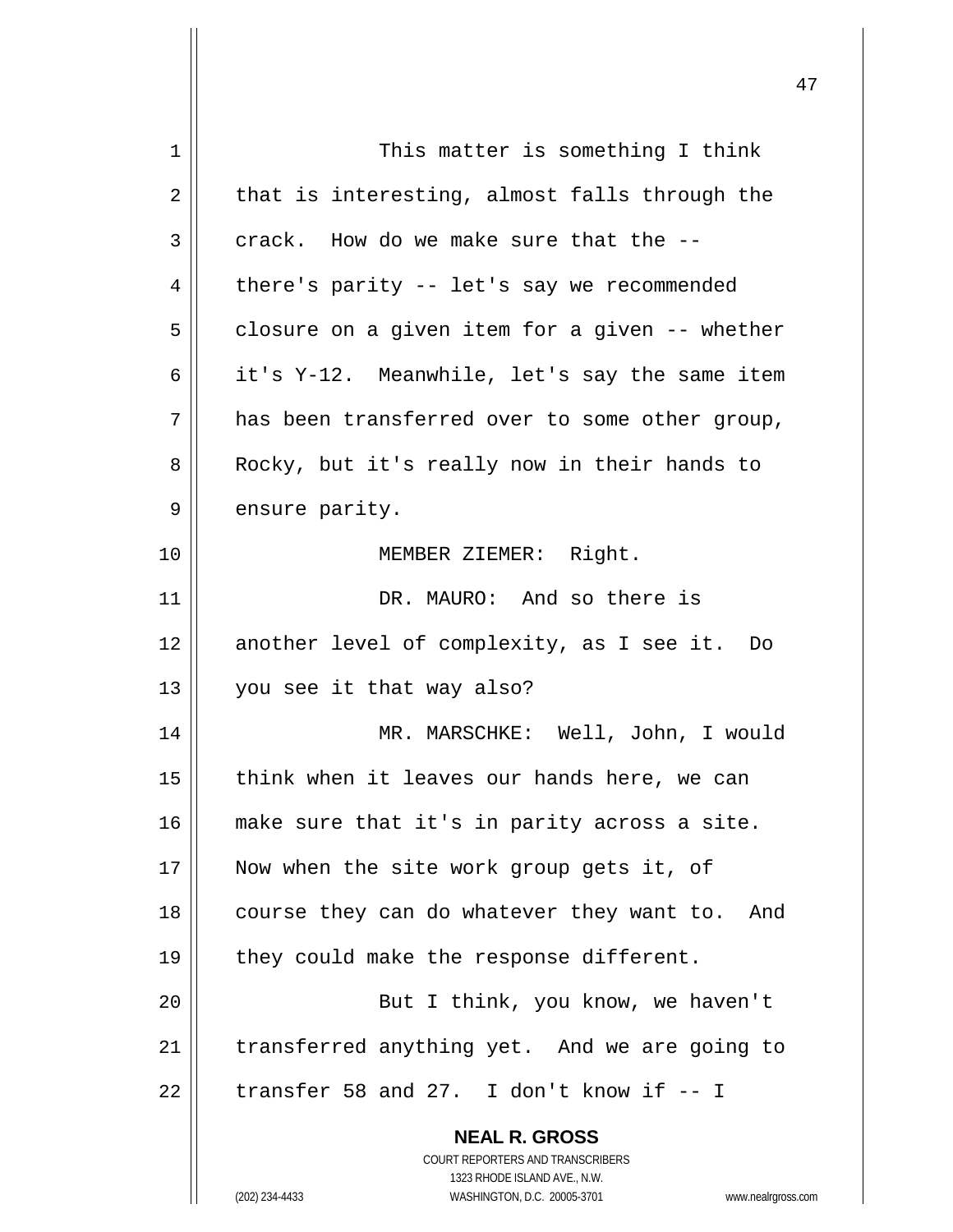**NEAL R. GROSS** COURT REPORTERS AND TRANSCRIBERS 1323 RHODE ISLAND AVE., N.W. (202) 234-4433 WASHINGTON, D.C. 20005-3701 www.nealrgross.com 1 don't think -- those two don't happen to be  $2 \parallel$  any of the ones here that have been 3 | identified. I don't think. No. 4 || So but if we were to transfer any  $5 \parallel$  one of these back, I think what we could do  $6 \parallel$  is, again, we could indicate in Wanda's letter  $7 \parallel$  saying, you know, "There was an issue in here 8 || that is commonality across sites. We have 9 | addressed it. And so that it's in parity with 10 the other sites, change it at your own peril." 11 CHAIR MUNN: Peril. 12 MR. MARSCHKE: There's no -- 13 DR. MAURO: That was the reason 14 | for my question. So this goes toward the 15 | transfer process --16 MR. HINNEFELD: There is no need  $17$ 18 || DR. MAURO: -- the information 19 || package that goes over to the receiving end. 20 MR. HINNEFELD: There is no need  $21$  | to transfer a finding that you believe is a 22 || general finding that just happens to appear in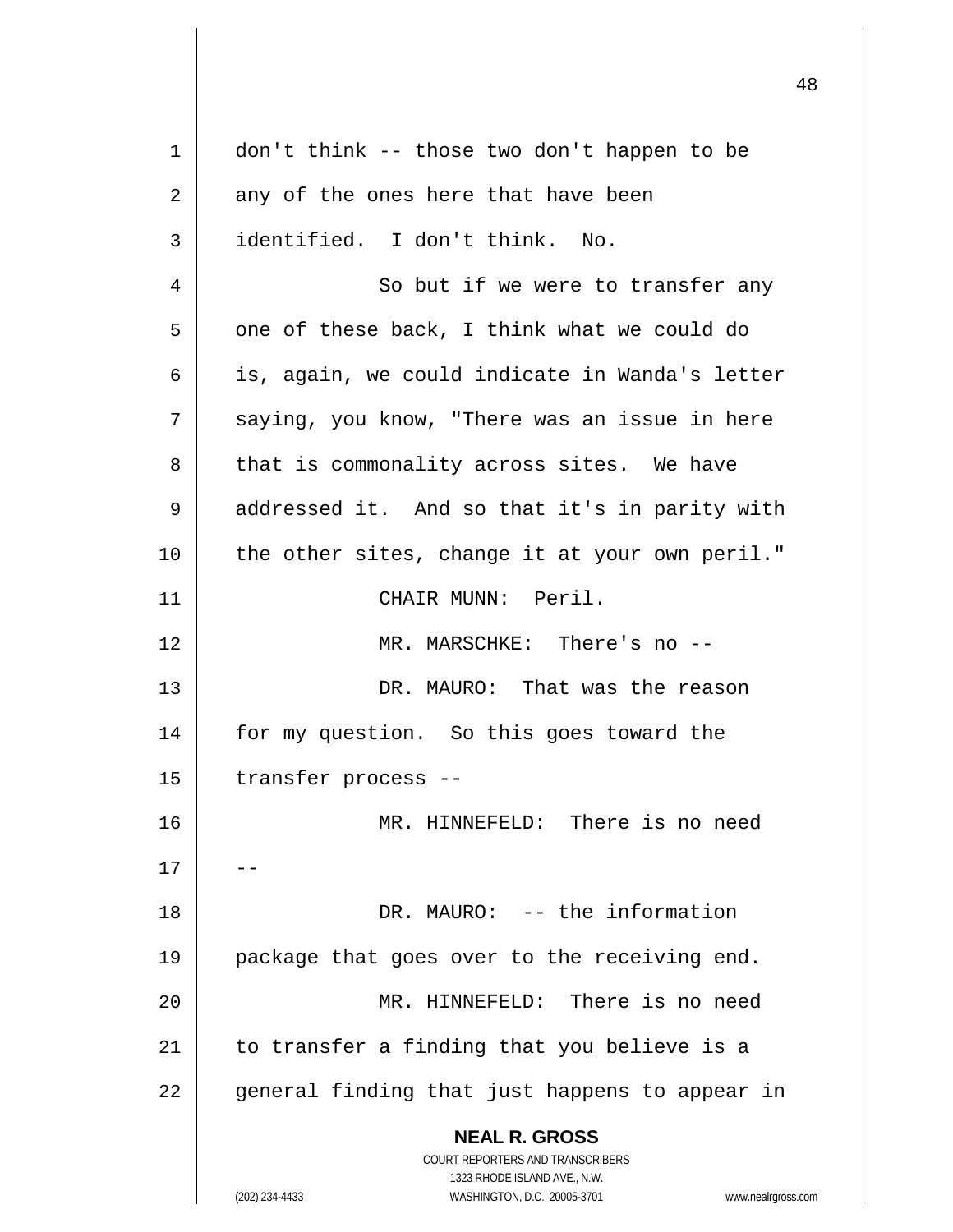**NEAL R. GROSS** COURT REPORTERS AND TRANSCRIBERS 1323 RHODE ISLAND AVE., N.W. (202) 234-4433 WASHINGTON, D.C. 20005-3701 www.nealrgross.com 1 | a site-specific document. You don't really  $2 \parallel$  have to transfer that. 3 || MEMBER ZIEMER: Well, in any  $4 \parallel$  event, if one did, you would want the new Work  $5 \parallel$  Group Chair to be aware that the issue has  $6 \parallel$  been addressed, you know, at these other sites  $7 \parallel$  -- I think a work group as you have suggested, 8 || Steve, would always have the prerogative to  $9 \parallel$  say, "Well, yes, but in our site, there is 10 this little nuance that's different." 11 || MR. HINNEFELD: That is true. 12 MEMBER ZIEMER: And, therefore, we 13 || are going to consider it in somewhat of a 14 | different way than you have. I think we have 15  $\parallel$  to allow for that to occur. Even though it 16 || looks like the same finding and the same sort 17 | of general parameters, there may be some 18 || little quirk or twist that is very 19  $\parallel$  site-specific that we hadn't thought of at the  $20$  | time. 21 || MR. HINNEFELD: Yes. 22 MEMBER ZIEMER: And I don't have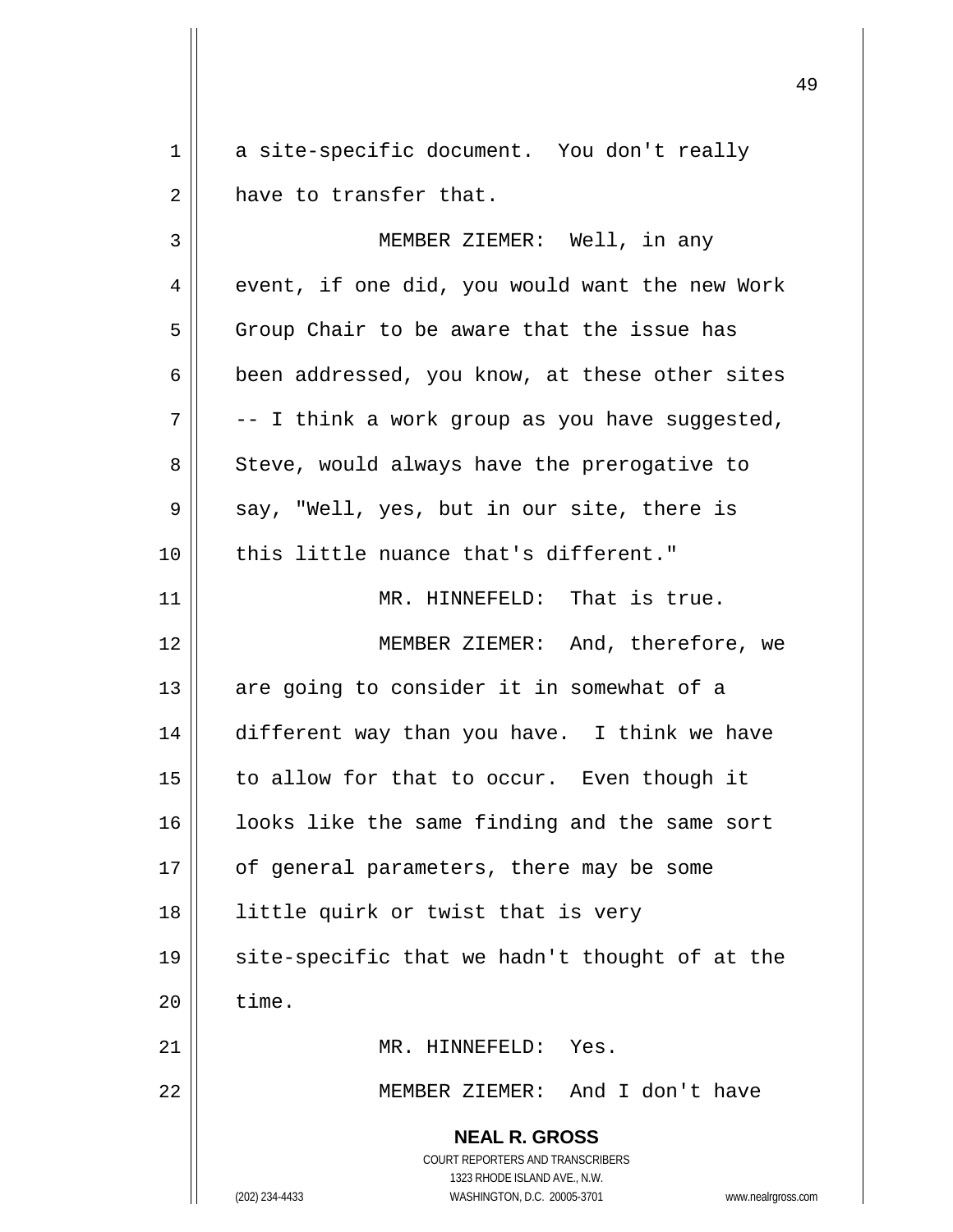**NEAL R. GROSS** COURT REPORTERS AND TRANSCRIBERS 1323 RHODE ISLAND AVE., N.W. (202) 234-4433 WASHINGTON, D.C. 20005-3701 www.nealrgross.com 1 || anything specific in mind other than sort of  $2 \parallel$  as a general concept to think of it that way.  $3 \parallel$  So it seems to me it's helpful if SC&A helps 4 || us point out to the others, particularly if a  $5$  transfer is made, that this appears to be a 6 | finding parallel to what we have had in other 7 || cases. And these have been resolved in the 8 | following way. And you may need to consider  $9 \parallel$  that as you -- or we can say, "No. We don't 10 need to transfer it. We're satisfied." 11 MR. HINNEFELD: You have a good 12 || point. You make a good point. 13 MEMBER ZIEMER: Yes. We may or 14 may not. I don't think it's automatic. 15 CHAIR MUNN: But as a matter of 16 || course in reviews, in future reviews, would it  $17$  || not be reasonable for us to anticipate that 18 || SC&A will include this concern in their 19 | review? 20 MR. MARSCHKE: One of the things 21 you asked us to do at the last meeting was to 22 || go back and look at our review procedure. We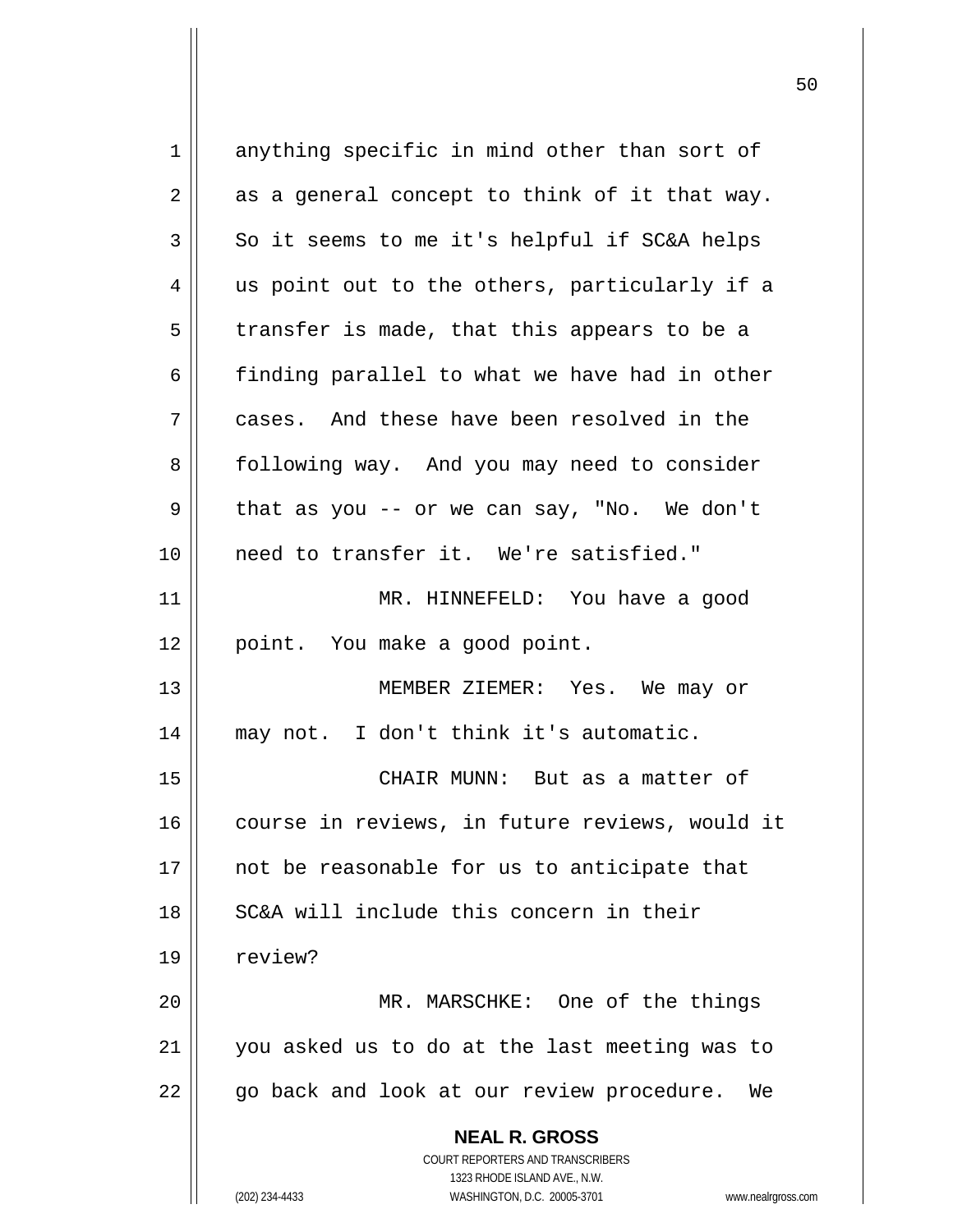**NEAL R. GROSS** COURT REPORTERS AND TRANSCRIBERS 1323 RHODE ISLAND AVE., N.W. (202) 234-4433 WASHINGTON, D.C. 20005-3701 www.nealrgross.com 1 || have started to do that to some extent. And  $2 \parallel$  if we are going to make modifications to that 3 | review procedure, we can certainly add a 4 | sentence to that procedure to say basically 5 | "Look for commonality with other sites." 6 CHAIR MUNN: This would seem to be  $7 \parallel$  a reasonable request. 8 MR. KATZ: It is commonality with  $9 \parallel$  the resolution of this issue at other sites. 10 || MR. MARSCHKE: Yes. 11 || **MEMBER ZIEMER:** Well, the 12 commonality of the finding as well, I think. 13 MR. KATZ: Yes. 14 || MEMBER ZIEMER: Could I make one 15 | other comment? John Mauro, for you and for 16 || Steve, even though this is not an official 17 white paper or anything, I think it would be 18 || helpful for our records if you showed this, 19 for example, as a Steve Marschke paper and a 20 date on it. 21 || DR. MAURO: We will retransmit in  $22$  | a more official, you know  $-$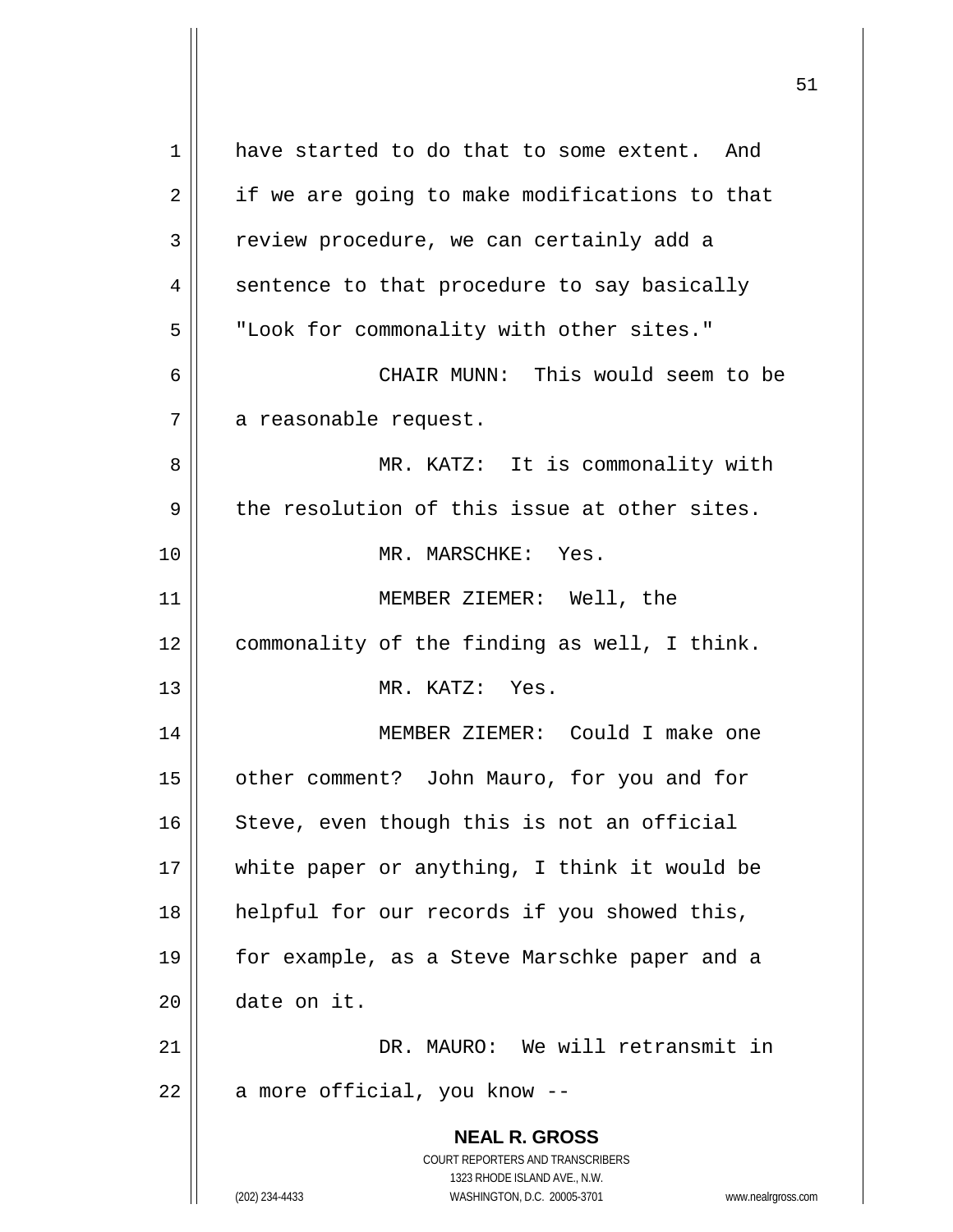**NEAL R. GROSS** COURT REPORTERS AND TRANSCRIBERS 1323 RHODE ISLAND AVE., N.W. (202) 234-4433 WASHINGTON, D.C. 20005-3701 www.nealrgross.com 52 1 MEMBER ZIEMER: You know, it 2 | doesn't have to be an SC&A document. 3 || CHAIR MUNN: No. 4 | MEMBER ZIEMER: In fact, it would  $5 \parallel$  be good to identify that this was prepared by 6 | Steve for the Work Group or for the 7 | Subcommittee. 8 MR. MARSCHKE: We also need to put 9 | the disclaimer headings on it and so on and so 10 forth, which -- 11 || MEMBER ZIEMER: Yes. And you may  $12$ 13 DR. MAURO: Yes. We will take 14 care of that. 15 MEMBER ZIEMER: John, you may even  $16$  || want to say that this is not officially -- $17$  || well, whatever you would say that  $-$ 18 DR. MAURO: Yes. There are  $19 \parallel$  certain ad hoc --20 MEMBER ZIEMER: This is not an  $21$  ||  $SC&A$  --22 DR. MAURO: Yes. That brings us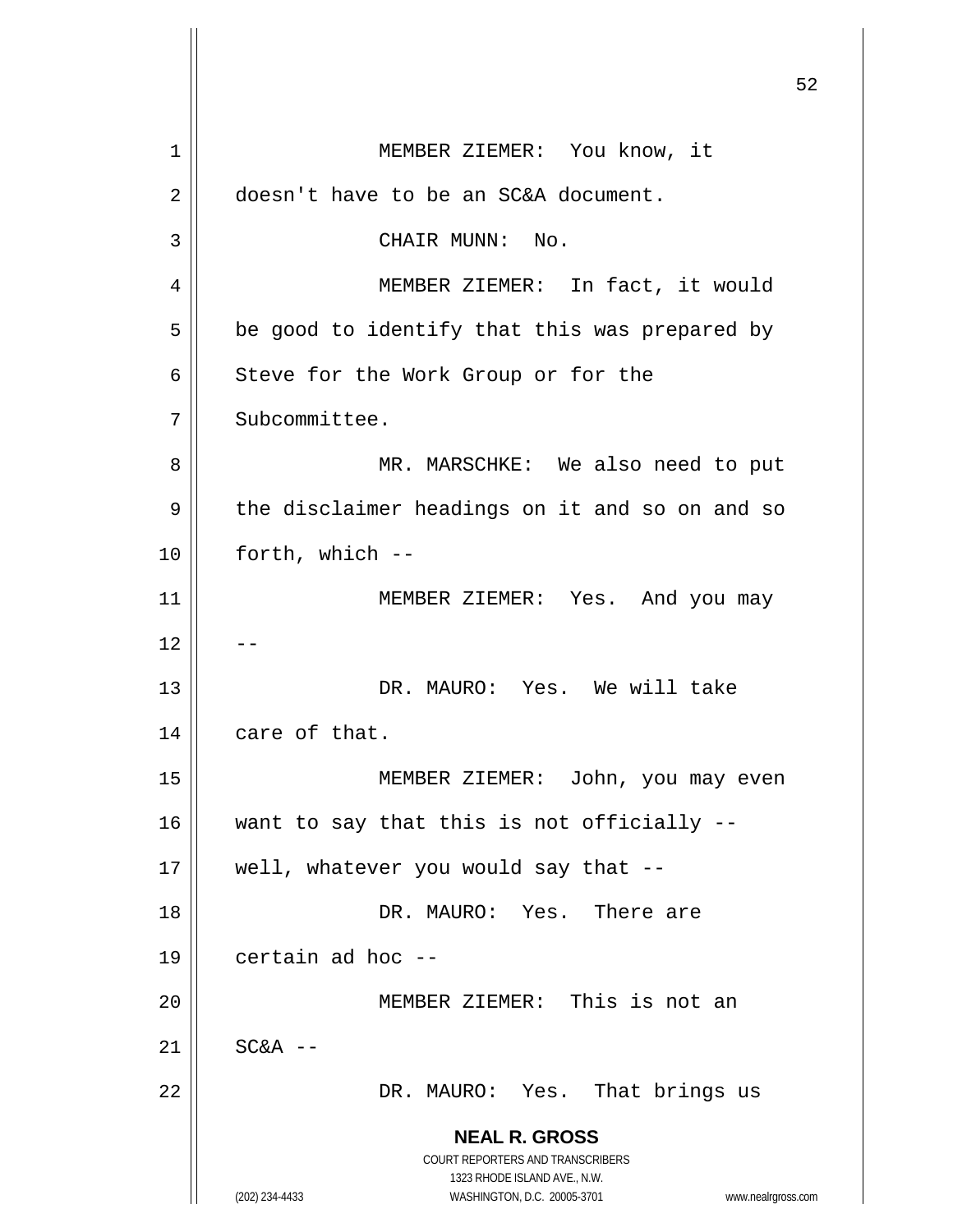**NEAL R. GROSS** COURT REPORTERS AND TRANSCRIBERS 1323 RHODE ISLAND AVE., N.W. (202) 234-4433 WASHINGTON, D.C. 20005-3701 www.nealrgross.com 1 | | -- I mean, I think you bring up an important 2 | nuance related to material we provide. We  $3 \parallel$  have developed quite a bit of formality,  $4 \parallel$  certainly, with our major deliverables. 5 We are now actually in the mode 6 || where even our white papers because they are  $7$  | so fundamental to dealing with the issues 8 || resolution for SEC petitions especially are  $9 \parallel$  being treated as if they were site profile 10 || reviews or official SEC petition review 11 evaluation. In other words, they're actually  $12$  | at a level of official deliverables going  $13$  | through the full QA process. 14 But there's this other level 15 where, as a matter of convenience, this would 16 || be a perfect example, so a richer 17 understanding. So there really is no 18 || resolution of an issue here in terms of some 19 || scientific fact. 20 MEMBER ZIEMER: No. It is just 21 || providing information. 22 DR. MAURO: Yes. And I like --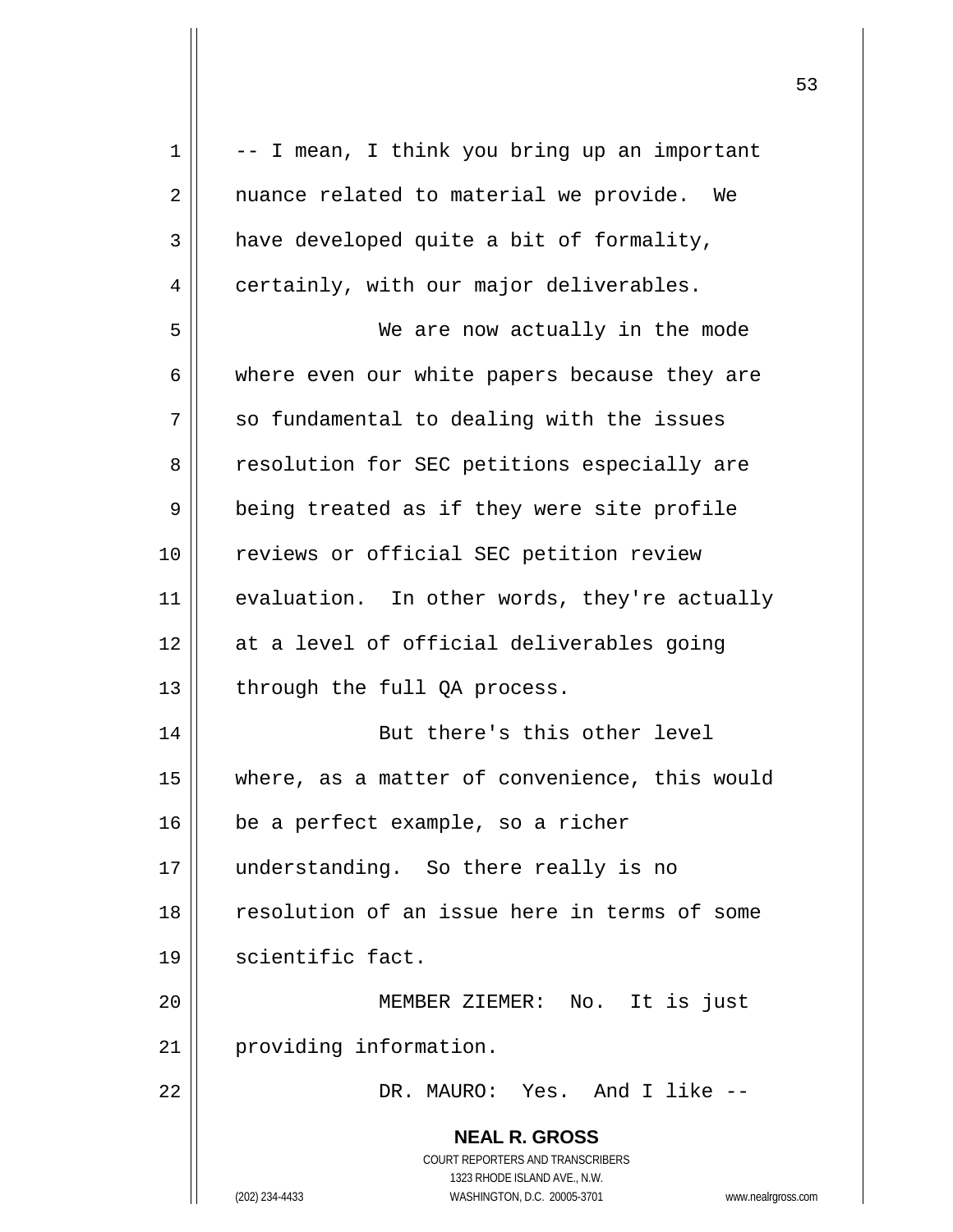**NEAL R. GROSS** COURT REPORTERS AND TRANSCRIBERS 1323 RHODE ISLAND AVE., N.W. (202) 234-4433 WASHINGTON, D.C. 20005-3701 www.nealrgross.com 1 || MEMBER ZIEMER: Just to identify  $2 \parallel$  it by date and who generated it. 3 || DR. MAURO: Right. 4 MEMBER ZIEMER: Because, in  $5 \parallel$  essence, we are taking action based on this 6 information. 7 DR. MAURO: Yes. But it is a 8 | class of report that I agree with you 100 9 || percent. In fact the first thing I noticed 10 when I was looking at it was it should have a 11 date and author on it. Certainly we will do 12 || that. But I think a little introductory words  $13$  || to the effect that you just mentioned, that 14 || this is something being provided for the 15 | convenience of the Work Group. 16 MEMBER ZIEMER: Right. So we 17 understand the status of it. 18 DR. MAURO: Right. Yes. 19 MEMBER ZIEMER: Because two or  $20$  | three years from now, someone is going to say, 21 "Well, now, was this a white paper or is this"  $22$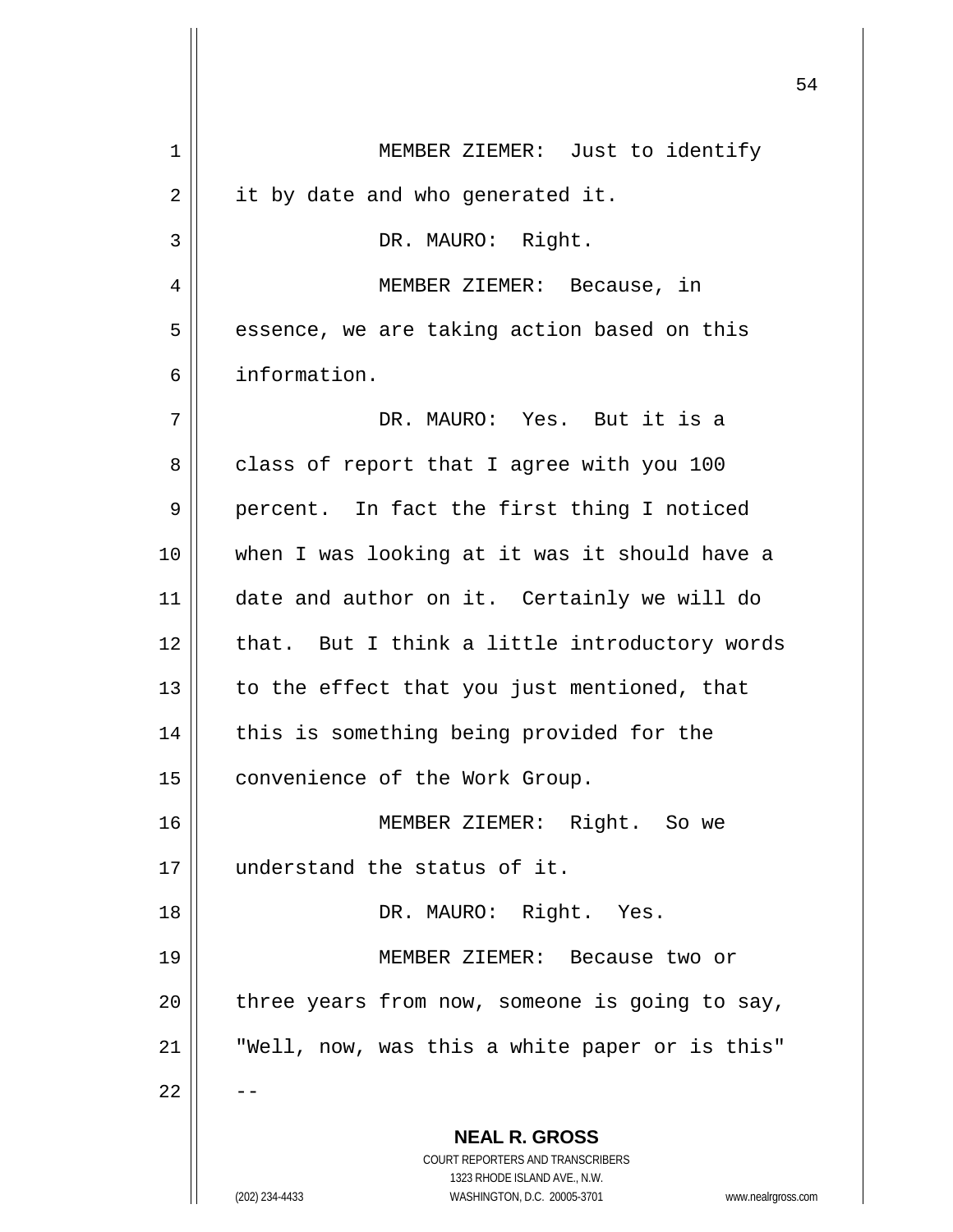**NEAL R. GROSS** COURT REPORTERS AND TRANSCRIBERS 1323 RHODE ISLAND AVE., N.W. (202) 234-4433 WASHINGTON, D.C. 20005-3701 www.nealrgross.com 55 1 CHAIR MUNN: Just a document  $2 \parallel$  title, a page in front of it. 3 MEMBER ZIEMER: Yes. Well, it has  $4 \parallel$  a title. 5 CHAIR MUNN: Well, yes, but the  $6 \parallel$  title is what we are looking at. 7 MEMBER ZIEMER: Yes. 8 CHAIR MUNN: I am suggesting that  $9 \parallel$  we consider a face page on it that says, 10 "Summary data for internal discussion" because 11 that is what it is. It is a summary of data. 12 MEMBER ZIEMER: Well, I don't want 13 to make too big of a burden on formalizing  $14$  | this. It's just a matter of tracking these 15 | things. And I find it helpful, even 16 || internally, for filing stuff. 17 MR. HINNEFELD: Here's a 18 disclaimer. 19 DR. MAURO: You know, the only 20  $\parallel$  reason I am sort of like raising this is that 21 we do have a requirement for certain QA before 22 || we put out our work product. And that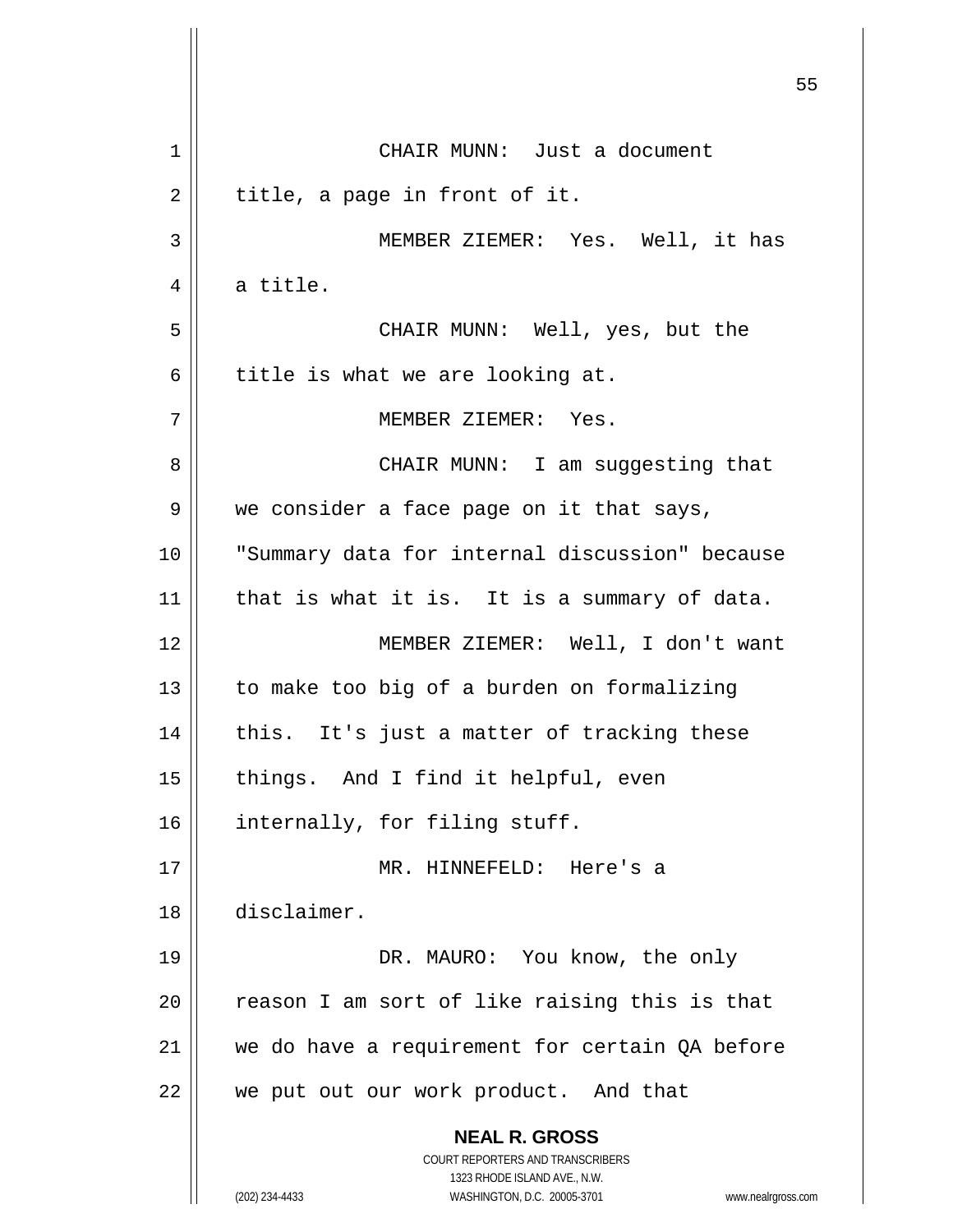**NEAL R. GROSS** COURT REPORTERS AND TRANSCRIBERS 1323 RHODE ISLAND AVE., N.W. (202) 234-4433 WASHINGTON, D.C. 20005-3701 www.nealrgross.com 1 includes all white papers. This didn't go  $2 \parallel$  through that. 3 || MEMBER ZIEMER: Yes. Right. 4 DR. MAURO: And I don't think it 5 needs to. 6 CHAIR MUNN: No. It is just for  $7 \parallel$  our use in seeing what we have done so far and 8 || identifying how common these themes are that 9 || we see recurring. 10 MR. KATZ: You may want to just 11 call all of these working papers, John, or 12 || something like that. They are working papers 13 || of the Board in a legal sense with respect to 14 || the Federal Advisory Committee Act. So --15 DR. MAURO: Yes. Okay. 16 CHAIR MUNN: So we are asking SC&A  $17$  | to take these commonality issues into 18 | consideration in future reviews, correct? 19 || MEMBER ZIEMER: Yes. 20 CHAIR MUNN: Yes. Thank you very 21 much, Steve. This is quite an exercise. It  $22$  | was much appreciated and, I think, revealing.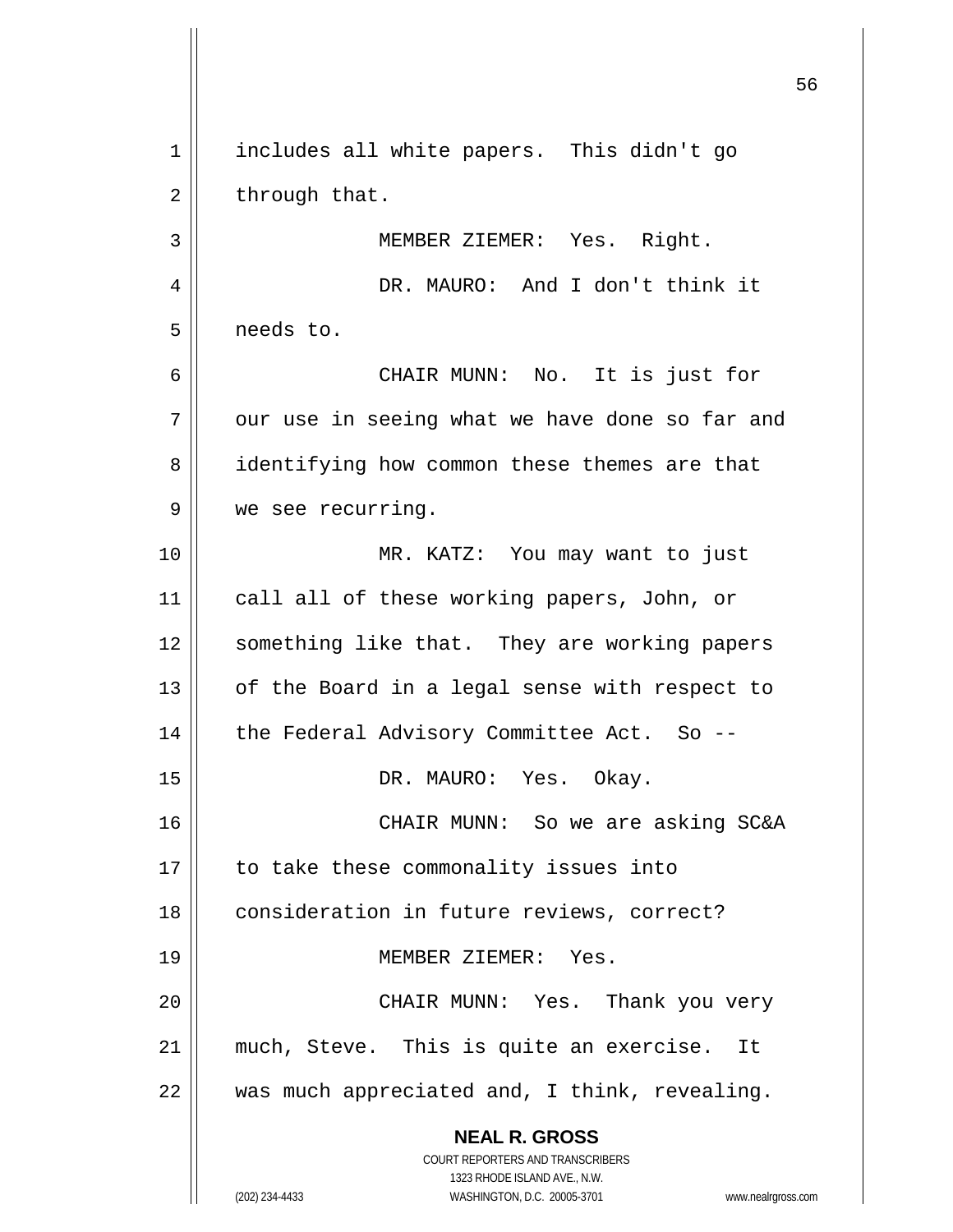**NEAL R. GROSS** COURT REPORTERS AND TRANSCRIBERS 1323 RHODE ISLAND AVE., N.W. (202) 234-4433 WASHINGTON, D.C. 20005-3701 www.nealrgross.com 1 || Have we heard from Mark yet? No? 2 || MEMBER GRIFFON: Yes. I am on, 3 Wanda. I just caught the tail end of that 4 discussion. Forgive me. 5 CHAIR MUNN: Oh, good. We are so 6 || pleased that you are here because several of  $7 \parallel$  these things are going to have something to do 8 | with you. 9 || MEMBER GRIFFON: Okay. 10 CHAIR MUNN: And we want to make 11 || sure now that you're here before we take a 12 quick ten-minute break, you have indicated 13 || that your schedule is pretty tight today and  $14$  | that you may not be on for the whole call. So 15 | we have an issue with respect to our upcoming 16 meeting that I would like to take care of 17 || while I know you are still here before we have 18 || to look at other housekeeping items. 19 MEMBER GRIFFON: Sure. 20 CHAIR MUNN: I didn't check to see 21 || if you were on copy. Paul indicates that he 22 | cannot make a September 6th meeting.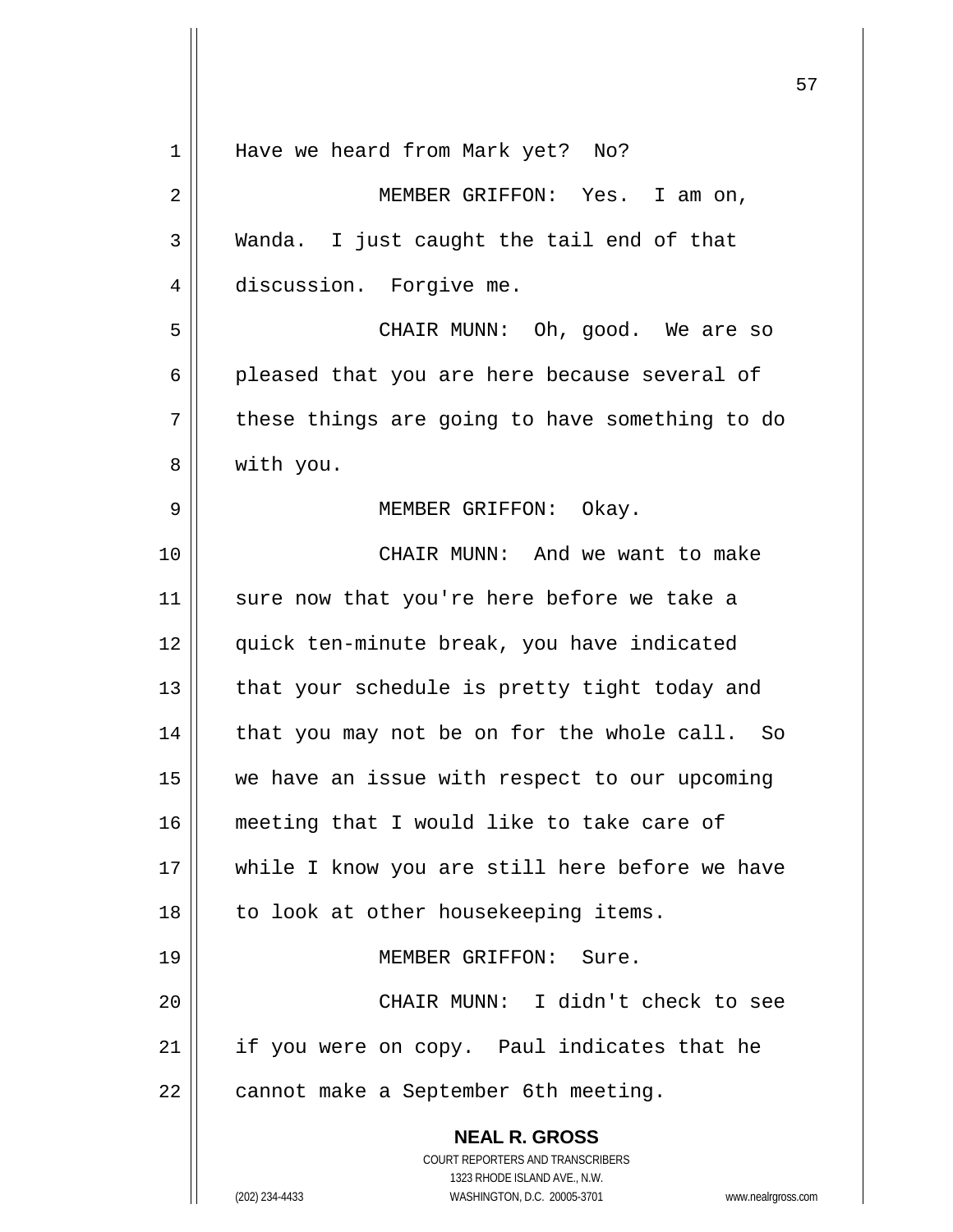**NEAL R. GROSS** COURT REPORTERS AND TRANSCRIBERS 1323 RHODE ISLAND AVE., N.W. (202) 234-4433 WASHINGTON, D.C. 20005-3701 www.nealrgross.com 58 1 MR. KATZ: Not 6th. That's a 2 | Sunday. 3 CHAIR MUNN: I am sorry. October 4 | 6th meeting. And my memory was that we had  $5$  | quite a time finding that particular date. 6 | But it would seem incumbent upon us to try our  $7 \parallel$  best to find a date when both you and he can 8 || be here if we're not going to use the 6th. 9 || He's not even going to be able to call in. 10 || The Case --11 || MR. KATZ: What about October the 12 || 8th? Does that work? 13 || CHAIR MUNN: It would for me, but  $14$  || Paul said he's  $-$ 15 MEMBER ZIEMER: I am out that 16 whole week. 17 CHAIR MUNN: -- out the whole 18 week. 19 || MR. KATZ: I see. Sorry. 20 MEMBER ZIEMER: And I can't call 21 in that whole week. 22 MR. KATZ: That's right. That's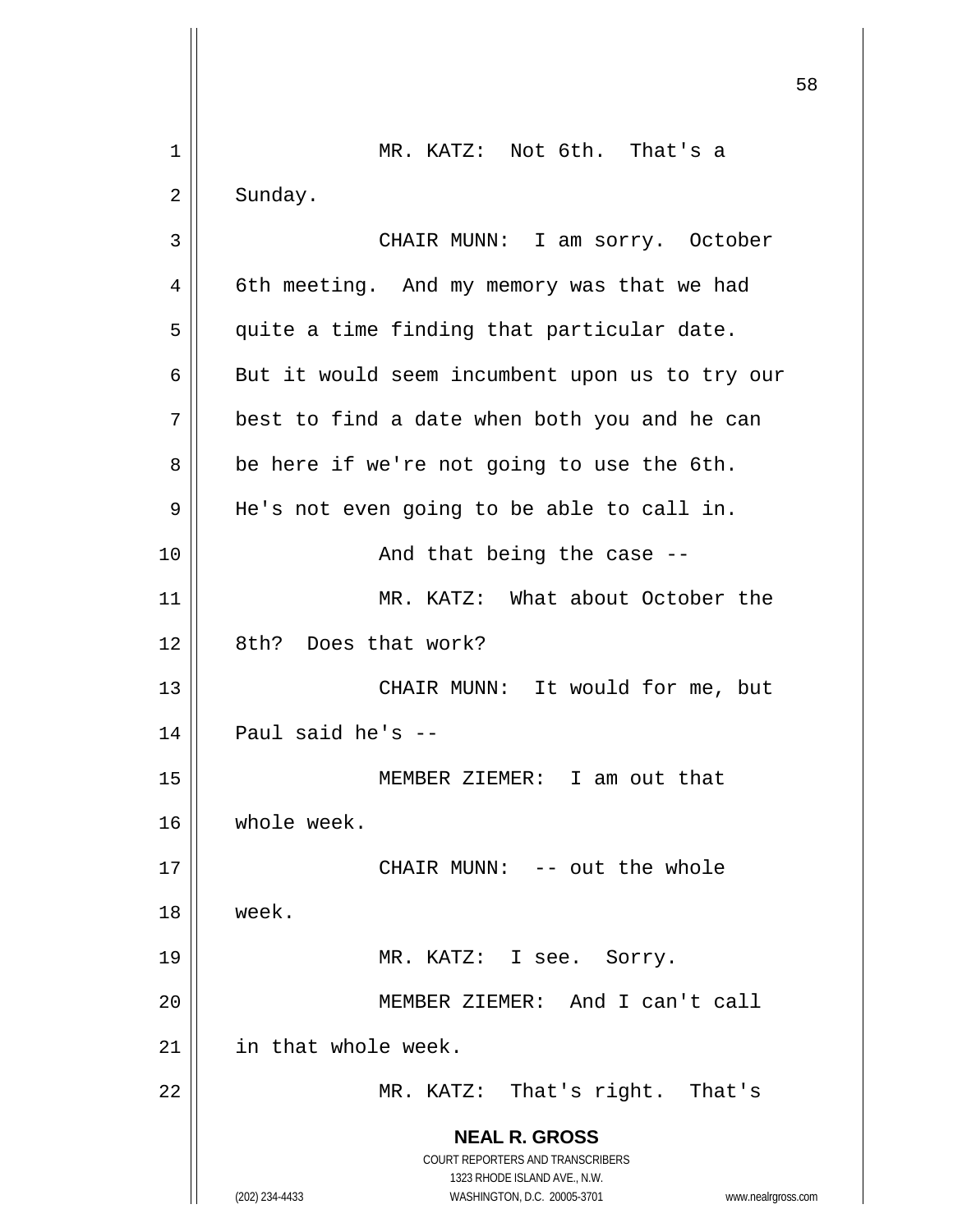1 || what I recall.

**NEAL R. GROSS** COURT REPORTERS AND TRANSCRIBERS 1323 RHODE ISLAND AVE., N.W. (202) 234-4433 WASHINGTON, D.C. 20005-3701 www.nealrgross.com 2 CHAIR MUNN: So there has been 3 || some discussion about other meetings taking 4 | place the week of October 12th. 5 || MR. KATZ: There are two meetings  $6 \parallel$  that week. There's a meeting on the 13th and  $7 \parallel$  a meeting on the 14th. And the 12th is 8 | Columbus Day, so there will be no meeting that  $9 \parallel$  day. 10 CHAIR MUNN: Yes. So is the 6000 11 meeting, then, agreed to be on the 14th? 12 MR. KATZ: Yes, the 14th. What 13 || about the 15th of October? I just remind  $14$  everyone that the next week is the Board 15 meeting. So that would be a full week in 16 Cincinnati a week before a full Board meeting. 17 CHAIR MUNN: A full week in Port 18 Jefferson the next week. 19 || MR. KATZ: The following week,  $20$  | right. 21 || MEMBER ZIEMER: The following 22 week?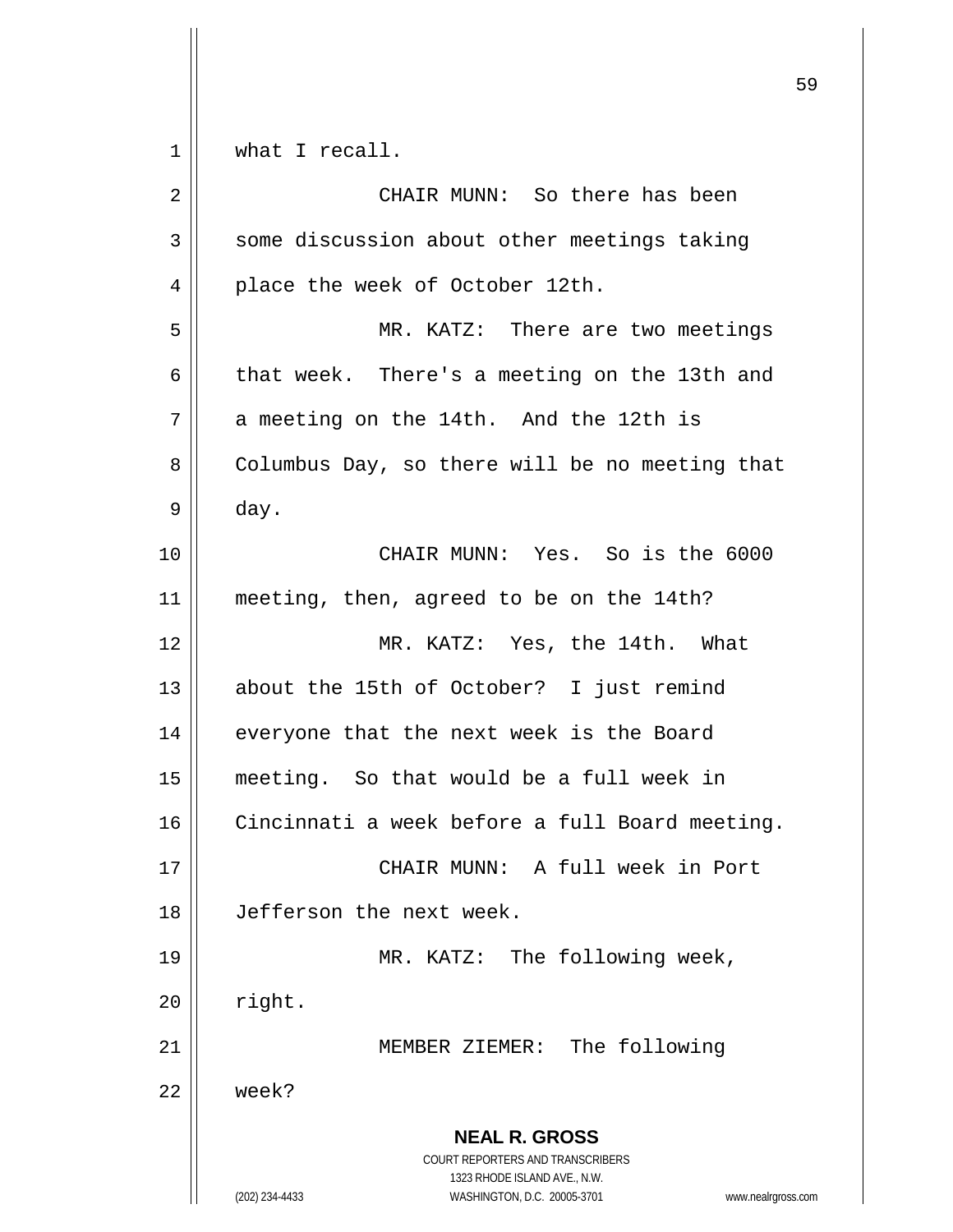**NEAL R. GROSS** COURT REPORTERS AND TRANSCRIBERS 1323 RHODE ISLAND AVE., N.W. (202) 234-4433 WASHINGTON, D.C. 20005-3701 www.nealrgross.com 60 1 || CHAIR MUNN: Yes. 2 || MR. KATZ: The following week is 3 | Port Jefferson. 4 CHAIR MUNN: The 15th is about the  $5 \parallel$  only day I could. 6 MEMBER GRIFFON: When is the Board 7 | meeting? I'm sorry. What dates again? 8 MR. KATZ: It's the 20th to the  $9 \parallel 22$ nd, I believe. 10 || **MEMBER GRIFFON:** Okay. 11 MR. KATZ: So the 15th would be  $12$  | the only option before that meeting, I think. 13 CHAIR MUNN: Is that a possible 14 | for you, Mark? 15 MR. KATZ: October 15th. 16 MEMBER GRIFFON: Yes. Yes. It 17 looks good right now. I'll be in the TBD-6000 18 meeting on the 14th, too. 19 CHAIR MUNN: And so would you,  $20$  | Paul. 21 MEMBER GRIFFON: Yes. 22 MEMBER ZIEMER: I have got a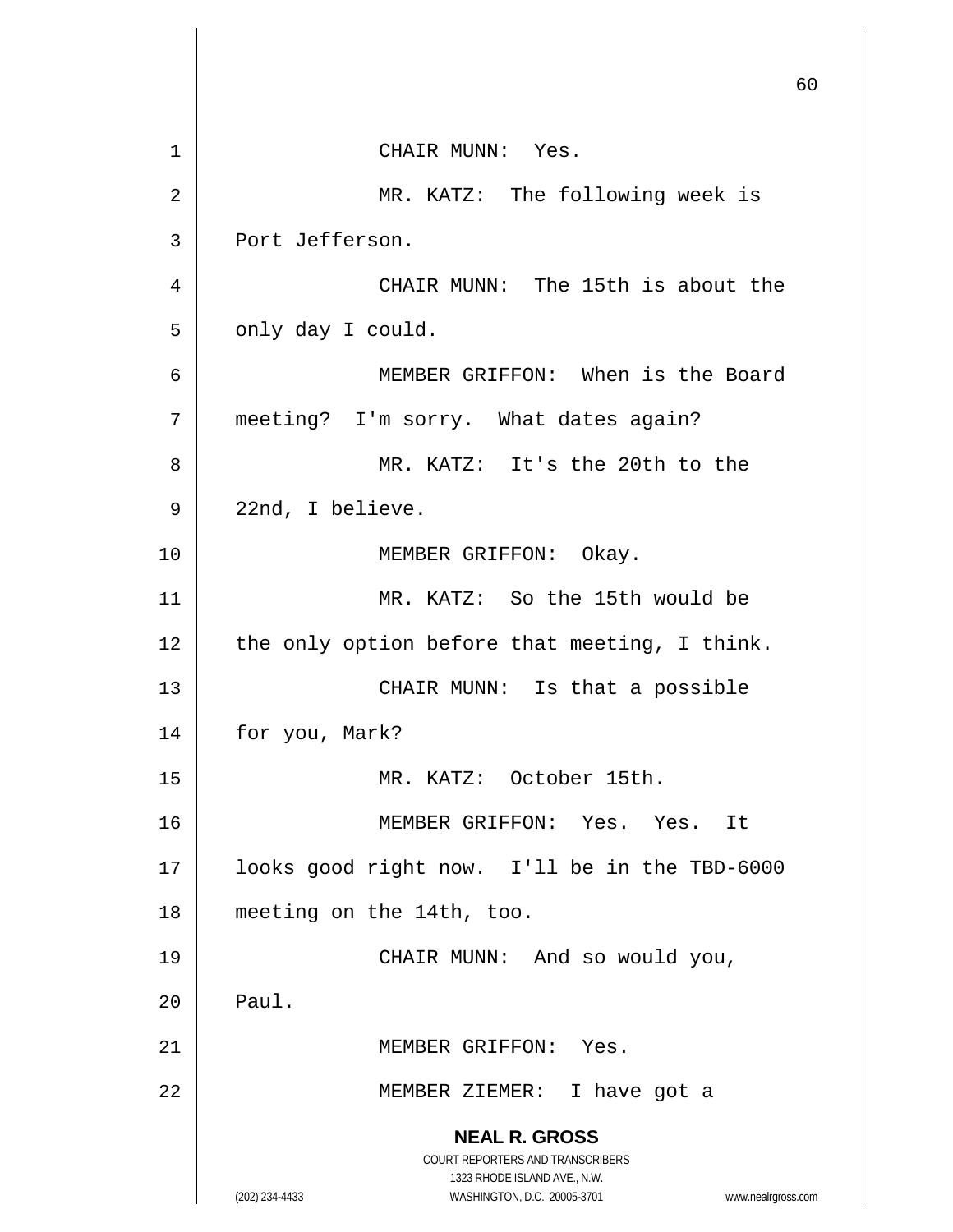**NEAL R. GROSS** COURT REPORTERS AND TRANSCRIBERS 1323 RHODE ISLAND AVE., N.W. (202) 234-4433 WASHINGTON, D.C. 20005-3701 www.nealrgross.com 1 different Board meeting on the 16th, 17th, and  $2 \parallel$  18th. 3 MR. KATZ: Oh. 4 CHAIR MUNN: Can you get there 5 | from here? 6 MEMBER ZIEMER: The other one is  $7 \parallel$  in Chicago, so to go from here to there. I 8 | can do it. 9 CHAIR MUNN: How is the 15th? 10 MEMBER GIBSON: Yes. 11 CHAIR MUNN: We are getting yes 12 from Mike as a possible. Do you want to do  $13 \parallel$  that, Paul? 14 MR. KATZ: He doesn't want to do  $15$  | it, but  $-$ 16 MEMBER ZIEMER: I can do it. 17 CHAIR MUNN: If that's a  $18$  || reasonable thing to do. 19 || MR. KATZ: Okay. 20 CHAIR MUNN: And, Mark, you are 21 || fairly sure you can be with us? 22 || MEMBER GRIFFON: Yes.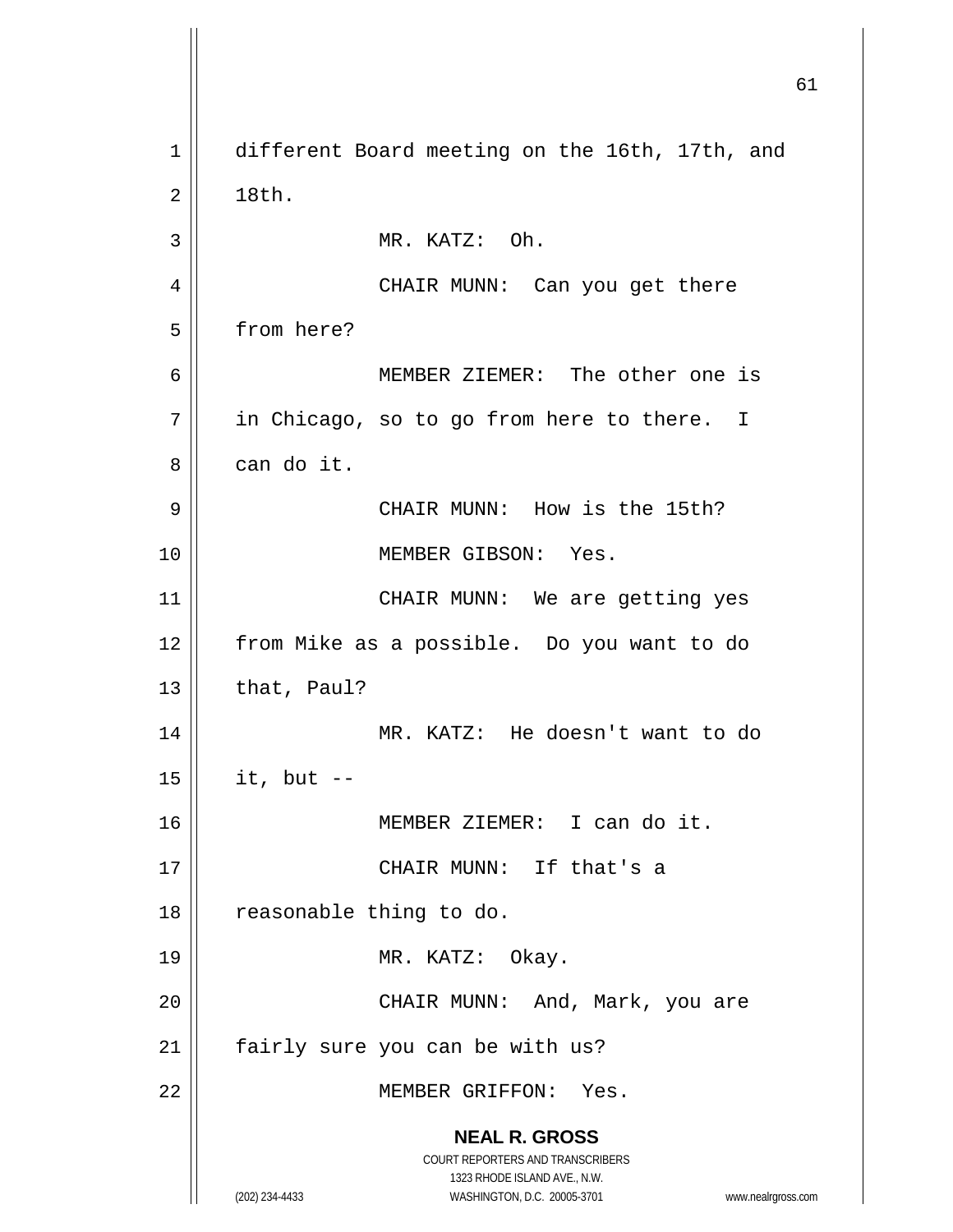**NEAL R. GROSS** COURT REPORTERS AND TRANSCRIBERS 1323 RHODE ISLAND AVE., N.W. (202) 234-4433 WASHINGTON, D.C. 20005-3701 www.nealrgross.com 1 MR. KATZ: Okay. Then I will get  $2 \parallel$  in the works to switch that to October 15th. 3 || CHAIR MUNN: All right. We have 4 || got it. Thank you very much. 5 And now before we go on, let's  $6 \parallel$  take a very quick five-minute comfort break 7 | here. And then we will come back and start 8 || our look at outstanding procedures if that 9 fits the needs of all here. We will start 10 with NIOSH and the Board's -- 11 || MR. HINNEFELD: Our conference  $12 \parallel$  call? 13 CHAIR MUNN: Yes, the conference  $14$   $\parallel$  call. 15 MR. HINNEFELD: I actually have  $16$  || that. 17 CHAIR MUNN: Yes. I think we have 18 || that report ready to go. So let's take ten 19 minutes. We'll be back at 11:20 and very 20 || quickly get going with the conference call 21 | report. 22 (Whereupon, the above-entitled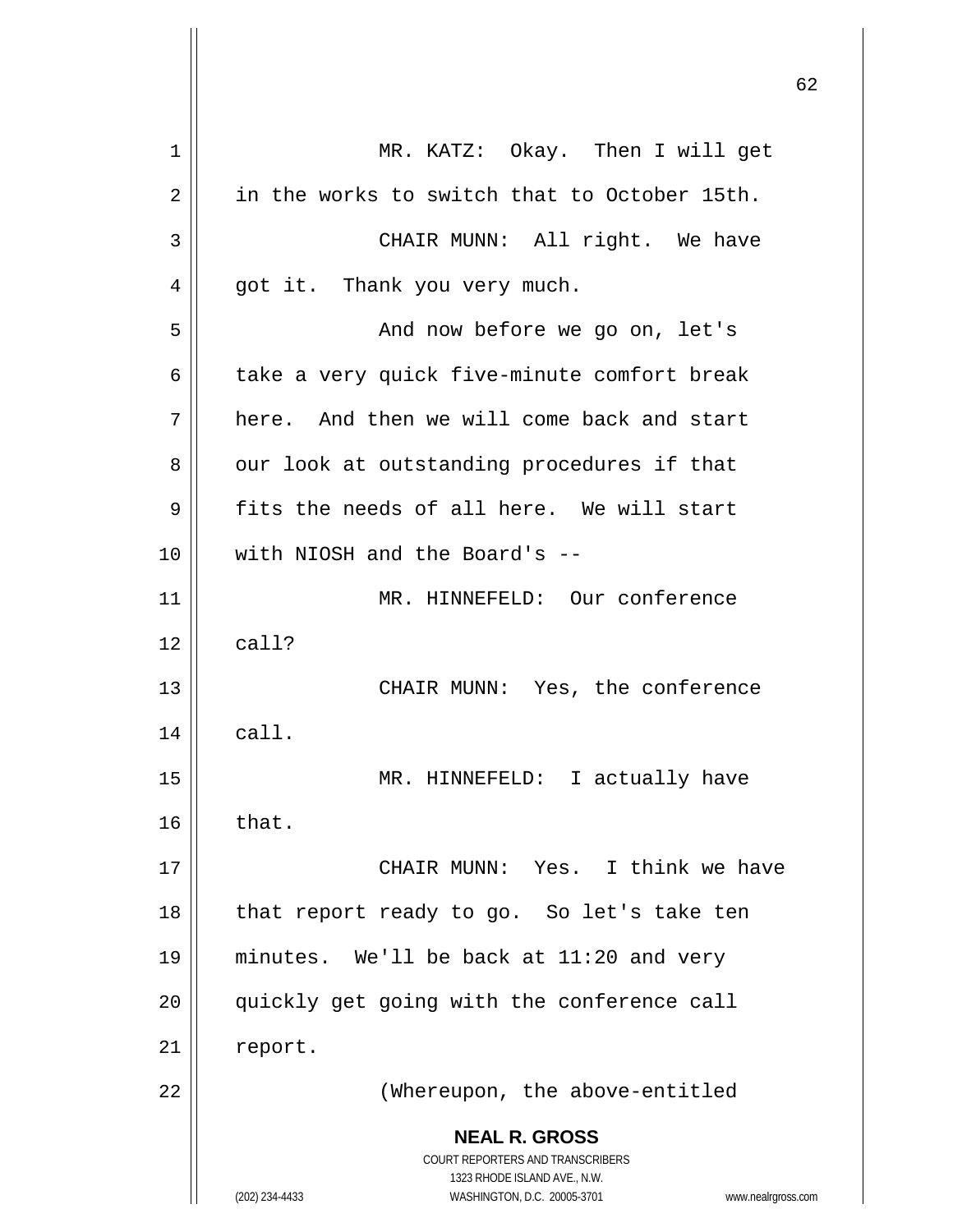|    | 63                                                                                                  |
|----|-----------------------------------------------------------------------------------------------------|
| 1  | matter went off the record at                                                                       |
| 2  | 11:08 a.m. and went back on the                                                                     |
| 3  | record at $11:20$ a.m.)                                                                             |
| 4  | MR. KATZ: We are back.                                                                              |
| 5  | CHAIR MUNN: That's good. The                                                                        |
| 6  | next item on our agenda is a report on the                                                          |
| 7  | technical conference call on OTIB-0029 that we                                                      |
| 8  | had asked to take place last month. And,                                                            |
| 9  | indeed, it did.                                                                                     |
| 10 | Steve has given us a report on                                                                      |
| 11 | that. And, Steve, would you like to summarize                                                       |
| 12 | it for us, you or John, whoever wants to do                                                         |
| 13 | that?                                                                                               |
| 14 | MR. KATZ: Let me just check and                                                                     |
| 15 | see. Mark, are you back with us?                                                                    |
| 16 | MEMBER GRIFFON: Yes, I am on.                                                                       |
| 17 | MR. KATZ: Okay. Great. Thanks.                                                                      |
| 18 | MR. MARSCHKE: I would prefer to                                                                     |
| 19 | defer to John on issue 29 if that's the same                                                        |
| 20 | with him. John, are you there?                                                                      |
| 21 | (No response.)                                                                                      |
| 22 | MR. MARSCHKE: No. Well, I have                                                                      |
|    | <b>NEAL R. GROSS</b><br>COURT REPORTERS AND TRANSCRIBERS                                            |
|    | 1323 RHODE ISLAND AVE., N.W.<br>(202) 234-4433<br>WASHINGTON, D.C. 20005-3701<br>www.nealrgross.com |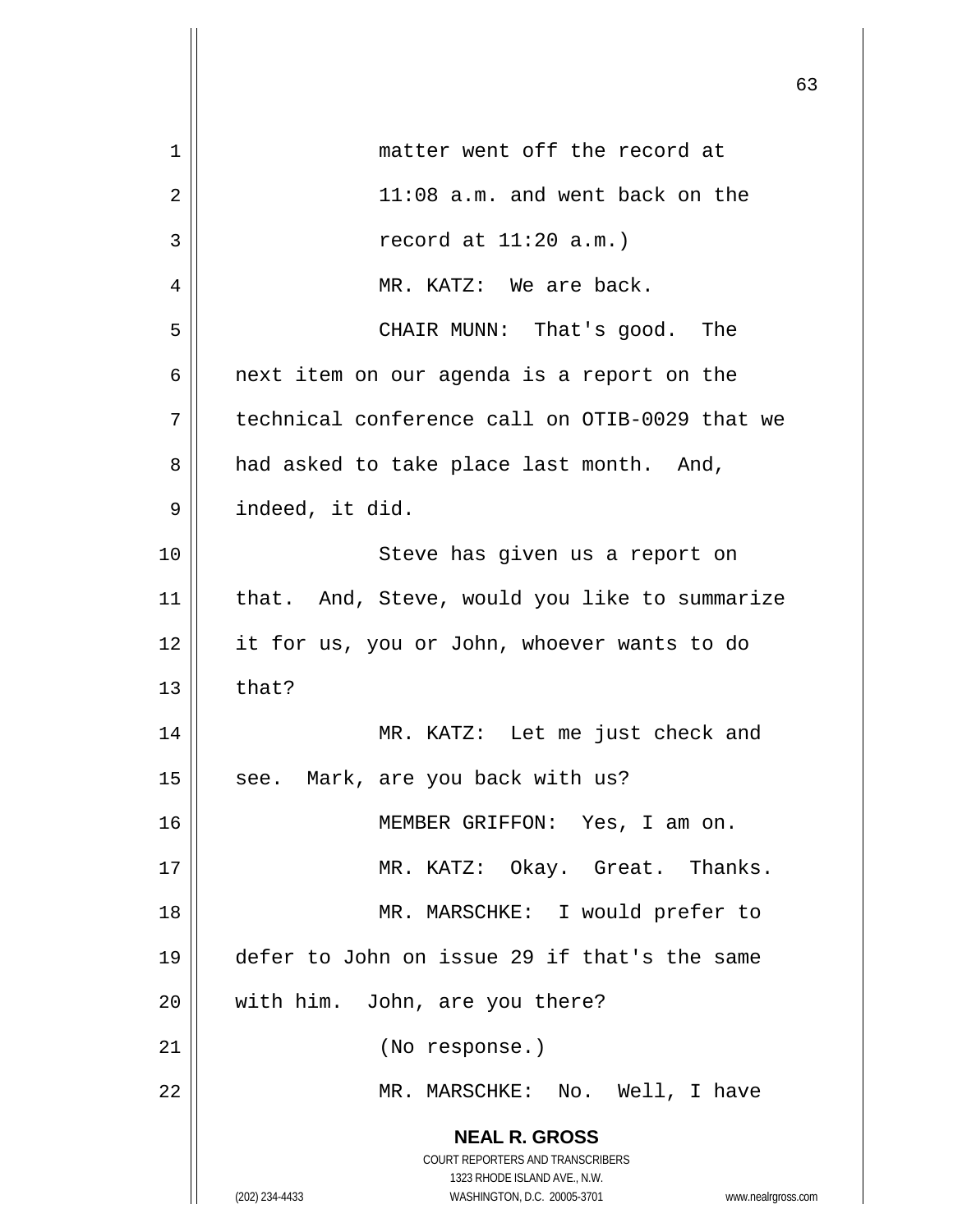**NEAL R. GROSS** COURT REPORTERS AND TRANSCRIBERS 1323 RHODE ISLAND AVE., N.W. (202) 234-4433 WASHINGTON, D.C. 20005-3701 www.nealrgross.com 1 || to do it then, I guess. On July 8th, we had  $2 \parallel$  a conference call between NIOSH and SC&A. And  $3 \parallel$  we talked about the issue 29 -- typo here  $4 \parallel$  already -- or OTIB-0029, issues 3 and 5. 5 | Issue 3 had to do with the distribution, 6 | blindly accepting the full distribution. Jim 7 || Neton stated that that's not NIOSH policy, 8 || they don't blindly accept the full 9 distribution. And I think he suggested that 10 they would make some changes to the OTIB to 11 indicate that. And, with that, SC&A concurred 12 || and recommended issue 3, that the status  $13$  || should be changed to in abeyance. 14 The other issue that was discussed 15 was issue 5. And what was discussed was the 16 Monday morning sampling or, in other words,  $17$   $\vert\vert$  collecting a bio sample after the worker has 18 || had two days off. Actually, if you look at 19 || the set of issue 29 or OTIB-0029 issues, the 20 Monday morning issue is more related to issue  $21$  | 4 than it was issue 5. 22 CHAIR MUNN: I am trying to get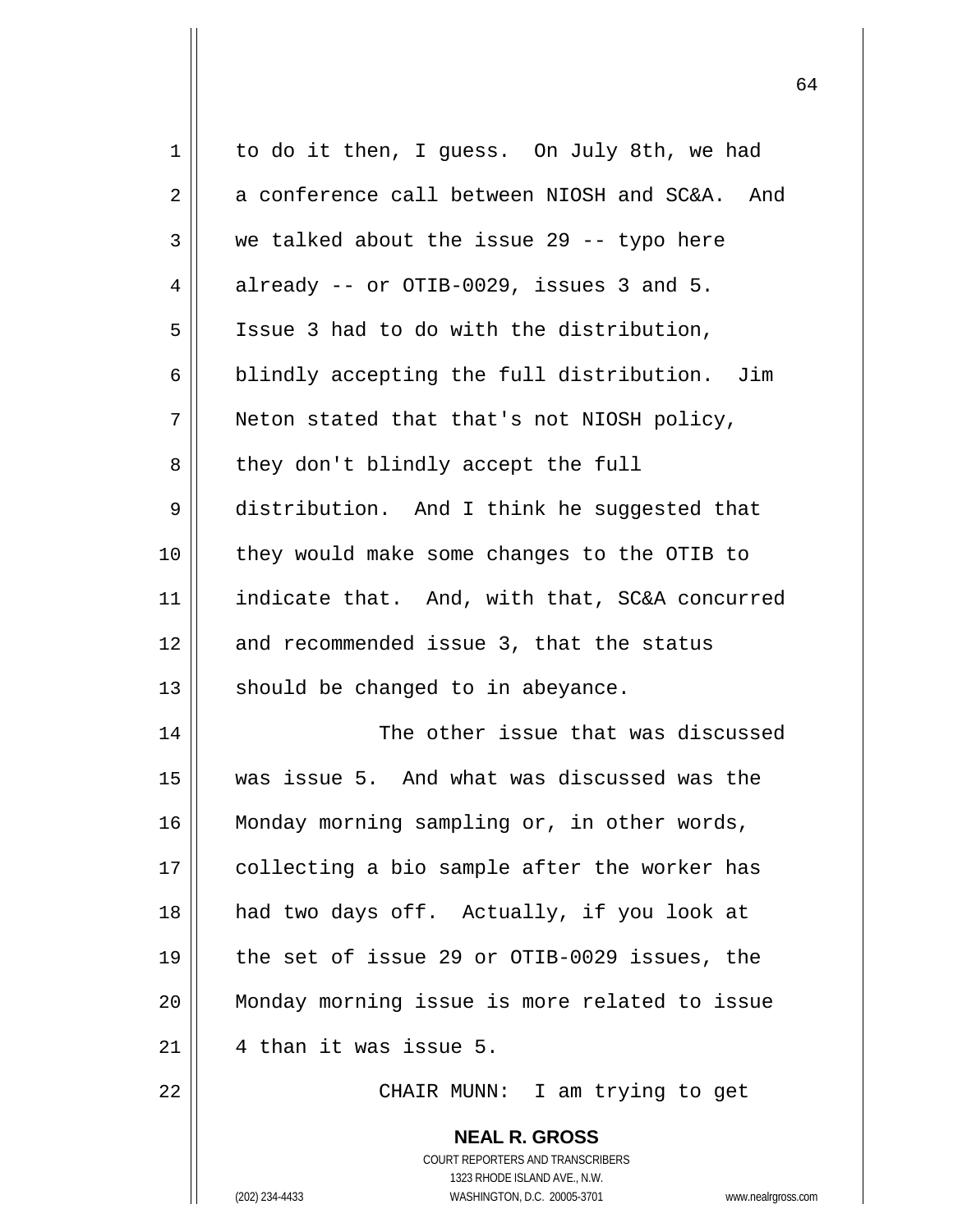| 1  | that. I'm trying to pull up the database                                                            |
|----|-----------------------------------------------------------------------------------------------------|
| 2  | again, which has closed down on us, so that                                                         |
| 3  | you can refresh our memory on the actual                                                            |
| 4  | findings that were of issue. You have it up.                                                        |
| 5  | Good.                                                                                               |
| 6  | MR. MARSCHKE: I have it up here                                                                     |
| 7  | from a PDF file that I have. I don't know how                                                       |
| 8  | to fix that so that you can read the whole                                                          |
| 9  | thing either, but I guess you can read most of                                                      |
| 10 | it.                                                                                                 |
| 11 | Issue 5 is more to do with the                                                                      |
| 12 | solubility type, what solubility type to                                                            |
| 13 | assign to uranium compounds. Issue 4 if you                                                         |
| 14 | read issue 4 was SC&A's concern about the                                                           |
| 15 | timing of the bio sample collection being                                                           |
| 16 | Monday morning after the worker has had two                                                         |
| 17 | days off.                                                                                           |
| 18 | Now, these two issues are                                                                           |
| 19 | interrelated because, in particular, if you                                                         |
| 20 | have a solubility type F or a fast solubility,                                                      |
| 21 | after two days the uranium compound may have                                                        |
| 22 | significantly less per worker. And you would                                                        |
|    | <b>NEAL R. GROSS</b><br>COURT REPORTERS AND TRANSCRIBERS                                            |
|    | 1323 RHODE ISLAND AVE., N.W.<br>(202) 234-4433<br>WASHINGTON, D.C. 20005-3701<br>www.nealrgross.com |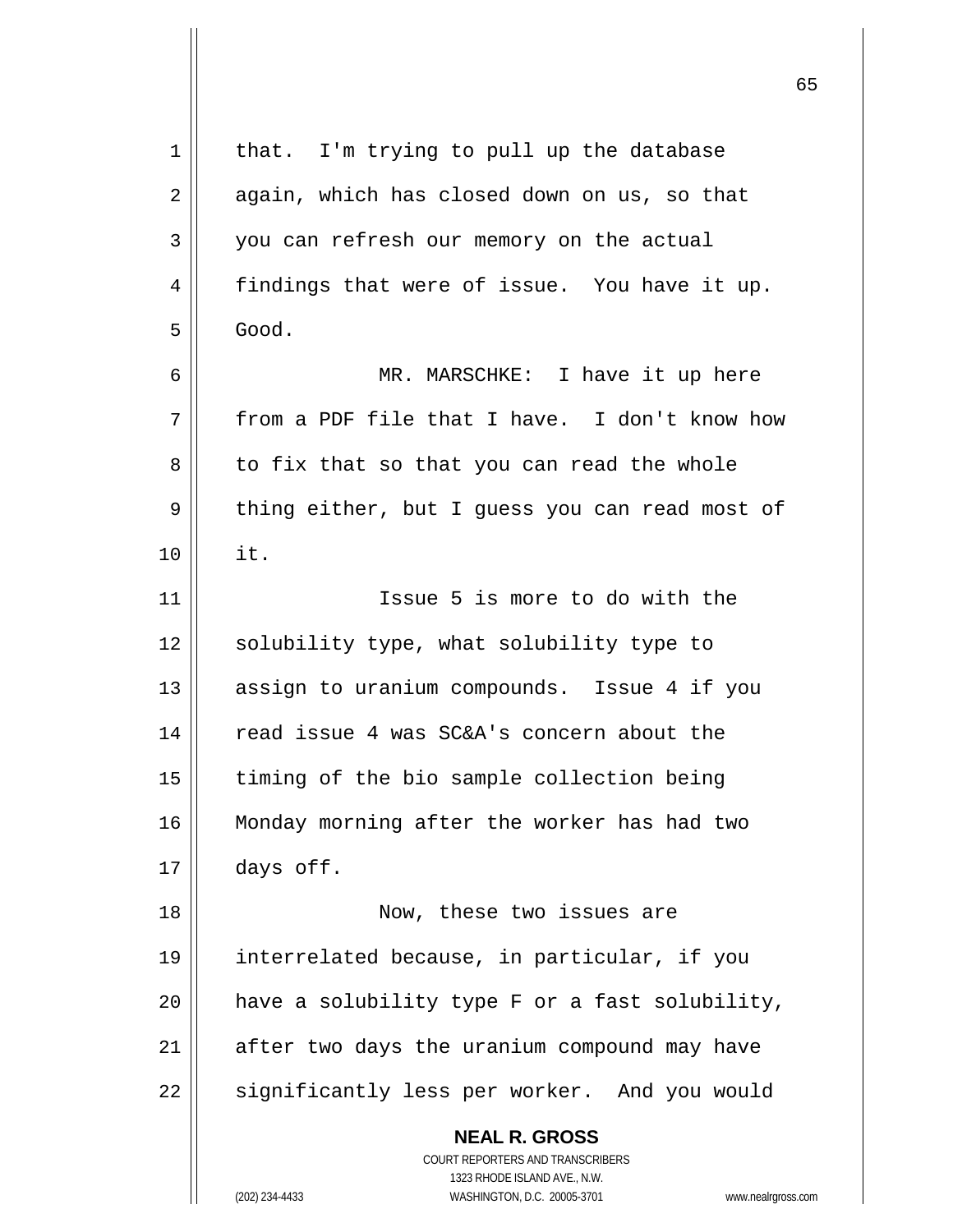|    |                                                                                                                                                                 | 66 |
|----|-----------------------------------------------------------------------------------------------------------------------------------------------------------------|----|
| 1  | not pick it up in the bio sample.                                                                                                                               |    |
| 2  | So even though in the                                                                                                                                           |    |
| 3  | teleconference we have talked primarily about                                                                                                                   |    |
| 4  | the Monday morning issue, it is related. I                                                                                                                      |    |
| 5  | mean, these two issues are related.                                                                                                                             |    |
| 6  | DR. MAURO: Steve, this is John.                                                                                                                                 |    |
| 7  | I just joined you. I had to step away for a                                                                                                                     |    |
| 8  | second. I just wanted to let you know that                                                                                                                      |    |
| 9  | Joyce is looking at this. She was on                                                                                                                            |    |
| 10 | vacation. That's back about a week ago.                                                                                                                         |    |
| 11 | And I did e-mail her, and she did                                                                                                                               |    |
| 12 | e-mail me back that she would be looking at                                                                                                                     |    |
| 13 | the exchange of information that has taken                                                                                                                      |    |
| 14 | place to date related to this combined type                                                                                                                     |    |
| 15 | F, S, M link to the date when the bioassay                                                                                                                      |    |
| 16 | samples are taken and the response and                                                                                                                          |    |
| 17 | material that NIOSH has provided regarding                                                                                                                      |    |
| 18 | this matter. So she had indicated to me that                                                                                                                    |    |
| 19 | she would get -- she is now working on it.                                                                                                                      |    |
| 20 | I don't know if you already                                                                                                                                     |    |
| 21 | mentioned that.                                                                                                                                                 |    |
| 22 | MR. MARSCHKE: No. We haven't                                                                                                                                    |    |
|    | <b>NEAL R. GROSS</b><br>COURT REPORTERS AND TRANSCRIBERS<br>1323 RHODE ISLAND AVE., N.W.<br>(202) 234-4433<br>WASHINGTON, D.C. 20005-3701<br>www.nealrgross.com |    |

 $\mathbf{I}$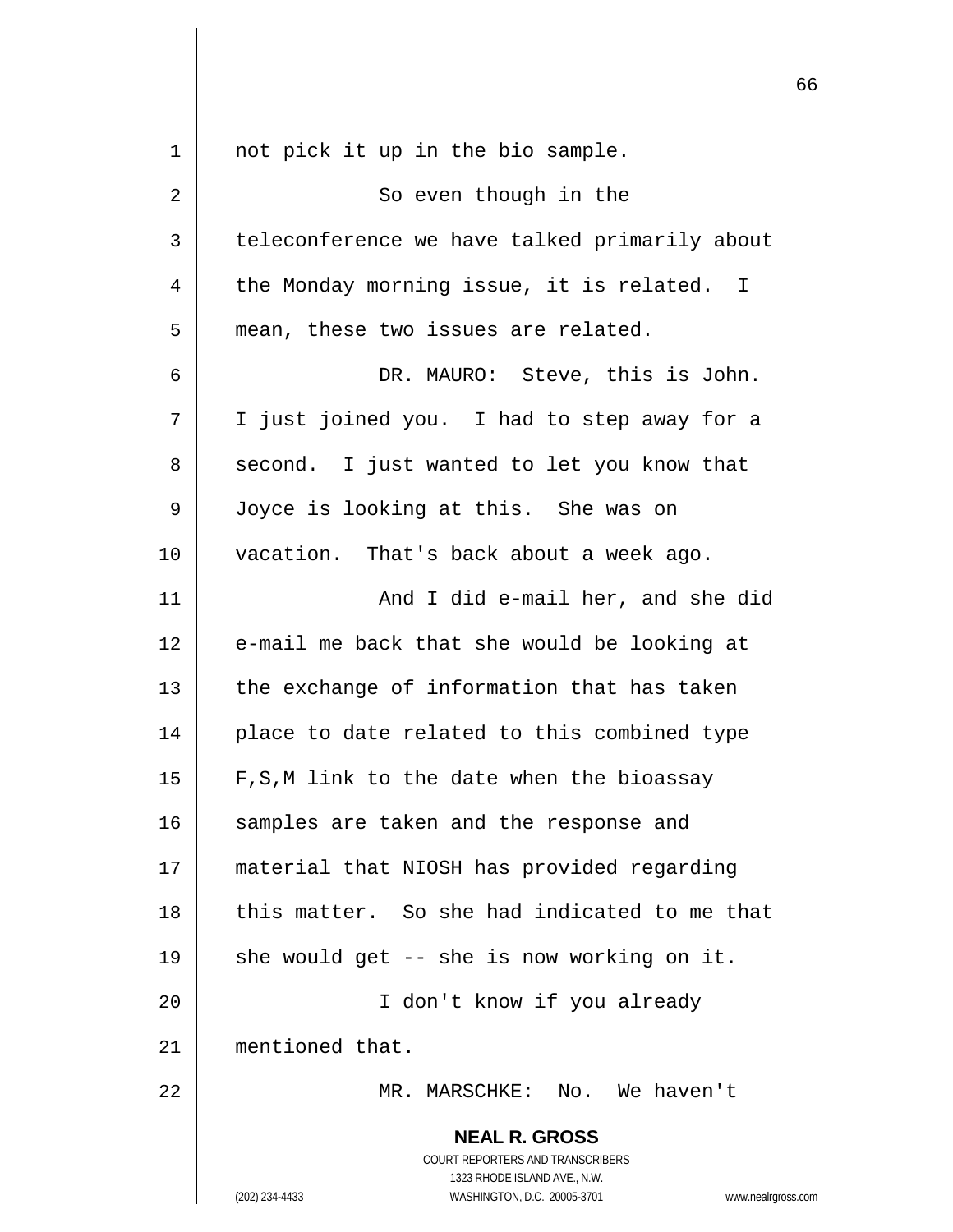1 gotten that far. No. I was just filling in 2 | for you, John. And you can feel free to take  $3 \parallel$  over.

4 | R. MAURO: No, no, no. You 5 answered the question perfectly. I wanted to  $6 \parallel$  let everybody know that we haven't ignored it. 7 | Joyce, who is our go-to person when it comes 8 || to these kinds of matters, was on vacation in 9 Israel for about a month. Otherwise we would 10 || have had something for you today.

11 DR. BEHLING: This is Hans, too, 12 Steve. I think the last time when we had this 13 discussion, I did make reference to another 14 || TBD. It is the Harshaw TBD that's ORAUT 15 | TKBS-0022.

16 I was also making a reference to 17 || pages 23 and 24 for that TBD that is not only 18 || just this issue of Friday versus Monday 19 morning. And I believe during that last 20 meeting, I read to you a passage from that 21 Harshaw TBD that acknowledges the fact, and I 22 || quote here, a worker and one that could see a

> **NEAL R. GROSS** COURT REPORTERS AND TRANSCRIBERS 1323 RHODE ISLAND AVE., N.W. (202) 234-4433 WASHINGTON, D.C. 20005-3701 www.nealrgross.com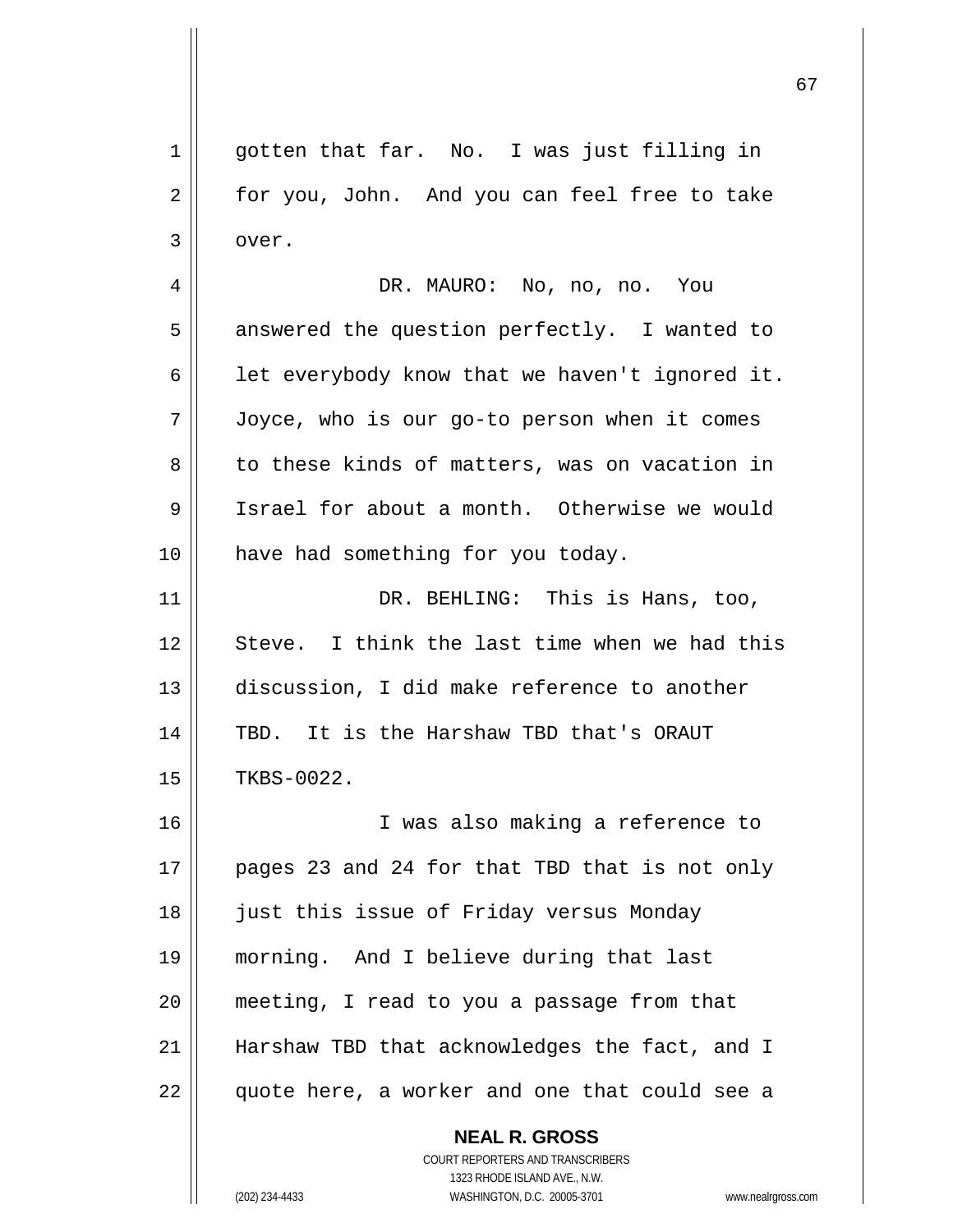**NEAL R. GROSS** COURT REPORTERS AND TRANSCRIBERS 1323 RHODE ISLAND AVE., N.W. (202) 234-4433 WASHINGTON, D.C. 20005-3701 www.nealrgross.com 1 | tenfold drop in uranium content between Friday 2 || night and Monday morning, samples for those 3 exposed to soluble forms, but little drops for 4 | those exposed to insoluble forms. 5 || So that issue was, in fact, also  $6 \parallel$  acknowledged in the Harshaw TBD. 7 || MR. MARSCHKE: Thank you. 8 DR. NETON: John, this is Jim 9 Neton now. But Harshaw is an SEC is it not? 10 I understand maybe you're trying to set a 11 precedence that this happened at Harshaw, but  $12$  | this facility is really Y-12 that we're 13 | talking about here. 14 DR. BEHLING: Yes. I realize  $15$  | that, but it's the same problem. 16 DR. NETON: Right. But our 17 | contention wasn't specifically Monday morning 18 || sampling at Y-12. We went back and looked at 19 || the database and determined that it was  $20$  || smaller. It was certainly not the majority of 21 | the samples. There was a smaller percentage  $22$  | that were Monday morning.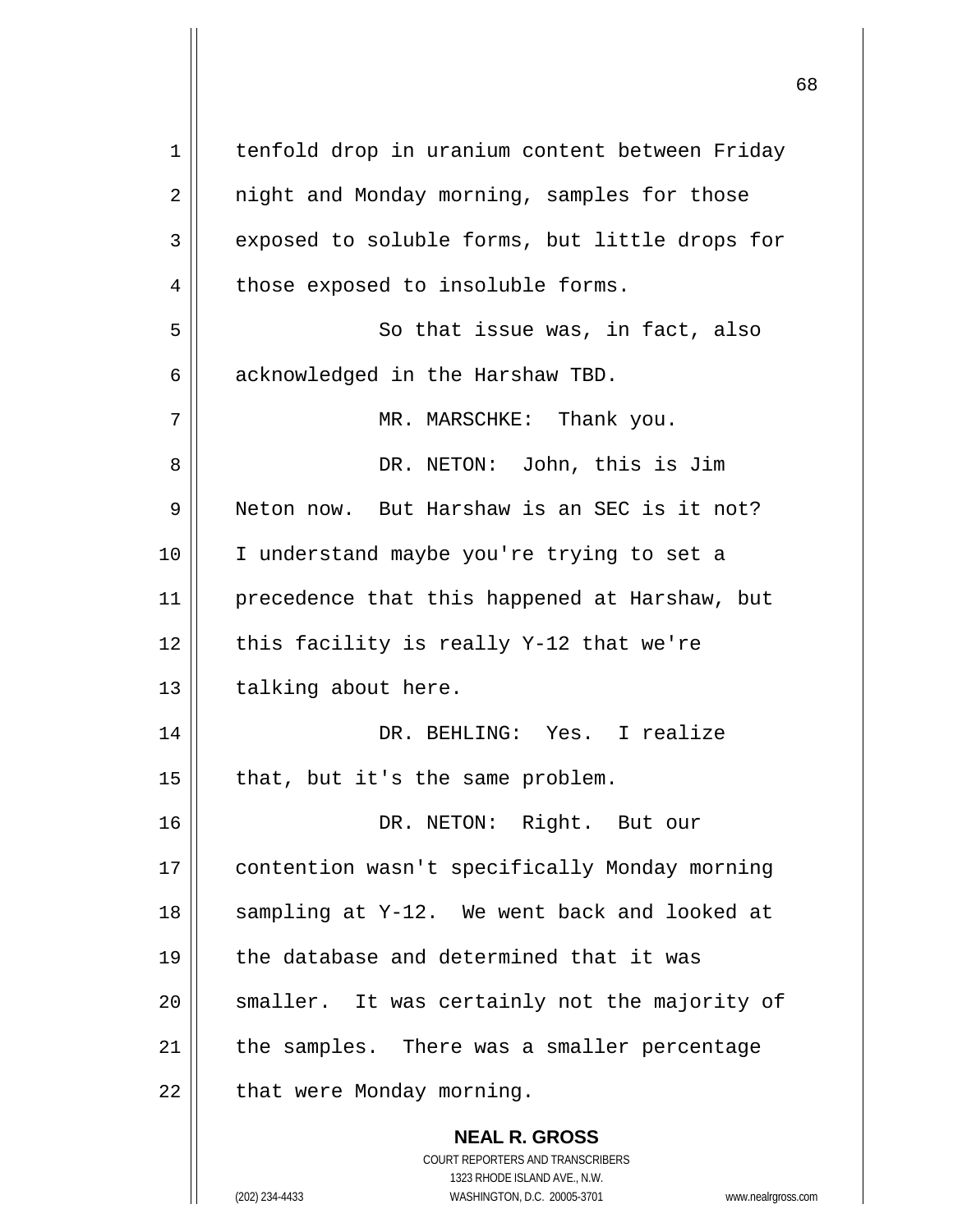**NEAL R. GROSS** COURT REPORTERS AND TRANSCRIBERS 1323 RHODE ISLAND AVE., N.W. (202) 234-4433 WASHINGTON, D.C. 20005-3701 www.nealrgross.com 1 And I think the issue was on our 2 conference call that John Mauro recalled that 3 | Joyce or someone had looked at that and said, 4 "Well, yes, there were samples on other days,  $5$  but they were always after two days off." 6 DR. BEHLING: Yes. I think I 7 mentioned that when I was part of the 8 discussion previously. I think the Monday 9 || morning is really a coined term that has to be 10 || looked at in the broader scale. You may have 11 to realize that Monday morning is more or less  $12$  | a reference to a two-day hiatus. 13 || DR. NETON: I understand that, 14 || Hans, but the question was, we had never seen  $15$  | that analysis  $-$ 16 DR. MAURO: Right. And we always  $17$ 18 || MR. MARSCHKE: -- demonstrated 19  $\parallel$  that. And that is what we are waiting on 20 | Joyce to find. 21 DR. MAURO: Right. And that's in  $22$  | our -- you know, we've got the ball on that.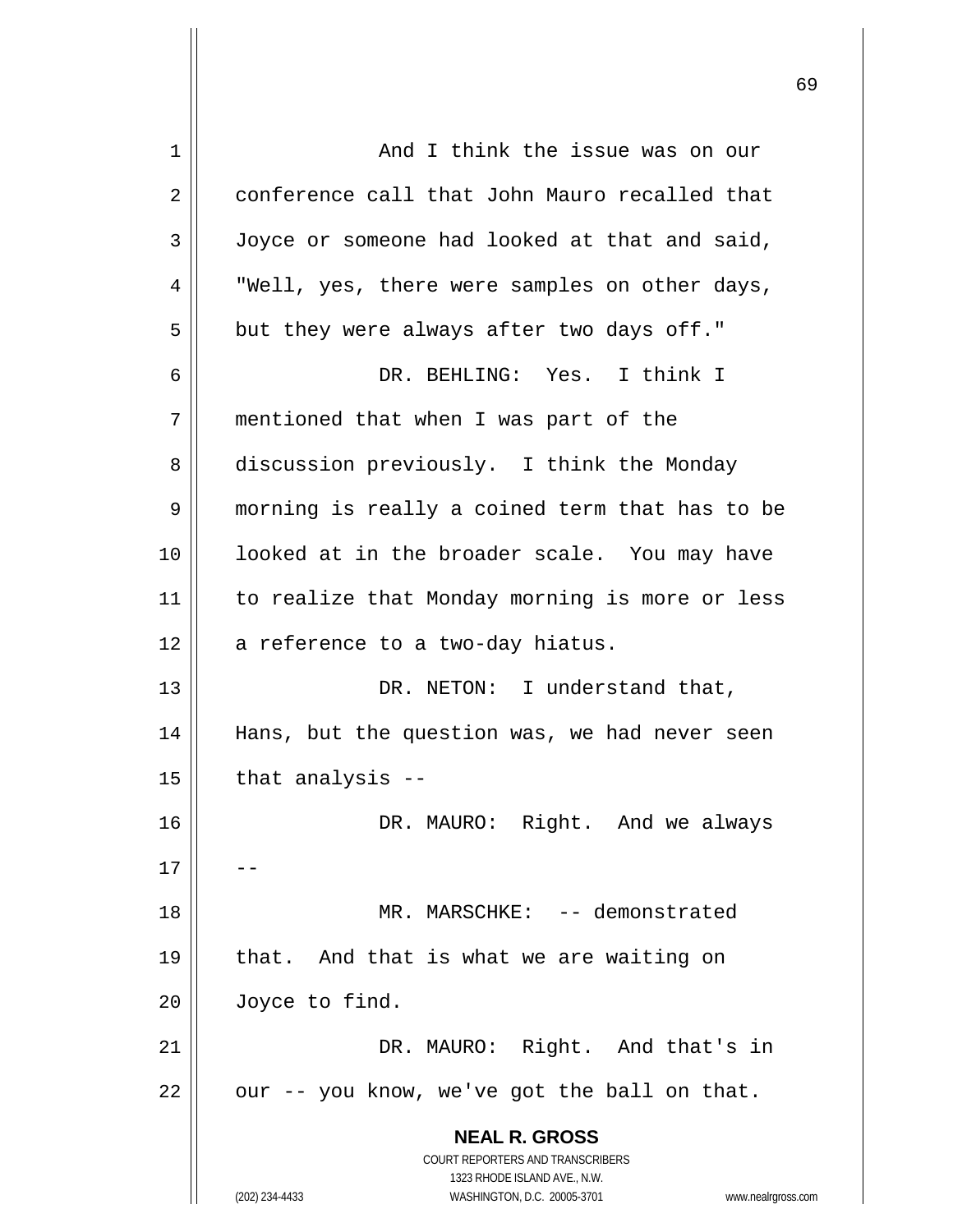1 We were supposed to provide you with that, and 2 || we haven't. 3 || DR. NETON: Okay. 4 DR. MAURO: In addition, you had 5 | also made an important point where you had  $6 \parallel$  indicated that the reality is, though, these 7 || types of exposures are more episodic, not 8 continuous. And I think that was another 9 || reason to buffer concerns. 10 || So there are two issues at play

11 that would argue for maybe this is not as 12 || important as represented by some of our 13 || calculations. And that is one that, you know, 14  $\parallel$  there wasn't always this two day hiatus, and  $15$  second, that the actual exposure scenarios 16 were, in fact, not continuous. 17 || And right now I asked Joyce to

 $18$  | take a look at that.

19 DR. NETON: We will be happy to  $20$  |  $\vert$  look at it when the analysis comes our way. 21 DR. MAURO: Right, and this other  $22$  || matter where we found  $--$  I have to admit, I

> **NEAL R. GROSS** COURT REPORTERS AND TRANSCRIBERS 1323 RHODE ISLAND AVE., N.W. (202) 234-4433 WASHINGTON, D.C. 20005-3701 www.nealrgross.com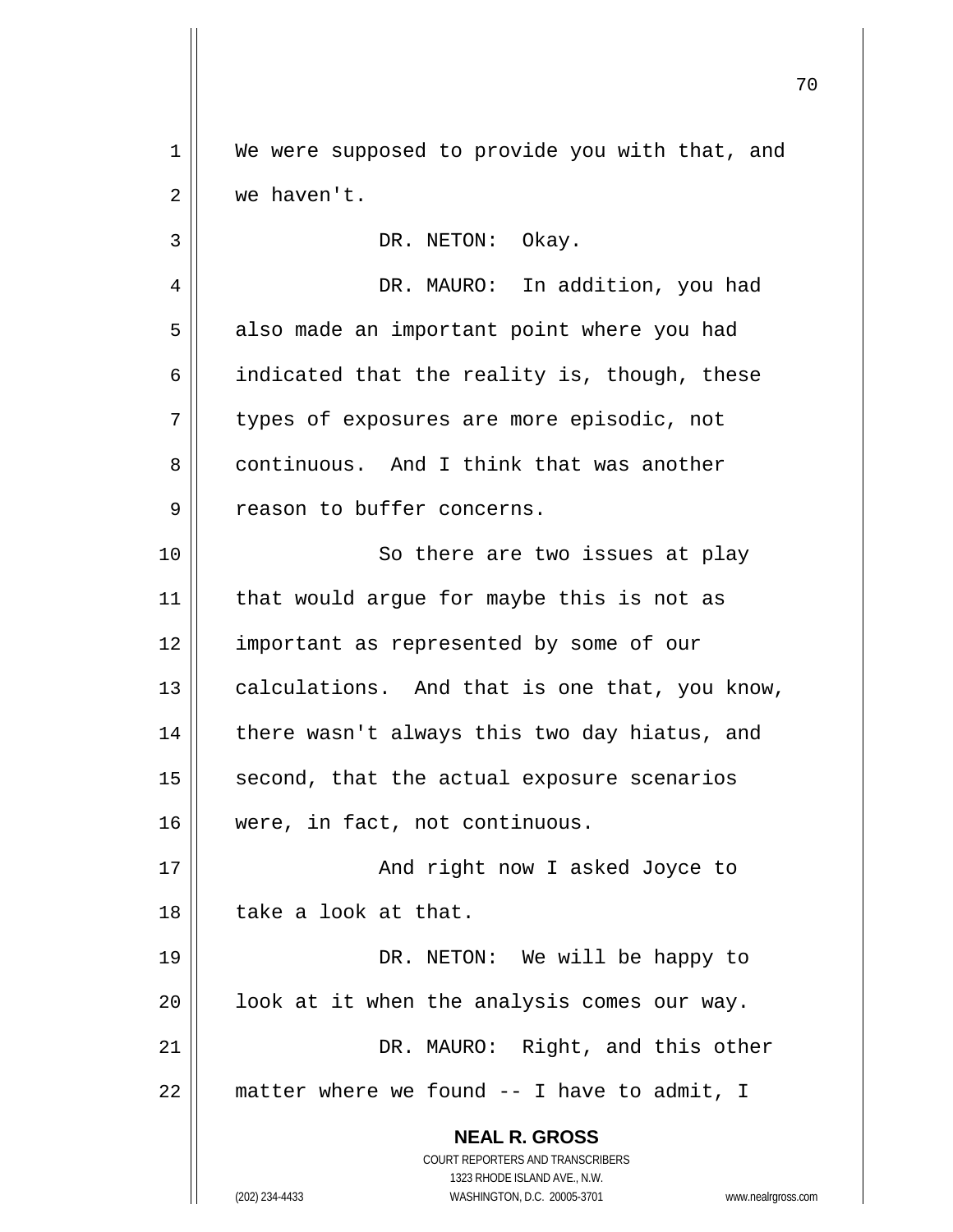**NEAL R. GROSS** COURT REPORTERS AND TRANSCRIBERS 1323 RHODE ISLAND AVE., N.W.  $1 \parallel$  remember discussing it that we looked at it.  $2 \parallel$  And we're probably going to have to go back  $3 \parallel$  and look at the data again. 4 || This is one of those things where 5 We went into the records to take a look at  $6 \parallel$  what is their two day hiatus, even though you 7 may have collected on Wednesday. I remember 8 we looked at it. I remember our answer was, 9 it looks like that. 10 This Monday is sort of a surrogate 11 for a two-day hiatus. But we owe you 12 || something better than that, something that 13 || shows, you know, we looked into this and here 14 || is what the records show and the degree to 15  $\parallel$  which that, in fact, did occur. So the ball 16 is in our court on that one. 17 CHAIR MUNN: John, were you on 18 || when we changed our meeting date from the 6th 19  $\parallel$  to the 15th -- our next meeting date? 20 DR. MAURO: No. So the next one 21 is October 15th, which is, what, linked up to  $22 \parallel$  the GSI?

(202) 234-4433 WASHINGTON, D.C. 20005-3701 www.nealrgross.com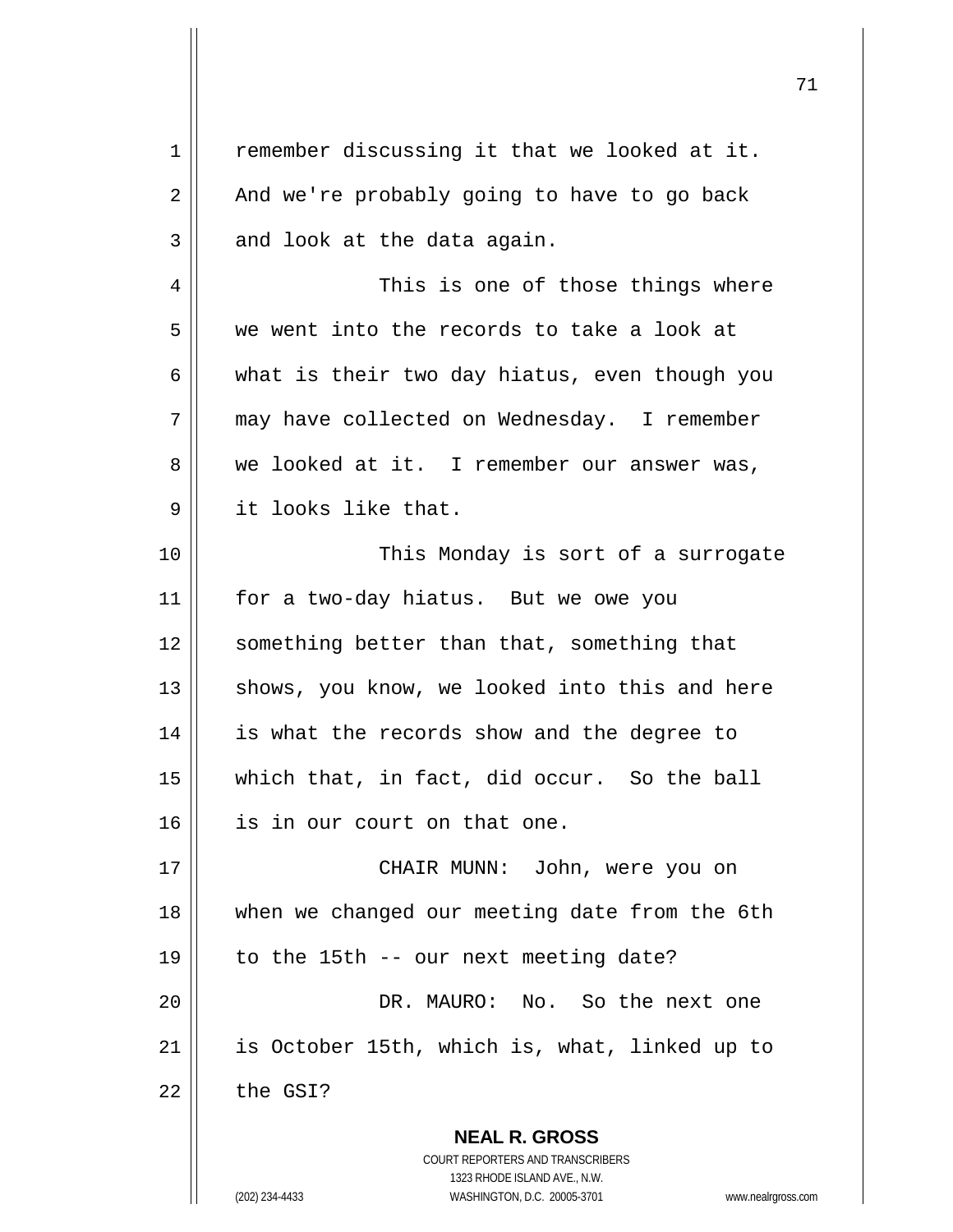|                | 72                                                                                                      |
|----------------|---------------------------------------------------------------------------------------------------------|
| $\mathbf 1$    | CHAIR MUNN: That's correct.                                                                             |
| $\overline{2}$ | DR. MAURO: Okay. That's good.                                                                           |
| 3              | That's back to back. And yes, that makes it                                                             |
| 4              | better for me.                                                                                          |
| 5              | CHAIR MUNN: Do you have a feeling                                                                       |
| 6              | that we will have a response from Joyce by                                                              |
| 7              | that time?                                                                                              |
| 8              | DR. MAURO: Yes.                                                                                         |
| 9              | CHAIR MUNN: So we'll be able to                                                                         |
| 10             | have that as an action item for our next                                                                |
| 11             | meeting?                                                                                                |
| 12             | DR. MAURO: Yes.                                                                                         |
| 13             | CHAIR MUNN: Very good.                                                                                  |
| 14             | MEMBER GRIFFON: Wanda, can I ask                                                                        |
| 15             | about the first one, finding number 3 --                                                                |
| 16             | CHAIR MUNN: Go right ahead.                                                                             |
| 17             | MEMBER GRIFFON: -- on OTIB-0029?                                                                        |
| 18             | Steve, you mentioned that you are recommending                                                          |
| 19             | this be in abeyance. My understanding --                                                                |
| 20             | maybe I'm still confusing these terms, but in                                                           |
| 21             | abeyance is SC&A basically accepts the change.                                                          |
| 22             | It just hasn't been made yet, right? Is that                                                            |
|                | <b>NEAL R. GROSS</b>                                                                                    |
|                | 1323 RHODE ISLAND AVE., N.W.                                                                            |
|                | COURT REPORTERS AND TRANSCRIBERS<br>(202) 234-4433<br>WASHINGTON, D.C. 20005-3701<br>www.nealrgross.com |

 $\overline{2}$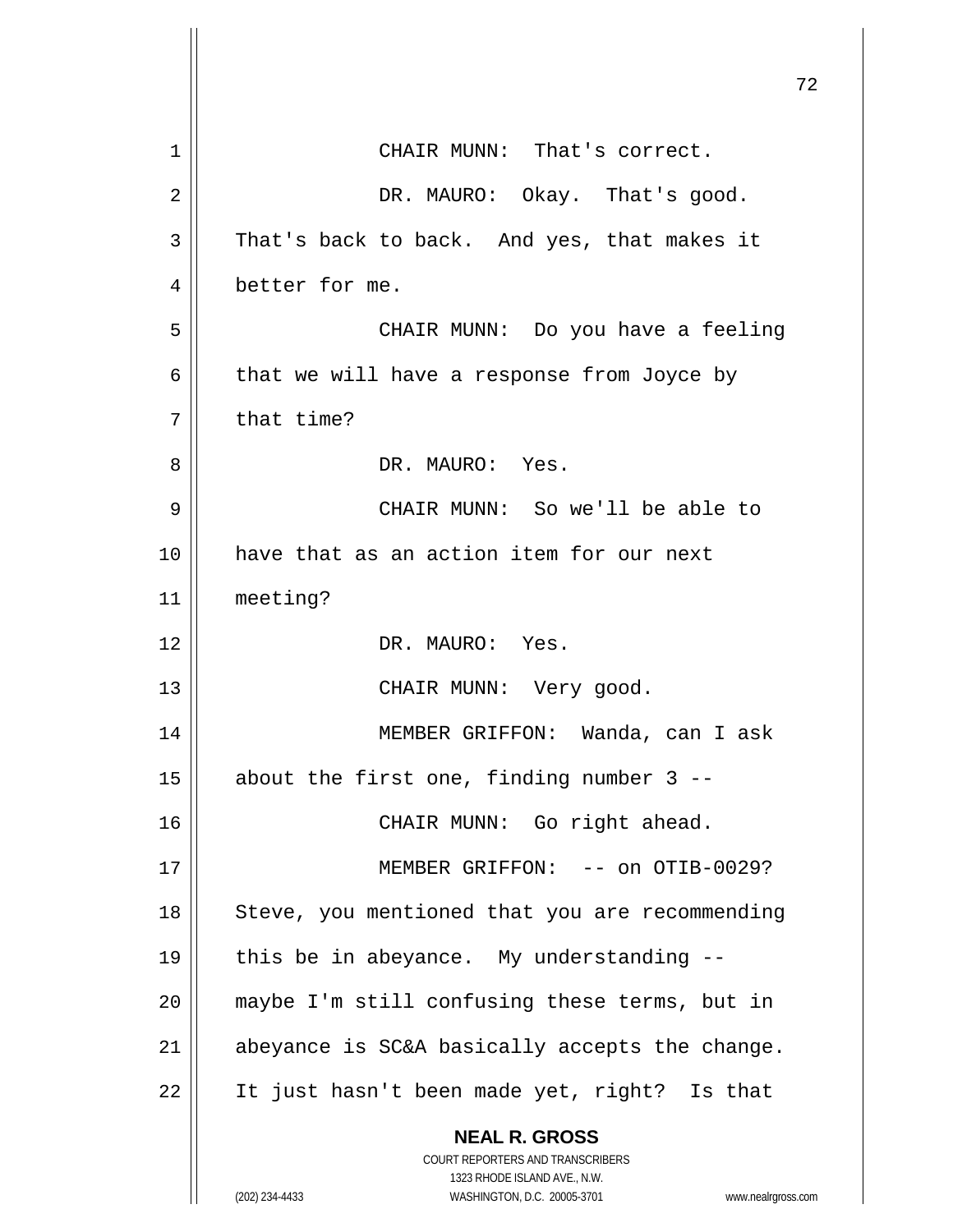**NEAL R. GROSS** COURT REPORTERS AND TRANSCRIBERS 1323 RHODE ISLAND AVE., N.W. (202) 234-4433 WASHINGTON, D.C. 20005-3701 www.nealrgross.com  $1 \parallel - -$ 2 || MR. MARSCHKE: That's correct. 3 MEMBER GRIFFON: And what are you 4 | accepting? I'm not following what you're  $5 \parallel$  accepting. I noted -- I wasn't on that 6  $\parallel$  conference call, but apparently, you know, Jim 7 || acknowledged that it's not in the procedure. 8 || But what's not in the procedure? What exactly  $9 \parallel$  is the protocol for finding the full 10 distribution or the 95th? 11 It sounds like that information 12 || usually is in the site profiles at this point,  $13$  || but what are you accepting as kind of  $-$ -14 MR. MARSCHKE: What we are 15 accepting -- and either Jim or John can jump 16 || in here when I get it wrong, but let me try  $17$  and explain it. The way the procedure is now, 18 || SC&A reads it. And to the way we read it, it 19 looks like they apply the full distribution  $20 \parallel$  always. 21 What Jim Neton explained to us in  $22$  | the teleconference and before, I think, even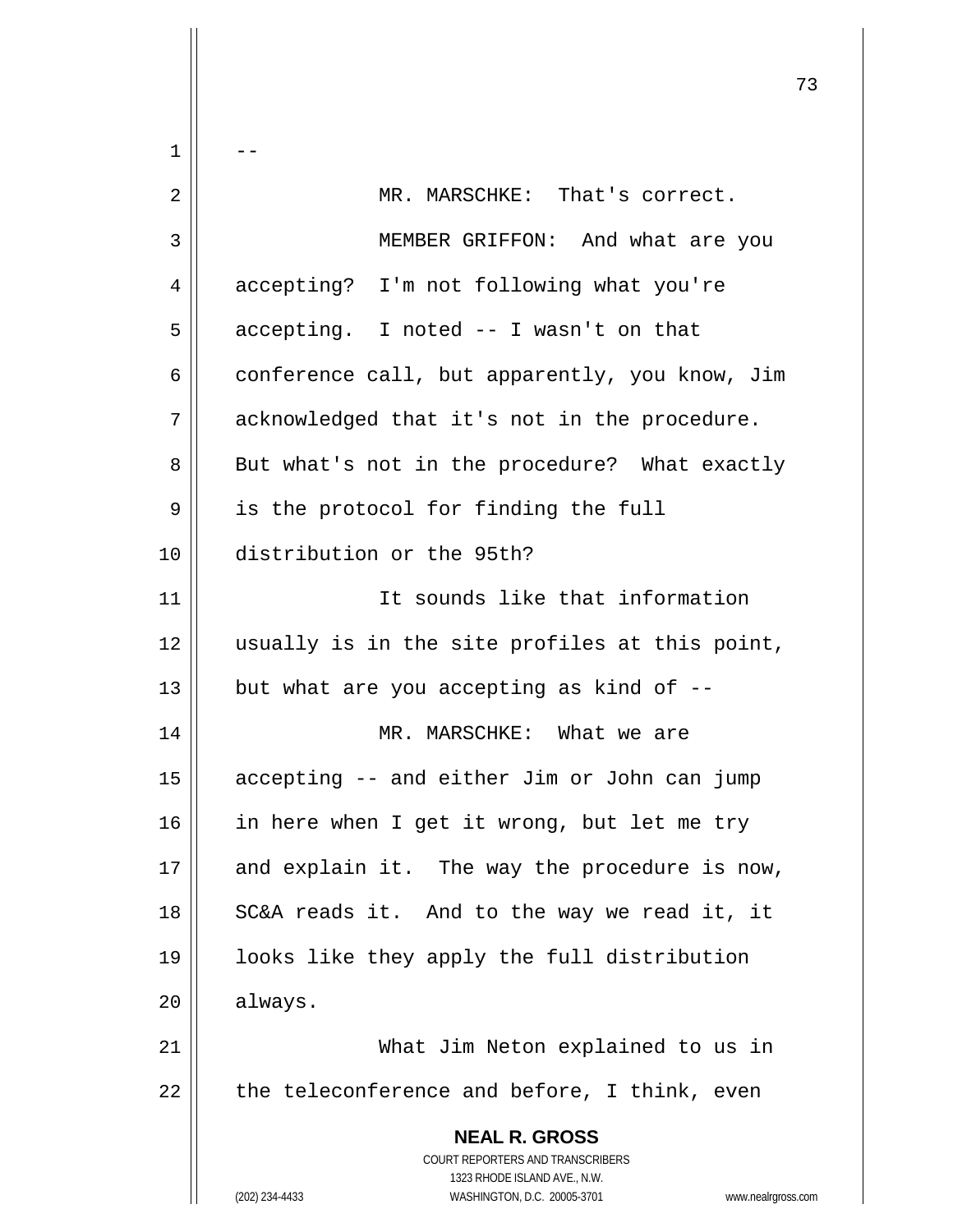|                | 74                                                                                                  |
|----------------|-----------------------------------------------------------------------------------------------------|
| 1              | was that no, that's not the way NIOSH really                                                        |
| $\overline{2}$ | applies that full distribution. They don't                                                          |
| 3              | really apply it all the time across the board.                                                      |
| 4              | Again, it comes down to                                                                             |
| 5              | engineering judgment as to which of the                                                             |
| 6              | distributions should be applied depending upon                                                      |
| 7              | the type of worker who is being evaluated and                                                       |
| 8              | so on, so forth.                                                                                    |
| 9              | So we went with that approach to                                                                    |
| 10             | assigning the distribution. And we just want                                                        |
| 11             | the procedure to be a little clearer that that                                                      |
| 12             | is, in fact, the approach that is being taken.                                                      |
| 13             | MEMBER GRIFFON: Do you agree with                                                                   |
| 14             | the fact that you can just say, "No, we're not                                                      |
| 15             | always going to do that, we'll use our                                                              |
| 16             | judgment?"                                                                                          |
| 17             | DR. MAURO: Well, unfortunately --                                                                   |
| 18             | MEMBER GRIFFON: I mean, I think                                                                     |
| 19             | there might be a little more to this. I don't                                                       |
| 20             | know. Maybe not.                                                                                    |
| 21             | DR. MAURO: Well, there are other                                                                    |
| 22             | procedures where we have encountered this.<br>In                                                    |
|                | <b>NEAL R. GROSS</b><br>COURT REPORTERS AND TRANSCRIBERS                                            |
|                | 1323 RHODE ISLAND AVE., N.W.<br>(202) 234-4433<br>WASHINGTON, D.C. 20005-3701<br>www.nealrgross.com |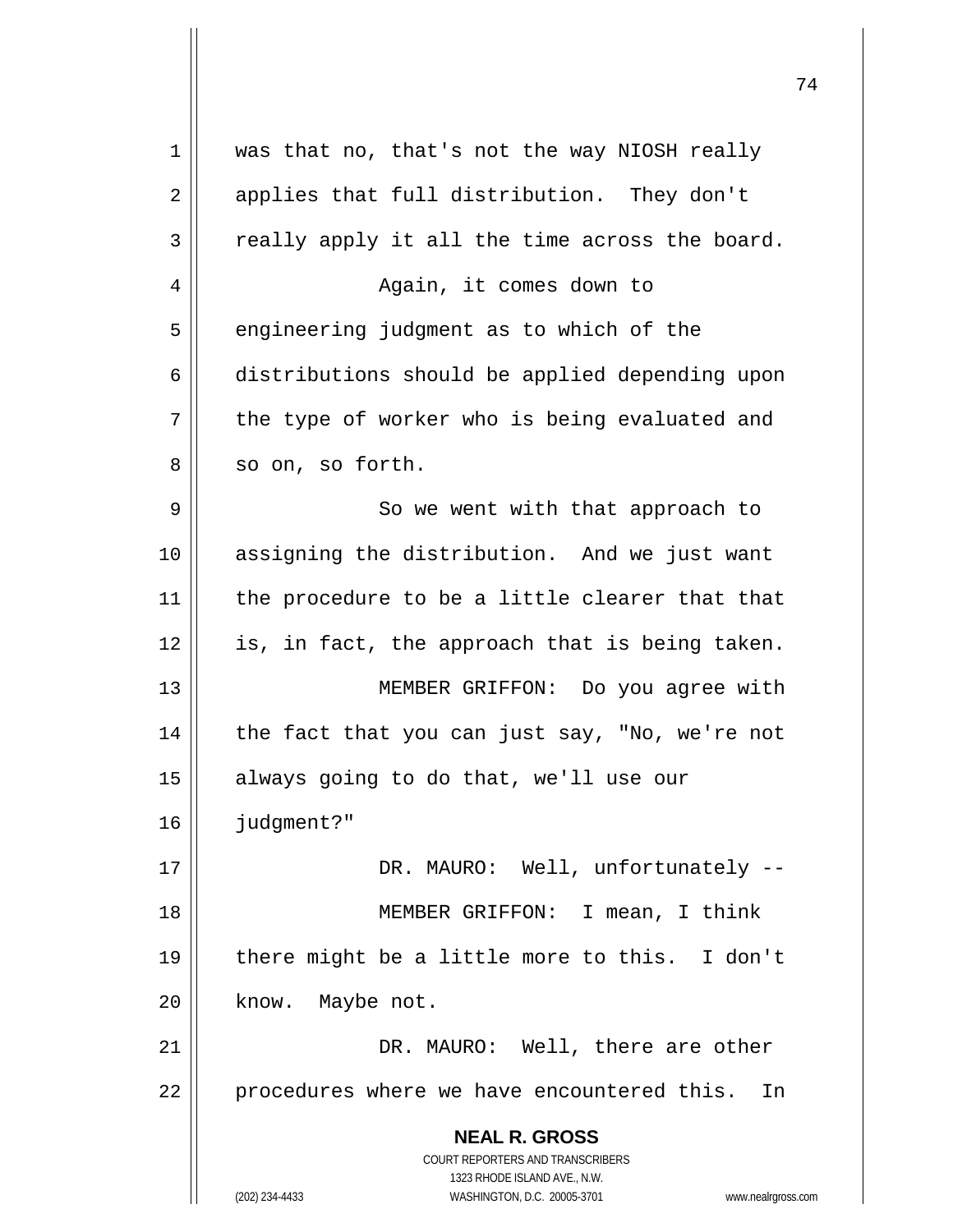**NEAL R. GROSS** COURT REPORTERS AND TRANSCRIBERS 1323 RHODE ISLAND AVE., N.W. (202) 234-4433 WASHINGTON, D.C. 20005-3701 www.nealrgross.com 1 all the other cases, the way in which it was 2 | described, whether it was a generic procedure,  $3 \parallel$  I forget if it was OTIB-0060 -- there is a  $4 \parallel$  generic one, and also -- and other  $5$  || site-specific applications. 6 There is guidance basically  $7 \parallel$  explaining that under certain circumstances, 8 || you picked the 95th percentile. Sometimes you 9 | picked the full distribution. And sometimes 10 || you picked either the low end of the 11 distribution or their environmental 12 | assignment. 13 || Now, the reality is that is on a 14 | case-by-case basis. And the rationale for 15 what's picked is something that needs to be 16 justified when it's applied in the dose 17 reconstruction. 18 || So the way we see it -- and I 19 don't know if the Work Group agrees, but the  $20$  | way we see it, as long as the procedure alerts  $21$   $\parallel$  the dose reconstructor that he has an 22 | obligation to make his case for why he picked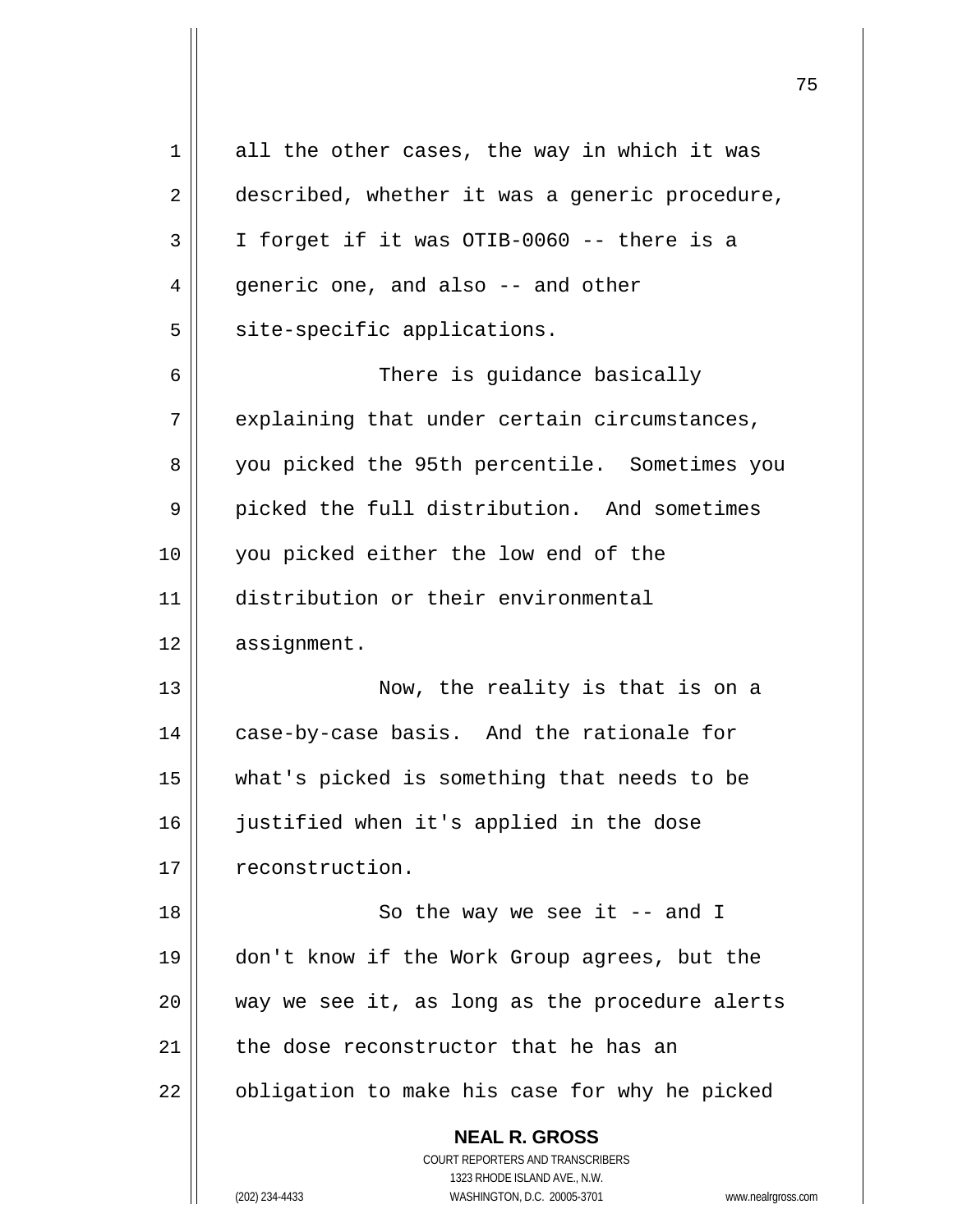| 1  | what he picked, then that has to, of course $-$ -                                                   |
|----|-----------------------------------------------------------------------------------------------------|
| 2  | would stand scrutiny as the rationale for why                                                       |
| 3  | he did what he did in the dose reconstruction.                                                      |
| 4  | I don't know if we could ask more.                                                                  |
| 5  | I mean, if you think that there is more that                                                        |
| 6  | could go into the guidance in these procedures                                                      |
| 7  | on how you make that judgment, you are                                                              |
| 8  | correct. We did not explore that further.                                                           |
| 9  | MR. MARSCHKE: Well, I think one                                                                     |
| 10 | of the things we did talk about -- I don't                                                          |
| 11 | know if, again, it was with this or a                                                               |
| 12 | different one. Whenever engineering judgment                                                        |
| 13 | is used or judgment is made by one of the                                                           |
| 14 | NIOSH dose reconstructors, it really gets                                                           |
| 15 | reviewed internally by NIOSH. And it's not                                                          |
| 16 | just one person's opinion. It kind of goes up                                                       |
| 17 | the chain of command, I guess, at least one                                                         |
| 18 | step up.                                                                                            |
| 19 | MR. ELLIOTT: Five reviews.                                                                          |
| 20 | MR. MARSCHKE: Five reviews. So                                                                      |
| 21 | it is just not --                                                                                   |
| 22 | MR. ELLIOTT: Two at ORAU, three                                                                     |
|    | <b>NEAL R. GROSS</b>                                                                                |
|    | <b>COURT REPORTERS AND TRANSCRIBERS</b>                                                             |
|    | 1323 RHODE ISLAND AVE., N.W.<br>(202) 234-4433<br>WASHINGTON, D.C. 20005-3701<br>www.nealrgross.com |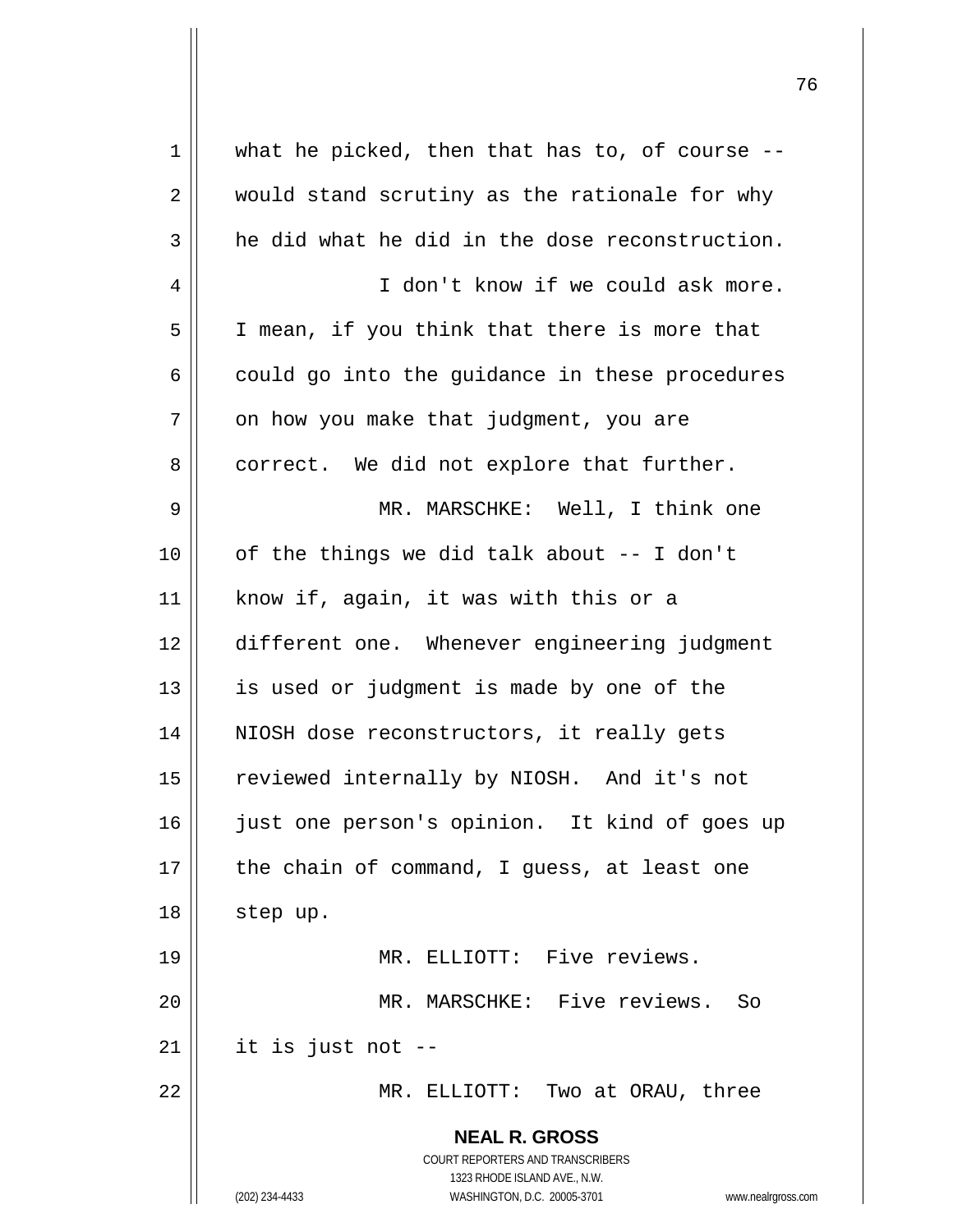**NEAL R. GROSS** COURT REPORTERS AND TRANSCRIBERS 1323 RHODE ISLAND AVE., N.W. (202) 234-4433 WASHINGTON, D.C. 20005-3701 www.nealrgross.com 1 || at our place. 2 || MR. MARSCHKE: -- so, it's just  $3 \parallel$  not one guy's judgment call out there. 4 And then the other thing is that, 5 you know, if we don't -- if SC&A doesn't 6 || really agree with the way these judgments are  $7 \parallel$  being made, I think we picked that up, I 8 || think, in our review of the dose 9 | reconstructions. And so, again, I don't know 10 if we were talking about this particular issue 11 when we talked about that, but I think we did 12 | bring that up at one of the Subcommittee 13 meetings. 14 DR. MAURO: I've got a question 15 | for Jim. Maybe he could help us out a little 16 || bit here. In the other procedures, where  $17$  | they're more generic, is there some language 18 || in there on what types of considerations go 19 into making these judgments? 20 DR. NETON: I think there is. I 21 || can't bring it to mind right now, but there is 22 || a procedure out there that sort of delineates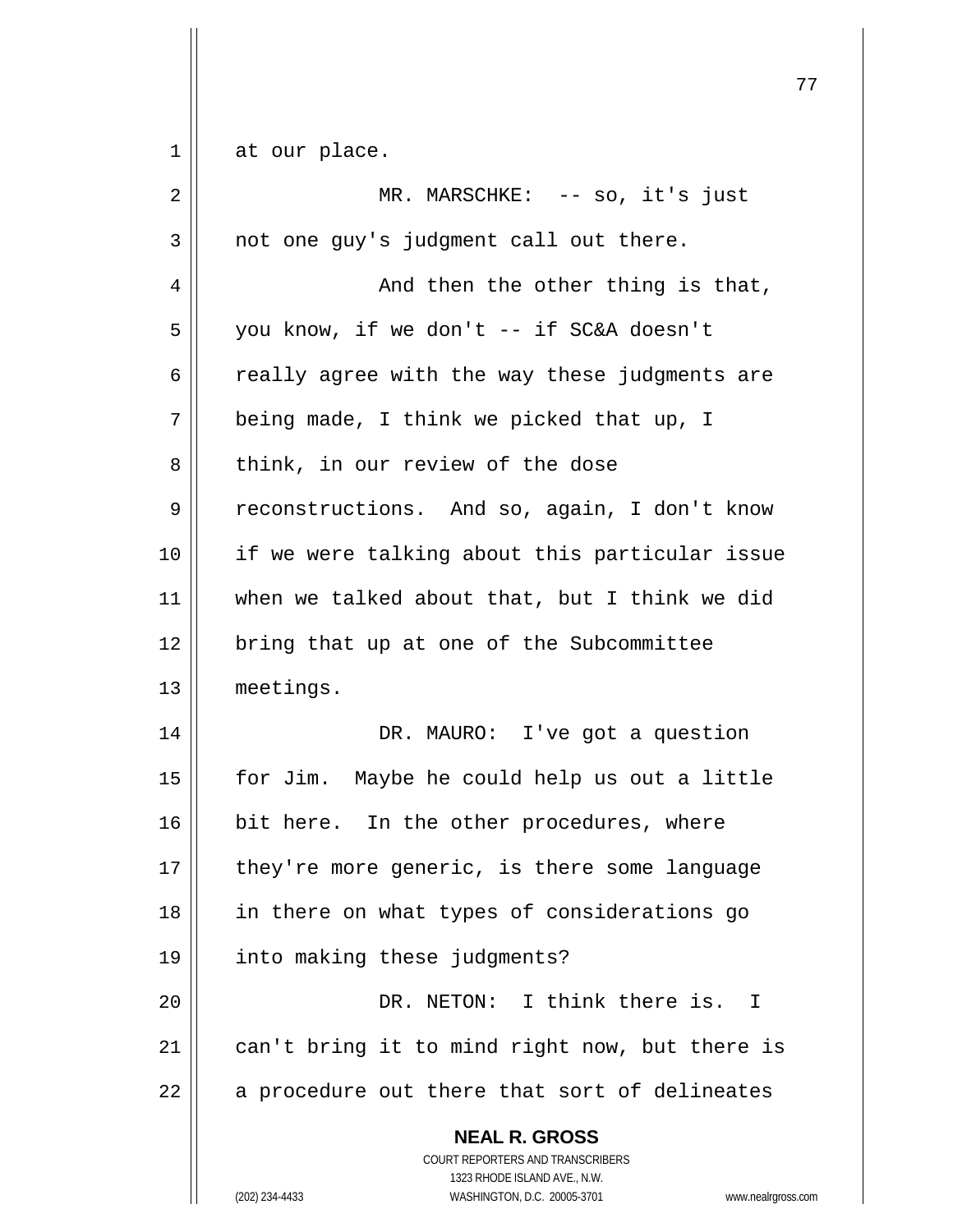| 1  | the type of work categories which could have                        |
|----|---------------------------------------------------------------------|
| 2  | received higher exposures versus lesser                             |
| 3  | exposures, that sort of thing. And they kind                        |
| 4  | of broadly fall into what you would expect,                         |
| 5  | things like chemical operators and those types                      |
| 6  | of workers are in the higher exposed category                       |
| 7  | and then maybe administrative folks on the                          |
| 8  | lower end.                                                          |
| 9  | And then there's a middle area of                                   |
| 10 | like maybe security guards and such. And                            |
| 11 | that's delineated. And I can't remember the                         |
| 12 | name of the TIB right now, but that is out                          |
| 13 | there.                                                              |
| 14 | But I do think that it's hard.                                      |
| 15 | You cannot specifically cast in concrete these                      |
| 16 | types of categories. You do need to use some                        |
| 17 | professional judgment at the end of the day                         |
| 18 | looking at a guy's work history, his file, you                      |
| 19 | know, what he was doing, that kind of thing.                        |
| 20 | And we are willing to say that in                                   |
| 21 | general that the 50th percentile or the full                        |
| 22 | distribution would apply to unmonitored                             |
|    | <b>NEAL R. GROSS</b><br>COURT REPORTERS AND TRANSCRIBERS            |
|    | 1323 RHODE ISLAND AVE., N.W.                                        |
|    | (202) 234-4433<br>WASHINGTON, D.C. 20005-3701<br>www.nealrgross.com |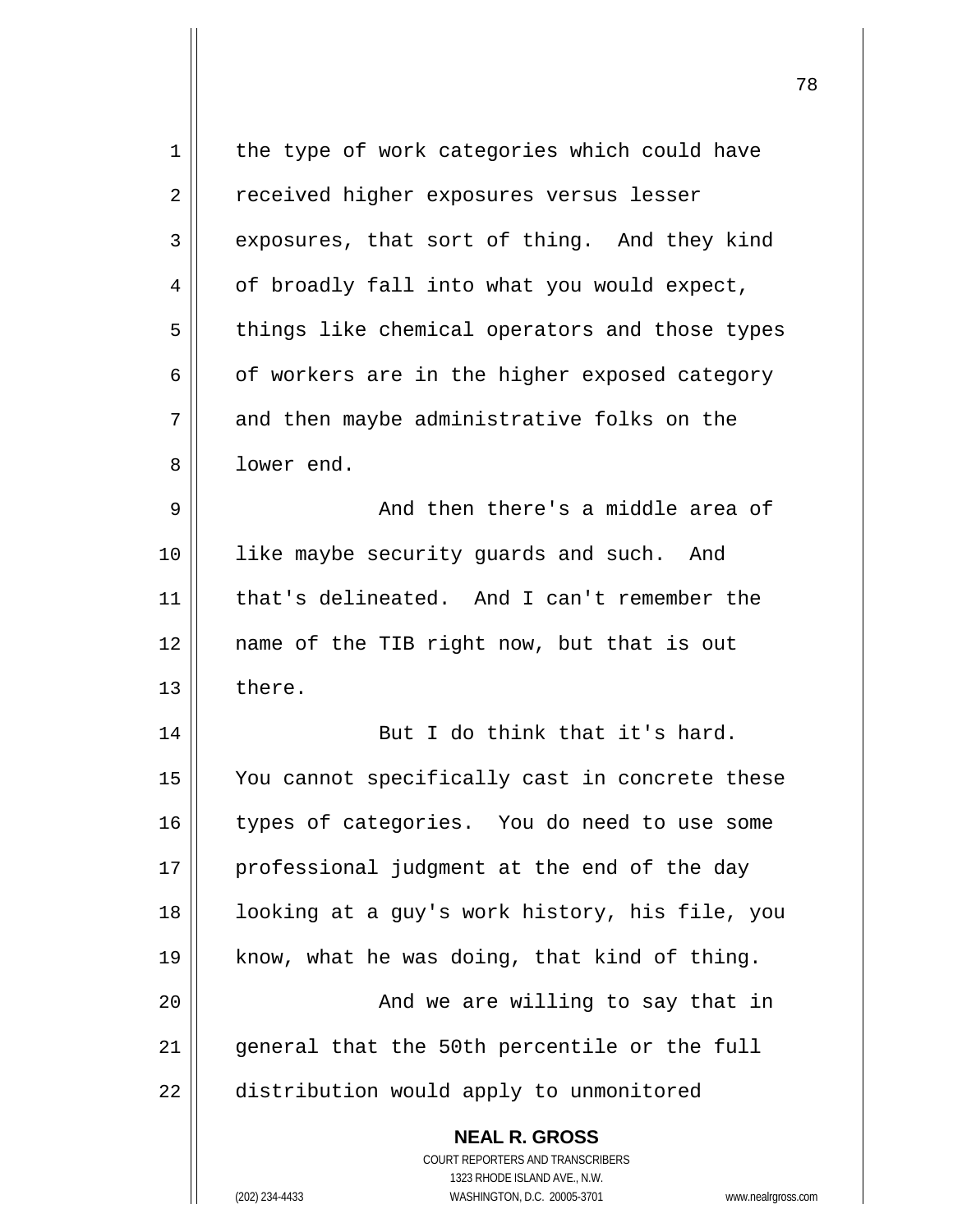**NEAL R. GROSS** COURT REPORTERS AND TRANSCRIBERS 1 workers. However, we need to be careful, have  $2 \parallel$  caveats in there that it's quite possible that  $3 \parallel$  a highly exposed worker's bioassay records may 4 | have just been lost or something and we need  $5 \parallel$  to be aware of that and deal with it on a  $6 \parallel$  case-by-case basis. 7 DR. MAURO: One of the things that 8 | brought this to our attention when we reviewed 9 it for Y-12 was I believe we looked into 10 "Okay. Do we have some workers here who at 11 some time period" -- this might have been 12 || related more to Fernald, but, in any event,  $13$  || one of the ways we check is do we have a 14 worker here who either has a title where we do 15 have data where if he didn't have data, he 16 would have been assigned a full distribution, 17 but we do have data. And it looks like he's 18 || at the high end. 19 || Similarly, do we have a person who 20 maybe for a time period he had no data? Then 21 you have to fill it in. This is what we did  $22$  |  $\alpha$  - Fernald. And you have to fill it in.

1323 RHODE ISLAND AVE., N.W.

(202) 234-4433 WASHINGTON, D.C. 20005-3701 www.nealrgross.com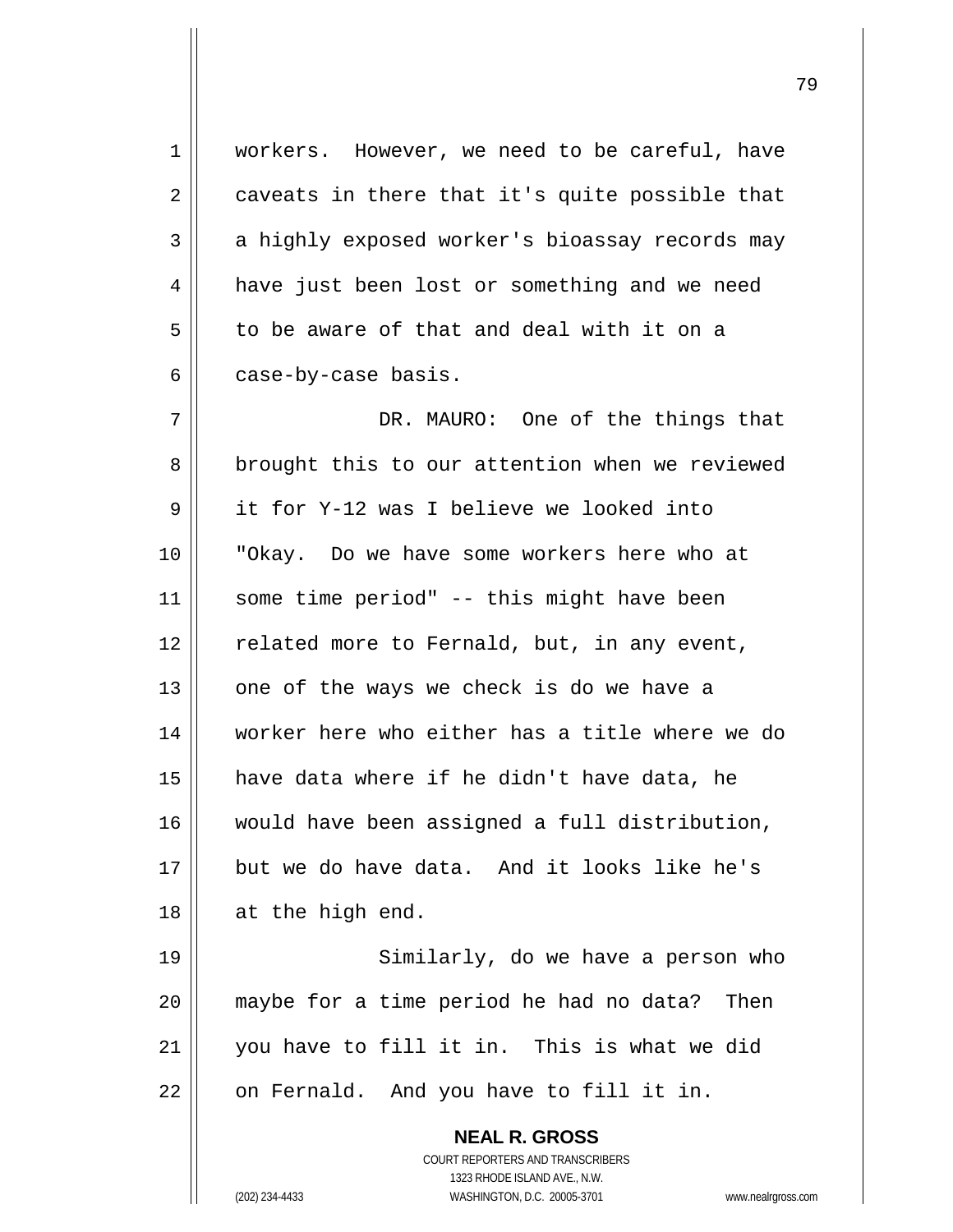| 1  | And if you follow the procedure,                                                                  |
|----|---------------------------------------------------------------------------------------------------|
| 2  | you would have filled it in with the full                                                         |
| 3  | distribution. But then we have some data for                                                      |
| 4  | other time periods for this person where he                                                       |
| 5  | was above, well above the median. So what I'm                                                     |
| 6  | saying is I think the rationale of why we felt                                                    |
| 7  | that it was important that this be done was                                                       |
| 8  | given with those examples.                                                                        |
| 9  | Certainly those examples almost                                                                   |
| 10 | give some indication of how do you go about                                                       |
| 11 | making those judgments, for example, if you                                                       |
| 12 | are working with a person who has some data                                                       |
| 13 | but missing data in other years taking                                                            |
| 14 | advantage of not only his job title but also                                                      |
| 15 | what his other data show and what his patterns                                                    |
| 16 | have been.                                                                                        |
| 17 | The only reason I bring all of                                                                    |
| 18 | this up is if the Work Group believes that, a                                                     |
| 19 | little bit more needs to be said, more than                                                       |
| 20 | just "Use your judgment, and there will be                                                        |
| 21 | some due process to make sure that judgment                                                       |
| 22 | seems reasonable." There is some language or                                                      |
|    | <b>NEAL R. GROSS</b><br>COURT REPORTERS AND TRANSCRIBERS                                          |
|    | 1323 RHODE ISLAND AVE., N.W.<br>WASHINGTON, D.C. 20005-3701<br>(202) 234-4433<br>www.nealrgross.c |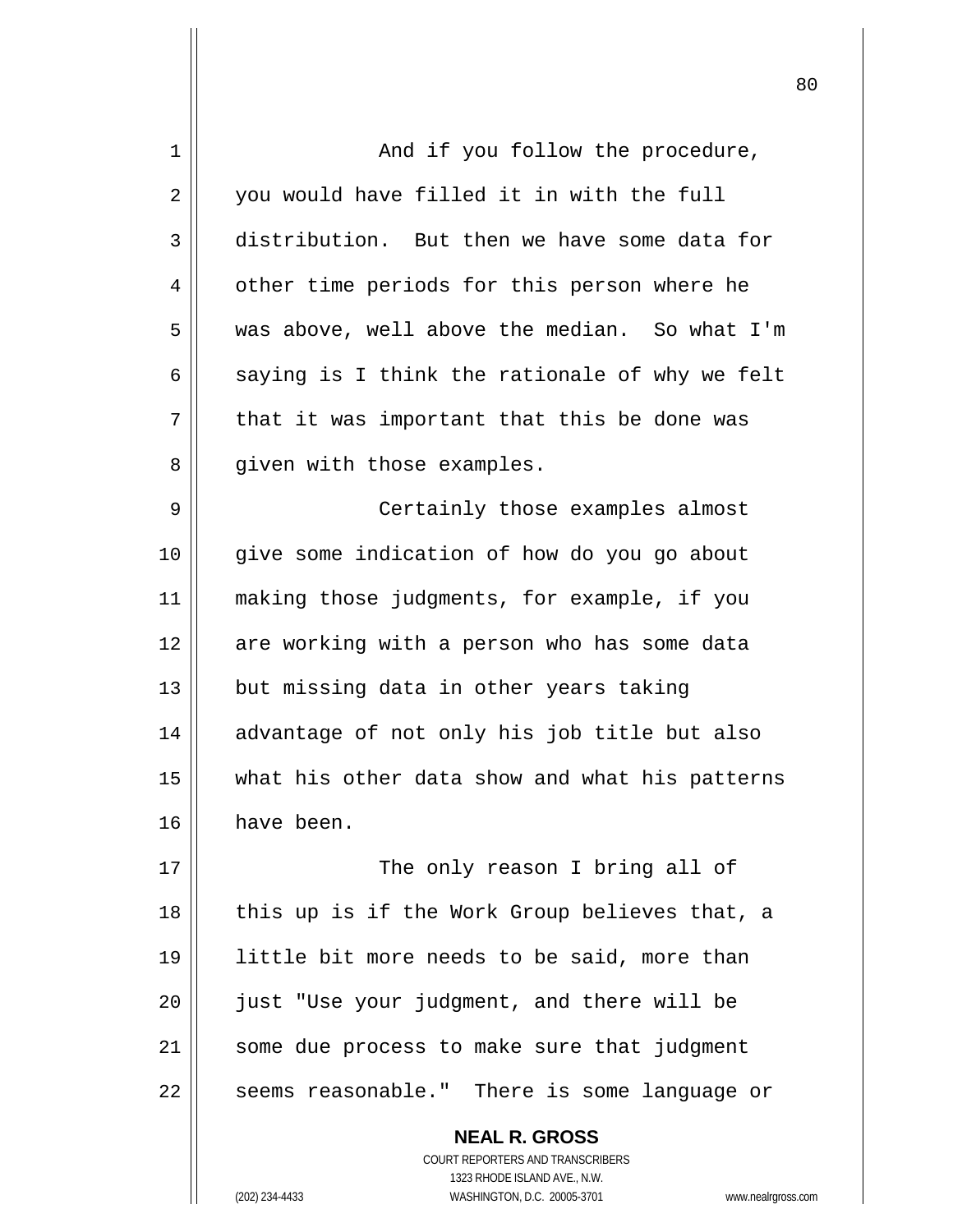1 || some ways of being a little bit more 2 | prescriptive.

3 || But right now as far as SC&A's  $4 \parallel$  position is, is that we accept the fact that  $5$  | the language in the procedure in this 6 || particular OTIB to the effect that these 7 matters will be dealt with on a case-by-case 8 || basis and the rationale for picking what was  $9 \parallel$  picked is provided, we basically agree that 10 that does the trick. If the Work Group wants 11 more, you know, the kinds of things I just 12 described, you know, I could see that being 13 || reasonable, too. 14 MEMBER GRIFFON: This is Mark.

15 John, I mean, you said several buzz words in 16 | both your responses which made me go back to 17 | the dose reconstruction review process. But  $18$  || one of them certainly is, even if this 19 || procedure said, you know, something to the 20  $\parallel$  effect that we understand there has got to be 21 || some best judgment in these cases, but dose 22 | reconstructors should be careful to clearly

## **NEAL R. GROSS**

COURT REPORTERS AND TRANSCRIBERS 1323 RHODE ISLAND AVE., N.W. (202) 234-4433 WASHINGTON, D.C. 20005-3701 www.nealrgross.com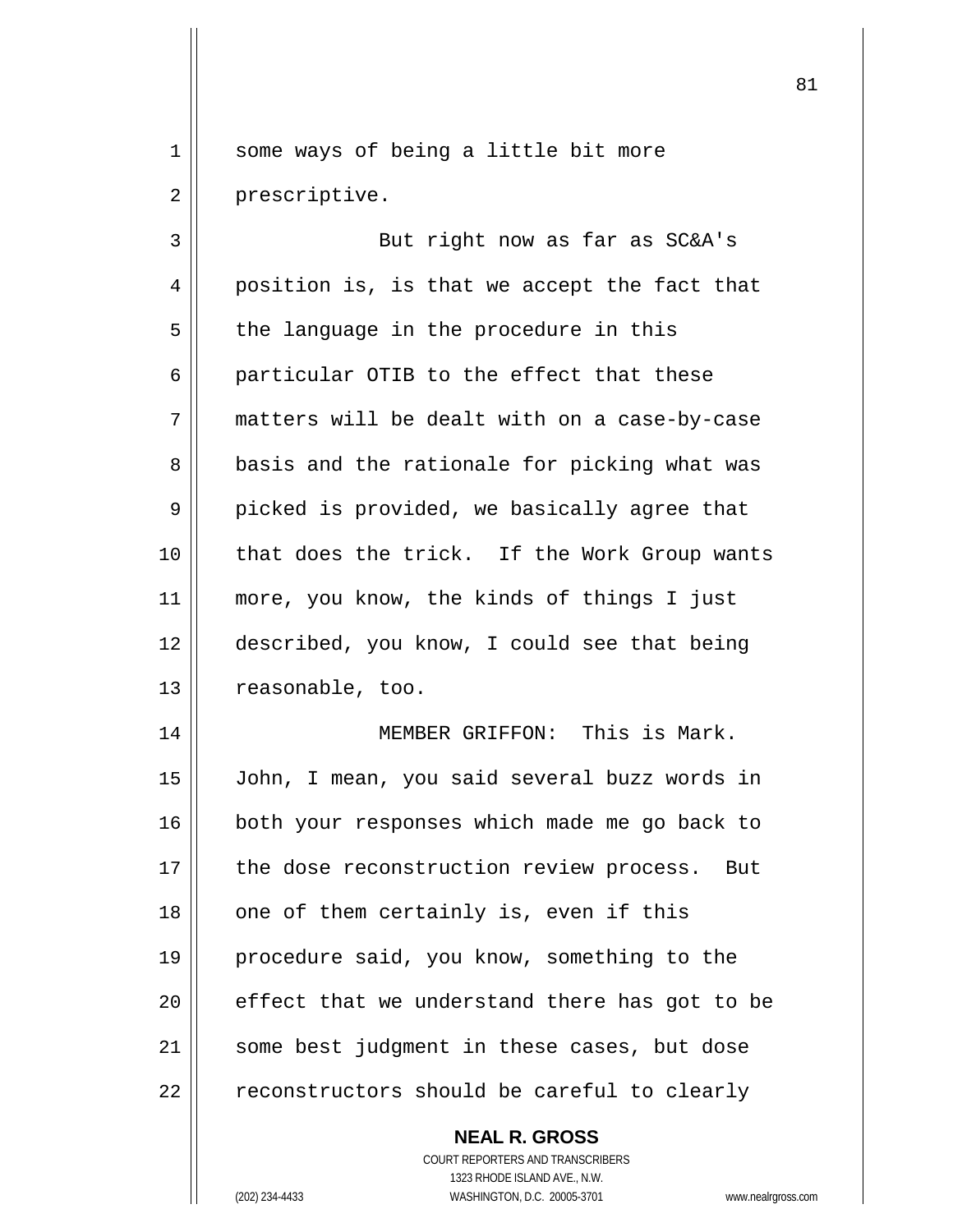$1$  document it in the case file.

| 2  | I haven't seen that in past cases.                                                                                                                              |
|----|-----------------------------------------------------------------------------------------------------------------------------------------------------------------|
| 3  | So if that is something to be added, that                                                                                                                       |
| 4  | would be a good thing because my concern is                                                                                                                     |
| 5  | that it is this shell game thing again.<br>We                                                                                                                   |
| 6  | say it's a case-by-case thing. We only are                                                                                                                      |
| 7  | reviewing a small percentage of cases, as you                                                                                                                   |
| 8  | know.                                                                                                                                                           |
| 9  | DR. MAURO: I agree.                                                                                                                                             |
| 10 | MEMBER GRIFFON: So then we get to                                                                                                                               |
| 11 | the cases. And I can name two, at least two,                                                                                                                    |
| 12 | for Y-12 where we came up with this issue                                                                                                                       |
| 13 | where it was more regarding neutron exposure.                                                                                                                   |
| 14 | It wasn't bioassays.                                                                                                                                            |
| 15 | DR. MAURO: I agree.                                                                                                                                             |
| 16 | MEMBER GRIFFON: It was a neutron                                                                                                                                |
| 17 | exposure. And they weren't in an identified                                                                                                                     |
| 18 | building.                                                                                                                                                       |
| 19 | DR. MAURO: Yes.                                                                                                                                                 |
| 20 | MEMBER GRIFFON: And then it ended                                                                                                                               |
| 21 | up sort of going away on those two cases                                                                                                                        |
| 22 | because we said, "Well, it wouldn't affect                                                                                                                      |
|    | <b>NEAL R. GROSS</b><br>COURT REPORTERS AND TRANSCRIBERS<br>1323 RHODE ISLAND AVE., N.W.<br>(202) 234-4433<br>WASHINGTON, D.C. 20005-3701<br>www.nealrgross.com |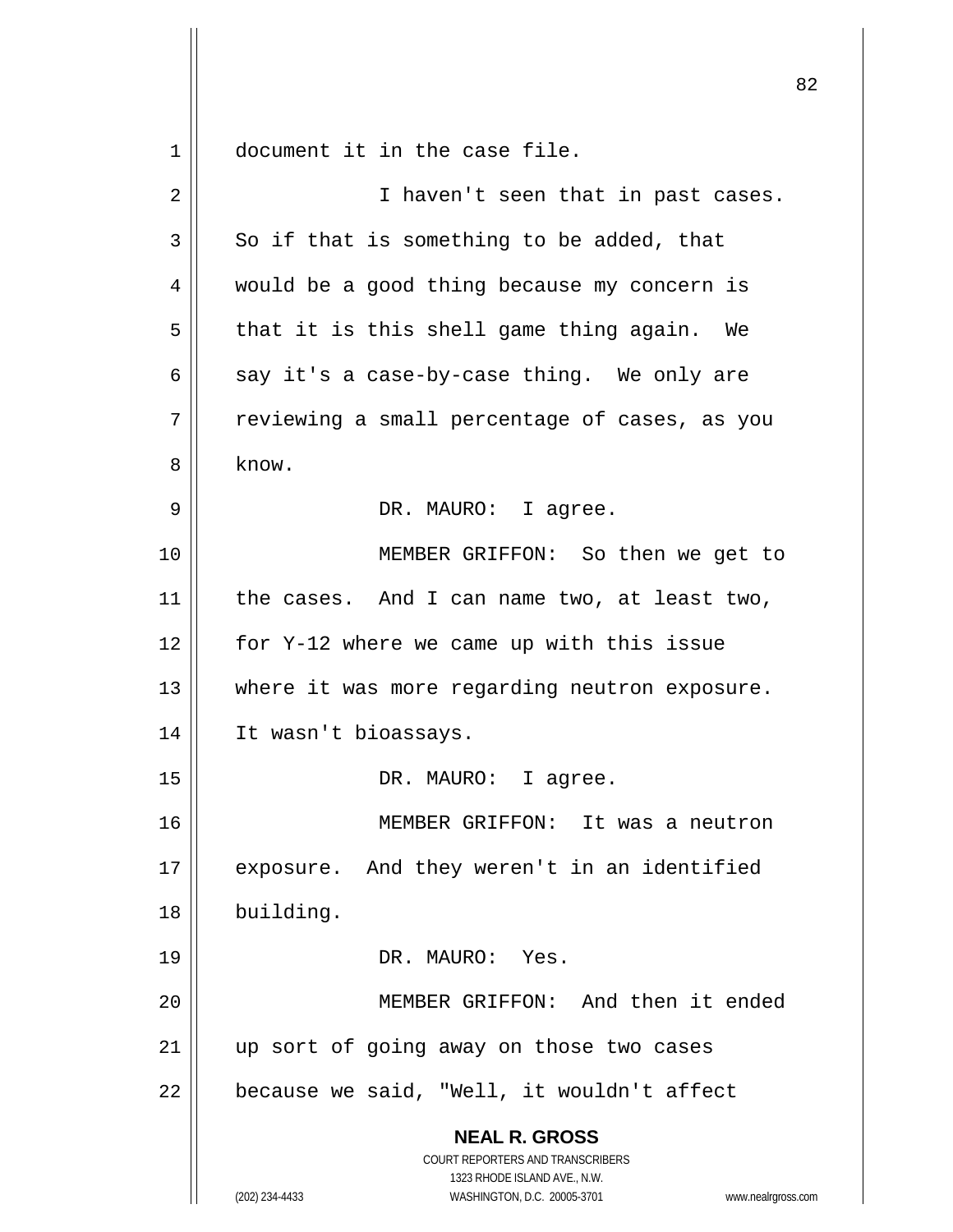**NEAL R. GROSS** COURT REPORTERS AND TRANSCRIBERS 1323 RHODE ISLAND AVE., N.W. (202) 234-4433 WASHINGTON, D.C. 20005-3701 www.nealrgross.com 1 || this case." And then it gets lost. That's, 2 | I guess, more my concern. 3 || So all I'm saying, my initial  $4 \parallel$  reaction was, how can it be in abeyance until 5 | you see how NIOSH -- you know, at least ask 6 | NIOSH, how are you going to modify this? Is 7 it just going to be judgment is going to be 8 || used, you know, case-by-case basis, or is it  $9 \parallel$  going to be a little more than that and the DR 10 constructor shall clearly outline the basis 11 for the judgment or whatever in each case 12 file? 13 That would make me feel more 14 comfortable, you know. I just didn't think 15 || something belonged in abeyance until you saw  $16$  | the exact language that was going to be 17 | changed in the procedure. 18 MEMBER ZIEMER: Isn't that why it 19 is in abeyance? 20 DR. MAURO: I think that is the 21 definition of abeyance, though. 22 MEMBER ZIEMER: Yes.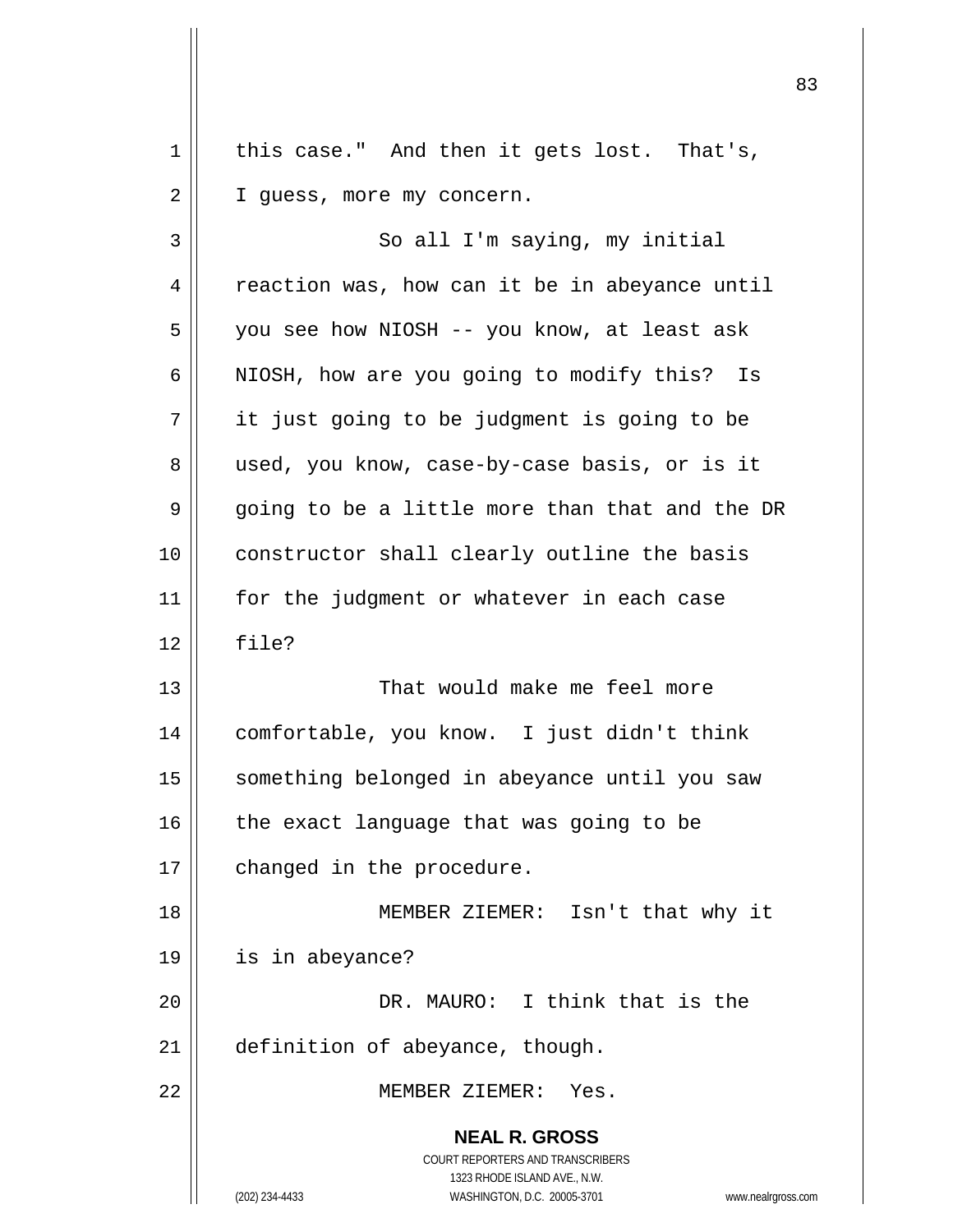|             |                                                                                                     | 84 |
|-------------|-----------------------------------------------------------------------------------------------------|----|
| $\mathbf 1$ | DR. MAURO: And we agree in                                                                          |    |
| 2           | principle, but, of course, we really can't                                                          |    |
| 3           | close the issue.                                                                                    |    |
| 4           | MEMBER GRIFFON: Okay. I wasn't                                                                      |    |
| 5           | sure what principle we were agreeing to. So                                                         |    |
| 6           | I guess that's the discussion now maybe.                                                            |    |
| 7           | DR. MAURO: Okay. Okay.                                                                              |    |
| 8           | MEMBER ZIEMER: I think we are                                                                       |    |
| 9           | agreeing with the idea that NIOSH is going to                                                       |    |
| 10          | reword that, at which point the rewording                                                           |    |
| 11          | comes back, does it not, for review?                                                                |    |
| 12          | MR. HINNEFELD: What we have                                                                         |    |
| 13          | provided previously is we would say, "We will                                                       |    |
| 14          | revise this to do something. We haven't shown                                                       |    |
| 15          | you or tracked revision documents in order to                                                       |    |
| 16          | move it into abeyance."                                                                             |    |
| 17          | MEMBER GRIFFON: That's how I                                                                        |    |
| 18          | recall the process that Stu just described.                                                         |    |
| 19          | You know, we revise it as follows. You know,                                                        |    |
| 20          | we don't need to wait for the official change                                                       |    |
| 21          | in the official TIB or procedure, you know.                                                         |    |
| 22          | But we at least have a sense of the language.                                                       |    |
|             | <b>NEAL R. GROSS</b><br>COURT REPORTERS AND TRANSCRIBERS                                            |    |
|             | 1323 RHODE ISLAND AVE., N.W.<br>(202) 234-4433<br>WASHINGTON, D.C. 20005-3701<br>www.nealrgross.com |    |

 $\overline{\phantom{a}}$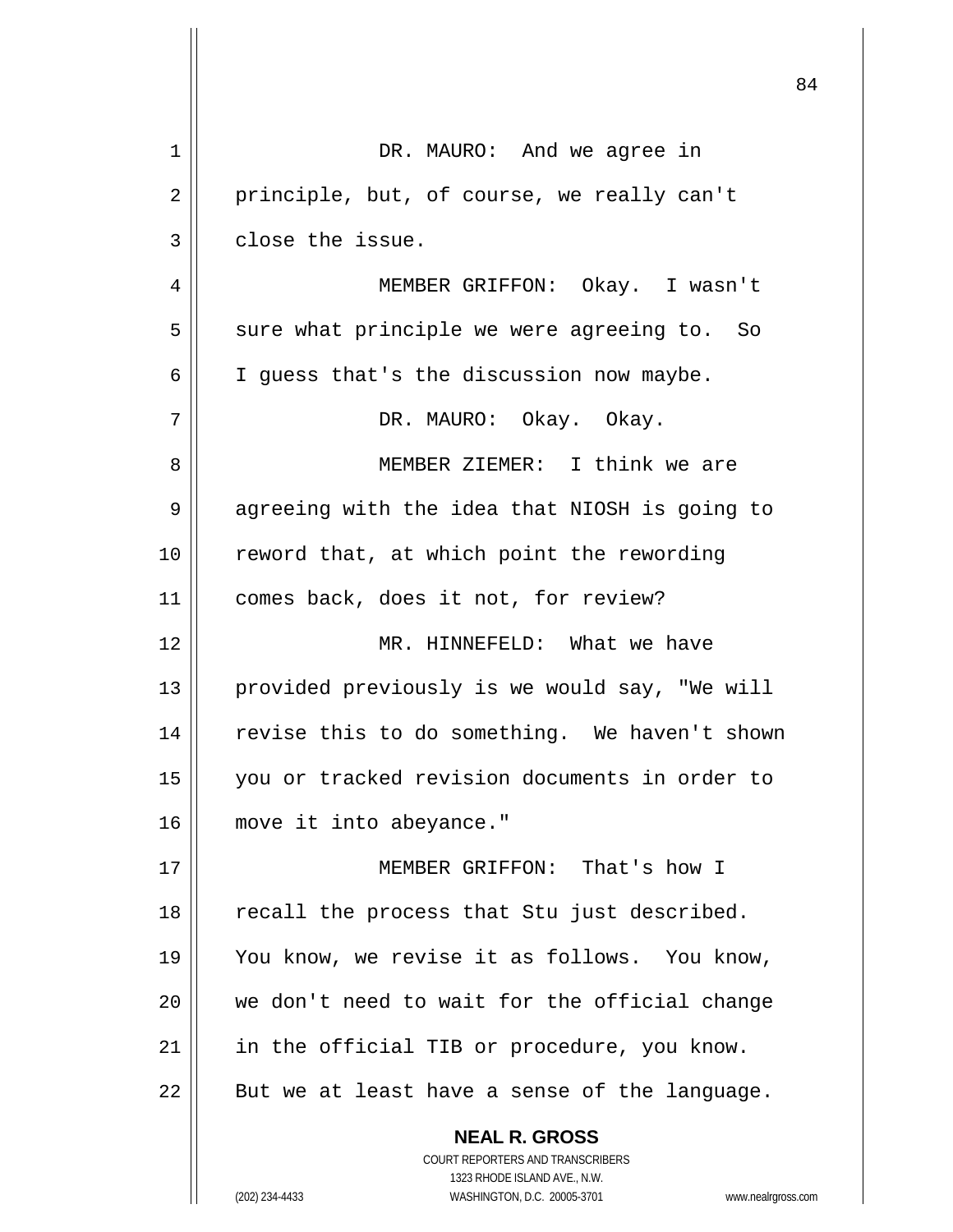| $\mathbf 1$    | MEMBER ZIEMER: What was said in                                                                     |
|----------------|-----------------------------------------------------------------------------------------------------|
| 2              | the teleconference document, maybe it needs to                                                      |
| 3              | be more specific. But it says that NIOSH will                                                       |
| $\overline{4}$ | revise it to better describe the practice that                                                      |
| 5              | NIOSH uses for assigning distributions to                                                           |
| 6              | claimants.                                                                                          |
| 7              | MEMBER GRIFFON: Right. And I                                                                        |
| 8              | just don't know what that practice is for                                                           |
| 9              | $Y-12.$                                                                                             |
| 10             | DR. NETON: Well, Mark, I guess I                                                                    |
| 11             | don't want to jump in in the middle of this                                                         |
| 12             | process description, but I'm a little                                                               |
| 13             | uncomfortable with where you are heading with                                                       |
| 14             | this specificity because, if you recall, when                                                       |
| 15             | we do have a coworker internal model, in                                                            |
| 16             | particular, we go to great lengths to                                                               |
| 17             | demonstrate, before we can use it, that the                                                         |
| 18             | highest exposed workers were actually                                                               |
| 19             | monitored. So almost by definition we've got                                                        |
| 20             | a cadre of highest exposed workers who are in                                                       |
| 21             | this database.                                                                                      |
| 22             | Now we are presented with some                                                                      |
|                | <b>NEAL R. GROSS</b><br>COURT REPORTERS AND TRANSCRIBERS                                            |
|                | 1323 RHODE ISLAND AVE., N.W.<br>(202) 234-4433<br>WASHINGTON, D.C. 20005-3701<br>www.nealrgross.com |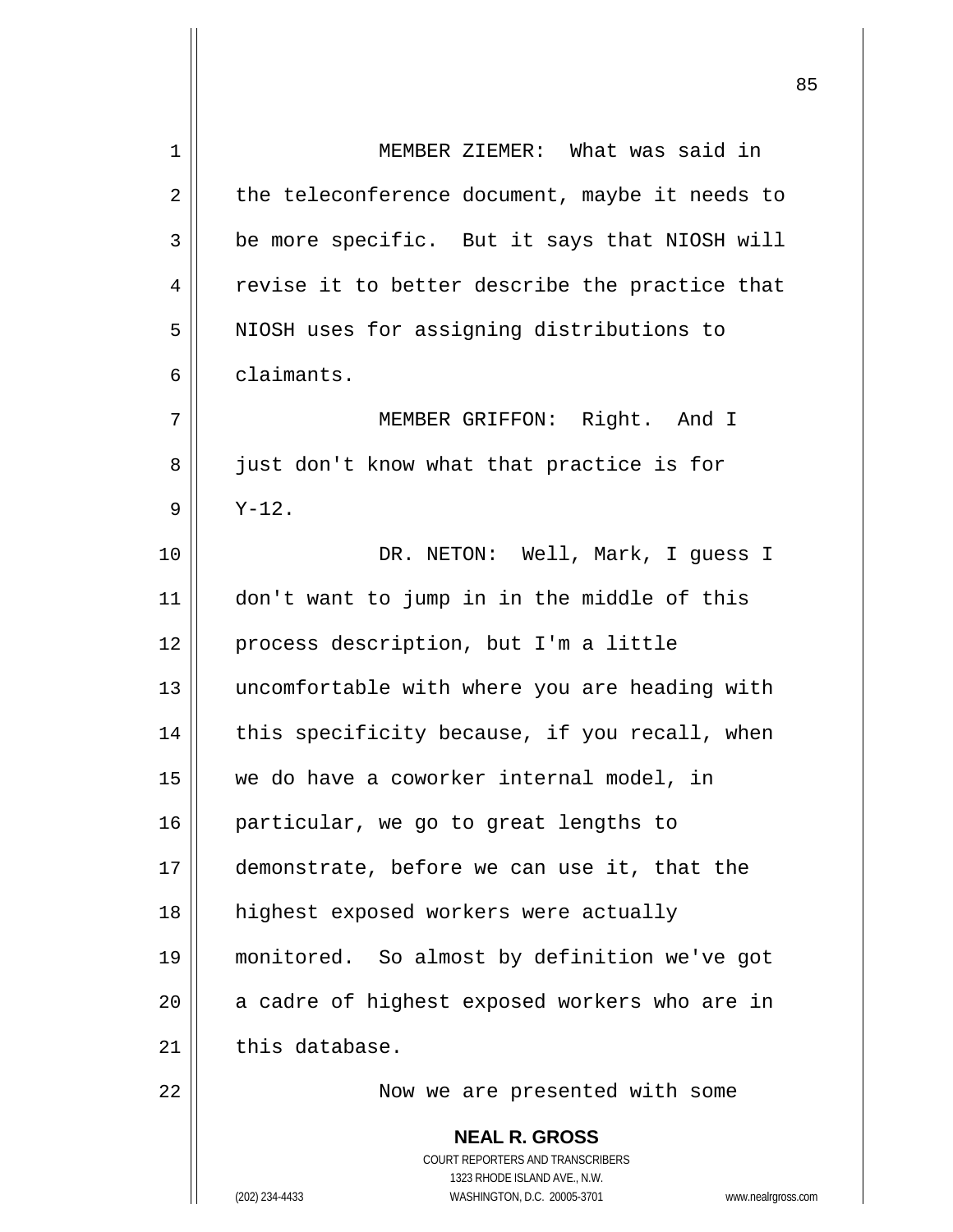| 1  | workers who, for whatever reason, have zero                                              |
|----|------------------------------------------------------------------------------------------|
| 2  | monitoring data, I mean, none because if they                                            |
| 3  | had any at all, we would use it to reconstruct                                           |
| 4  | some type of a chronic exposure scenario.                                                |
| 5  | In general, it is our opinion                                                            |
| 6  | that, by and large, most of those workers will                                           |
| 7  | fall into the category of full distribution.                                             |
| 8  | That would be our default position. But we do                                            |
| 9  | allow for the possibility 95th percentile                                                |
| 10 | should be used on occasion if it appears that                                            |
| 11 | the person fell through the cracks, so to                                                |
| 12 | speak, was a more highly exposed worker that                                             |
| 13 | has no evidence of any monitoring data.                                                  |
| 14 | MEMBER GRIFFON: Jim, is that the                                                         |
| 15 | default? I am trying to remember Y-12 as                                                 |
| 16 | well, but $--$                                                                           |
| 17 | DR. NETON: Fiftieth --                                                                   |
| 18 | MEMBER GRIFFON: If they had no                                                           |
| 19 | monitoring, wouldn't you assign environmental                                            |
| 20 | or no?                                                                                   |
| 21 | DR. NETON: No. I mean, if --                                                             |
| 22 | MEMBER GRIFFON: You wouldn't --                                                          |
|    | <b>NEAL R. GROSS</b><br>COURT REPORTERS AND TRANSCRIBERS<br>1323 RHODE ISLAND AVE., N.W. |
|    | (202) 234-4433<br>WASHINGTON, D.C. 20005-3701<br>www.nealrgross.com                      |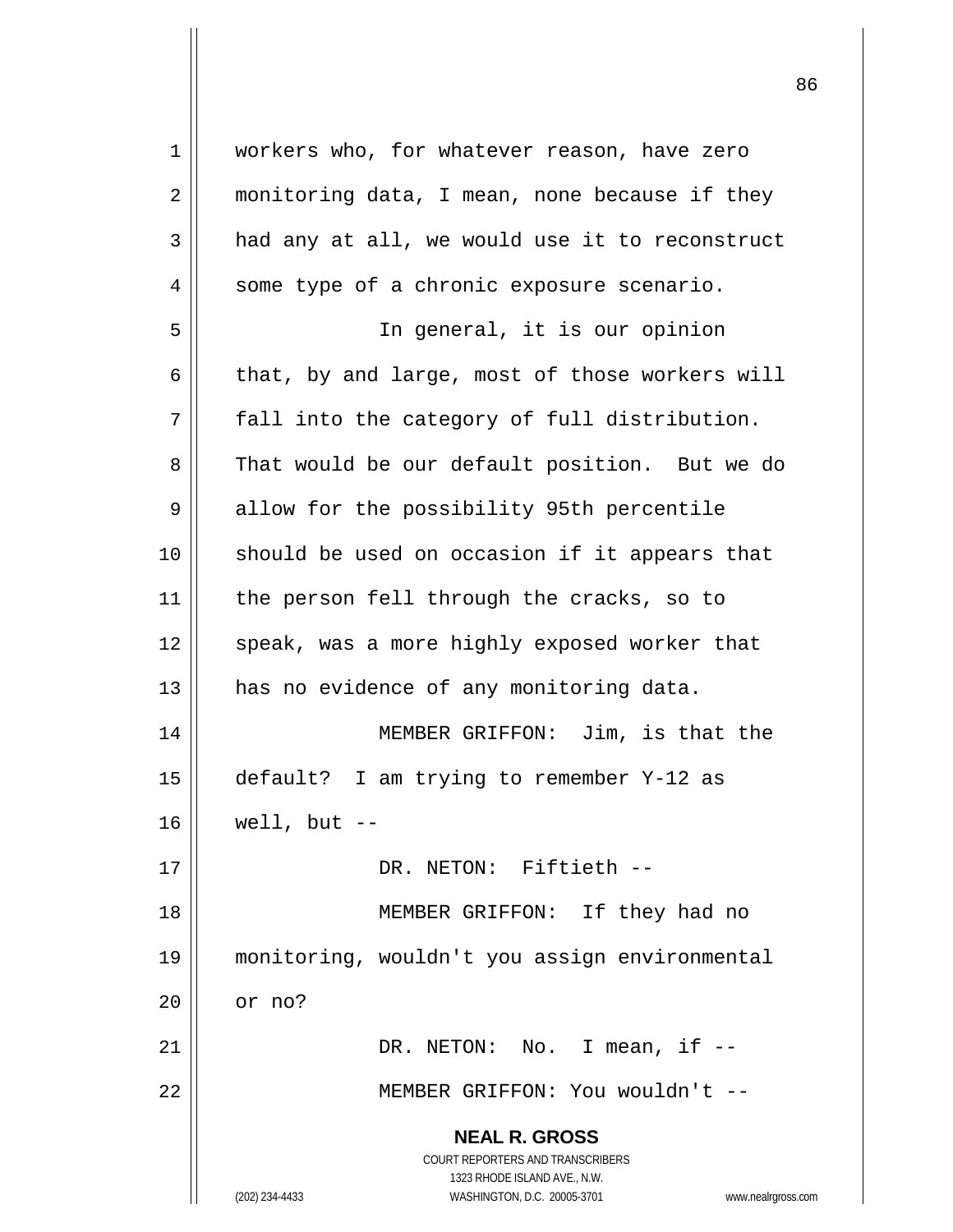|    | 87                                                                  |
|----|---------------------------------------------------------------------|
| 1  | okay, okay.                                                         |
| 2  | DR. NETON: That's who we used                                       |
| 3  | this for, is the people who have no monitoring                      |
| 4  | $data$ --                                                           |
| 5  | MEMBER GRIFFON: Right.                                              |
| 6  | DR. NETON: -- that might have                                       |
| 7  | been security guards or other type job                              |
| 8  | categories that frequented the process areas                        |
| 9  | or production areas but were certainly not in                       |
| 10 | there doing grinding, welding --                                    |
| 11 | MEMBER GRIFFON: Right. No. I                                        |
| 12 | understand. I understand the reluctance to                          |
| 13 | have specificity. I'm just saying even what                         |
| 14 | John said seems to be going further than what                       |
| 15 | I read in the technical call notes. At least                        |
| 16 | the DR would document in the case file the                          |
| 17 | rationale for selecting the distribution he or                      |
| 18 | she did.                                                            |
| 19 | DR. NETON: Well, I'm not sure                                       |
| 20 | that -- you know, I think that there is an                          |
| 21 | overarching rationale for that. And, like I                         |
| 22 | say, we are prepared to acknowledge that that                       |
|    | <b>NEAL R. GROSS</b><br>COURT REPORTERS AND TRANSCRIBERS            |
|    | 1323 RHODE ISLAND AVE., N.W.                                        |
|    | (202) 234-4433<br>WASHINGTON, D.C. 20005-3701<br>www.nealrgross.com |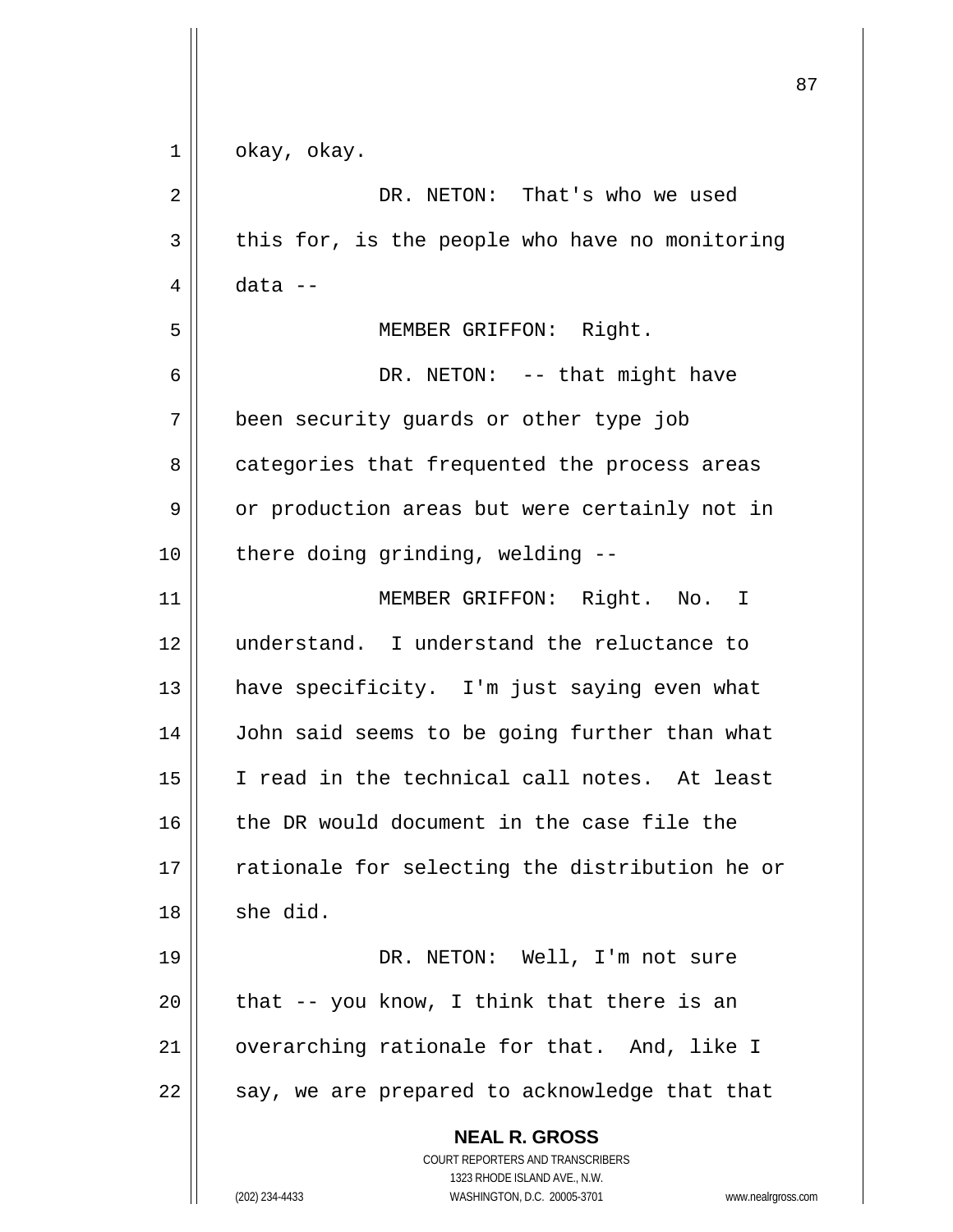**NEAL R. GROSS** COURT REPORTERS AND TRANSCRIBERS 1323 RHODE ISLAND AVE., N.W. (202) 234-4433 WASHINGTON, D.C. 20005-3701 www.nealrgross.com 1 || full distribution should not be blindly 2 || applied in all cases if it looks like there is 3 || a reason not to use it. But we do believe  $4 \parallel$  that the full distribution is a default where 5 | we have demonstrated that the highest exposed 6 || workers were monitored. 7 MEMBER GRIFFON: So then can't you 8 || say that, you know, the normal protocol would  $9 \parallel$  be to use the full distribution? However, if  $10$  | there is a case-specific reason --11 || DR. NETON: That's exactly what we  $12$ 13 MEMBER GRIFFON: -- we may use the 14 95th. And if so, it will be documented in the  $15$  | case file why we use this? 16 || DR. NETON: Exactly. That's what  $17$  | we exactly --18 MEMBER GRIFFON: That's different 19  $\parallel$  than what I saw in the notes, but, I mean, I  $20$  | think that document --21 || DR. NETON: I am totally  $22$  | comfortable with what you just said.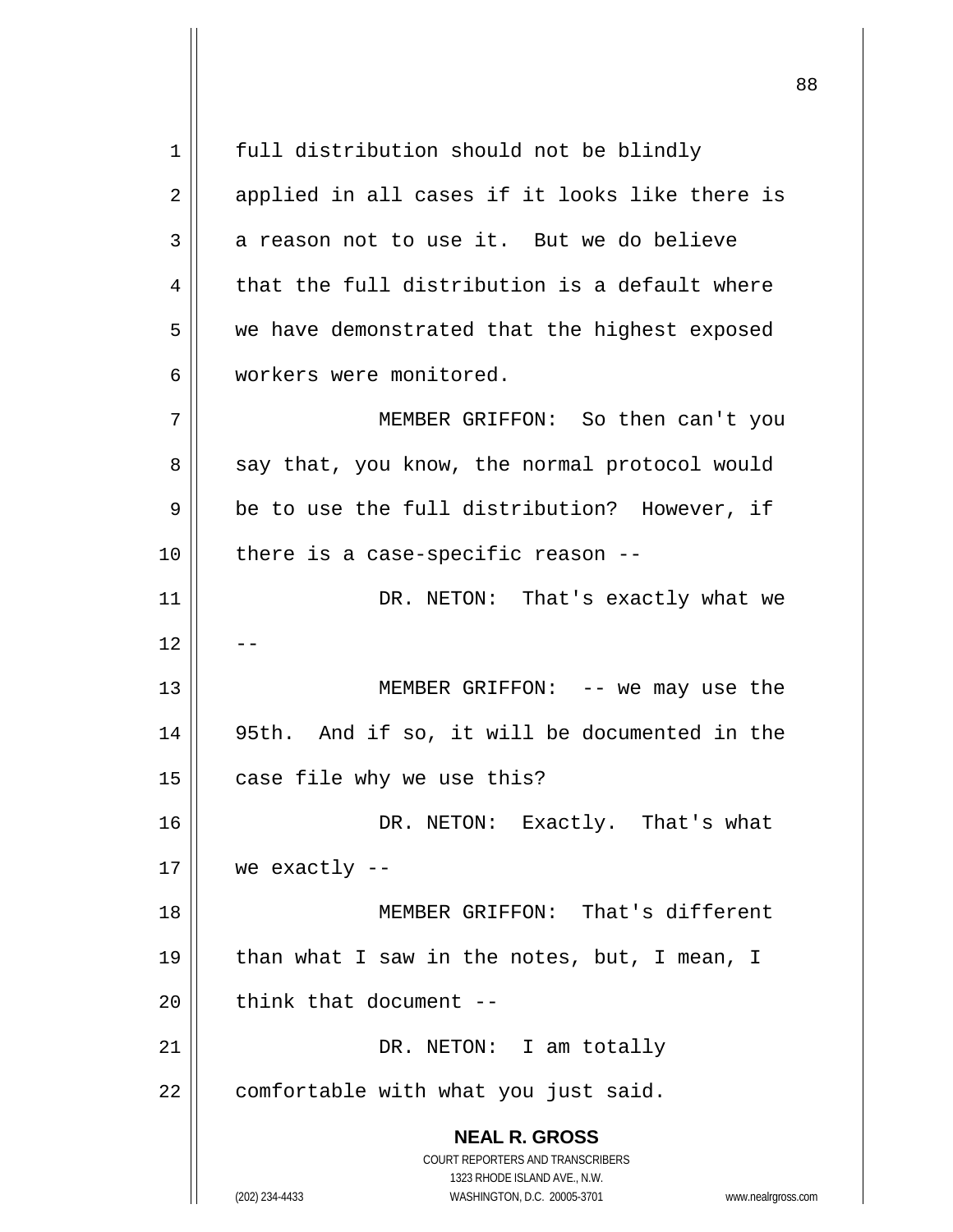|    | 89                                                                  |
|----|---------------------------------------------------------------------|
| 1  | MEMBER GRIFFON: Okay, but                                           |
| 2  | documenting in the case file is important to                        |
| 3  | me because then we have a way to track it when                      |
| 4  | we do review the cases.                                             |
| 5  | DR. NETON: Right. I thought that                                    |
| 6  | you were suggesting that every situation be                         |
| 7  | documented as to why it was the 50th or the                         |
| 8  | 95th.                                                               |
| 9  | MEMBER GRIFFON: Well, I mean, I'm                                   |
| 10 | discussing this with you as we go. So I am                          |
| 11 | agreeable with that situation as well, you                          |
| 12 | know, Jim, that you just $-$                                        |
| 13 | DR. NETON: But I would prefer not                                   |
| 14 | to have to document every single instance.                          |
| 15 | MEMBER GRIFFON: It would just be                                    |
| 16 | exceptions?                                                         |
| 17 | DR. NETON: Yes.                                                     |
| 18 | MEMBER GRIFFON: That's fine.                                        |
| 19 | DR. NETON: Okay. We're okay.                                        |
| 20 | I'm okay with that.                                                 |
| 21 | MEMBER GRIFFON: So that wording                                     |
| 22 | if you have that down, then I would be more                         |
|    | <b>NEAL R. GROSS</b><br><b>COURT REPORTERS AND TRANSCRIBERS</b>     |
|    | 1323 RHODE ISLAND AVE., N.W.                                        |
|    | (202) 234-4433<br>WASHINGTON, D.C. 20005-3701<br>www.nealrgross.com |

 $\mathsf{I}$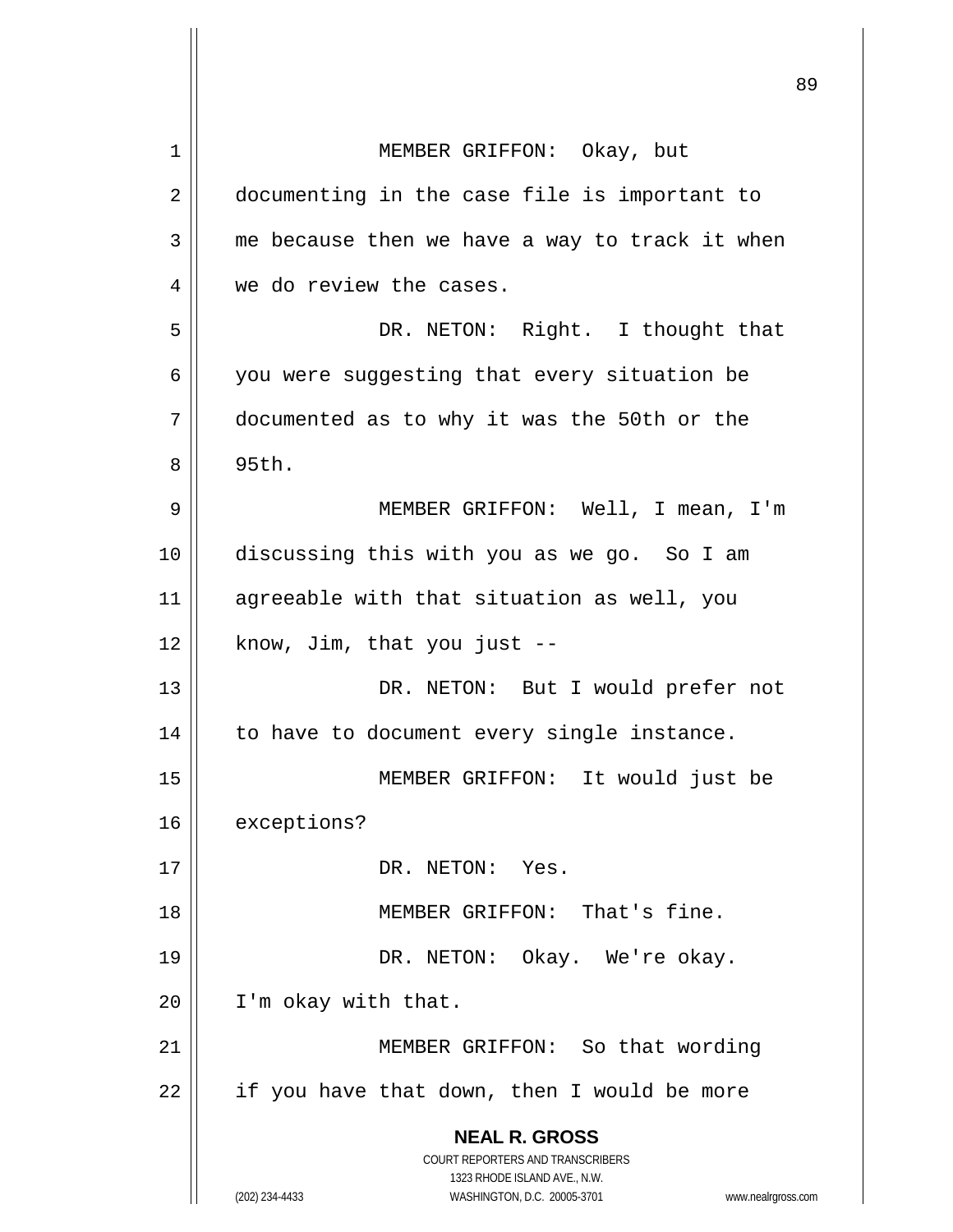**NEAL R. GROSS** COURT REPORTERS AND TRANSCRIBERS 1323 RHODE ISLAND AVE., N.W. (202) 234-4433 WASHINGTON, D.C. 20005-3701 www.nealrgross.com 90 1 comfortable with that, yes. 2 | DR. NETON: Okay. Fine. 3 MEMBER ZIEMER: So it's in 4 abeyance until wording such as Jim just 5 described gets incorporated into the revision. 6 || Is that what is being said? 7 MR. HINNEFELD: It moves to 8 || abeyance, and will stay in abeyance until that 9 document has been revised. 10 MEMBER ZIEMER: Like the wording  $11$  | that Jim said. 12 DR. MAURO: By the way, this does 13 || establish an important precedent and guidance 14 | for SC&A. What I mean by that is when we came  $15$  | to our agreement that we think it should be in 16 abeyance, it was based more on the principle  $17$  || that Jim described, rather than the actual 18 | language. 19 In other words, we did not 20  $\parallel$  establish the -- we didn't have such a high  $21$  | bar. That is, once in concept, there was  $22$  | agreement that yes, by making these types of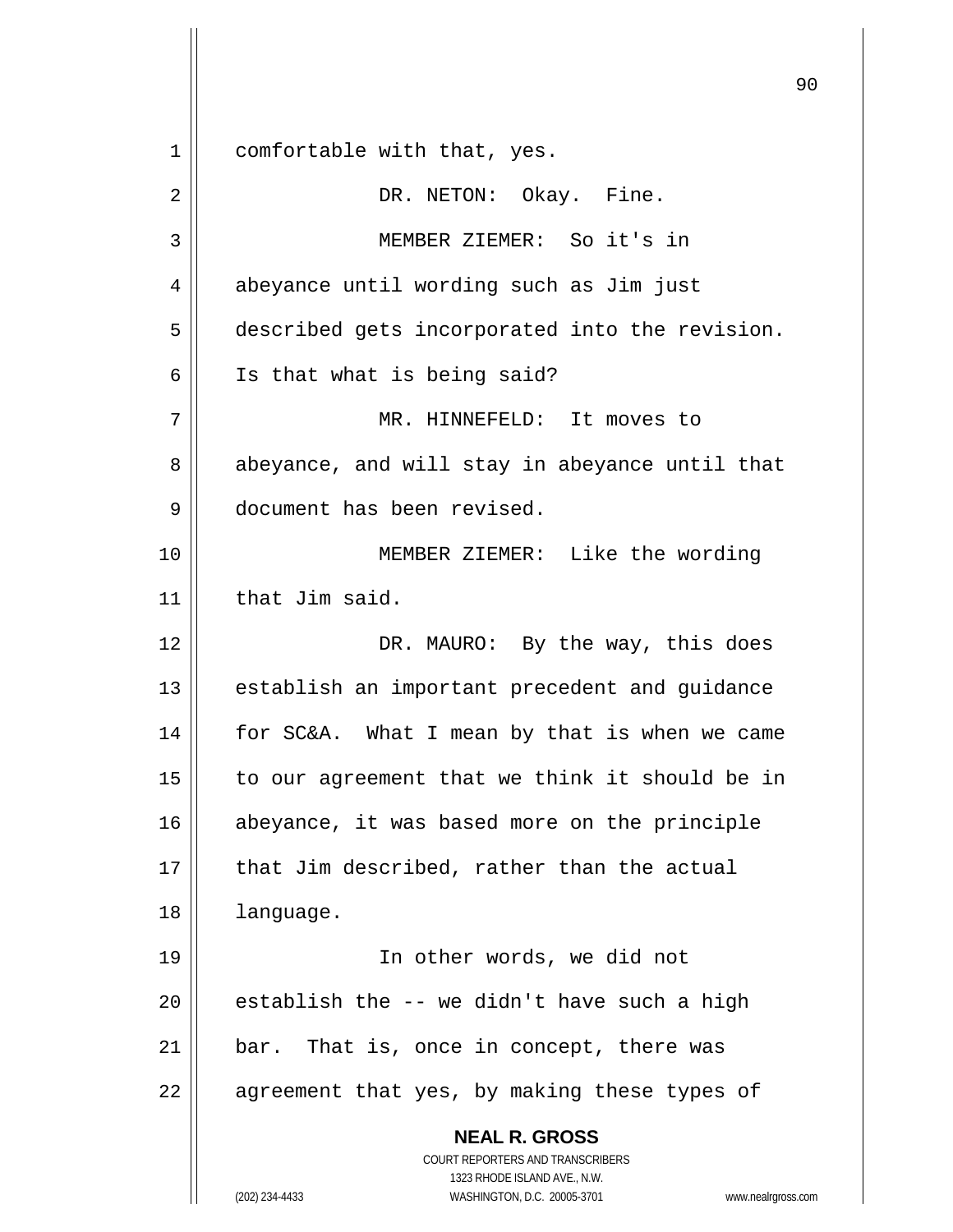1 || changes without actually saying what the words  $2 \parallel$  are would resolve the issue. And, therefore,  $3 \parallel$  it goes into abeyance.

4 || It's important that we know that  $5 \parallel$  we need a little bit more than that in terms  $6 \parallel$  of maybe something along the lines of example 7 language that might be used. Maybe it's not 8 the final word, but certainly example language 9 || as being, you know, which really holds it a 10 little bit stricter.

11 If that's what the Work Group 12 would like when we make our recommendations 13 || regarding when something goes into abeyance,  $14$  | that's fine. And we will proceed down that  $15$  | path.

16 MR. MARSCHKE: Well, I think,  $17$  || really, what you're doing is, is you're 18 || tasking NIOSH with -- when they give us a 19 || response, which is a word change to the  $20$  | procedure, it's going to require wording 21 | changes to the procedures, then they should  $22$  | include sample words --

> **NEAL R. GROSS** COURT REPORTERS AND TRANSCRIBERS 1323 RHODE ISLAND AVE., N.W. (202) 234-4433 WASHINGTON, D.C. 20005-3701 www.nealrgross.com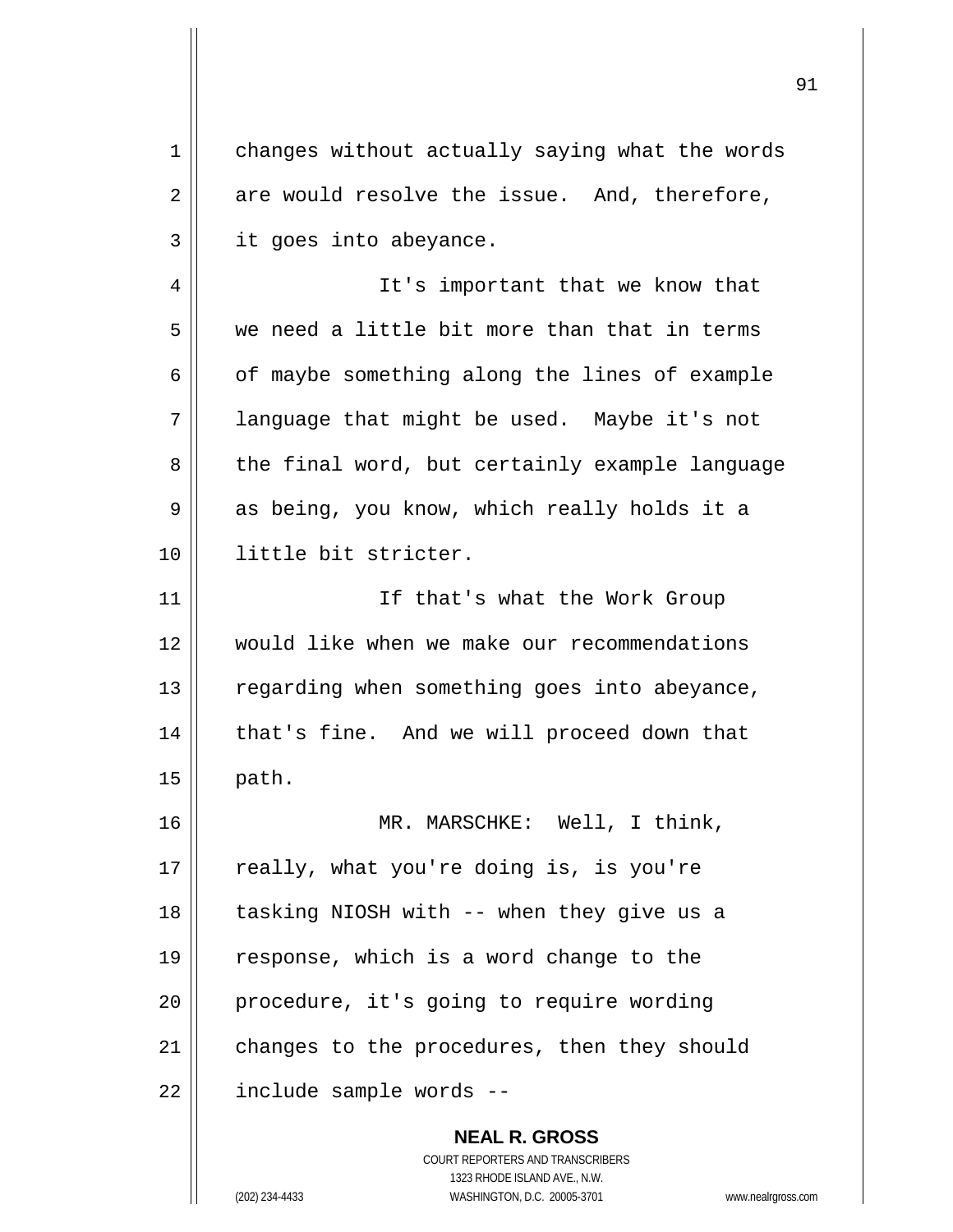|                |                                                                                                     | 92 |
|----------------|-----------------------------------------------------------------------------------------------------|----|
| $\mathbf 1$    | DR. MAURO: Right.                                                                                   |    |
| 2              | MR. MARSCHKE: -- so that we can                                                                     |    |
| $\mathfrak{Z}$ | then agree with them or disagree with them --                                                       |    |
| 4              | DR. MAURO: Right. That is the                                                                       |    |
| 5              | question I am asking the Work Group. If                                                             |    |
| 6              | that's how you would like us to $-$ - you know,                                                     |    |
| 7              | when we go down this road on the next one,                                                          |    |
| 8              | should we be looking for sample words,                                                              |    |
| 9              | recognizing that they're draft words and they                                                       |    |
| 10             | could change but at least a shot at what the                                                        |    |
| 11             | words might look like?                                                                              |    |
| 12             | MEMBER ZIEMER: I think in some                                                                      |    |
| 13             | cases, we have described the nature of the                                                          |    |
| 14             | change, where -- and this is a case where in                                                        |    |
| 15             | describing the nature of the change, I think                                                        |    |
| 16             | there has been a request for a little more                                                          |    |
| 17             | specificity to understand what the change                                                           |    |
| 18             | really entails. I think that is fine in                                                             |    |
| 19             | certain cases.                                                                                      |    |
| 20             | There are other cases -- and I                                                                      |    |
| 21             | don't have a particular one in mind, where the                                                      |    |
| 22             | general nature of the change has been                                                               |    |
|                | <b>NEAL R. GROSS</b><br>COURT REPORTERS AND TRANSCRIBERS                                            |    |
|                | 1323 RHODE ISLAND AVE., N.W.<br>(202) 234-4433<br>WASHINGTON, D.C. 20005-3701<br>www.nealrgross.com |    |

 $\parallel$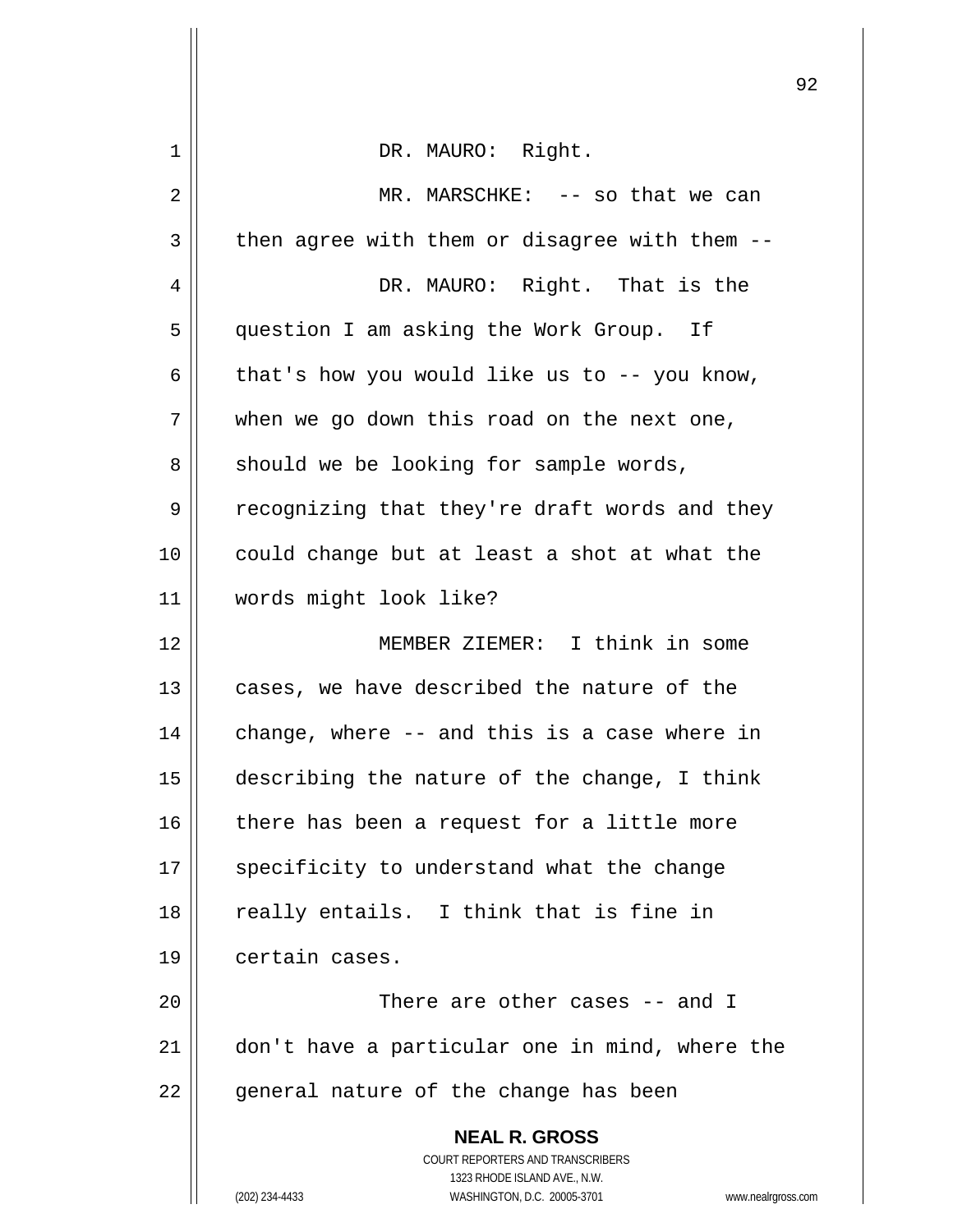**NEAL R. GROSS** COURT REPORTERS AND TRANSCRIBERS 1323 RHODE ISLAND AVE., N.W. (202) 234-4433 WASHINGTON, D.C. 20005-3701 www.nealrgross.com 93 1 || agreeable to the Subcommittee. And the exact 2 | wording may be less critical in some cases as  $3 \parallel$  long as the concept is adhered to. 4 DR. MAURO: So we will work with  $5 \parallel$  this on a case-by-case basis. That is, the 6  $\parallel$  next time we are in a situation like this, we  $7 \parallel$  will -- what we are saying is we are not 8 || making any hard and fast rules. 9 MEMBER ZIEMER: I think the nature  $10$  | of the changes has always been described. 11 || This one may be a little more specific. 12 || DR. MAURO: Okay. 13 CHAIR MUNN: Are we clear what 14 we're doing, who has the action and what is 15 the action? 16 MR. HINNEFELD: I believe we have 17 || an action to provide some sort of language 18 || about how we're proposing to change the OTIB. 19 MEMBER ZIEMER: And the language 20 | reflects what Jim described? 21 || MR. HINNEFELD: Yes, in more 22 || specificity, more specificity about what we're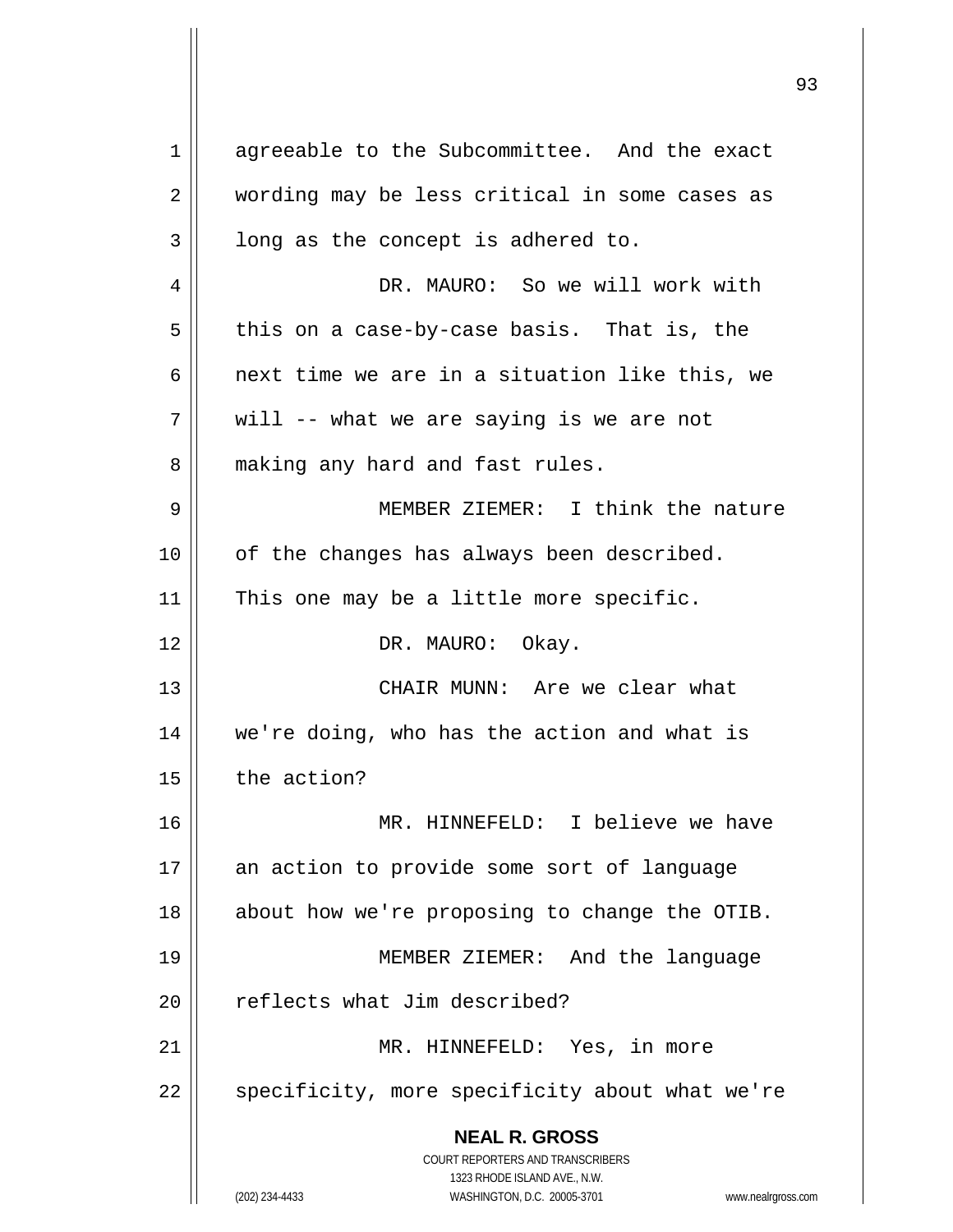**NEAL R. GROSS** COURT REPORTERS AND TRANSCRIBERS 1323 RHODE ISLAND AVE., N.W. (202) 234-4433 WASHINGTON, D.C. 20005-3701 www.nealrgross.com 1 || proposing as to revision that reflects the 2 | conversation that John and Jim had. 3 || MR. ELLIOTT: It is not 4 | necessarily the language that we say we're 5 going to insert. It's more the concept of  $6 \parallel$  what the language will deal with. 7 MR. HINNEFELD: Yes. And another 8 || thing to consider here -- I don't know if we  $9 \parallel$  need to get into this very far, but there are 10 || a number of site-specific coworker sets that 11 have this finding. And so the question is, 12 || are we going to make these series of page 13 || changes on each one of these or is there 14  $\parallel$  another way that we can write it, prepare a 15 document, some other document, we can put that  $16$  change in? 17 || T don't know sitting here today.  $18$  | So that will be some aspect. 19 MEMBER ZIEMER: But you want to be 20 consistent. 21 MR. HINNEFELD: Yes, yes, some  $22$  || aspect of what we need to prepare to set forth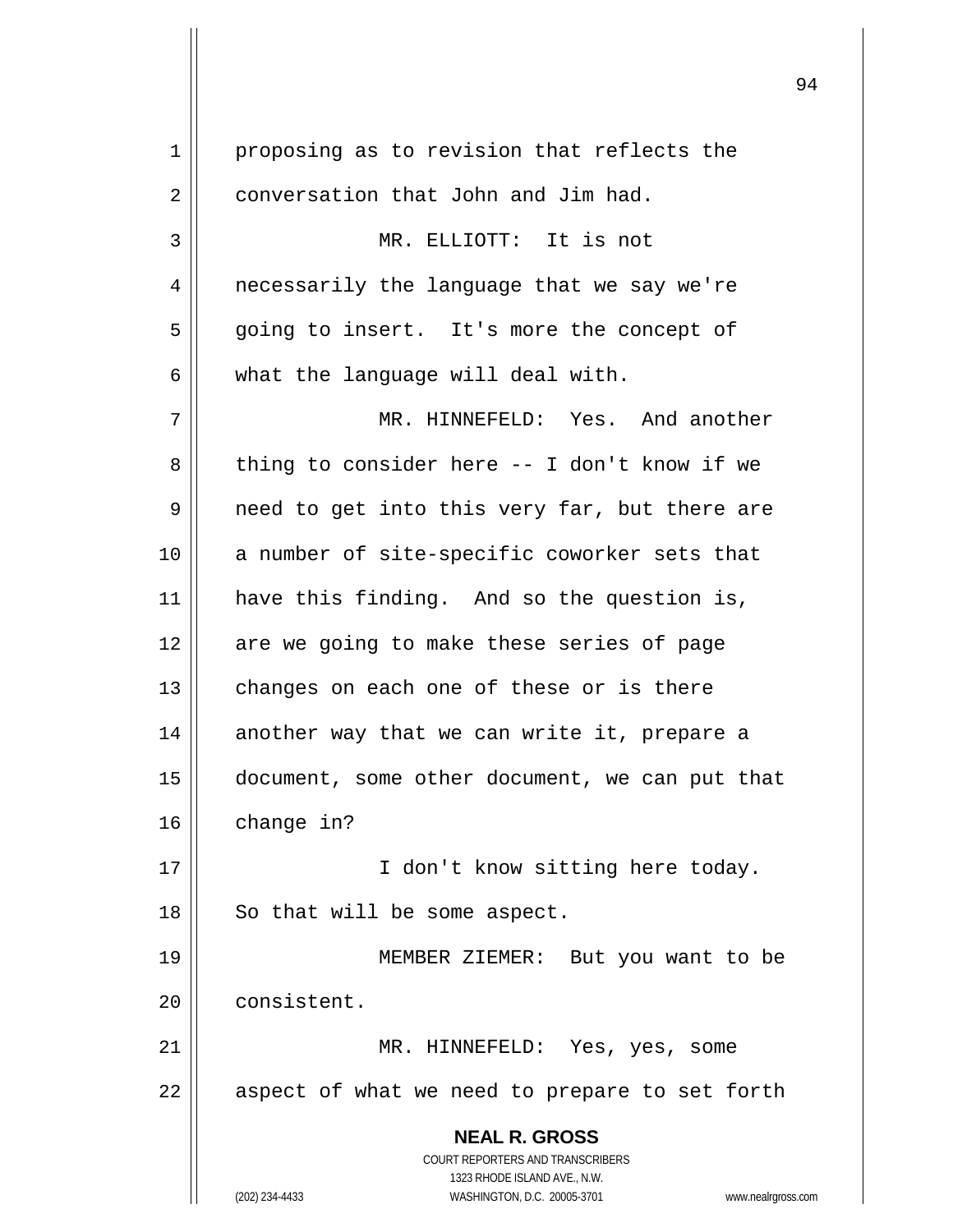**NEAL R. GROSS** COURT REPORTERS AND TRANSCRIBERS 1323 RHODE ISLAND AVE., N.W. (202) 234-4433 WASHINGTON, D.C. 20005-3701 www.nealrgross.com 95 1 what we're going to do. 2 | DR. MAURO: This is one of those 3 commonalities. 4 MR. HINNEFELD: Yes. Yes, it is. 5 CHAIR MUNN: All right. Our next  $6 \parallel$  item on the agenda --7 MR. MARSCHKE: Can I ask a 8 | question, Wanda? 9 CHAIR MUNN: Yes. 10 || MR. MARSCHKE: So right now the 11 status of OTIB-0029-03 is in progress. And we 12 || basically have agreed to leave that as in 13 || progress until we see the wording from NIOSH? 14 || CHAIR MUNN: That is my 15 understanding. And we have two action items 16 || on, one the overall OTIB-0029. One is a 17 || report back from Joyce Lipsztein after she has 18 || had an opportunity to review that data. And  $19$  | the other is language to be decided by NIOSH  $20$  | giving a summary of what changes will occur in  $21$  | the document when they do review. 22 MEMBER ZIEMER: It seems to me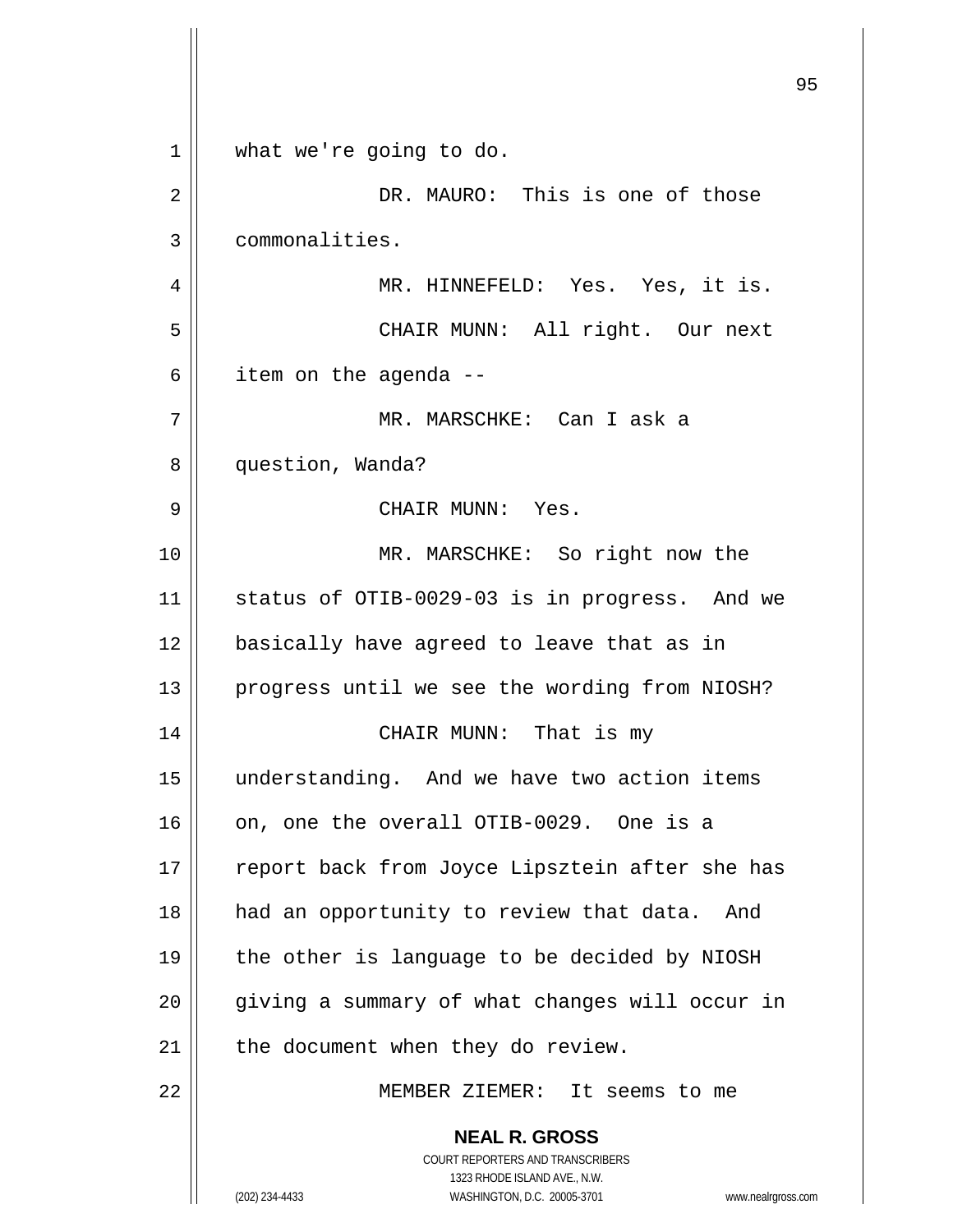**NEAL R. GROSS** COURT REPORTERS AND TRANSCRIBERS 1323 RHODE ISLAND AVE., N.W. (202) 234-4433 WASHINGTON, D.C. 20005-3701 www.nealrgross.com  $1 \parallel$  that on item 3, issue 3, that it goes into 2 || abeyance until we see while NIOSH prepares the  $3 \parallel$  exact language because we have defined or in 4 the discussion between Jim and Mark, Jim has 5 defined what the language will contain. 6 I believe, Mark, you will speak  $7$  || for yourself, but you agreed to the nature of  $8 \parallel$  the language, I believe. 9 MEMBER GRIFFON: Yes. Paul, I 10 || agree. I'm not trying to bring this out 11 further. I mean, I agree. Now that we -- 12 MEMBER ZIEMER: In terms of how we 13 handle this when rewording is going to be 14 | done, we put it in abeyance, as opposed to in 15 | progress, do we not? 16 MEMBER GRIFFON: Yes. I think -- 17 MEMBER ZIEMER: Trying to be 18 | consistent --19 MEMBER GRIFFON: The discussion  $20$  | that Jim and I just had, if all other members  $21$  | of the Subcommittee are happy with that, I'm  $22$  | happy with that language. And, as far as I'm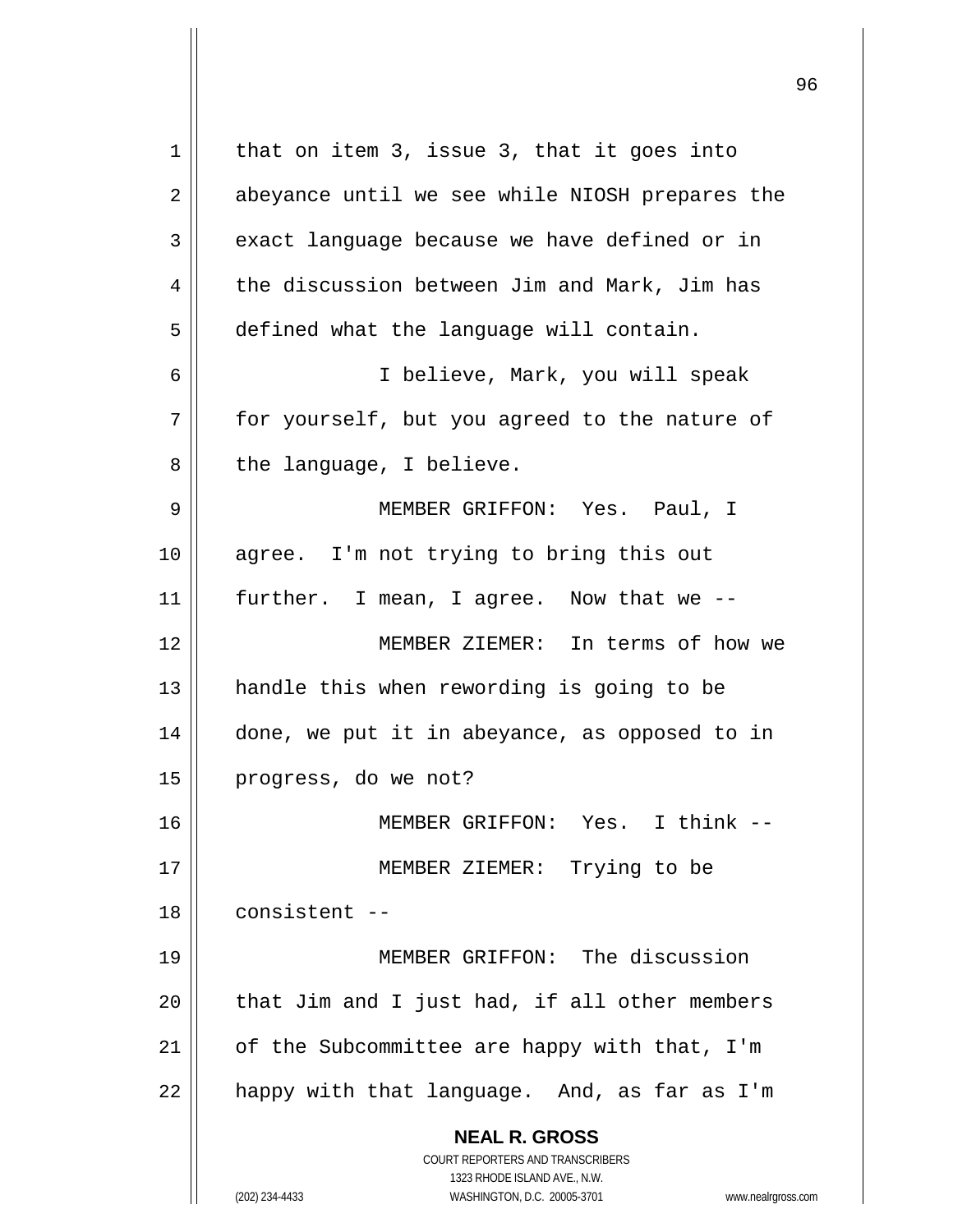**NEAL R. GROSS** COURT REPORTERS AND TRANSCRIBERS 1323 RHODE ISLAND AVE., N.W. (202) 234-4433 WASHINGTON, D.C. 20005-3701 www.nealrgross.com 1 | concerned, that's documented on our 2 || Subcommittee call here. And that's good  $3 \parallel$  enough. 4 | MEMBER ZIEMER: That would show up  $5 \parallel$  in the action that puts it in abeyance. 6 MEMBER GRIFFON: I agree. 7 MEMBER ZIEMER: Because if it's in 8 || progress -- I mean, everything else where 9 || NIOSH agrees to rewording, doesn't it go into 10 abeyance? 11 CHAIR MUNN: Yes. It has in the  $12 \parallel$  past. 13 MEMBER GRIFFON: Yes. I agree.  $14$  || And I think this satisfies my request of draft 15 language. It doesn't have to be a written-out 16 document. We just outlined it on the meeting  $17 \parallel$  right here. 18 || MEMBER ZIEMER: Right. 19 MEMBER GRIFFON: So that's fine. 20 MEMBER ZIEMER: And it is 21 documented in the transcript. 22 MEMBER GRIFFON: Yes.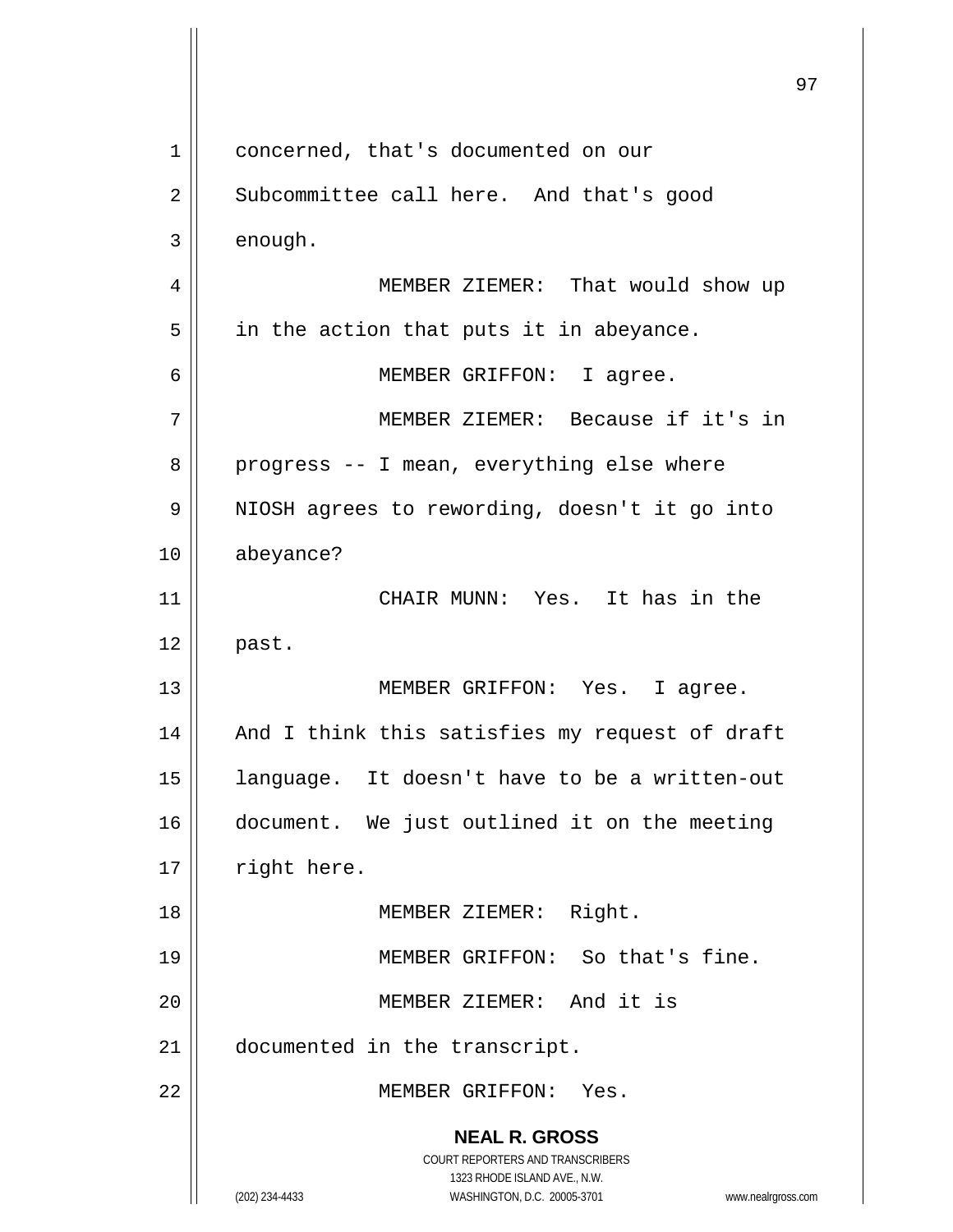|                | 98                                                                  |
|----------------|---------------------------------------------------------------------|
| $\mathbf 1$    | CHAIR MUNN: All right. Are we                                       |
| 2              | happy with that?                                                    |
| 3              | MR. HINNEFELD: Okay now, now I                                      |
| $\overline{4}$ | have a question, does that mean that we do not                      |
| 5              | have action to provide that more specifically?                      |
| 6              | MEMBER ZIEMER: You have an action                                   |
| 7              | to revise based on that.                                            |
| 8              | MR. HINNEFELD: Yes. But we have                                     |
| 9              | an action to provide the document but not to                        |
| 10             | provide back to the Subcommittee more specific                      |
| 11             | language. Okay. Great. Great.                                       |
| 12             | MR. MARSCHKE: What I wrote in                                       |
| 13             | here was NIOSH will change the procedure to                         |
| 14             | describe the practice that NIOSH uses for                           |
| 15             | assigning distributions to claimants and                            |
| 16             | document any change from the default. And                           |
| 17             | then I put in parentheses full distribution in                      |
| 18             | the case file. Is that what I heard, Mark,                          |
| 19             | you and Jim talking about?                                          |
| 20             | MEMBER GRIFFON: That sounds about                                   |
| 21             | right to me, yes.                                                   |
| 22             | DR. MAURO: And that is in                                           |
|                | <b>NEAL R. GROSS</b>                                                |
|                | COURT REPORTERS AND TRANSCRIBERS<br>1323 RHODE ISLAND AVE., N.W.    |
|                | (202) 234-4433<br>WASHINGTON, D.C. 20005-3701<br>www.nealrgross.com |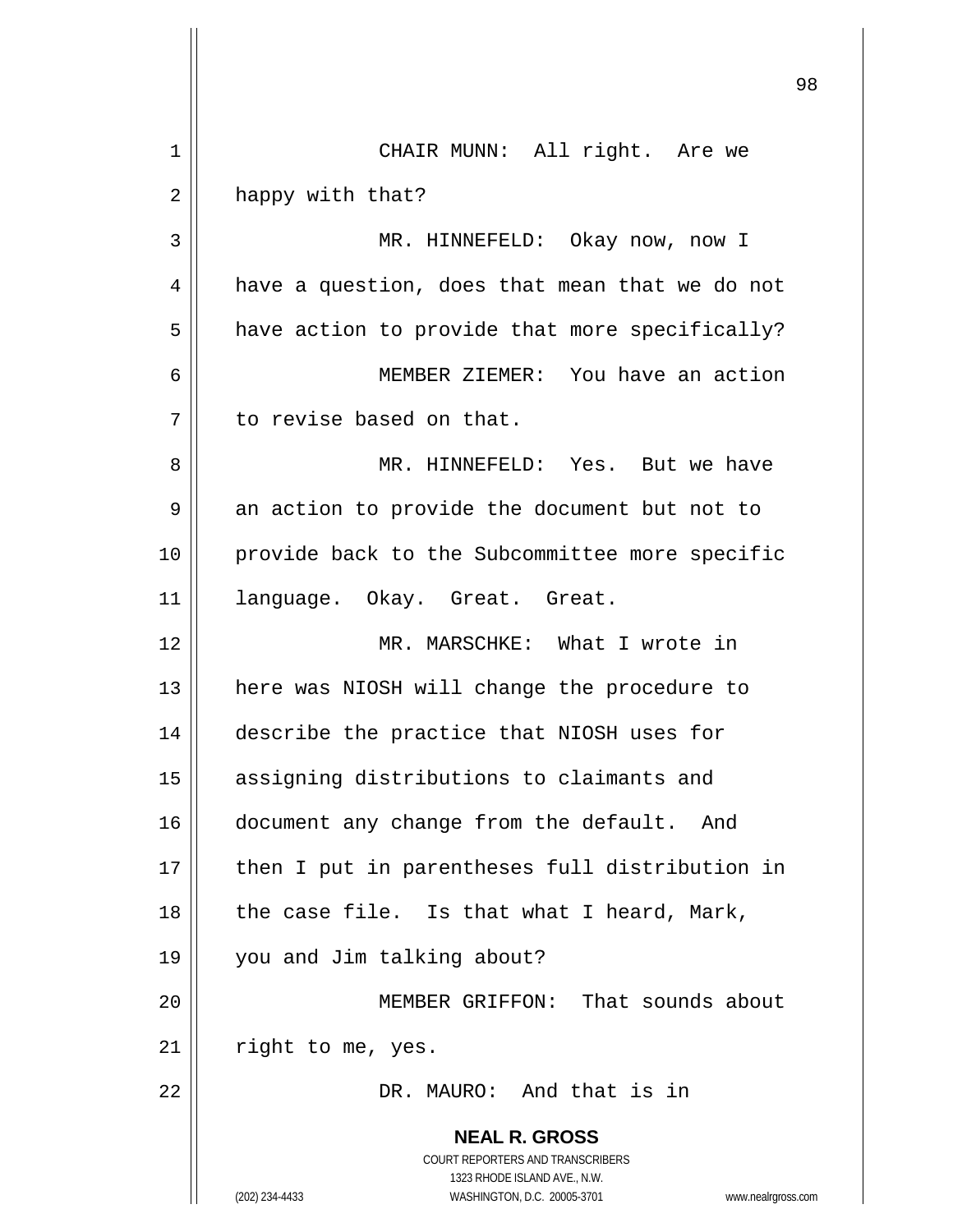$1 \parallel$  abeyance.

| $\overline{2}$ | MR. MARSCHKE: And then basically                                                                                                                                       |
|----------------|------------------------------------------------------------------------------------------------------------------------------------------------------------------------|
| 3              | in the Working Group directives box, I have                                                                                                                            |
| 4              | "Change status to in abeyance." So on the old                                                                                                                          |
| 5              | database, it has been changed to in abeyance.                                                                                                                          |
| 6              | CHAIR MUNN: Hopefully it will                                                                                                                                          |
| 7              | transfer when the new database comes out.                                                                                                                              |
| 8              | MEMBER ZIEMER: Just one comment.                                                                                                                                       |
| 9              | It sounds like NIOSH is going to change the                                                                                                                            |
| 10             | wording, and then, as a separate action,                                                                                                                               |
| 11             | something gets documented in the file. I                                                                                                                               |
| 12             | think what we want to say is that the wording                                                                                                                          |
| 13             | will include a requirement to document in the                                                                                                                          |
| 14             | file or something like that. It's part of the                                                                                                                          |
| 15             | wording that we're talking about, as opposed                                                                                                                           |
| 16             | to the action. I mean, the action obviously                                                                                                                            |
| 17             | follows the procedure, but this is a procedure                                                                                                                         |
| 18             | change, right?                                                                                                                                                         |
| 19             | MR. HINNEFELD: Okay.                                                                                                                                                   |
| 20             | MEMBER ZIEMER: I just want to                                                                                                                                          |
| 21             | make sure that what we reflect here -- will                                                                                                                            |
| 22             | indicate the need to document or something.                                                                                                                            |
|                | <b>NEAL R. GROSS</b><br><b>COURT REPORTERS AND TRANSCRIBERS</b><br>1323 RHODE ISLAND AVE., N.W.<br>(202) 234-4433<br>WASHINGTON, D.C. 20005-3701<br>www.nealrgross.com |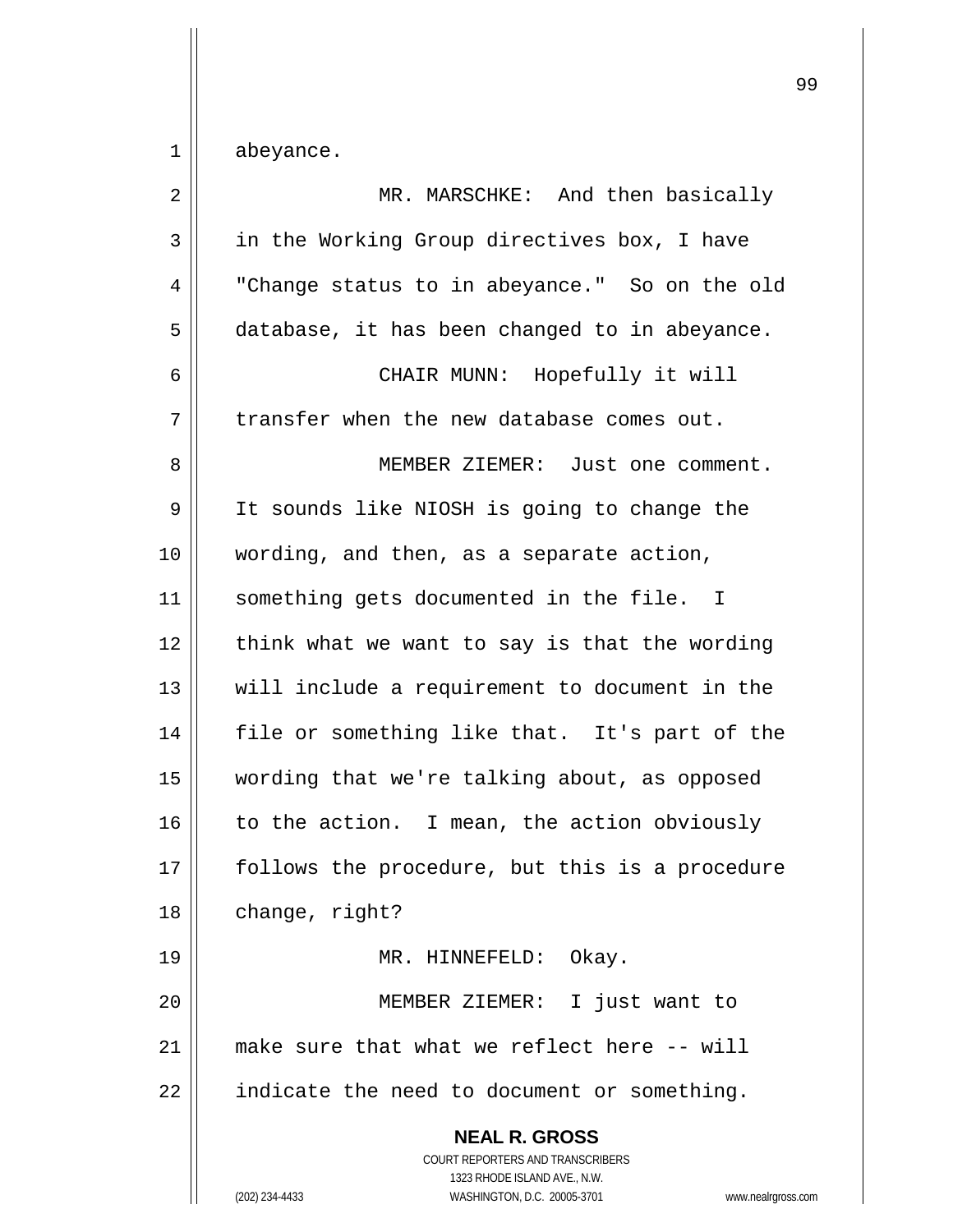**NEAL R. GROSS** COURT REPORTERS AND TRANSCRIBERS 1323 RHODE ISLAND AVE., N.W. (202) 234-4433 WASHINGTON, D.C. 20005-3701 www.nealrgross.com 100 1 || Does that sound okay, Mark? 2 || MEMBER GRIFFON: Yes, Paul. I  $3 \parallel$  agree. 4 || MEMBER ZIEMER: Yes. Okay. That  $5$  | ties the documentation issue in with the 6 | wording of the procedure. That's all I was 7 getting at. 8 CHAIR MUNN: We are good on that 9 || item. The next item on our agenda list is 10 NIOSH checking the status of the new OTIB. 11 MR. HINNEFELD: Yes. Now, this is 12 || part of the discussion we just had, the 13 | two-day-off, two-day-off for sampling 14 discussion. That was a draft. 15 || CHAIR MUNN: Right. 16 MR. HINNEFELD: The OTIB that was 17 discussed at one of the meetings, OTIB-0068, 18 || that kind of accounts or recounts our 19 investigation of that issue and our conclusion  $20$  | that really it doesn't seem that the majority 21 of the samples were Monday samples. And so  $22$  || since that is not the case, there is no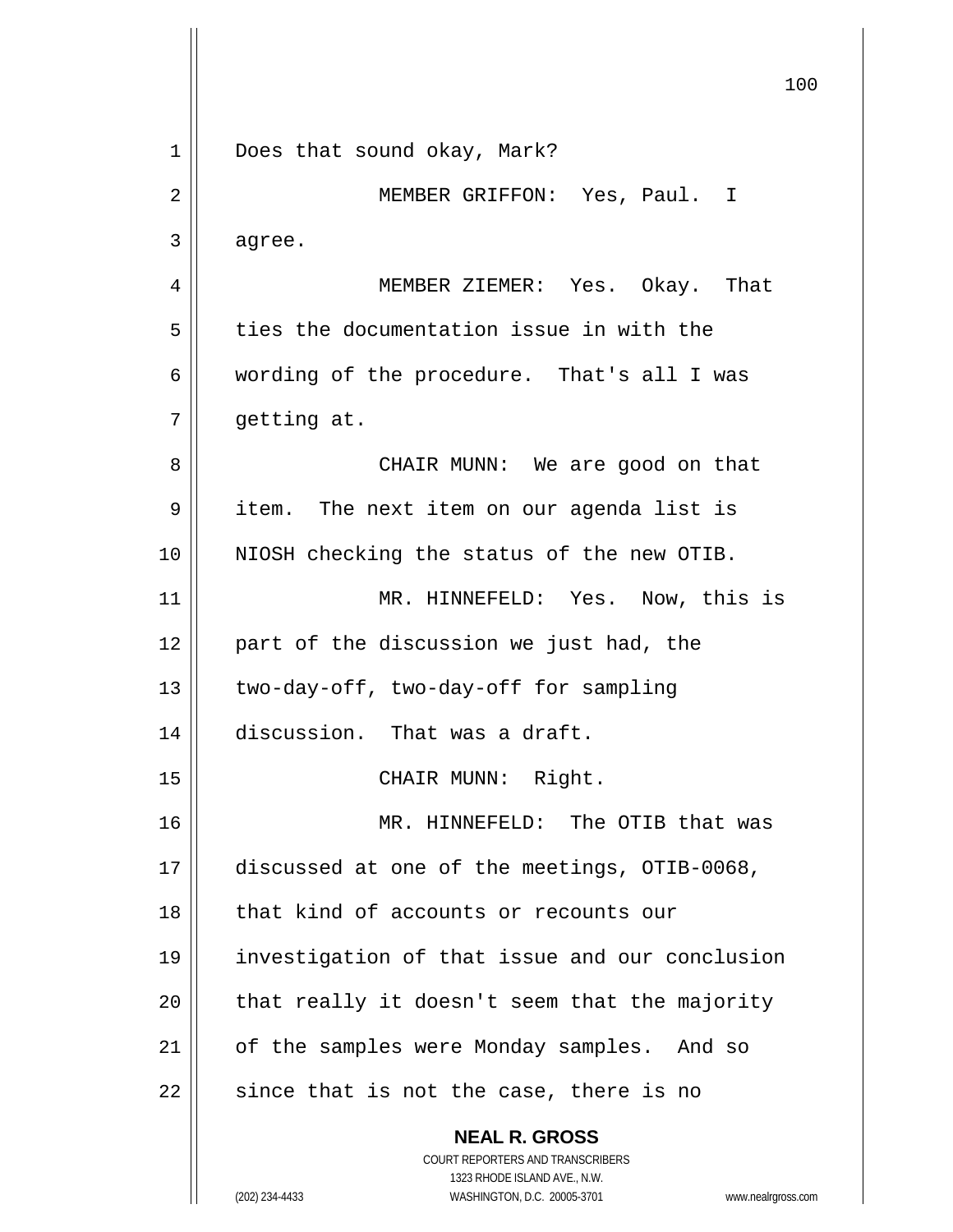1 || adjustment necessary.

**NEAL R. GROSS** COURT REPORTERS AND TRANSCRIBERS 1323 RHODE ISLAND AVE., N.W. 2 And so since we arrived at that 3 conclusion, we said, "Well, what do we need 4 this document for because it doesn't say to do  $5$  anything?" It just says, "What we are doing  $6 \parallel$  is okay." 7 || So if the nature of that OTIB --8 || we're at the point now where we don't see a 9 ceason to issue this OTIB. And so it stopped.  $10$  || And there is a draft sitting out there, but 11 our plan now is not to issue it because it 12 doesn't say -- it doesn't tell us to do 13 || anything. All it does is it provides -- it's 14 || sort of the summary of our investigation of  $15$  | the issue of did the samples really occur on 16 Monday? 17 || MEMBER ZIEMER: And separate from  $18$  || that, Joyce hasn't analyzed that other --19 MR. HINNEFELD: Joyce has not  $20$  | analyzed  $-$ 21 MEMBER ZIEMER: -- information 22 which you will need to take a look at, in any

(202) 234-4433 WASHINGTON, D.C. 20005-3701 www.nealrgross.com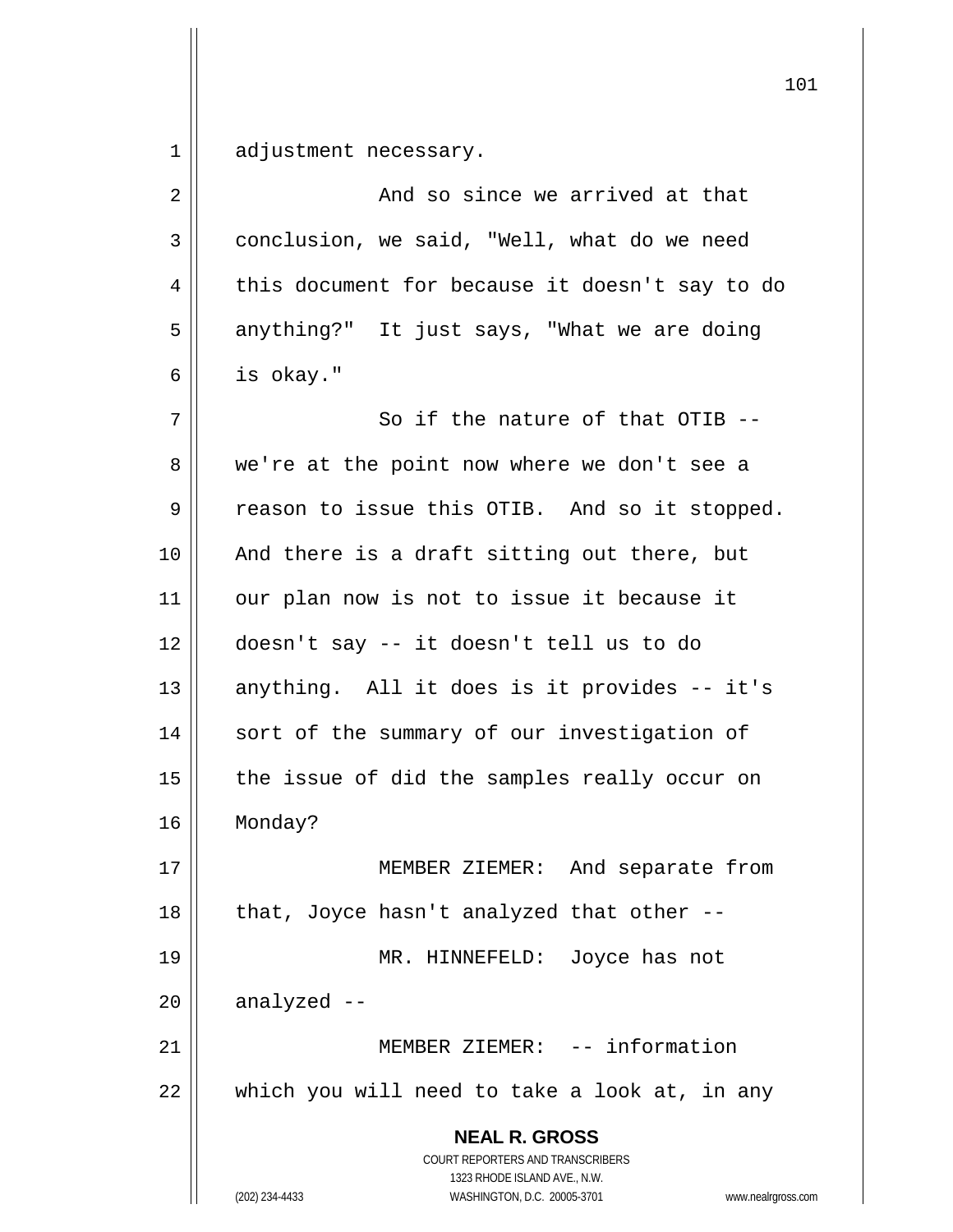**NEAL R. GROSS** COURT REPORTERS AND TRANSCRIBERS 1323 RHODE ISLAND AVE., N.W. (202) 234-4433 WASHINGTON, D.C. 20005-3701 www.nealrgross.com 102 1 event. 2 || MR. HINNEFELD: Yes, yes. 3 || MEMBER ZIEMER: That may or may 4 || not impact on this, right? 5 MR. HINNEFELD: Yes. I mean, if,  $6 \parallel$  in fact, there is evidence that we haven't  $7 \parallel$  found that this does, in fact, overwhelmingly 8 | a two-day-off sampling regimen, despite 9 whatever day the sample is left, that would 10 || cause us to reconsider our position. 11 CHAIR MUNN: So the wise thing for 12 us to do, it would appear, is to carry this 13 || action item over into our next meeting, by 14 which time we hope to hear from Joyce. And 15 depending upon her response, this may become 16 | a moot point next time. 17 MEMBER ZIEMER: If it is not 18 already. 19 MR. HINNEFELD: If it is not 20 already. 21 || CHAIR MUNN: If it is not already. 22 || We're just giving ourselves the extra --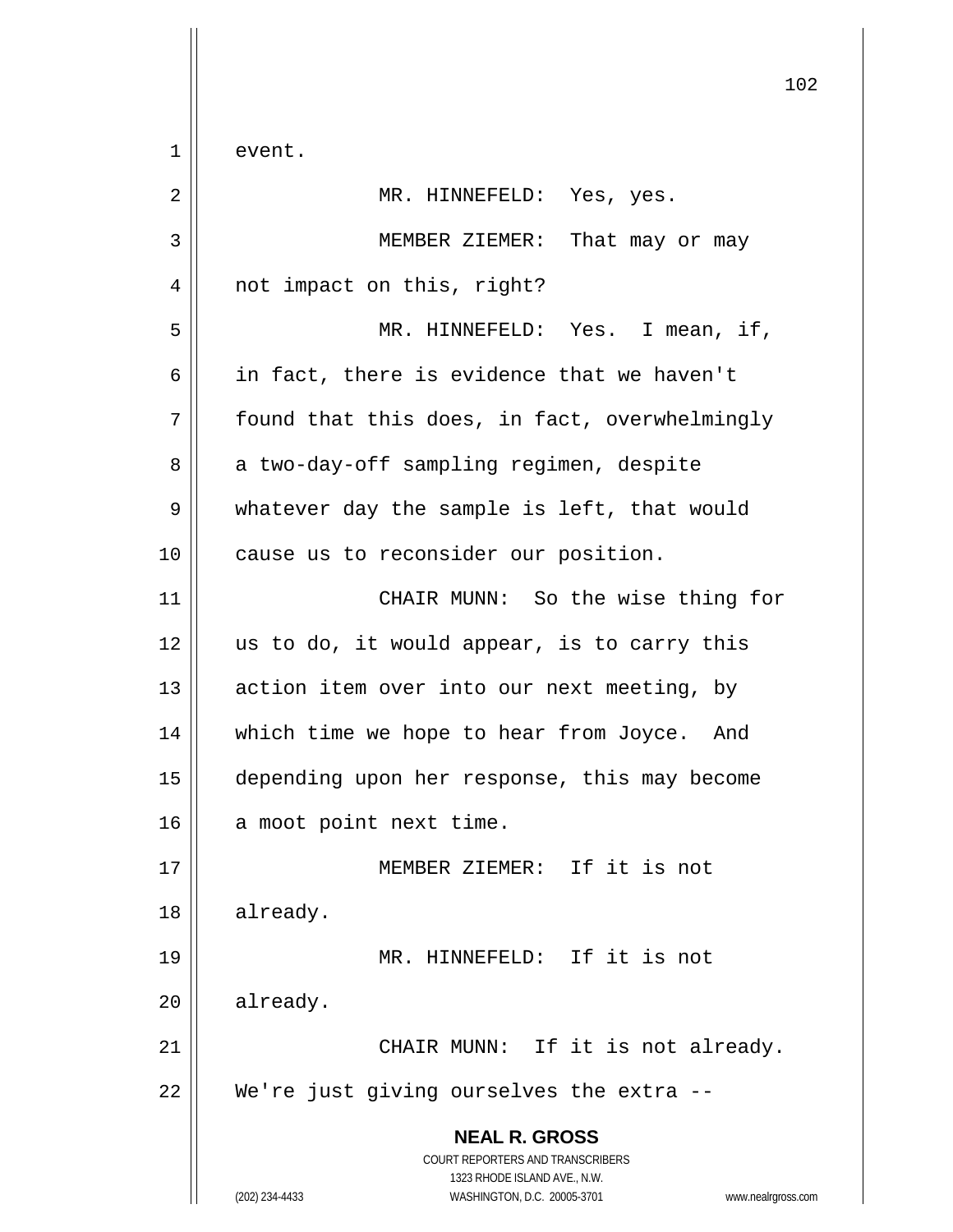**NEAL R. GROSS** COURT REPORTERS AND TRANSCRIBERS 1323 RHODE ISLAND AVE., N.W. (202) 234-4433 WASHINGTON, D.C. 20005-3701 www.nealrgross.com 103 1 || MR. HINNEFELD: But if you are  $2 \parallel$  going to leave it on there, be sure you put  $3 \parallel$  OTIB-0068 on there. 4 | CHAIR MUNN: Right. 5 MR. HINNEFELD: Because otherwise  $6 \parallel$  I am going to lose track of  $-$ 7 CHAIR MUNN: Okay. I've got it. 8 || I have OTIB-0068. All right. 9 MR. ELLIOTT: Before we bust for 10 lunch, could we take up the IG-004 issue while 11 Jim is on the line? 12 || CHAIR MUNN: Why not? 13 MR. ELLIOTT: I know Jim is 14 | hanging around for that discussion. 15 || CHAIR MUNN: We will --16 MR. ELLIOTT: Sorry, Madam Chair. 17 CHAIR MUNN: No. That's quite all 18 || right. That's quite all right. No reason why 19 we shouldn't address the IG-004 right now. Do  $20$  | you want to take the lead on that, Jim? 21 || DR. NETON: I wasn't planning on  $22$  | it, but I could.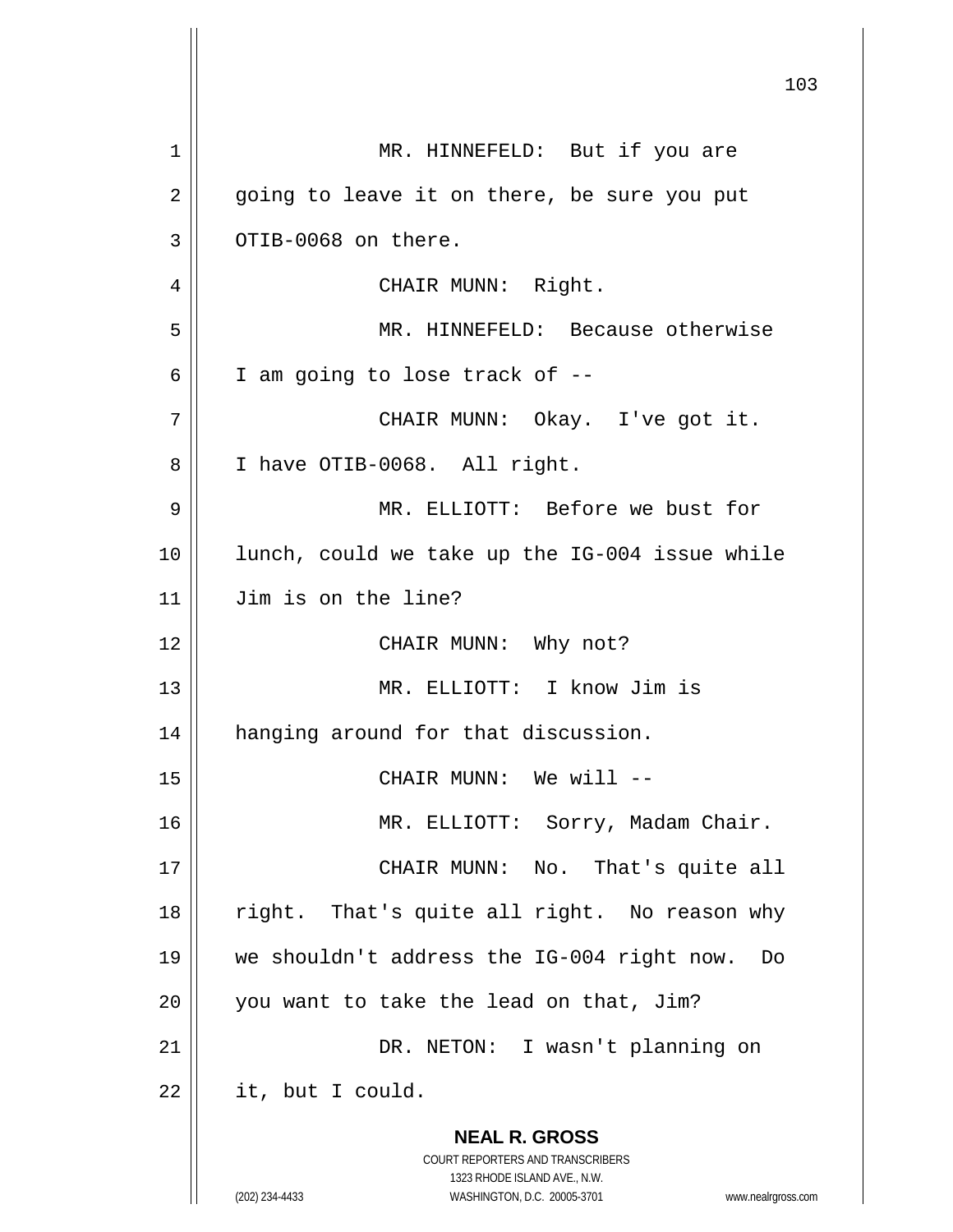**NEAL R. GROSS** COURT REPORTERS AND TRANSCRIBERS 1323 RHODE ISLAND AVE., N.W. (202) 234-4433 WASHINGTON, D.C. 20005-3701 www.nealrgross.com 104 1 CHAIR MUNN: Well, tell me who 2 should. 3 DR. NETON: Well, Stu has got the 4 document in front of him. I don't happen to  $5$  | have it with me right now. 6 CHAIR MUNN: All right. Then,  $7 \parallel$  Stu, you have --8 || MR. HINNEFELD: Well, I sent it, 9 didn't I? 10 DR. NETON: Do we want to handle 11 || this point by point? I mean, there were, I  $12$  | think, seven issues that were raised. I guess 13 I could do it. Let me just pull up the 14 | response. 15 MEMBER GRIFFON: Can you tell me 16 || what document you are referring to, Jim? Was  $17 \parallel$  it  $-$ 18 DR. NETON: It was just 19 essentially labeled NIOSH Responses to SC&A's 20 Review of IG-004. 21 || **MEMBER GRIFFON:** And it was sent  $22$  || recently or  $-$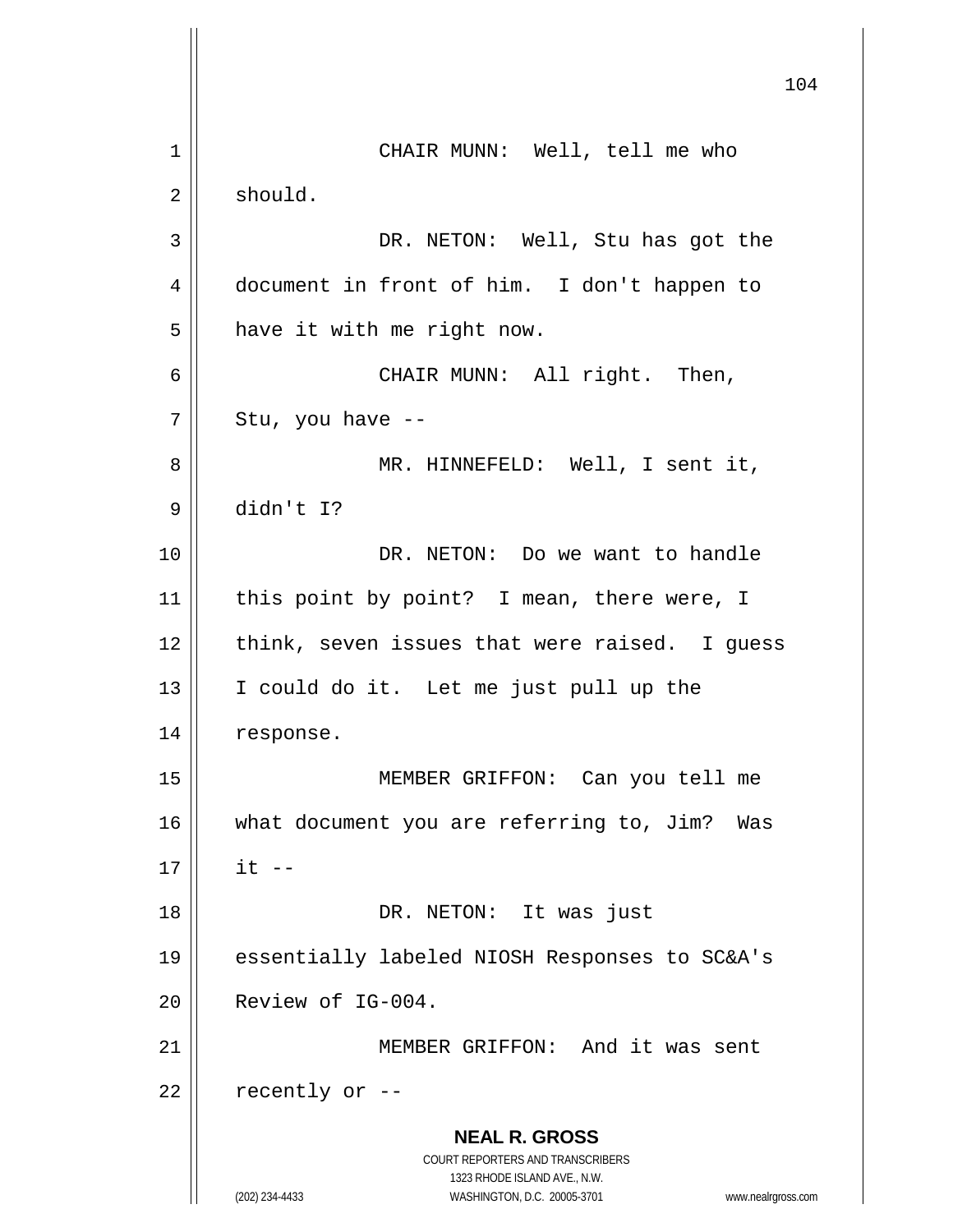**NEAL R. GROSS** COURT REPORTERS AND TRANSCRIBERS 1323 RHODE ISLAND AVE., N.W. (202) 234-4433 WASHINGTON, D.C. 20005-3701 www.nealrgross.com 105 1 DR. NETON: Stu, I think, sent out  $2 \parallel$  in the last day or two. 3 MEMBER ZIEMER: 8-11 is the date. 4 || MEMBER GRIFFON: Okay. All right. 5 MEMBER ZIEMER: Actually, the date  $6 \parallel$  on the document is the 10th, I think. 7 MR. HINNEFELD: I sent it on the 8 || 11th, I believe. 9 CHAIR MUNN: I got it on the 12th. 10 DR. MAURO: The heading says 11 August 10th. 12 MR. HINNEFELD: Yes, the heading 13 || says August 10th. Have you got it yet because 14 I can send it to you? 15 DR. NETON: No. I mean, it's here 16 || somewhere. Like I said, I got caught by  $17 \parallel$  surprise here a little bit. 18 CHAIR MUNN: I am sorry. We 19 didn't mean to do that to you. 20 MR. ELLIOTT: I am sorry, Jim. I 21 || should have warned you I was going to try to  $22$  || push this one up a little bit.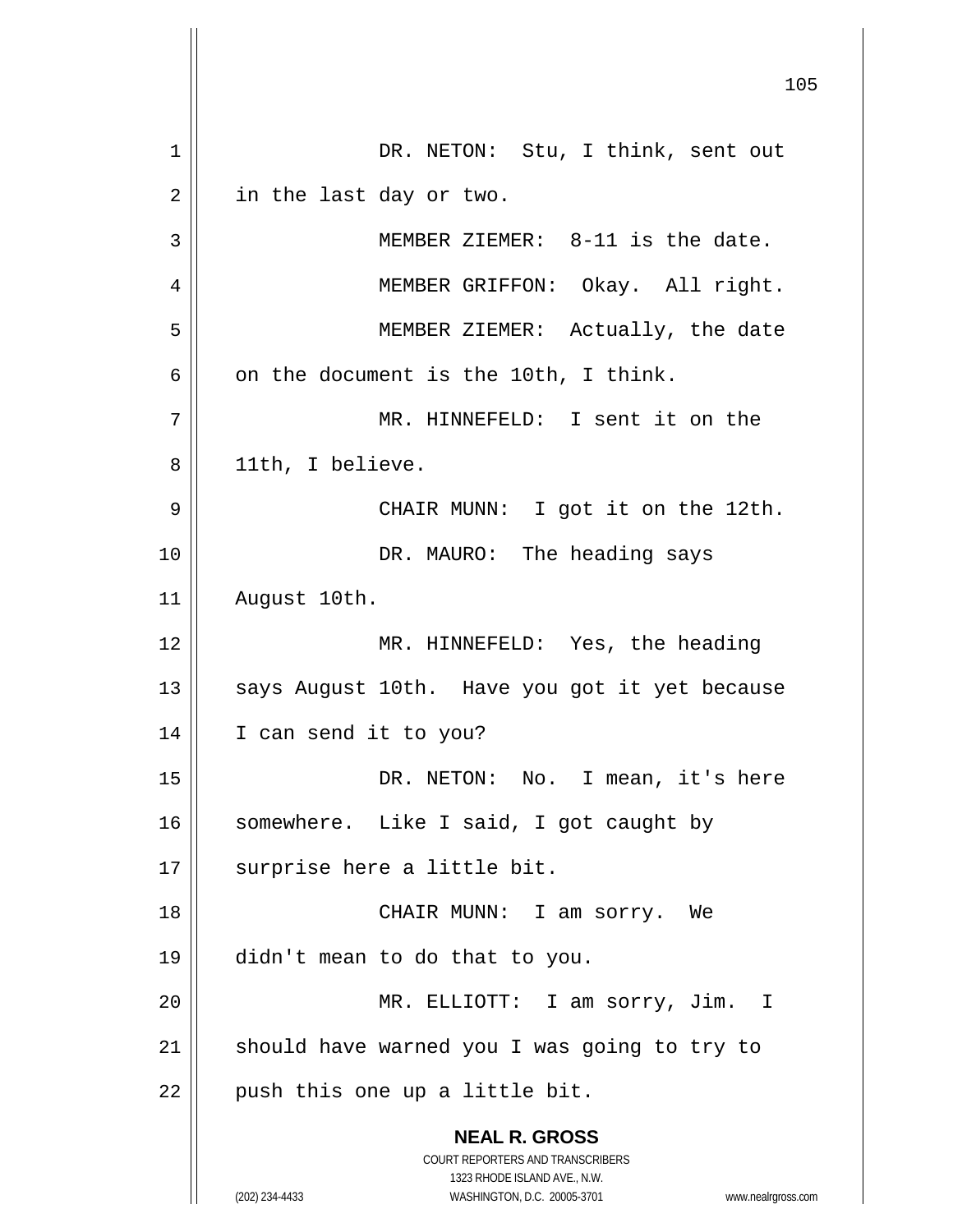|                | 106                                                                                                 |
|----------------|-----------------------------------------------------------------------------------------------------|
| 1              | DR. NETON: No, no. I think that                                                                     |
| $\overline{2}$ | is fine. I'm rushing here trying to find it.                                                        |
| 3              | Stu, you sent that out on?                                                                          |
| 4              | MR. HINNEFELD: On August 11th.                                                                      |
| 5              | DR. NETON: I'm in the wrong                                                                         |
| 6              | inbox. All right. I've got it. Sorry about                                                          |
| 7              | that.                                                                                               |
| 8              | CHAIR MUNN: It's quite all right.                                                                   |
| 9              | DR. NETON: Okay. We didn't                                                                          |
| 10             | specifically address finding number 1 because                                                       |
| 11             | that, according to Stu, had been closed by the                                                      |
| 12             | Subcommittee already. We started with finding                                                       |
| 13             | 002 -- finding 02. And that was essentially                                                         |
| 14             | SC&A's objection that we seem to apply that                                                         |
| 15             | precedents that we cited were specifically                                                          |
| 16             | justifications for use of surrogate models in                                                       |
| 17             | dose reconstructions under EEOICPA.                                                                 |
| 18             | And the gist of our response was                                                                    |
| 19             | that it really wasn't our intent that would be                                                      |
| 20             | the implication there. I cited one of the                                                           |
| 21             | reasons for doing this was really just to sort                                                      |
| 22             | of outline the variety of approaches that have                                                      |
|                | <b>NEAL R. GROSS</b><br>COURT REPORTERS AND TRANSCRIBERS                                            |
|                | 1323 RHODE ISLAND AVE., N.W.<br>(202) 234-4433<br>WASHINGTON, D.C. 20005-3701<br>www.nealrgross.com |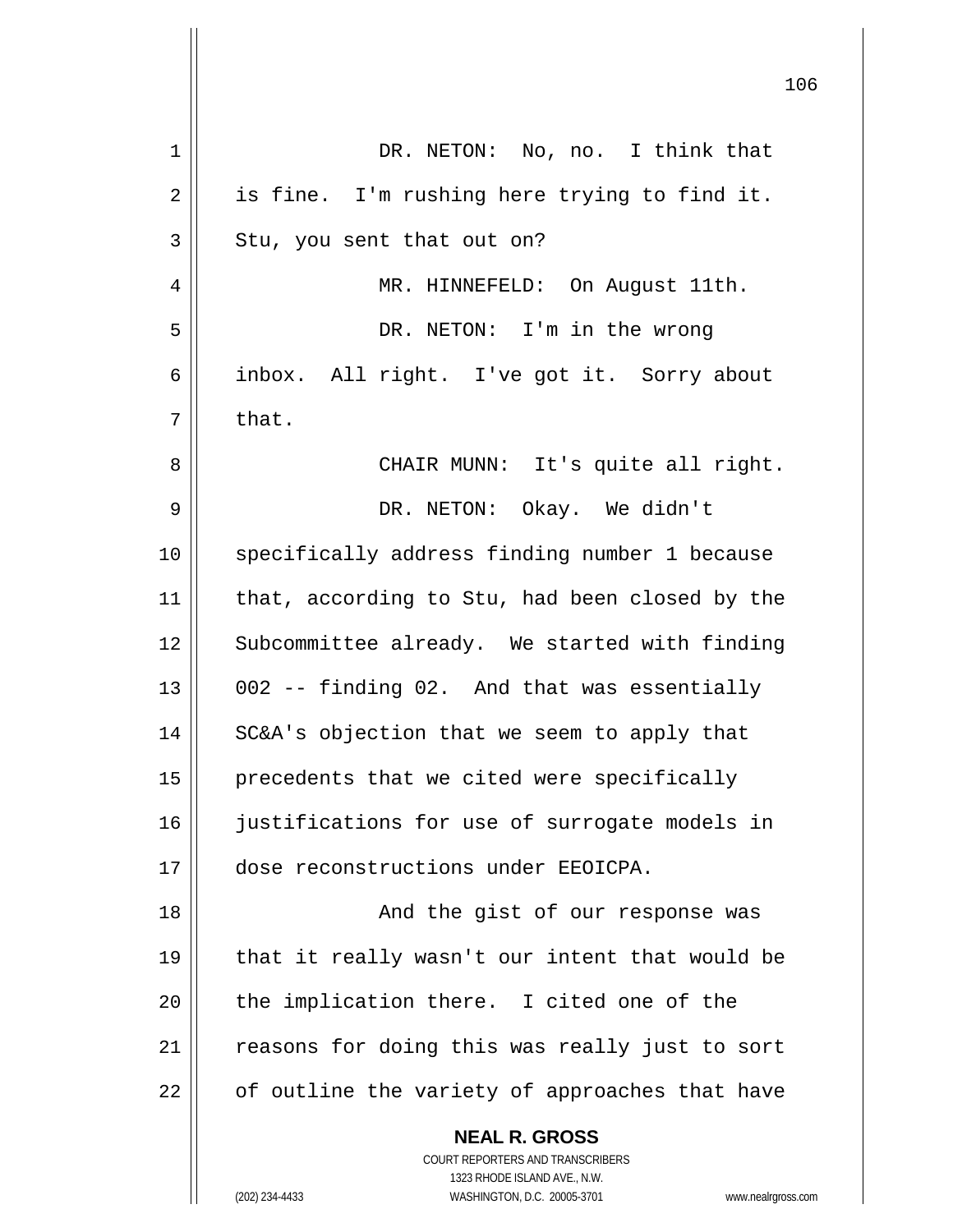**NEAL R. GROSS** COURT REPORTERS AND TRANSCRIBERS 1323 RHODE ISLAND AVE., N.W. (202) 234-4433 WASHINGTON, D.C. 20005-3701 www.nealrgross.com 1 || been used in other settings where surrogate 2 | data has certainly been used. And that would 3 | include epidemiologic studies, regulatory 4 decisions, using quidance documents as well as  $5 \parallel$  at least one other compensation program. 6 That is really why they were 7 included. In fact, I would like to just 8 | comment that the reason IG-004 was developed 9 was for that exact reason. None of these 10 precedents actually were completely compatible 11 || or could be used under EEOICPA. And that is 12 why we wrote it, to set forth the conditions 13 || under which surrogate data could be used. 14 That is kind of it in a nutshell. 15 We can discuss it if anyone wants 16 || to have any questions or comments. 17 CHAIR MUNN: Mark? 18 || **MEMBER GRIFFON:** I was waiting to 19 hear back from SC&A, actually, while I am  $20$  | still reading through it. 21 DR. MAURO: Yes. I guess the only  $22$  || thing I would like to point out  $-$  and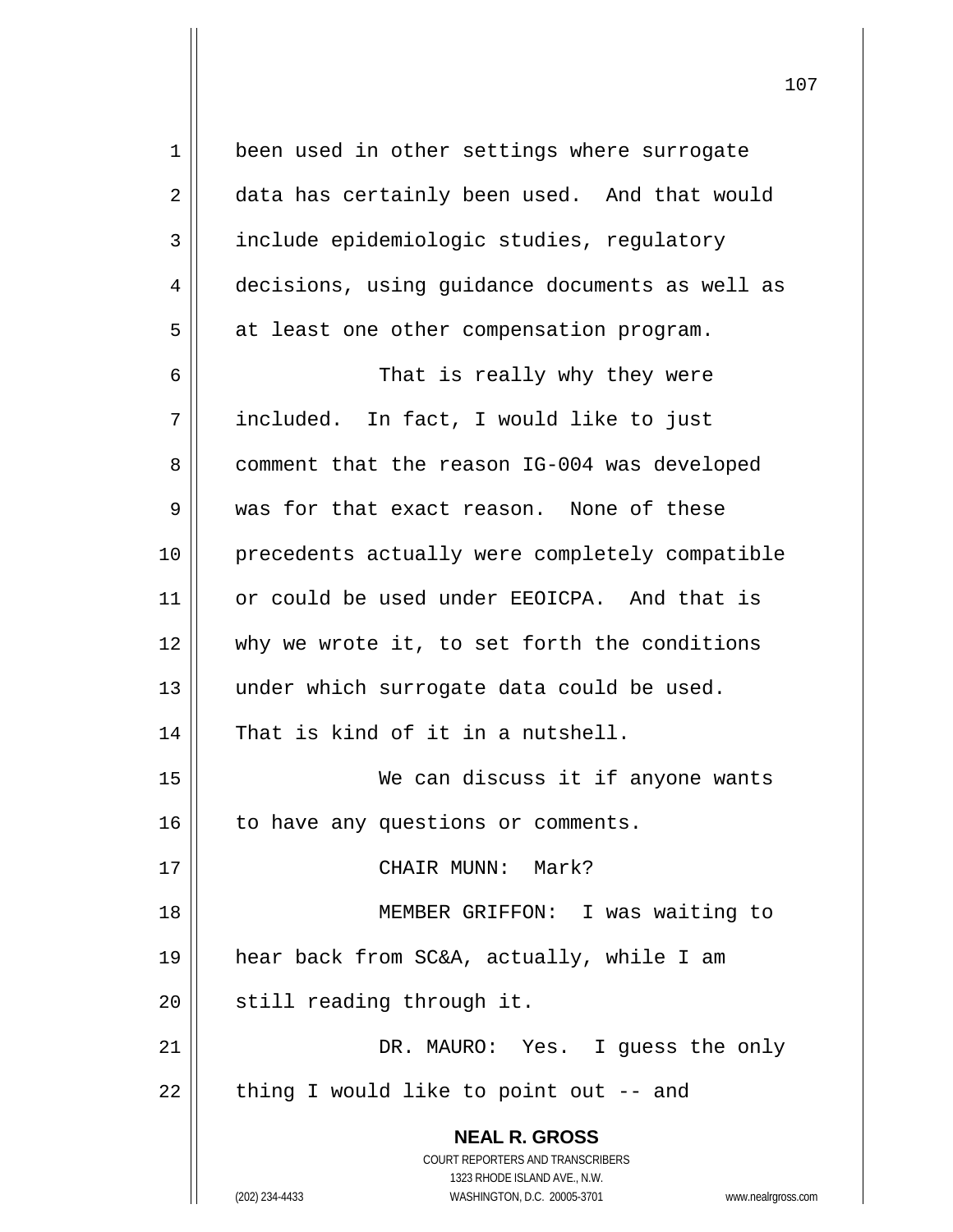**NEAL R. GROSS** COURT REPORTERS AND TRANSCRIBERS 1323 RHODE ISLAND AVE., N.W. (202) 234-4433 WASHINGTON, D.C. 20005-3701 www.nealrgross.com 1 certainly, Hans, please jump in -- this 2 || material, which you could almost consider to  $3 \parallel$  be almost like a preamble to your position, 4 where you use epi work, argues for how this is  $5 \parallel$  as an example. 6 I think we did provide a great 7 deal of evidence of why the analogy does not 8 || apply. In other words, its use in epi work, 9 || surrogate data has certain objectives tied to 10 looking at collective population consequences 11 | of elevated exposures. 12 Our mission here is so much 13 different. And, as a result, we find that it  $14$  | can almost be misleading. That is, by making 15 | reference to epi and how surrogate data is 16 used there in our opinion has no applicability  $17 \parallel$  here. 18 || DR. NETON: Yes. I don't 19 necessarily disagree with you, John. I take 20 || that comment to heart. But, really, under  $21$  | that sort of logic, there was no example I  $22$  || could provide that would be meaningful for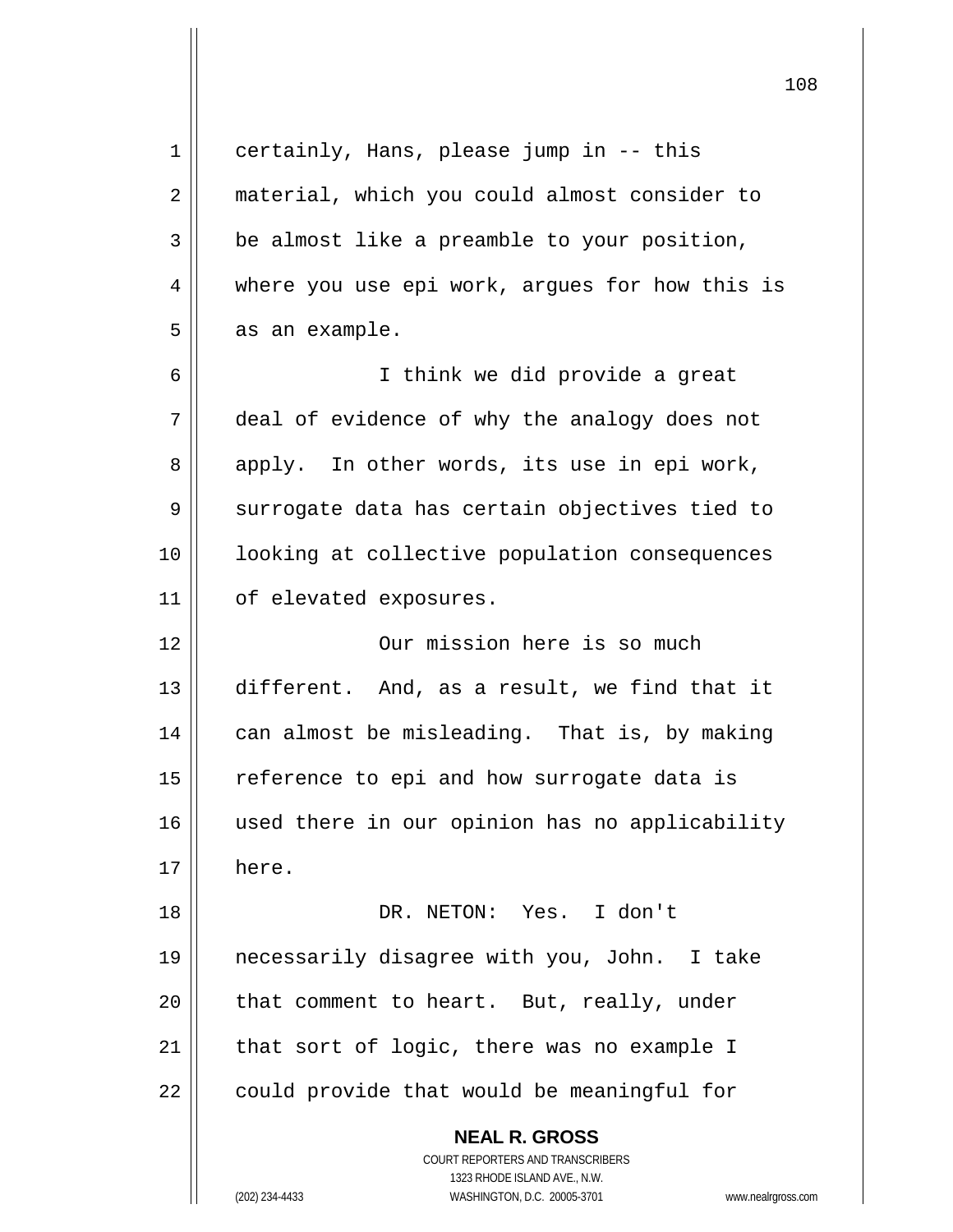**NEAL R. GROSS** COURT REPORTERS AND TRANSCRIBERS 1323 RHODE ISLAND AVE., N.W. 109 1 this purpose because this is a specific 2 | program. 3 DR. MAURO: And I agree with that.  $4 \parallel$  And, by the way, I think that you did a good  $5 \parallel$  job when you got to the point. And it's  $6 \parallel$  almost as if that piece led us a bit astray in  $7$  | terms of  $-$ 8 DR. NETON: You know, I did quote. 9 In the end of the response was one of your 10 || statements. It says, "assuming that 82 allows 11 || for the use of other sites in dose 12 reconstruction, then the criteria set forth in 13 || 004 are technically sound." And I appreciate 14 that comment. 15 || DR. MAURO: Yes. 16 DR. NETON: It's almost like the 17 || argument is moot because we got past that. I 18 mean, I don't know what else to say other than 19 || I understand your statement that it took these  $20$  | examples to be precedence as to why it should 21 be used under a compensation program. It was 22 || really written as examples of how surrogate

(202) 234-4433 WASHINGTON, D.C. 20005-3701 www.nealrgross.com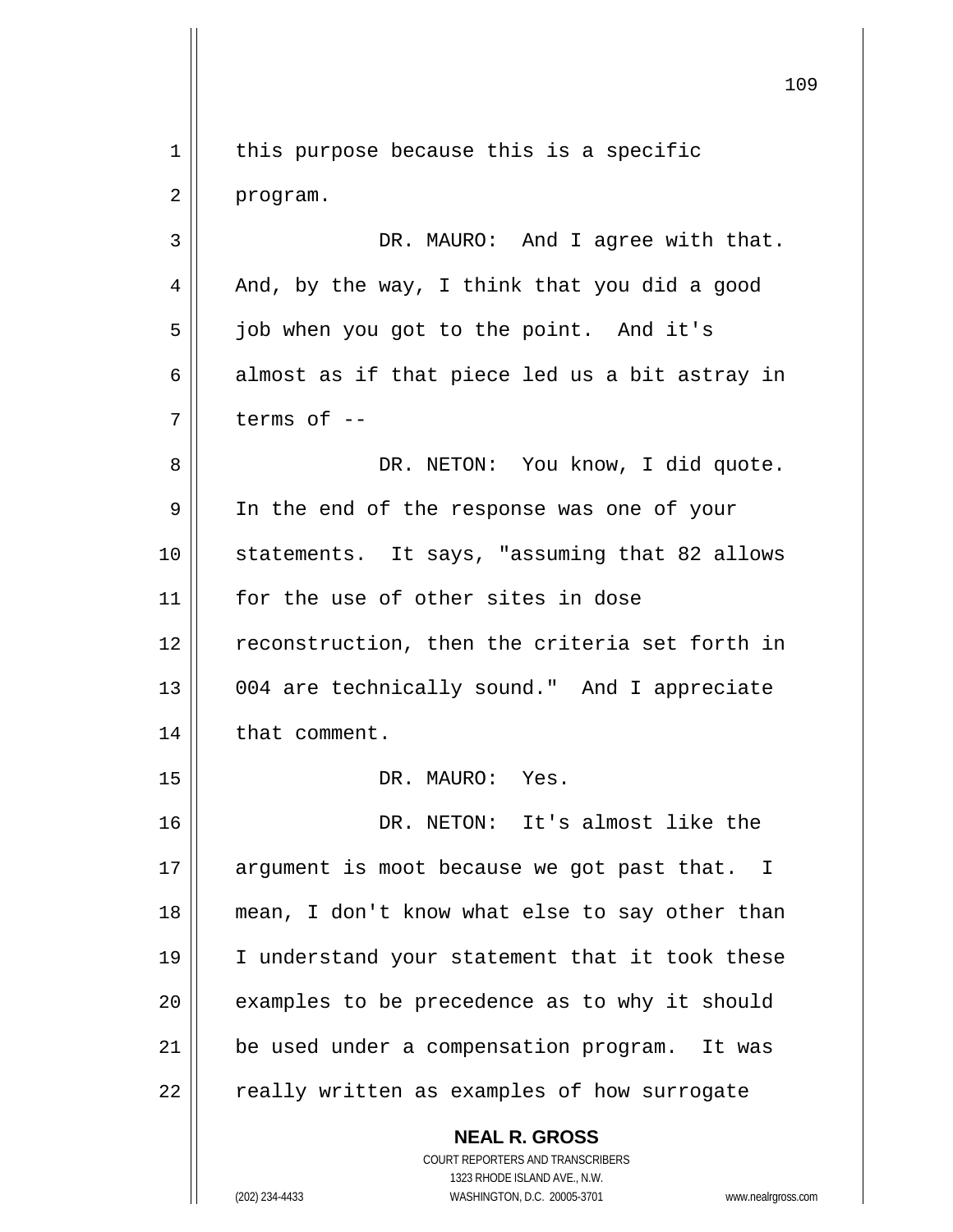**NEAL R. GROSS** COURT REPORTERS AND TRANSCRIBERS 1323 RHODE ISLAND AVE., N.W. (202) 234-4433 WASHINGTON, D.C. 20005-3701 www.nealrgross.com 1 data have and continue to be used in 2 | reconstructing exposures over a variety of 3 | platforms, which are not exactly EEOICPA, 4 || understood, but there are precedents set of  $5 \parallel$  how it is used to help inform what exposure  $6 \parallel$  conditions are like when you are lacking data. 7 I think that is totally reasonable to include 8 | in there. 9 DR. BEHLING: I just want to make 10 || a comment since I was the person who wrote 11 || most of this stuff in there. I sort of 12 perceived it as something akin to a judicial 13 || system, where you look for previous incidents 14 where a case was heard in front of a judge or 15 || in front of even the Supreme Court and that it 16 | provides, therefore, a precedent that 17 justifies the use of that protocol in 18 || subsequent cases. And that's how I perceived  $19 \parallel \text{it.}$ 20 || And, of course, I disagreed with 21 || the likelihood that there are parallels  $22$   $\parallel$  between the various methods that were cited as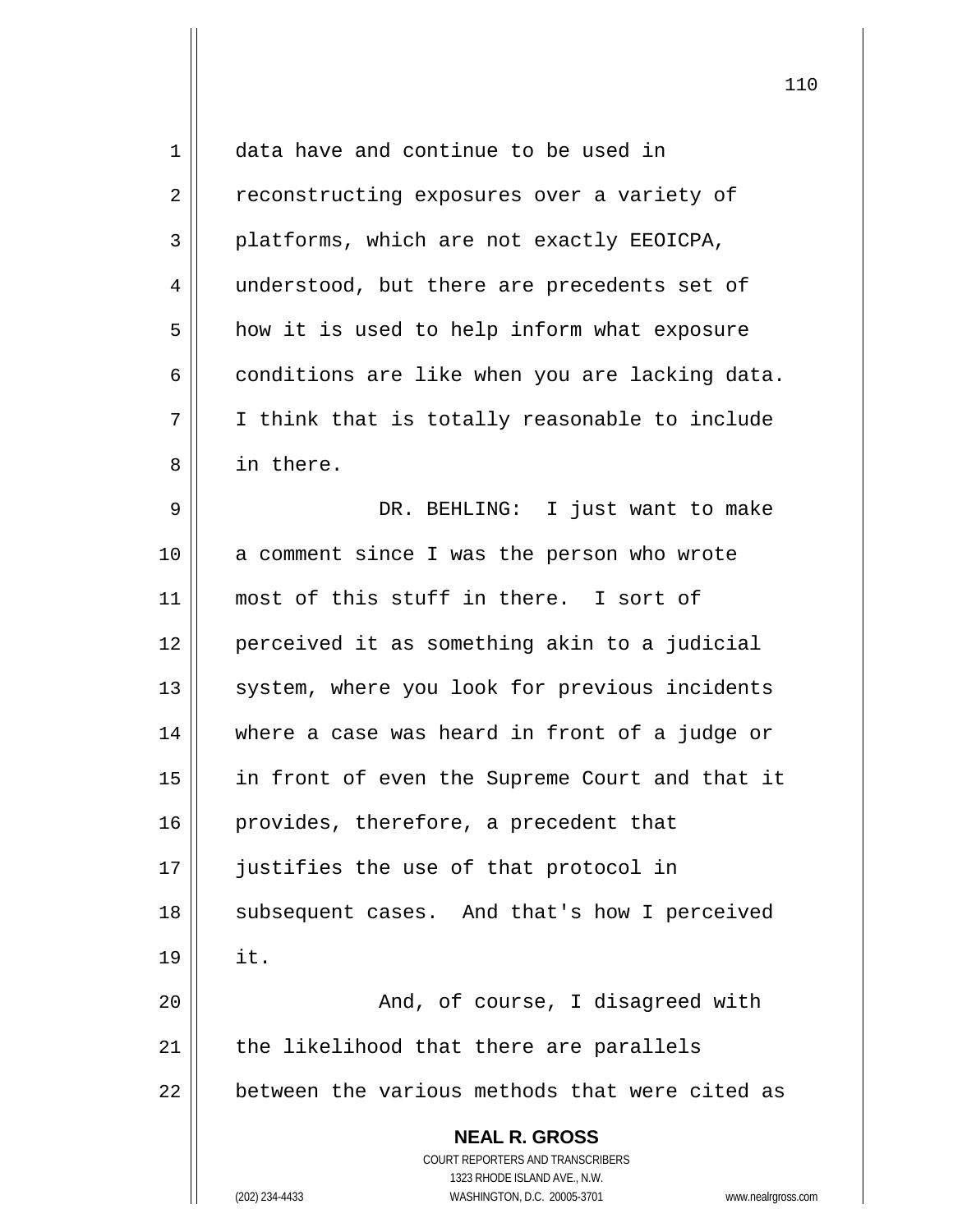**NEAL R. GROSS** COURT REPORTERS AND TRANSCRIBERS 1323 RHODE ISLAND AVE., N.W. 1 || instances where surrogate data was used and 2 | its applicability here in the EEOICPA. And  $3 \parallel$  that's the reason I kind of spent a lot of  $4 \parallel$  time discrediting that relationship. 5 DR. NETON: You know, I don't know  $6 \parallel$  where to go with that other than the fact that 7 we disagree as to how useful it is to cite 8 || previous uses of surrogate data, not 9 || necessarily to justify why it is useful under 10 the EEOICPA but that here are how surrogate 11 data can be used to come up with -- and then 12 || 004, of course, goes beyond that and says, 13 "Here is how you do it. Here is how you can 14 use surrogate data under this program." 15 I don't think -- and I don't want 16 || to get into OGC's territory, but because 17 || surrogate data has been used in epidemiologic  $18$  || studies I don't think is a basis for why it is 19 useful under EEOICPA. I mean, there are other  $20$  || reasons. I can't comment any more than that, 21 | I guess. 22 DR. BEHLING: Okay. I mean, I

(202) 234-4433 WASHINGTON, D.C. 20005-3701 www.nealrgross.com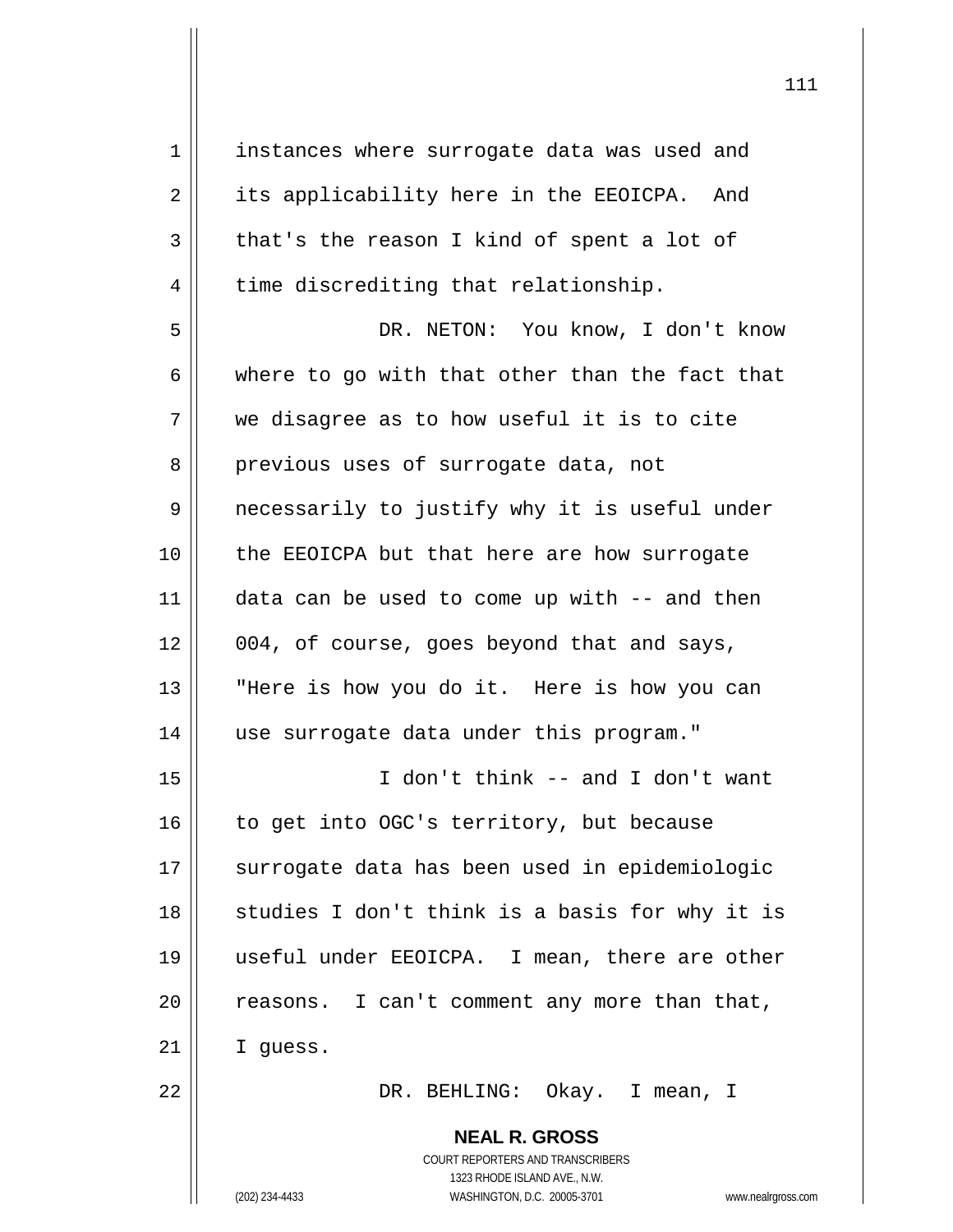**NEAL R. GROSS** COURT REPORTERS AND TRANSCRIBERS 1323 RHODE ISLAND AVE., N.W. (202) 234-4433 WASHINGTON, D.C. 20005-3701 www.nealrgross.com 1 don't want to push it either, as I've said. 2 | I just questioned why it was even introduced 3 | because it really has no developments. 4 DR. NETON: Also because -- well,  $5$  | everyone is aware of how it is used routinely 6 || in these other applications. And it's not  $7 \parallel$  something to pick out of a hat and say, "Well, 8 || this is something brand new that has never 9 | been done before. And we are making this up." 10 I mean, it has been used in other platforms. 11 That is the whole point. 12 || And I totally agree with you that 13 || EEOICPA is not an epidemiologic study. That 14 is not the point. 15 DR. MAURO: I would have actually 16 done something a little different. If I were  $17$  | to put this in here, I would use this as 18 || juxtaposition, saying there are places where 19 || surrogate data has been used in certain 20 contexts. 21 || But I would actually use this as  $22$  | an example that this is -- we're not using it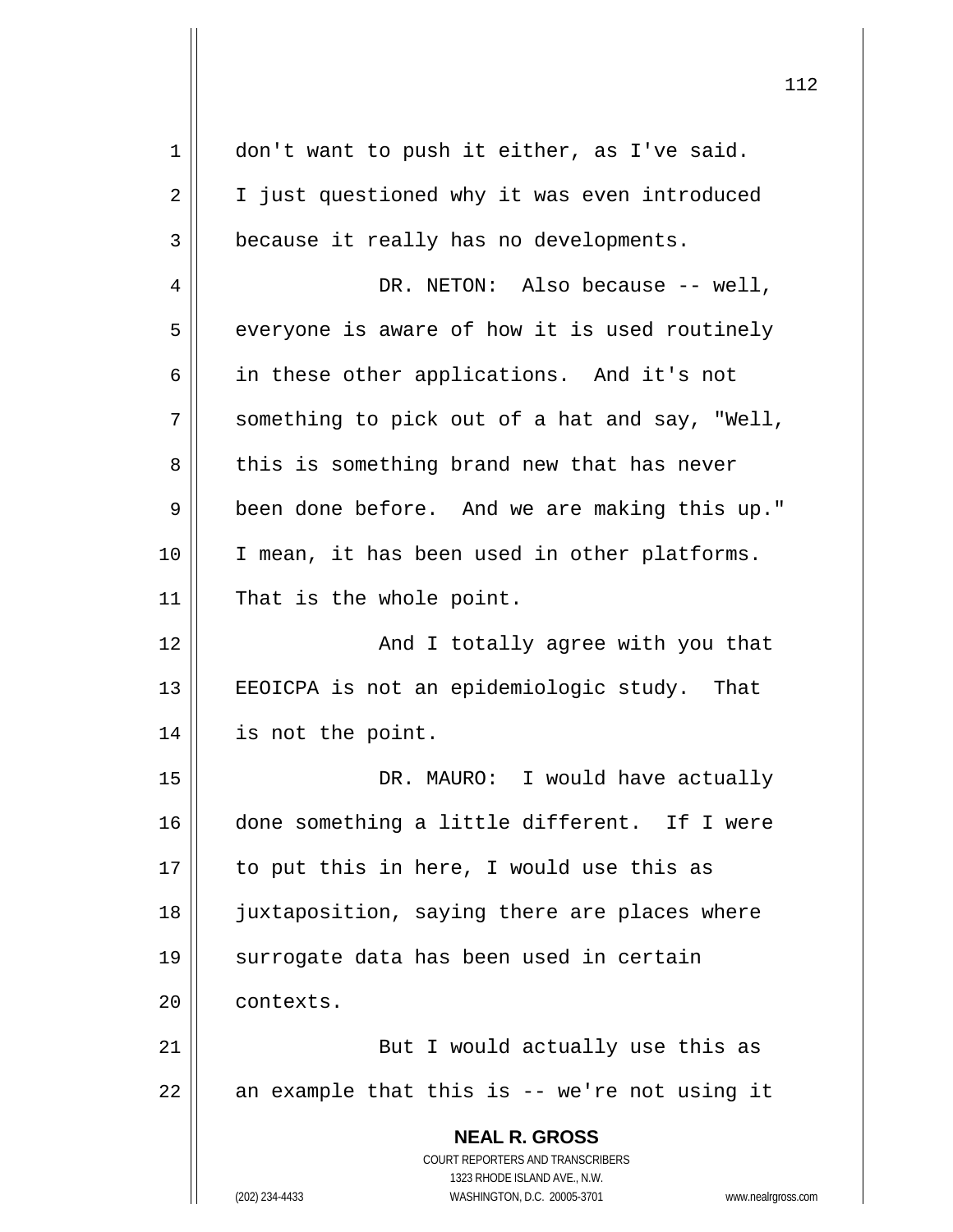**NEAL R. GROSS** COURT REPORTERS AND TRANSCRIBERS 1323 RHODE ISLAND AVE., N.W.  $1 \parallel$  this way, almost as if -- the only real  $2 \parallel$  precedent we have -- this is where I think  $3 \parallel$  surrogate data is such a special application 4 || here and is of great importance to the extent  $5 \parallel$  that it really goes to the heart of how we're  $6 \parallel$  going to deal with SECs. 7 || In the end, whether you accept the 8 || surrogate data approach or not is one of the 9 | most important issues that we are dealing 10 with. And I would almost say that we're doing 11 something that goes way beyond what is 12 || required and what is used when it comes to epi 13 work. I would either remove it or use it as  $14$  a way to show that we're going way beyond  $15$  | this. 16 MR. ELLIOTT: Well, I don't know  $17 \parallel$  that I agree with that, John. 18 DR. MAURO: Okay. 19 MR. ELLIOTT: I've worked on epi 20 || studies and provided exposure assessment for 21 chemicals as well as radiation. And the use 22 || of surrogate data in epidemiologic studies is

(202) 234-4433 WASHINGTON, D.C. 20005-3701 www.nealrgross.com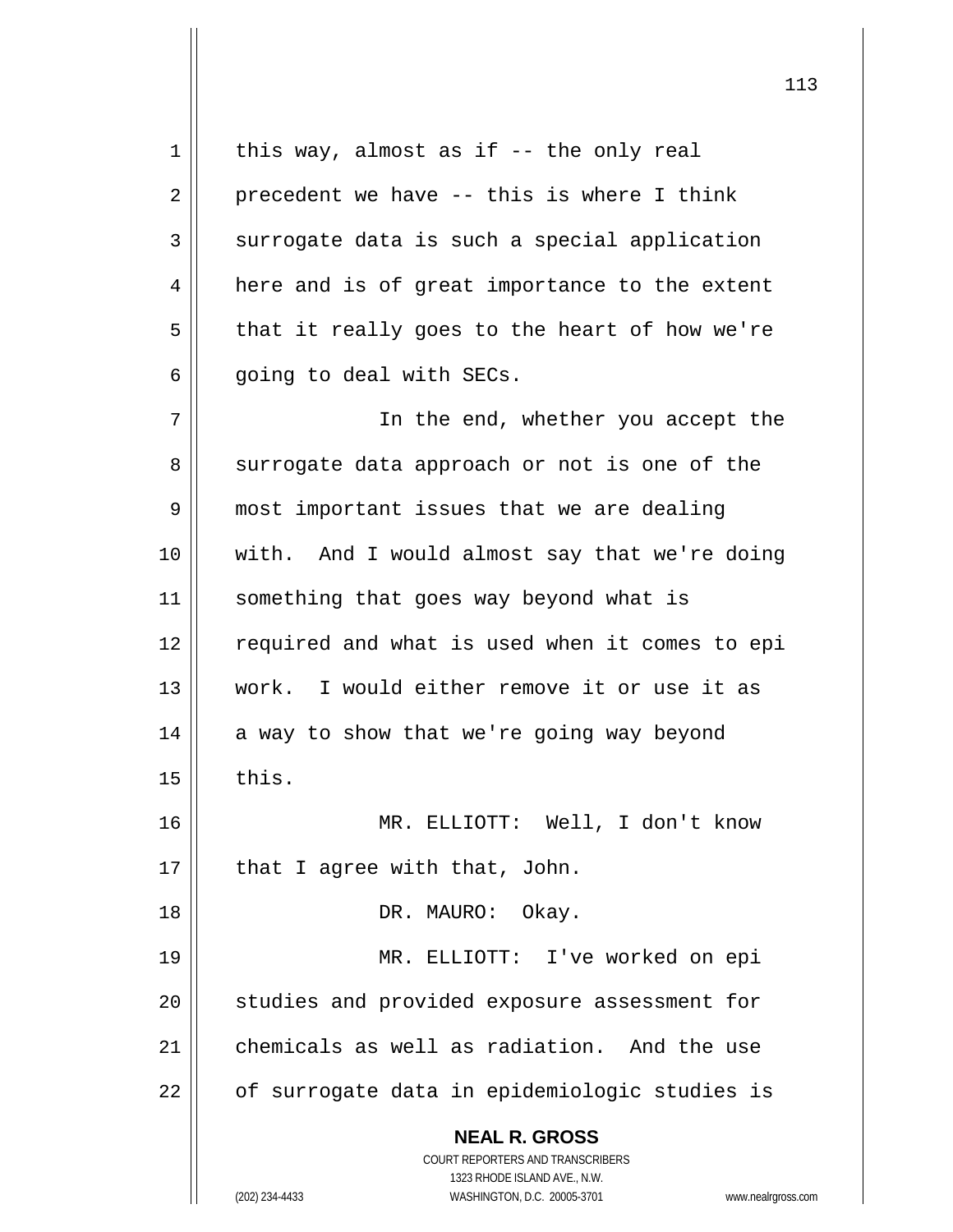|    | 114                                                                                                                                                             |
|----|-----------------------------------------------------------------------------------------------------------------------------------------------------------------|
| 1  | far more complex, far more complicated, far                                                                                                                     |
| 2  | more philosophical than what we are trying to                                                                                                                   |
| 3  | do here with the use of surrogate data in this                                                                                                                  |
| 4  | program.                                                                                                                                                        |
| 5  | And, as Jim says, this IG-004 is a                                                                                                                              |
| 6  | very high-tier document that provides general                                                                                                                   |
| 7  | guidance on the minimum requirements for use                                                                                                                    |
| 8  | of surrogate data in this program under the                                                                                                                     |
| 9  | regulation that we operate. So I guess we can                                                                                                                   |
| 10 | agree to disagree that --                                                                                                                                       |
| 11 | DR. MAURO: We will agree to                                                                                                                                     |
| 12 | disagree on that one.                                                                                                                                           |
| 13 | MR. ELLIOTT: Whether or not the                                                                                                                                 |
| 14 | reference of epidemiologic use of surrogate                                                                                                                     |
| 15 | data is appropriate or not, we think it adds                                                                                                                    |
| 16 | some context here. And we would welcome                                                                                                                         |
| 17 | whatever Board recommendation comes forward on                                                                                                                  |
| 18 | this point.                                                                                                                                                     |
| 19 | CHAIR MUNN: Well, it is worth                                                                                                                                   |
| 20 | noting perhaps that precedents that are                                                                                                                         |
| 21 | established in legal cases have to do with                                                                                                                      |
| 22 | similar but not necessarily repeatable                                                                                                                          |
|    | <b>NEAL R. GROSS</b><br>COURT REPORTERS AND TRANSCRIBERS<br>1323 RHODE ISLAND AVE., N.W.<br>(202) 234-4433<br>WASHINGTON, D.C. 20005-3701<br>www.nealrgross.com |

 $\mathop{||}$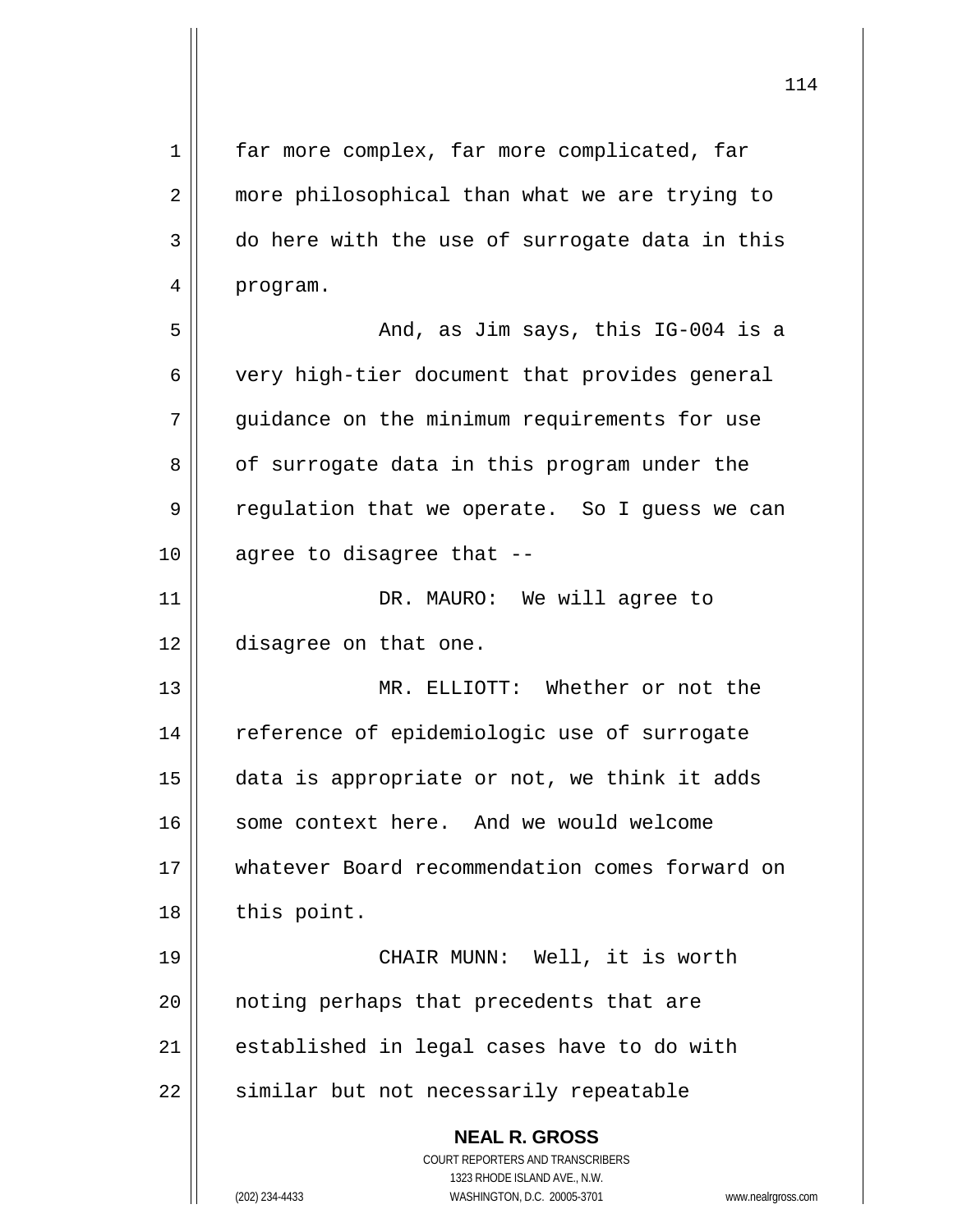**NEAL R. GROSS** COURT REPORTERS AND TRANSCRIBERS 1323 RHODE ISLAND AVE., N.W. (202) 234-4433 WASHINGTON, D.C. 20005-3701 www.nealrgross.com 1 circumstances. If you are dealing with 2 | radiation, you have very specific repeatable 3 circumstances. If you have given types of 4 | radiation and given types of exposures, then 5 you will get similar results. And that is a 6 | different kind of approach to a precedent than 7 what one thinks of when one thinks of 8 || precedents that are established in the outside 9 world. 10 MR. ELLIOTT: Let me make one more 11 point here on this. In the world of 12 industrial hygiene, chemical exposure 13 measurements and monitoring information is  $14$  | very much -- there's a paucity of that. 15  $\parallel$  There's a small amount of that, if you will, 16 || as compared relatively to the monitoring 17 || information, albeit flawed as it is, that we 18 || have for radiation exposures. 19 And so when we put together an  $20$  | epidemiologic study that deals with chemical 21 exposures, I assure you the use of surrogate 22 | information is far more almost flexible, I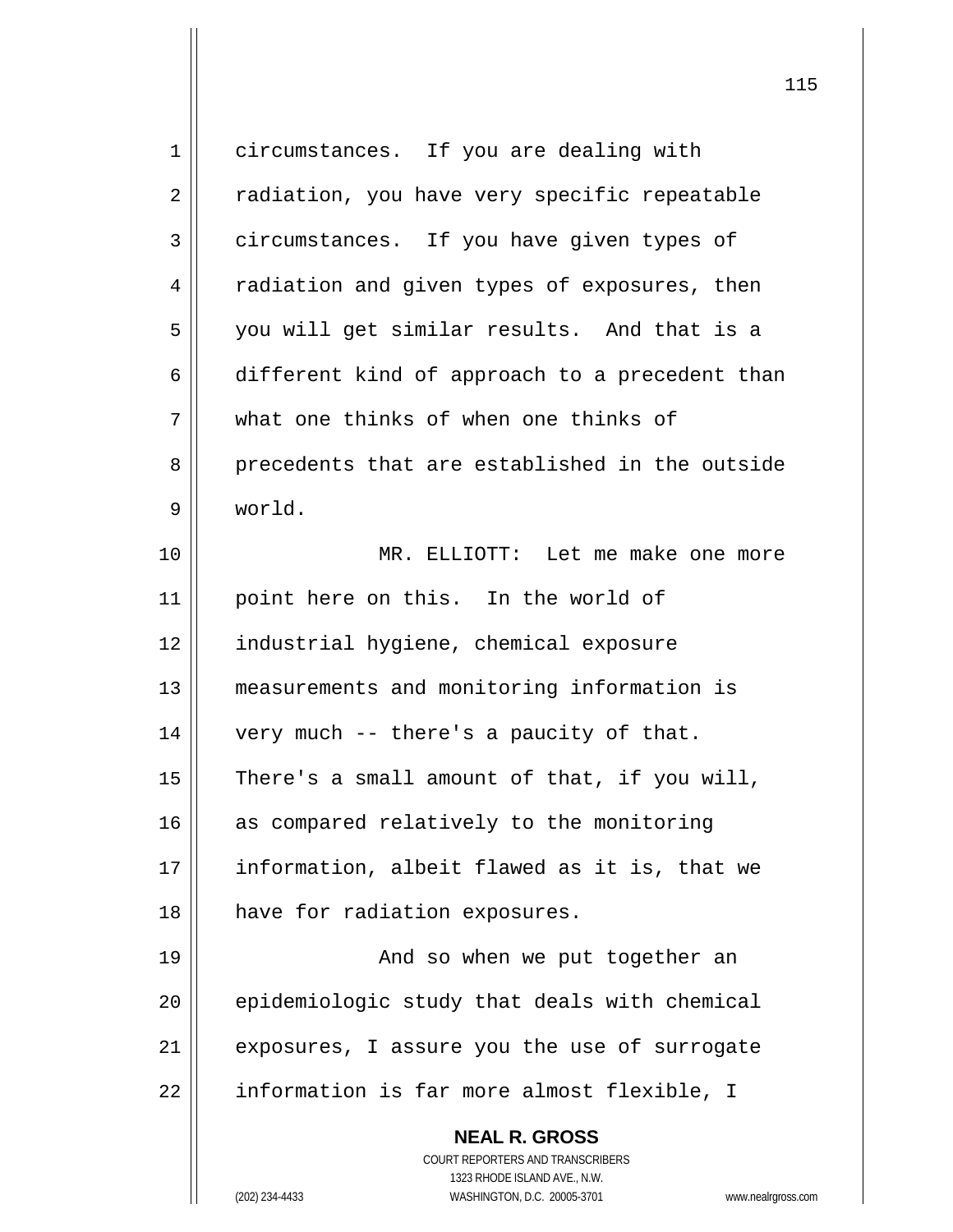**NEAL R. GROSS** COURT REPORTERS AND TRANSCRIBERS 1323 RHODE ISLAND AVE., N.W. (202) 234-4433 WASHINGTON, D.C. 20005-3701 www.nealrgross.com 116 1 guess, in its use than it is in this program. 2 | It's more defined in this program, I think. 3 || DR. MAURO: I agree. I mean,  $4 \parallel$  that's the point I'm making. 5 DR. BEHLING: Yes. That is  $6 \parallel$  exactly the point. I tried to identify the  $7$  || principal justification for surrogate data, 8 which in many epidemiologic studies, it seemed 9 | to demonstrate a dose-response relationship 10 || without necessarily defining the accuracy. 11 || And I pointed out, for instance, 12 || the issue of the BEIR reports regarding the 13 | cancer risk coefficients, which have been 14 || repeatedly revised. But they always show a 15 positive dose-response relationship, which 16 || obviously is the key issue for defining 17 | something as a carcinogen. 18 And the accuracy by which the 19 dose-response relationship is defined varies  $20$   $\vert$  over time. And it is almost immaterial. I  $21$  | think that was the whole point in dealing with 22 || it. But I think we can come to some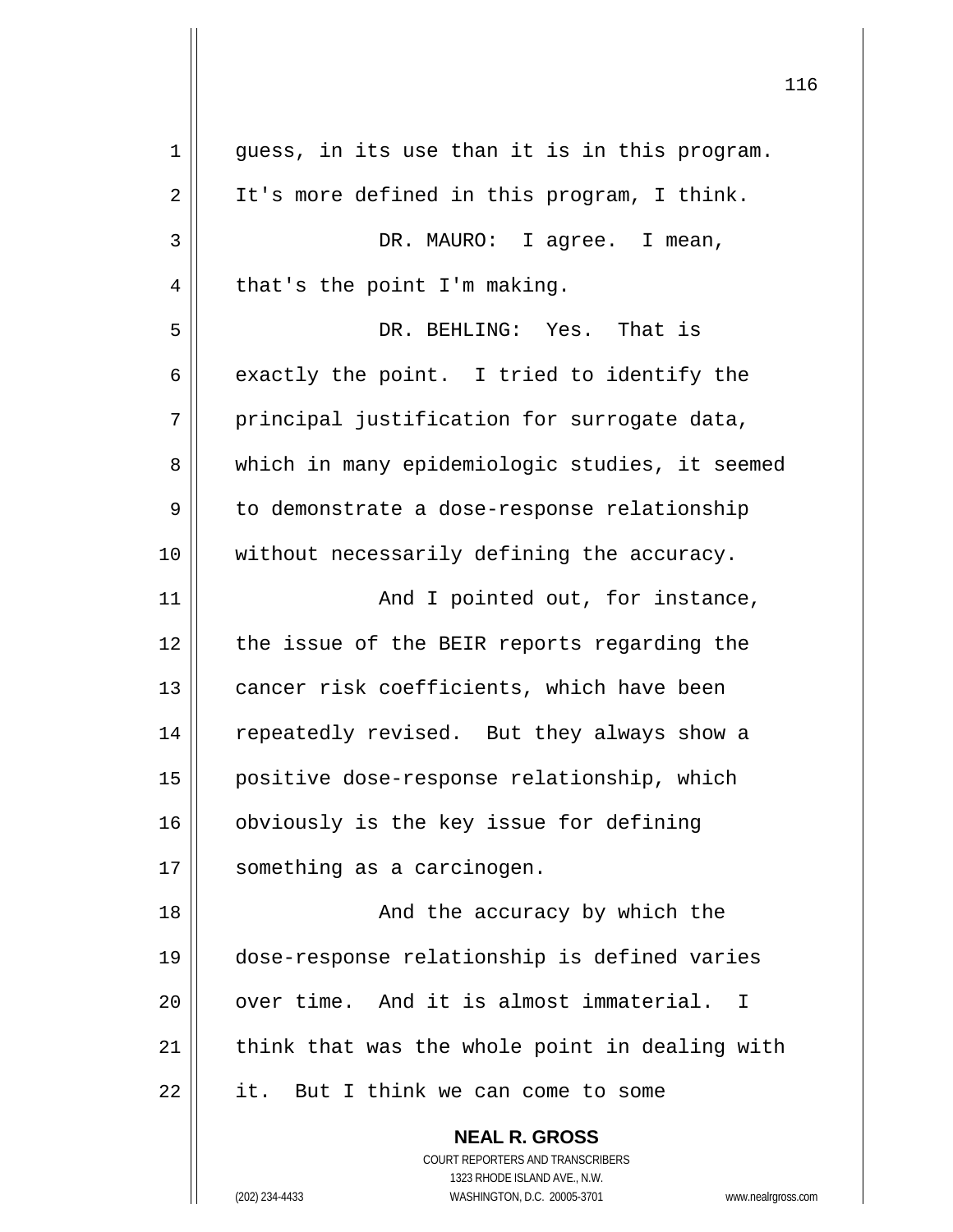**NEAL R. GROSS** COURT REPORTERS AND TRANSCRIBERS 1323 RHODE ISLAND AVE., N.W. (202) 234-4433 WASHINGTON, D.C. 20005-3701 www.nealrgross.com 1 understanding that perhaps this is an issue  $2 \parallel$  that really has very little relevance here. 3 DR. MAURO: Yes. Maybe that is  $4 \parallel$  the answer. 5 || DR. NETON: I would agree. 6 DR. MAURO: Yes. Maybe we are  $7 \parallel$  arguing something that is of marginal 8 || significance or importance to this particular 9 || procedure. Yes. Maybe we should just let 10 || this one go because it doesn't really change 11 anything. I think we've got a good procedure 12 here. 13 || DR. NETON: That is my opinion. I  $14$  | think we are looking at it in two different 15 ways. And it doesn't really change the  $16$  substance of what is in that document itself. 17 CHAIR MUNN: No. And this is not  $18$  || a good place for academic discussion. 19 DR. MAURO: Yes. That is what we  $20$  | are doing. 21 DR. NETON: Actually, do you want  $22$  | to move on to the next one or  $-$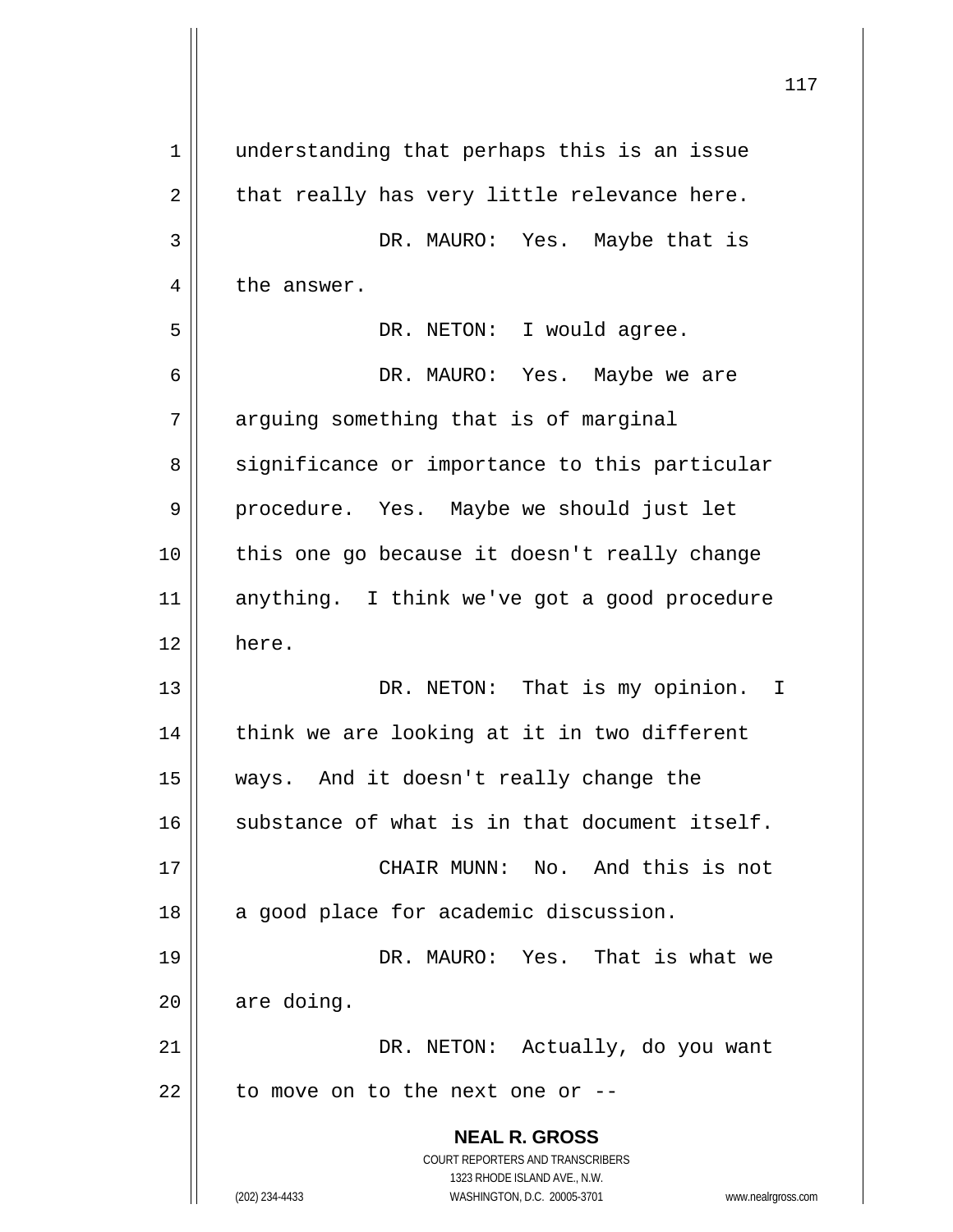|    | 118                                                                                                                                                             |
|----|-----------------------------------------------------------------------------------------------------------------------------------------------------------------|
|    |                                                                                                                                                                 |
| 1  | MR. MARSCHKE: What do we want to                                                                                                                                |
| 2  | do with the status? Do you just want to wait                                                                                                                    |
| 3  | until SC&A responds formally?                                                                                                                                   |
| 4  | DR. BEHLING: No. I think we                                                                                                                                     |
| 5  | should just close this out.                                                                                                                                     |
| 6  | MEMBER ZIEMER: I think we have                                                                                                                                  |
| 7  | the response and --                                                                                                                                             |
| 8  | DR. MAURO: It doesn't really have                                                                                                                               |
| 9  | direct applicability to the protocol. I mean,                                                                                                                   |
| 10 | I am ready to let it go if the Work Group is                                                                                                                    |
| 11 | willing to let it go.                                                                                                                                           |
| 12 | MEMBER ZIEMER: I have no                                                                                                                                        |
| 13 | objection to the reference to the epi studies                                                                                                                   |
| 14 | as they have done it because it is clear that                                                                                                                   |
| 15 | they are not using the same methodology in                                                                                                                      |
| 16 | this program, number one. Number two, I think                                                                                                                   |
| 17 | conceptually it does help readers recognize                                                                                                                     |
| 18 | that sort of the concept of surrogate data is                                                                                                                   |
| 19 | not something brand new.                                                                                                                                        |
| 20 | It's used in other kind of                                                                                                                                      |
| 21 | contexts in other appropriate ways. So I                                                                                                                        |
| 22 | think it is just a framework.                                                                                                                                   |
|    | <b>NEAL R. GROSS</b><br>COURT REPORTERS AND TRANSCRIBERS<br>1323 RHODE ISLAND AVE., N.W.<br>(202) 234-4433<br>WASHINGTON, D.C. 20005-3701<br>www.nealrgross.com |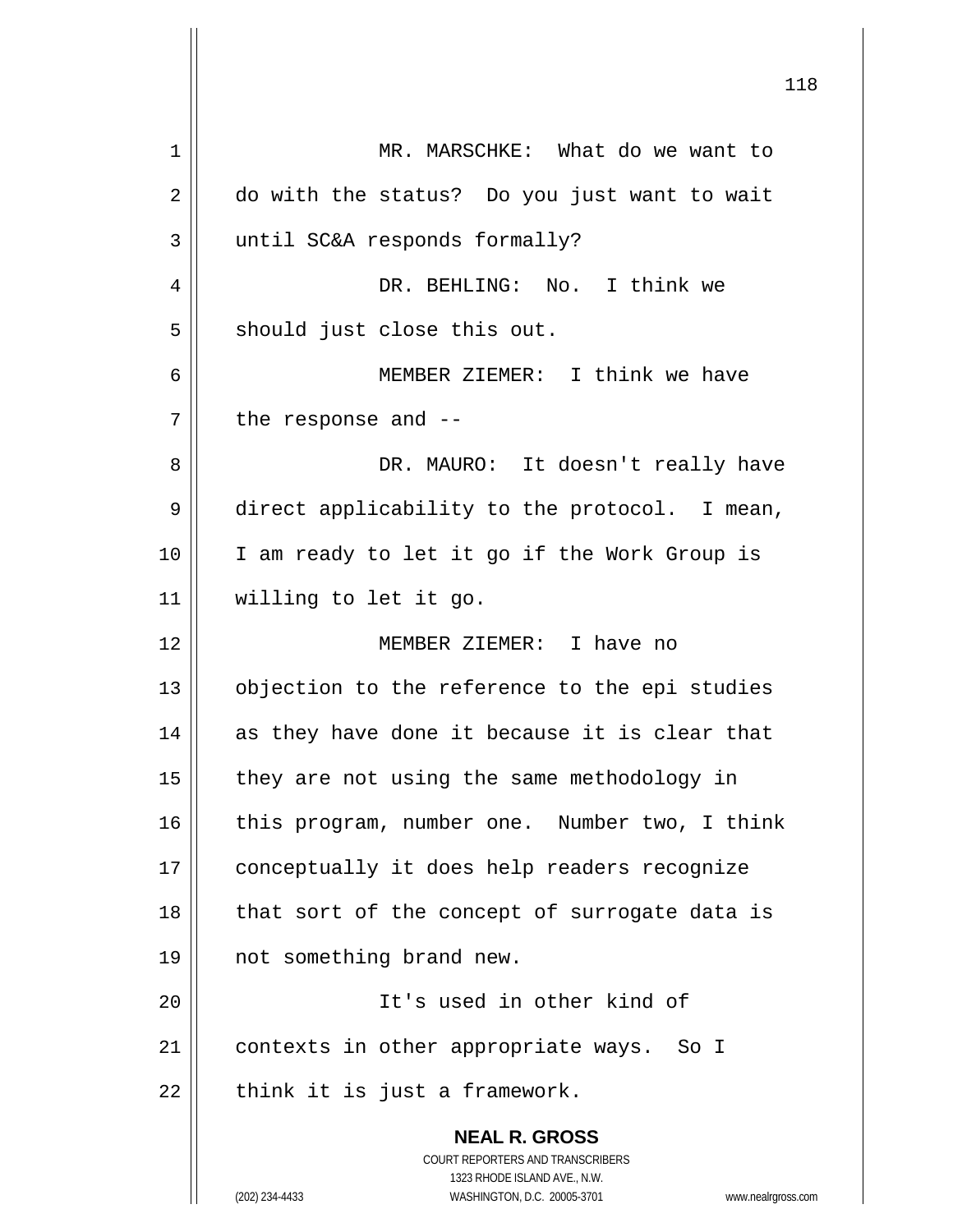|    | 119                                                                                                                                                             |
|----|-----------------------------------------------------------------------------------------------------------------------------------------------------------------|
|    |                                                                                                                                                                 |
| 1  | DR. NETON: That's exactly my --                                                                                                                                 |
| 2  | MEMBER ZIEMER: It is not like a                                                                                                                                 |
| 3  | legal precedent that we're doing it exactly                                                                                                                     |
| 4  | the way that it's done in epidemiology,                                                                                                                         |
| 5  | clearly very different. But it provides sort                                                                                                                    |
| 6  | of an argument that the general idea of using                                                                                                                   |
| 7  | surrogate information is not something we have                                                                                                                  |
| 8  | pulled out of thin air.                                                                                                                                         |
| 9  | MEMBER GRIFFON: Well, this is                                                                                                                                   |
| 10 | Mark. This might be a different discussion if                                                                                                                   |
| 11 | we were arguing about the regulation, but that                                                                                                                  |
| 12 | is a moot point.                                                                                                                                                |
| 13 | MEMBER ZIEMER: Right.                                                                                                                                           |
| 14 | MEMBER GRIFFON: It is in the                                                                                                                                    |
| 15 | regulation. So I agree it should be closed,                                                                                                                     |
| 16 | yes.                                                                                                                                                            |
| 17 | MR. MARSCHKE: Okay. It's closed.                                                                                                                                |
| 18 | CHAIR MUNN: It is closed.                                                                                                                                       |
| 19 | DR. NETON: Then hearing that I                                                                                                                                  |
| 20 | will move on to finding 003, which starts off                                                                                                                   |
| 21 | by saying, "SC&A, we appreciate this belief                                                                                                                     |
| 22 | that IG-004 is technically sound." However,                                                                                                                     |
|    | <b>NEAL R. GROSS</b><br>COURT REPORTERS AND TRANSCRIBERS<br>1323 RHODE ISLAND AVE., N.W.<br>(202) 234-4433<br>WASHINGTON, D.C. 20005-3701<br>www.nealrgross.com |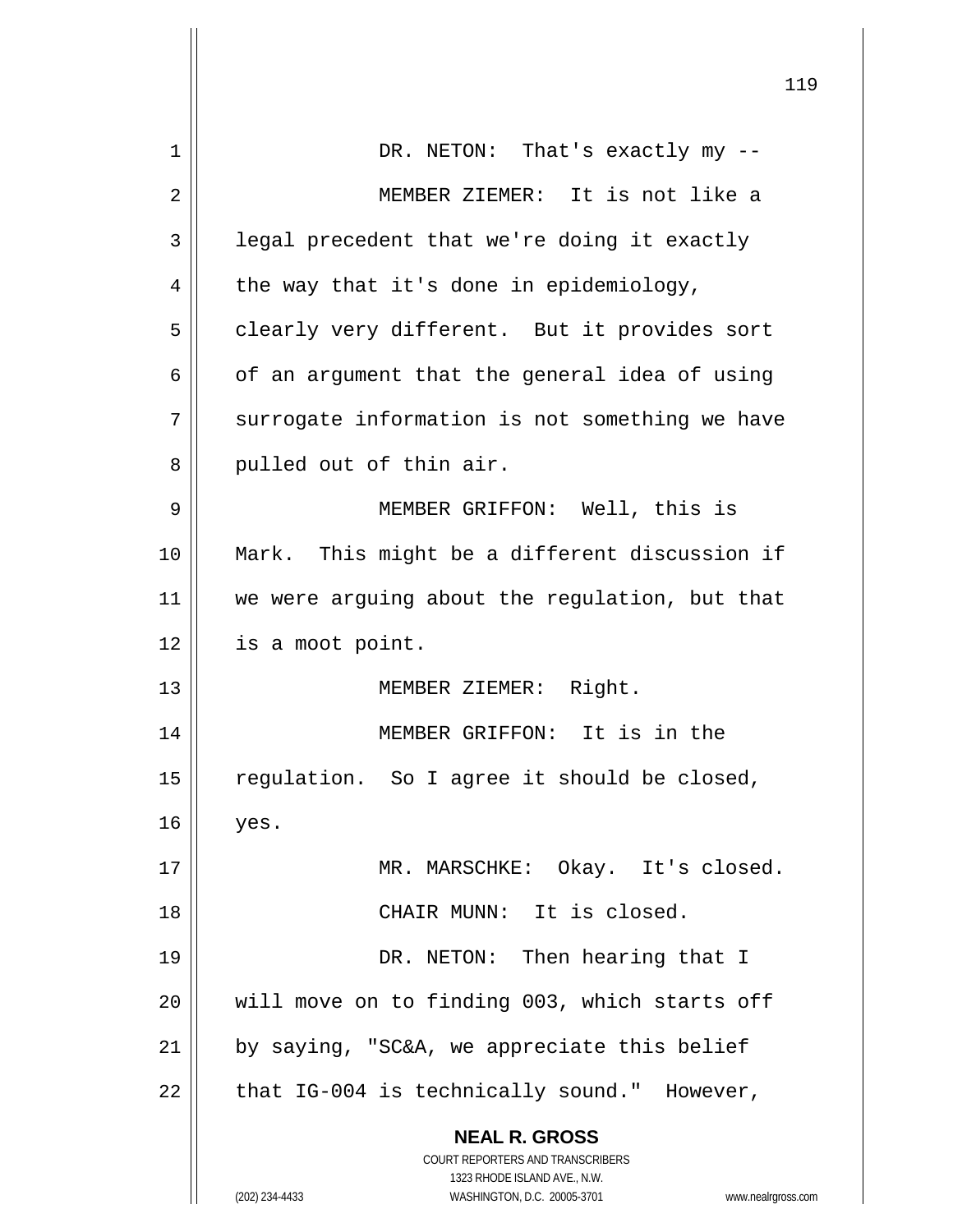**NEAL R. GROSS** COURT REPORTERS AND TRANSCRIBERS 1323 RHODE ISLAND AVE., N.W. (202) 234-4433 WASHINGTON, D.C. 20005-3701 www.nealrgross.com 1 || they muse a little bit about how difficult  $2 \parallel$  this might be to implement because of lack of 3 | information, first term unavailability, that 4 || sort of thing. 5 And we do agree that there are 6 || going to be possible difficulties in 7 | implementing the procedure. However, it is 8 || our opinion that all of these difficulties  $9 \parallel$  that are overcome are best judged by 10 evaluating the specific procedures that are 11 developed using this guidance. 12 In other words, we totally agree  $13 \parallel$  that this is not going to be easy in all 14 | cases, but, again, the site-specific 15 || procedures are really what needs to be looked 16 || at in that regard. Nothing we could really 17 || change in the document itself but this 18 finding. 19 DR. MAURO: One area where we  $20$  | thought it might be important to point out to  $21$  | the Work Group, to the Subcommittee, is there  $22$  || is a little discontinuity between the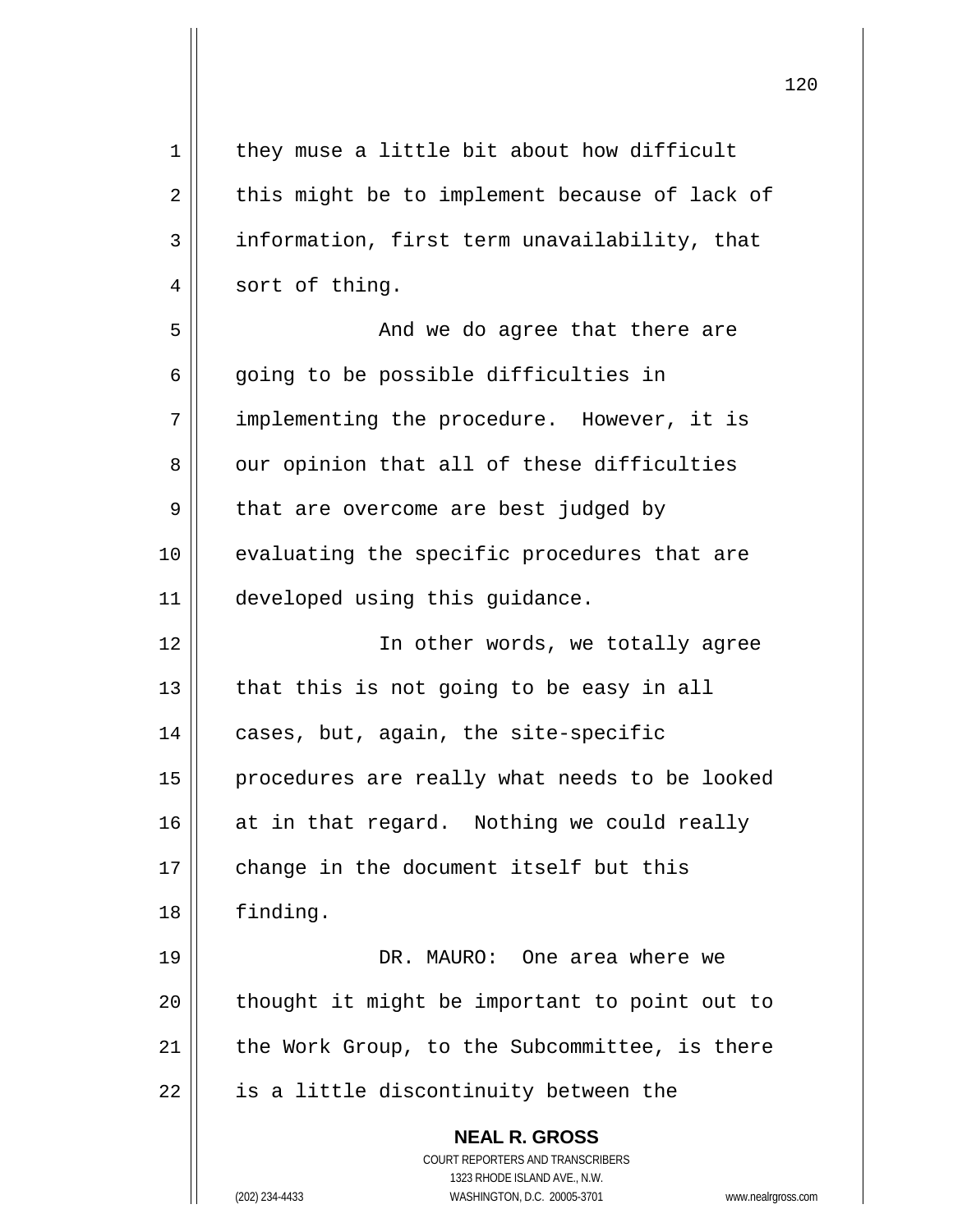**NEAL R. GROSS** COURT REPORTERS AND TRANSCRIBERS 1323 RHODE ISLAND AVE., N.W. 1 || criteria, draft criteria, developed by the 2 | Work Group, the other Board Work Group,  $3 \parallel$  dealing with the subject. That has to do with 4 | the time period. 5 I believe the write-up in OCAS-004  $6 \parallel$  doesn't have a requirement that the data that  $7 \parallel$  you are using for a surrogate be the data that 8 || is of the same time period. And I think it's 9 worth discussing that a little bit because  $10$  || that is the one place where there is a 11 difference between at least the opinion of the 12 Work Group for Surrogate Data and OCAS-004.  $13$  | That is the level of importance that is given 14  $\parallel$  to the time period that the data are acquired.  $15$  That might be something that is worth 16 discussing a little bit here. 17 DR. NETON: John, yes. I forgot  $18$  || that was one of the comments in that finding. 19  $\parallel$  Thanks for bringing that up. 20 || And we did look at that. At the  $21$  | end of the day, our opinion is that what the 22 || Board's issuing is a draft document right now.

(202) 234-4433 WASHINGTON, D.C. 20005-3701 www.nealrgross.com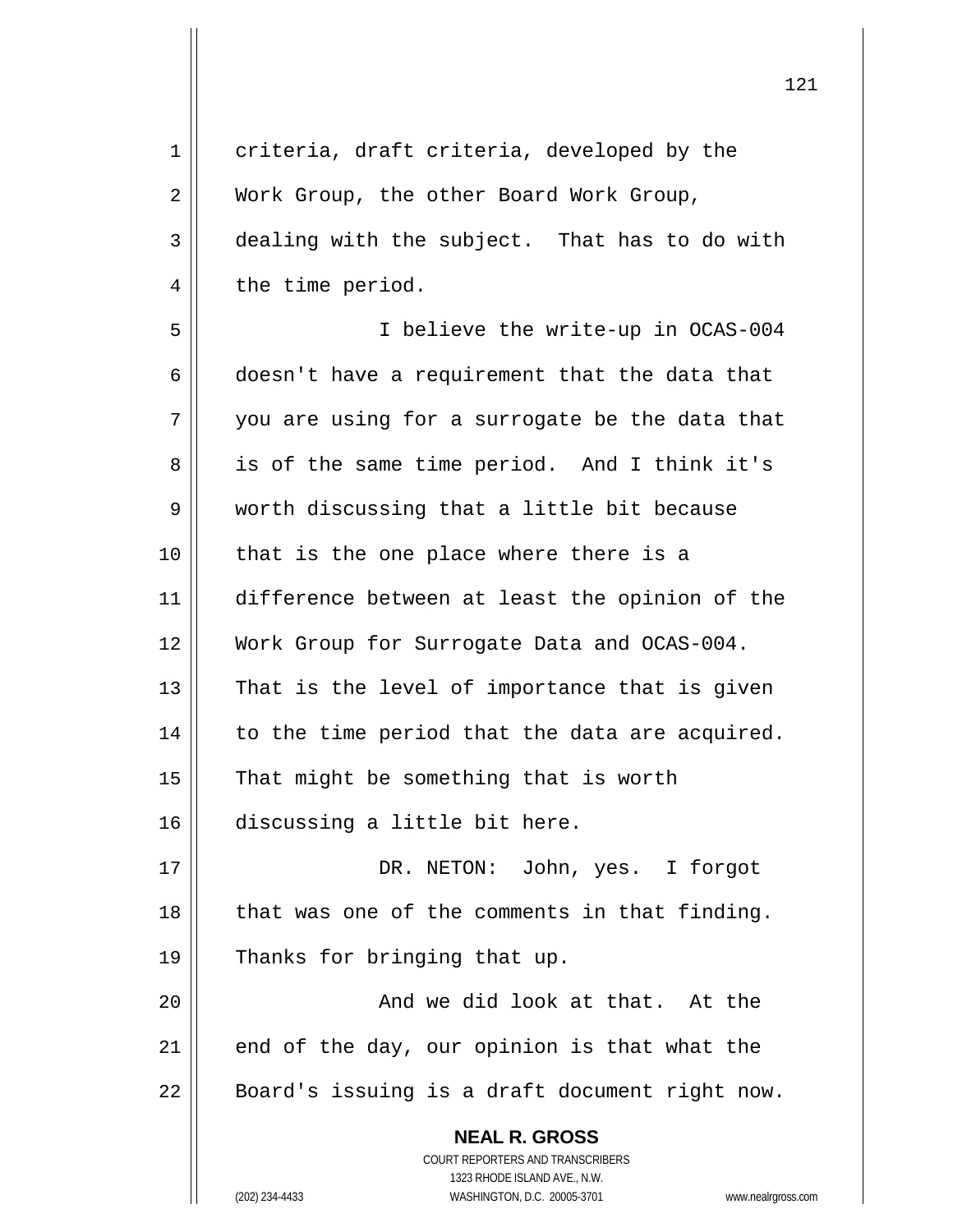**NEAL R. GROSS** COURT REPORTERS AND TRANSCRIBERS 1323 RHODE ISLAND AVE., N.W. (202) 234-4433 WASHINGTON, D.C. 20005-3701 www.nealrgross.com 1 || And so we didn't feel it was appropriate at  $2 \parallel$  this point to start commenting on how our 3 | procedure agrees or disagrees with a Board's 4 draft position document. 5 I am not sure how that can be 6 | handled. And, again, you're probably right.  $7$   $\parallel$  That needs to be discussed maybe among the 8 || members of the Subcommittee, how they want to 9 deal with that. 10 MEMBER GRIFFON: Or maybe, Jim, we 11 may have to wait for the -- I mean, we do have 12 || the Surrogate Worker Work Group. They have to 13 wait for us. I'm on that Work Group as well,  $14$  | but we may have to finalize that draft before  $15$ 16 || DR. NETON: I was just, you know, 17 do we want to leave this finding open until 18 || the Board comes to a consensus or do we just 19  $\vert\vert$  open it at such time when it's -- I don't  $20$  | know. 21 MEMBER GRIFFON: Yes. I don't  $22 \parallel$  know.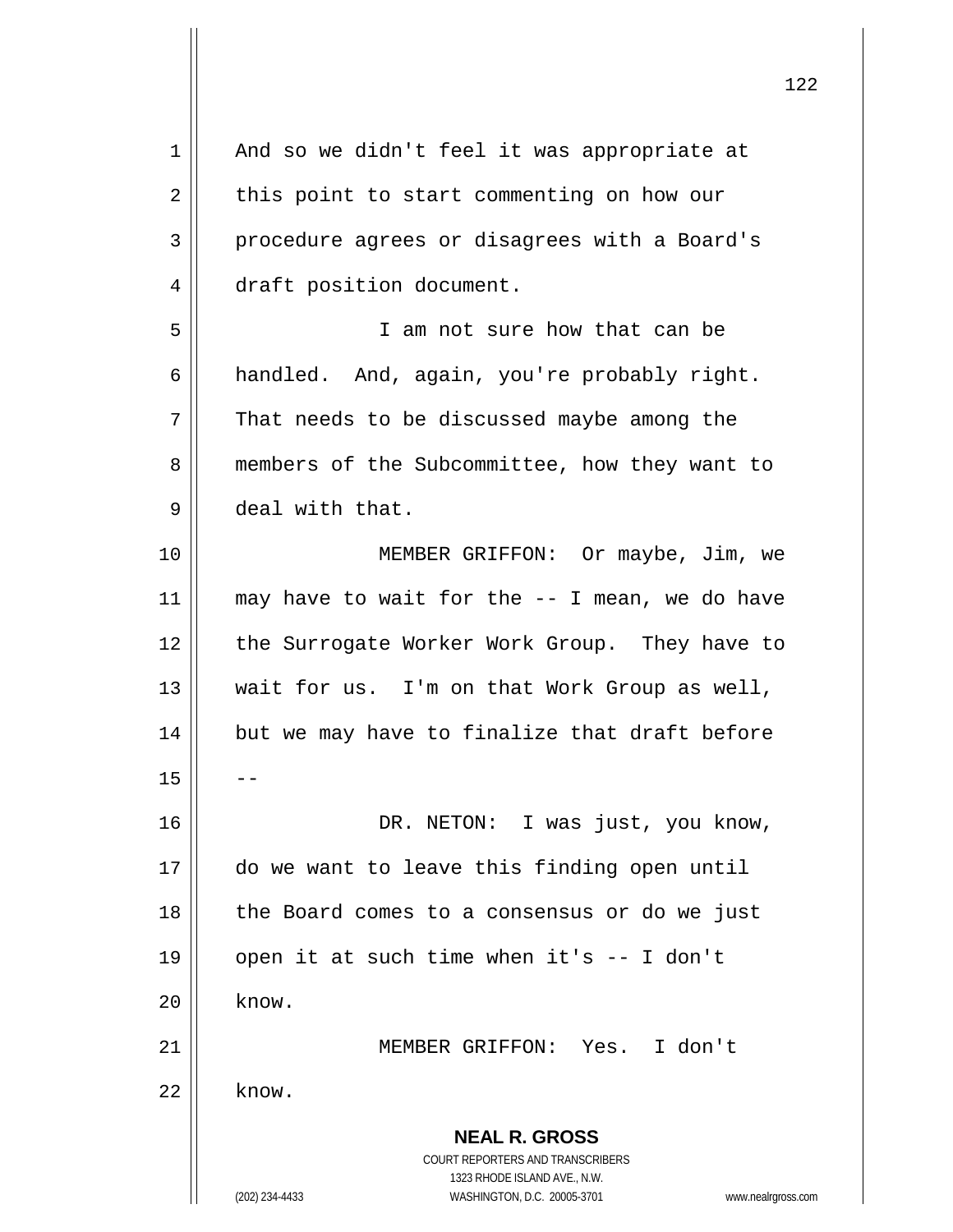|                | 123                                                                 |
|----------------|---------------------------------------------------------------------|
| 1              | MEMBER ZIEMER: Or defer it.                                         |
| $\overline{2}$ | DR. NETON: That's a good --                                         |
| 3              | MEMBER GRIFFON: Transfer it, you                                    |
| 4              | mean?                                                               |
| 5              | MR. ELLIOTT: Yes. Transfer it.                                      |
| 6              | CHAIR MUNN: Well, that is a                                         |
| 7              | thought.                                                            |
| 8              | MR. ELLIOTT: I always like to                                       |
| 9              | delegate.                                                           |
| 10             | CHAIR MUNN: Yes. That is a                                          |
| 11             | delightful --                                                       |
| 12             | MR. ELLIOTT: It's a feel-good                                       |
| 13             | situation for me.                                                   |
| 14             | CHAIR MUNN: That is a delightful                                    |
| 15             | idea. Is that the feeling of the Board, of                          |
| 16             | the Subcommittee, that transferring item 3 is                       |
| 17             | appropriate?                                                        |
| 18             | MEMBER ZIEMER: It certainly has                                     |
| 19             | got to be part of the discussion of the                             |
| 20             | Surrogate Data Work Group.                                          |
| 21             | MEMBER GRIFFON: Yes, yes.                                           |
| 22             | MEMBER ZIEMER: And I guess we                                       |
|                | <b>NEAL R. GROSS</b>                                                |
|                | COURT REPORTERS AND TRANSCRIBERS<br>1323 RHODE ISLAND AVE., N.W.    |
|                | (202) 234-4433<br>WASHINGTON, D.C. 20005-3701<br>www.nealrgross.com |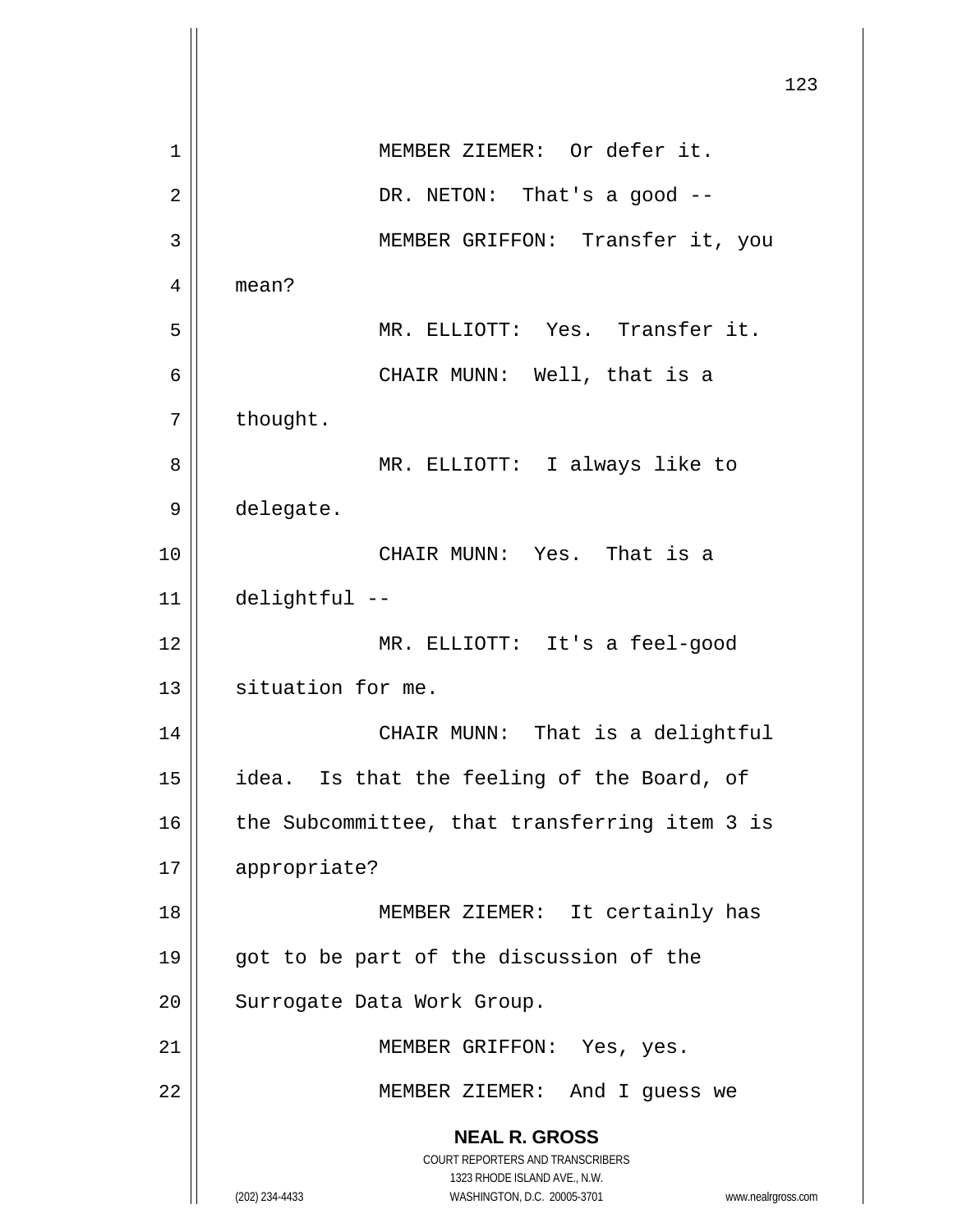**NEAL R. GROSS** COURT REPORTERS AND TRANSCRIBERS 1323 RHODE ISLAND AVE., N.W. (202) 234-4433 WASHINGTON, D.C. 20005-3701 www.nealrgross.com 1 || don't want to both be working on that. 2 || MEMBER GRIFFON: Right. It is  $3 \parallel$  probably a good idea. 4 CHAIR MUNN: I will transfer 5 IG-004-03 to the Surrogate Data Work Group  $6 \parallel$  with the proper language accordingly. I will  $7||$  send the draft of that letter to all of you 8 | before it goes out. 9 Okay. Let's move to item 4. 10 MR. ELLIOTT: Did we lose you, 11 Jim? 12 CHAIR MUNN: Hello? 13 DR. NETON: Sorry. I was on mute. 14 || I was talking to the air. 15 (Laughter.) 16 || DR. NETON: Finding 004 17 || specifically talks about how implementation 18 || guide 004 was weighted very heavily towards 19 Atomic Weapons Employer facilities. It went  $20$  | further even to suggest that if that were the  $21$  | case, that it was only an AWE-specific 22 || document that maybe it could be superseded or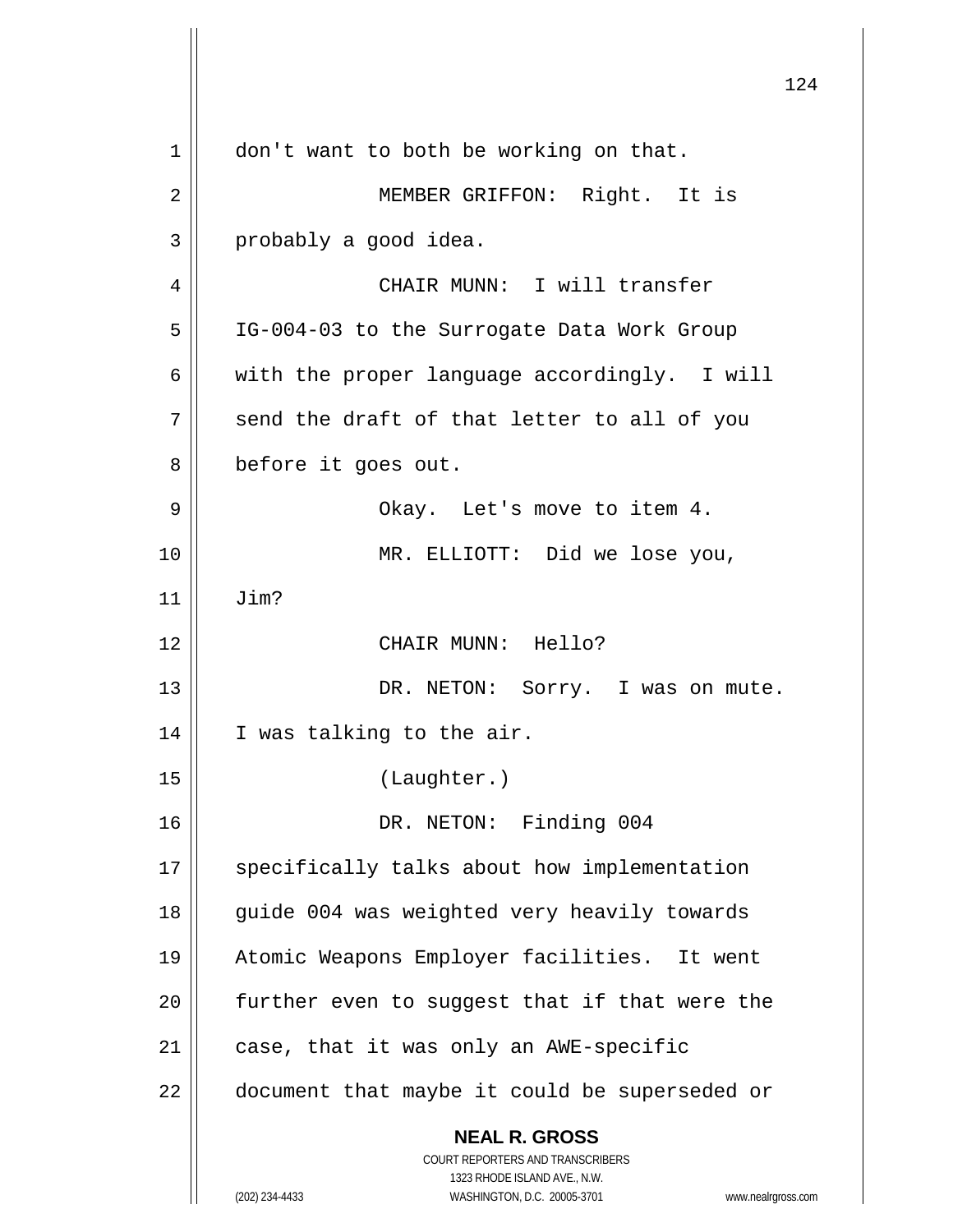| 1  | has been superseded by TBD-6000 and 6001,     |
|----|-----------------------------------------------|
| 2  | absolutely correct that the document          |
| 3  | emphasizes the use of surrogate data at AWE   |
| 4  | facilities.                                   |
| 5  | In fact, most of our applications,            |
| 6  | almost all that I can think of, are going to  |
| 7  | be, surrogate data are going to be, tied to   |
| 8  | AWE facilities. And so that's why the         |
| 9  | examples, at least, were heavily towards that |
| 10 | type of operation.                            |
| 11 | I am not sure that there was not              |
| 12 | going to be some instance that pops up for a  |
| 13 | DOE facility. So we went back and looked at   |
| 14 | the criteria that are in the sections.        |
| 15 | And the general guidance provided             |
| 16 | really is equally applicable to DOE           |
| 17 | facilities; that is, you know, the temporal   |
| 18 | nature of the material, similar processes and |
| 19 | such. So we feel that it is appropriate to    |
| 20 | leave it open to cover both AWE and DOE       |
| 21 | facilities, although the examples are slanted |
| 22 | towards AWEs.                                 |
|    | <b>NEAL R. GROSS</b>                          |

COURT REPORTERS AND TRANSCRIBERS 1323 RHODE ISLAND AVE., N.W. (202) 234-4433 WASHINGTON, D.C. 20005-3701 www.nealrgross.com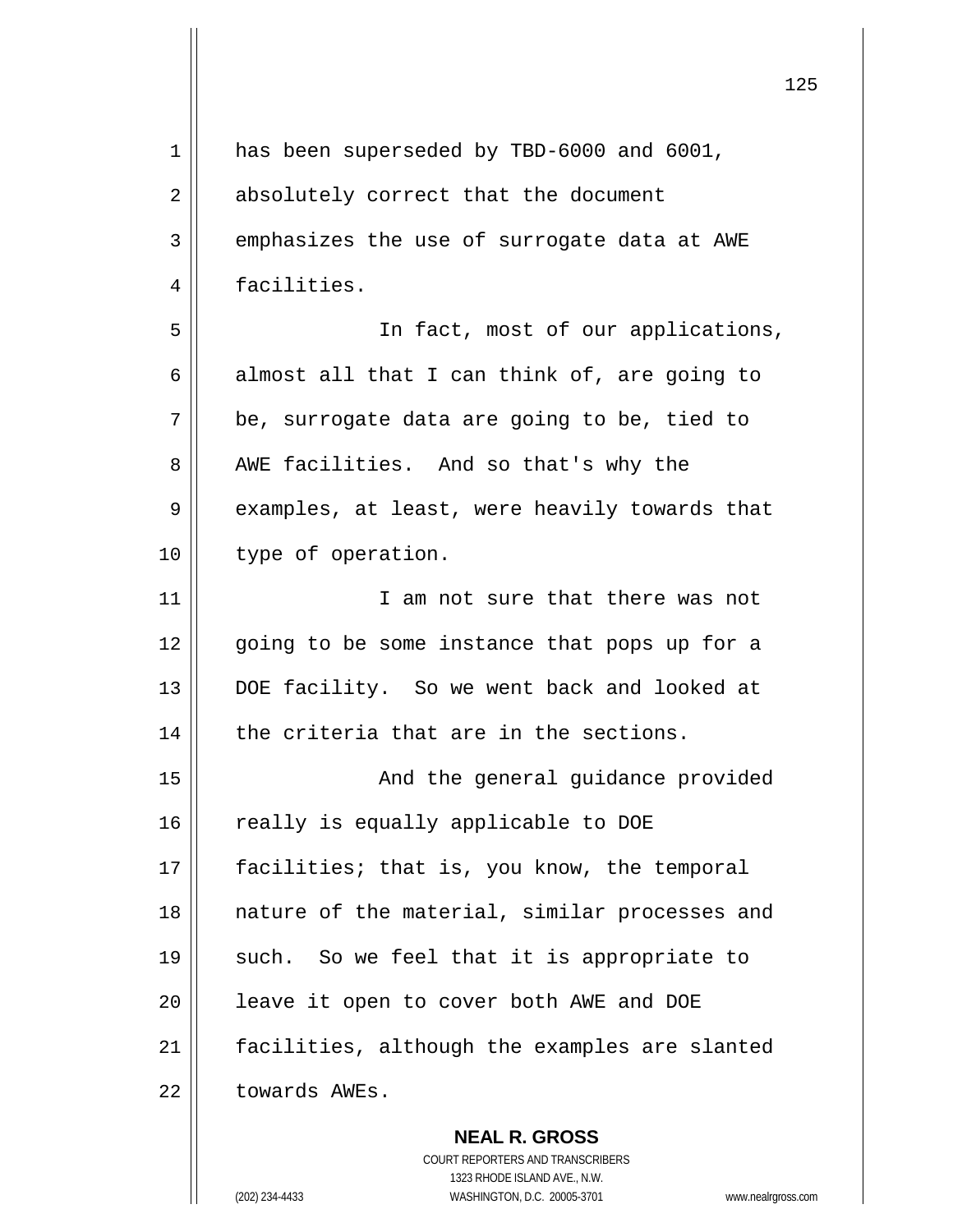|    | 126                                                                 |
|----|---------------------------------------------------------------------|
| 1  | In regards to the TBD-6000/6001                                     |
| 2  | issue, we think it is sort of the opposite of                       |
| 3  | how SC&A has viewed this. IG-004 is the                             |
| 4  | overarching higher tier document in our                             |
| 5  | process. The implementation guides in general                       |
| 6  | are that. And they inform floor requirements                        |
| 7  | or minimum requirements for procedures and                          |
| 8  | technical information bulletins, those types                        |
| 9  | of documents.                                                       |
| 10 | So we don't think it supersedes                                     |
| 11 | TBD-6000/6001. I've documented that those                           |
| 12 | documents need to be in conformance with.<br>In                     |
| 13 | fact, we acknowledge their suggestion that                          |
| 14 | those documents should be reviewed against                          |
| 15 | IG-004. I think that is true.                                       |
| 16 | Regarding the suggestion that we                                    |
| 17 | cross-reference 6000 in IG-004, I think we                          |
| 18 | would prefer to leave that out of there and                         |
| 19 | have TBD-6000 reference IG-004 as an                                |
| 20 | implementing document.                                              |
| 21 | I am not sure what the end result                                   |
| 22 | of this is other than I think we're okay with                       |
|    | <b>NEAL R. GROSS</b>                                                |
|    | COURT REPORTERS AND TRANSCRIBERS<br>1323 RHODE ISLAND AVE., N.W.    |
|    | (202) 234-4433<br>WASHINGTON, D.C. 20005-3701<br>www.nealrgross.com |

 $\mathsf{I}$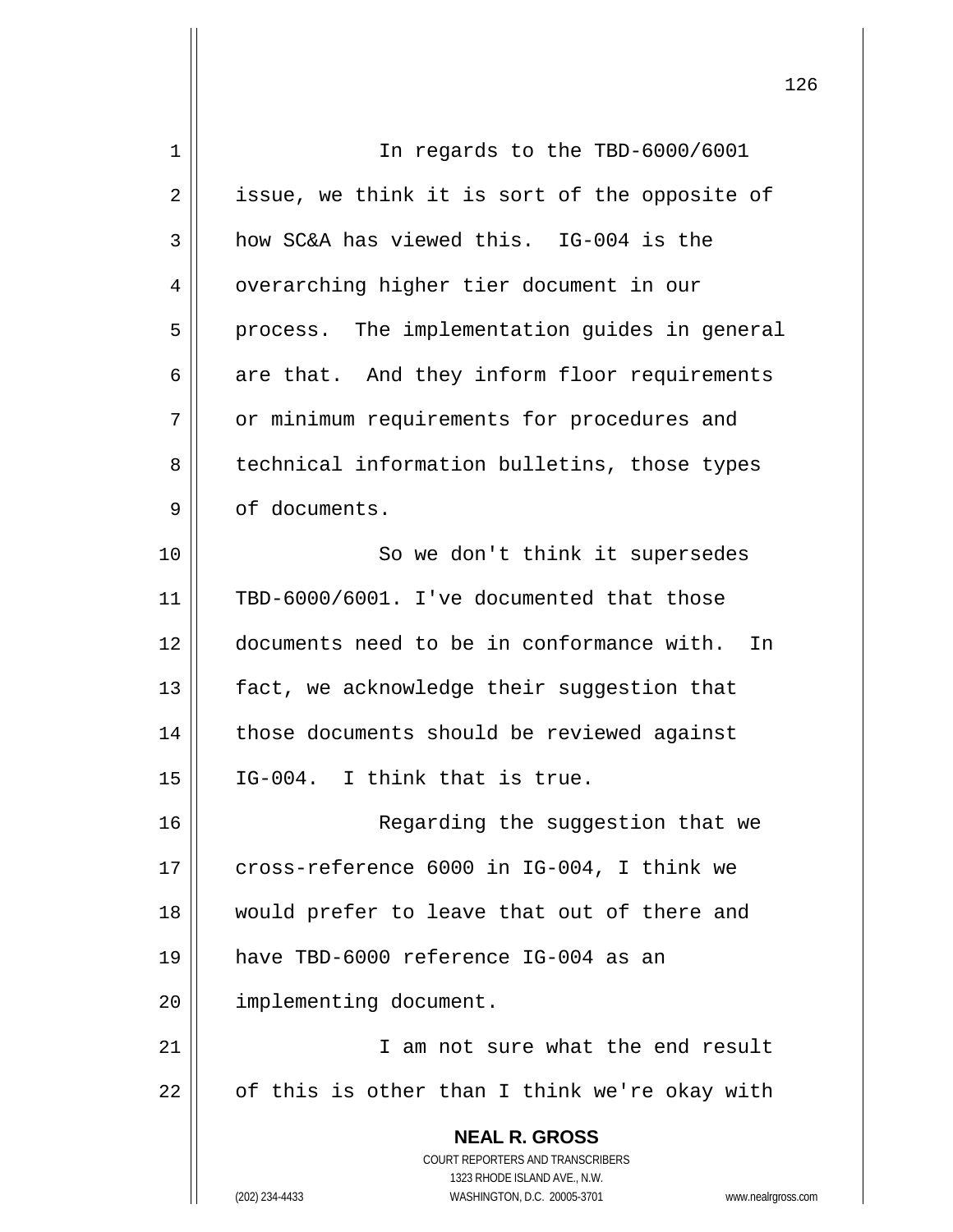| $\mathbf 1$ | the way it is set right now. And we do agree                        |
|-------------|---------------------------------------------------------------------|
| 2           | that 6000/6001 should be reviewed against                           |
| 3           | those criteria in IG-004.                                           |
| 4           | DR. MAURO: Jim, let me give you                                     |
| 5           | another way we were looking at it. And that                         |
| 6           | is a parallel structure. The IG-004 with the                        |
| 7           | richness it has as it relates to AWE is very                        |
| 8           | useful.                                                             |
| 9           | And with the examples, what I had                                   |
| 10          | in mind when I was reading this, something                          |
| 11          | similar to that, where there are other places                       |
| 12          | where surrogate data might have applicability                       |
| 13          | in non-AWEs immediately comes to mind where we                      |
| 14          | in the past have -- just like you have done                         |
| 15          | with AWEs. We know what the issues are. And                         |
| 16          | you've engaged them here in 004.                                    |
| 17          | Engaging some of those issues in                                    |
| 18          | non-AWE facilities was something that I guess                       |
| 19          | I was expecting to see only because it was                          |
| 20          | there for AWEs. For example, we know                                |
| 21          | neutron-photon ratios are a big deal. We know                       |
| 22          | that the chemical form of the particular                            |
|             | <b>NEAL R. GROSS</b>                                                |
|             | COURT REPORTERS AND TRANSCRIBERS                                    |
|             | 1323 RHODE ISLAND AVE., N.W.                                        |
|             | WASHINGTON, D.C. 20005-3701<br>(202) 234-4433<br>www.nealrgross.com |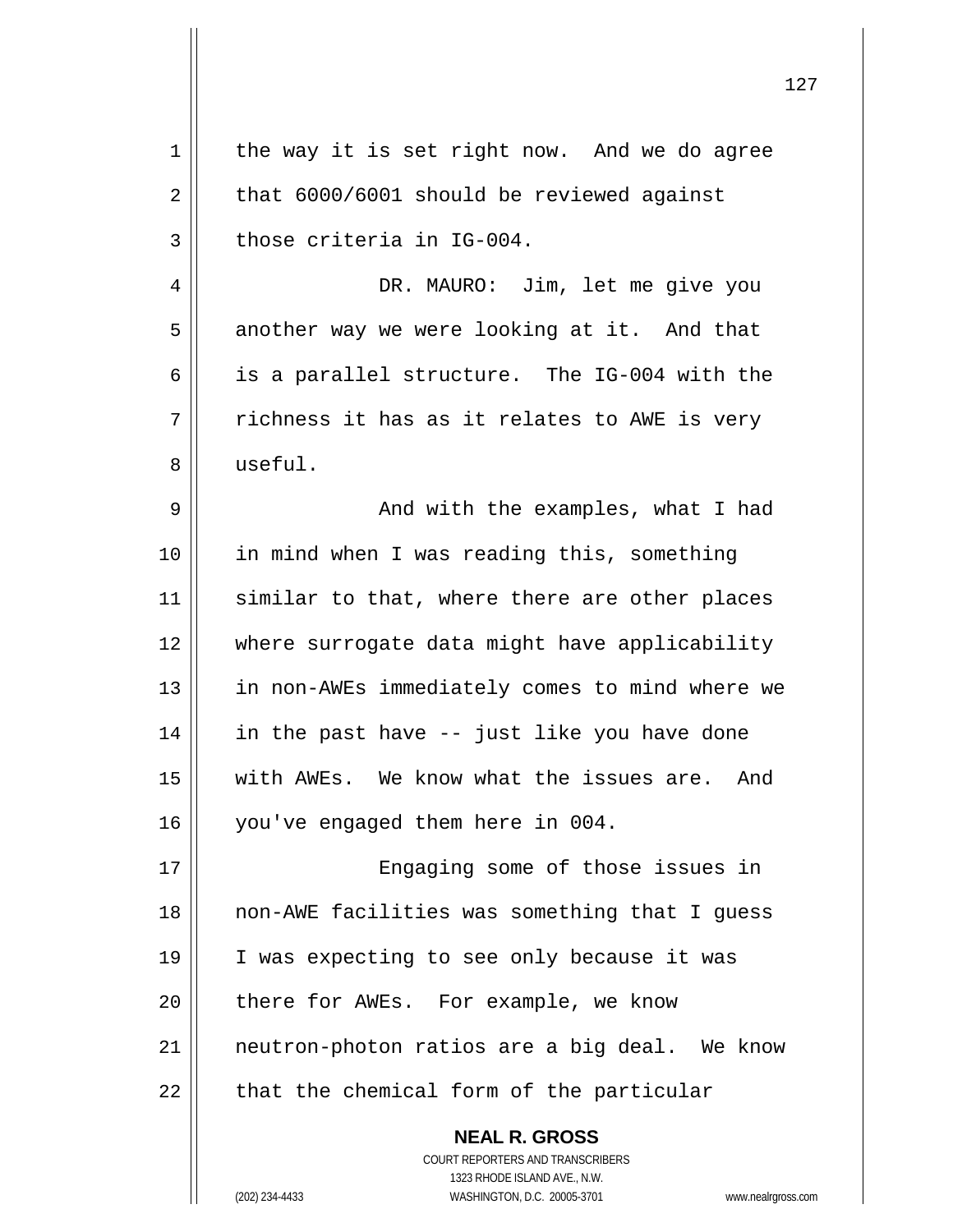1 || material, especially things like high-fired,  $2 \parallel$  are important.

**NEAL R. GROSS** COURT REPORTERS AND TRANSCRIBERS 3 We know that tritides -- and when  $4 \parallel$  you use the hafnium tritide versus another  $5 \parallel$  in other words, what I am getting at, there is  $6 \parallel$  a whole litany of places where you might draw 7 upon surrogate data. Radon, another example, 8 || where, just like you created a richness for 9 || AWEs, in theory, you could create a richness 10 || for others that would create a parallel 11 structure. 12 || It's almost as if, once you went 13 down the road to get into AWEs, it almost was 14 incumbent upon you to do the same thing for 15 non-AWEs. 16 DR. NETON: John, I don't know  $17$  || that most of the examples you cited are really  $18$  || what I would consider surrogate data; that is, 19 data from one facility applied to another. 20 || You are talking about surrogate neutron 21 exposures, but that is based on the monitoring  $22$  | data from that specific facility.

1323 RHODE ISLAND AVE., N.W.

(202) 234-4433 WASHINGTON, D.C. 20005-3701 www.nealrgross.com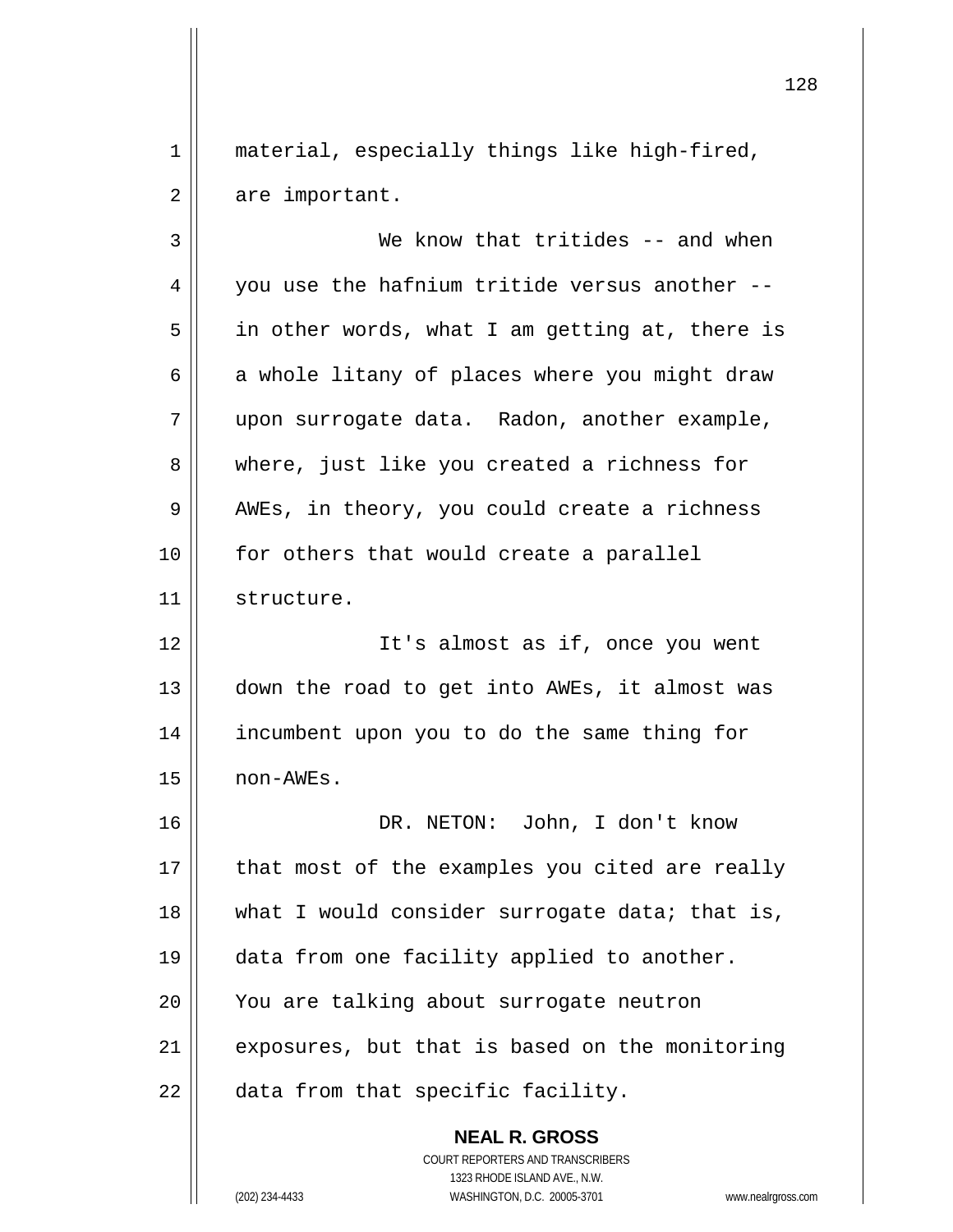|    | 129                                                                                             |
|----|-------------------------------------------------------------------------------------------------|
| 1  | Solubility material, the same                                                                   |
| 2  | thing. You have Super S or you have tritides.                                                   |
| 3  | Those are data that are at that exact                                                           |
| 4  | facility. We're not forwarding information                                                      |
| 5  | from one site to another.                                                                       |
| 6  | DR. MAURO: Okay. Let me ask you                                                                 |
| 7  | a question. Do you think --                                                                     |
| 8  | MR. HINNEFELD: Jim?                                                                             |
| 9  | DR. NETON: Yes?                                                                                 |
| 10 | DR. MAURO: -- it's plausible to                                                                 |
| 11 | use neutron-photon data from one facility and                                                   |
| 12 | apply it to others? Because we have.                                                            |
| 13 | MR. HINNEFELD: We might want to                                                                 |
| 14 | do that, Jim.                                                                                   |
| 15 | MR. ELLIOTT: Yes, Jim.                                                                          |
| 16 | DR. NETON: I am not saying that's                                                               |
| 17 | not possible, but --                                                                            |
| 18 | MR. ELLIOTT: Jim, let me make a                                                                 |
| 19 | comment here. This is Larry. The definition                                                     |
| 20 | of surrogate data is at hand right now. And                                                     |
| 21 | IG-004, I believe, talks about the use of                                                       |
| 22 | surrogate data from a similar operation at a                                                    |
|    | <b>NEAL R. GROSS</b><br><b>COURT REPORTERS AND TRANSCRIBERS</b><br>1323 RHODE ISLAND AVE., N.W. |
|    | (202) 234-4433<br>WASHINGTON, D.C. 20005-3701<br>www.nealrgross.com                             |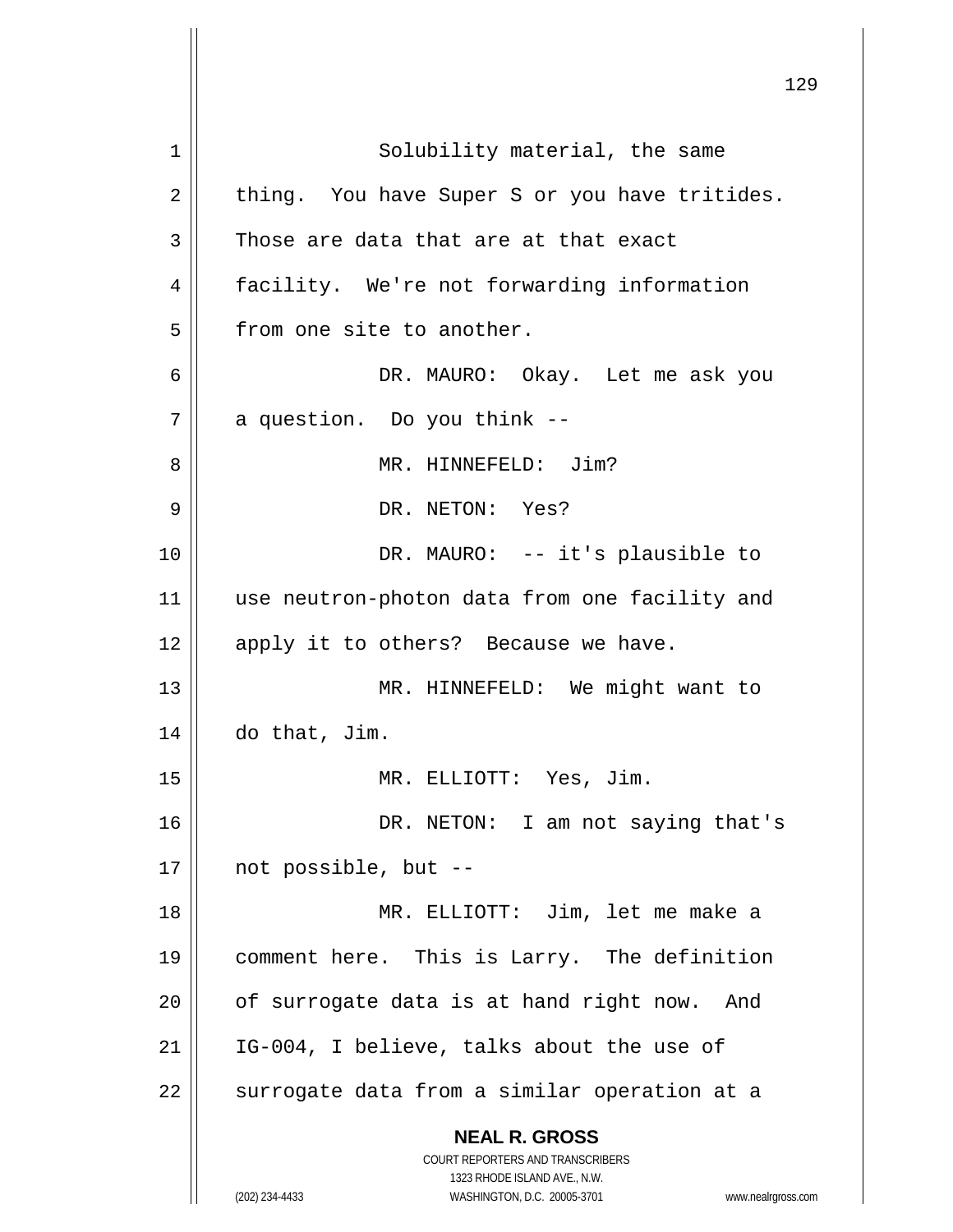**NEAL R. GROSS** COURT REPORTERS AND TRANSCRIBERS 1323 RHODE ISLAND AVE., N.W. (202) 234-4433 WASHINGTON, D.C. 20005-3701 www.nealrgross.com 1 || similar facility. That's what we focus on. 2 || Surrogate data could also be 3 | considered coworker models that are used to 4 | assign missing unmonitored dose. So, you  $5$  know, we need to be careful when we talk about  $6 \parallel$  surrogate data. 7 I don't see IG-004 as being 8 | dedicated only to AWE operations. IG-004 is  $9 \parallel$  a high-tier document that we would use in the 10 || situation where we were putting the use of 11 surrogate data in dose reconstructions for DOE 12 folks. 13 || So, you know, we're not going to  $14$  | change this. It is a higher-tier document; 15 || the 6000, 6001 or lower-tier documents. We 16 think that IG-004 accommodates all the covered 17 | facilities in this program. 18 || DR. NETON: Yes. 19 MEMBER GRIFFON: I tend to agree  $20$  with that. 21 || DR. NETON: I agree with that. 22 || Somewhere in here I did define, and I can't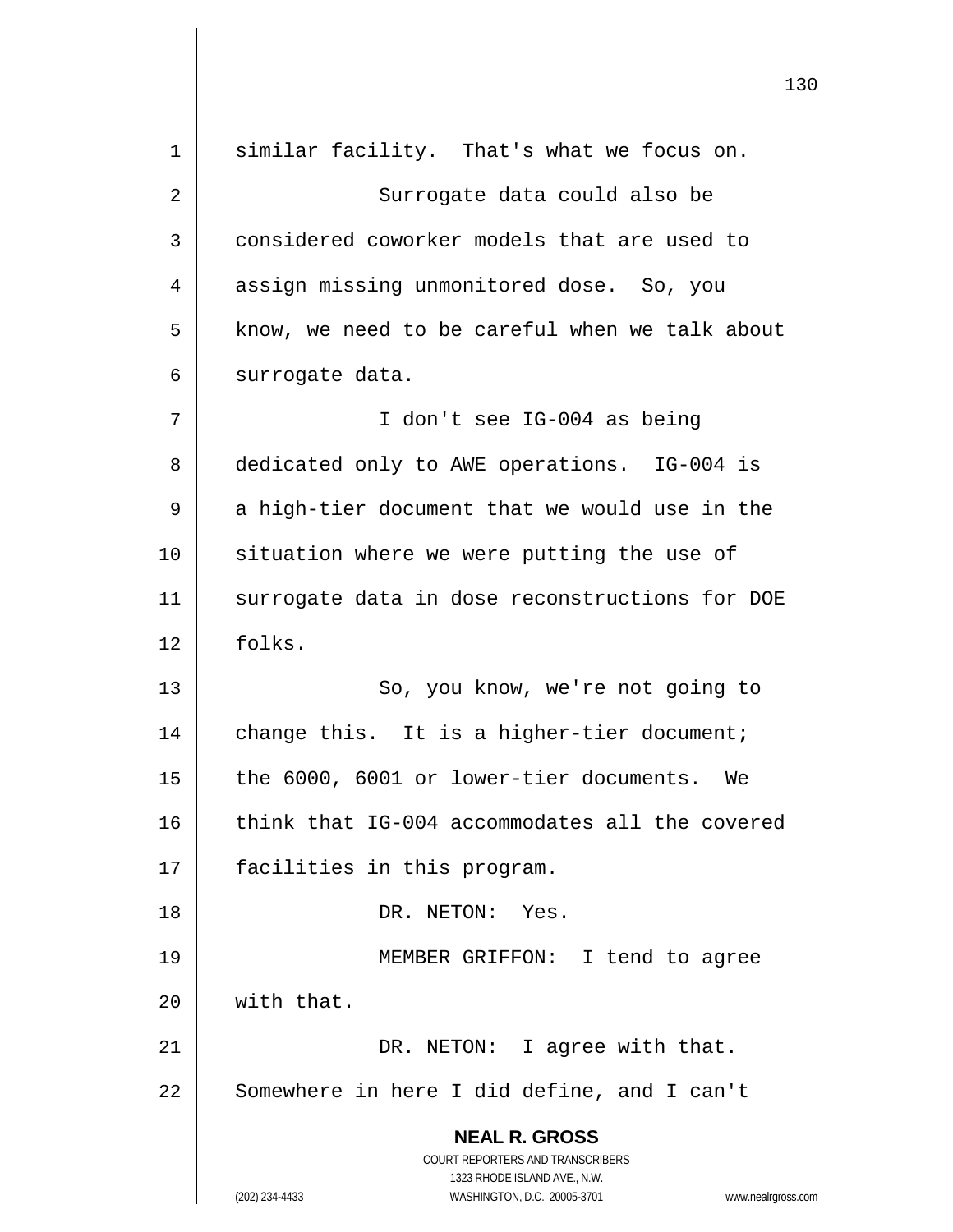**NEAL R. GROSS** COURT REPORTERS AND TRANSCRIBERS 1 find exactly where, that for purposes of 2 | IG-004, surrogate data is data used from one 3 | facility used in another facility. I mean,  $4 \parallel$  that was the narrow focus we took, although 5 | Larry is absolutely right. Surrogate data  $6 \parallel$  could be a lot of different things. 7 DR. MAURO: Jim, let me -- 8 DR. NETON: I'm getting back. 9 | Just one more minute. Getting back to the 10 neutron-photon thing, you know, Stu, I think, 11 was chiming in. And he's right. I was 12 || thinking of neutron-photon ratios at a 13 || specific facility. There are situations, 14 || though, where we could port a neutron-photon 15  $\parallel$  ratio for a similar reactor from one facility 16 || to another. That is true. 17 || I wasn't trying to imply that we 18 wouldn't be using -- as a matter of fact, I 19 would encourage that we use -- not encourage 20 || but support the use of surrogate data that 21 || existed in filling gaps at DOE facilities. 22 || But most of the examples you were citing, what

1323 RHODE ISLAND AVE., N.W.

(202) 234-4433 WASHINGTON, D.C. 20005-3701 www.nealrgross.com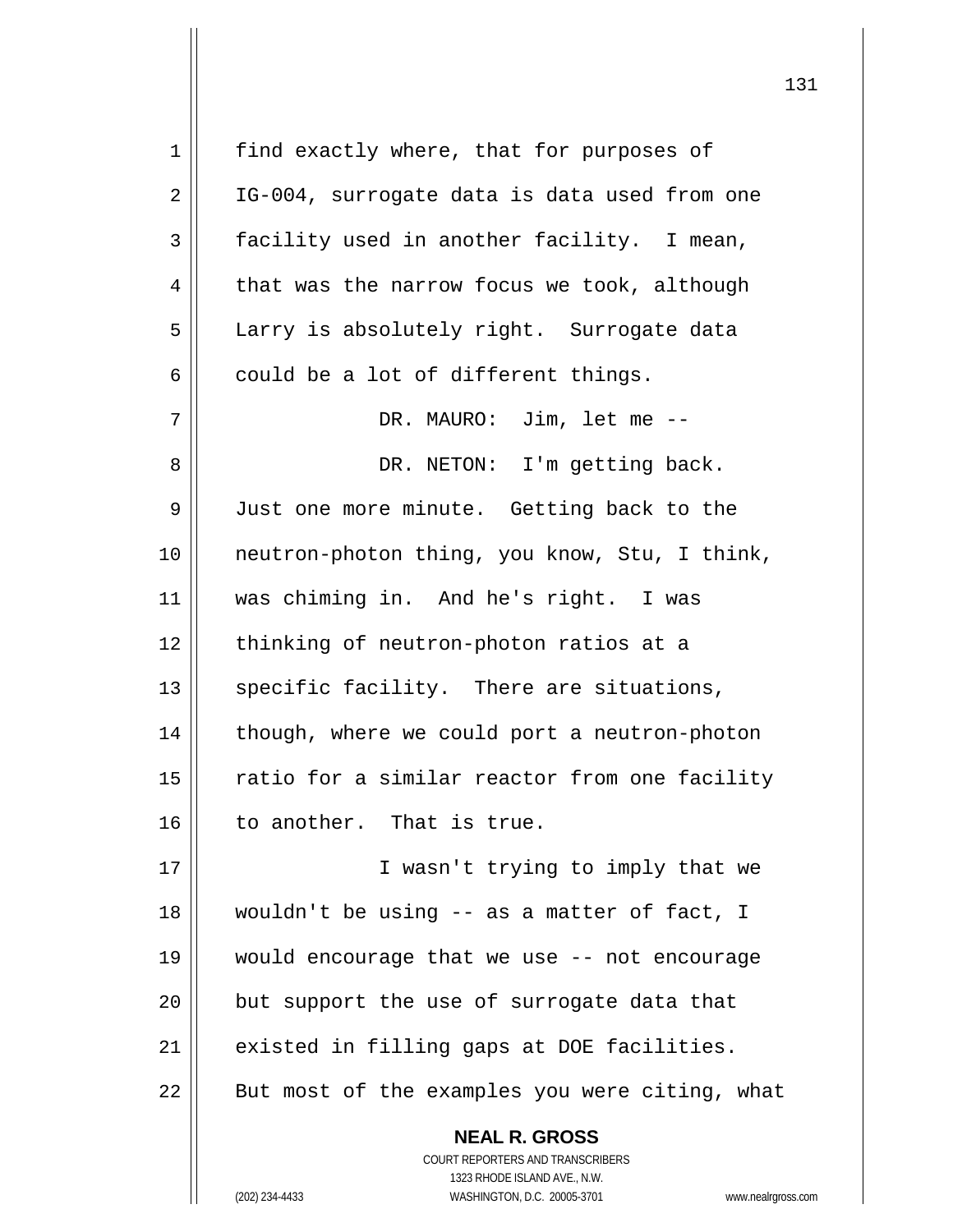**NEAL R. GROSS** COURT REPORTERS AND TRANSCRIBERS 1323 RHODE ISLAND AVE., N.W. (202) 234-4433 WASHINGTON, D.C. 20005-3701 www.nealrgross.com 1 I was trying to say is, were not what I would 2 | consider surrogate data with the possible  $3 \parallel$  exception of the neutron-photon ratios. 4 DR. BEHLING: Jim, while we are  $5 \parallel$  talking about the definition -- and I am  $6 \parallel$  curious because I am kind of working on  $7 \parallel$  something that has raised some questions in my 8 || mind regarding the definition of surrogate 9 data. And let me explain. 10 || Suppose you have a facility for 11 which you have data for one year and the 12 | period of concern for dose reconstruction may 13 || span 11 years so that, in essence, in this 14 || particular case, they used data that was 15 accumulated for a one-year period, the 16 first-year period of an 11-year period for 17 which dose reconstruction would have to be 18 done. 19 And it is obviously not an issue 20 | of transferring information from one facility 21 | to another but basically transferring 22 | information over time. Would you consider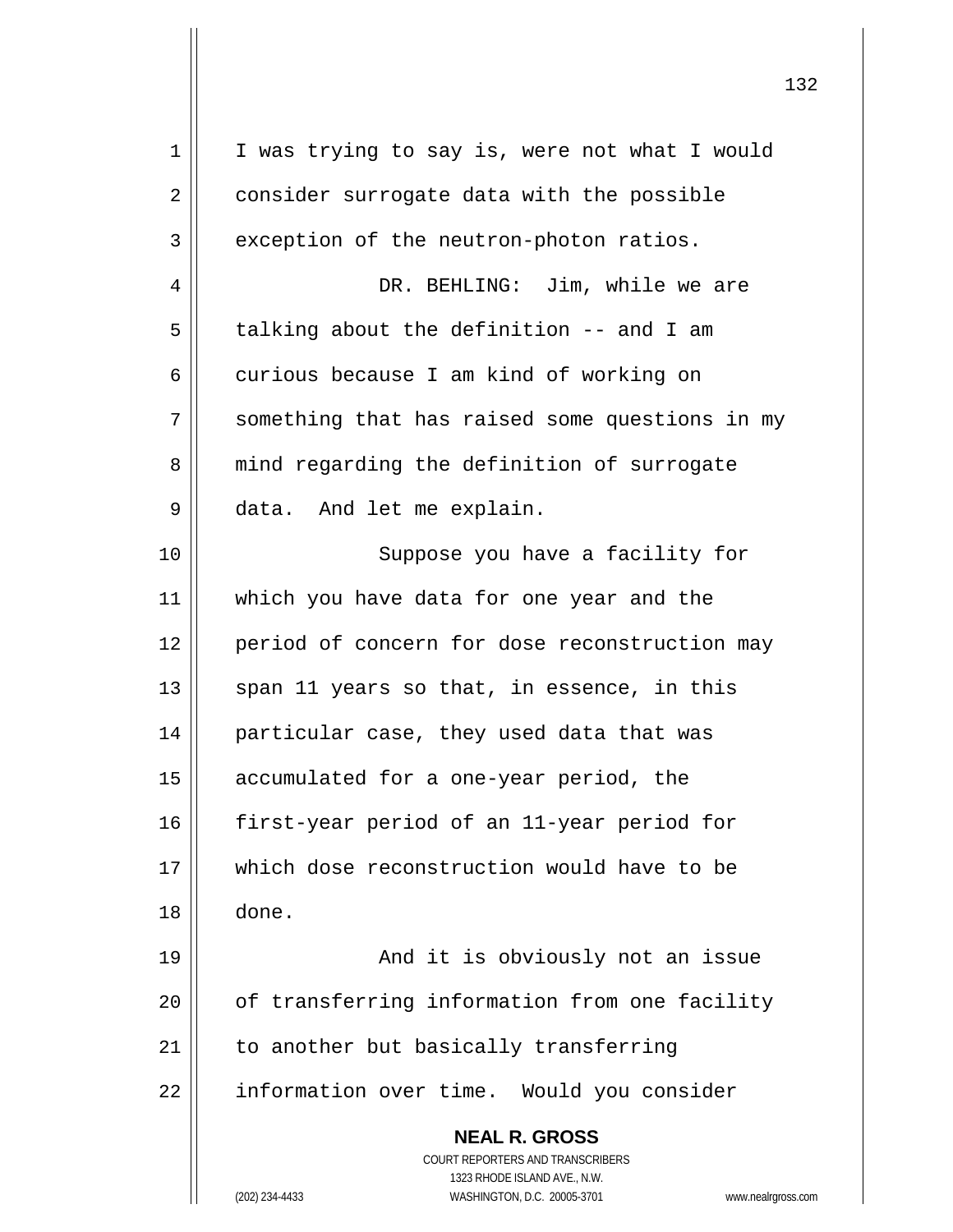**NEAL R. GROSS** COURT REPORTERS AND TRANSCRIBERS 1323 RHODE ISLAND AVE., N.W. (202) 234-4433 WASHINGTON, D.C. 20005-3701 www.nealrgross.com 133 1 that an example of surrogate data when you  $2 \parallel$  take one year's data and say, "This applies to  $3 \parallel$  all full 11 years?" 4 DR. NETON: Under the approach we  $5 \parallel$  have adopted in IG-004, I would say that is  $6 \parallel$  not surrogate data. That is data from that 7 | specific facility. 8 || DR. BEHLING: Yes. 9 DR. MAURO: Jim, I'm not arguing 10 with you. 11 DR. NETON: It's not surrogate 12 data. I can't argue that. But what I am  $13 \parallel$  saying is for purposes -- the issue really 14 || arose if you remember way back in Iowa. Think  $15$  about those days. 16 We used I think it was Pantex data 17 || to reconstruct exposures at Iowa. That's when 18 || the issue really came to a head early on, was 19  $\parallel$  that you're using data from another facility.  $20$  | And people started looking in the regulation 21 || and stuff. Is that really allowed? Can you  $22$  || take data form one facility and apply it to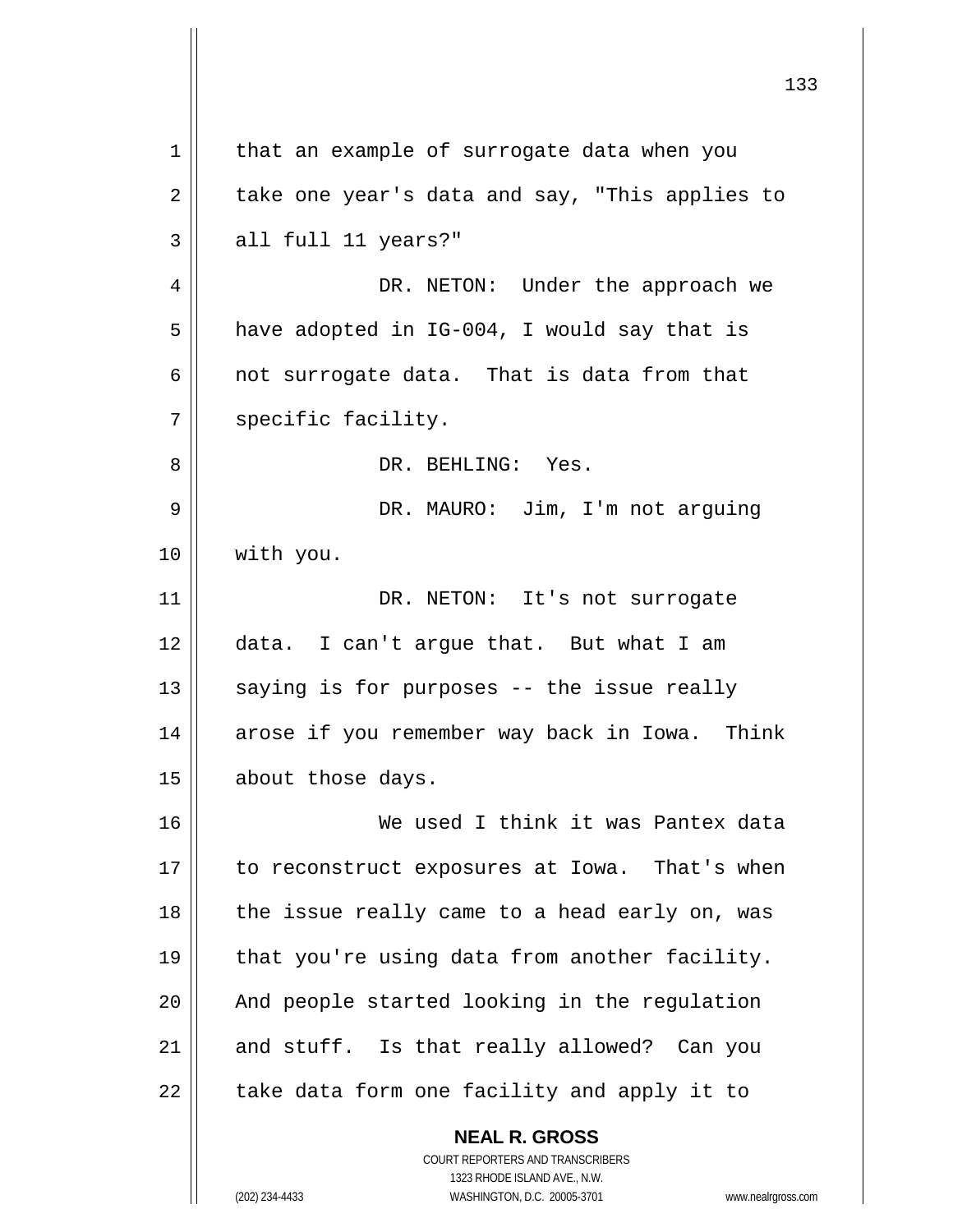$1 \parallel$  another?

| $\overline{2}$ | No one really, in my opinion, has                                                                                                                                      |
|----------------|------------------------------------------------------------------------------------------------------------------------------------------------------------------------|
| 3              | challenged the use of dose reconstruction                                                                                                                              |
| 4              | using data within the facilities, but I think                                                                                                                          |
| 5              | even the regulation or the Act that says                                                                                                                               |
| 6              | something about using data at such facility --                                                                                                                         |
| 7              | DR. MAURO: Jim, this is John. I                                                                                                                                        |
| 8              | agree with you completely. When we reviewed                                                                                                                            |
| 9              | IG-004, we reviewed it on the presumption that                                                                                                                         |
| 10             | the scope of this was for data from one                                                                                                                                |
| 11             | facility being applied to another facility.                                                                                                                            |
| 12             | By no means did we review it from the point of                                                                                                                         |
| 13             | view of different time periods or within a                                                                                                                             |
| 14             | facility.                                                                                                                                                              |
| 15             | DR. NETON: And Hans raised a good                                                                                                                                      |
| 16             | point. I mean, those techniques are also                                                                                                                               |
| 17             | used.                                                                                                                                                                  |
| 18             | DR. MAURO: Yes.                                                                                                                                                        |
| 19             | DR. NETON: But they come under a                                                                                                                                       |
| 20             | different sort of size area.                                                                                                                                           |
| 21             | MR. ELLIOTT: Hans, I would like                                                                                                                                        |
| 22             | to answer your question. Jim has answered it                                                                                                                           |
|                | <b>NEAL R. GROSS</b><br><b>COURT REPORTERS AND TRANSCRIBERS</b><br>1323 RHODE ISLAND AVE., N.W.<br>(202) 234-4433<br>WASHINGTON, D.C. 20005-3701<br>www.nealrgross.com |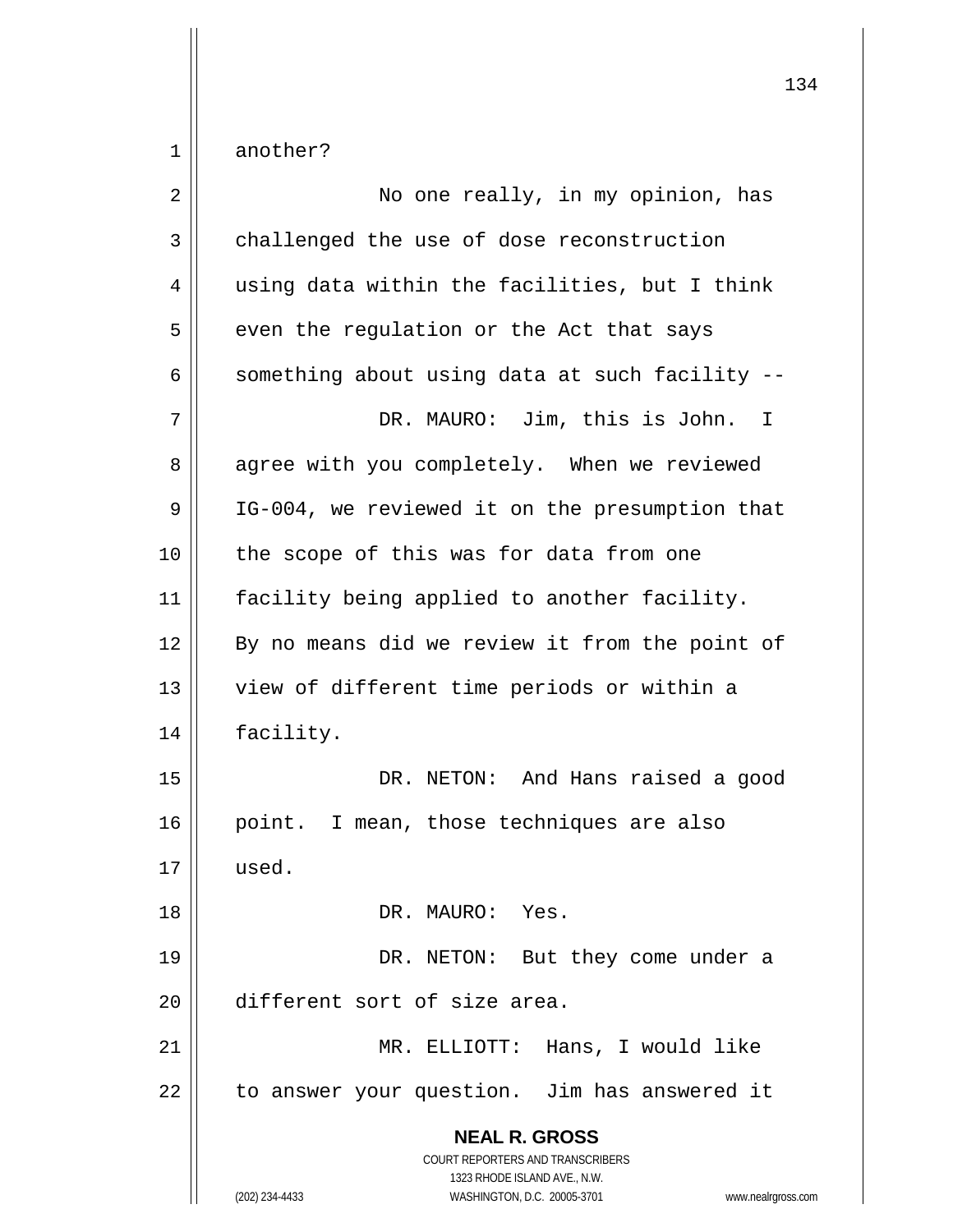**NEAL R. GROSS** COURT REPORTERS AND TRANSCRIBERS 1323 RHODE ISLAND AVE., N.W. 1 || in the specific sense of IG-004. In a broad  $2 \parallel$  sense of the definition of surrogate data, the 3 extrapolation of information for a site across  $4 \parallel$  time at that site is also surrogate data. 5 DR. BEHLING: Yes. And I wish to 6  $| - -$ 7 MR. ELLIOTT: And the use of that 8 || kind of information in an epidemiologic study,  $9 \parallel$  that is surrogate data. 10 DR. BEHLING: Yes. And the thing 11 that raises my concern a little bit is that 12 | for this particular instance that I am 13 || referring to, with one year's worth of data 14 || extrapolated over 11 years, it's that there's  $15$  also information that suggests there were some 16 major, major changes, both in source material 17 || and facility designs and practices. 18 So, in essence, you are really 19  $\parallel$  extrapolating over time, during which many, 20 || many changes occurred. And you are 21 || essentially using data that you have to regard  $22$  | as surrogate data from my point of view.

(202) 234-4433 WASHINGTON, D.C. 20005-3701 www.nealrgross.com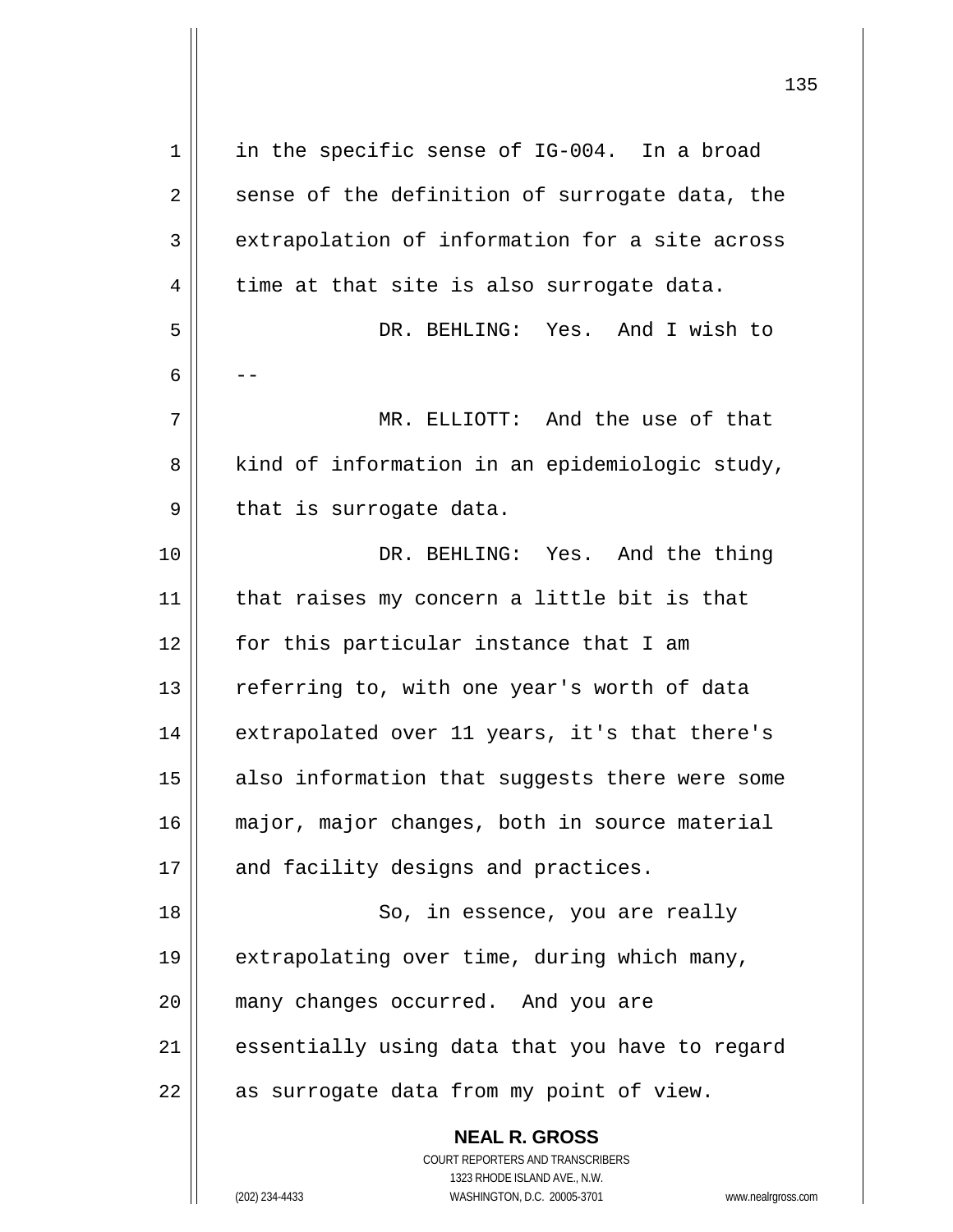|    | 136                                                                                      |
|----|------------------------------------------------------------------------------------------|
| 1  | MR. ELLIOTT: I would agree.                                                              |
| 2  | DR. NETON: Well, I think we refer                                                        |
| 3  | to data by that definition. And all of the                                               |
| 4  | caveats need to be applied to that data that                                             |
| 5  | you have to ensure that these certain criteria                                           |
| 6  | are met, but that is not the subject of this                                             |
| 7  | document.                                                                                |
| 8  | DR. BEHLING: Yes.                                                                        |
| 9  | DR. NETON: I mean, we can address                                                        |
| 10 | that later and under different documents, I                                              |
| 11 | suppose, but I looked at my footnote here.                                               |
| 12 | And now there is a footnote that says,                                                   |
| 13 | "Coworkers are considered to be workers at a                                             |
| 14 | site, job description, radiation."<br>No.                                                |
| 15 | That's not it either.                                                                    |
| 16 | Oh, "Traditionally the term                                                              |
| 17 | 'surrogate data' refers to any of the data                                               |
| 18 | that is not a direct measure of the                                                      |
| 19 | individual's worker exposure conditions." I                                              |
| 20 | mean, that could be, for example, general area                                           |
| 21 | samples, coworker models, et cetera.                                                     |
| 22 | "In this document, however,                                                              |
|    | <b>NEAL R. GROSS</b><br>COURT REPORTERS AND TRANSCRIBERS<br>1323 RHODE ISLAND AVE., N.W. |
|    | (202) 234-4433<br>WASHINGTON, D.C. 20005-3701<br>www.nealrgross.com                      |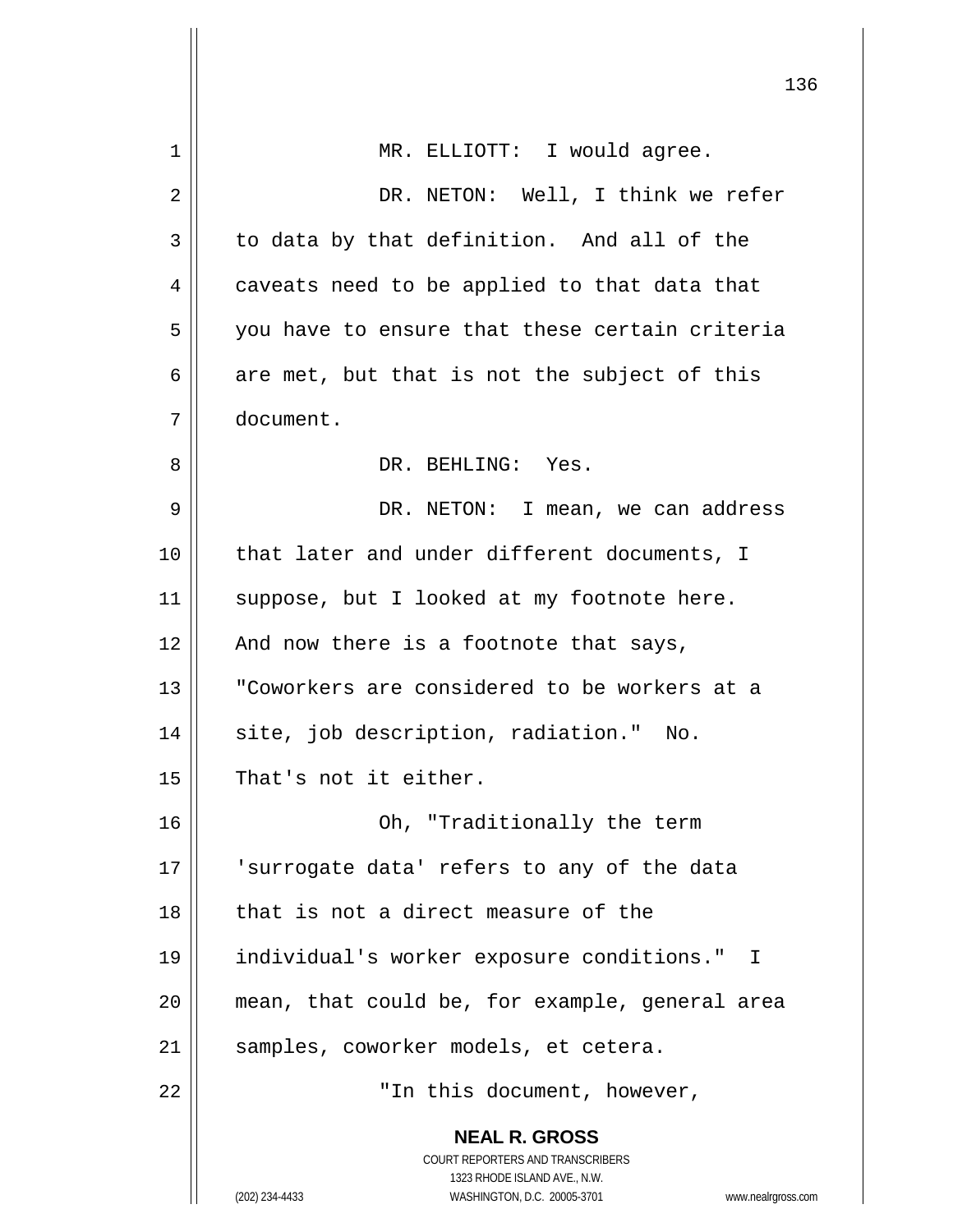**NEAL R. GROSS** COURT REPORTERS AND TRANSCRIBERS 137 1 surrogate data is only considered in the 2 context of use of data from another facility."  $3$  That is footnote 3. 4 DR. MAURO: Okay. Good. No. I  $5 \parallel$  wasn't sure. I'm glad to hear that. So this 6  $| - -$ 7 MR. ELLIOTT: Let me pick up an 8 || example for you, John, real quick. This goes 9 do IG-004 and our use of modeling for chest 10 X-rays in the early time periods that is used 11 at DOE sites. It's used at AWE sites, I  $12$  || think. So that is a surrogate data use that 13 || IG-004 has to set a minimum floor requirement 14 for, and specifically it goes to the time era 15 | of when certain types of radiographic tools 16 were used. 17 DR. NETON: That is a good 18 || example, Larry. That is a use of surrogate 19  $\parallel$  data that is not in here, by the way, at AWEs 20 || and DOE facilities. We often use that one 21 || procedure we have to reconstruct medical 22 | X-rays based on the known operational

1323 RHODE ISLAND AVE., N.W.

(202) 234-4433 WASHINGTON, D.C. 20005-3701 www.nealrgross.com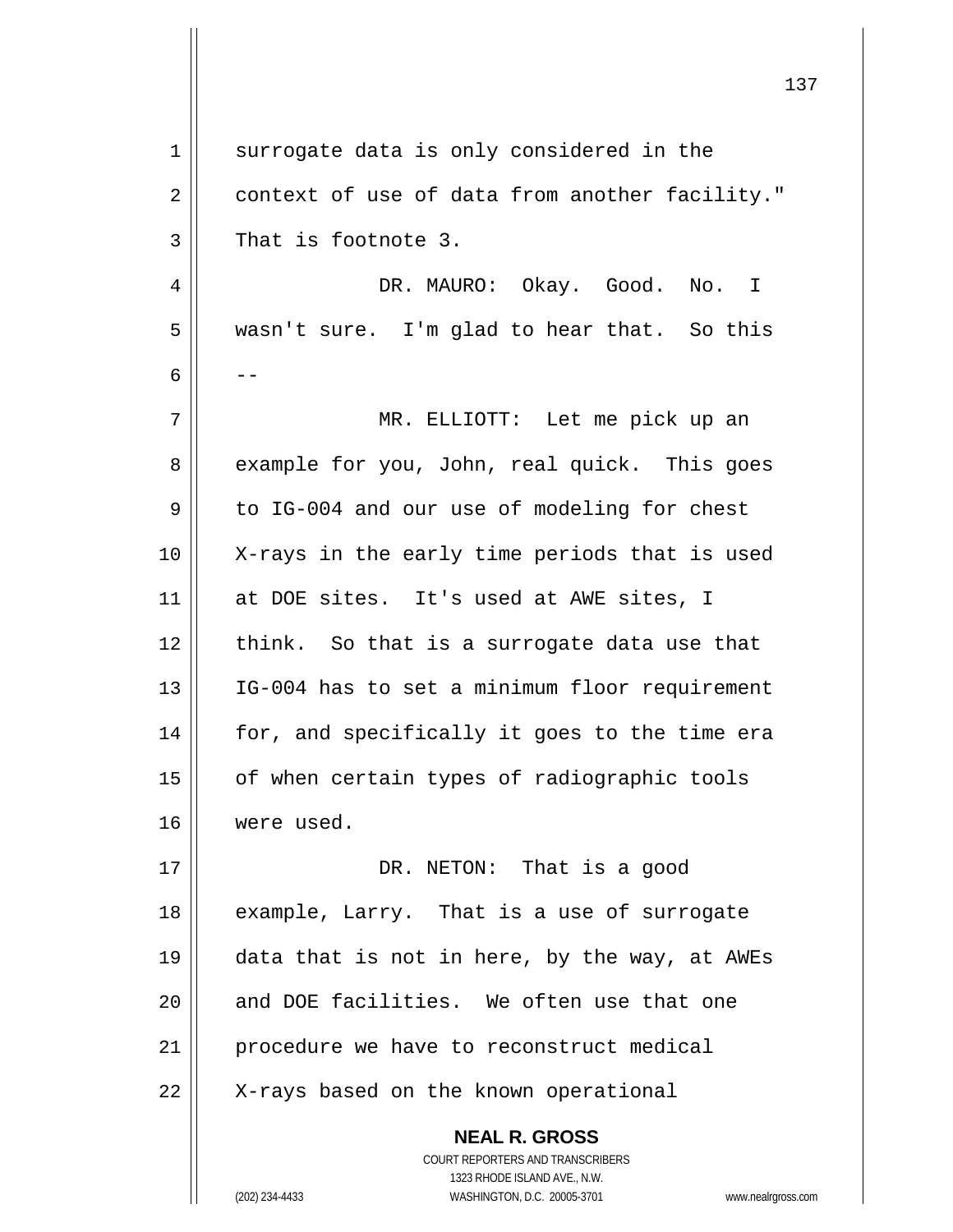**NEAL R. GROSS** COURT REPORTERS AND TRANSCRIBERS 1323 RHODE ISLAND AVE., N.W. (202) 234-4433 WASHINGTON, D.C. 20005-3701 www.nealrgross.com 138 1 characteristics of X-radiographic equipment  $2 \parallel$  over a certain time period. 3 | DR. MAURO: Right. And we  $4 \parallel$  reviewed that, and we found very favorably,  $5$  | especially the way in which you tiered it. 6 DR. NETON: I mean, that is  $7 \parallel$  something that could be added to this to give  $8 \parallel$  an example of another. But that is something 9 || that I didn't put in because it really hasn't 10 been challenged. It has already been 11 reviewed. It's been reviewed favorably. But 12 || it is an example of surrogate data in my 13 || opinion for IG-004 specifically. 14 || Back to the original finding, I 15 mean, we understand it would be nice to have 16 DOE-specific examples in there, but, in  $17$  | reality, again, the proof is going to end up 18 || coming out in the documents that use them, how 19 well they follow guidance that is provided 20 | here; for example, neutron-photon ratios. 21 || Let's take that example. The same  $22$  || requirements would apply that are in here,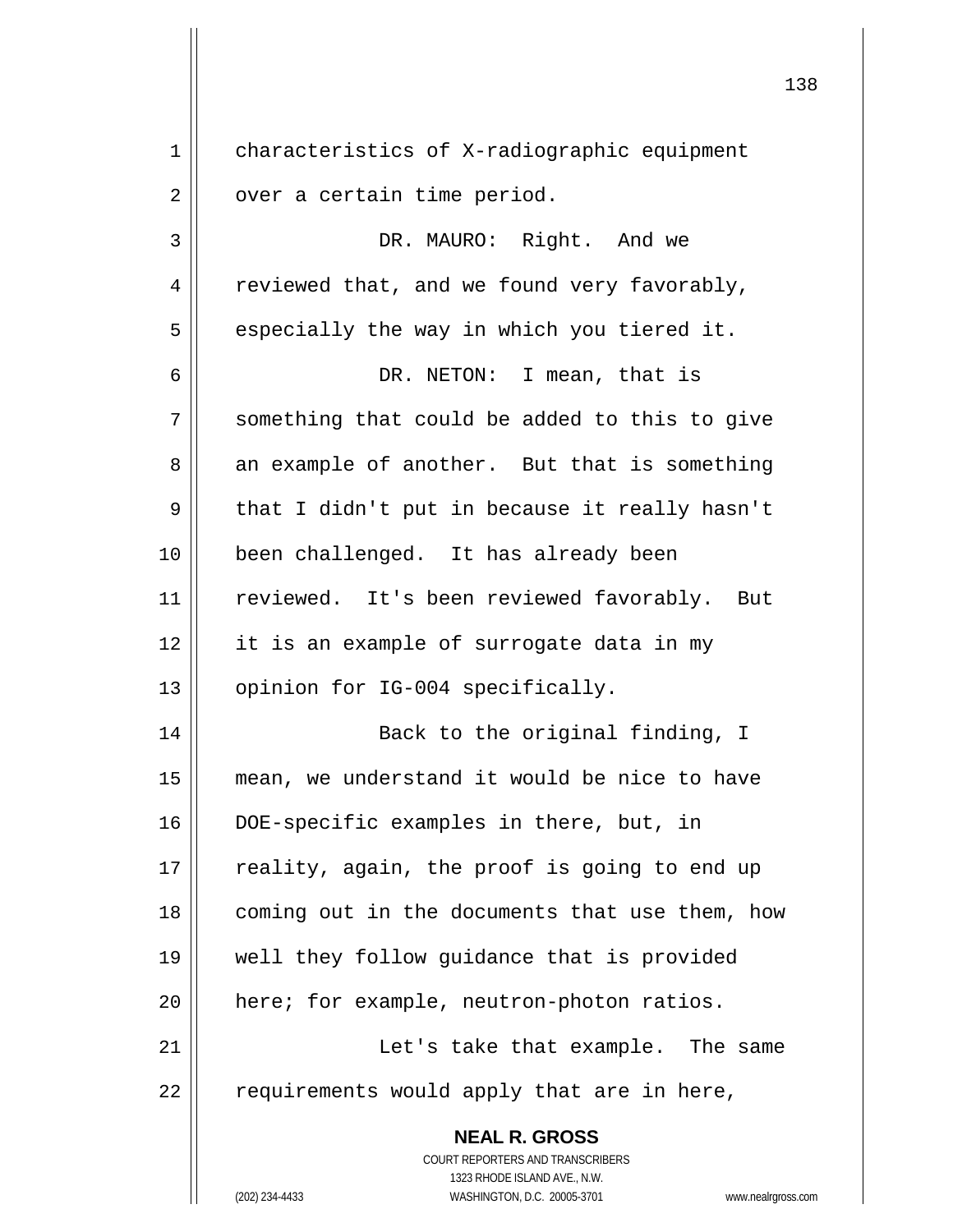**NEAL R. GROSS** COURT REPORTERS AND TRANSCRIBERS 1323 RHODE ISLAND AVE., N.W. (202) 234-4433 WASHINGTON, D.C. 20005-3701 www.nealrgross.com 1 || such as the temporal nature of the material,  $2 \parallel$  the process similarities. You know, that is 3 || what we are trying to spell out here. So if 4 || you are going to use neutron/photon ratios at 5 a different facility, you've got to look at 6  $\parallel$  the requirements in IG-004 and say, "I have 7 met them" or "I have not met them." 8 DR. MAURO: Jim, ironically this 9 || issue would not have even come up if there 10 wasn't so much material here giving additional 11 || guidance as applies to AWEs. Once I saw that, 12 it immediately came to mind, gee, we could use 13 || something like this for non-AWE. 14 || DR. NETON: Yes. 15 DR. MAURO: If it wasn't here, I 16 don't think I would have -- you know, this is  $17$  | one of the comments I came up with. 18 || DR. NETON: Yes. 19 DR. MAURO: I wouldn't have even  $20$  | brought it up. 21 || DR. NETON: Yes, yes. 22 DR. MAURO: But once you did it, I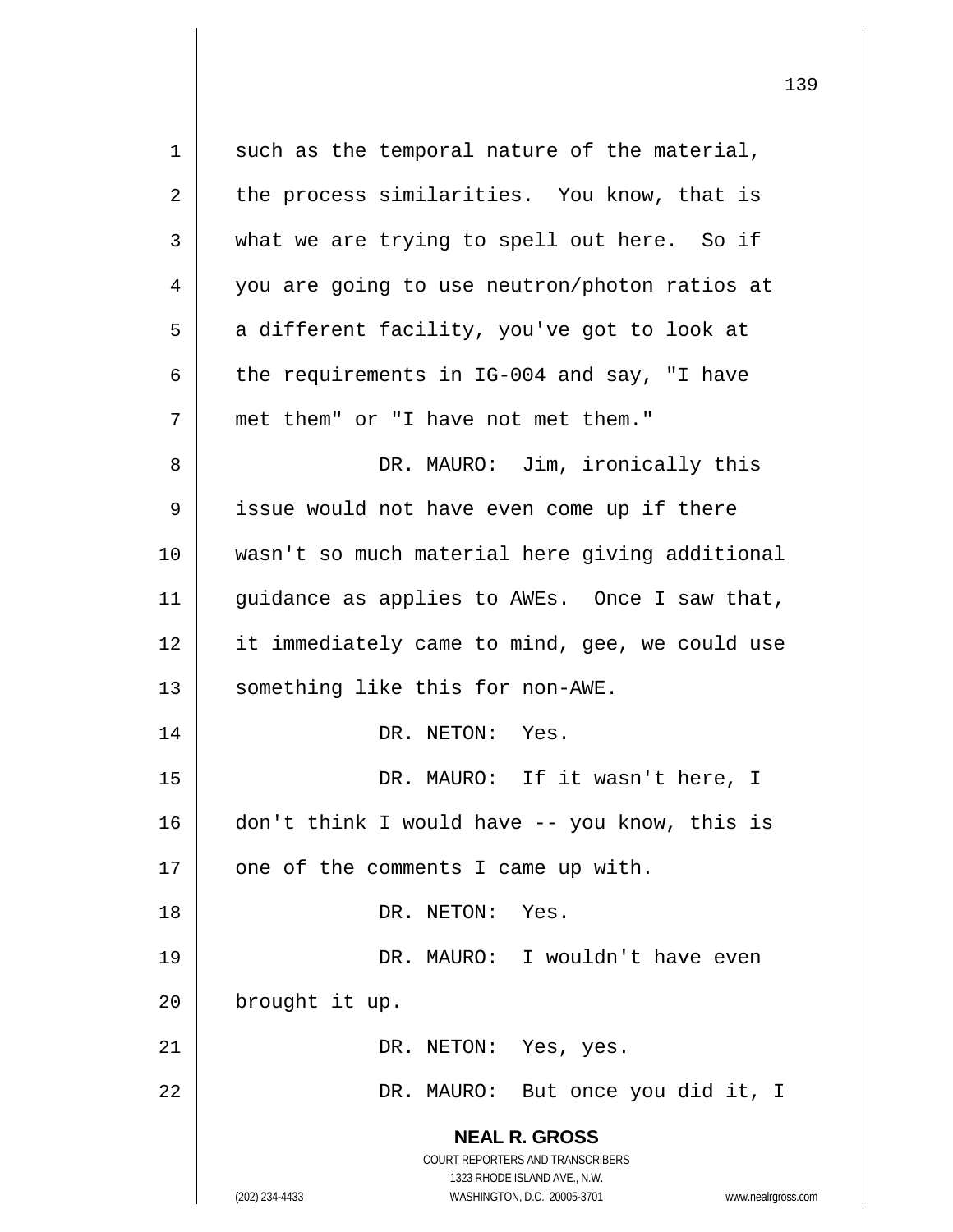**NEAL R. GROSS** COURT REPORTERS AND TRANSCRIBERS 1323 RHODE ISLAND AVE., N.W. (202) 234-4433 WASHINGTON, D.C. 20005-3701 www.nealrgross.com 1 || said, "This is good stuff." I would sure like  $2 \parallel$  to keep --3 || DR. NETON: This is the one thing 4 | I would like to bring up. You know, all of  $5 \parallel$  these are labeled findings, which in my 6 || previous life means it is a deficiency of some 7 || nature in the document itself. 8 || And I'm not sure that it is a real 9 deficiency. These are maybe, you know, nice 10 || to have supplemental pieces of information to 11 go in there, but it doesn't really detract 12 || from what the document says. Flip out all of  $13$  | the examples, and you still have the core of  $14$  | the quidance which is there. 15 || DR. MAURO: I absolutely agree 16 with that. 17 DR. NETON: And so I guess my 18 || response here is that we agree, and we might 19 change it down the line in the next rev or  $20$  something, but at this point we are happy to 21 leave it the way it is. 22 DR. MAURO: Well, I mean, I would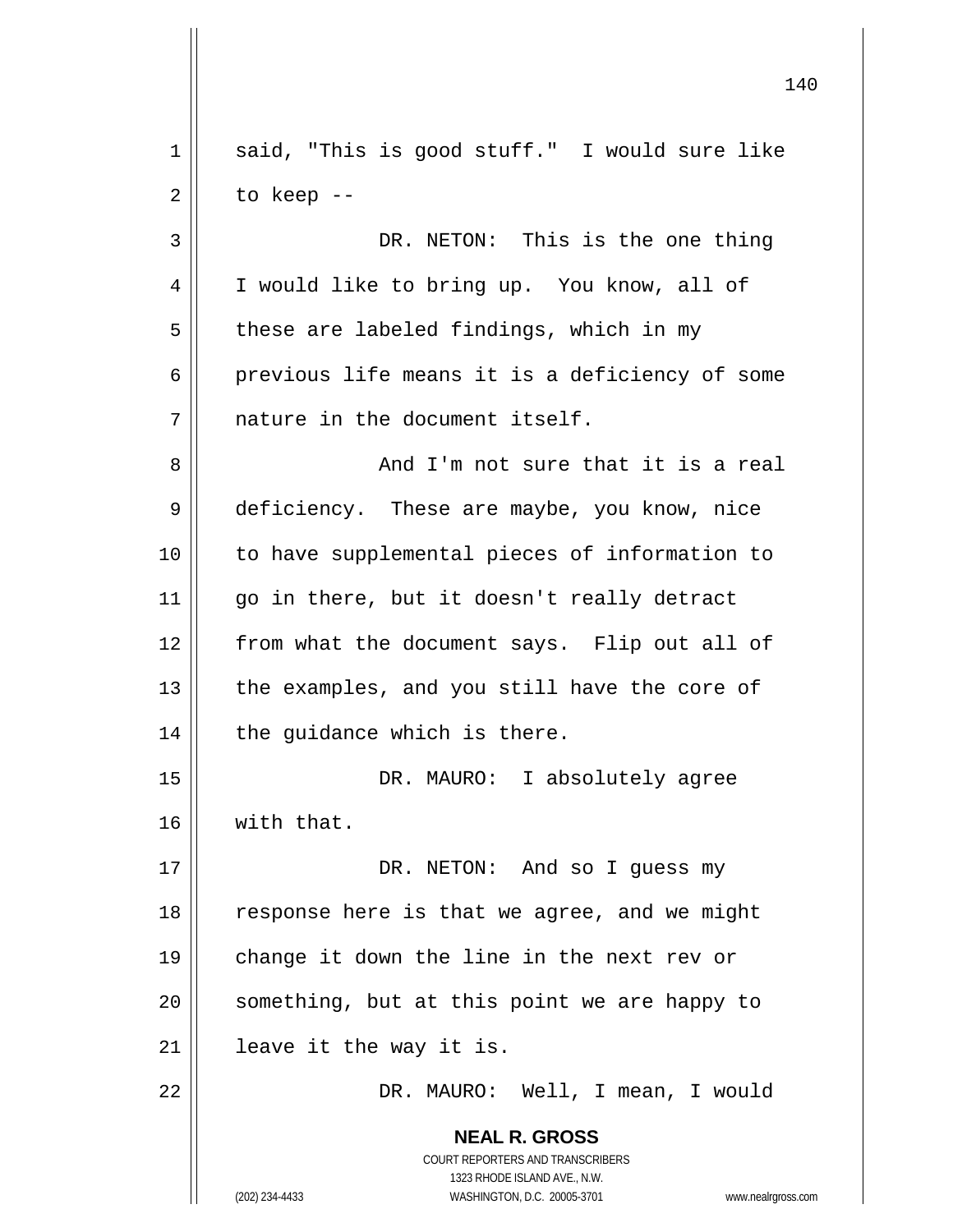**NEAL R. GROSS** COURT REPORTERS AND TRANSCRIBERS 1323 RHODE ISLAND AVE., N.W. (202) 234-4433 WASHINGTON, D.C. 20005-3701 www.nealrgross.com 1 || like to. I mean, this seems to me that it --2 does the Work Group think that examples for 3 || non-AWEs would enrich this and make for a 4 | better guidance, the way you have done for 5 AWEs? 6 I mean, I guess my reaction was I  $7 \parallel$  thought it would. But it certainly is not 8 || something that's essential. So SC&A's  $9 \parallel$  position is that would add value, just like it 10 did for the AWEs. 11 Whether or not that is cream on  $12$  | the cake, so to speak, or something that 13 || really needs to be put here is another 14 || question because, you know, when it is all  $15$  said and done, where the rubber meets the road 16 is that when a person is about to use it, is  $17$  || there additional guidance that should be here? 18 The example you started to make 19 with neutron and photon ratios, is that 20 || something that one would expect this document  $21$  | to contain or do we really leave that to the 22 || more lower-tier documents?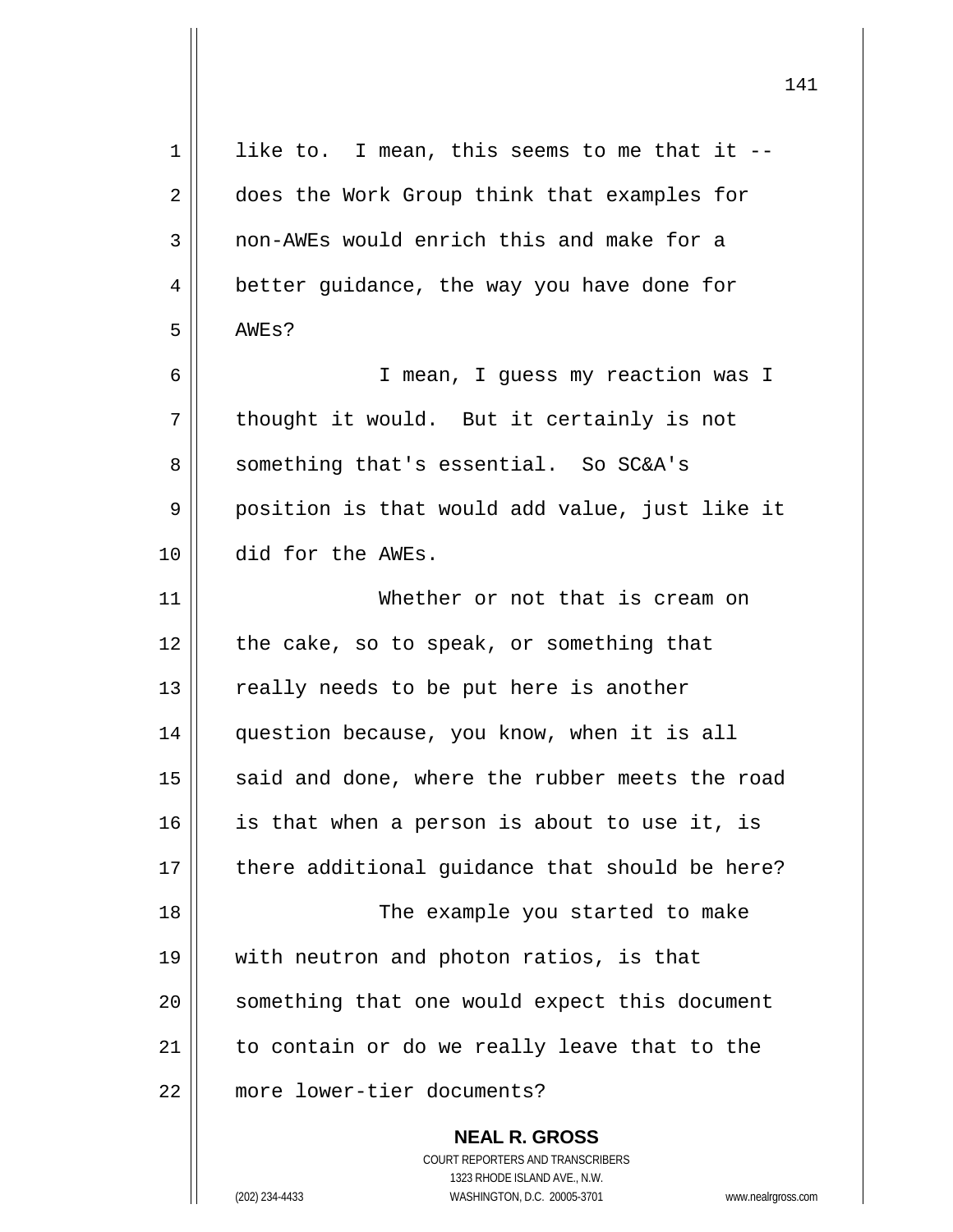| 1  | DR. NETON: That would be my                                                                                                                                     |
|----|-----------------------------------------------------------------------------------------------------------------------------------------------------------------|
| 2  | preference. I mean, if you look at the                                                                                                                          |
| 3  | guidance, it talks about you need to know the                                                                                                                   |
| 4  | source term quantities. You need to know                                                                                                                        |
| 5  | facility processes, the description of what                                                                                                                     |
| 6  | happened, temporal considerations, and the                                                                                                                      |
| 7  | quality of the data.                                                                                                                                            |
| 8  | I mean, those are all meat and                                                                                                                                  |
| 9  | potatoes issues that one could hold up against                                                                                                                  |
| 10 | any example or any specific procedure and say                                                                                                                   |
| 11 | that they followed that.                                                                                                                                        |
| 12 | MEMBER GRIFFON: Jim?                                                                                                                                            |
| 13 | DR. NETON: Yes?                                                                                                                                                 |
| 14 | MEMBER GRIFFON: This is Mark                                                                                                                                    |
| 15 | Griffon.<br>As a member of the Subcommittee, I                                                                                                                  |
| 16 | would say I agree with your position that                                                                                                                       |
| 17 | these other examples might be nice but not                                                                                                                      |
| 18 | necessary.                                                                                                                                                      |
| 19 | So I would say that we should                                                                                                                                   |
| 20 | close this finding. And if you do a future                                                                                                                      |
| 21 | revision, maybe you add it in. But I don't                                                                                                                      |
| 22 | think, you know, they're needed.                                                                                                                                |
|    | <b>NEAL R. GROSS</b><br>COURT REPORTERS AND TRANSCRIBERS<br>1323 RHODE ISLAND AVE., N.W.<br>(202) 234-4433<br>WASHINGTON, D.C. 20005-3701<br>www.nealrgross.com |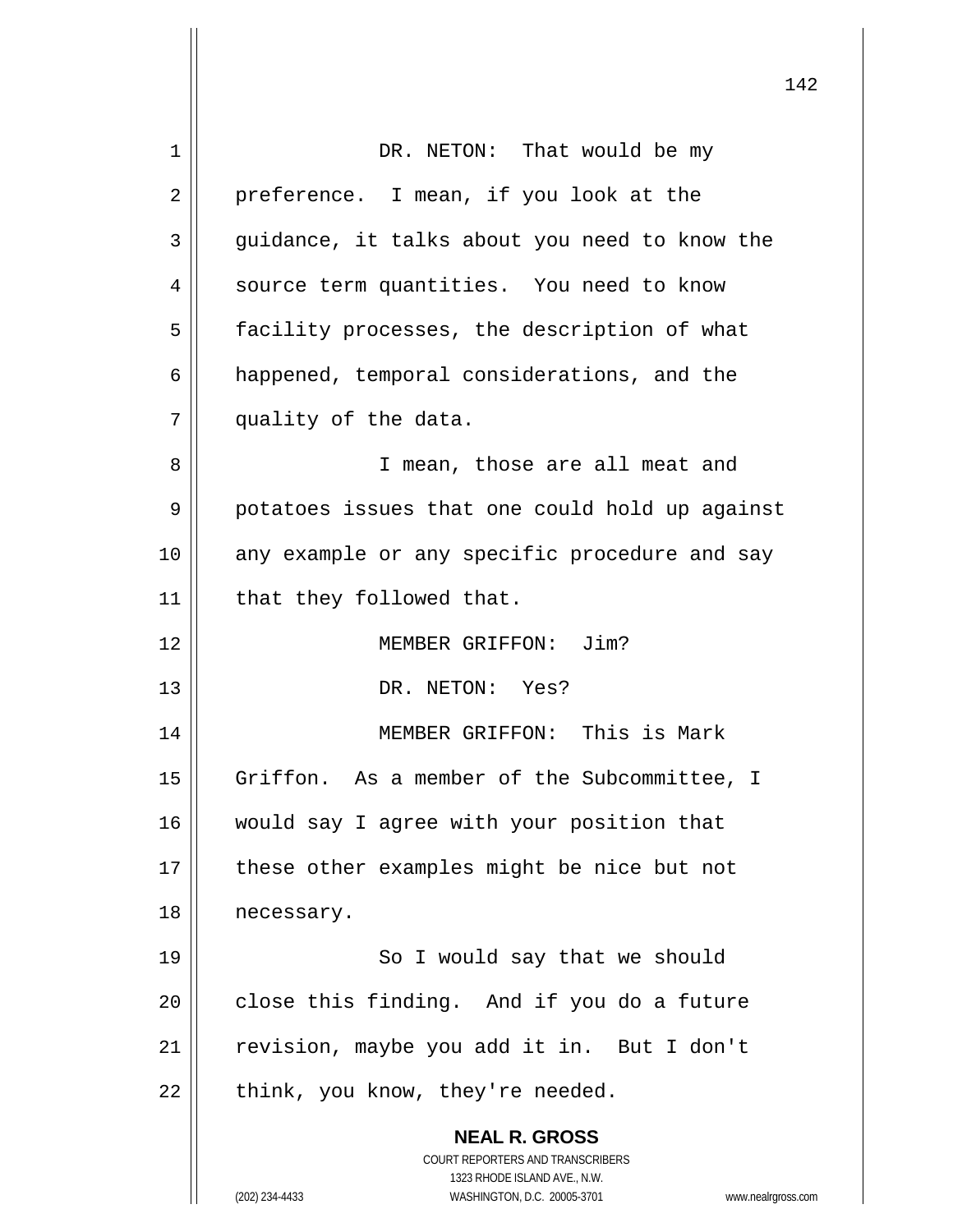**NEAL R. GROSS** COURT REPORTERS AND TRANSCRIBERS 1323 RHODE ISLAND AVE., N.W. (202) 234-4433 WASHINGTON, D.C. 20005-3701 www.nealrgross.com 1 CHAIR MUNN: Do we have adequate 2 | agreement to close it? 3 || MEMBER ZIEMER: I think I agree  $4 \parallel$  with that because the finding is not really  $5$  that they have criteria that don't apply to  $6 \parallel$  the other facilities. It's just that they  $7 \parallel$  haven't used examples of the other facilities. 8 The actual criteria do apply to  $9 \parallel$  both. So in that regard, the document is 10 suitable. Yes, it probably would have been 11 nice to have some other examples, but maybe 12 next revision. 13 I think the document itself is 14 || adequate. I would say close it. 15 MEMBER GIBSON: I think examples 16 is a bad idea. I mean, this subject is 17 | controversial enough. I mean, using an X-ray 18 machine, I could see that because it is going 19  $\parallel$  to put out the same, whether it is in this 20 | room or in Michigan. 21 || MEMBER ZIEMER: Yes. 22 MEMBER GRIFFON: But when we start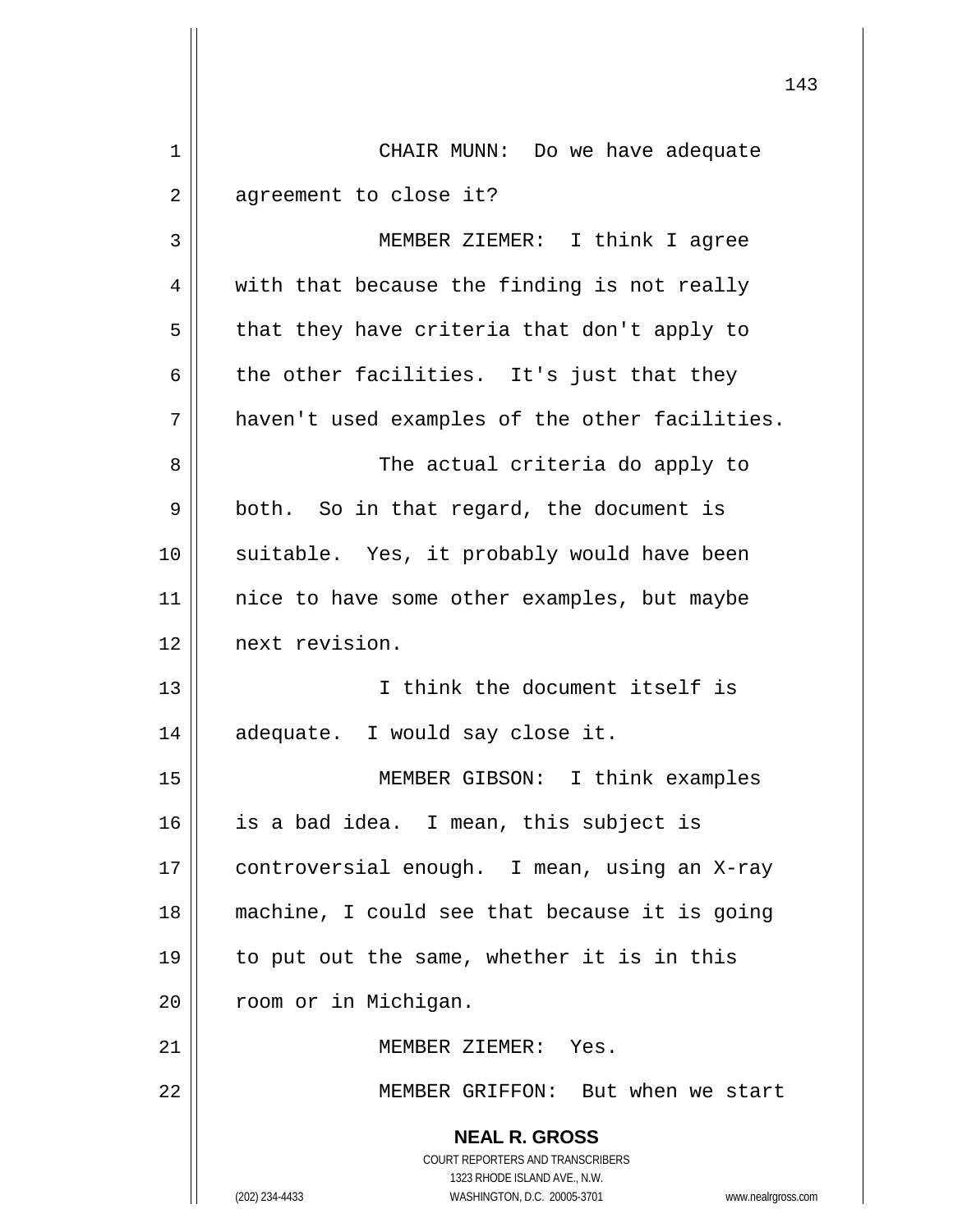**NEAL R. GROSS** COURT REPORTERS AND TRANSCRIBERS 1323 RHODE ISLAND AVE., N.W. (202) 234-4433 WASHINGTON, D.C. 20005-3701 www.nealrgross.com 1 || trying to describe two similar buildings, two 2 || similar processes, it just stirs controversy. 3 | I mean, it is with me personally, and it seems 4 || to apply to a lot of other people. So I don't  $5$  || see that examples would help. 6 CHAIR MUNN: We will close this  $7 \parallel$  based on the fact that by agreement, the 8 | current procedure is adequate. Examples are 9 || not required. Excellent. 10 || We move on to finding 5. 11 DR. NETON: Finding 5 is an easy 12 || one. It says, "SC&A is in agreement with the 13 || provisions of section 3.6 and 3.7." And we 14 agree with that. 15 || CHAIR MUNN: Okay. 16 DR. NETON: We have no response  $17$  | required is what we have said. 18 MEMBER ZIEMER: I move we close  $19 \parallel \text{it.}$ 20 || CHAIR MUNN: John? 21 || DR. MAURO: Yes. 22 DR. NETON: Finding 006 is similar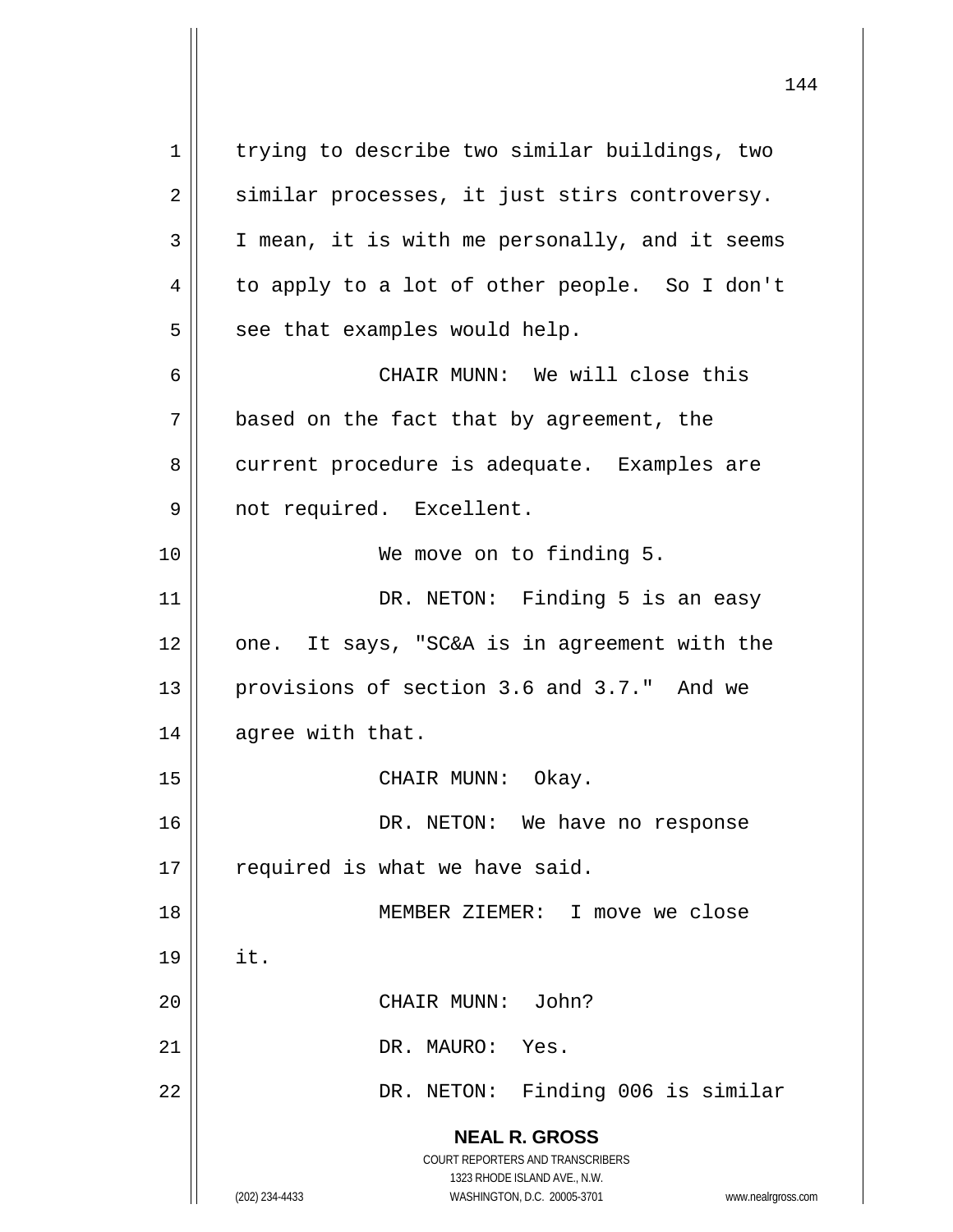**NEAL R. GROSS** COURT REPORTERS AND TRANSCRIBERS 1323 RHODE ISLAND AVE., N.W. (202) 234-4433 WASHINGTON, D.C. 20005-3701 www.nealrgross.com 1 || to finding 004 in that SC&A felt that the 2 | addition of more examples covering things like 3 off-normal conditions and accidents and such 4 | benefit the document. And, again, our  $5$  | position was that we understand the benefits 6 | of more specificity. And we consider it for 7 | future revisions of the document. But take 8 || this as a suggestion for improvement, as  $9 \parallel$  opposed to a finding of a deficiency with the 10 || approaches described. 11 || DR. MAURO: And I agree with that. 12 | For the same reason we closed 4, in my opinion 13 we could close 6. 14 CHAIR MUNN: Using essentially the 15 same words? 16 DR. MAURO: Yes. 17 || MEMBER ZIEMER: I agree. 18 || CHAIR MUNN: Any problem with it? 19 MEMBER GIBSON: No. 20 || CHAIR MUNN: Mark, any comment? 21 || MEMBER GRIFFON: No. 22 CHAIR MUNN: Okay. We are closing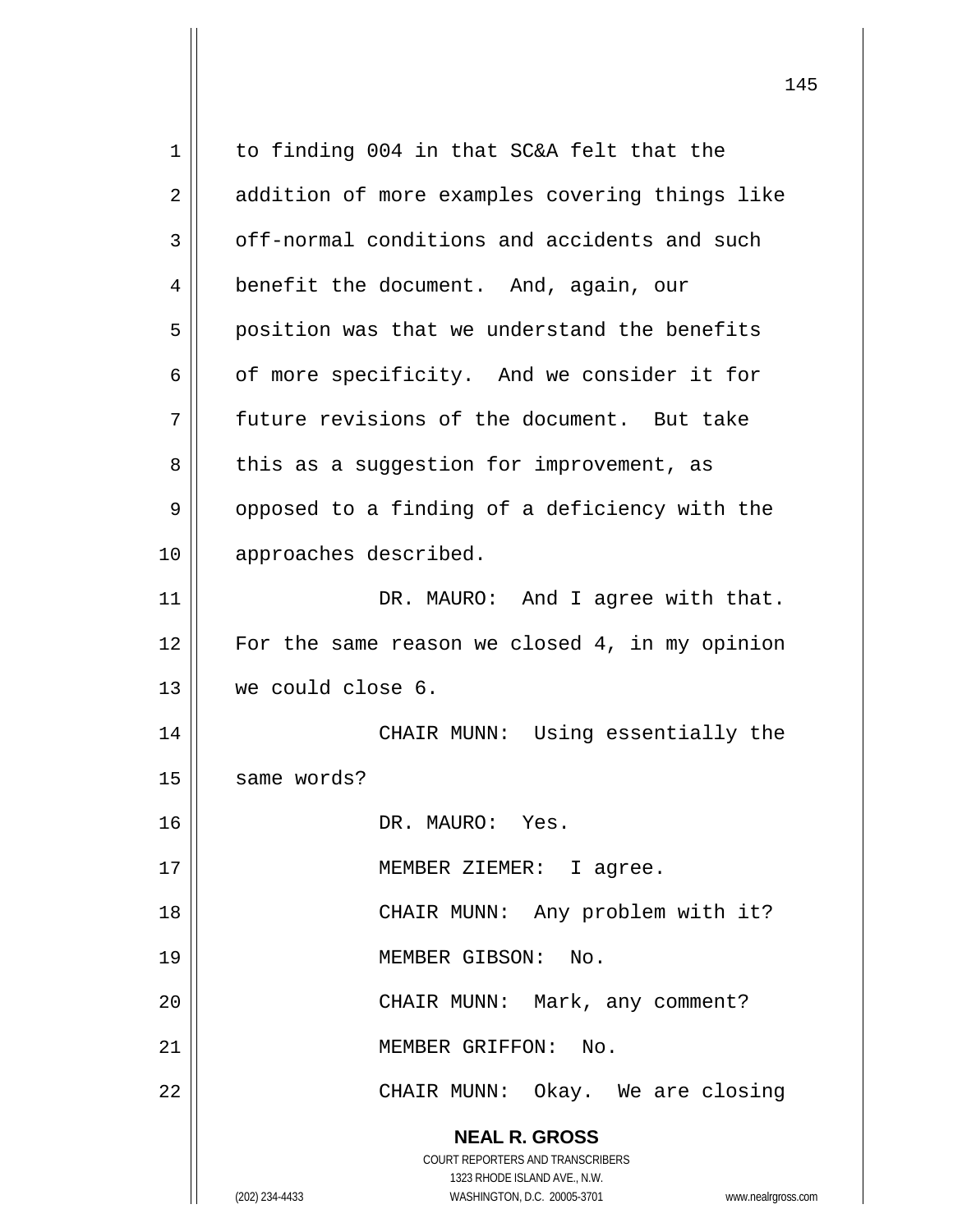|    | 146                                                                                                 |
|----|-----------------------------------------------------------------------------------------------------|
| 1  | 6. Our final finding is number 7?                                                                   |
| 2  | DR. NETON: Finding 7 is similar                                                                     |
| 3  | to another issue that we talked about that                                                          |
| 4  | there is a discrepancy between the Board's                                                          |
| 5  | draft document and this document, specifically                                                      |
| 6  | related to the extrapolation of data to other                                                       |
| 7  | time periods.                                                                                       |
| 8  | Again, it is similar that the                                                                       |
| 9  | draft -- don't feel it's appropriate to                                                             |
| 10 | comment on the differences between a draft                                                          |
| 11 | document by the Board and our document.                                                             |
| 12 | MEMBER ZIEMER: I suggest we                                                                         |
| 13 | transfer this one like we did the other one.                                                        |
| 14 | That's similar.                                                                                     |
| 15 | CHAIR MUNN: Transfer it?                                                                            |
| 16 | MEMBER ZIEMER:<br>Surrogate Data                                                                    |
| 17 | Work Group.                                                                                         |
| 18 | CHAIR MUNN: If I understand where                                                                   |
| 19 | you would want --                                                                                   |
| 20 | MEMBER ZIEMER: It is almost the                                                                     |
| 21 | same issue, isn't it?                                                                               |
| 22 | DR. MAURO: It is the same issue.                                                                    |
|    | <b>NEAL R. GROSS</b><br>COURT REPORTERS AND TRANSCRIBERS                                            |
|    | 1323 RHODE ISLAND AVE., N.W.<br>(202) 234-4433<br>WASHINGTON, D.C. 20005-3701<br>www.nealrgross.com |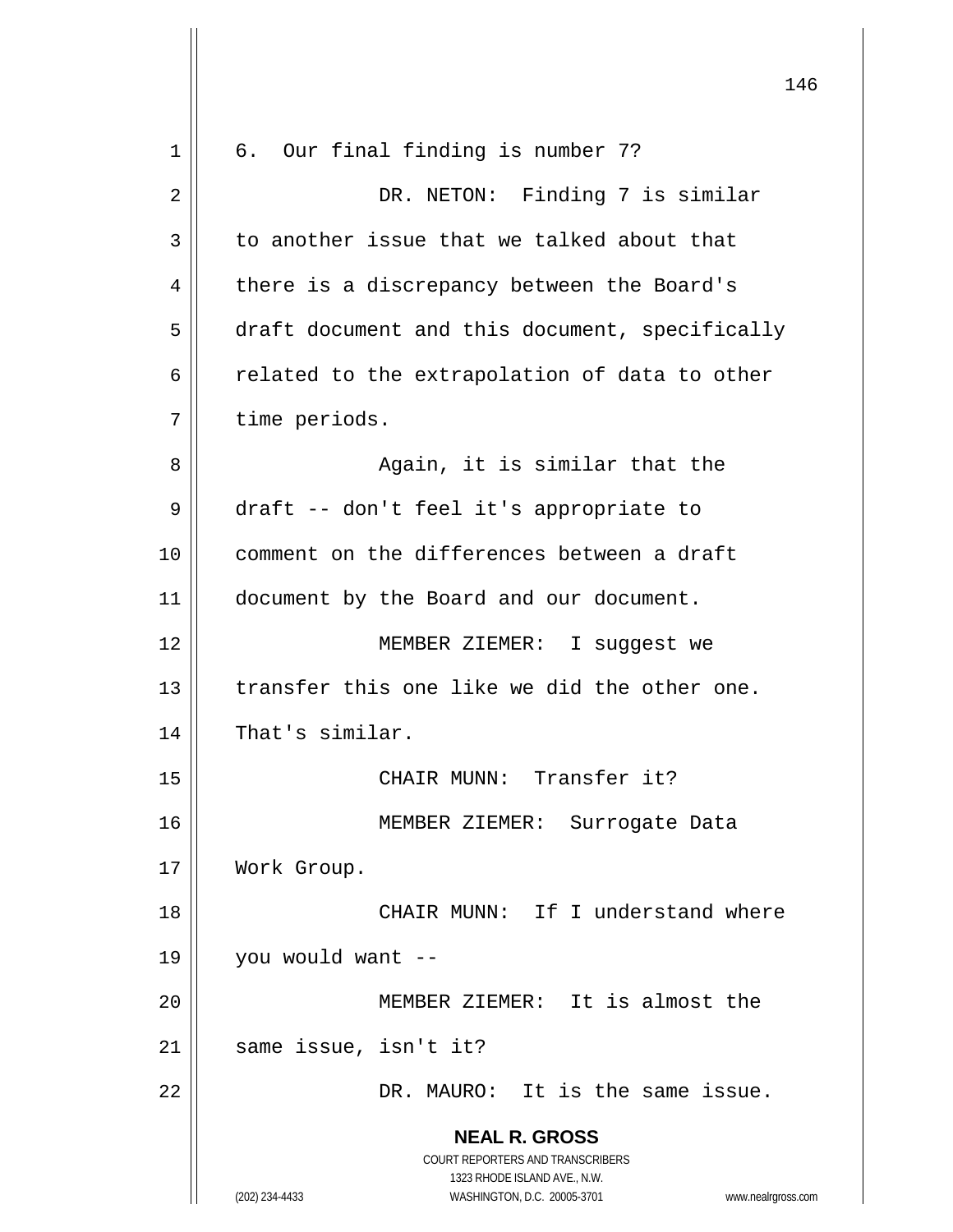**NEAL R. GROSS** COURT REPORTERS AND TRANSCRIBERS 1323 RHODE ISLAND AVE., N.W. (202) 234-4433 WASHINGTON, D.C. 20005-3701 www.nealrgross.com 147 1 CHAIR MUNN: All right. Does this 2 | Subcommittee desire that we do so? 3 MR. KATZ: Mark, is that good with  $4 \mid$  you? 5 MEMBER GRIFFON: Yes. I am all  $6 \parallel$  set on that. 7 MEMBER ZIEMER: So transfer. 8 CHAIR MUNN: Okay. That's for 03  $9 \parallel$  and 07. 10 || MR. MARSCHKE: IG-004, the seven 11 issues were the findings of IG-004, we have 12 five of them closed and two of them 13 || transferred to the Surrogate Data Work Group. 14 CHAIR MUNN: Yes. We will do 15  $\parallel$  that. All right. I think the hour has come 16 || for us to break for lunch. Mark, are you 17 || going to be with us when we come back or not? 18 MEMBER GRIFFON: I will be but 19 || probably only for a short period of time after  $20$   $\parallel$   $\quad$   $l$ unch. 21 CHAIR MUNN: We will be back at  $22 \parallel 2:00$  o'clock.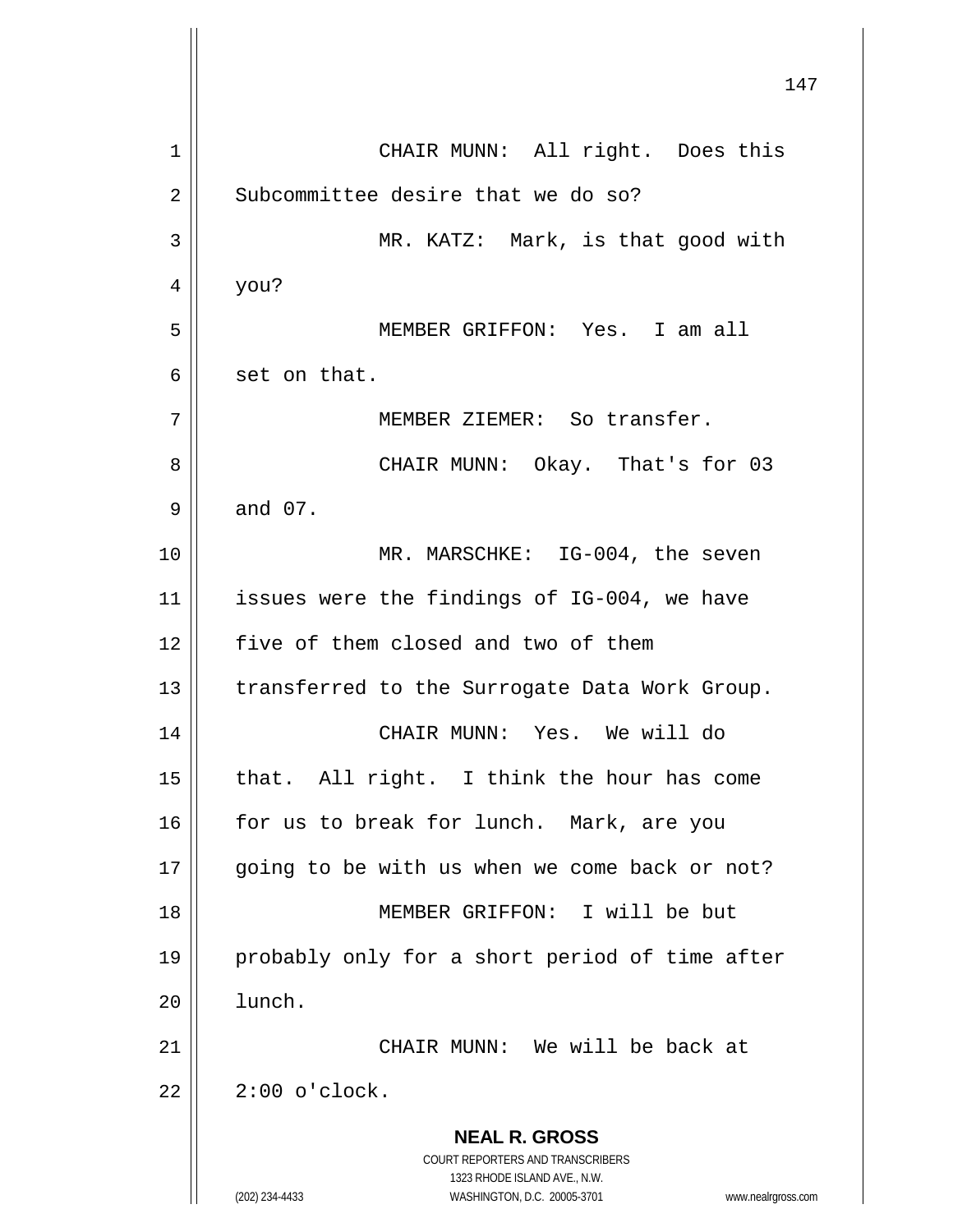**NEAL R. GROSS** COURT REPORTERS AND TRANSCRIBERS 1323 RHODE ISLAND AVE., N.W. (202) 234-4433 WASHINGTON, D.C. 20005-3701 www.nealrgross.com 1 | MEMBER GRIFFON: All right. 2:00? 2 | You are not coming back until 2:00? 3 || CHAIR MUNN: No. 4 MEMBER GRIFFON: Then I won't be,  $5 \parallel$  but I will probably join like an hour after  $6 \parallel$  that. 7 CHAIR MUNN: Okay. 8 || MEMBER GRIFFON: All right? So  $9 \parallel$  like 3:00 or 3:15, I should be back on. 10 CHAIR MUNN: That's good. 11 MR. KATZ: Quarter to 2:00. 12 MEMBER GRIFFON: Okay. I will do 13 my best to get on. 14 || CHAIR MUNN: All right. Good.  $15$  Thank you. 16 (Whereupon, the above-entitled 17 || matter went off the record at 18 12:44 p.m. and resumed at 1:47 19 p.m.) 20 21 22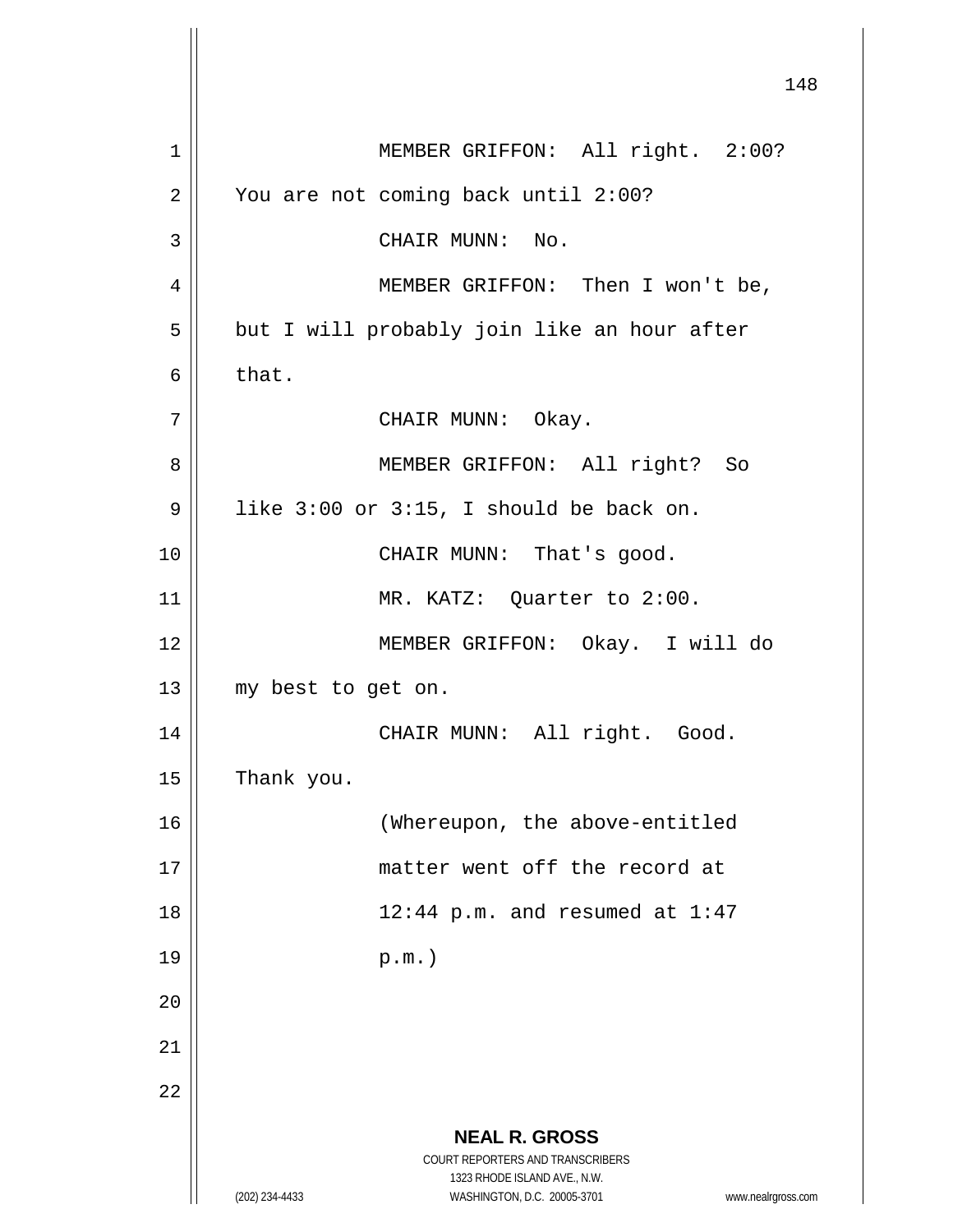1 2

## **NEAL R. GROSS**

COURT REPORTERS AND TRANSCRIBERS 1323 RHODE ISLAND AVE., N.W. (202) 234-4433 WASHINGTON, D.C. 20005-3701 www.nealrgross.com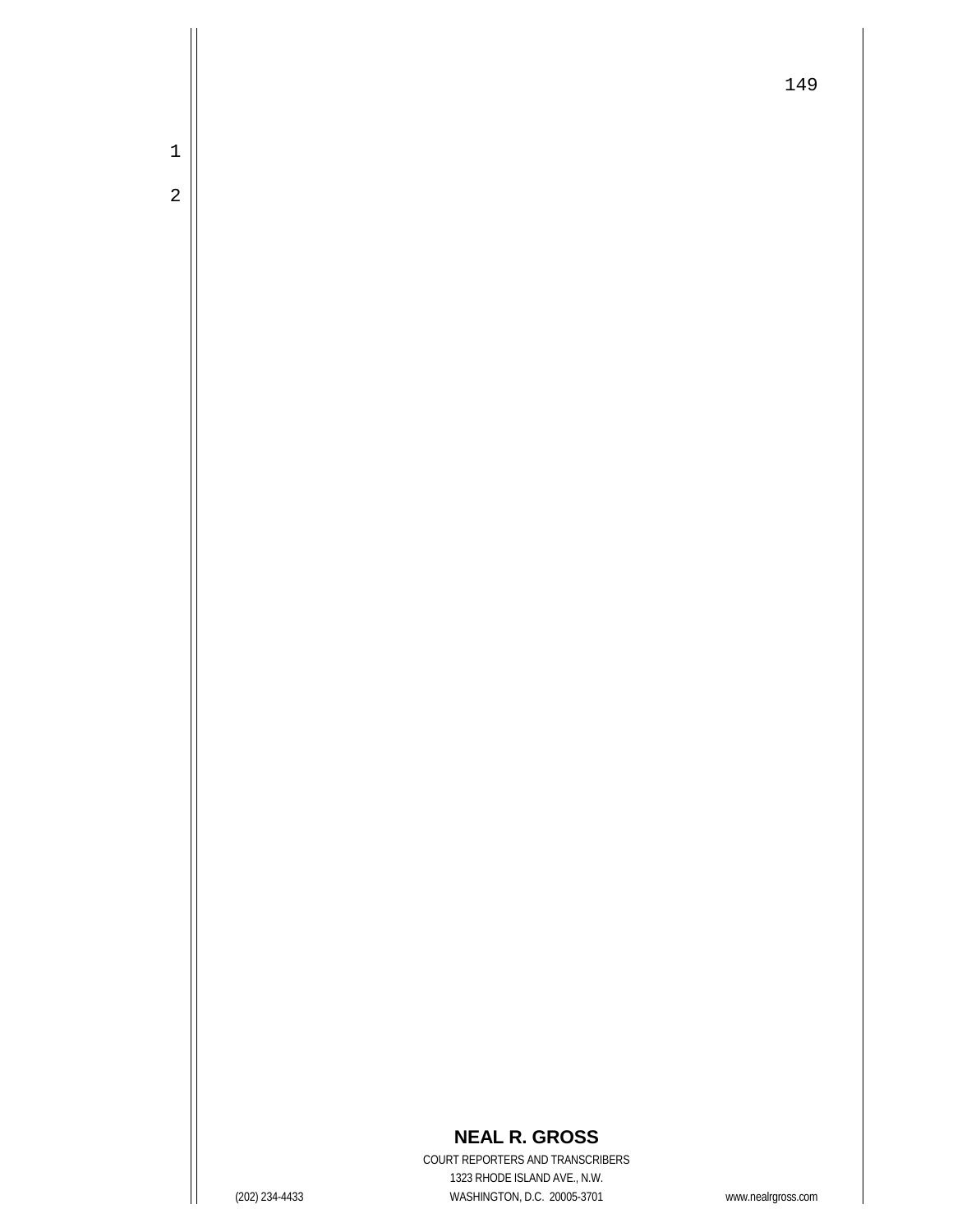**NEAL R. GROSS** COURT REPORTERS AND TRANSCRIBERS 1323 RHODE ISLAND AVE., N.W. (202) 234-4433 WASHINGTON, D.C. 20005-3701 www.nealrgross.com 150 1 A-F-T-E-R-N-O-O-N S-E-S-S-I-O-N  $2 \parallel$  1:47 p.m. 3 || MR. KATZ: This is the Advisory 4 Board on Radiation and Worker Health 5 | Procedures Subcommittee. We are just  $6 \parallel$  rejoining after a lunch break. 7 || Mark, do we have you with us? 8 Mark Griffon? 9 CHAIR MUNN: He indicated he might 10 not be here. 11 MR. KATZ: Yes. I know. He was 12 uncertain about that. 13 || CHAIR MUNN: We have completed 14 || some of our items ahead of schedule. We need  $15$  to go back now on our agenda to the review 16 || procedures and change item. Steve, are you 17 || going to do that or is John going to? 18 MR. MARSCHKE: I think John is 19 || actually the one who reviewed the procedure. 20 I think I can give you some background as to 21 what this is all about. This is about the 22 || procedure that SC&A uses to review the NIOSH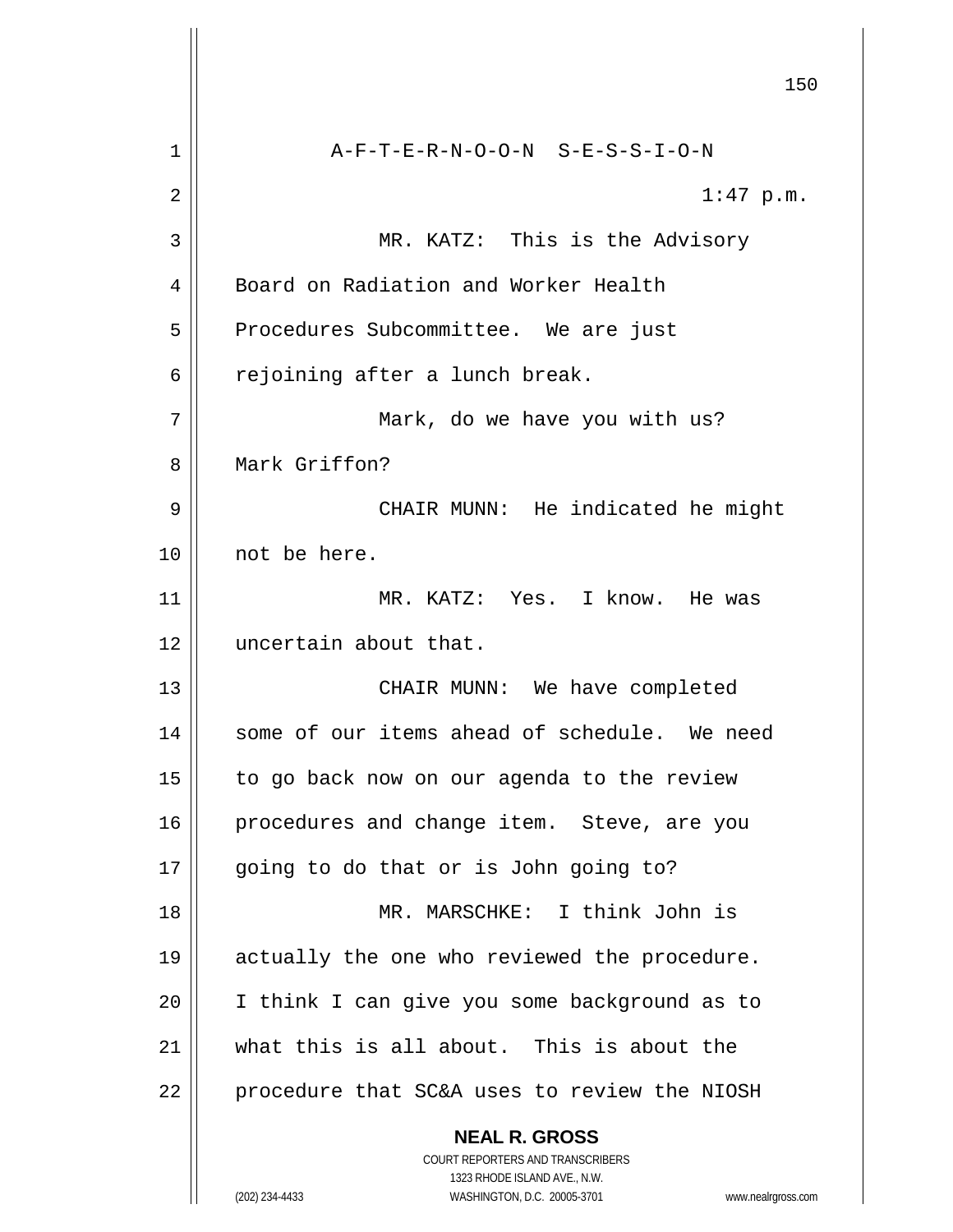1 | procedures.

| 2  | And one of our comments, one of                                                                                                                                 |
|----|-----------------------------------------------------------------------------------------------------------------------------------------------------------------|
| 3  | the findings that we made had to do with not                                                                                                                    |
| 4  | being sufficient references in the NIOSH                                                                                                                        |
| 5  | procedures. And it came from our checklist                                                                                                                      |
| 6  | that we have here showing here item 1.3, the                                                                                                                    |
| 7  | part that's in parentheses that -- some of our                                                                                                                  |
| 8  | reviewers take this quite literally -- does                                                                                                                     |
| 9  | not reference other sources that are needed                                                                                                                     |
| 10 | for additional data.                                                                                                                                            |
| 11 | Some of our reviewers took that                                                                                                                                 |
| 12 | quite literally. And whenever they saw a                                                                                                                        |
| 13 | reference to another document or data, they                                                                                                                     |
| 14 | wanted the data to be included in the                                                                                                                           |
| 15 | procedure.                                                                                                                                                      |
| 16 | What we were tasked to do by $-$ I                                                                                                                              |
| 17 | guess it was in the June meeting -- was to go                                                                                                                   |
| 18 | back and look at our procedure and see if we                                                                                                                    |
| 19 | could take this out from here and see whether                                                                                                                   |
| 20 | or not anything else needed to be changed in                                                                                                                    |
| 21 | this procedure.                                                                                                                                                 |
| 22 | And I believe John Mauro has                                                                                                                                    |
|    | <b>NEAL R. GROSS</b><br>COURT REPORTERS AND TRANSCRIBERS<br>1323 RHODE ISLAND AVE., N.W.<br>(202) 234-4433<br>WASHINGTON, D.C. 20005-3701<br>www.nealrgross.com |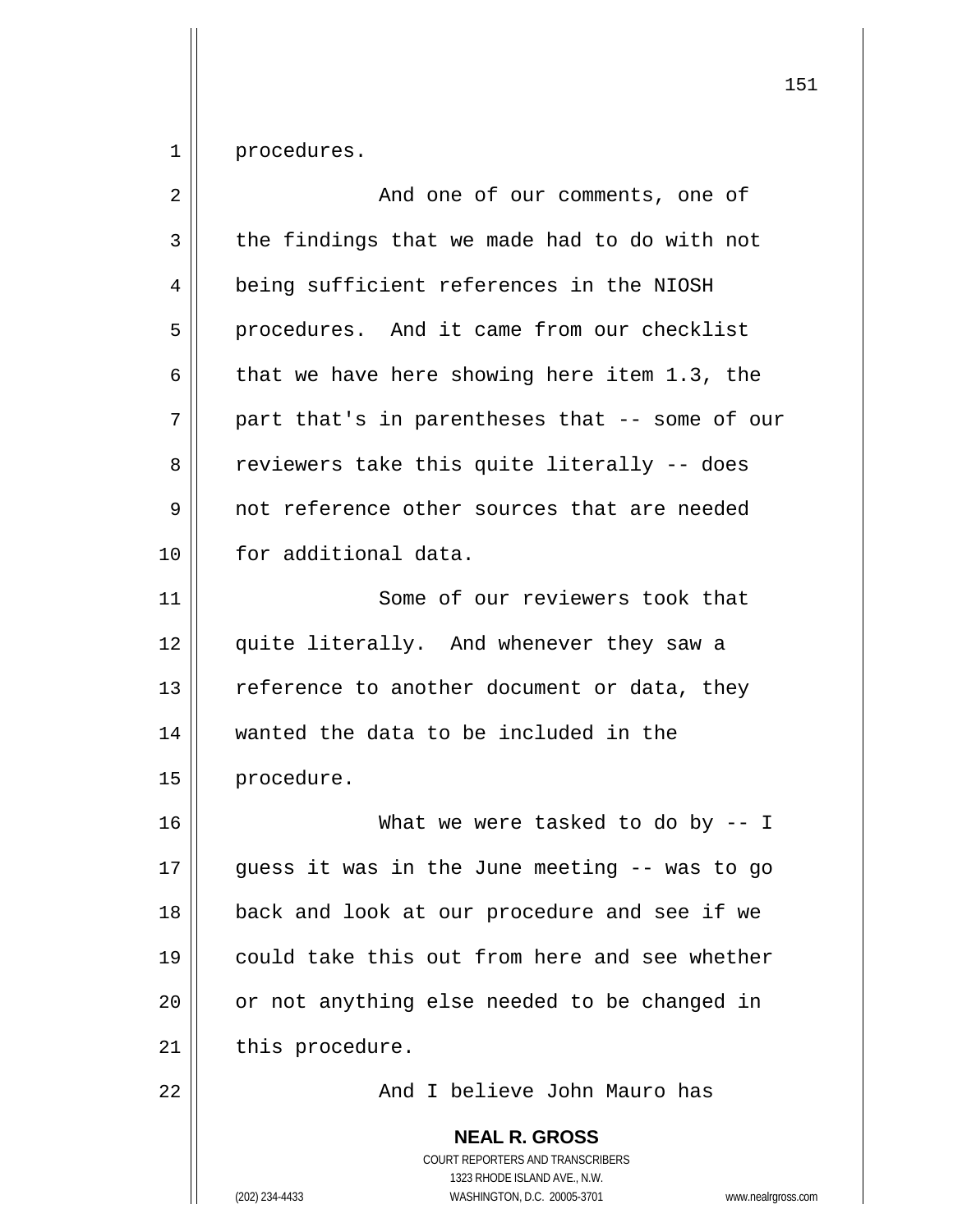**NEAL R. GROSS** COURT REPORTERS AND TRANSCRIBERS 1323 RHODE ISLAND AVE., N.W. 1 || performed that review. And he's under the 2 || impression that this needs to be changed and  $3 \parallel$  can be changed, but other than that, it looks 4 | like to be still a pretty good procedure. 5 DR. MAURO: Beyond that, I think  $6 \parallel$  we have to get rid of that criteria and I  $7 \parallel$  guess 1.3, the checklist, and anything, text, 8 || that goes toward that. Other than that, when 9 | I read through the procedure, it seemed like 10 || everything else held up pretty well 11 considering how long that procedure has been 12 || in place, although something did come up 13 || during this meeting earlier. 14 MR. MARSCHKE: Yes. This meeting 15 || earlier, we did talk this morning about 16 || something that's warranted to basically 17 include a change in our procedure to check for 18 | commonalities. 19 DR. MAURO: Yes. 20 MR. MARSCHKE: We want to -- 21 || again, this procedure, I think, still stands  $22$  || in a state of flux. I also noticed when I was

(202) 234-4433 WASHINGTON, D.C. 20005-3701 www.nealrgross.com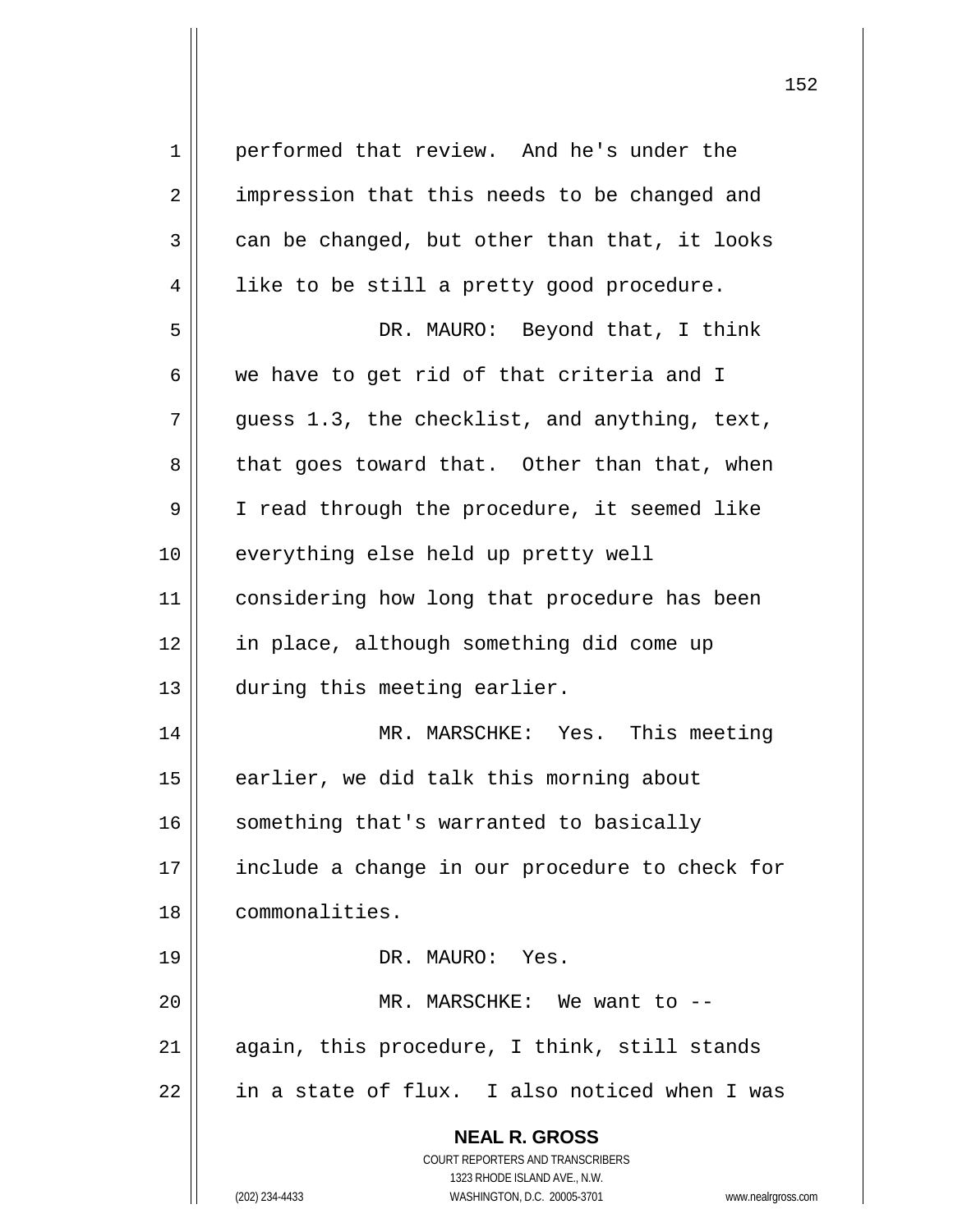**NEAL R. GROSS** 1 || looking at this procedure that there is a big  $2 \parallel$  section 2 in this procedure which was geared  $3 \parallel$  towards the first set of reviews, which in a 4 || generic procedure such as this may not be 5 | needed any longer. 6 || So I think this is still on our  $7$  | plate to go through this procedure and make  $-$ 8 || bring it up to date. 9 DR. MAURO: Perhaps what we should 10 do is if the Subcommittee would like to task 11 us, we could just mark up this procedure and 12 || submit it to the Subcommittee to see how the 13 || changes are that we would suggest. Right now 14  $\parallel$  I was just going to go with deleting that 1.3, 15 || and the associated text. Now I hear that we  $16$  are certain that we should add in this 17 | commonality piece. 18 And, Steve, if you have some 19  $\parallel$  thoughts regarding this other section 2, maybe 20 || we could just go ahead and do that and get 21 || that in to the Subcommittee so they can take  $22$  a look at it.

> COURT REPORTERS AND TRANSCRIBERS 1323 RHODE ISLAND AVE., N.W. (202) 234-4433 WASHINGTON, D.C. 20005-3701 www.nealrgross.com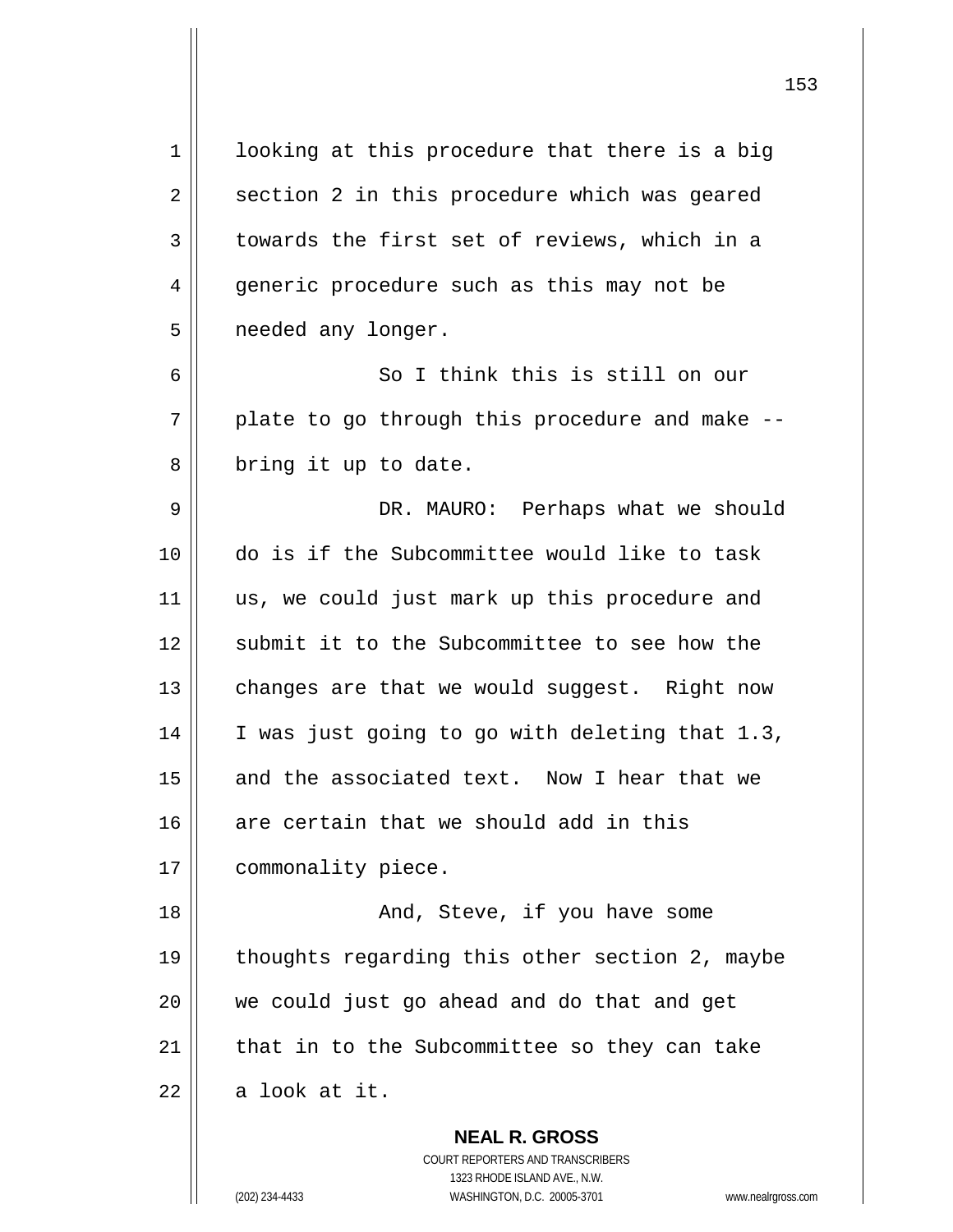**NEAL R. GROSS** COURT REPORTERS AND TRANSCRIBERS 1323 RHODE ISLAND AVE., N.W. (202) 234-4433 WASHINGTON, D.C. 20005-3701 www.nealrgross.com 1 CHAIR MUNN: That would seem to be  $2 \parallel$  a logical course of action. Paul, do you have  $3 \parallel$  any disagreement with that? 4 | MEMBER ZIEMER: No. That's fine. 5 What's the title of this procedure that you  $6 \parallel$  have up there, Steve? 7 MR. MARSCHKE: This is, the title 8 || of it is "A Protocol for the Review of 9 | Procedures and Methods Employed by NIOSH for 10 Dose Reconstruction." This is rev 2. And it 11 was issued in September 2004. 12 CHAIR MUNN: We have had it on the 13 || books for a long time. 14 MR. MARSCHKE: Yes, it has been on 15 the books. Yes. It has been on the books for 16 || a substantially long time. 17 || **DR. MAURO:** We still use that 18 | checklist. 19 MR. MARSCHKE: We still use the 20 checklist. 21 || DR. MAURO: It may be time to  $22$  | refresh it.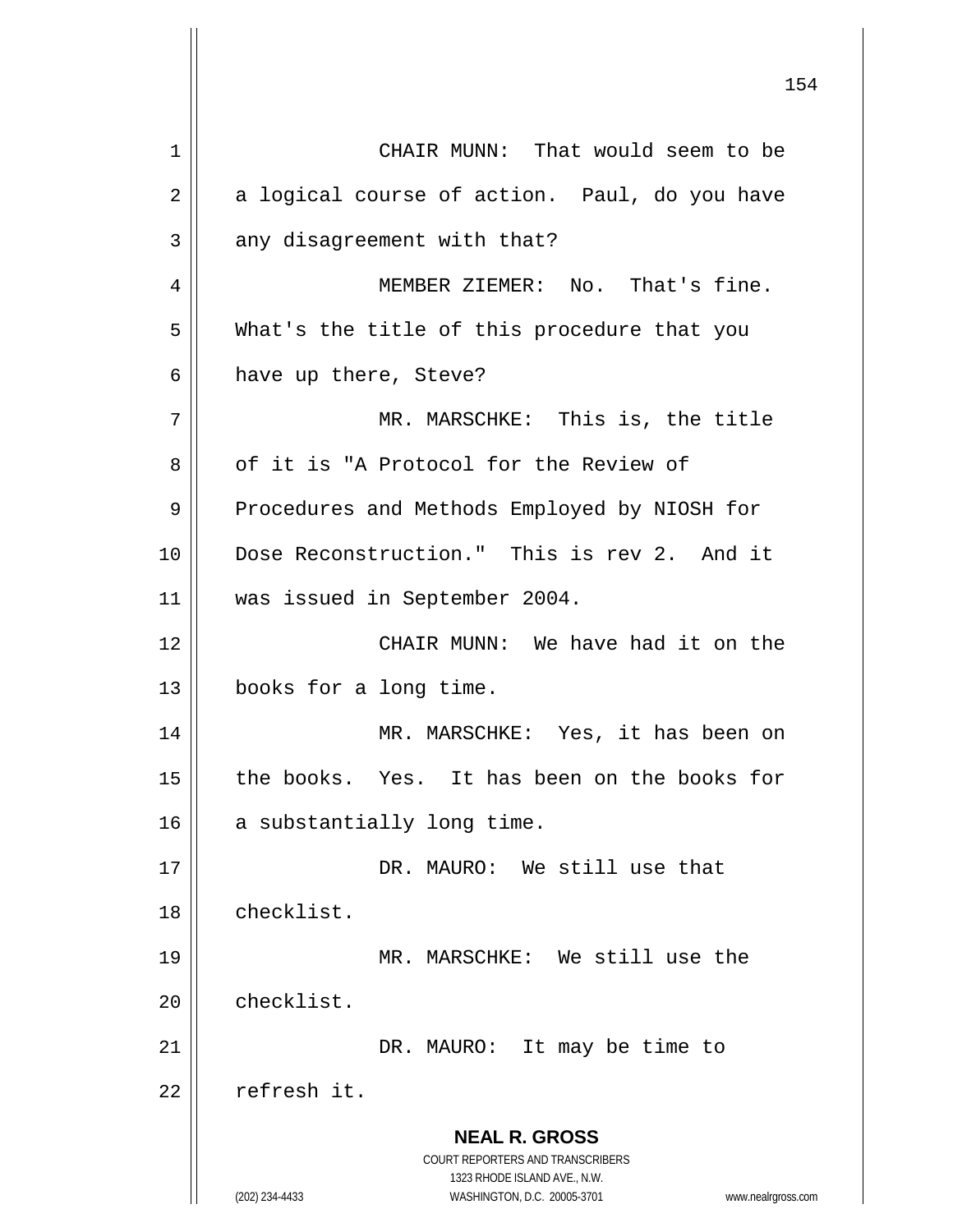**NEAL R. GROSS** COURT REPORTERS AND TRANSCRIBERS 1323 RHODE ISLAND AVE., N.W. (202) 234-4433 WASHINGTON, D.C. 20005-3701 www.nealrgross.com 155 1 CHAIR MUNN: Well, the checklist  $2 \parallel$  is pretty thorough. 3 DR. MAURO: Yes. 4 | CHAIR MUNN: And it seems to have 5 served us well. 6 DR. MAURO: I would agree. 7 CHAIR MUNN: It wouldn't hurt to 8 || review it, but I don't believe this 9 | Subcommittee has heard any complaints about 10 || the thoroughness or other things that needed  $11$  | to be changed other than 1.3. 12 Was there an issue with 1.5 or 13 not? Was that just something in my note? 14 || MR. MARSCHKE: I don't recall. 15 CHAIR MUNN: Any problem that 16 might be there? But, John, you and Steve are 17 || aware now of the two items that the 18 || Subcommittee has called to your attention. 19 And if there are others that you 20 | encounter in your cursory review, if you would  $21$  | be good enough to mark the existing document  $22$  || and get that markup to the Subcommittee so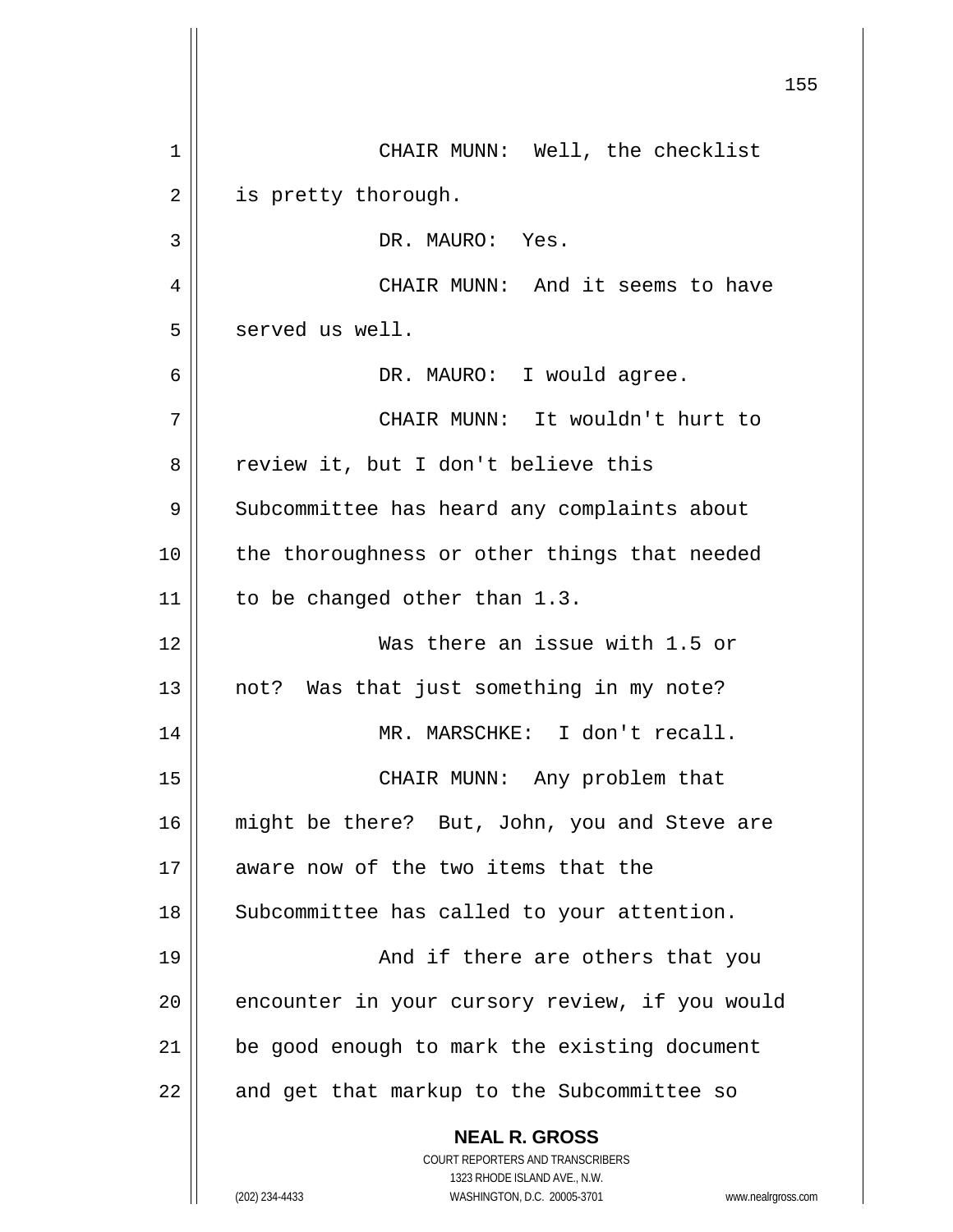**NEAL R. GROSS** COURT REPORTERS AND TRANSCRIBERS 1323 RHODE ISLAND AVE., N.W. (202) 234-4433 WASHINGTON, D.C. 20005-3701 www.nealrgross.com 156 1 || that we can comment or get this item off our  $2 \parallel$  list next time, it would be very helpful. 3 DR. MAURO: Okay. That should be  $4 \parallel$  easy enough to do. 5 MR. MARSCHKE: Sure. 6 CHAIR MUNN: Very good. You will  $7$  || have that action item forwarded to you. 8 The next item on our agenda was  $9 \parallel$  the transferring of OTIB-0058 to the Rocky 10 || Flats Work Group. We covered that by review 11 of the letter this morning. That will go 12 forward later. You will see the final letter 13 || before it goes. 14 We have taken care of the IG-004 15 | findings. So we are now down to the NIOSH 16 || action item to provide response to  $17$  |  $0$ TIB-0035-01 and 152. 18 || T am going to try one more time to 19 || get our new database up on my screen. Does  $20$  | everyone who has to have it find themselves in  $21$  | a position to utilize the screen or do we need  $22$  | to rely on Steve's old entry to do that?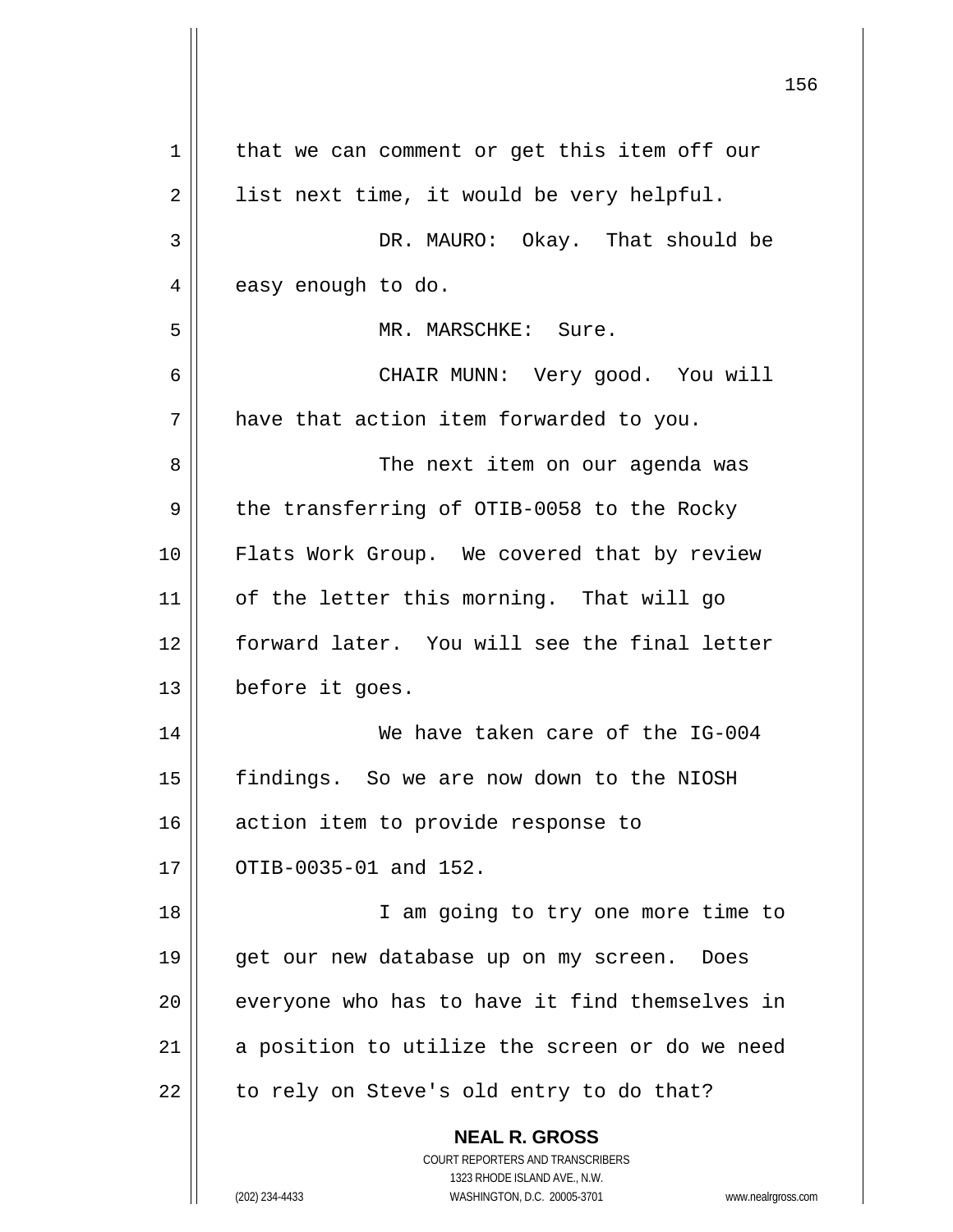**NEAL R. GROSS** COURT REPORTERS AND TRANSCRIBERS 1323 RHODE ISLAND AVE., N.W. (202) 234-4433 WASHINGTON, D.C. 20005-3701 www.nealrgross.com 1 We're typing away here, folks. 2 | Hold on just a moment. 3 || So far, so good. Okay. Is it 4 | working for you, Paul? 5 MEMBER ZIEMER: I'm looking at  $6 \parallel$  something else. I'm fine. 7 CHAIR MUNN: Okay. You are good. 8 || Okay. It's in the system. Shall we rely on 9 || Steve? We may have to rely on Steve? 10 MR. HINNEFELD: This is our action 11 item 35-01. 12 CHAIR MUNN: Correct. 13 MR. HINNEFELD: 35-01 I think is  $14$  | the same finding that was the subject of the 15 conversation between John Mauro and Jim Neton 16  $\parallel$  that we talked about this morning, which is 17 Il there should be some allowance to use 18 || something other than the full distribution of 19 | bioassay data. 20 MR. SIEBERT: This is K-25 and -- 21 MR. HINNEFELD: This is K-25. 22  $\parallel$  That one was Y-12. This one is K-25. So our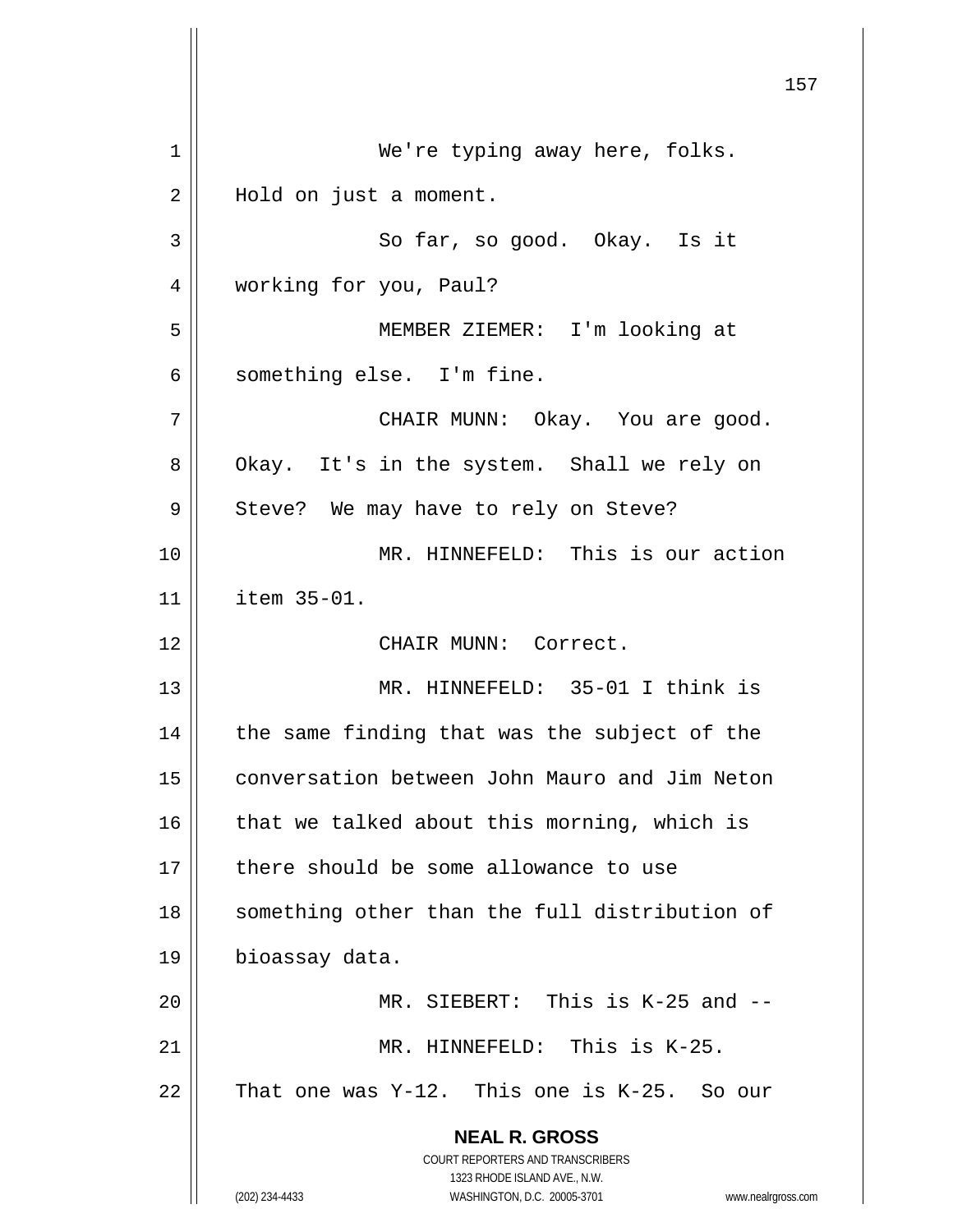**NEAL R. GROSS** COURT REPORTERS AND TRANSCRIBERS 1323 RHODE ISLAND AVE., N.W. (202) 234-4433 WASHINGTON, D.C. 20005-3701 www.nealrgross.com 1 action, our response I believe is saying that 2 whether we would go through revising one by  $3 \parallel$  one to bring the TBDs in one by one or whether 4 | we have some way of essentially amending them  $5 \parallel$  all. 6 We intend to provide that same  $7 \parallel$  response we provided to the one we talked 8 about this morning. Let's see. That was 29? 9 MR. SIEBERT: Twenty-nine, yes. 10 MR. HINNEFELD: Yes. 11 CHAIR MUNN: So 35-01 has 12 | essentially been covered. Is there action 13 || that we can take? Does it need to be changed, 14 in abeyance? 15 || MR. HINNEFELD: I think whatever 16 17 MR. MARSCHKE: What we said this 18 morning in 29 is NIOSH will change the 19 || procedure to describe the practice that NIOSH 20 || uses for assigning distributions to claimants. 21 || And the revised wording would indicate the 22 || need to document any change from the default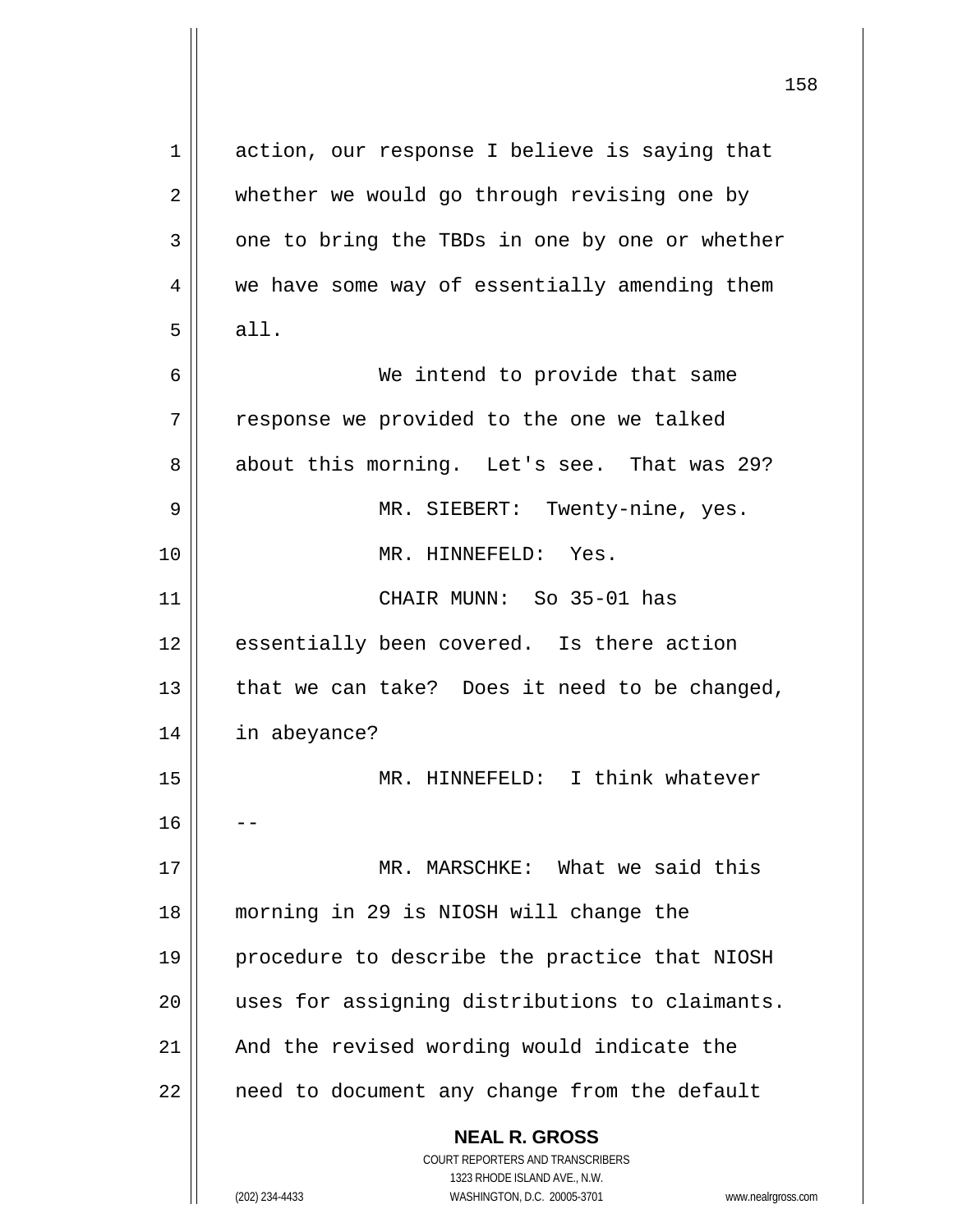|    | 159                                                                                                                                                             |
|----|-----------------------------------------------------------------------------------------------------------------------------------------------------------------|
| 1  | in the case file. And for 29, the default was                                                                                                                   |
| 2  | use of the full distribution.                                                                                                                                   |
| 3  | Did you want to take those same                                                                                                                                 |
| 4  | type of words and put them in for                                                                                                                               |
| 5  | OTIB-0035-01?                                                                                                                                                   |
| 6  | CHAIR MUNN: Is there any                                                                                                                                        |
| 7  | objection to using that terminology?                                                                                                                            |
| 8  | MR. HINNEFELD: It is the same                                                                                                                                   |
| 9  | issue, I think. It seems to be the same                                                                                                                         |
| 10 | issue. The finding is that the use of the                                                                                                                       |
| 11 | full distribution is not necessarily                                                                                                                            |
| 12 | claimant-favorable in all cases. And it's the                                                                                                                   |
| 13 | same one that Jim and John agreed to, I                                                                                                                         |
| 14 | believe, if I can recall.                                                                                                                                       |
| 15 | CHAIR MUNN: I think so. Without                                                                                                                                 |
| 16 | disagreement, we will use the same words,                                                                                                                       |
| 17 | change the status accordingly. The question                                                                                                                     |
| 18 | was, is it the same thing throughout item 152?                                                                                                                  |
| 19 | MR. MARSCHKE: Well, I think the                                                                                                                                 |
| 20 | 152 is page 152-01.                                                                                                                                             |
| 21 | CHAIR MUNN: It's the same thing.                                                                                                                                |
| 22 | MR. MARSCHKE: The only thing I am                                                                                                                               |
|    | <b>NEAL R. GROSS</b><br>COURT REPORTERS AND TRANSCRIBERS<br>1323 RHODE ISLAND AVE., N.W.<br>(202) 234-4433<br>WASHINGTON, D.C. 20005-3701<br>www.nealrgross.com |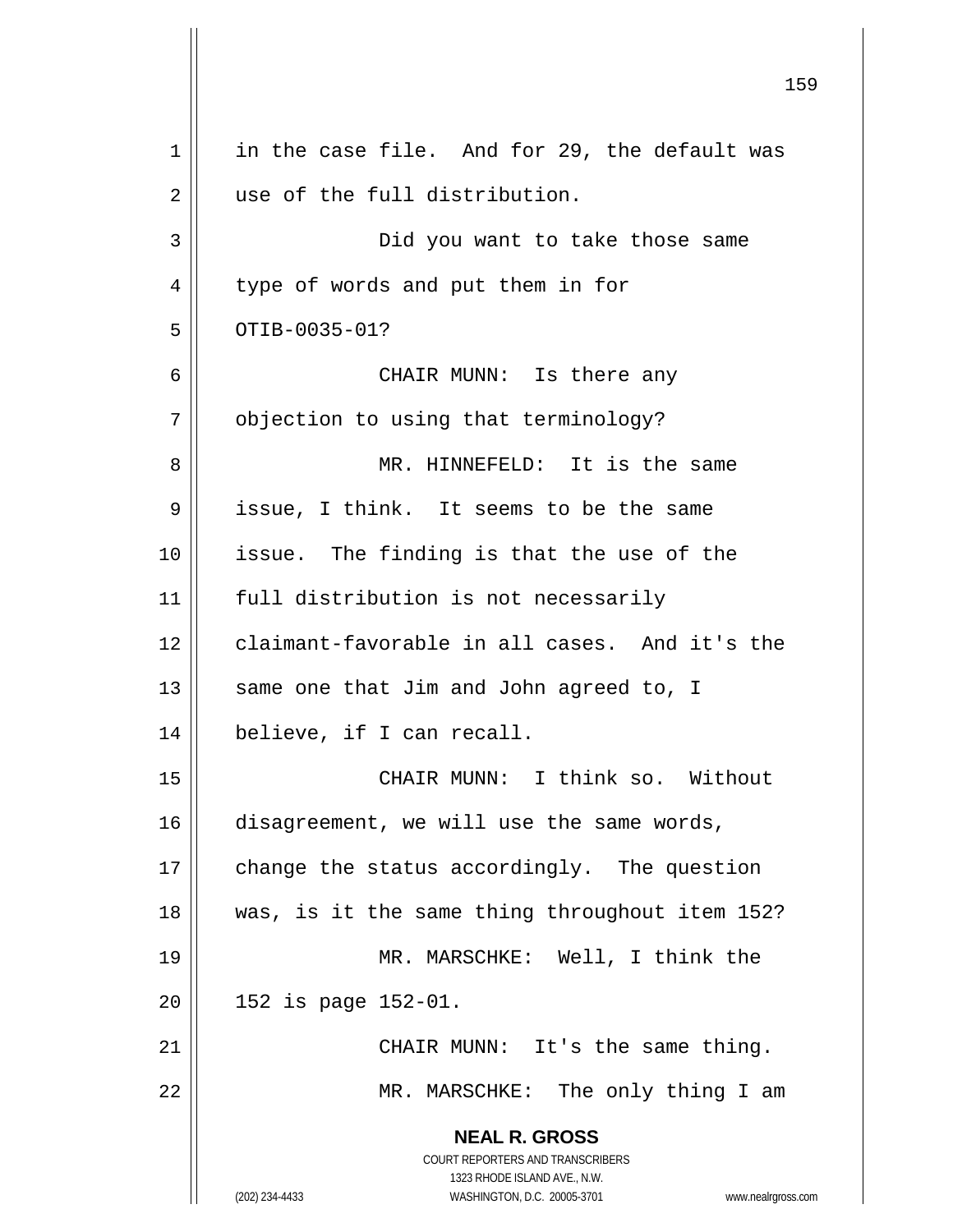**NEAL R. GROSS** COURT REPORTERS AND TRANSCRIBERS 1323 RHODE ISLAND AVE., N.W. (202) 234-4433 WASHINGTON, D.C. 20005-3701 www.nealrgross.com 1 | worried about is in the other -- the default  $2 \parallel$  on this is really a log-normal distribution. 3 MR. HINNEFELD: Yes. But they are  $4 \parallel$  all that way. 5 MR. MARSCHKE: They are all that  $6 \parallel$  way. 7 || MR. HINNEFELD: Yes. 8 || MR. MARSCHKE: Do we want to keep  $9 \parallel$  this  $-$ 10 MR. HINNEFELD: It is the same 11 default. 12 MR. SIEBERT: It is an identical 13 issue. 14 || MR. HINNEFELD: It is the same  $15$  | thing. 16 MR. MARSCHKE: It's identical? 17 || MR. HINNEFELD: Yes. 18 || MR. MARSCHKE: Then why didn't I  $19 \parallel$  catch it on my --20 || MR. HINNEFELD: Well, the wording 21 is different. I mean, it's described  $22$  || differently, but it is the same issue.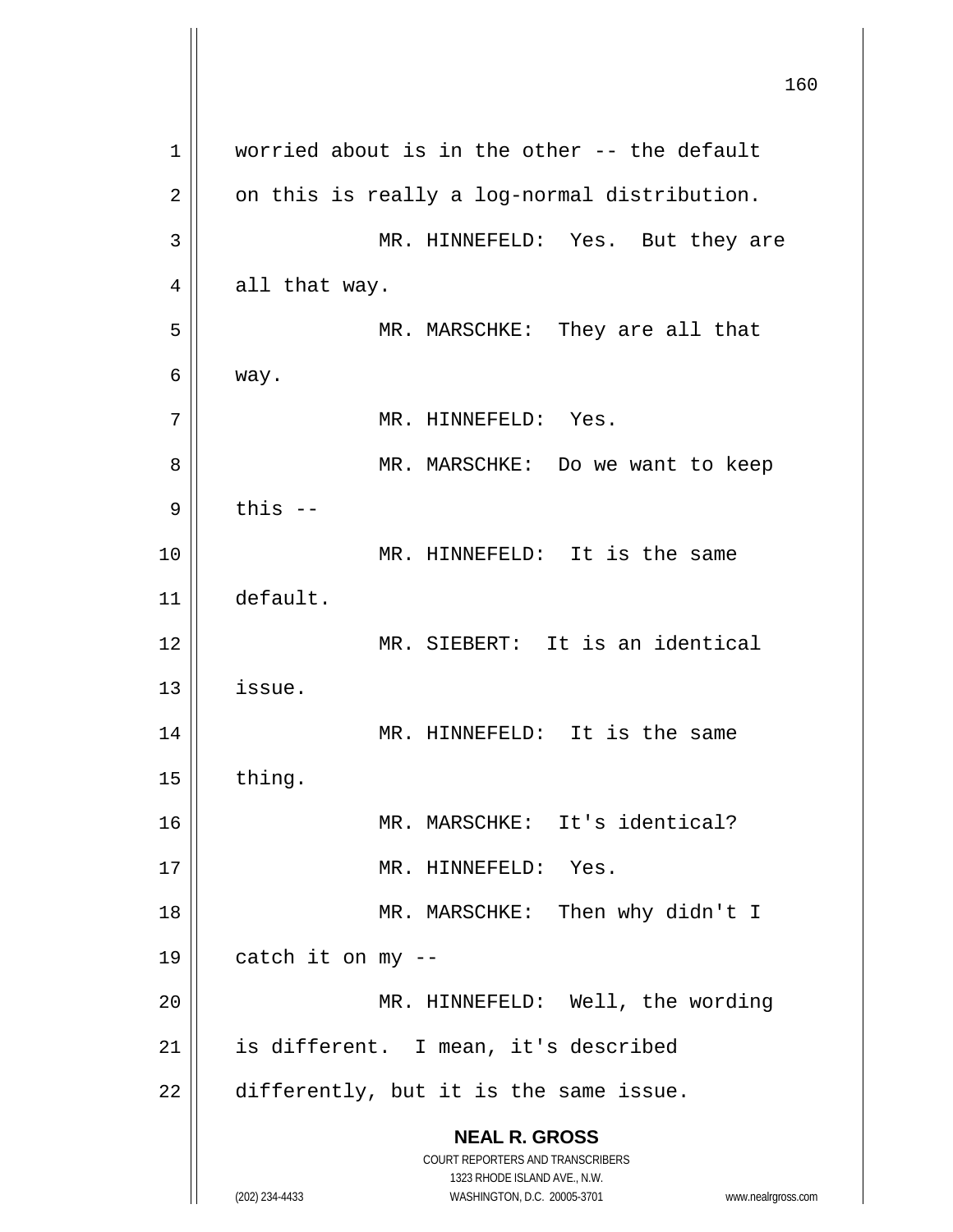**NEAL R. GROSS** COURT REPORTERS AND TRANSCRIBERS 1323 RHODE ISLAND AVE., N.W. (202) 234-4433 WASHINGTON, D.C. 20005-3701 www.nealrgross.com 1 || MR. MARSCHKE: So if we're going  $2 \parallel$  to revise the commonality paper, we should  $3$  | include this on the  $-$ 4 CHAIR MUNN: It sounds to me like 5 we should, yes. 6 MR. MARSCHKE: And this one  $7 \parallel$  basically was -- on OTIB-0029-03, we had set 8 | it as in abeyance, did we not? 9 CHAIR MUNN: I believe we did 10 because we were only waiting, then, for NIOSH 11 to incorporate the proper wording. 12 MR. MARSCHKE: So is that what we 13 want to do with this one? 14 CHAIR MUNN: Correct, yes. Our 15 next item, then, SC&A, verify with Phillips 16 whether OTIB-0043-04 has been cleared by -01. 17 MR. MARSCHKE: I have a document  $18$  | that Chick sent to me is -- this is 0043-04. 19 CHAIR MUNN: Did we receive that? 20 || MR. MARSCHKE: No, you have not. 21 CHAIR MUNN: Okay. 22 MR. MARSCHKE: I just got this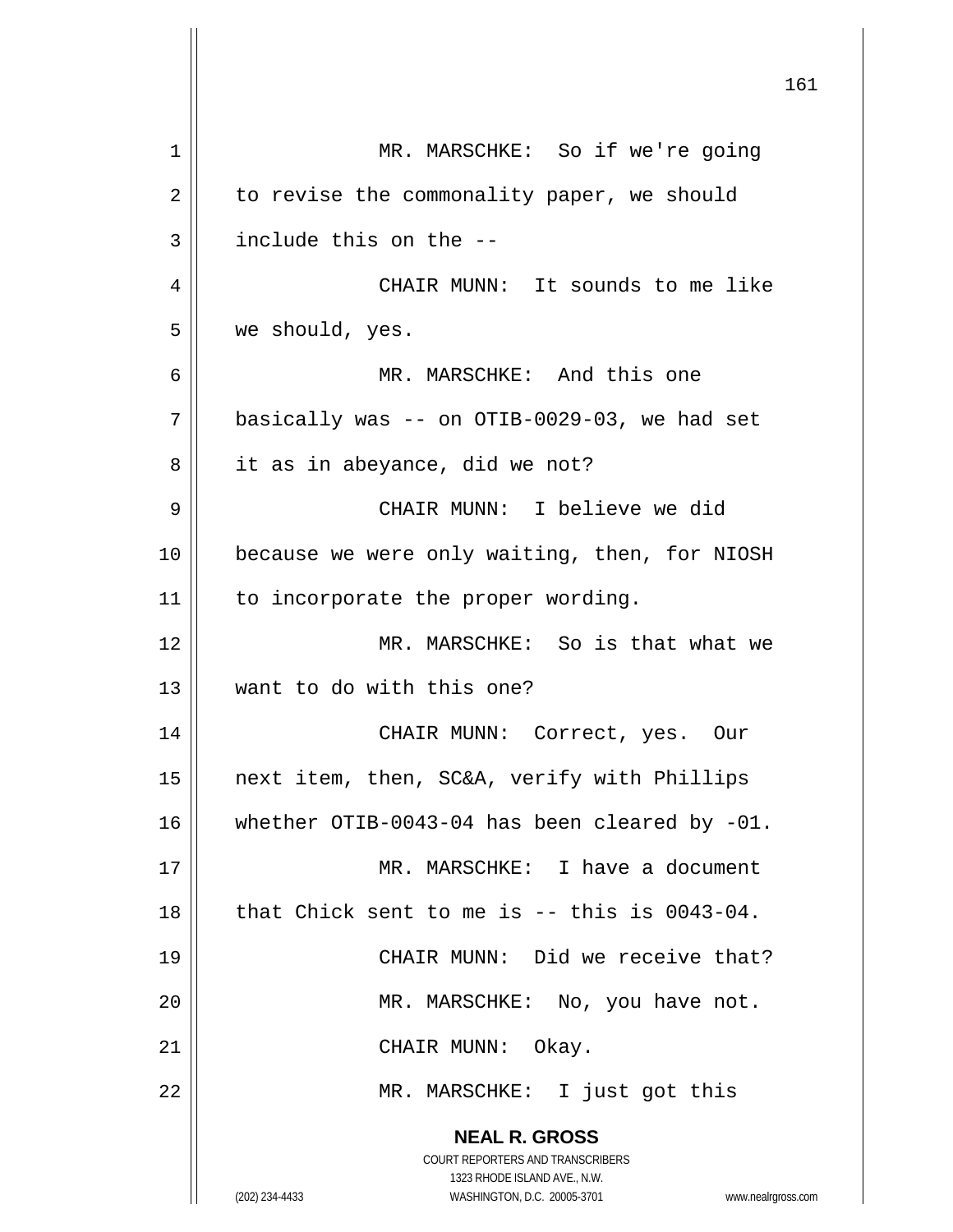**NEAL R. GROSS** COURT REPORTERS AND TRANSCRIBERS 1323 RHODE ISLAND AVE., N.W. (202) 234-4433 WASHINGTON, D.C. 20005-3701 www.nealrgross.com 162 1 | from Chick. 2 || CHAIR MUNN: Fine. 3 MR. MARSCHKE: And I haven't put  $4 \parallel$  it in the database either yet. But he agrees  $5 \parallel$  the term 238, uranium-238 in equilibrium with  $6 \parallel$  its daughters in table 4-3 includes the  $7$  || thorium-230 intake. Thus, the issue can be 8 considered closed. 9 SC&A recommends that NIOSH 10 consider a discussion of thorium-238 in any 11 revision to OTIB-0043, but I don't think the 12 last sentence -- Chick doesn't feel is an 13 || impediment to closing the issue. 14 CHAIR MUNN: Well, it's very hard 15  $\parallel$  to instruct about future actions, too. Stu, 16 | do you have any concerns with that? 17 || MR. HINNEFELD: Well, no. I mean, 18 we felt like this is the same. It had to do 19 with progeny in equilibrium with the parent. 20  $\parallel$  And thorium-230 is a progeny now. 21 || Thorium-228 -- something he  $22$  || commented on. Is that what you said,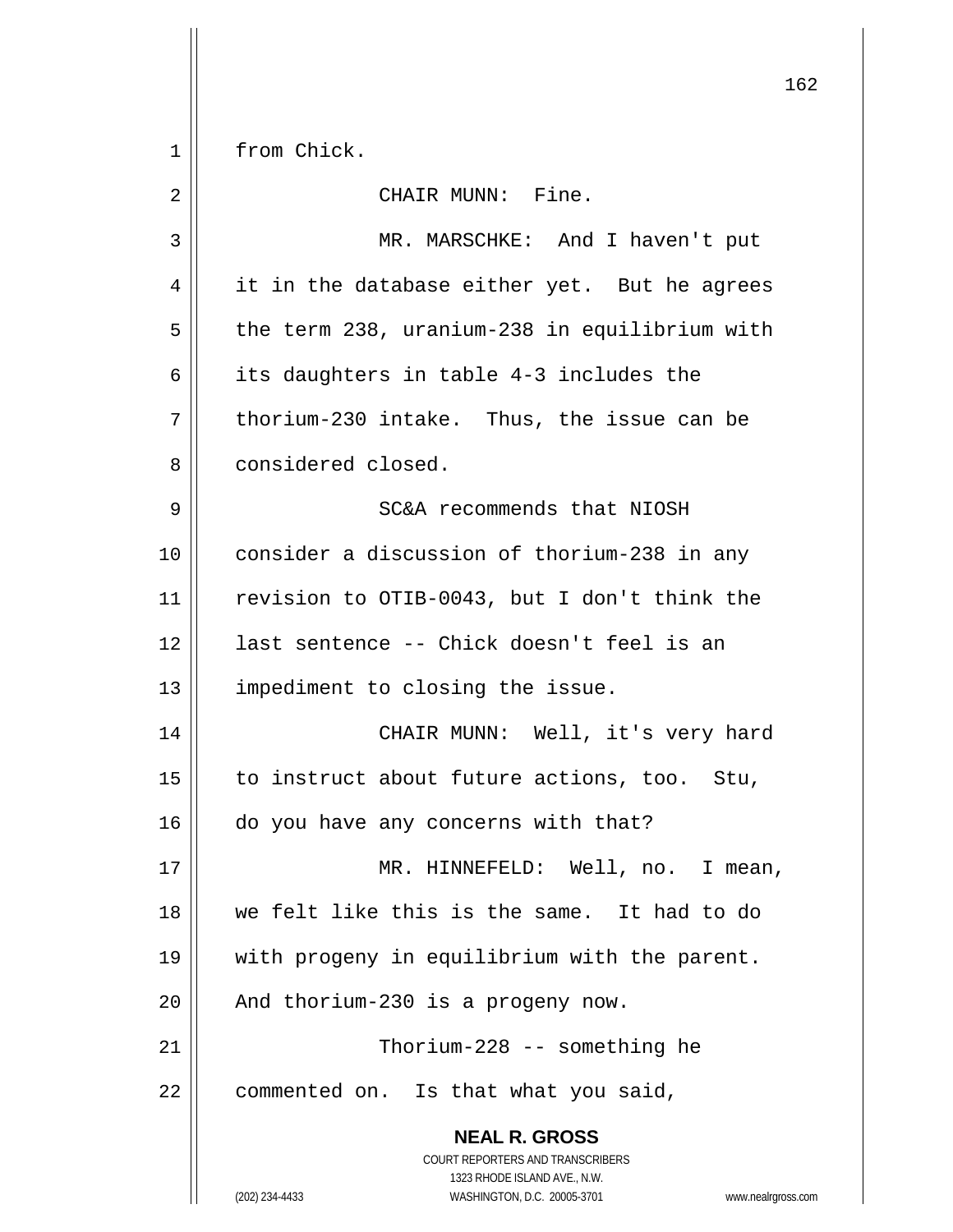**NEAL R. GROSS** COURT REPORTERS AND TRANSCRIBERS 1323 RHODE ISLAND AVE., N.W. (202) 234-4433 WASHINGTON, D.C. 20005-3701 www.nealrgross.com 163 1 | thorium-228? 2 | MR. MARSCHKE: No. It was 3 uranium. 4 CHAIR MUNN: Uranium-238. 5 MR. HINNEFELD: Well, to take care  $6 \parallel$  of this, but the thing that he suggested we 7 consider in the future. 8 CHAIR MUNN: Thorium intake. 9 MR. MARSCHKE: Consider discussion 10 of thorium-230 in any revision to thorium-230. 11 So basically we just say that 230 is included. 12 || Specifically say something along those lines 13  $\parallel$  so it is included, as opposed to implicitly --14 MR. HINNEFELD: Oh, okay. Because  $15$  | it's one of the progenies. 16 MR. MARSCHKE: Because it's one of 17 || the progenies. Okay. 18 MEMBER ZIEMER: What was the 19 original concern, that that hadn't been 20 included? 21 || MR. HINNEFELD: Yes, that the 22 | thorium may do the same thing uranium does and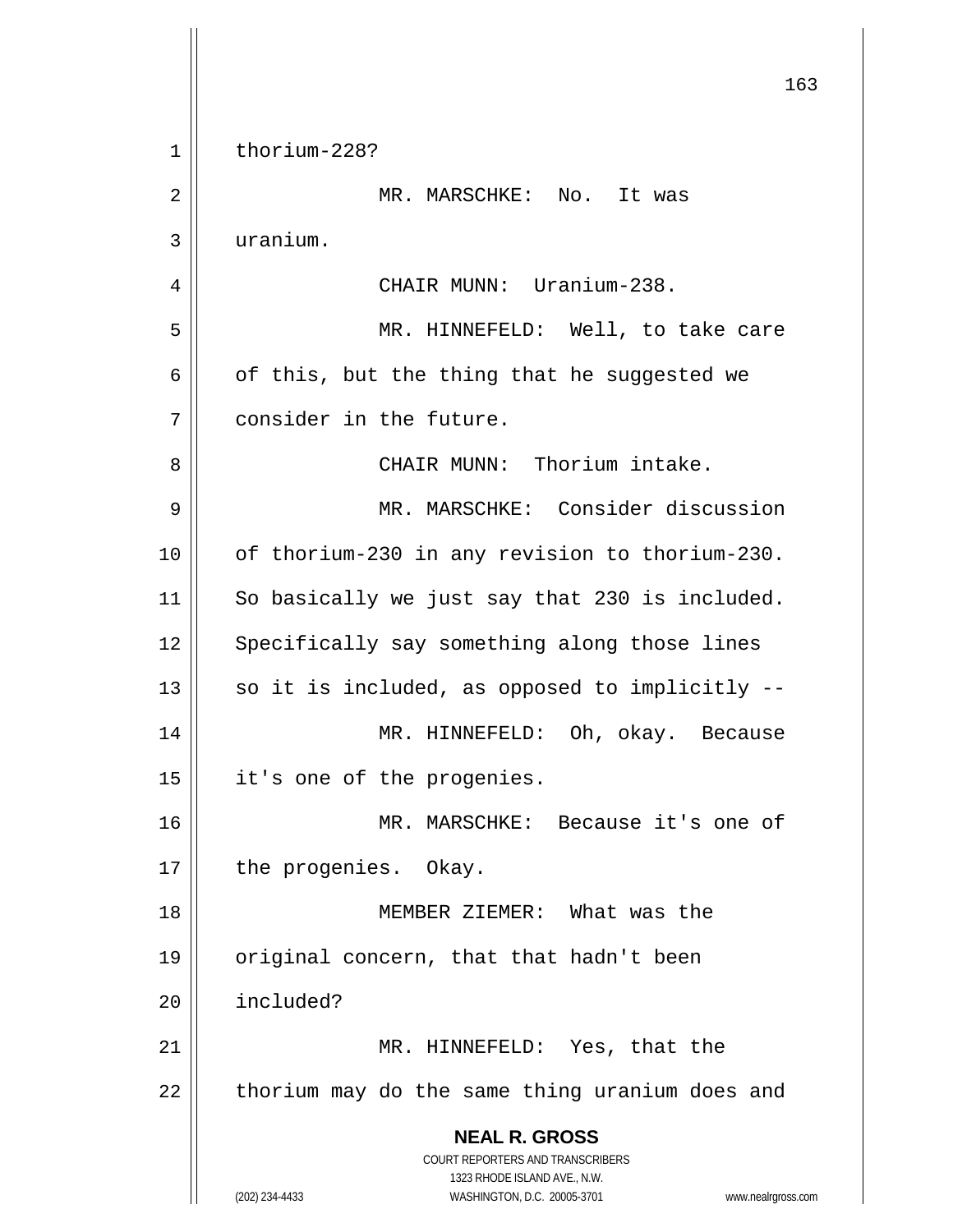|    | 164                                                                                                 |
|----|-----------------------------------------------------------------------------------------------------|
| 1  | be there in the same abundance as the uranium.                                                      |
| 2  | This is about phosphate, places that extracted                                                      |
| 3  | uranium.                                                                                            |
| 4  | MEMBER ZIEMER: We need to agree                                                                     |
| 5  | that that should be closed?                                                                         |
| 6  | CHAIR MUNN: We do need to agree                                                                     |
| 7  | that that should be closed. Any problem?                                                            |
| 8  | MR. MARSCHKE: There was a similar                                                                   |
| 9  | issue. Issue 1 was similar, which we had                                                            |
| 10 | agreed to close back in June.                                                                       |
| 11 | CHAIR MUNN: Different nuclide,                                                                      |
| 12 | wasn't it?                                                                                          |
| 13 | MR. MARSCHKE: Well they still                                                                       |
| 14 | considered about 230. I think the --                                                                |
| 15 | CHAIR MUNN: I thought it was 232.                                                                   |
| 16 | Similar but not the same.                                                                           |
| 17 | MR. MARSCHKE: Similar but not the                                                                   |
| 18 | same. I think what the concern was, too, with                                                       |
| 19 | issue 4 was, is there any possibility that                                                          |
| 20 | thorium-230 could be present without                                                                |
| 21 | uranium-238? And I think that's why we kept                                                         |
| 22 | it on the books as in progress, as opposed to                                                       |
|    | <b>NEAL R. GROSS</b><br><b>COURT REPORTERS AND TRANSCRIBERS</b>                                     |
|    | 1323 RHODE ISLAND AVE., N.W.<br>(202) 234-4433<br>WASHINGTON, D.C. 20005-3701<br>www.nealrgross.com |

 $\frac{1}{4}$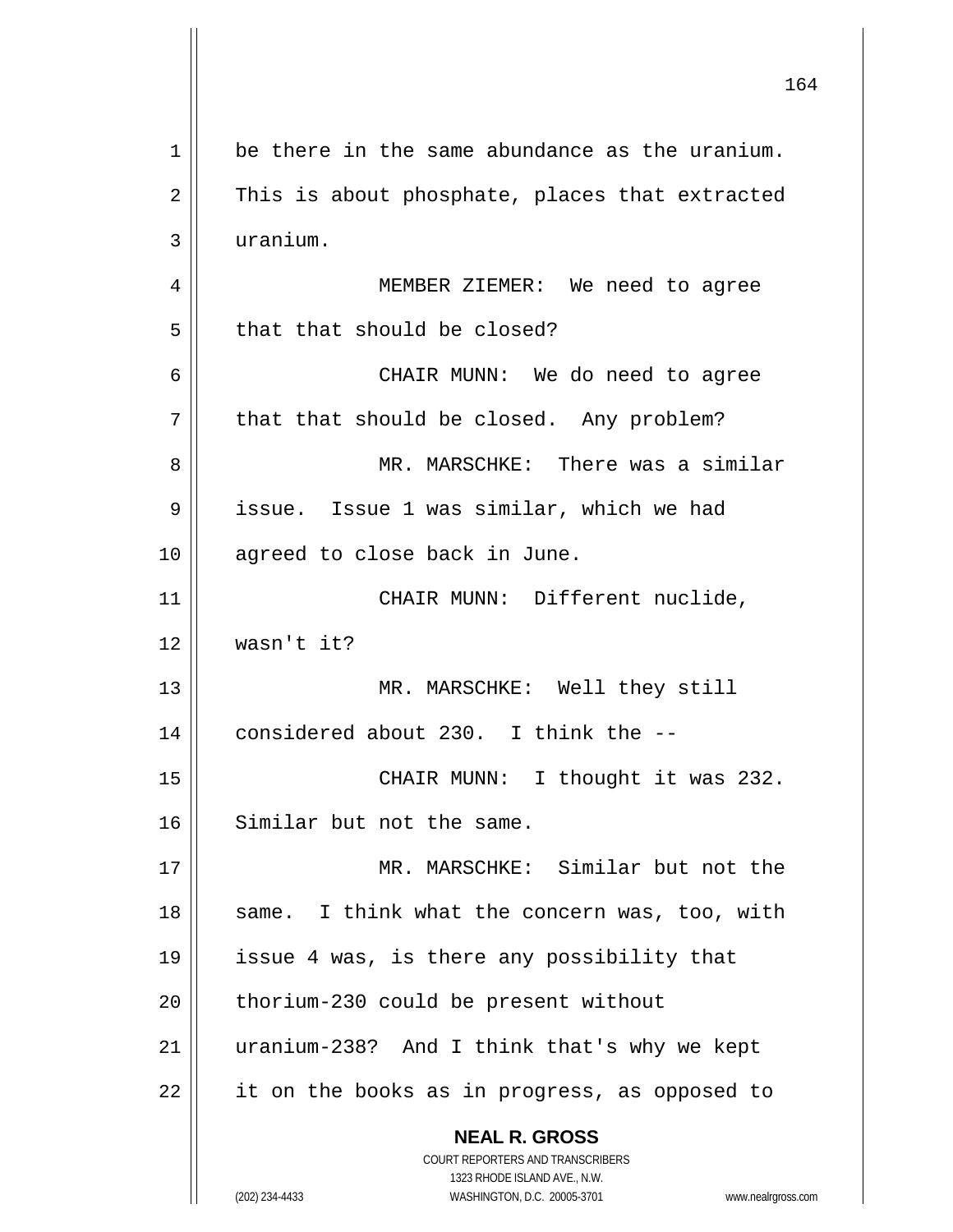**NEAL R. GROSS** COURT REPORTERS AND TRANSCRIBERS 1323 RHODE ISLAND AVE., N.W. (202) 234-4433 WASHINGTON, D.C. 20005-3701 www.nealrgross.com 165 1 closed. 2 CHAIR MUNN: We've looked at all  $3 \parallel$  of those processes pretty thoroughly. 4 DR. MAURO: Is this the phosphate? 5 MR. HINNEFELD: Yes, it's the  $6 \parallel$  phosphate one, John. 7 DR. MAURO: Yes. When we looked  $8 \parallel$  at this issue, really, it was looked at very, 9 || very carefully in Blockson. 10 CHAIR MUNN: Yes. 11 || DR. MAURO: And the issue had to 12 | do with when you receive the phosphate 13 || concentrate 4 and then you go through your 14 digestion process and you -- eventually,  $15$  | though, you precipitate out your uranium, 16 uranium-238, 234. And, if you recall, we were 17 concerned. This was like one of the first 18 issues. 19 It is important that you consider  $20$  | thorium-230 because that is present also. And 21 | there were appropriate modifications made to  $22$  | make sure that thorium-230 was, in fact,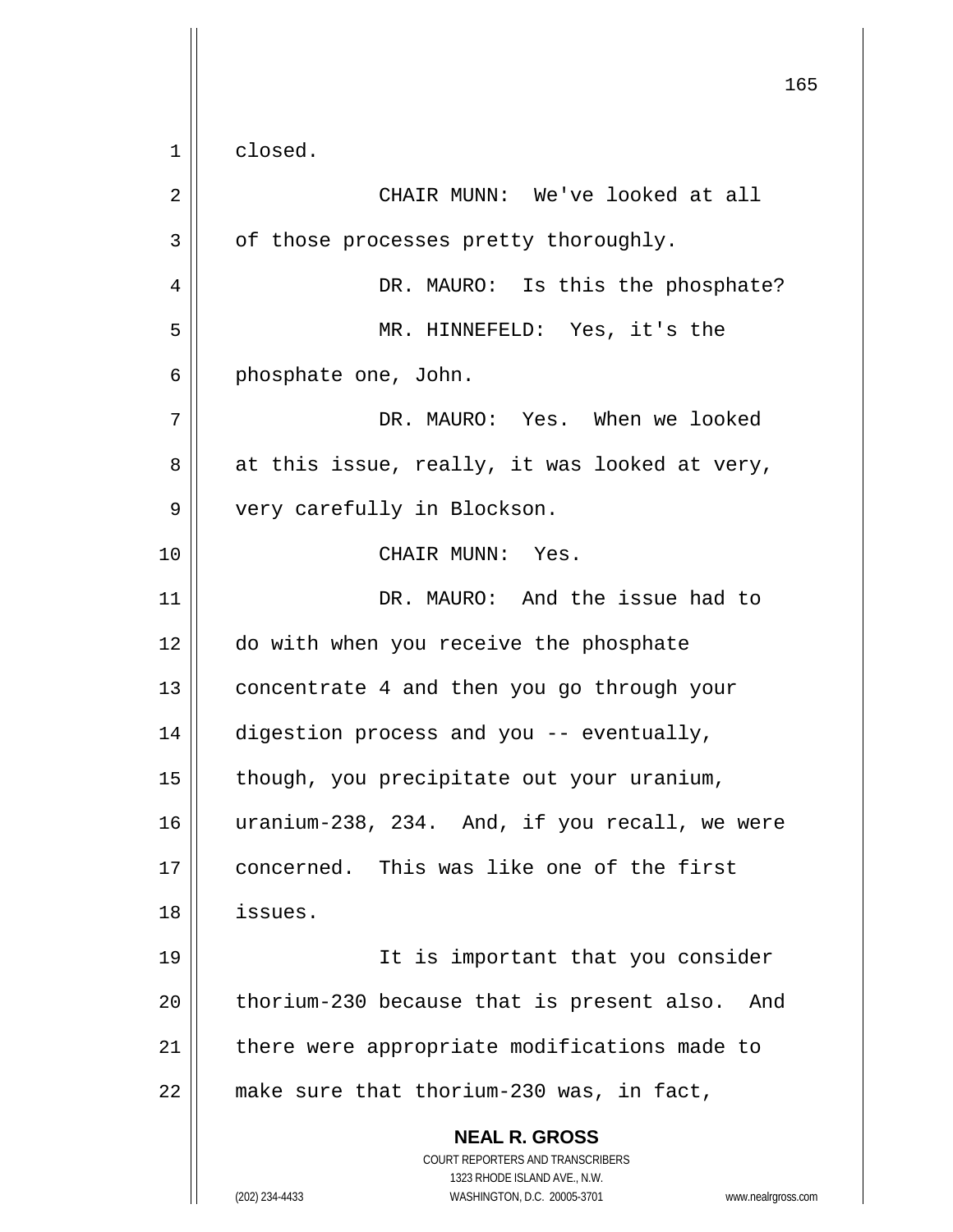1 || explicitly included.

**NEAL R. GROSS** COURT REPORTERS AND TRANSCRIBERS 1323 RHODE ISLAND AVE., N.W. 2 || Then the question became, well, 3 where does it go? And we all concluded that 4 | it is reasonable to assume that the  $5$  thorium-230 is going to follow the uranium-238 6 | based on very careful consideration of the 7 | chemistry. 8 So, I mean, I think that that sets  $9 \parallel$  the stage for this one. And I think if the 10 language -- and I am not looking at the 11 language right now. The language basically 12 || says that, that, you know, yes, thorium-230 is 13 || going to be included. And it is going to be 14 | assumed to be in equilibrium with the 15 uranium-238 when performing these 16 || calculations. I think that the problem is  $17 \parallel$  solved. 18 || MR. MARSCHKE: That's the way the 19 || procedure is now, I think. Basically 20 thorium-230 is included as a daughter product  $21$  | of uranium-238. And that is why we have 22 | closed, if memory serves me right, back in

(202) 234-4433 WASHINGTON, D.C. 20005-3701 www.nealrgross.com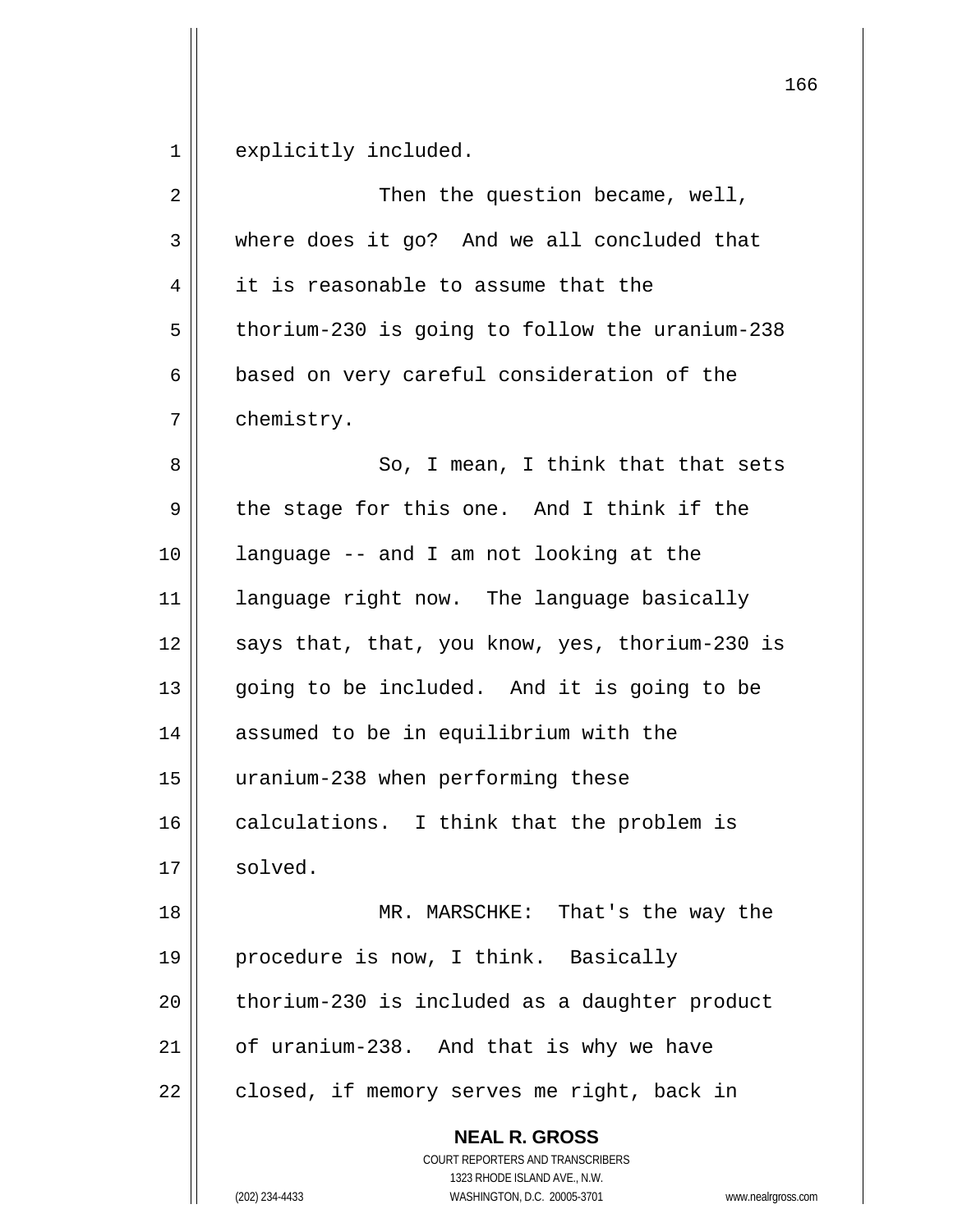**NEAL R. GROSS** COURT REPORTERS AND TRANSCRIBERS 167 1 June, that is why we closed issue 1. And now  $2 \parallel$  we have a --3 DR. MAURO: We have no reason to  $4 \parallel$  believe that, unlike raffinates, when you are  $5$  | processing uranium ore, where you find 6 yourself having radium-226 and thorium-230 in 7 || a completely separate stream where you could 8 and in them there without the uranium. That 9 doesn't seem to be the case here. 10 You know, the thorium-230 will 11 follow the uranium when you are dealing with  $12$  | the way in which phosphate is processed. 13 MR. MARSCHKE: I think that was 14 || our concern that it wouldn't follow it, but  $15$  now that you say to confirm that it does  $16 \parallel$  follow --17 DR. MAURO: Yes. We looked at  $18$  || this very carefully. And, as long as we are 19 || working with the other phosphate process, 20 || similar to the one at Blockson, you know, we 21 have learned a lot, I guess, perhaps since we  $22$  | reviewed this. The two go together.

1323 RHODE ISLAND AVE., N.W.

(202) 234-4433 WASHINGTON, D.C. 20005-3701 www.nealrgross.com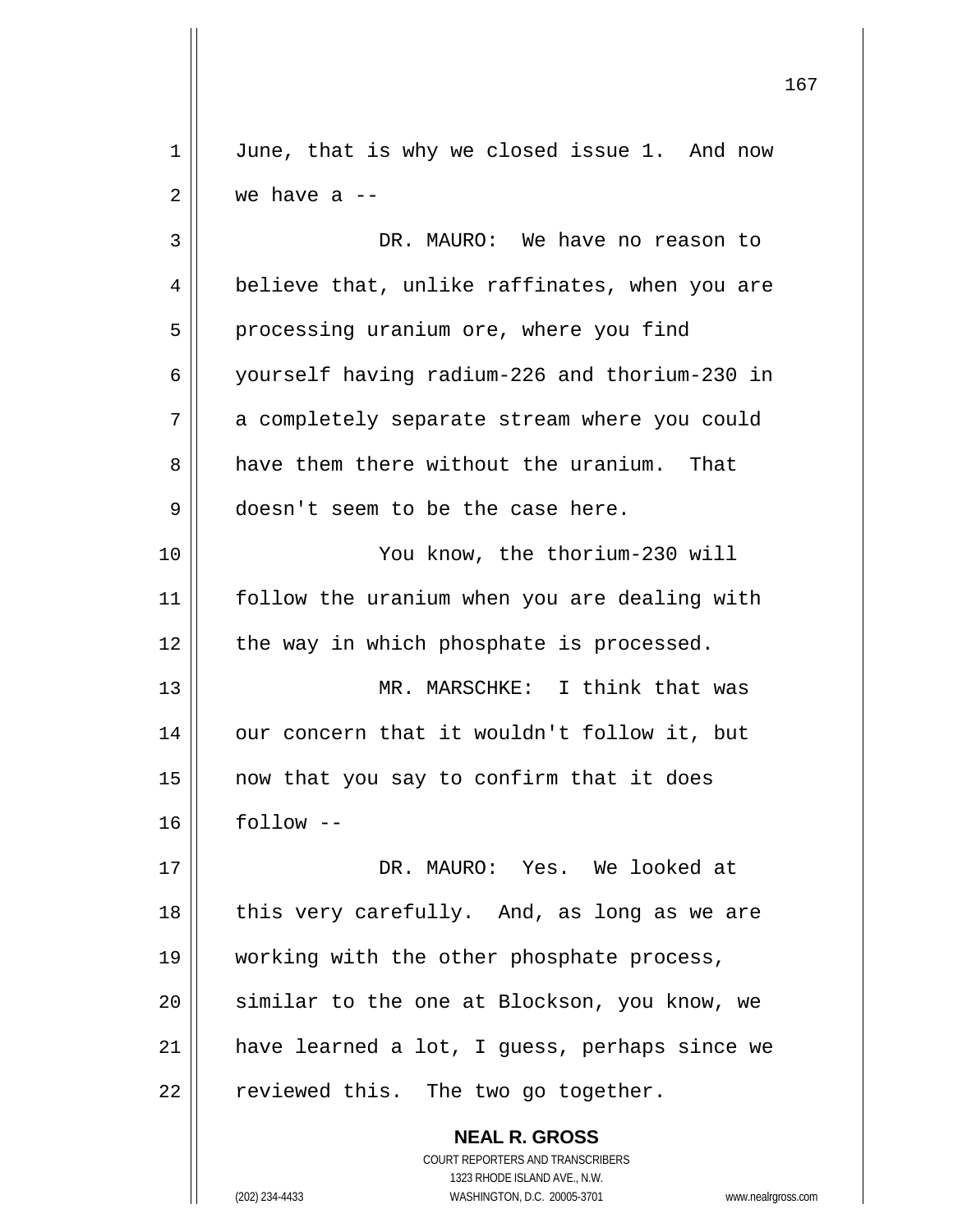|                | 168                                                                                      |
|----------------|------------------------------------------------------------------------------------------|
| 1              | MR. MARSCHKE: So we would have no                                                        |
| $\overline{2}$ | -- SC&A would have no objections to closing                                              |
| 3              | this at this point in time.                                                              |
| 4              | CHAIR MUNN: I suggest we close                                                           |
| 5              | it.                                                                                      |
| 6              | MR. HINNEFELD: I have in my notes                                                        |
| 7              | from June 6th an additional question that had                                            |
| 8              | to do with this document refers you to                                                   |
| 9              | site-specific information. And since this                                                |
| 10             | site-specific information is needed, why do                                              |
| 11             | you need this OTIB?                                                                      |
| 12             | And that reference about                                                                 |
| 13             | site-specific information has to do with                                                 |
| 14             | exposure from the tailings pile, which is                                                |
| 15             | essentially separate from this OTIB.                                                     |
| 16             | CHAIR MUNN: Yes, it is.                                                                  |
| 17             | MR. HINNEFELD: And the reason it                                                         |
| 18             | is site-specific is that it depends upon the                                             |
| 19             | facility designation as to whether or not the                                            |
| 20             | phosphate pile is part of the facility that is                                           |
| 21             | covered or not.                                                                          |
| 22             | So based upon that determination,                                                        |
|                | <b>NEAL R. GROSS</b><br>COURT REPORTERS AND TRANSCRIBERS<br>1323 RHODE ISLAND AVE., N.W. |
|                | (202) 234-4433<br>WASHINGTON, D.C. 20005-3701<br>www.nealrgross.com                      |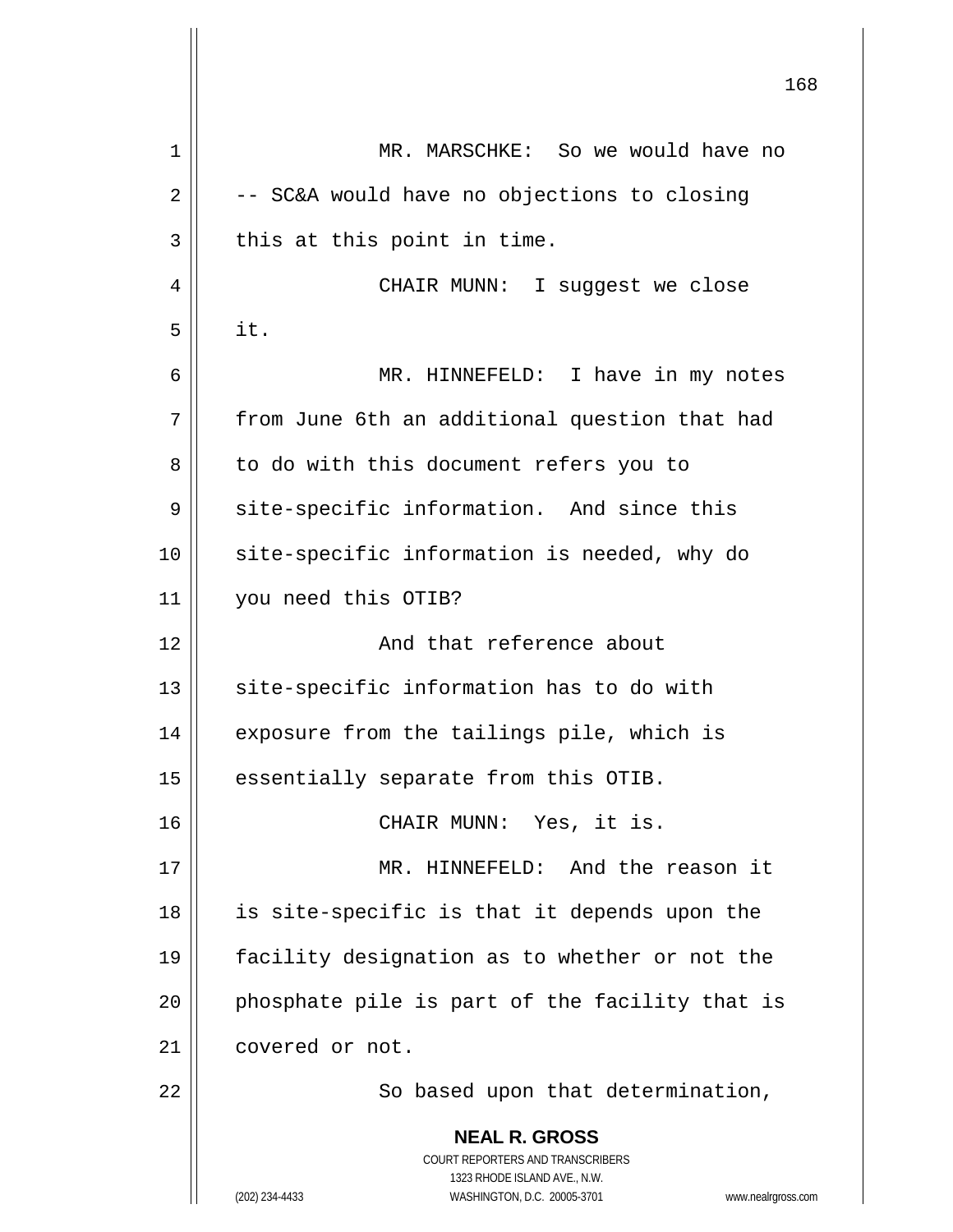**NEAL R. GROSS** COURT REPORTERS AND TRANSCRIBERS 1323 RHODE ISLAND AVE., N.W. (202) 234-4433 WASHINGTON, D.C. 20005-3701 www.nealrgross.com 1 || then that determines whether the tailings pile 2 | dose has to be reconstructed and whether you  $3$  | have to deal with that site-specific 4 information. So that's the reason why we have  $5$   $\parallel$  this OTIB. 6 This OTIB also has some  $7 \parallel$  information that we don't have in any other 8 | technical documents, from ICRP-32, which has  $9 \parallel$  to do with radon exposures. And so we felt 10 || like we needed to keep this. This question 11 was, do you even need this OTIB? Should this 12 be done away with? We feel like we need to 13 | keep it. 14 CHAIR MUNN: I would agree we need 15 | to keep it, yes. Do we not have any open 16 || items left on that particular --17 MR. HINNEFELD: I don't think  $18$  | there is anything else on 43. 19 || CHAIR MUNN: Forty-three? 20 MR. MARSCHKE: I think there are a 21 couple in progress. 22 || CHAIR MUNN: Let's take a look at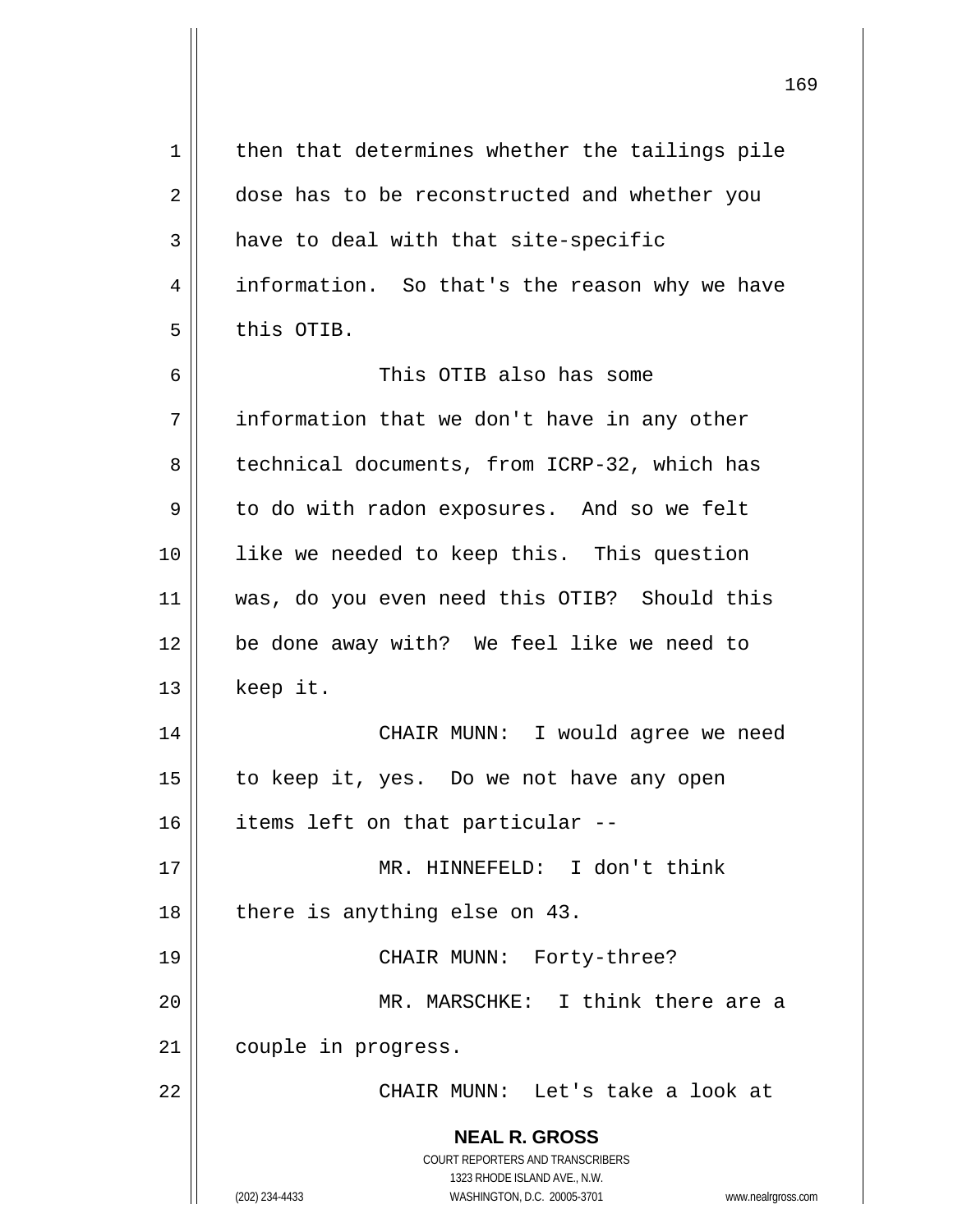**NEAL R. GROSS** COURT REPORTERS AND TRANSCRIBERS 1323 RHODE ISLAND AVE., N.W. 170 1 || the ones in progress and see where they are. 2 || MEMBER ZIEMER: On 43? 02 is in 3 | progress. 4 || MR. MARSCHKE: 02 is in progress. 5 | And NIOSH to provide additional response to  $6 \parallel$  the SC&A concerns. It's about the FIPR data. 7 MEMBER ZIEMER: 03 is in progress. 8 MR. MARSCHKE: Right. I will work 9 | on Blockson. Again, it's FIPR may not always 10 apply. It needs to cite IG-004 regarding the 11 || use of surrogate data. 12 DR. MAURO: Well, absolutely. I 13 mean, this is a big deal. That was the reason 14 why we went into the whole discussion. This  $15$  | had to do with radon now --16 CHAIR MUNN: Yes. 17 DR. MAURO: -- you know, where we 18 || felt strongly that you really couldn't use the 19 FIPR data, certainly not in Illinois. Now  $20$   $\parallel$  there may be other locations where the FIPR 21 data would apply because the buildings are  $22 \parallel$  open.

(202) 234-4433 WASHINGTON, D.C. 20005-3701 www.nealrgross.com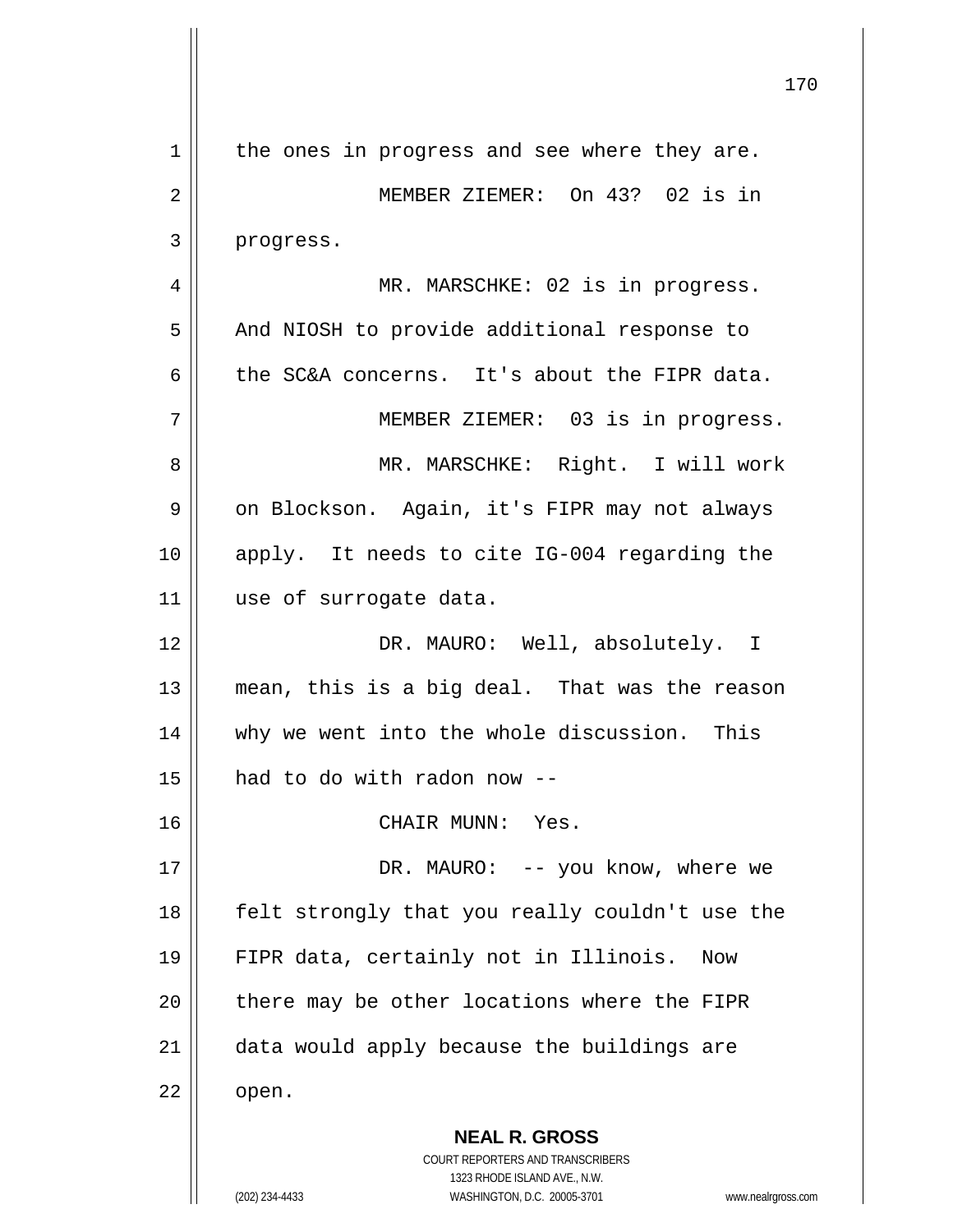**NEAL R. GROSS** COURT REPORTERS AND TRANSCRIBERS 1323 RHODE ISLAND AVE., N.W. (202) 234-4433 WASHINGTON, D.C. 20005-3701 www.nealrgross.com 1 || But I guess all we are cautioning  $2 \parallel$  is if you are going to use the FIPR data, you  $3 \parallel$  know, this, again, is a surrogate data issue  $4 \parallel$  that you have to make sure that the facility  $5$  that you're looking at resembles the phosphate 6 | building or process buildings in Florida. 7 CHAIR MUNN: And we had agreed  $8$  || that NIOSH would  $-$ 9 MR. MARSCHKE: 03 was in reference 10 to the FIPR data in reference to IG-004. It 11 was issue 03. And the other issue that was 12 || still in progress was issue 05, which, 13 actually, SC&A would recommend that the issue  $14$  | 05 be closed, but NIOSH --15 MR. HINNEFELD: We didn't argue  $16$  || that. 17 MEMBER ZIEMER: On 05? I have a 18 || note that says NIOSH is to clarify how -- I  $19$  || have "how used." I am not sure what  $-$ 20 MR. MARSCHKE: Maybe that is what  $21$  || Stu just did. 22 MR. HINNEFELD: Yes. That's what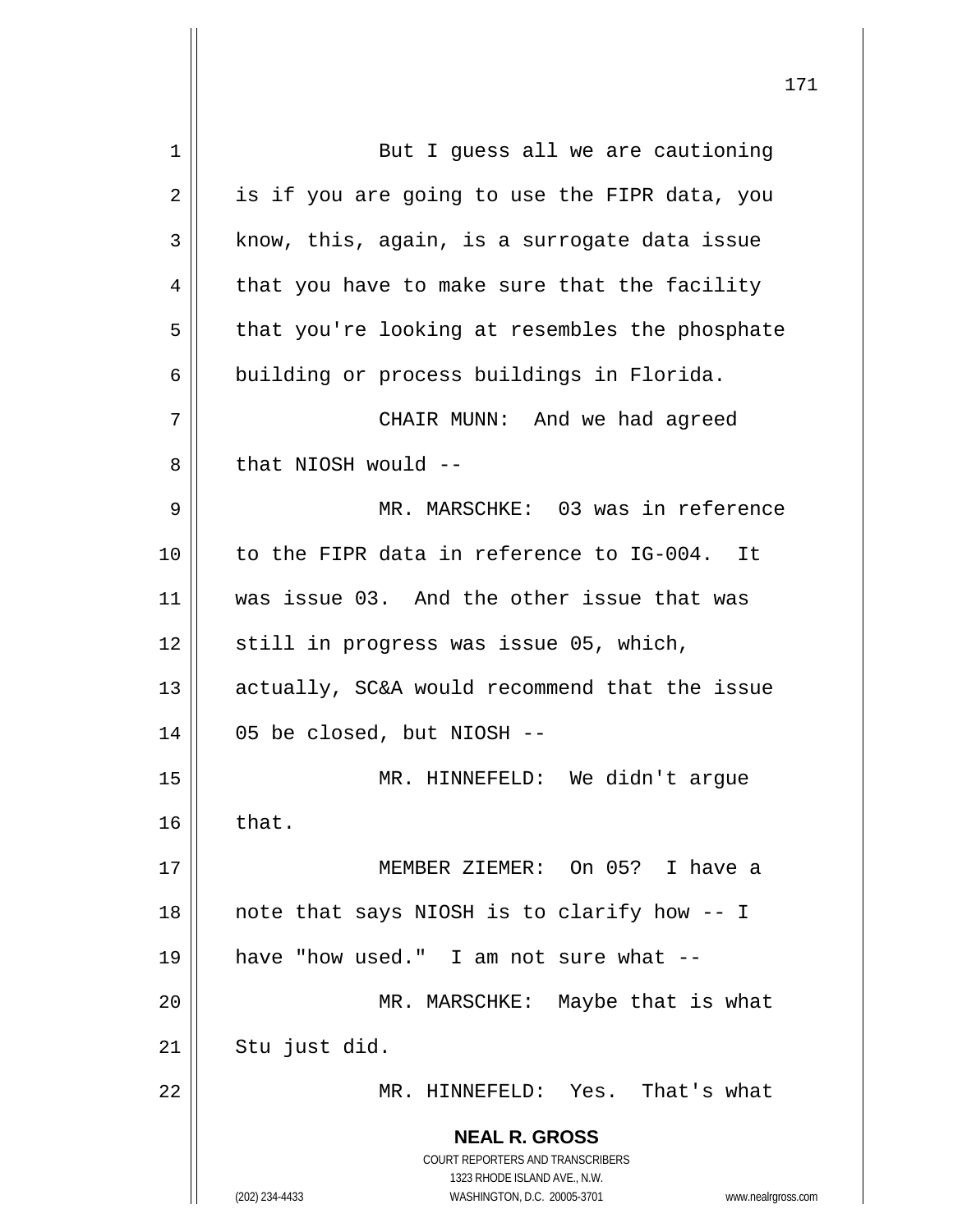| 1  | I was talking about. See, the finding refers                                                                                                                    |
|----|-----------------------------------------------------------------------------------------------------------------------------------------------------------------|
| 2  | to tailings pile. It's not apparent that the                                                                                                                    |
| 3  | working-level measurements are a bounding                                                                                                                       |
| 4  | exposure rate for uranium workers. Additional                                                                                                                   |
| 5  | information is needed regarding location,                                                                                                                       |
| 6  | size, and characteristics of the tailing                                                                                                                        |
| 7  | piles, which contain radium at a given                                                                                                                          |
| 8  | facility and at the Florida facilities in                                                                                                                       |
| 9  | order to support the default adopted by the                                                                                                                     |
| 10 | TBD.                                                                                                                                                            |
| 11 | So what they are saying here is                                                                                                                                 |
| 12 | that the radium pile, exposure to radon from                                                                                                                    |
| 13 | the tailings pile, isn't necessarily what you                                                                                                                   |
| 14 | are proposing -- isn't necessarily good enough                                                                                                                  |
| 15 | if you have to worry about the tailings pile.                                                                                                                   |
| 16 | Our response is that this is for the thorium                                                                                                                    |
| 17 | extraction operation if that is what is                                                                                                                         |
| 18 | defined as the facility. And in the event                                                                                                                       |
| 19 | that the facility includes the tailings pile,                                                                                                                   |
| 20 | then site-specific information has to be used                                                                                                                   |
| 21 | and compared against that.                                                                                                                                      |
| 22 | So you can't just use the values                                                                                                                                |
|    | <b>NEAL R. GROSS</b><br>COURT REPORTERS AND TRANSCRIBERS<br>1323 RHODE ISLAND AVE., N.W.<br>(202) 234-4433<br>WASHINGTON, D.C. 20005-3701<br>www.nealrgross.com |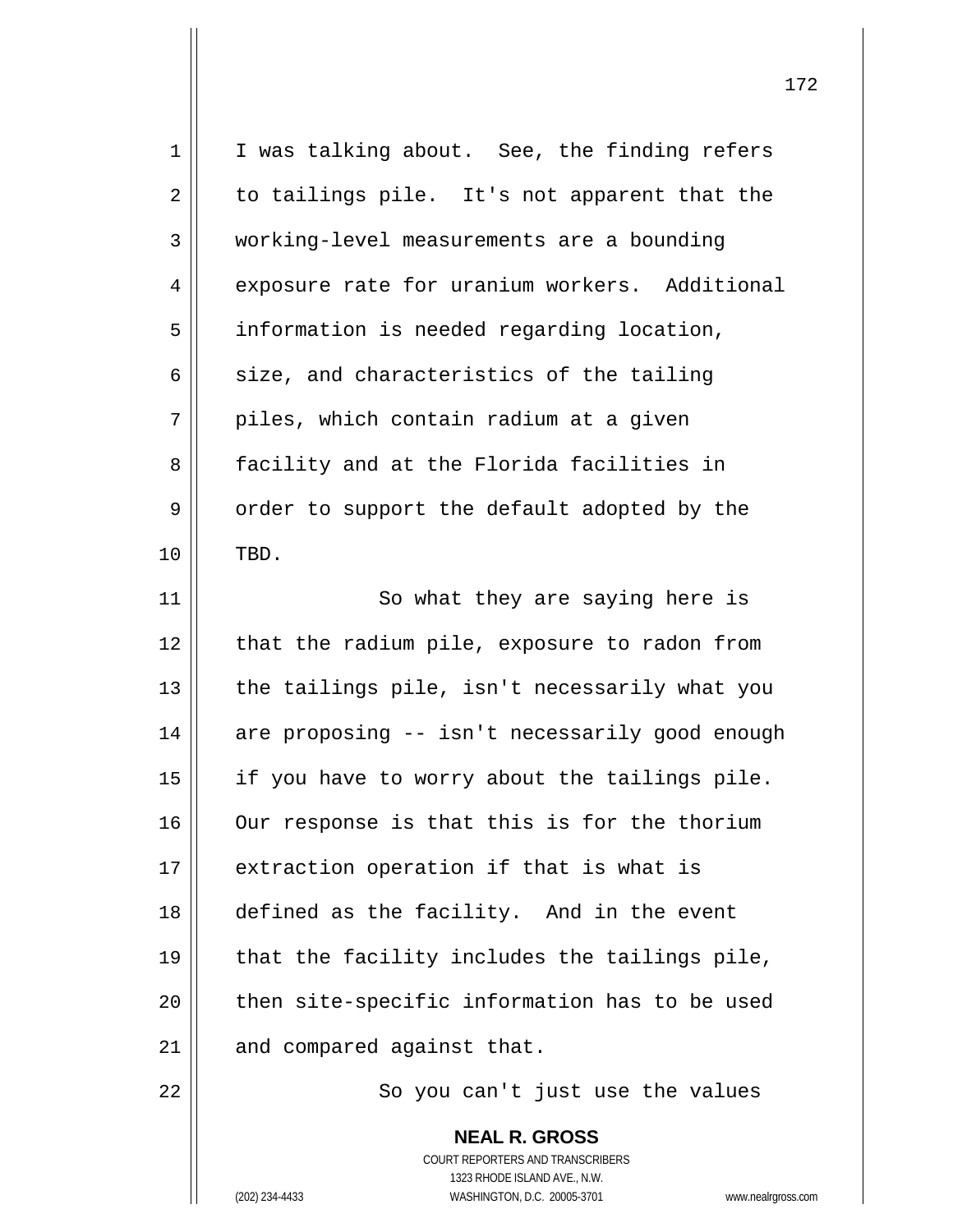**NEAL R. GROSS** COURT REPORTERS AND TRANSCRIBERS 1323 RHODE ISLAND AVE., N.W. (202) 234-4433 WASHINGTON, D.C. 20005-3701 www.nealrgross.com 1 || in here if you have to also consider the radon  $2 \parallel$  from the tailings pile. That was our 3 || response. And I didn't know that at the last 4 meeting. So I couldn't describe it. So  $5 \parallel$  that's probably why we didn't act on it at the  $6 \parallel$  last meeting. 7 MR. MARSCHKE: Can you send me -- 8 MR. HINNEFELD: Yes. 9 MR. MARSCHKE: Do you have words  $10$  | to that effect that I can  $-$ 11 || MR. HINNEFELD: Yes. 12 || MR. MARSCHKE: -- incorporate into  $13 \parallel$  this? 14 || MR. HINNEFELD: I can invent some 15 words to that effect, yes. I don't have them 16 written yet, but Jim told them to me. So if 17 || I can recall them. 18 CHAIR MUNN: Okay. So NIOSH is 19 | going to send words. 20 || MR. HINNEFELD: Okay. Now, I need 21 to move this procedure along, process along  $22$  | here, but how do you want me to do this? I am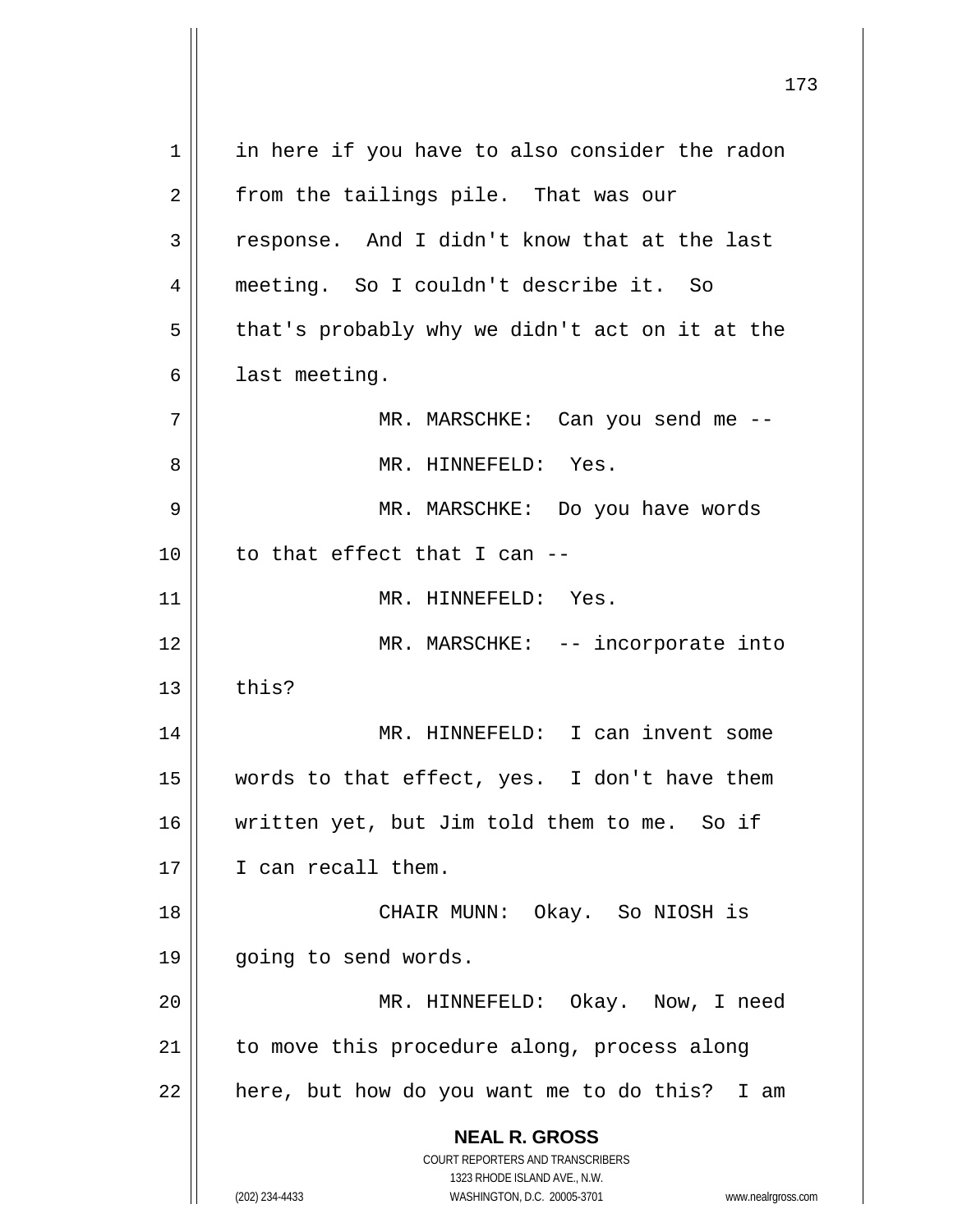**NEAL R. GROSS** COURT REPORTERS AND TRANSCRIBERS 1323 RHODE ISLAND AVE., N.W. (202) 234-4433 WASHINGTON, D.C. 20005-3701 www.nealrgross.com 174 1 || going to send Steve this language. Where is  $2 \parallel$  Steve going to put it? 3 || MR. MARSCHKE: Well, the thing is 4 | if you talk slower, I can type it in. And  $5$  then it will be in here. 6 MR. HINNEFELD: Okay. 7 || MR. MARSCHKE: That is the only  $8 \parallel$  thing. I don't --9 MR. HINNEFELD: Well, we type this  $10$   $\parallel$  into the  $-$ 11 || MR. MARSCHKE: If you want to put  $12$  | this in, we can put it in right now is what  $13$   $\parallel$  Stu is  $-$ 14 || CHAIR MUNN: If it is okay with  $15 \parallel$  Stu --16 || MR. MARSCHKE: Okay. 17 CHAIR MUNN: -- we should take the  $18$  | time to get the words right. 19 || MR. HINNEFELD: All right. 20 || CHAIR MUNN: Absolutely. 21 || MR. HINNEFELD: All right. 22 CHAIR MUNN: Then we can clear the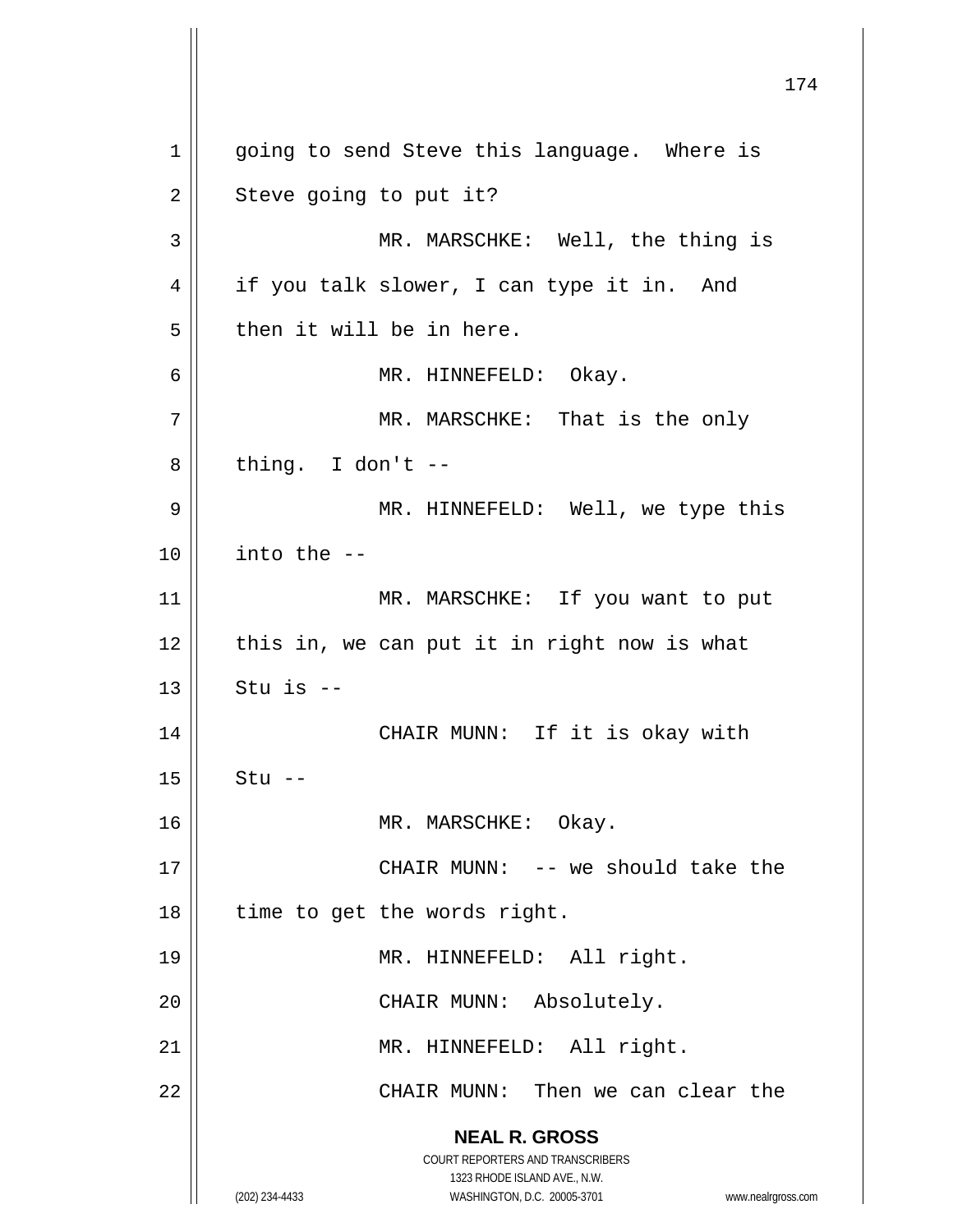**NEAL R. GROSS** COURT REPORTERS AND TRANSCRIBERS 1323 RHODE ISLAND AVE., N.W. (202) 234-4433 WASHINGTON, D.C. 20005-3701 www.nealrgross.com 1 item. 2 || MR. HINNEFELD: OTIB-0043 3 describes exposures. 4 DR. MAURO: Stu, could you get a 5 little closer to the mic? I would like to 6 listen to this. 7 MR. HINNEFELD: Okay. OTIB-0043 8 describes exposures for the retrieval of 9 | uranium from phosphate and doesn't include 10 || radon exposure from tailings piles. If 11 tailings piles are included in the covered 12 facility, site-specific information is needed 13 || to estimate exposures from tailings piles. 14 || There you go, written on the fly, no 15 | opportunity to edit. 16 DR. MAURO: I would say that 17 || resolves the issue in principle, and I would 18 || recommend going into an abeyance. 19 MR. HINNEFELD: Abeyance? What's  $20$  | the abeyance? What do we promise to change? 21 CHAIR MUNN: What are we waiting  $22 \parallel$  for?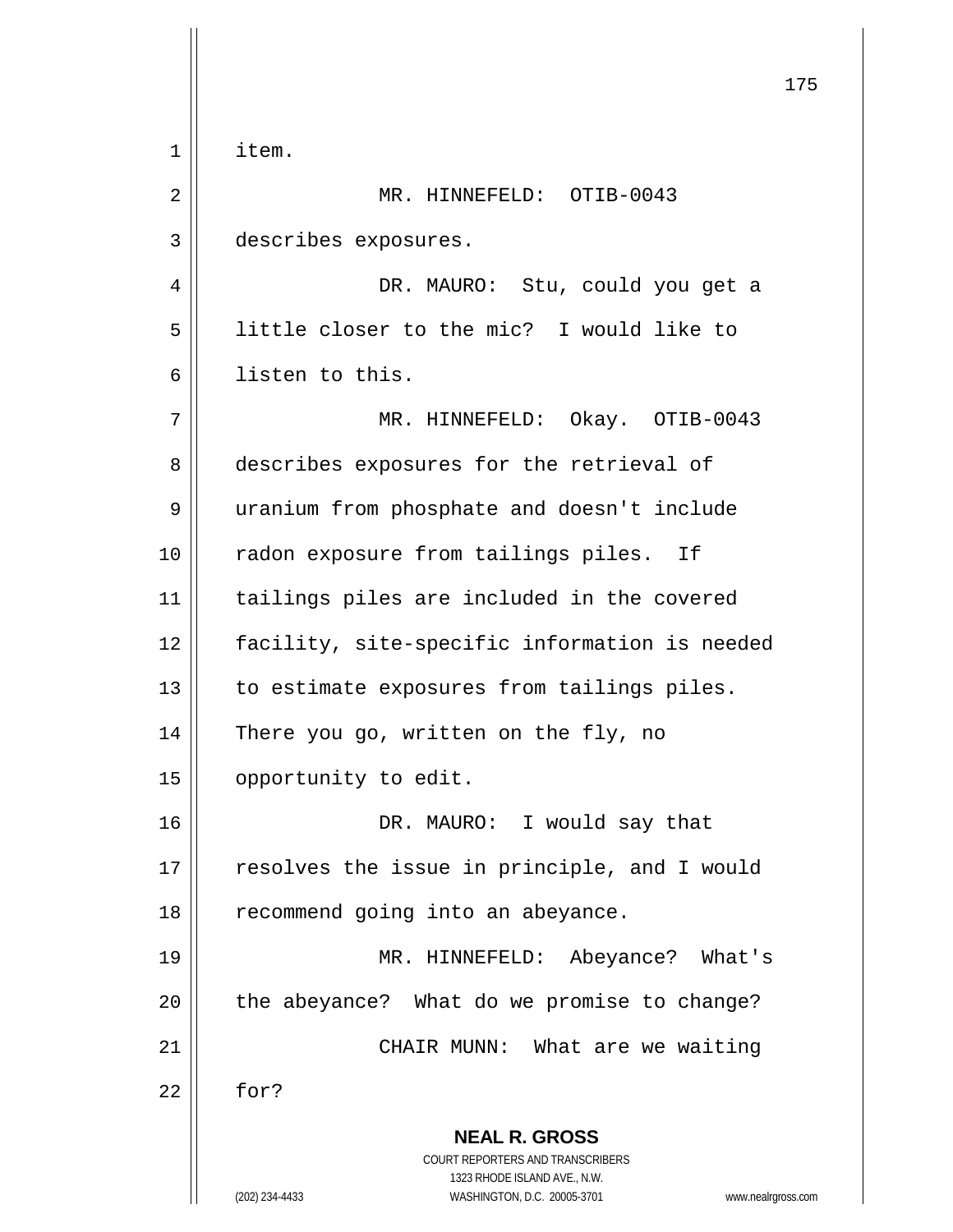**NEAL R. GROSS** COURT REPORTERS AND TRANSCRIBERS 1323 RHODE ISLAND AVE., N.W. (202) 234-4433 WASHINGTON, D.C. 20005-3701 www.nealrgross.com 1 || MR. HINNEFELD: Yes. What are we 2 | waiting for? 3 DR. MAURO: All those words have 4 | to go? Oh. Well, I thought these go in  $5 \parallel$  abeyance until we see the change in the 6 | procedure itself. 7 MR. HINNEFELD: Well, I am not 8 || saying I am going to change anything. What I  $9 \parallel$  am saying is that the finding stretches the 10 applicability of the document beyond what the 11 document is intended for, that the document is 12 not intended to describe. 13 DR. MAURO: I misunderstood. I'm 14 || sorry. So you're just clarifying that I guess 15 | those words -- I didn't understand. Maybe I 16 didn't understand the issue, then. 17 MR. MARSCHKE: John, at the last 18 meeting, the Subcommittee asked the question, 19 asked NIOSH to describe when and how this 20 || procedure would be used. And that is what Stu  $21$  | just did. 22 MEMBER ZIEMER: This is the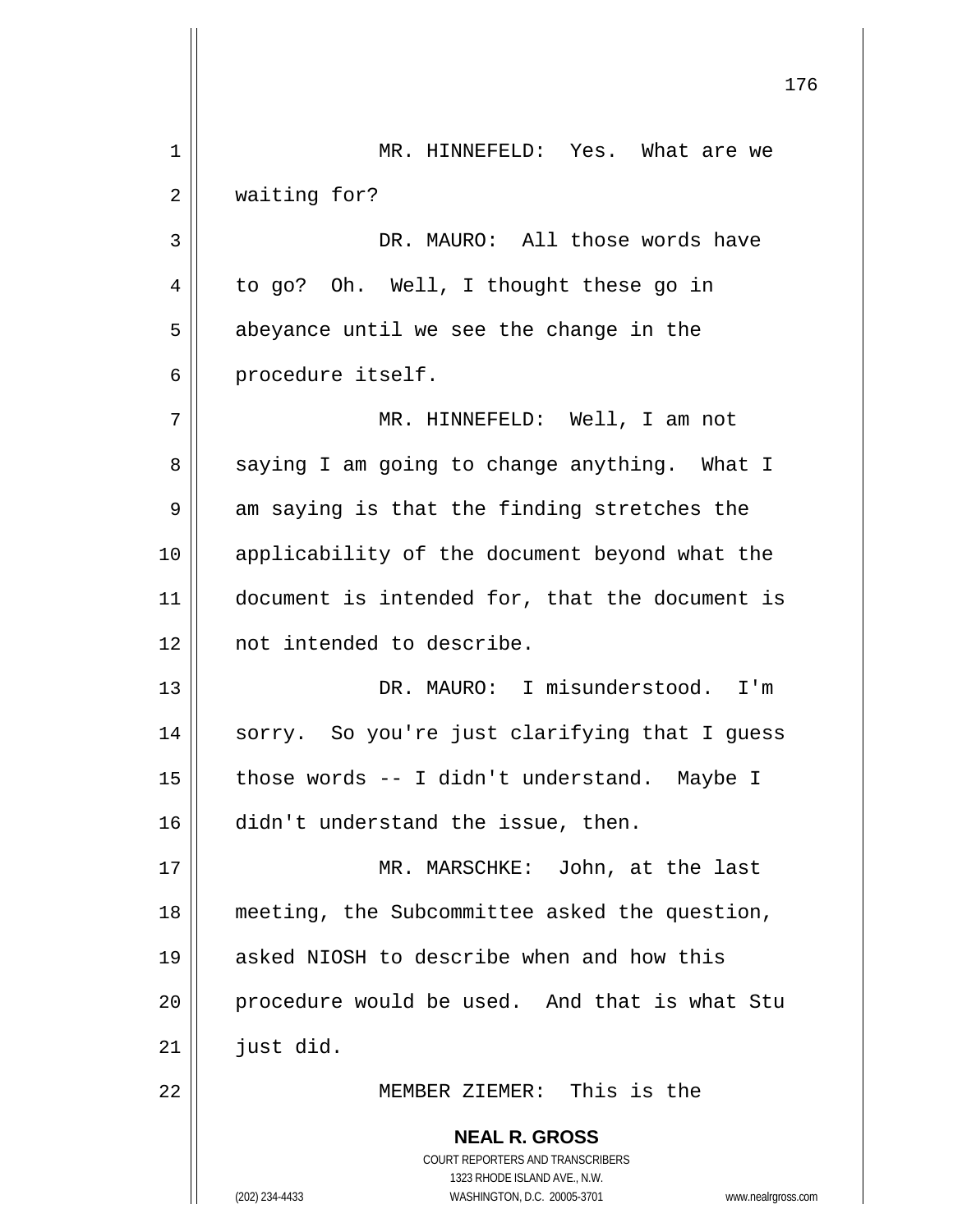**NEAL R. GROSS** COURT REPORTERS AND TRANSCRIBERS 1323 RHODE ISLAND AVE., N.W. (202) 234-4433 WASHINGTON, D.C. 20005-3701 www.nealrgross.com 177 1 answer. 2 || MR. MARSCHKE: And this is the  $3 \parallel$  answer. 4 | DR. MAURO: Okay. 5 MR. MARSCHKE: Basically this  $6 \parallel$  would be used with tailing pilings. 7 DR. MAURO: So we are not looking 8 | for any additional language in the procedure 9 itself? 10 CHAIR MUNN: Correct. We are 11 considering this as the explanation that 12 || fulfills the outstanding question. 13 DR. MAURO: Okay. Then it sounds 14 like recommended closed. 15 CHAIR MUNN: So done, without 16 | objection. Very good. That was 05, correct? 17 || MR. MARSCHKE: Yes. 18 || CHAIR MUNN: 43-05? 19 MR. MARSCHKE: And 06 is the last  $20$  |  $\degree$  one on 43, and we already have it in abeyance. 21 CHAIR MUNN: Did we check to see  $22$   $\parallel$  what our in abeyance was and make sure we're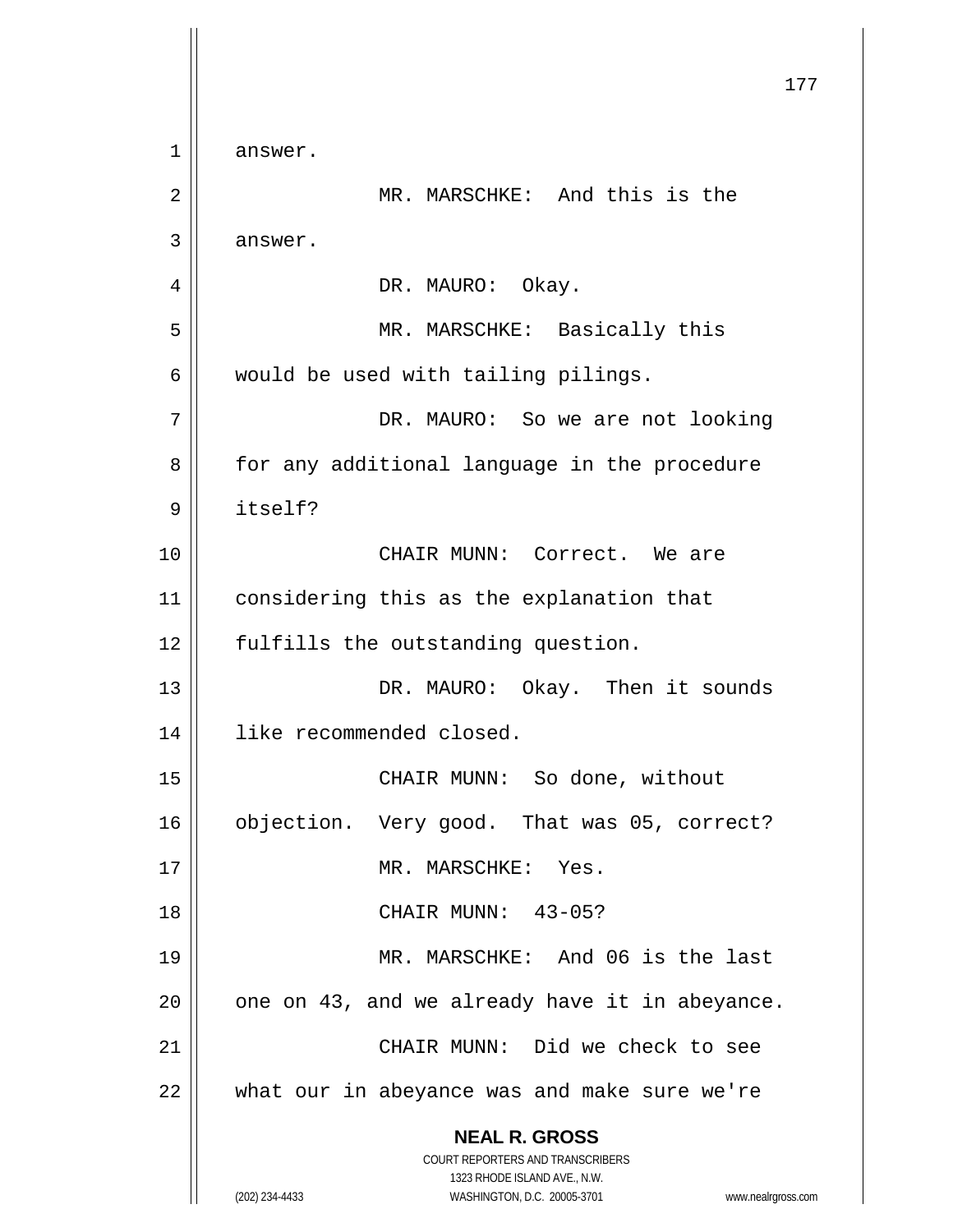**NEAL R. GROSS** COURT REPORTERS AND TRANSCRIBERS 1323 RHODE ISLAND AVE., N.W. (202) 234-4433 WASHINGTON, D.C. 20005-3701 www.nealrgross.com 178 1 not doing the same thing? 2 MEMBER ZIEMER: Well, that's a 3 | change in the document. 4 CHAIR MUNN: Yes, but is that what 5 we're waiting for? 6 MR. MARSCHKE: Should be. It's  $7 || 1.1$  picocuries per day. The document right 8 || now says 1.1 picocuries per day. And it  $9 \parallel$  should be changed to 8.2 picocuries per day. 10 CHAIR MUNN: So that's a real in 11 abeyance. 12 MR. MARSCHKE: That's a real one. 13 CHAIR MUNN: Just wanted to make  $14$  sure. All right. The next item that we have  $15$  | on our agenda is OTIB-0047-01. 16 MR. HINNEFELD: Okay. I sent 17 || something on that also. Jan is the author and  $18$  || on the phone if we want to discuss this with  $19 \parallel \text{her.}$ 20 || As I recall, this is fairly 21 | lengthy, fairly meaty. And everyone may want  $22$  || a little more time to look at this before we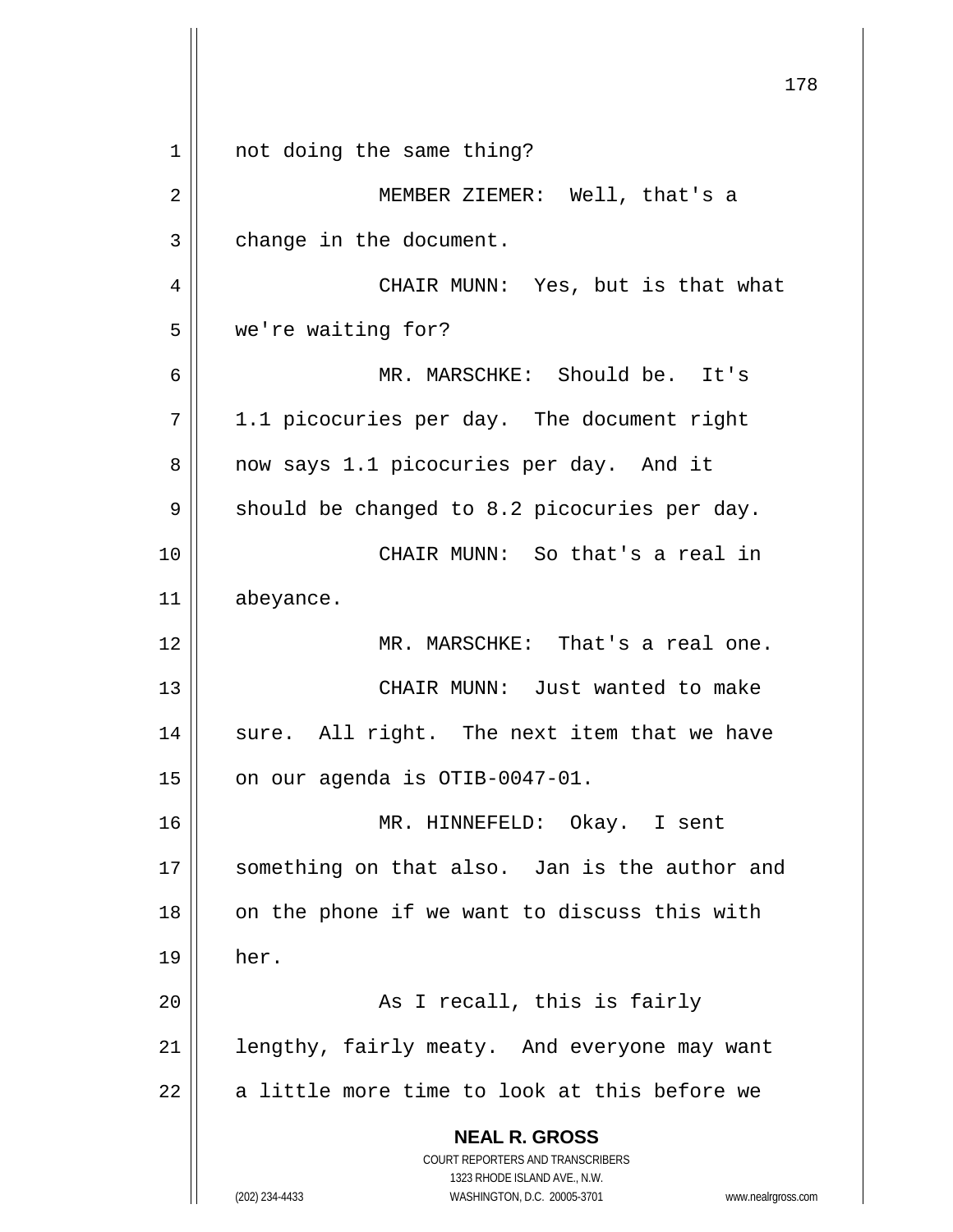**NEAL R. GROSS** COURT REPORTERS AND TRANSCRIBERS 1323 RHODE ISLAND AVE., N.W. (202) 234-4433 WASHINGTON, D.C. 20005-3701 www.nealrgross.com 179 1 || take any action on it. 2 || I believe I might be able to walk 3 | through it and let Janice correct me when I  $4 \parallel$  say something wrong, which I undoubtedly will. 5 || CHAIR MUNN: All right. Can you  $6 \parallel$  set the background for us and start us through  $7 \parallel$  it, Stu? 8 MR. HINNEFELD: I will. I am  $9 \parallel$  trying to catch up, catch my thoughts up to my 10 mouth. 11 || CHAIR MUNN: Okay. 12 MR. HINNEFELD: Okay. The OTIB 13 we're talking about here, OTIB-0047, is  $14$  | external radiation monitoring at the Y-12 15 | facility during the 1948 to 1949 period. 16 Now, if I'm not mistaken, this was 17 || prepared essentially not to tell us to do  $18$  anything but to say what we have done before 19 in the coworker model is okay for these years  $20$  |  $\sqrt{48}$  and '49. That's my understanding. 21 MS. LOVELACE: That's correct. 22 MR. HINNEFELD: Thank you. When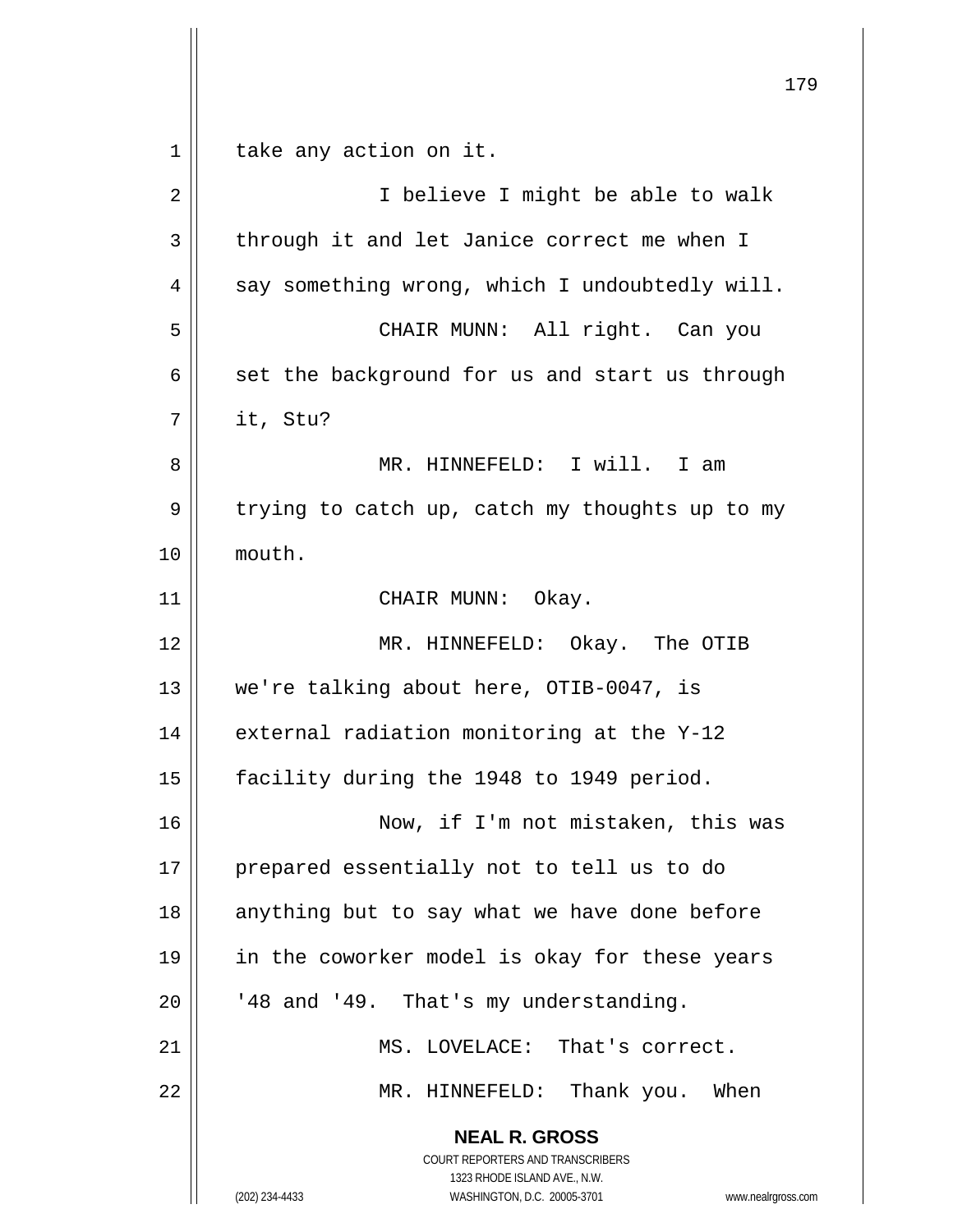| 1  | the coworker model for -- like what was                             |
|----|---------------------------------------------------------------------|
| 2  | written, the dosimetry data that we had                             |
| 3  | started in 1950. But we applied it back to                          |
| 4  | '48 and '49. And so I think that must have                          |
| 5  | come up somewhere that this is the right thing                      |
| 6  | to do or maybe we decided we need to check and                      |
| 7  | see if this is the right thing to do.                               |
| 8  | And so this document essentially                                    |
| 9  | does that. And it's written because we didn't                       |
| 10 | cover the external dosimetry information from                       |
| 11 | Y-12. '48 and '49 was discovered. It just                           |
| 12 | wasn't in the database that was used for the                        |
| 13 | coworker model.                                                     |
| 14 | So the finding -- let's see if I                                    |
| 15 | can get this. Let's see. It says the                                |
| 16 | OTIB-0047 would benefit from a more                                 |
| 17 | substantive discussion and quantitative                             |
| 18 | examples of its conclusion that OTIB-0045,                          |
| 19 | which I believe was a coworker model, provides                      |
| 20 | a more claimant-favorable approach regarding                        |
| 21 | the fact that recovery of these records does                        |
| 22 | not affect the dose reconstruction process                          |
|    | <b>NEAL R. GROSS</b><br>COURT REPORTERS AND TRANSCRIBERS            |
|    | 1323 RHODE ISLAND AVE., N.W.                                        |
|    | (202) 234-4433<br>WASHINGTON, D.C. 20005-3701<br>www.nealrgross.com |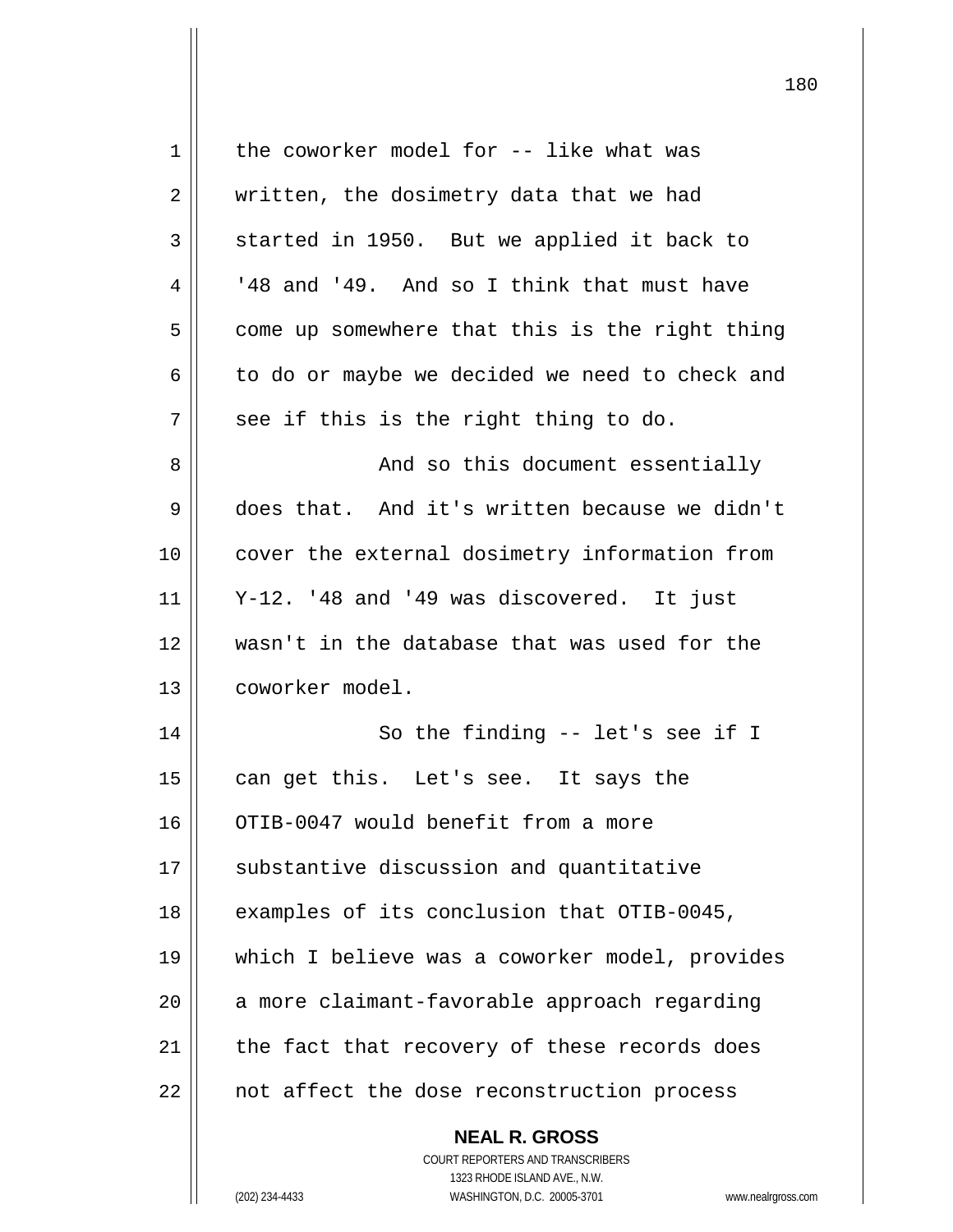**NEAL R. GROSS** COURT REPORTERS AND TRANSCRIBERS 1323 RHODE ISLAND AVE., N.W. (202) 234-4433 WASHINGTON, D.C. 20005-3701 www.nealrgross.com 181 1 || employed thus far. 2 || Additionally, OTIB-0045 no longer  $3 \parallel$  exists in its original form but is currently 4 | entitled Report 33. I think it's actually 5 Report 32. 6 MR. MARSCHKE: Right. 7 MR. HINNEFELD: And OTIB should be  $8 \parallel - -$ 9 CHAIR MUNN: Is that a typo? 10 MR. HINNEFELD: OTIB-0032, yes. 11 That is just a typo. 12 Okay. So what I sent on the 11th 13 || was essentially a substantive discussion of 14 why it's okay. And there is a fair amount to  $15$  | this. 16 || It accounts for the various people 17 or number of individuals that we have badge 18 || information for, for the period of 1948 to '49. 19 || And it summarizes the monthly results in a  $20$  | table, revised table, 5.1. 21 || And let's see. Given the number  $22 \parallel$  of cases there, it appears that this is all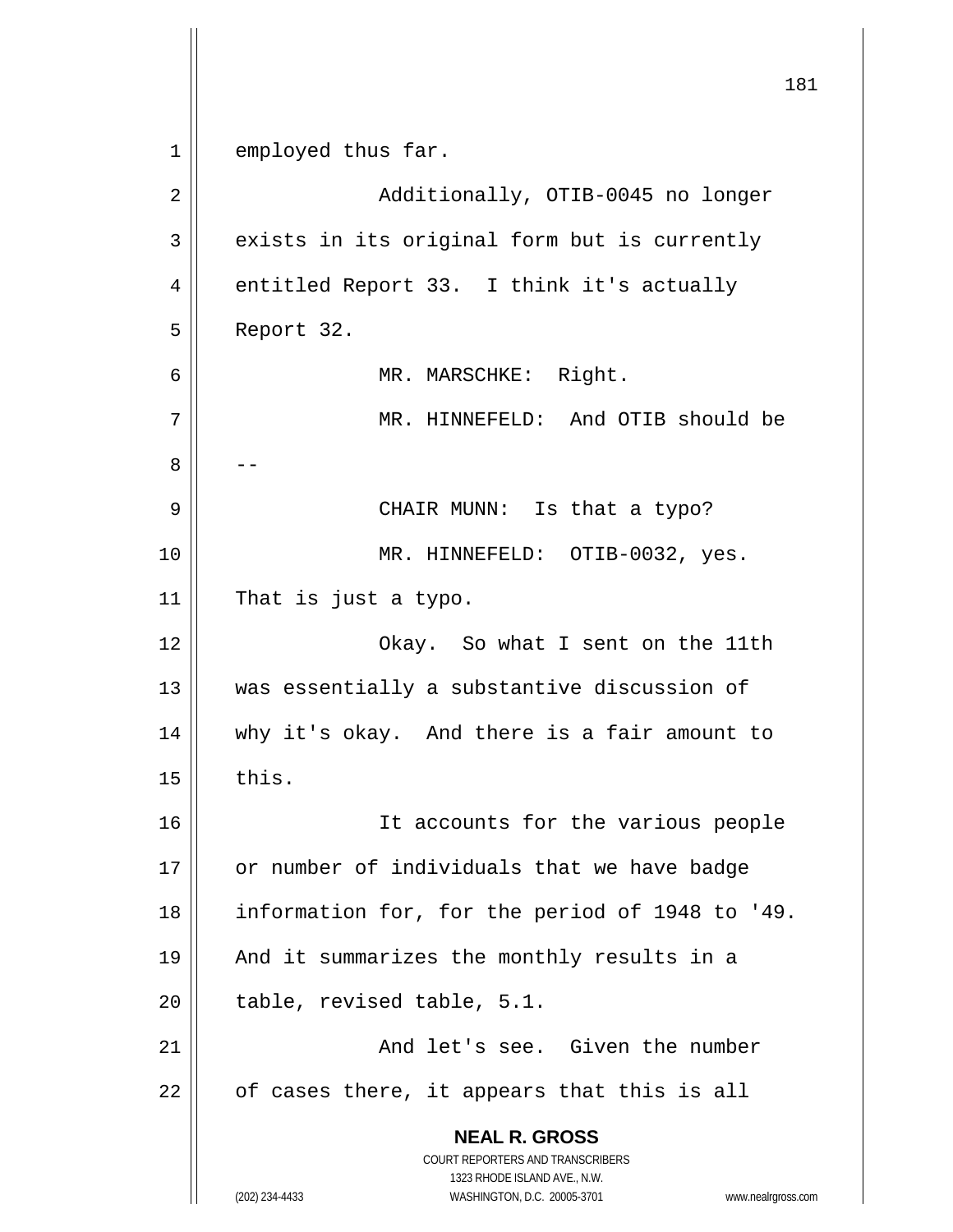**NEAL R. GROSS** COURT REPORTERS AND TRANSCRIBERS 1323 RHODE ISLAND AVE., N.W. 1 || records. I think that this is the finding.  $2 \parallel$  Yes. This is the finding that describes -- we 3 || actually have this database, four different 4 || numbers, for each of these people, for each of 5 | the monitoring periods. 6 There is an R1, which R1 year is a  $7$  || PIC number. In other words, this is a 8 | compilation of their pocket ionization chamber  $9 \parallel$  reading. R2 is the reading of the sensitive 10 film badge open window. R3 is the sensitive 11 film badge cadmium window. And R4 is the 12 insensitive film, which I assume is under 13 | cadmium window.  $14$   $\parallel$  So that is the R1, 2, 3, and 4. 15  $\parallel$  And so the first table 5.1 is sort of a 16 || compilation of all of the readings that are 17 || available. If any of them were non-null, then 18 || that record is considered non-null. There are 19 || tables later on that essentially show by  $20$  | category for the film when you had a null 21 || number and when you didn't. 22 || Now, in fact, this table shows,

(202) 234-4433 WASHINGTON, D.C. 20005-3701 www.nealrgross.com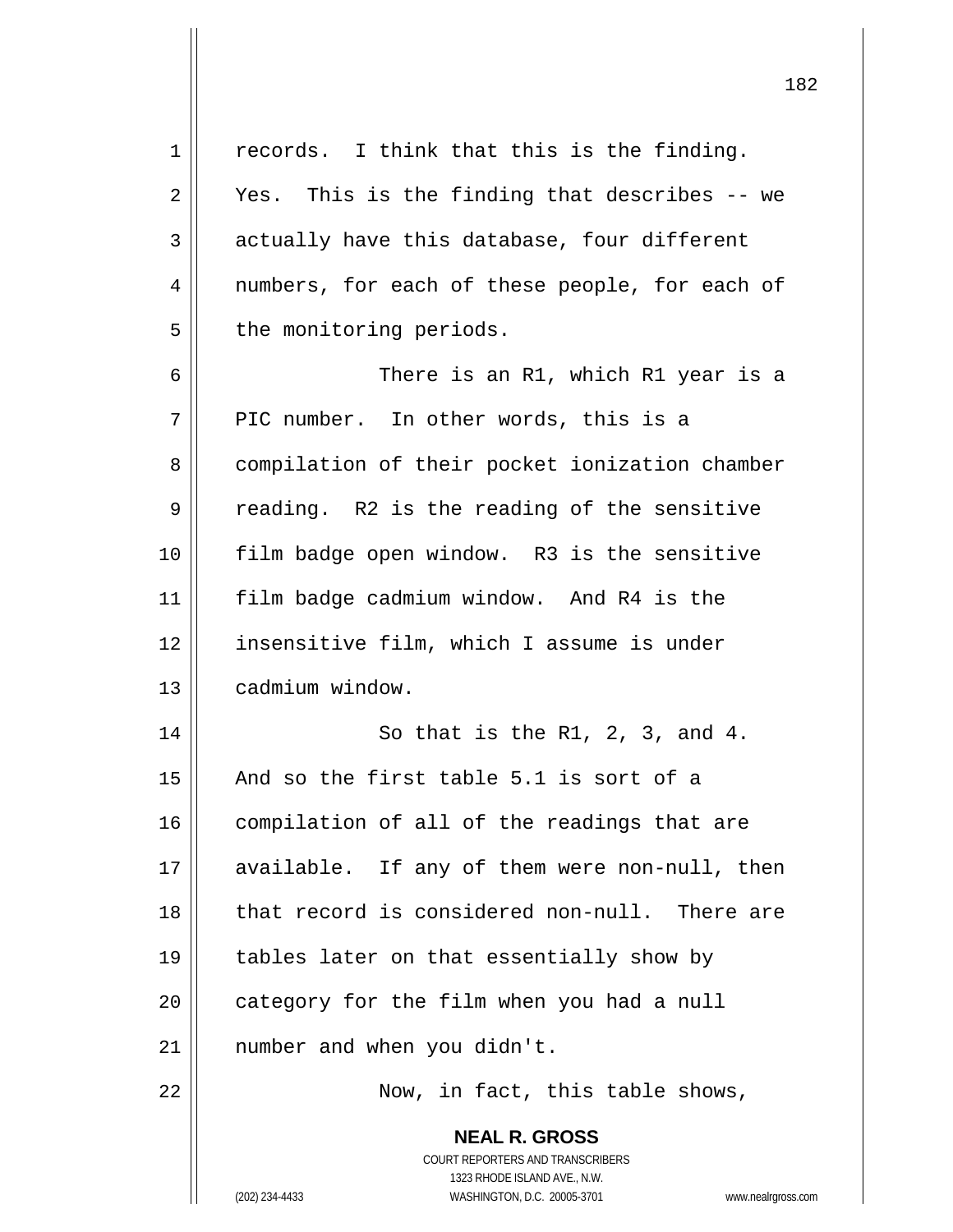**NEAL R. GROSS** COURT REPORTERS AND TRANSCRIBERS 1323 RHODE ISLAND AVE., N.W. (202) 234-4433 WASHINGTON, D.C. 20005-3701 www.nealrgross.com 1 || let's see, the number -- there is a 2 | description. When I read this, I understood  $3 \parallel$  it. There is a description of what the n 4 || means. N is not a count the way we often  $5 \parallel$  think of n. 6 || MS. LOVELACE: What table 9 is  $7$  showing is that, although there appeared to be  $8 \parallel$  over 11,000 records, in fact, there were only  $9 \parallel$  about 3,600 records that were anything but  $10$  | null or blank or  $-$ 11 || MR. HINNEFELD: That's right. 12 They're blank. A great number of them were 13 blank. 14 MS. LOVELACE: There are not 15  $\parallel$  nearly as many records as there appear to be. 16 MR. HINNEFELD: Okay. That 17 || illustrates that fact. When we say there are  $18$  || this many entries, in fact, many of them were 19 blank, which is different than zero. 20 CHAIR MUNN: Yes. 21 MR. HINNEFELD: R2 provides 22 | information for the open window reading. And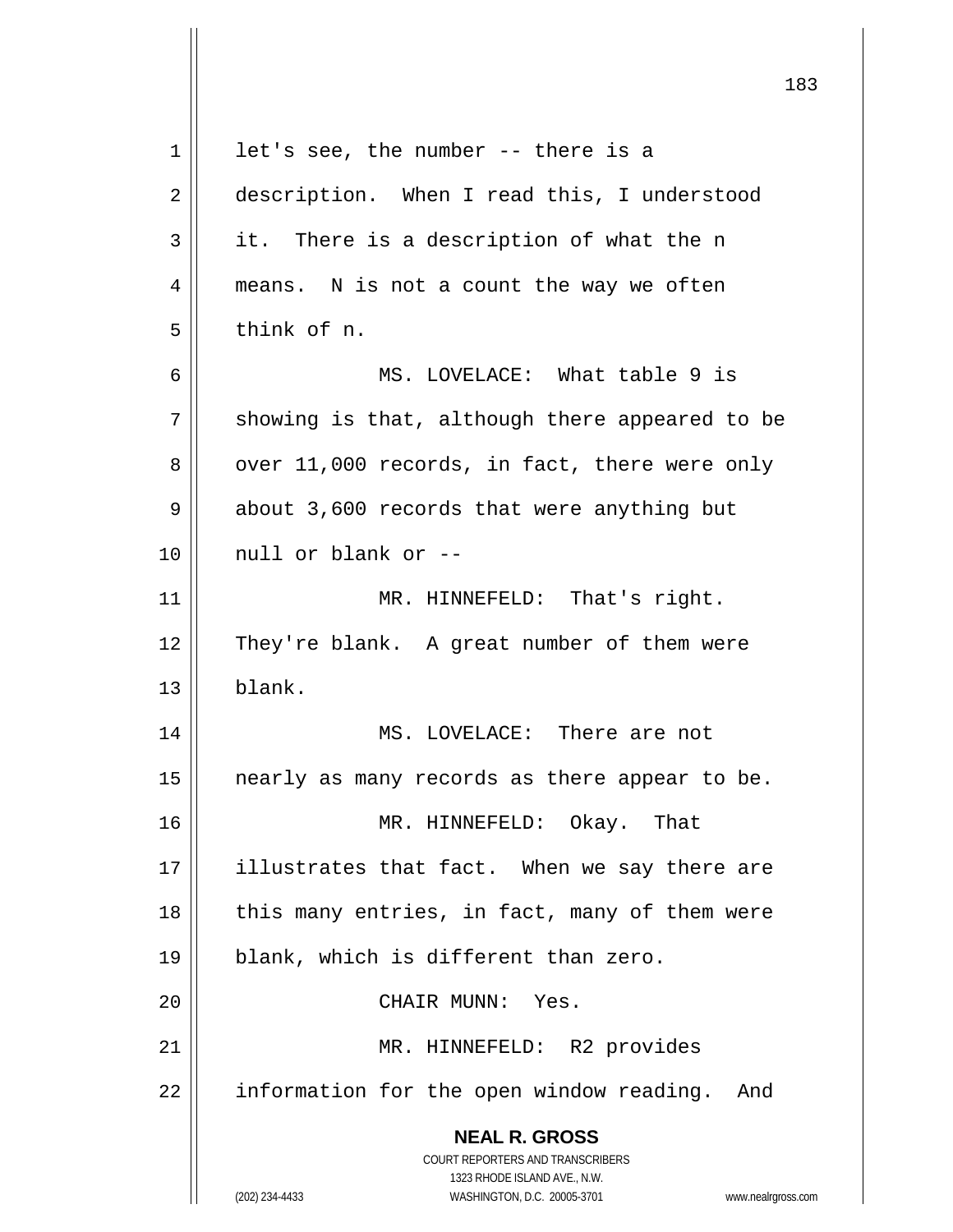| $\mathbf 1$    | that is of course the sensitive, where n I                       |
|----------------|------------------------------------------------------------------|
| $\overline{2}$ | believe is the number of results that are not                    |
| 3              | null. Is that right, Janice, meaning --                          |
| 4              | MS. LOVELACE: Yes, it is.                                        |
| 5              | MR. HINNEFELD: It actually has a                                 |
| 6              | value there, even if the value is zero. N                        |
| 7              | equals zero means that the value of the                          |
| 8              | readings is zero.                                                |
| 9              | MS. LOVELACE: Yes.                                               |
| 10             | MR. HINNEFELD: And n equals 30                                   |
| 11             | means that the written-down value is 30. Now                     |
| 12             | that becomes important because 30 during some                    |
| 13             | of these months clearly became treated as the                    |
| 14             | minimum detection level.                                         |
| 15             | And numbers for some of these                                    |
| 16             | months, the practice was to report a minimum                     |
| 17             | detection level if you didn't see anything on                    |
| 18             | that because you can see from about August --                    |
| 19             | I'm on table 2, I think, table 5-2, where it                     |
| 20             | says, "R2, sensitive film, open window" from                     |
| 21             | about August of 1948 certainly through                           |
| 22             | December of 1948 and probably continuing on                      |
|                | <b>NEAL R. GROSS</b>                                             |
|                | COURT REPORTERS AND TRANSCRIBERS<br>1323 RHODE ISLAND AVE., N.W. |
|                | (202) 234-4433<br>WASHINGTON, D.C. 20005-3701<br>www.nealrgros   |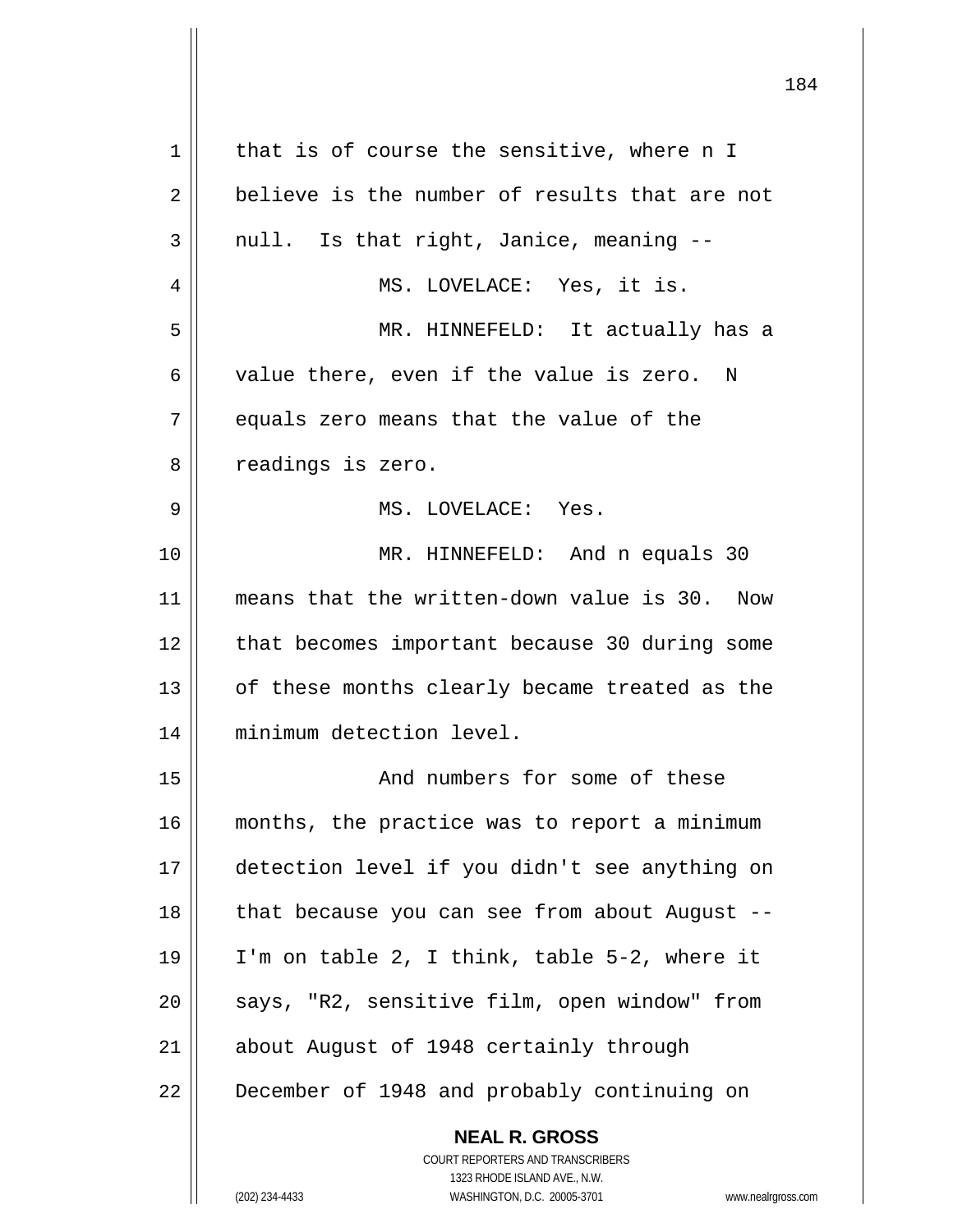1 || through 1949, that there are no values written 2 down as zero.

**NEAL R. GROSS** COURT REPORTERS AND TRANSCRIBERS 1323 RHODE ISLAND AVE., N.W. (202) 234-4433 WASHINGTON, D.C. 20005-3701 www.nealrgross.com 3 CHAIR MUNN: So this may have been 4 | just a personnel decision at the time? 5 MR. HINNEFELD: Yes. I mean, it's  $6 \parallel$  reporting. Various sites have done that  $-$ 7 CHAIR MUNN: Right. I understand. 8 MR. HINNEFELD: -- over time over 9 || history. So there are no reports reported at 10 || zero, but in many of those months, the number 11 of results reported as 30 is exactly equal to 12 || the number of results we got that actually had  $13 \parallel$  a value. 14 || So this would indicate that when 15  $\parallel$  they didn't see anything, they would write 16 down a 30 because you can't imagine that all  $17$  | of those people in the system got an exact 30. 18 CHAIR MUNN: This is not simply 19 circumstantial, no. 20 MR. HINNEFELD: Right. Okay. So  $21$  || our R3 table shows the same historic data. 22 || R3 was just the cadmium cover. And R4 is the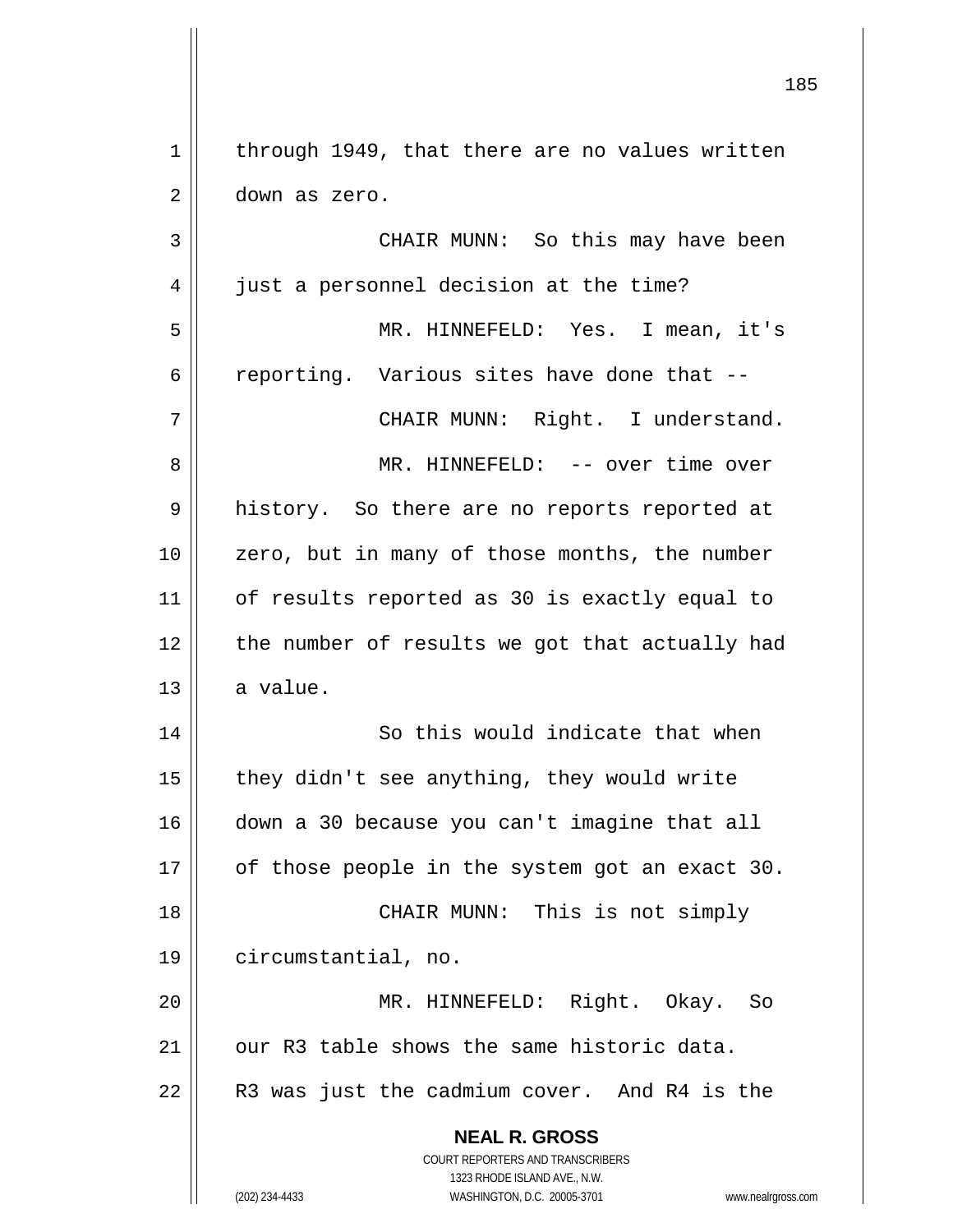| 1  | insensitive film. And there is some                                                                                                                             |
|----|-----------------------------------------------------------------------------------------------------------------------------------------------------------------|
| 2  | discussion in here about how you arrive at                                                                                                                      |
| 3  | values on the insensitive film. And it                                                                                                                          |
| 4  | appears maybe there had been a convention that                                                                                                                  |
| 5  | if you got enough of a reading on the                                                                                                                           |
| 6  | sensitive film, you would just record that                                                                                                                      |
| 7  | everywhere because it got readings.                                                                                                                             |
| 8  | I think one of the readings was                                                                                                                                 |
| 9  | somewhere on the order of 600 millirem as                                                                                                                       |
| 10 | recorded. And it is recorded for both the                                                                                                                       |
| 11 | cadmium-covered and the insensitive film,                                                                                                                       |
| 12 | which you don't think -- you wouldn't rely on                                                                                                                   |
| 13 | insensitive film to report the 600 millirem                                                                                                                     |
| 14 | when you got the film, the sensitive film,                                                                                                                      |
| 15 | whose range goes from 30 to 1,000. That would                                                                                                                   |
| 16 | be the one you would want to read 600.                                                                                                                          |
| 17 | So I believe that's part of the                                                                                                                                 |
| 18 | interpretation here, although it's not really                                                                                                                   |
| 19 | particularly relevant to our discussion.<br>$\top$                                                                                                              |
| 20 | found these interesting reading in kind of a                                                                                                                    |
| 21 | geek sort of way.                                                                                                                                               |
| 22 | CHAIR MUNN: I can understand                                                                                                                                    |
|    | <b>NEAL R. GROSS</b><br>COURT REPORTERS AND TRANSCRIBERS<br>1323 RHODE ISLAND AVE., N.W.<br>(202) 234-4433<br>WASHINGTON, D.C. 20005-3701<br>www.nealrgross.com |

 $\mathbf{I}$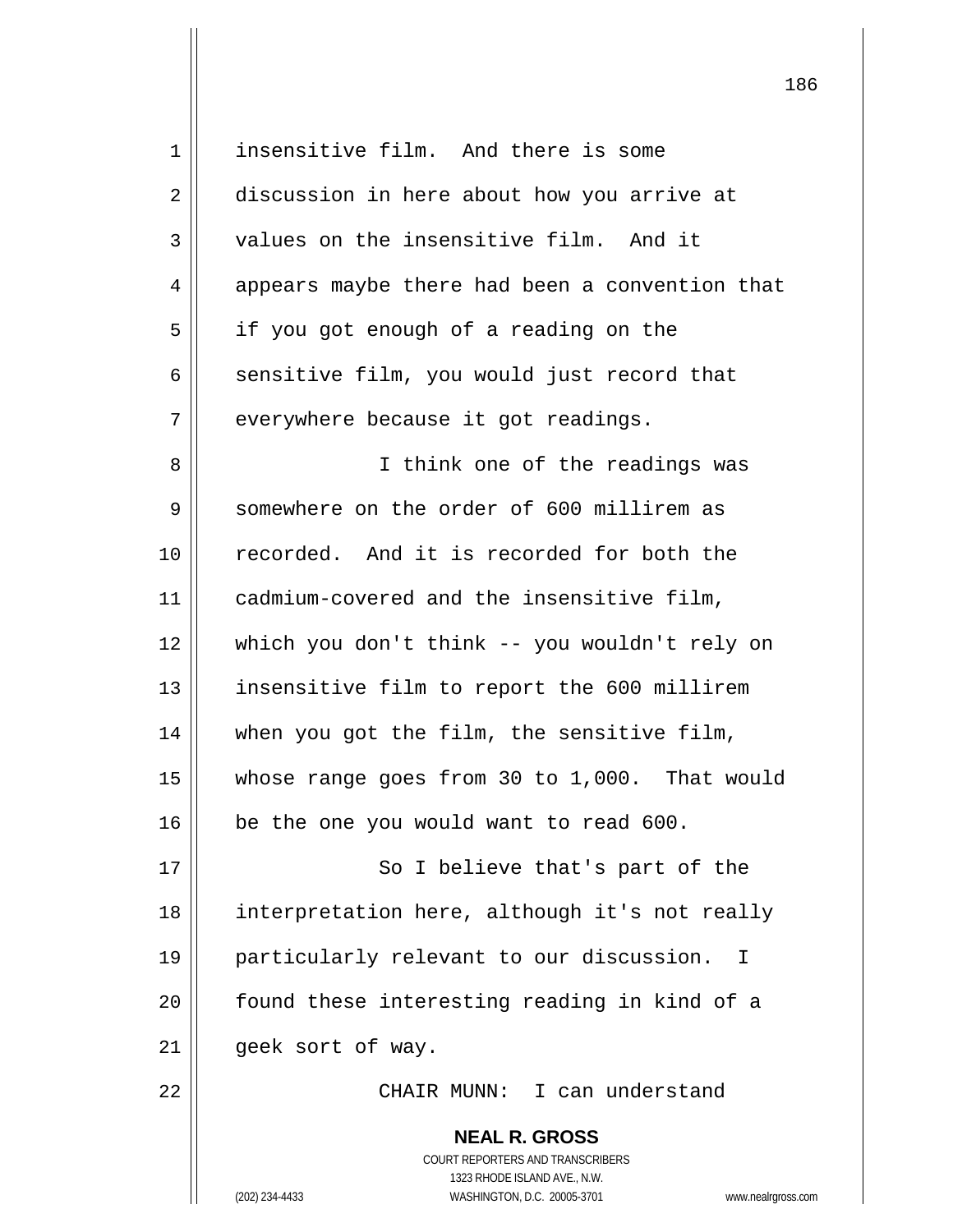**NEAL R. GROSS** COURT REPORTERS AND TRANSCRIBERS 1323 RHODE ISLAND AVE., N.W. (202) 234-4433 WASHINGTON, D.C. 20005-3701 www.nealrgross.com 187  $1 \parallel$  that. It is. 2 MR. HINNEFELD: And then there is  $3 \parallel$  a table, 5-3, which shows the various 4 || percentiles. And you can see the 95th 5 percentile for most of these. And it seems to  $6 \parallel$  be some sort of composite is somewhere not far  $7 \parallel$  off of 30. Eightieth percentile is pretty 8 || consistent, like 30 or below. 9 || So bottom line, there is a bottom 10 || line down here I'll get to a little later. 11 I'm going to skip some of this stuff. There's 12 been a lot of discussion. But, like I said, 13 || it's kind of weighty stuff. 14 || But if you look at table 5-5, 15 which is essentially the last piece of this 16 || response, it shows a comparison of the mean 17 doses based on the '48-'49 doses with the 18 || quarterly means from the regression approach, 19 || which is the coworker approach. 20 And you can see that in every 21 || instance, the regression or the coworker 22 || approach, you know, significantly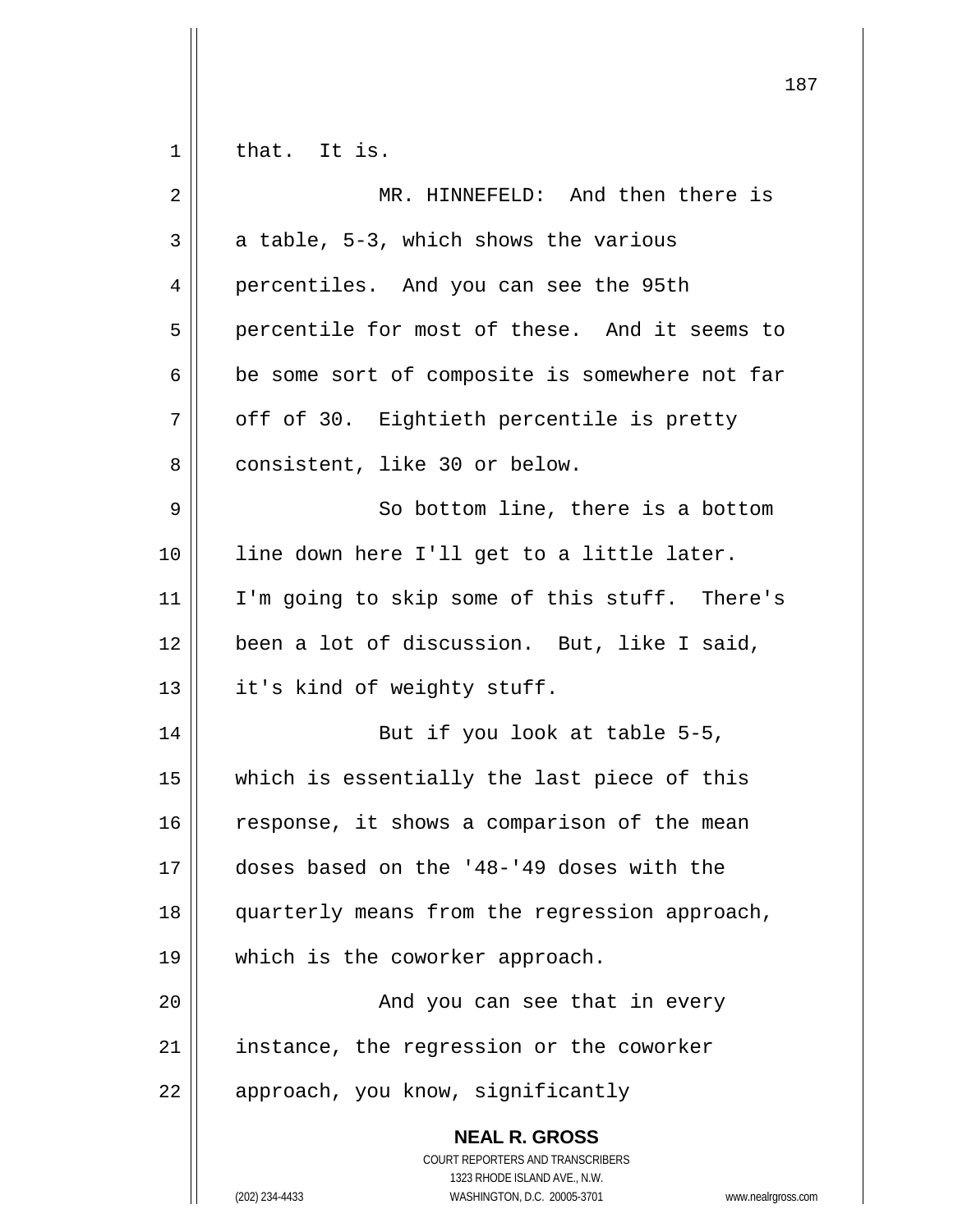**NEAL R. GROSS** COURT REPORTERS AND TRANSCRIBERS 1323 RHODE ISLAND AVE., N.W. (202) 234-4433 WASHINGTON, D.C. 20005-3701 www.nealrgross.com 1 | | overestimates what you would probably choose  $2 \parallel$  if you use this actual data, '48 and '49. 3 || So that is essentially the bottom 4 || line table. I would invite everybody to read  $5 \parallel$  this. I would suggest we not try to sort it  $6 \parallel$  out and make a rational and informed decision. 7 || If you want to close it, that's 8 | fine with me. But I suspect, knowing the 9 | personality of the Subcommittee, the 10 personality of SC&A, they're going to want to 11 have some time to look through this and digest 12 || it and maybe have their own comments. 13 CHAIR MUNN: I barely read it 14 | before we got here. 15 || MR. HINNEFELD: Yes. 16 CHAIR MUNN: And I doubt that -- 17 John, have any of your people had an 18 || opportunity to absorb this? 19 DR. MAURO: No. I haven't, and I 20 haven't requested anyone, although I have to 21  $\vert$  say when we were doing Y-12 a long time ago,  $22$  | this sounds awful familiar, how a coworker --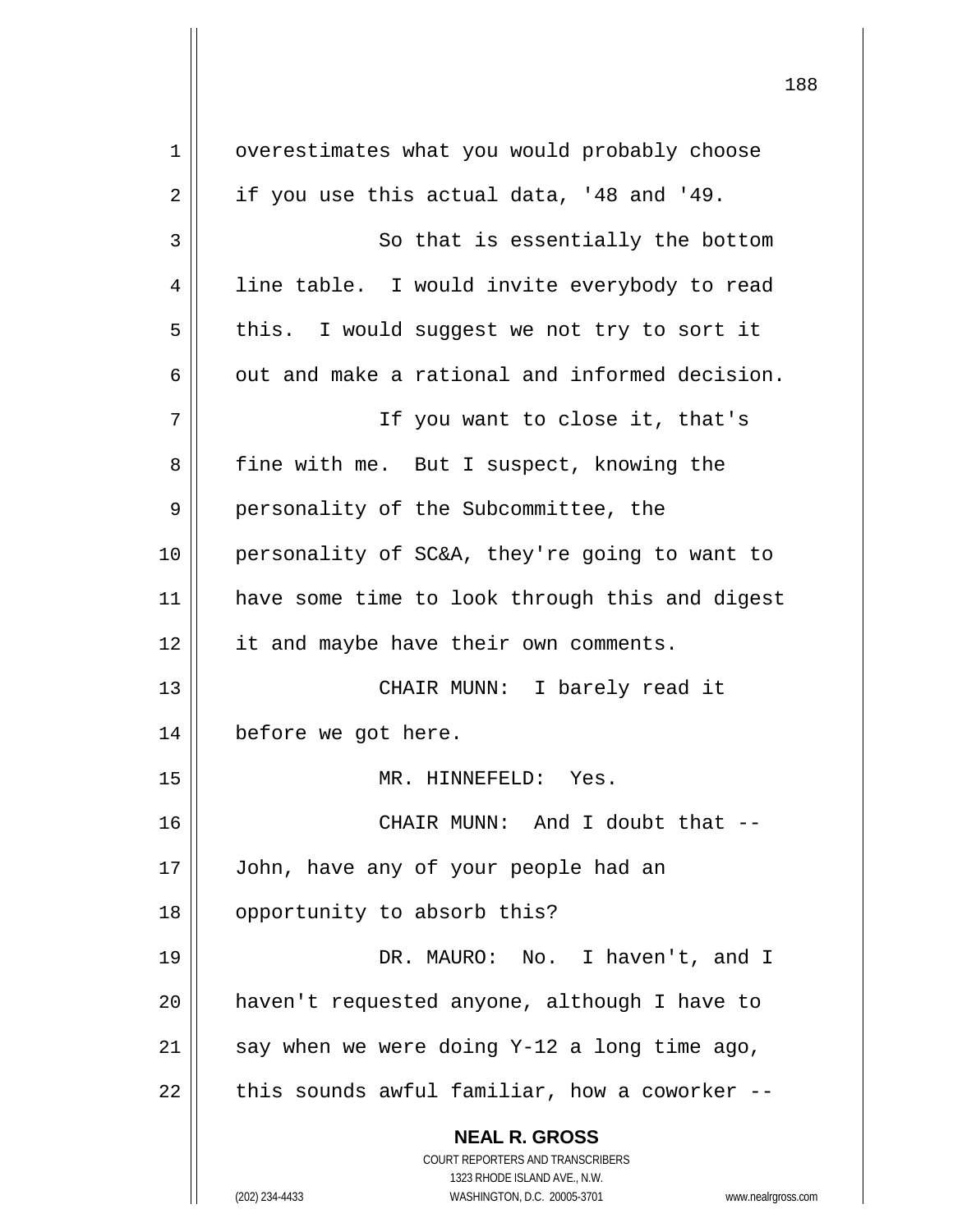|    | 189                                                                                                 |
|----|-----------------------------------------------------------------------------------------------------|
| 1  | CHAIR MUNN: It does.                                                                                |
| 2  | DR. MAURO: -- model was used over                                                                   |
| 3  | those dates, where a demonstration was made                                                         |
| 4  | why it would work. This may have been                                                               |
| 5  | prepared subsequent to the discussions we had                                                       |
| 6  | on how that issue was going to be dealt with                                                        |
| 7  | when we were way back when talking about the                                                        |
| 8  | SEC for Y-12 and why this particular dose                                                           |
| 9  | could be reconstructed.                                                                             |
| 10 | So all I'm saying is this does                                                                      |
| 11 | ring a bell, the material you just described,                                                       |
| 12 | but we certainly have -- and I haven't asked                                                        |
| 13 | anyone to look at it recently.                                                                      |
| 14 | CHAIR MUNN: Is it reasonable to                                                                     |
| 15 | expect a response from SC&A by our next                                                             |
| 16 | meeting?                                                                                            |
| 17 | DR. MAURO: Absolutely.                                                                              |
| 18 |                                                                                                     |
|    | CHAIR MUNN: All right. We will                                                                      |
| 19 | make a notation on the database accordingly.                                                        |
| 20 | MR. HINNEFELD: This status was                                                                      |
| 21 | already in progress, wasn't it?                                                                     |
| 22 | CHAIR MUNN: Yes, it was.                                                                            |
|    | <b>NEAL R. GROSS</b><br>COURT REPORTERS AND TRANSCRIBERS                                            |
|    | 1323 RHODE ISLAND AVE., N.W.<br>WASHINGTON, D.C. 20005-3701<br>(202) 234-4433<br>www.nealrgross.com |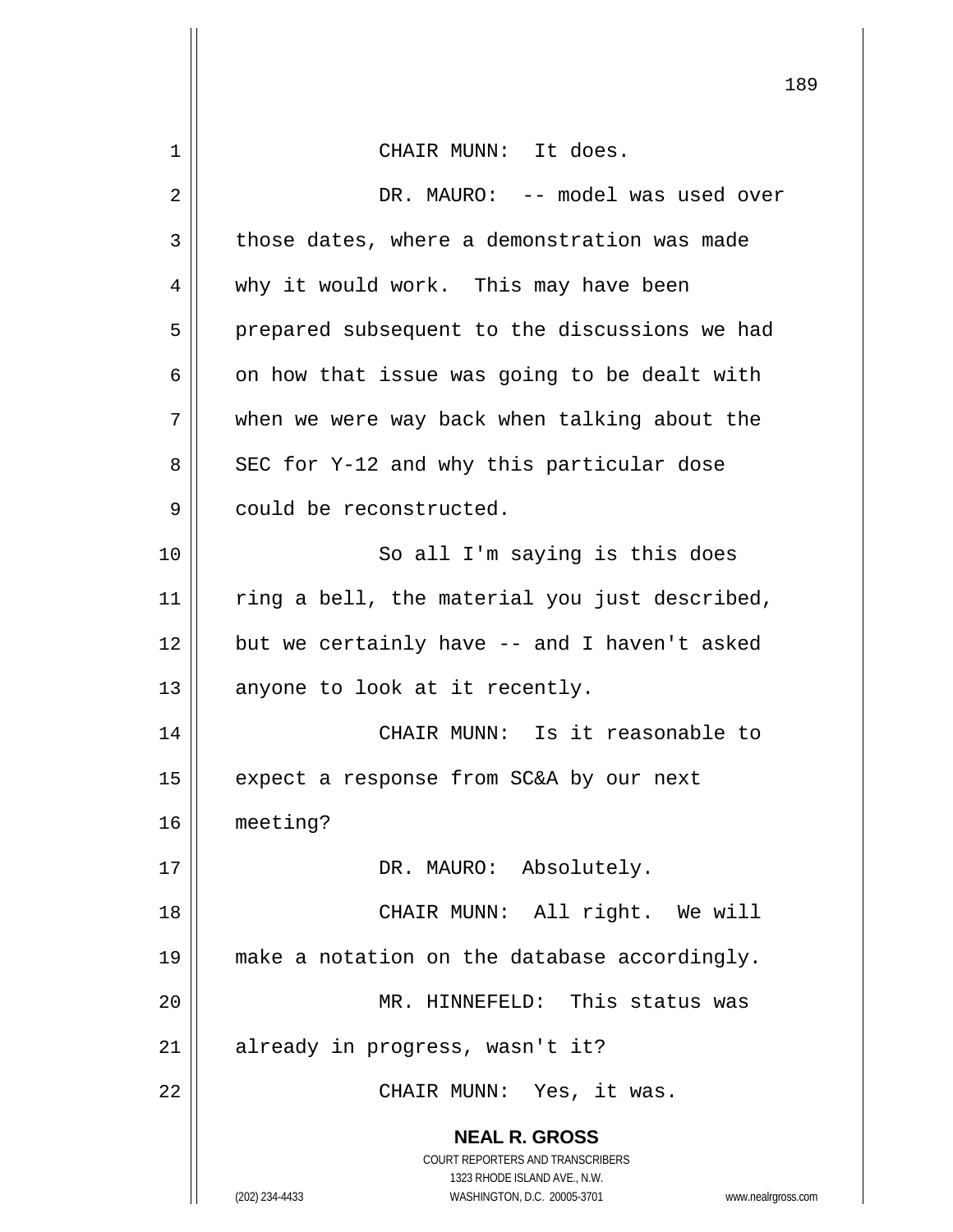**NEAL R. GROSS** COURT REPORTERS AND TRANSCRIBERS 1323 RHODE ISLAND AVE., N.W. (202) 234-4433 WASHINGTON, D.C. 20005-3701 www.nealrgross.com 190 1 DR. MAURO: May I ask, what is the 2 date of that OTIB? 3 MS. LOVELACE: Let me look it up 4 | on my computer here. 5 CHAIR MUNN: The finding date was  $6 \parallel 10-29-07$ . 7 MR. HINNEFELD: He asked for the 8 date of the OTIB. 9 CHAIR MUNN: The OTIB itself? 10 || DR. MAURO: The OTIB itself. 11 || MR. HINNEFELD: Janice is looking 12 || it up currently. 13 DR. MAURO: I only ask because it 14 was around 2005, 2004 -- 15 MS. LOVELACE: I think we covered 16 this in 2005. 17 || DR. MAURO: '05. This may have 18 | been done about the same time we were looking  $19 \parallel$  at Y-12 or after. 20 || MS. LOVELACE: Right. 21 || DR. MAURO: Yes. 22 || MS. LOVELACE: We found these data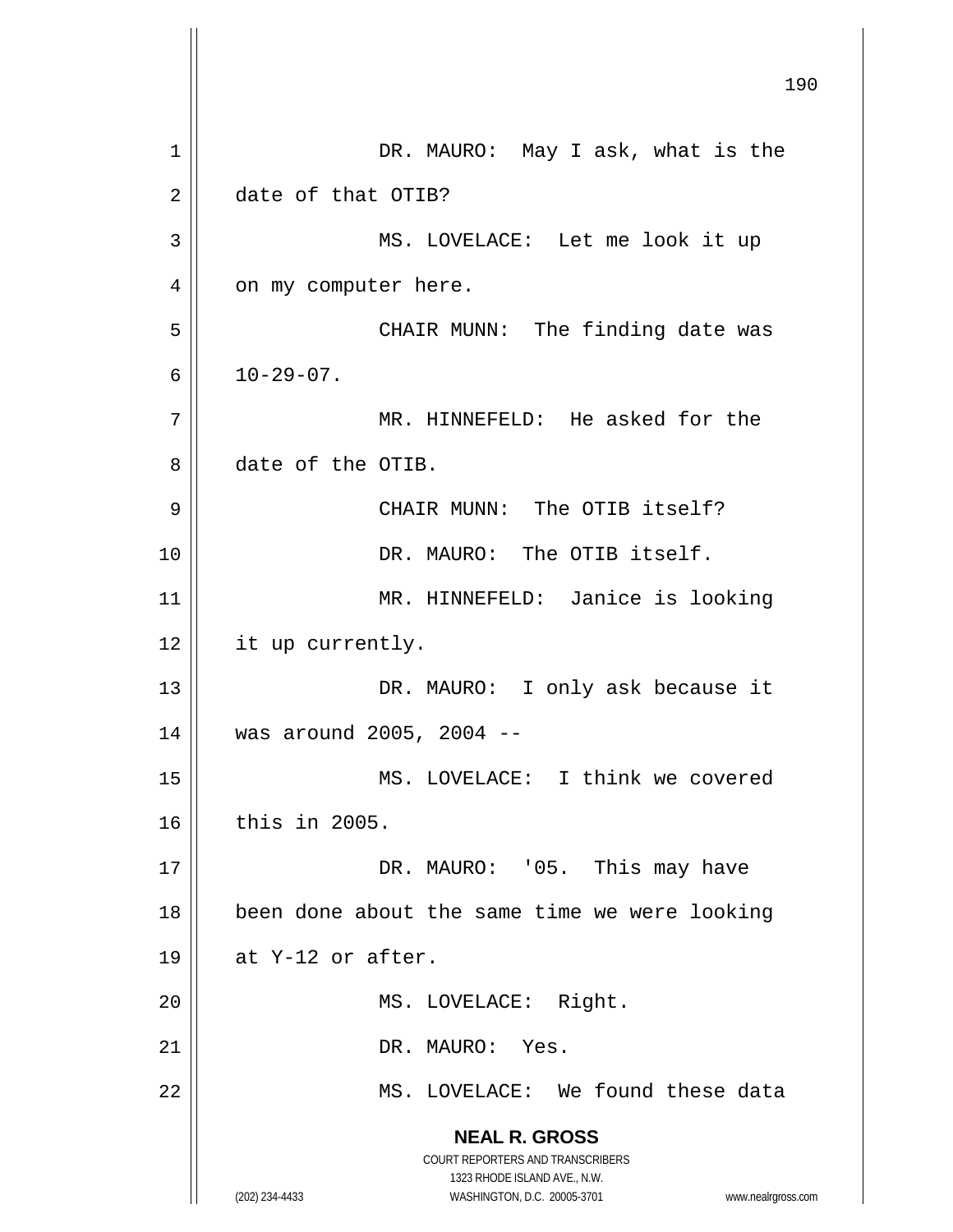**NEAL R. GROSS** COURT REPORTERS AND TRANSCRIBERS 1323 RHODE ISLAND AVE., N.W. (202) 234-4433 WASHINGTON, D.C. 20005-3701 www.nealrgross.com 1 || quite a while ago. 2 DR. MAURO: Yes. Anyway, we will  $3 \parallel$  certainly look at that. I feel confident we 4 | could get you a response before the next 5 meeting. 6 CHAIR MUNN: All right. That's  $7 \parallel$  01. And that will be on our action list for 8 next time. Our next action item is OTIB-0051  $9 \parallel$  and item 1 in subsequent findings. 10 MR. HINNEFELD: That's the one 11 item on my agenda I could not get anything on. 12 || CHAIR MUNN: Carry that one over.  $13$  || The last item on the action  $-$ 14 MR. HINNEFELD: If anybody is 15 interested -- 16 MEMBER ZIEMER: Which one was  $17 \parallel$  that, now? Is that 02? 18 CHAIR MUNN: That was 0051-01 and  $19 \parallel$  subsequent --20 || MR. HINNEFELD: And subsequent. 21 It's probably all the findings. It's probably  $22$  | all the findings.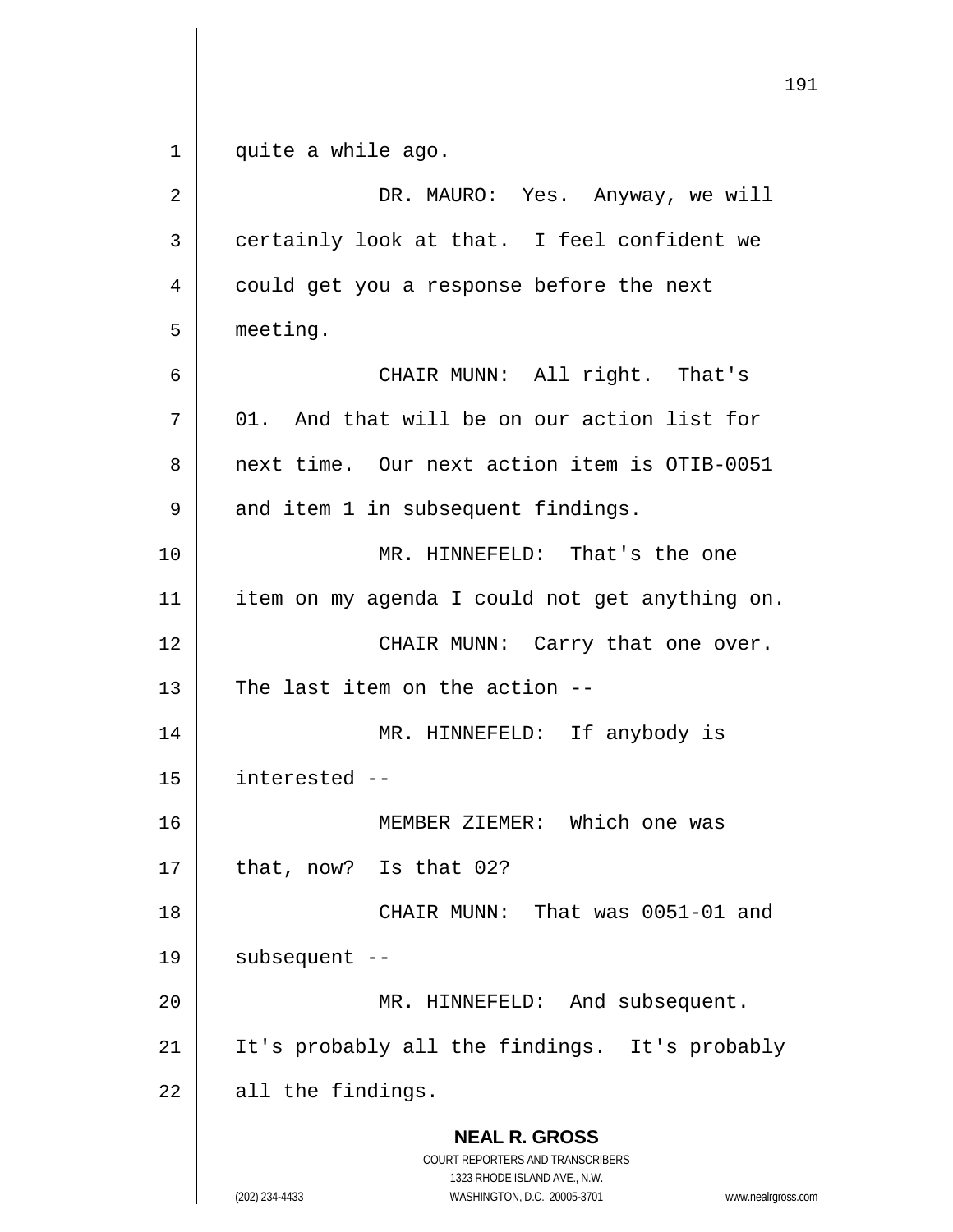|    |                                                                                                                                                                 | 192 |
|----|-----------------------------------------------------------------------------------------------------------------------------------------------------------------|-----|
| 1  | MEMBER ZIEMER: 03 and 04?                                                                                                                                       |     |
| 2  | CHAIR MUNN: Yes.                                                                                                                                                |     |
| 3  | MEMBER ZIEMER: I'm sorry. What                                                                                                                                  |     |
| 4  | happened to 0047-02?                                                                                                                                            |     |
| 5  | CHAIR MUNN: We are getting to                                                                                                                                   |     |
| 6  | take it up. 0047-02 and 0049-01 are the ones                                                                                                                    |     |
| 7  | that we were prepared for a discussion. That                                                                                                                    |     |
| 8  | is the last item on the action list.                                                                                                                            |     |
| 9  | MEMBER ZIEMER: Yes.                                                                                                                                             |     |
| 10 | MS. LOVELACE: Excuse me. I                                                                                                                                      |     |
| 11 | believe that the first item, action item, for                                                                                                                   |     |
| 12 | OTIB-0047 dealt only with the number of                                                                                                                         |     |
| 13 | workers who were involved in these doses.                                                                                                                       |     |
| 14 | CHAIR MUNN: I'll have to take a                                                                                                                                 |     |
| 15 | look at it and see. We have a recommendation                                                                                                                    |     |
| 16 | that the first part of the issue status be                                                                                                                      |     |
| 17 | changed to in abeyance.                                                                                                                                         |     |
| 18 | The OTIB states there were 240                                                                                                                                  |     |
| 19 | distinct ID badges identified, but SC&A was                                                                                                                     |     |
| 20 | only able to identify 229. And then NIOSH                                                                                                                       |     |
| 21 | responded that there were 233 distinct                                                                                                                          |     |
| 22 | individuals represented in the analysis file.                                                                                                                   |     |
|    | <b>NEAL R. GROSS</b><br>COURT REPORTERS AND TRANSCRIBERS<br>1323 RHODE ISLAND AVE., N.W.<br>(202) 234-4433<br>WASHINGTON, D.C. 20005-3701<br>www.nealrgross.com |     |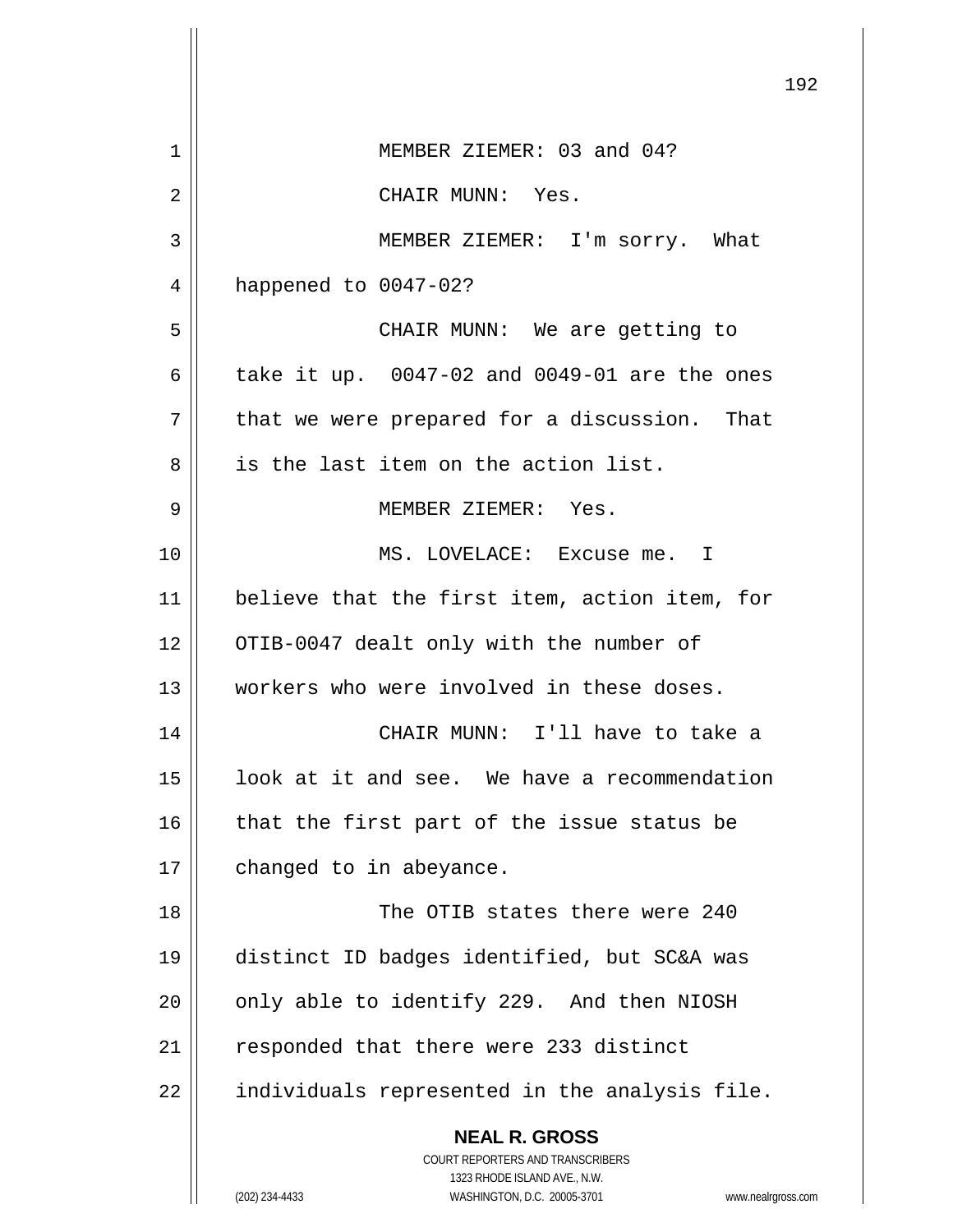| 1  | MS. LOVELACE: Upon further                     |
|----|------------------------------------------------|
| 2  | looking, it was determined that some           |
| 3  | individuals did not have a distinct badge      |
| 4  | number. And there was just the difference in   |
| 5  | the way that SC&A and we had classified those  |
| 6  | individuals. And that was just, I believe,     |
| 7  | four people.                                   |
| 8  | There were four badge numbers that             |
| 9  | we had classified as different individuals and |
| 10 | SC&A had not classified as different           |
| 11 | individuals because they didn't have ID        |
| 12 | numbers. And so we had decided to agree that   |
| 13 | it could only be determined positively that    |
| 14 | there were 229 distinct individuals.           |
| 15 | CHAIR MUNN: I see. And the                     |
| 16 | statement we have is that it doesn't stretch   |
| 17 | the conclusions or analysis of the TIB. So     |
| 18 | this appears to have been a Work Group         |
| 19 | discussion since our directive was to provide  |
| 20 | discussion as to why SC&A agrees with the      |
| 21 | NIOSH response. I think that is what we just   |
| 22 | heard.                                         |
|    | <b>NEAL R. GROSS</b>                           |

COURT REPORTERS AND TRANSCRIBERS 1323 RHODE ISLAND AVE., N.W. (202) 234-4433 WASHINGTON, D.C. 20005-3701 www.nealrgross.com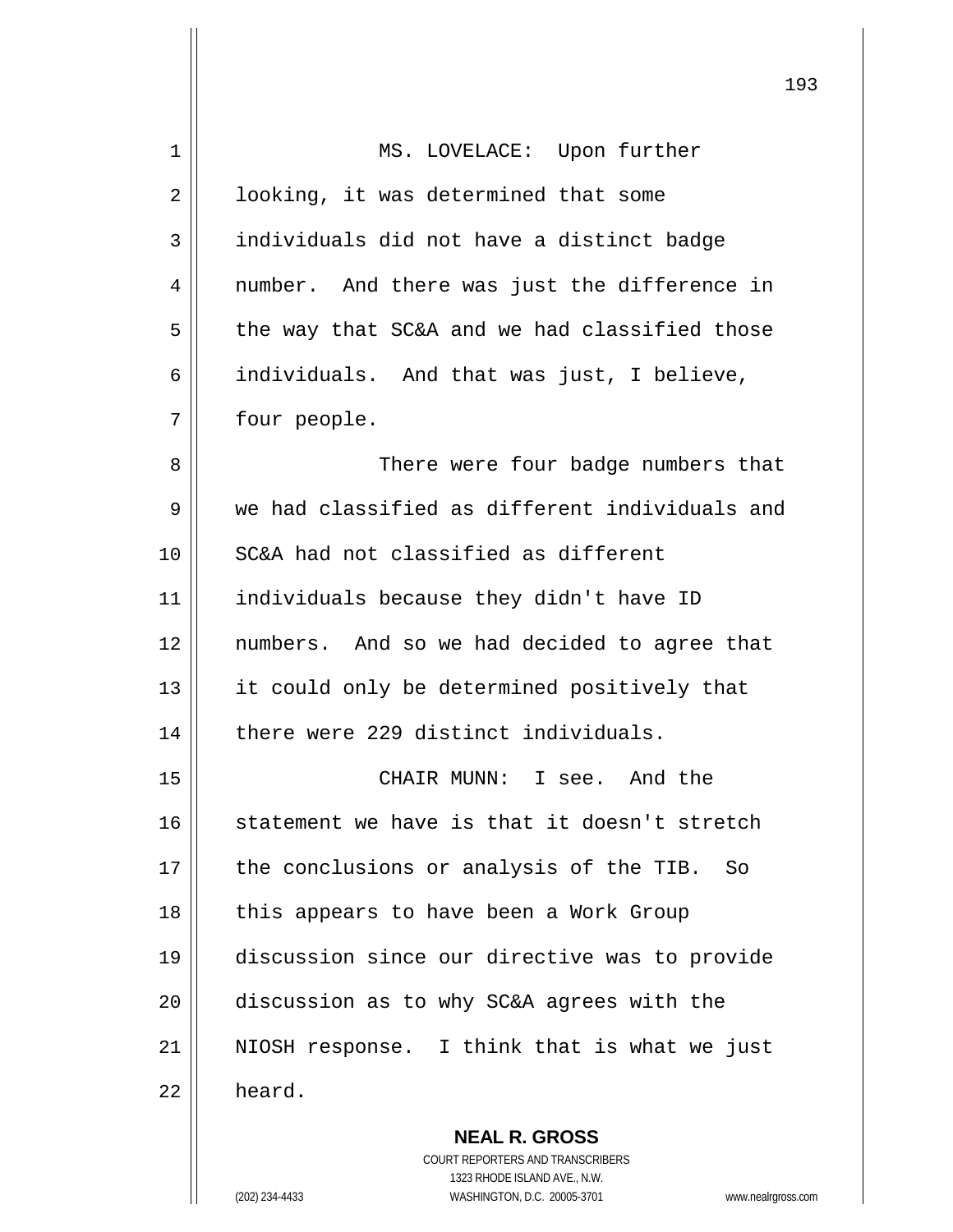**NEAL R. GROSS** COURT REPORTERS AND TRANSCRIBERS 1323 RHODE ISLAND AVE., N.W. (202) 234-4433 WASHINGTON, D.C. 20005-3701 www.nealrgross.com 1 MS. LOVELACE: The difference was  $2 \parallel$  there were four badge numbers that it could 3 || not be positively determined whether they 4 | belonged to different individuals or  $5$  individuals who were already in the group.  $6 \parallel$  And we and SC&A had just interpreted that 7 differently. 8 CHAIR MUNN: And that was sent to 9 || us back in July, was it, did we all receive  $10 \parallel$  that? 11 || MS. LOVELACE: Yes. 12 CHAIR MUNN: Do we all have that? 13 MEMBER ZIEMER: What was the title  $14$  |  $\sigma$ f it? 15 CHAIR MUNN: The title of the  $16$  || e-mail was, if I can get to the right set of 17 documents, the title of the e-mail was -- I  $18$  || don't see it. Did that come to  $-$ 19 MR. HINNEFELD: I am not 100  $20$  || percent sure. That is what I am trying to  $21$   $\parallel$  check. 22 CHAIR MUNN: Monday, July 27th,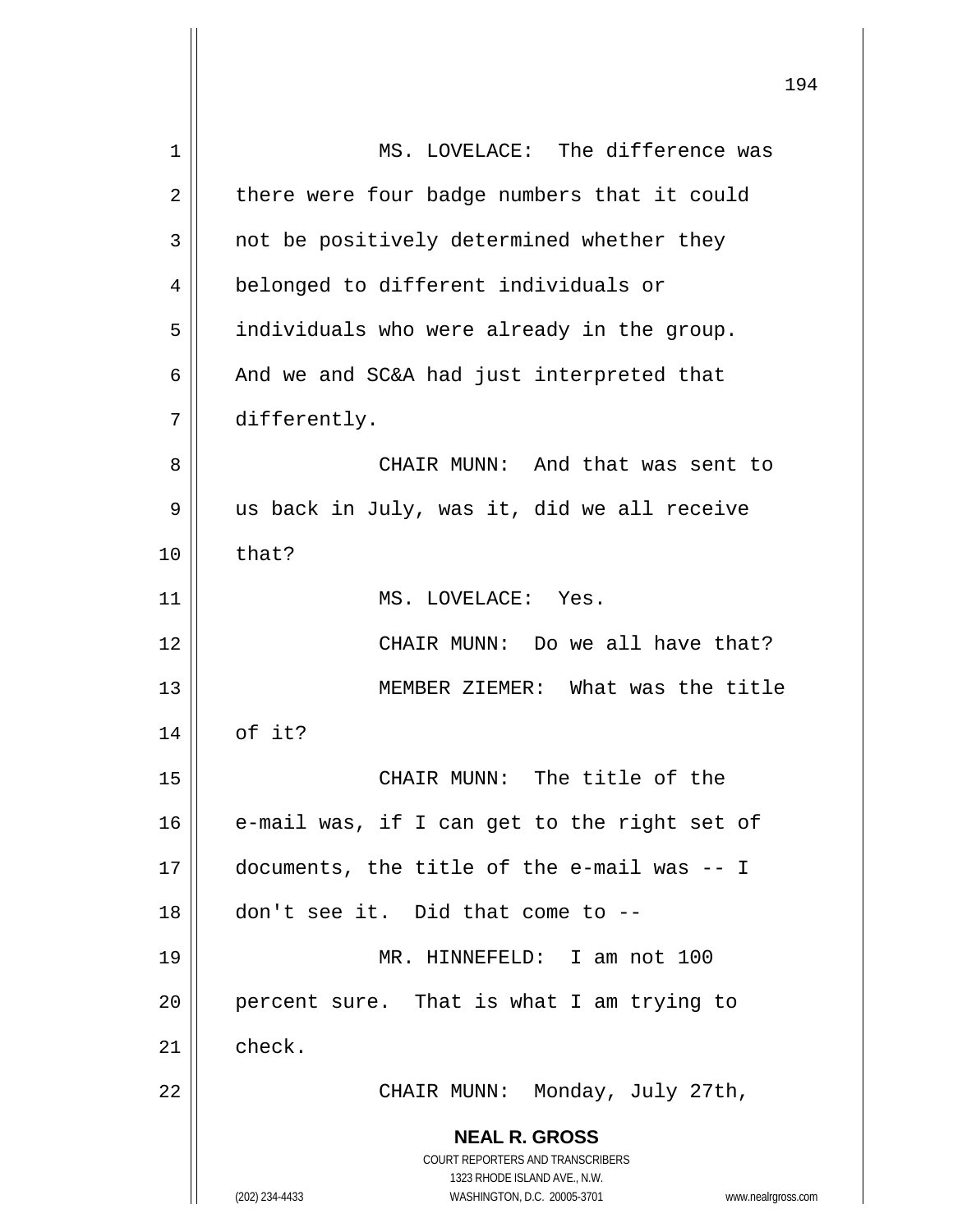**NEAL R. GROSS** COURT REPORTERS AND TRANSCRIBERS 1323 RHODE ISLAND AVE., N.W. (202) 234-4433 WASHINGTON, D.C. 20005-3701 www.nealrgross.com 1 Bob Barton. But perhaps we didn't get it. 2 | MR. MARSCHKE: I don't know.  $3 \parallel$  Well, one of the things was in the June 4 meeting, it was SC&A provided discussions as  $5 \parallel$  to why they agree with the NIOSH response -- $6 \parallel$  we are talking about 0047-02? 7 || CHAIR MUNN: Right. 8 || MR. MARSCHKE: Why we agree with 9 | the NIOSH response at the next Subcommittee 10 meeting. 11 || CHAIR MUNN: Right. 12 MR. MARSCHKE: And so this is what 13 we -- Bob Barton was the individual who has 14 || been looking at that issue for us. And this  $15$   $\parallel$  is  $-$ 16 CHAIR MUNN: There is his 17 || response, which I don't believe I --18 || MR. MARSCHKE: -- which has not 19 been forwarded to the Subcommittee at this  $20$  | point. And that is my fault. The only issue, 21 || I guess basically the issue would be that some 22 || of the individual workers are represented in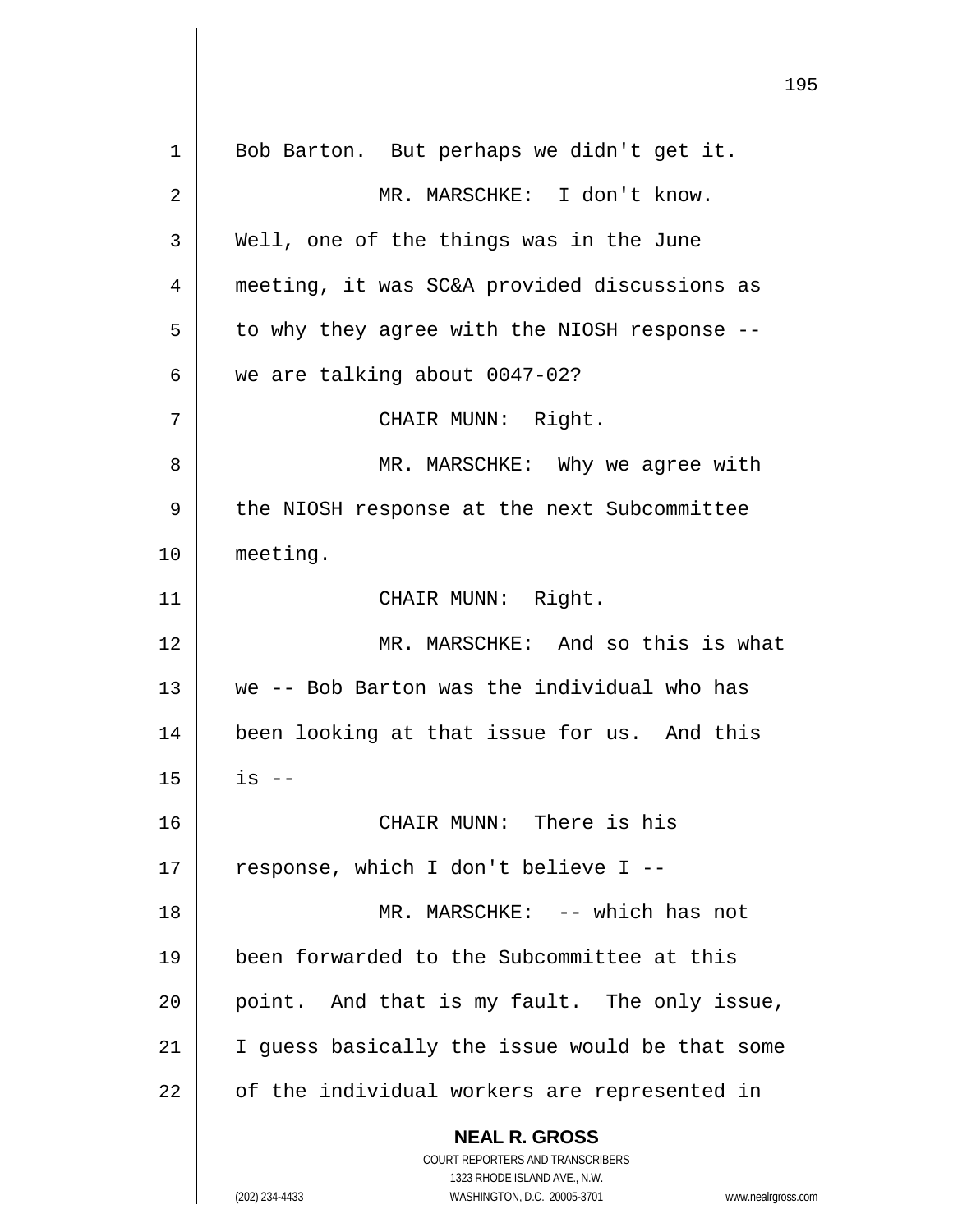**NEAL R. GROSS** COURT REPORTERS AND TRANSCRIBERS 1323 RHODE ISLAND AVE., N.W. (202) 234-4433 WASHINGTON, D.C. 20005-3701 www.nealrgross.com 196 1 | the database. 2 CHAIR MUNN: Right. There was a 3 difference in the count. And as was just 4 | explained, four of them didn't have badges 5 | issued to them. 6 MEMBER ZIEMER: Is that what it 7 was? Four didn't get -- 8 MR. MARSCHKE: Nine additional 9 | workers that had no badge numbers assigned. 10 CHAIR MUNN: Nine? Okay. 11 MR. MARSCHKE: That was what Bob 12 | came up with. 13 MS. LOVELACE: Yes. I think 14  $\parallel$  that's what it was, that they appeared to be 15 distinct individuals, but it was hard to 16 | determine whether, indeed, they were or not. 17 MR. MARSCHKE: And Bob associated  $18$   $\vert$  -- he has a Excel file that has a list of 19 individual names. And so that would imply  $20$  || that he went by names, as opposed to badge 21 numbers. 22 || MS. LOVELACE: Okay. Good.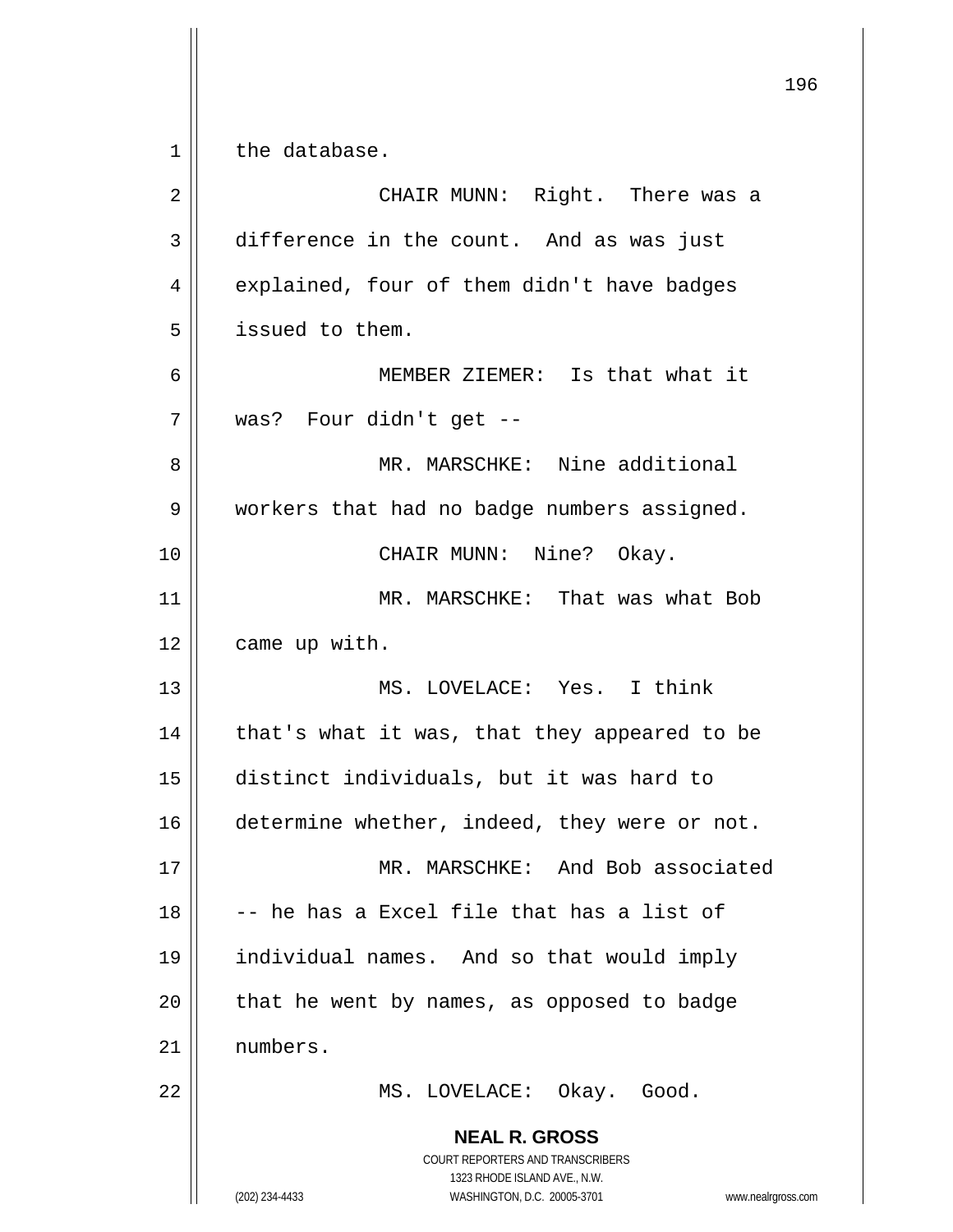|    | 197                                                                     |
|----|-------------------------------------------------------------------------|
| 1  | MR. MARSCHKE: So that if they did                                       |
| 2  | not have -- if NIOSH is going by badge                                  |
| 3  | numbers, then that would explain the                                    |
| 4  | difference.                                                             |
|    |                                                                         |
| 5  | MR. HINNEFELD: And we essentially                                       |
| 6  | agree that there should be no lower number                              |
| 7  | than 229, 228 individuals. I mean, we agree.                            |
| 8  | So that part $--$                                                       |
| 9  | MEMBER ZIEMER: Some people had                                          |
| 10 | multiple badges? Is that --                                             |
| 11 | MR. HINNEFELD: Probably what                                            |
| 12 | happened was there was maybe a similar -- a                             |
| 13 | name that was used was maybe similar or the                             |
| 14 | same, two different badges. You can interpret                           |
| 15 | that as two people being named S. Hinnefeld or                          |
| 16 | you can interpret that as one person with two                           |
| 17 | different badges.                                                       |
| 18 | So if you go by $-$ I assume it's                                       |
| 19 | something that's, if I'm wrong, Janice can                              |
| 20 | correct me -- I assume that something like                              |
| 21 | that is -- you know, if Bob had another list                            |
| 22 | of names and here are unique names and there                            |
|    | <b>NEAL R. GROSS</b>                                                    |
|    | <b>COURT REPORTERS AND TRANSCRIBERS</b><br>1323 RHODE ISLAND AVE., N.W. |
|    | (202) 234-4433<br>WASHINGTON, D.C. 20005-3701<br>www.nealrgross.com     |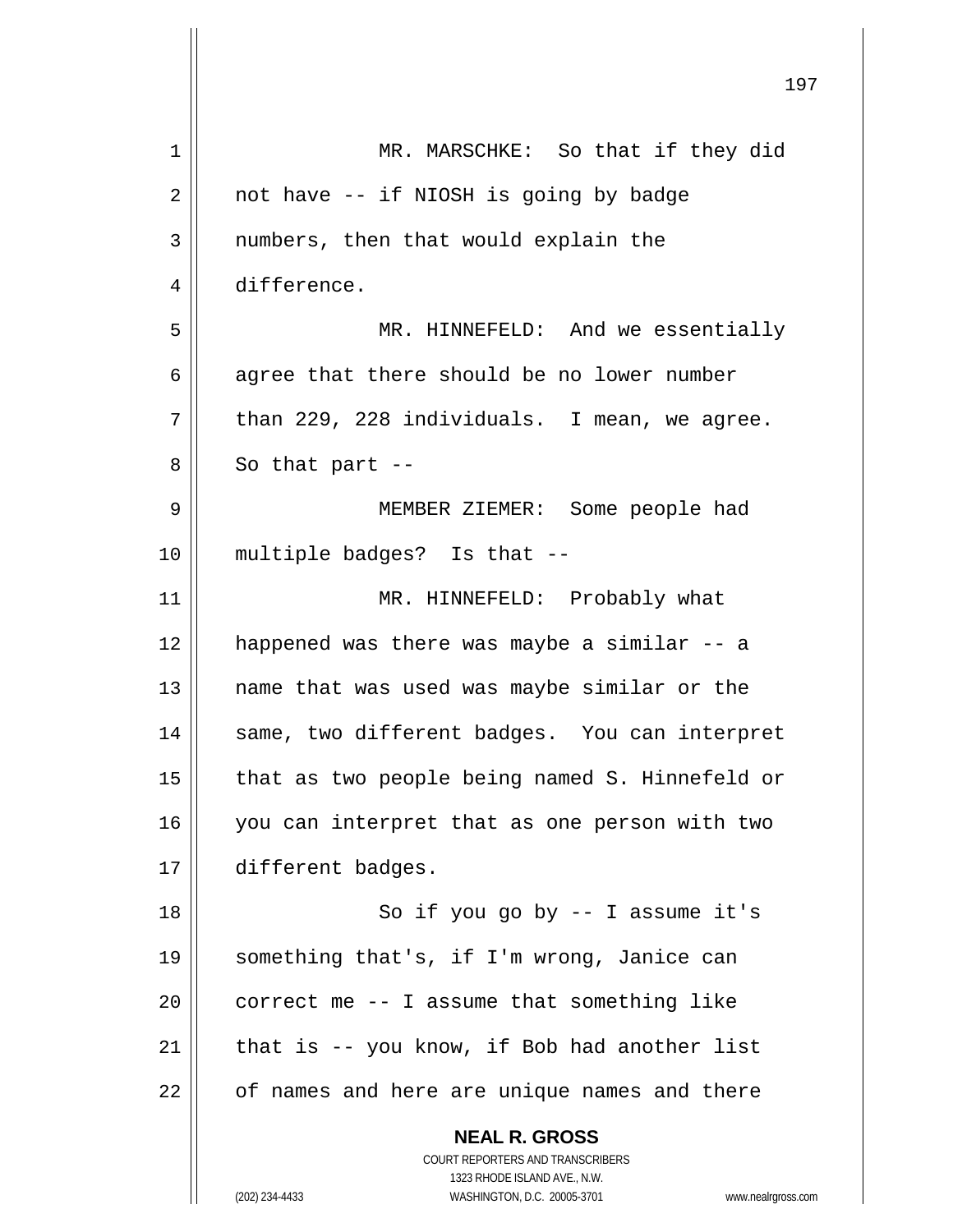**NEAL R. GROSS** COURT REPORTERS AND TRANSCRIBERS 1323 RHODE ISLAND AVE., N.W. (202) 234-4433 WASHINGTON, D.C. 20005-3701 www.nealrgross.com 198  $1 \parallel$  are 228 or 229 of them, then some of those 2 | people got two badges. 3 || So if you would say each of these 4 | badges is absolutely unique, that means that  $5$  there are two people with the same name 6 | working there and they have two different 7 || badge numbers. I mean, it is really 8 || irrelevant to the outcome of OTIB. 9 MR. MARSCHKE: And I think that is 10 what -- I mean, whatever this is, it is just 11 a matter of accounting at this point. It's 12 || not really one of change needed to the results 13 | or conclusions. 14 CHAIR MUNN: How do we want to 15 | capture this information here without 16 displaying any information? 17 MR. MARSCHKE: Well, I think what  $18$  || I have to do, Wanda, is I have to take what 19  $\parallel$  Bob sent to me, his rationale and status  $20$  || report, that he sent to me. And I have to 21 || insert that here into the database. 22 CHAIR MUNN: That would be my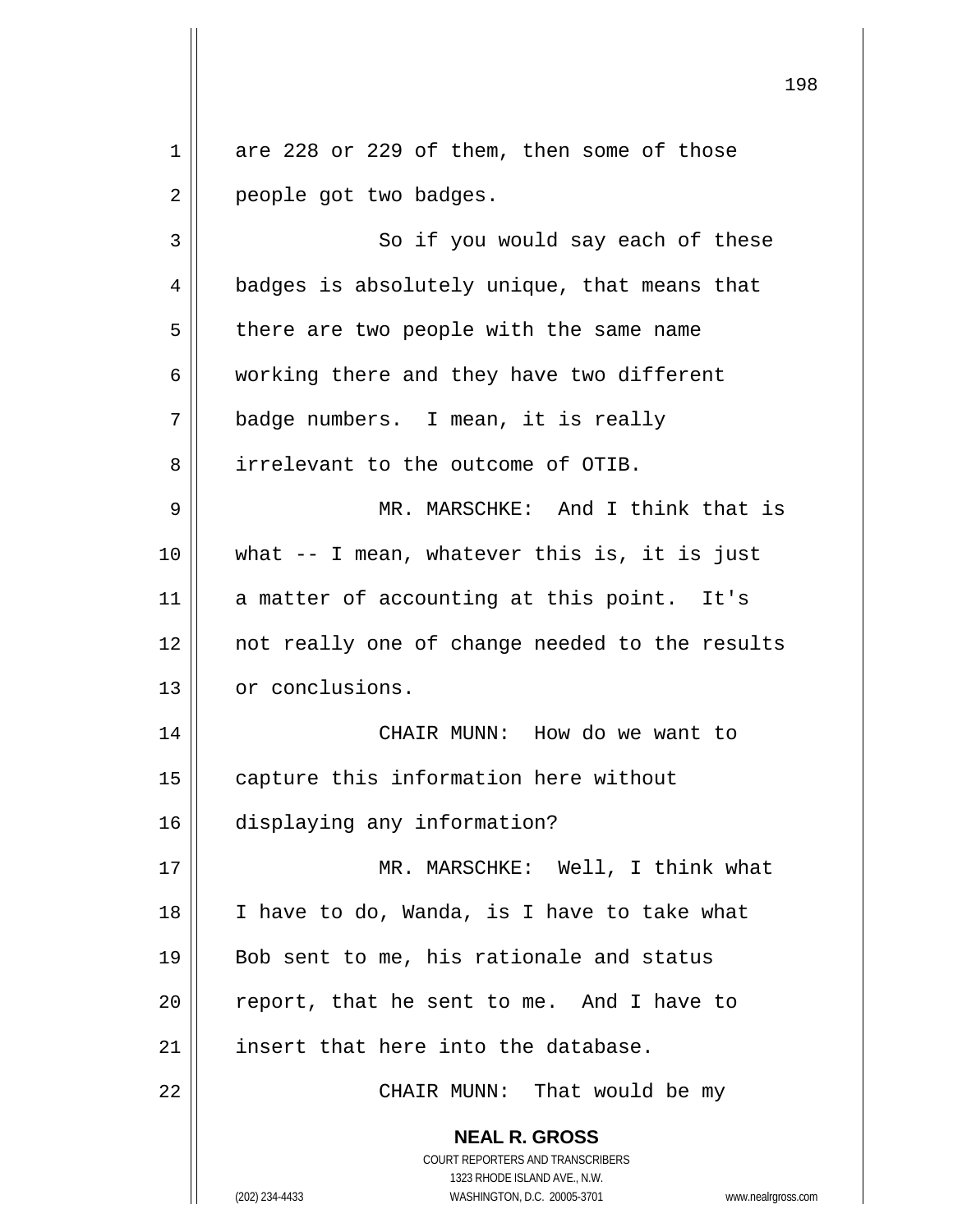1 || suggestion.

**NEAL R. GROSS** COURT REPORTERS AND TRANSCRIBERS 1323 RHODE ISLAND AVE., N.W. (202) 234-4433 WASHINGTON, D.C. 20005-3701 www.nealrgross.com 2 || MR. MARSCHKE: And then the  $3 \parallel$  Subcommittee could look at it and make the 4 determination as to whether or not we should  $5 \parallel$  close this issue or change the status of this 6 issue. 7 CHAIR MUNN: Well, we have looked 8 || at it. We have read it. Does anyone want any 9 | more reading or any more explanation of what 10 we had here? 11 || MR. MARSCHKE: I mean, that is the 12 | other option. You can trust me to put this 13 || stuff in, and you can get back on the issue at  $14$  | this point. 15 CHAIR MUNN: I will have an action 16 | item to check that you have done that. 17 || MR. MARSCHKE: All right. 18 CHAIR MUNN: And that would seem 19 | adequate to me. 20 DR. MAURO: Based on the 21 discussion you just had, SC&A would recommend  $22$   $\parallel$  this issue be closed.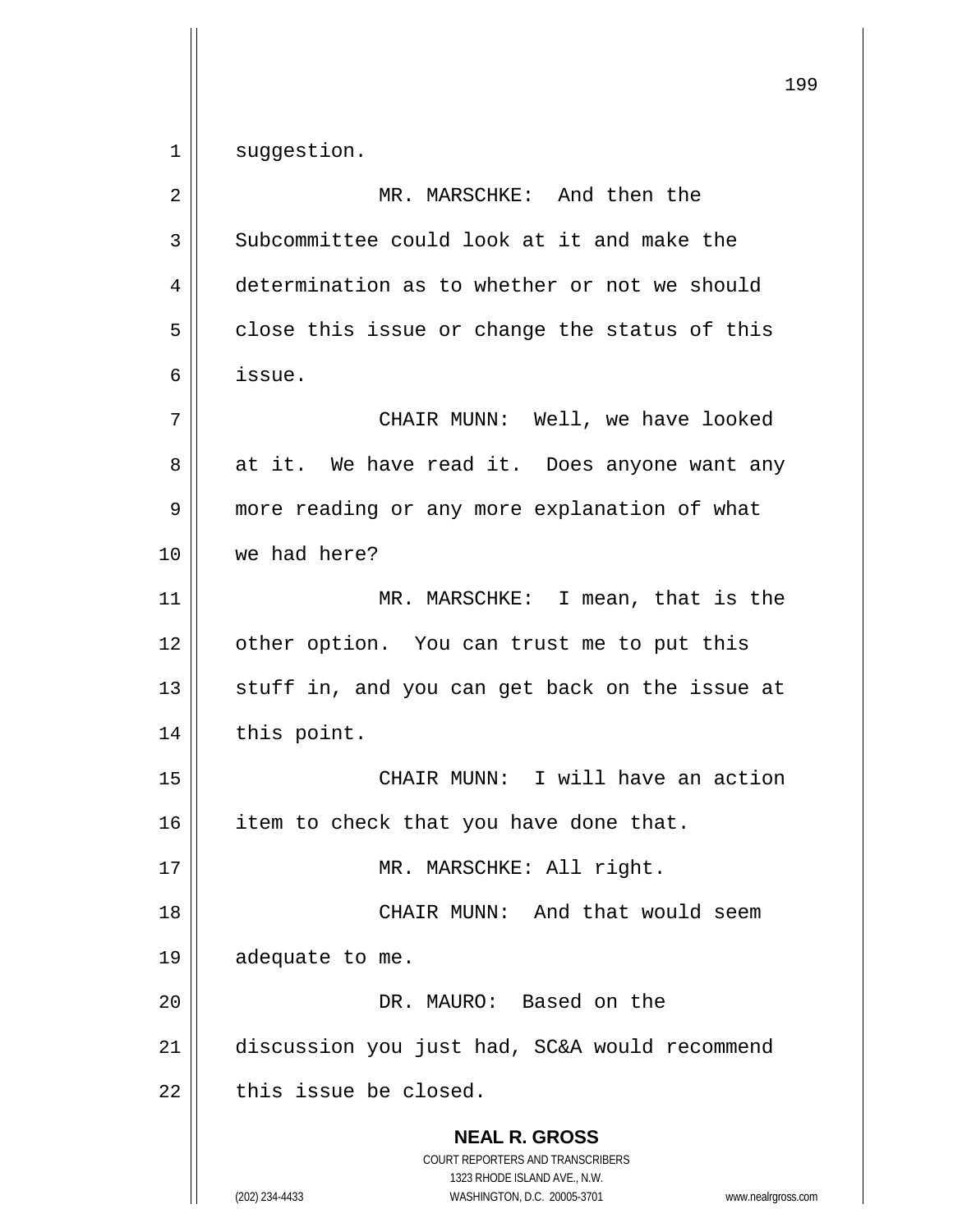|             | 200                                                                                                 |
|-------------|-----------------------------------------------------------------------------------------------------|
| $\mathbf 1$ | CHAIR MUNN: I would recommend                                                                       |
| 2           | that also. Let us close this. I will carry                                                          |
| 3           | an action item to verify that Steve has                                                             |
| 4           | incorporated this information into 0047-02,                                                         |
| 5           | but that will just be a checkpoint next time.                                                       |
| 6           | The last thing I see is that the                                                                    |
| 7           | NIOSH response to OTIB-0049-01, Part A does                                                         |
| 8           | not satisfy SC&A concerns.                                                                          |
| 9           | MEMBER ZIEMER: Did we get                                                                           |
| 10          | anything since our last meeting on that one?                                                        |
| 11          | MR. HINNEFELD: I don't think so.                                                                    |
| 12          | CHAIR MUNN: If we did, I haven't                                                                    |
| 13          | seen it and I'm not aware of having seen it.                                                        |
| 14          | And what we have in our follow-up, there,                                                           |
| 15          | doesn't help much either. It says it doesn't                                                        |
| 16          | satisfy SC&A concerns.                                                                              |
| 17          | But NIOSH, it said if SC&A wishes                                                                   |
| 18          | to elaborate more specifically on which                                                             |
| 19          | sources of information are not referenced,                                                          |
| 20          | then NIOSH can address this in a page change.                                                       |
| 21          | But it appears that the ball is in                                                                  |
| 22          | SC&A's court and that this response that we                                                         |
|             | <b>NEAL R. GROSS</b><br>COURT REPORTERS AND TRANSCRIBERS                                            |
|             | 1323 RHODE ISLAND AVE., N.W.<br>(202) 234-4433<br>WASHINGTON, D.C. 20005-3701<br>www.nealrgross.com |

 $\mathop{||}$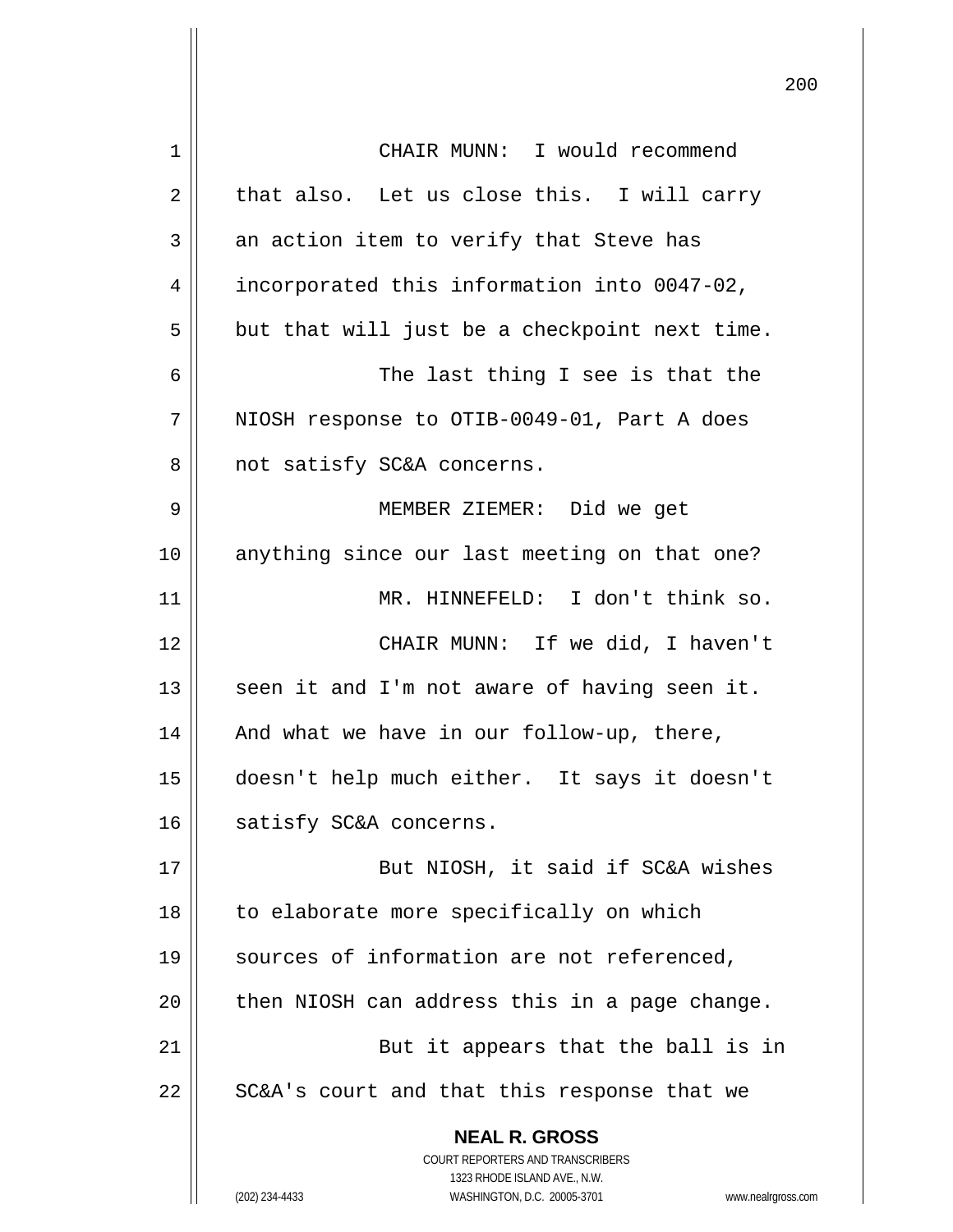**NEAL R. GROSS** COURT REPORTERS AND TRANSCRIBERS 1323 RHODE ISLAND AVE., N.W. (202) 234-4433 WASHINGTON, D.C. 20005-3701 www.nealrgross.com 201 1 || show from March does not really get us  $2 \parallel$  anywhere, does it? 3 MR. HINNEFELD: I think the ball 4 | may be in our court, actually. 5 CHAIR MUNN: We have the NIOSH 6 | follow-up questions too. And then NIOSH  $7 \parallel$  follow-up, but that is from back in January. 8 MR. MARSCHKE: Yes. They got out  $9$  | of order. 10 CHAIR MUNN: So that needs to be 11 cleaned up and switched. 12 MR. HINNEFELD: Yes. 13 MR. MARSCHKE: I am just trying to 14 || go back to my notes from March to see. I 15 don't have any notes written down for 0049-01. 16 CHAIR MUNN: So if our most recent 17 notation is correct here, it was March 9th. 18 || And that's when they have said the NIOSH 19 || response doesn't satisfy their concerns. The 20 | response had been the follow-up questions for 21 | finding 2 appear to be the same as the 22 || questions for finding 1. So both were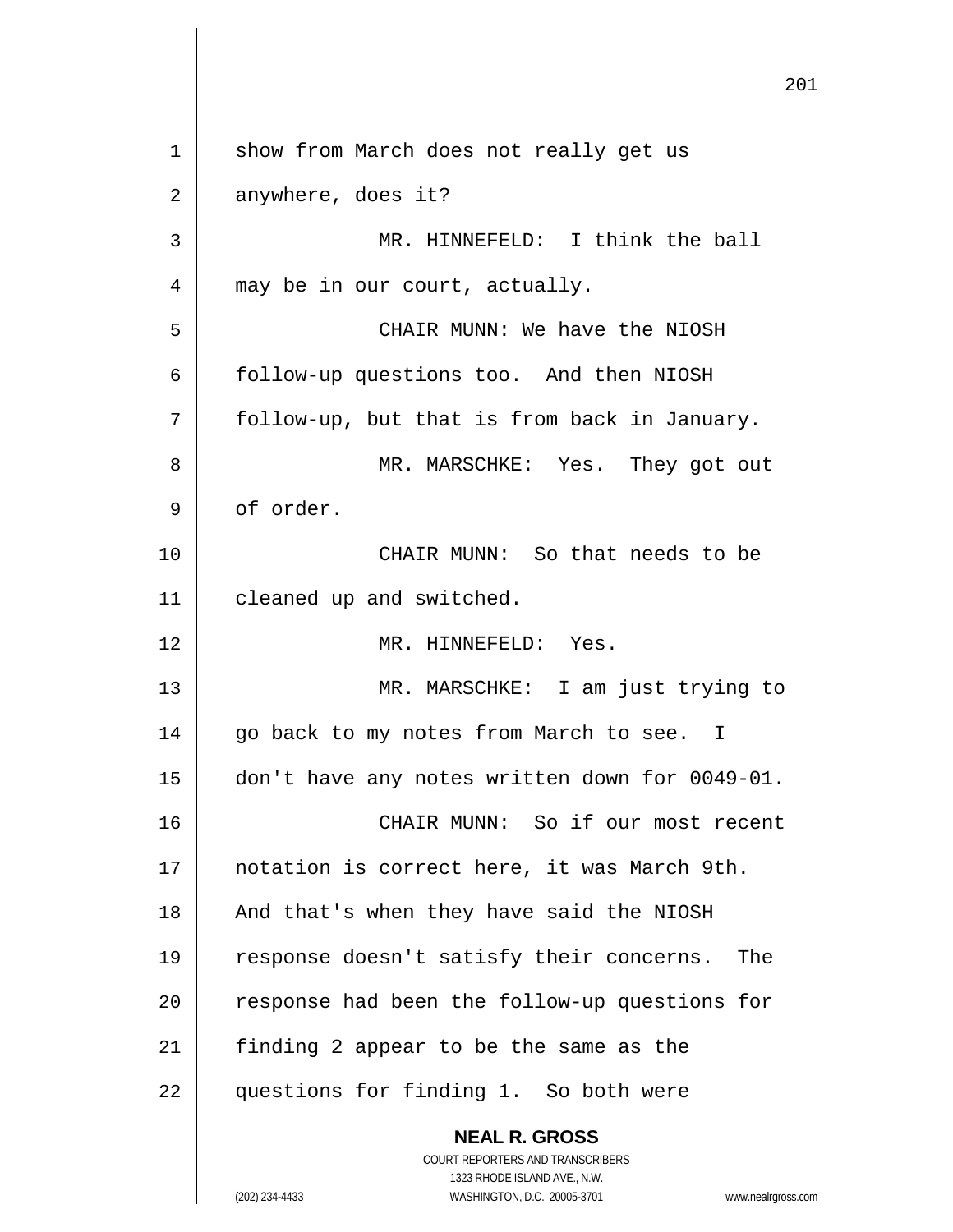1 || addressed here.

**NEAL R. GROSS** COURT REPORTERS AND TRANSCRIBERS 1323 RHODE ISLAND AVE., N.W. (202) 234-4433 WASHINGTON, D.C. 20005-3701 www.nealrgross.com 2 For finding 1, the first two 3 || paragraphs quote OTIB-0049. All right. It  $4 \parallel$  still looks like there is a discussion of some  $5$  | kind hanging  $-$ 6 MR. HINNEFELD: I believe it looks 7 || like maybe it's all right. And it seems like  $8 \parallel$  the last entry we have is the SC&A entry for 9 March 9th, right? And we have not had to 10 write anything back since then. Is that where 11 we are on this? 12 CHAIR MUNN: Yes, I think so. 13 MEMBER ZIEMER: Are we going to 14 discuss the SC&A response first? The last  $15$  | time I have a note on that one that says that  $16$  | the Work Group needs to review this in detail. 17 We must have just gotten the SC&A response at 18 || that time. What is the date of the SC&A 19 | response? 20 MR. MARSCHKE: The way I follow  $21$  | this is this was the NIOSH response, it was on  $22 \parallel 10-9-2008$ . This was the SC&A response to the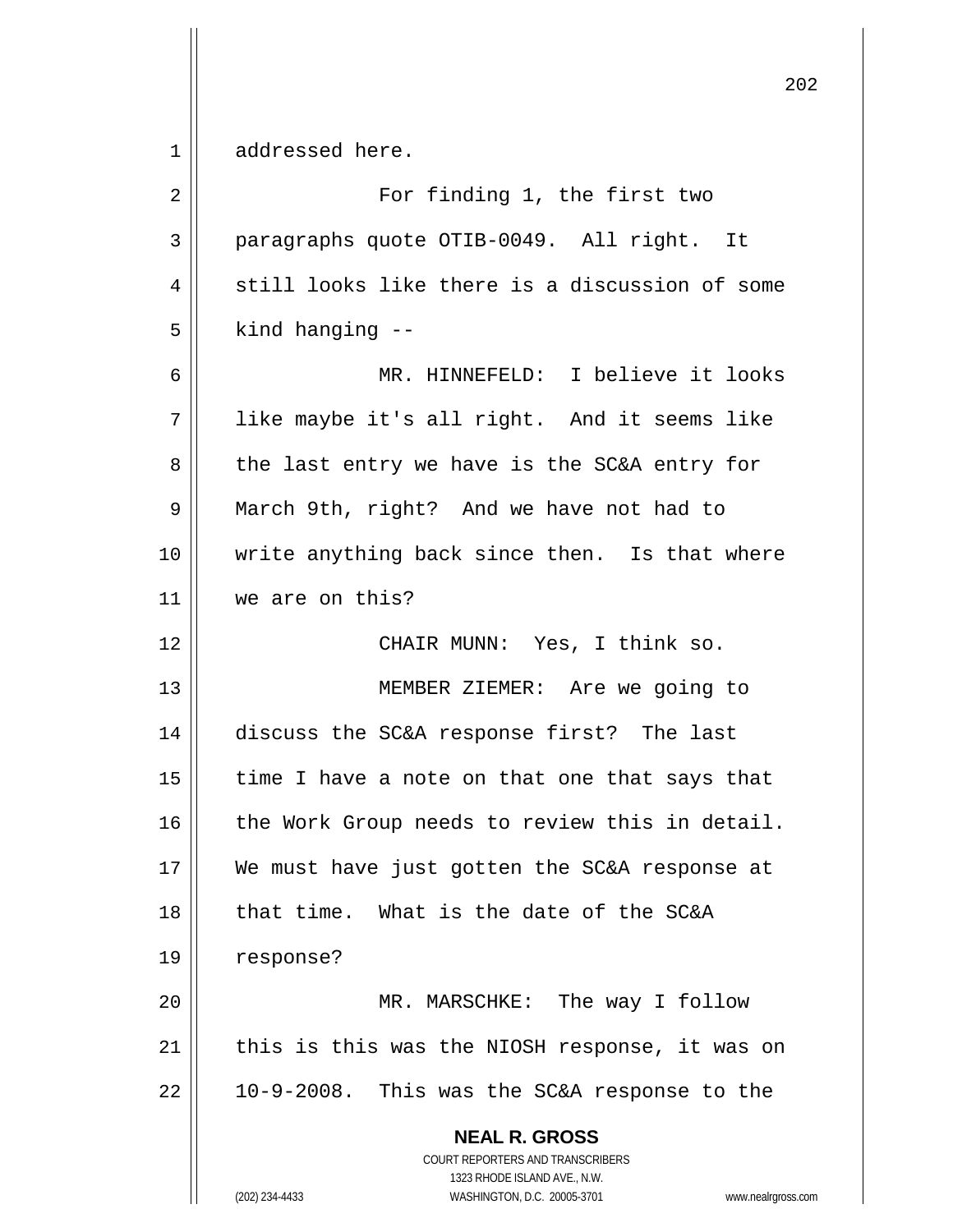**NEAL R. GROSS** COURT REPORTERS AND TRANSCRIBERS 1323 RHODE ISLAND AVE., N.W. (202) 234-4433 WASHINGTON, D.C. 20005-3701 www.nealrgross.com 203 1 || NIOSH response, it was on --2 | MEMBER ZIEMER: That is dated  $3 \parallel$  what? 4 MR. MARSCHKE: December 5th 2008. 5 | Then we had the meeting on December 9th. And  $6 \parallel$  this was basically the group's direction on 7 December 9th. And then basically on January 8 || 20th, NIOSH came back with this in response to  $9 \parallel$  the -- NIOSH came back with this. And then on  $10$   $\parallel$   $-$ 11 || CHAIR MUNN: March. 12 MR. MARSCHKE: March. 13 || CHAIR MUNN: SC&A. 14 MR. MARSCHKE: SC&A responded to 15 | the January NIOSH response with this. So that 16 | is the chronology. 17 CHAIR MUNN: Yes. Yes. We've got  $18 \parallel$  that. 19 MEMBER ZIEMER: Was that the  $20$  || extent of the response, that it doesn't 21 || satisfy the concerns? 22 MR. MARSCHKE: No. It goes on.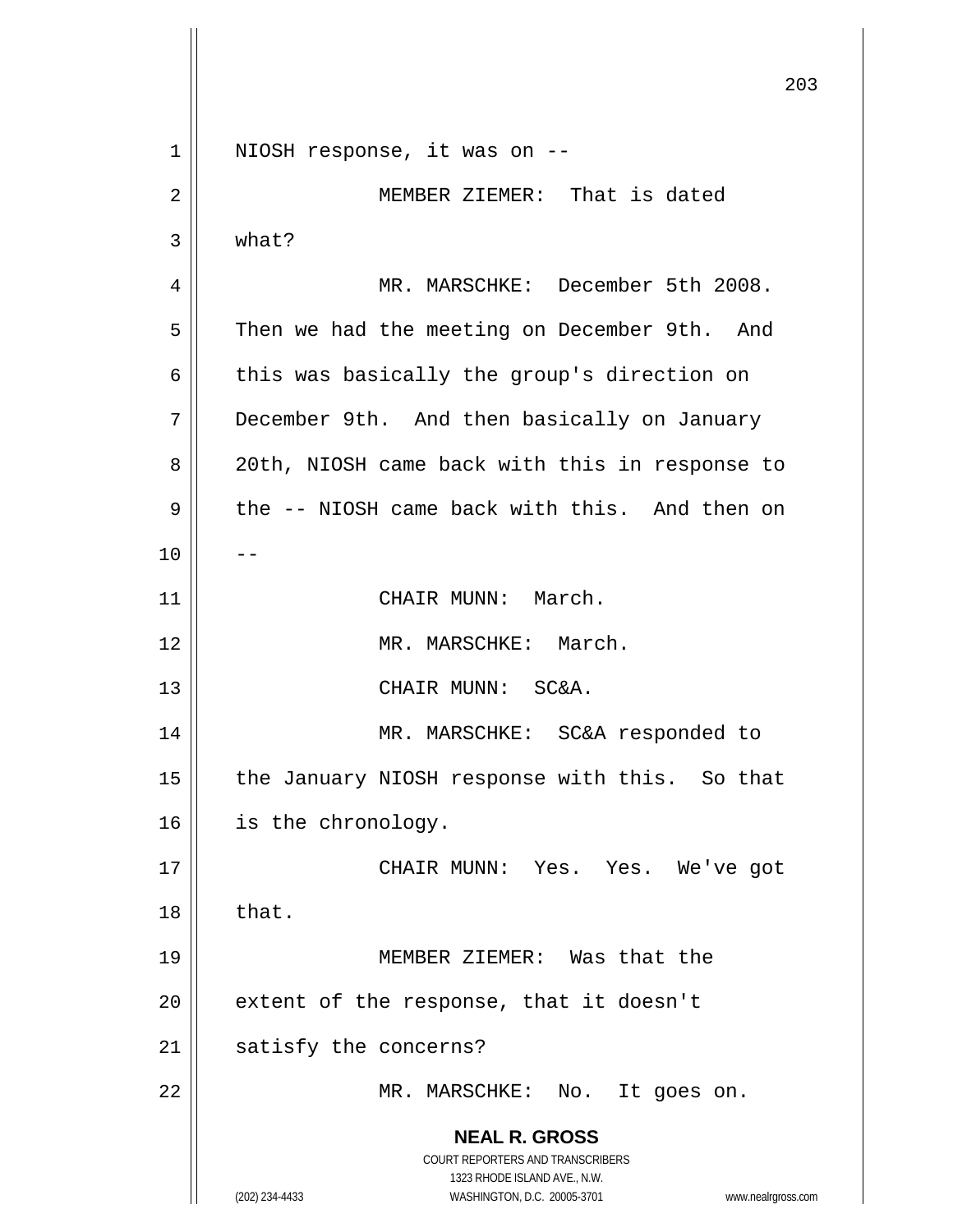**NEAL R. GROSS** COURT REPORTERS AND TRANSCRIBERS 1323 RHODE ISLAND AVE., N.W. (202) 234-4433 WASHINGTON, D.C. 20005-3701 www.nealrgross.com 1 || It goes on and on. And I'm just trying to  $2 \parallel$  figure out a way to get this on the screen. 3 MEMBER ZIEMER: I am thinking that  $4 \parallel$  we also didn't look at that. We were going to  $5 \parallel$  look at that response in more detail. I am  $6 \parallel$  thinking we ran out of time to even look at  $7$  | the response. 8 CHAIR MUNN: Yes, we did. We did  $9 \parallel$  run out of time. And I am wondering  $-$ 10 MEMBER ZIEMER: Should we get a 11 feel for the nature of the response before we 12 || talk or have NIOSH come back again? 13 || CHAIR MUNN: If it is possible for 14 us to get that whole response up there, then 15  $\parallel$  this may be a good time for us to take a 16 || ten-minute break, if so, and then come back  $17$  || and read through that and discuss it, if it is 18 || a concern of the Board that it needs to be 19 discussed here. We did run out of time. I 20 | remember that. 21 MEMBER ZIEMER: Yes. I don't  $22$  || think we even sort of heard the issue.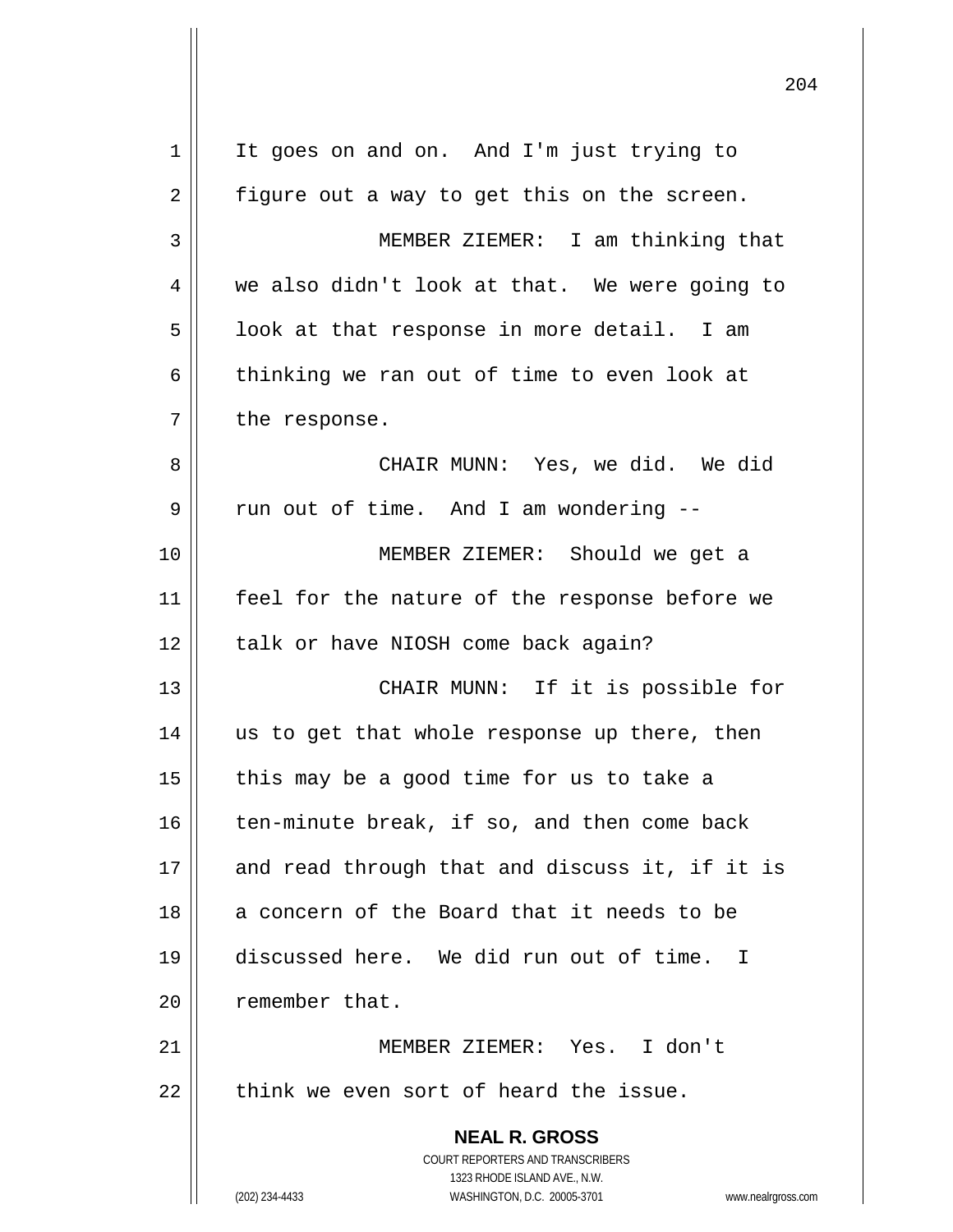**NEAL R. GROSS** COURT REPORTERS AND TRANSCRIBERS 1323 RHODE ISLAND AVE., N.W. (202) 234-4433 WASHINGTON, D.C. 20005-3701 www.nealrgross.com 1 CHAIR MUNN: 0049-01. If we can  $2 \parallel$  get that up? Is that agreeable with 3 || everybody, a ten-minute break while Steve 4 works with that? And then we can have Steve  $5 \parallel$  or John or somebody read through that  $6 \parallel$  completely. And we can get it out on the  $7 \parallel$  table here for us all to think about. 8 MEMBER ZIEMER: And before the  $9 \parallel$  break, where we are on the overall agenda now? 10 CHAIR MUNN: We are done with our 11 outstanding action items. We were going to 12 | begin back in set 3, where we stopped, to look 13 | at open items. 14 || MR. MARSCHKE: It is very 15 | long-winded. 16 CHAIR MUNN: Yes. There is a lot 17 || to be said there. We all need to read that 18 | carefully. 19 MR. MARSCHKE: A lot of words. 20 CHAIR MUNN: If we are interested  $21$  | in discussing it, we need to read it. 22 MEMBER ZIEMER: Who drafted that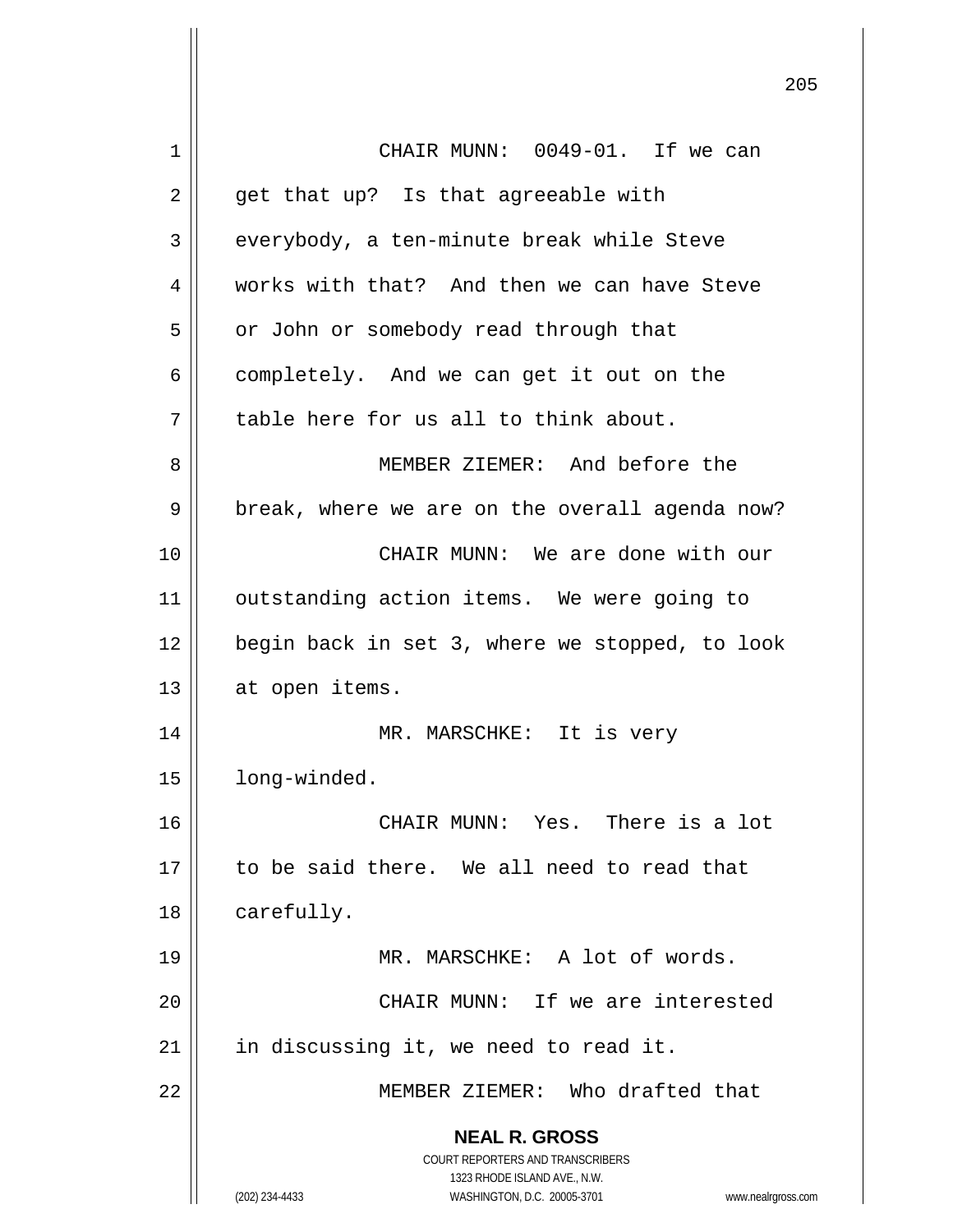**NEAL R. GROSS** COURT REPORTERS AND TRANSCRIBERS 1323 RHODE ISLAND AVE., N.W. (202) 234-4433 WASHINGTON, D.C. 20005-3701 www.nealrgross.com 206 1 for SC&A? 2 || MR. MARSCHKE: It's Joyce, Joyce 3 | Lipsztein. 4 | CHAIR MUNN: Okay. 5 DR. MAURO: Steve, is this high 6 | fired plutonium? 7 || MR. MARSCHKE: Yes. 8 DR. MAURO: And so it was probably 9 Joyce? 10 || MR. MARSCHKE: Yes, it was Joyce. 11 || DR. MAURO: I know she is not 12 || available to us, but could you send that to me 13 || from where you are? 14 || MR. MARSCHKE: I can't. 15 || DR. MAURO: You cannot? Okay. 16 I'll see what I can do to find out. I'm a 17 little concerned that -- 18 MEMBER ZIEMER: Hang on, John. 19  $\parallel$  Stu might be able to. 20 MR. HINNEFELD: John, I can send a  $21$  || file that has it. 22 || DR. MAURO: I appreciate that.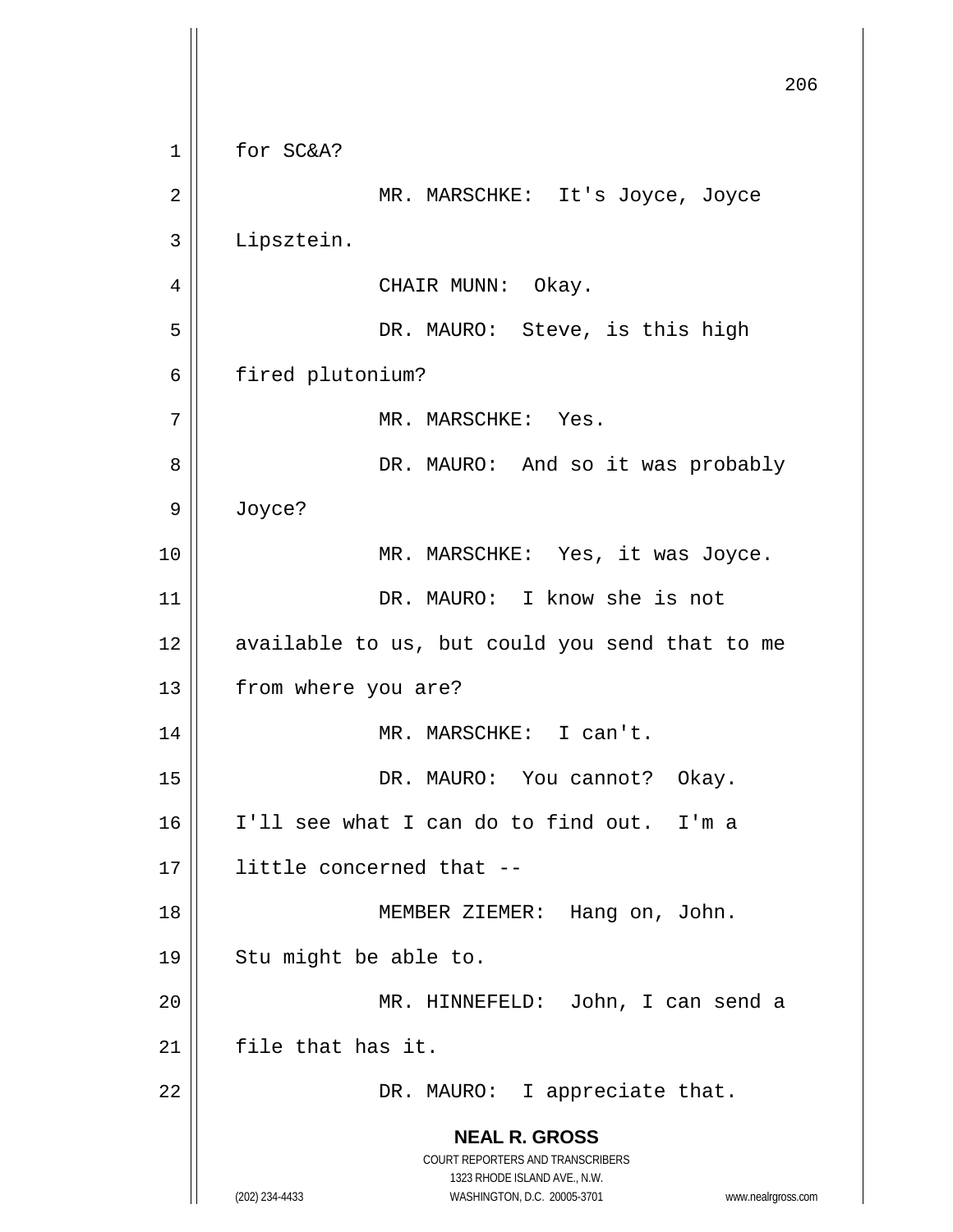|    | 207                                                                                                 |
|----|-----------------------------------------------------------------------------------------------------|
|    |                                                                                                     |
| 1  | MR. HINNEFELD: It's a long file                                                                     |
| 2  | with a lot of conversations about a bunch of                                                        |
| 3  | different findings, but they're in here pretty                                                      |
| 4  | much in order.                                                                                      |
| 5  | DR. MAURO: Well, I'll get a feel                                                                    |
| 6  | for it. It sounds like this might have to                                                           |
| 7  | wait until Joyce can help us out, but send it                                                       |
| 8  | on over. I'll see what I can do.                                                                    |
| 9  | MR. HINNEFELD: Okay.                                                                                |
| 10 | MS. LOVELACE: This is Janice.<br>Is                                                                 |
| 11 | there any need for me to remain on the                                                              |
| 12 | conference call or have I answered any                                                              |
| 13 | questions that you might have?                                                                      |
| 14 | MR. HINNEFELD: No. I think,                                                                         |
| 15 | Janice, we're done with the Y-12 issue. So,                                                         |
| 16 | I don't think you need to stay on.                                                                  |
| 17 | MS. LOVELACE: Okay. Thank you                                                                       |
| 18 | very much.                                                                                          |
| 19 | MR. HINNEFELD: Thanks for joining                                                                   |
| 20 | us.                                                                                                 |
| 21 | CHAIR MUNN: Thank you. Bye bye.                                                                     |
| 22 | And we're going to mute the phone and be back                                                       |
|    | <b>NEAL R. GROSS</b><br>COURT REPORTERS AND TRANSCRIBERS                                            |
|    | 1323 RHODE ISLAND AVE., N.W.<br>(202) 234-4433<br>WASHINGTON, D.C. 20005-3701<br>www.nealrgross.com |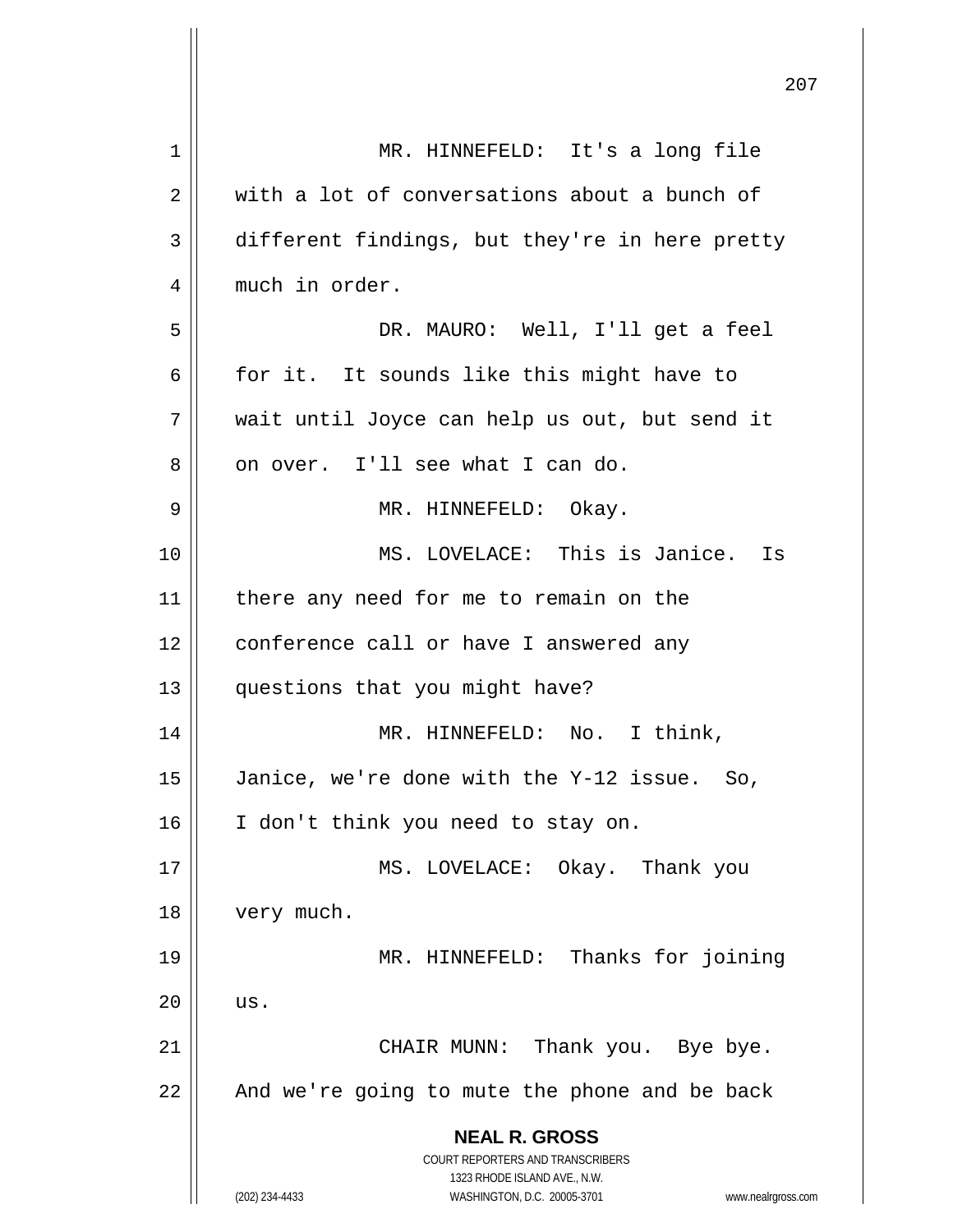|    | 208                                                                                                                                                             |
|----|-----------------------------------------------------------------------------------------------------------------------------------------------------------------|
| 1  | at 3:10 or 3:15? What is your pleasure?                                                                                                                         |
| 2  | MEMBER ZIEMER: 3:10 is fine.                                                                                                                                    |
| 3  | CHAIR MUNN: 3:10.                                                                                                                                               |
| 4  | (Whereupon, the above-entitled                                                                                                                                  |
| 5  | matter went off the record at 2:59                                                                                                                              |
| 6  | $p.m.$ and resumed at $3:15$ $p.m.$ )                                                                                                                           |
| 7  | CHAIR MUNN: Mark, do you happen                                                                                                                                 |
| 8  | to be back yet? No? Our apologies for taking                                                                                                                    |
| 9  | a little longer than we anticipated. This                                                                                                                       |
| 10 | particular item does indeed have a great deal                                                                                                                   |
| 11 | of meat in it, and we were reading, trying to                                                                                                                   |
| 12 | assimilate what the discussion really needs to                                                                                                                  |
| 13 | be.                                                                                                                                                             |
| 14 | It appears that SC&A has several                                                                                                                                |
| 15 | points that it would like fleshed out or                                                                                                                        |
| 16 | revised in some way. Whether this is the                                                                                                                        |
| 17 | appropriate venue for the discussion of                                                                                                                         |
| 18 | whether there needs to be a technical                                                                                                                           |
| 19 | discussion between SC&A and NIOSH is not                                                                                                                        |
| 20 | particularly clear to me at this time. Does                                                                                                                     |
| 21 | anyone have any strong feelings?                                                                                                                                |
| 22 | MEMBER ZIEMER: Well, I was just                                                                                                                                 |
|    | <b>NEAL R. GROSS</b><br>COURT REPORTERS AND TRANSCRIBERS<br>1323 RHODE ISLAND AVE., N.W.<br>WASHINGTON, D.C. 20005-3701<br>(202) 234-4433<br>www.nealrgross.com |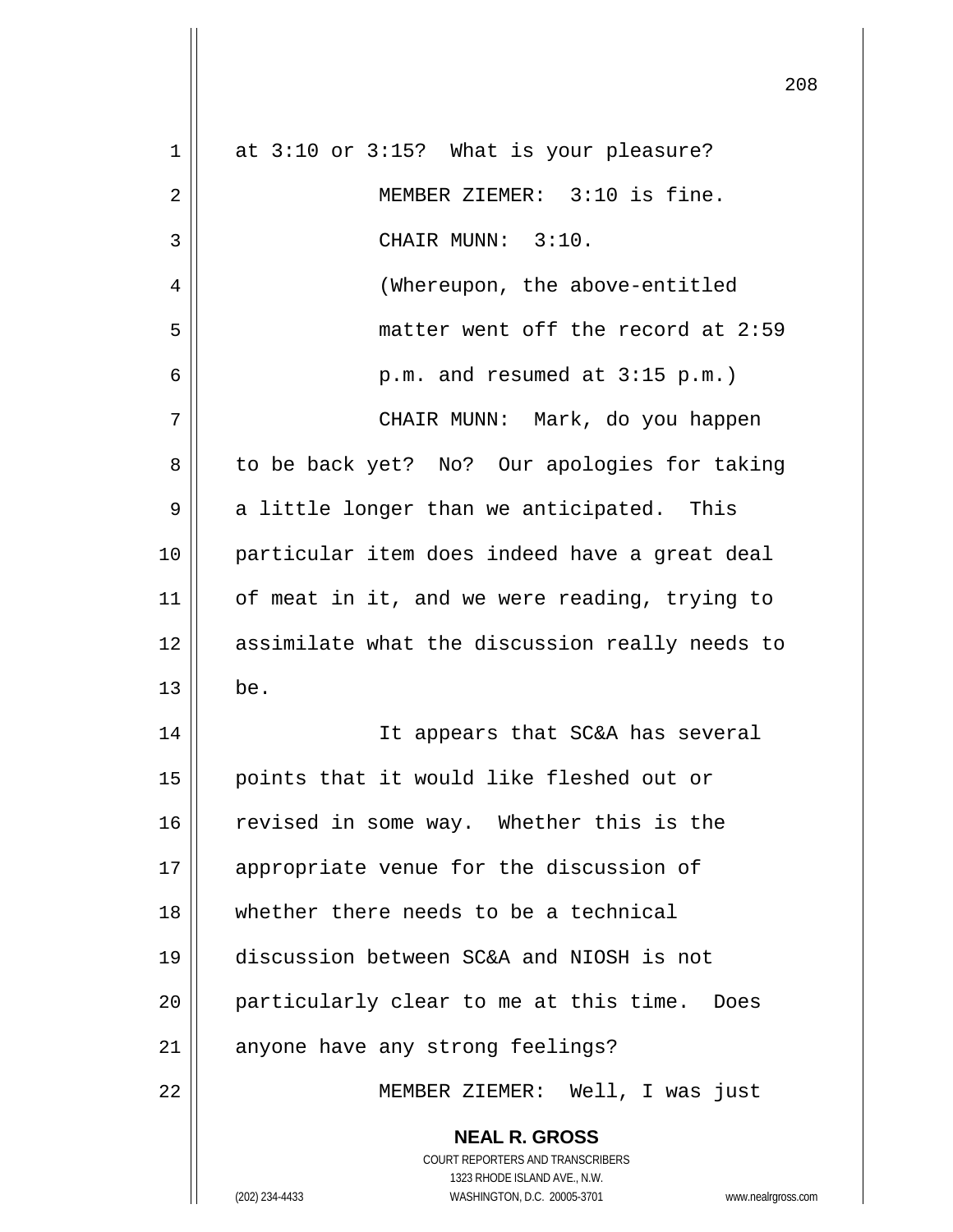**NEAL R. GROSS** COURT REPORTERS AND TRANSCRIBERS 1323 RHODE ISLAND AVE., N.W. (202) 234-4433 WASHINGTON, D.C. 20005-3701 www.nealrgross.com 1 going to ask Stu, do you know if NIOSH has  $2 \parallel$  looked at this at all? This is sort of 3 | related to other Super S discussions that have  $4 \parallel$  taken place in the past, I guess. 5 MR. HINNEFELD: Well, Scott 6 | stepped out. I'm not sure if Tom or somebody  $7$  || might be on the phone who might want to say 8 || anything about this, but to me the finding is 9 asking for quite a bit of specificity in this 10 || OTIB, which is supposed to just describe, how 11 are we going to account for the fact that 12 || there is some plutonium that isn't described 13 very well. And so we have written an OTIB to  $14 \parallel$  say this is how you do that. 15 And it didn't get into, this is 16 how you do it for a single acute, this is how 17 you do it for multiple acutes, this is how you 18 do it for things like that. But the 19  $\parallel$  principle, I think, is pretty much the same, 20 || you know, in terms of how you make that  $21$  | adjustment. 22 || T will just say that briefly in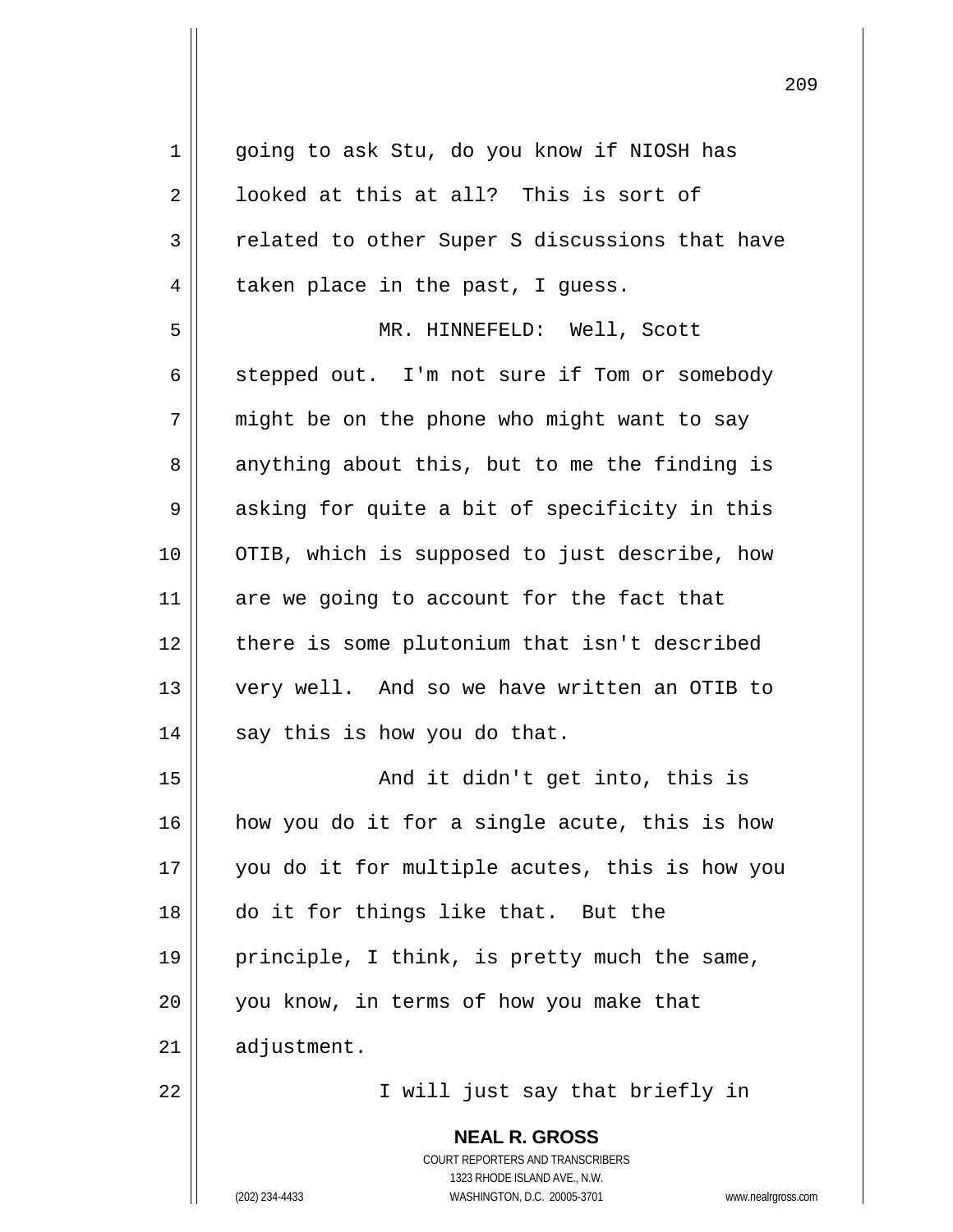**NEAL R. GROSS** COURT REPORTERS AND TRANSCRIBERS 1323 RHODE ISLAND AVE., N.W. (202) 234-4433 WASHINGTON, D.C. 20005-3701 www.nealrgross.com 210 1 || summary. And I don't know if there is 2 || anything more that anybody wants to add or 3 not. 4 | MEMBER ZIEMER: Well, in fact, 5 || when Joyce was citing those cases that she  $6 \parallel$  said were off by a factor of four, these were  $7$  specific cases that she was reviewing that had 8 || been done or were they examples that you had 9 given? 10 || MR. HINNEFELD: I thought they 11 || were the ones that we had used. 12 MEMBER ZIEMER: She was 13 disagreeing that Super S was applied in those 14 | cases? I mean, you don't have a disagreement  $15 \parallel$  on how you do this, do you? 16 It wasn't clear to me whether the 17 || issue was whether the examples were not done 18 || right or whether there is a disagreement on  $19$  | the underlying assumptions. 20 MR. HINNEFELD: I don't think so. 21 I thought there was sort of agreement on the  $22$  || adjustment, that what we had done made sense.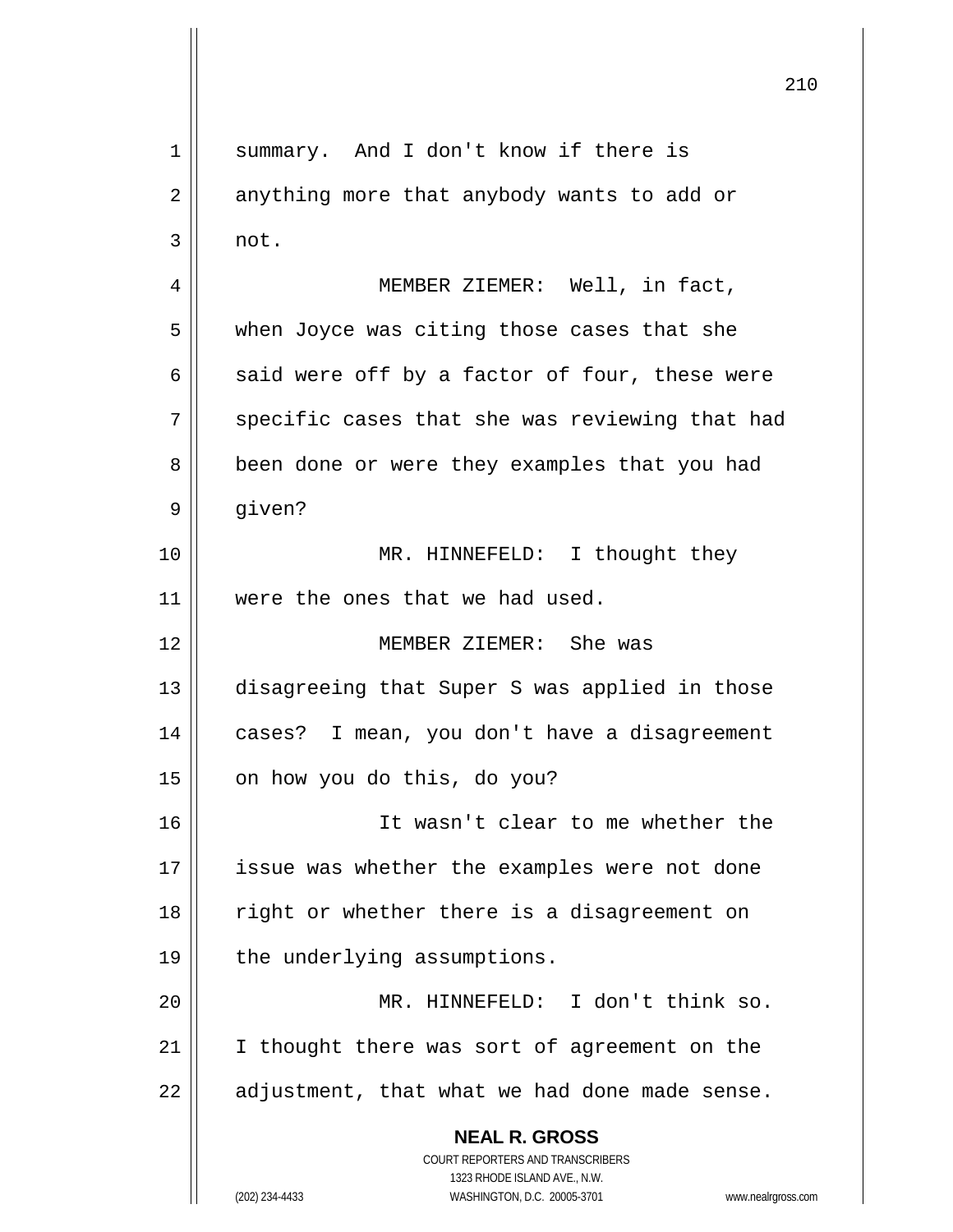|    | 211                                                                 |
|----|---------------------------------------------------------------------|
|    |                                                                     |
| 1  | MEMBER ZIEMER: You agree that                                       |
| 2  | there is an adjustment of four or whatever it                       |
| 3  | is? Yes.                                                            |
| 4  | MR. HINNEFELD: And so I thought                                     |
| 5  | that we agreed to them, but the finding seems                       |
| 6  | to be that, well, beyond the scenario you have                      |
| 7  | described here, there are other potential                           |
| 8  | exposure scenarios and you don't talk about                         |
| 9  | how to do those.                                                    |
| 10 | MEMBER ZIEMER: Well, there are                                      |
| 11 | any number of other scenarios.                                      |
| 12 | MR. HINNEFELD: Yes, exactly.                                        |
| 13 | DR. MAURO: This is John. I                                          |
| 14 | quickly read through this. And it seems that                        |
| 15 | we're in a lot better shape than what we                            |
| 16 | think. I mean, I think Joyce found fairly                           |
| 17 | favorably except for she questioned multiple                        |
| 18 | independent acute intakes.                                          |
| 19 | In other words, there are a lot of                                  |
| 20 | different scenarios here, worker 1, worker 2,                       |
| 21 | worker 3, for different sets of conditions                          |
| 22 | where it appears that she says, no, this works                      |
|    | <b>NEAL R. GROSS</b><br>COURT REPORTERS AND TRANSCRIBERS            |
|    | 1323 RHODE ISLAND AVE., N.W.                                        |
|    | WASHINGTON, D.C. 20005-3701<br>(202) 234-4433<br>www.nealrgross.com |

 $\mathbf{1}$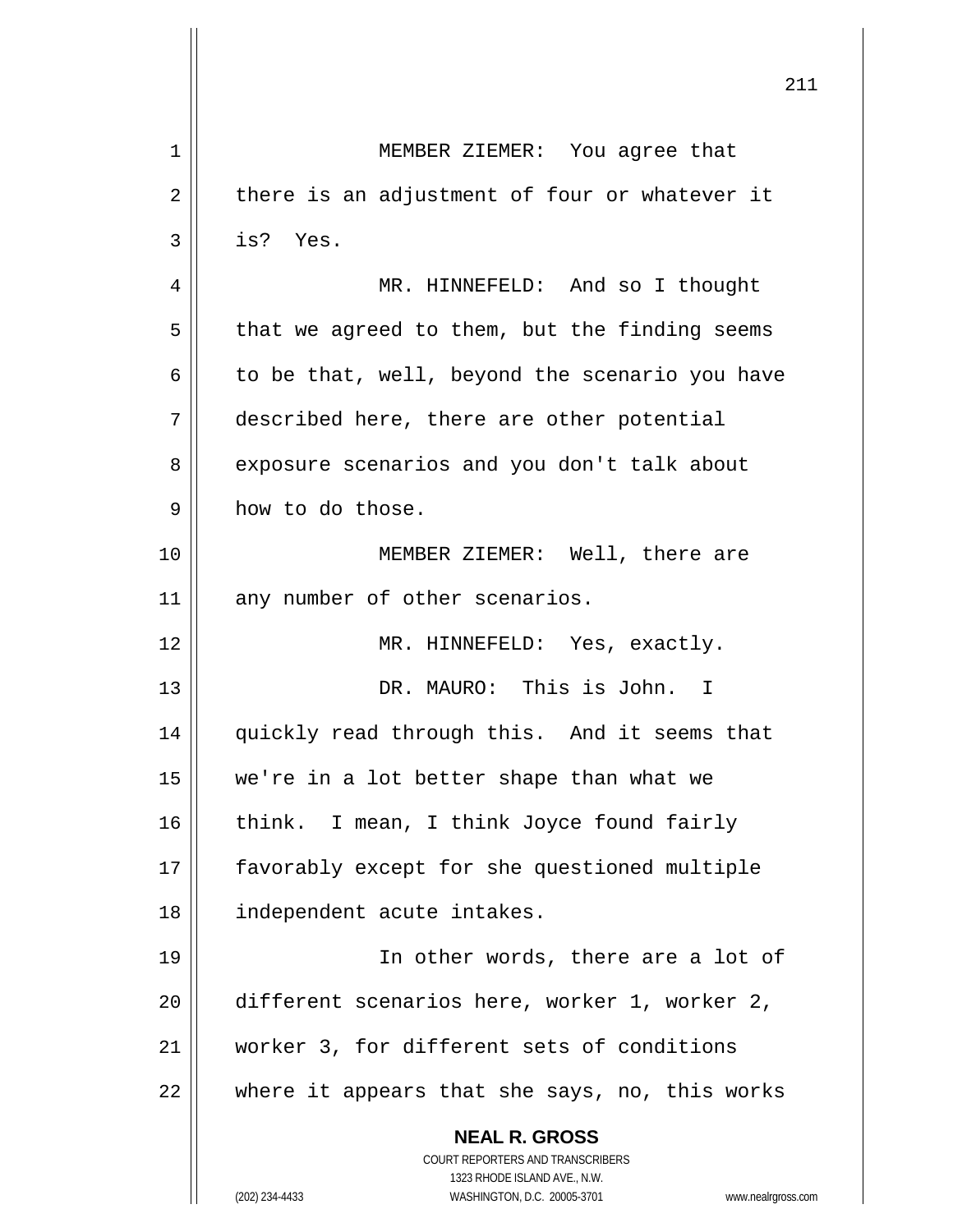**NEAL R. GROSS** COURT REPORTERS AND TRANSCRIBERS 1323 RHODE ISLAND AVE., N.W. 1 || fine. But it is not apparent how you are going  $2 \parallel$  to deal with multiple intake. 3 This all goes to Part A out of a 4 four-part set of concerns. So it seems to me  $5 \parallel$  that, unless I misread this because I read it  $6 \parallel$  rather quickly, the technical discussion 7 | regarding a particular aspect of 8 || implementation of this procedure whereby some  $9 \parallel$  level of assurance that when you have multiple 10 acute intakes, that the protocol itself will 11 be used in a way that will result in a 12 | claimant-favorable result. 13 || So that is the single thing I get 14 || out of item A. It looks like B and C are 15 fine. And D seems to be a new item related to 16 | fecal sample analysis that we haven't 17 discussed. So that is, in a 30-second sound  $18$  | byte, what I got out of reading this. 19 MR. MARSCHKE: I agree with John.  $20$  || I think basically the concern that Joyce has 21 || is multiple independent acute exposures. If  $22$  || the procedure is being utilized for a single

(202) 234-4433 WASHINGTON, D.C. 20005-3701 www.nealrgross.com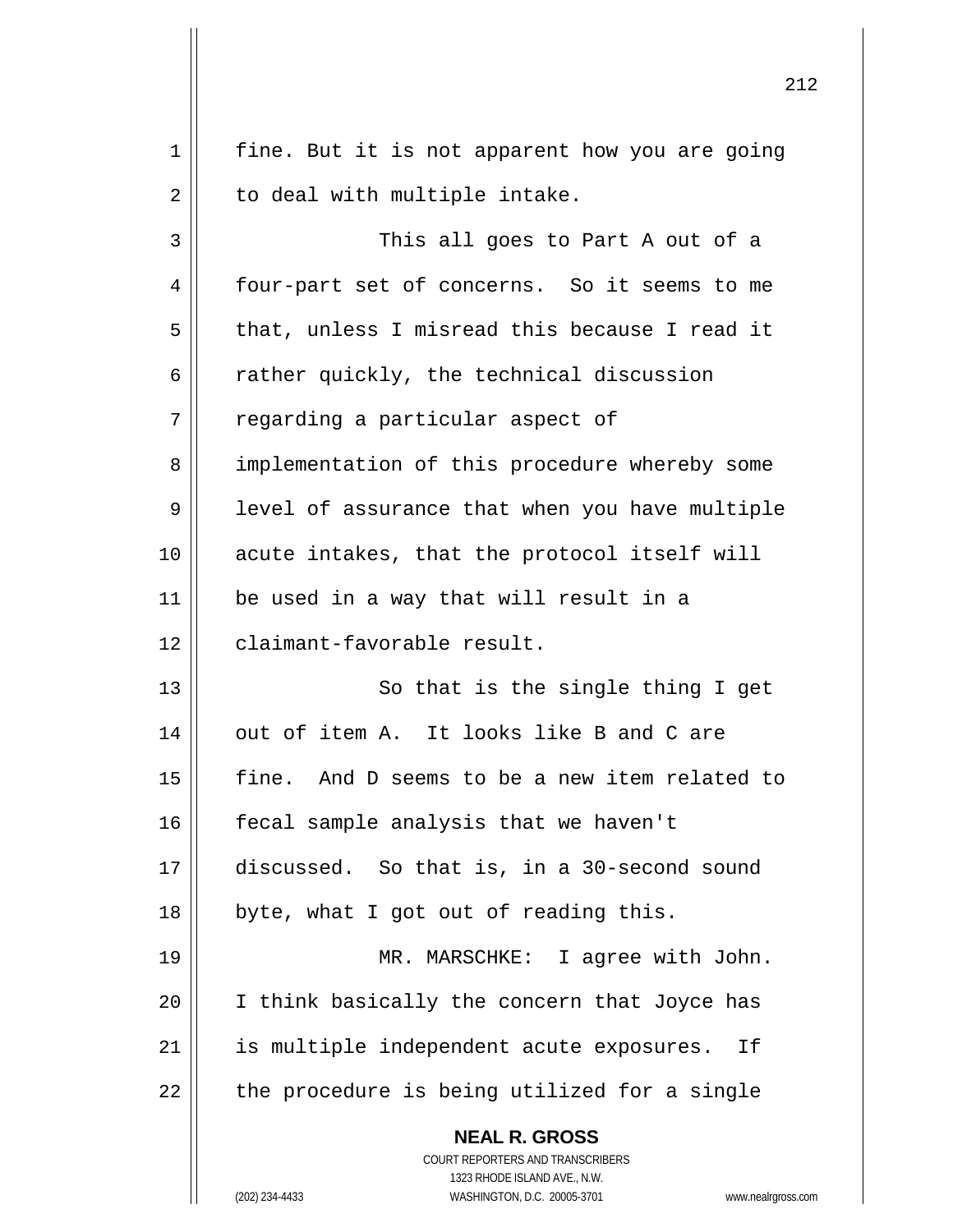1 || acute exposure, then there is probably no 2 | problem with it.

3 And maybe the short answer is if a 4 | claimant indicates that he has multiple 5 | independent acute exposures to this type of 6 | Super S material, then maybe this OTIB should 7 not be applied or could be modified or 8 | something.

9 MEMBER ZIEMER: Well, this is 10 where I was trying to get some clarity during 11 || the break, Steve. It is my understanding that 12 || if you have assay points that are quite a ways 13 || apart, maybe one a year or something, that, in 14 || fact, NIOSH assumes multiple acute exposures; 15 || in other words, here is an assay point and 16 what was the maximum acute it would take after  $17$  | this previous one. I forget if that is right 18 || away or halfway between. MR. SIEBERT: 19 Midpoint. 20 MEMBER ZIEMER: Midpoint. So they

21 assume that somewhere in between these two 22 || points there is another acute intake and then

> **NEAL R. GROSS** COURT REPORTERS AND TRANSCRIBERS 1323 RHODE ISLAND AVE., N.W. (202) 234-4433 WASHINGTON, D.C. 20005-3701 www.nealrgross.com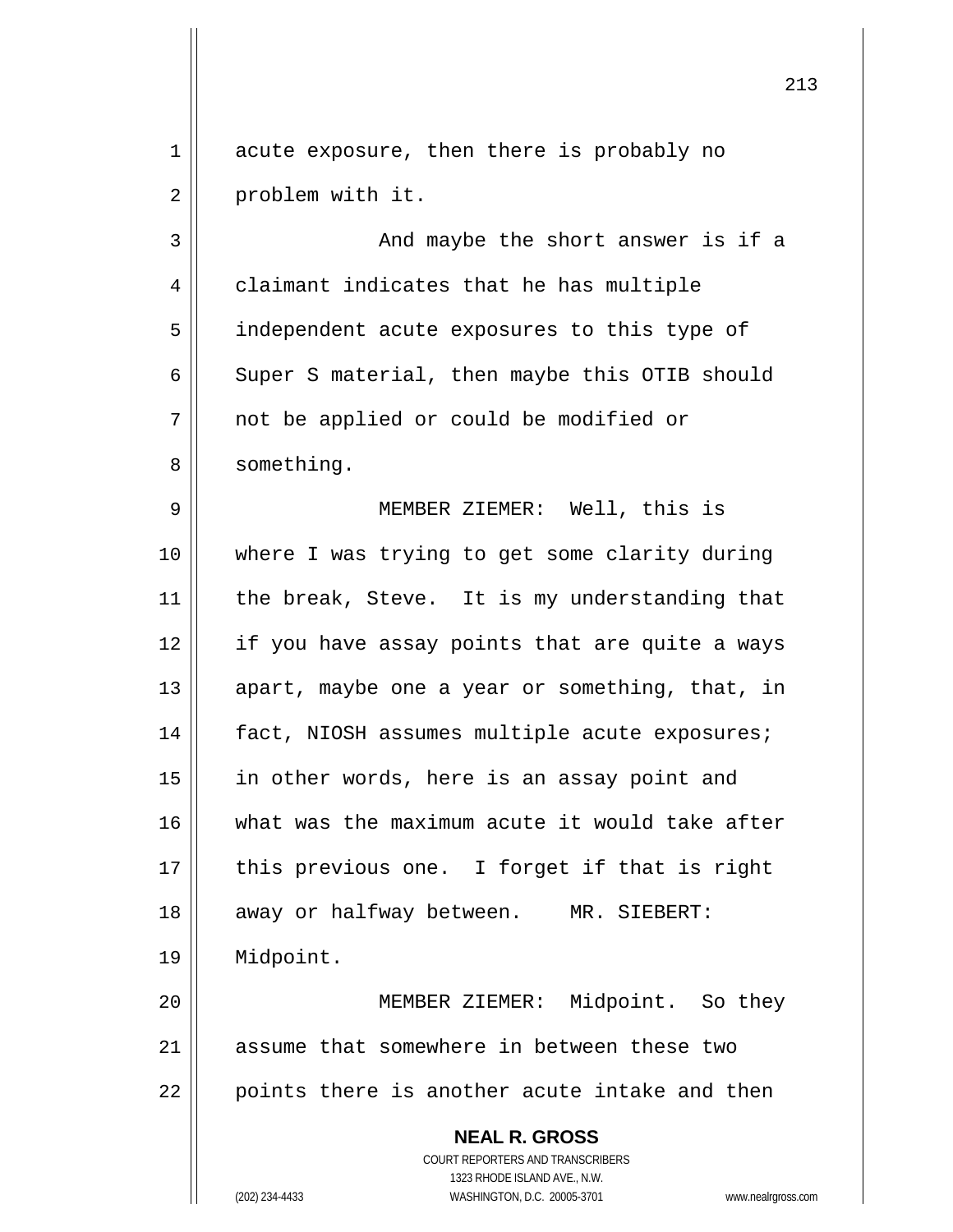**NEAL R. GROSS** COURT REPORTERS AND TRANSCRIBERS 1323 RHODE ISLAND AVE., N.W. (202) 234-4433 WASHINGTON, D.C. 20005-3701 www.nealrgross.com 1 an excretion. And so in a sense, if you have 2 | like five points spread over a number of  $3 \parallel$  years, you are, in essence, I believe, 4 assuming multiple acute intake. Did I 5 | understand that correctly, rather than a 6 | chronic? 7 MR. SIEBERT: Well, it would 8 || depend, I mean, if you saw consistently those  $9 \parallel$  five were all about the same value and there 10 was nothing in between them showing lower, we 11 would tend to think that was a chronic. 12 MEMBER ZIEMER: I see. 13 || MR. SIEBERT: But that is not 14 || generally what we see. Generally what we see  $15$  | is we would see a positive followed by a bunch 16 | of negatives and maybe another couple of 17 || positives followed by negatives. 18 And then, you're right, we would 19 deal with the multiple acute scenario. 20 MEMBER ZIEMER: And if you had 21 || specific information on events, you would know  $22$  | the dates there, in any event.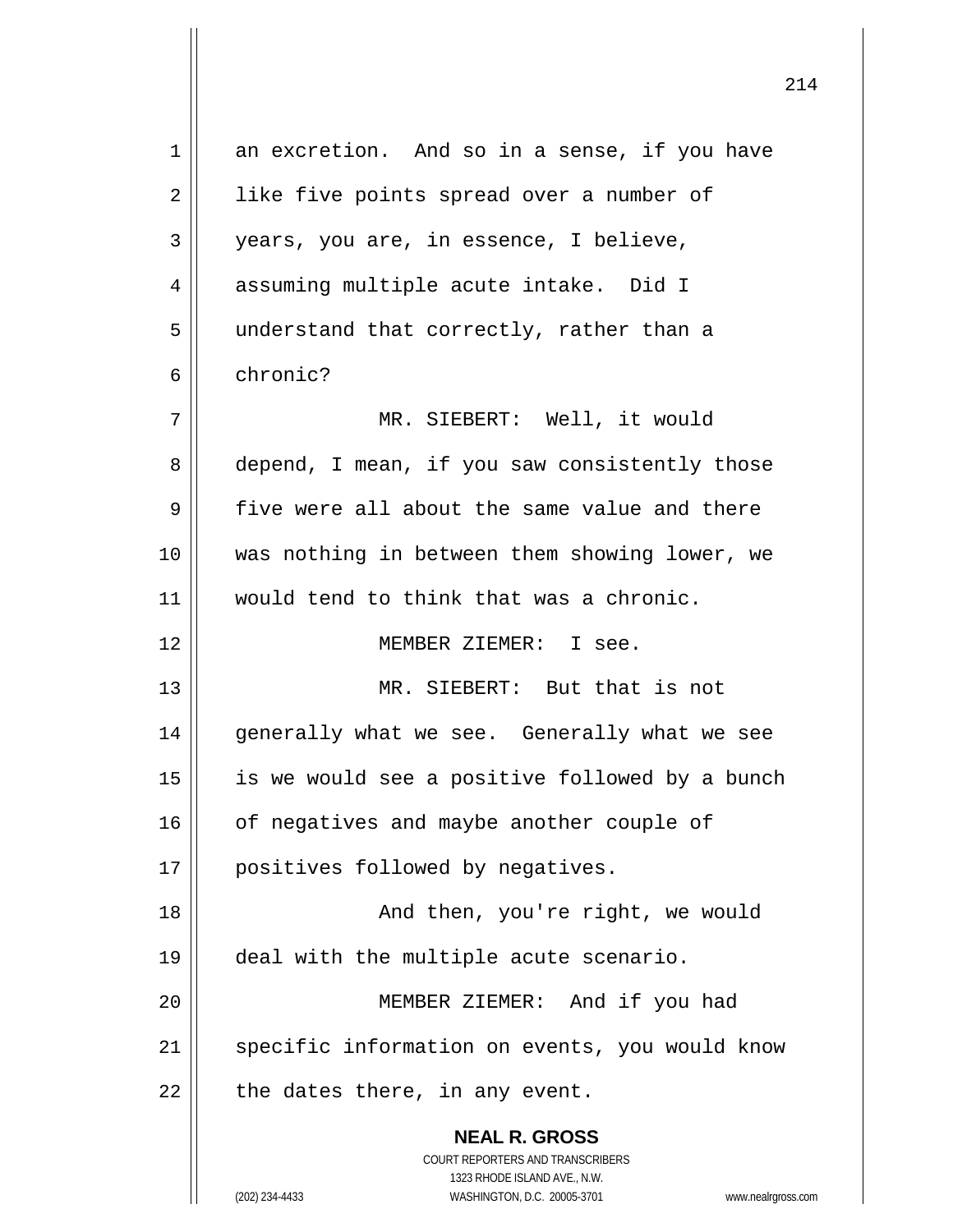|    | 215                                                                     |
|----|-------------------------------------------------------------------------|
|    |                                                                         |
| 1  | MR. SIEBERT: Yes. If there is                                           |
| 2  | any incident information, obviously we would                            |
| 3  | go with that.                                                           |
| 4  | MEMBER ZIEMER: Right. So is                                             |
| 5  | there disagreement as to how to calculate the                           |
| 6  | multiple acute? It's not clear to me what the                           |
| 7  | issue is.                                                               |
| 8  | MR. MARSCHKE: Well, again, in                                           |
| 9  | Joyce's three examples, workers 1, 2, and 3,                            |
| 10 | I mean, worker 1 and 2, she pretty clearly                              |
| 11 | indicates that I think she agrees with the                              |
| 12 | procedure. Worker 3, I think, she doesn't.                              |
| 13 | DR. MAURO: But she says it's                                            |
| 14 | overly conservative, right?                                             |
| 15 | MEMBER ZIEMER: She gets the lower                                       |
| 16 | value.                                                                  |
| 17 | MR. MARSCHKE: She gets the lower                                        |
| 18 | value. So maybe there is not a problem.                                 |
| 19 | DR. MAURO: But then she comes to                                        |
| 20 | the part where she has multiple acute intakes.                          |
| 21 | And she is not really clear on how you're                               |
| 22 | going to do that. I guess you would like to                             |
|    | <b>NEAL R. GROSS</b>                                                    |
|    | <b>COURT REPORTERS AND TRANSCRIBERS</b><br>1323 RHODE ISLAND AVE., N.W. |
|    | WASHINGTON, D.C. 20005-3701<br>(202) 234-4433<br>www.nealrgross.com     |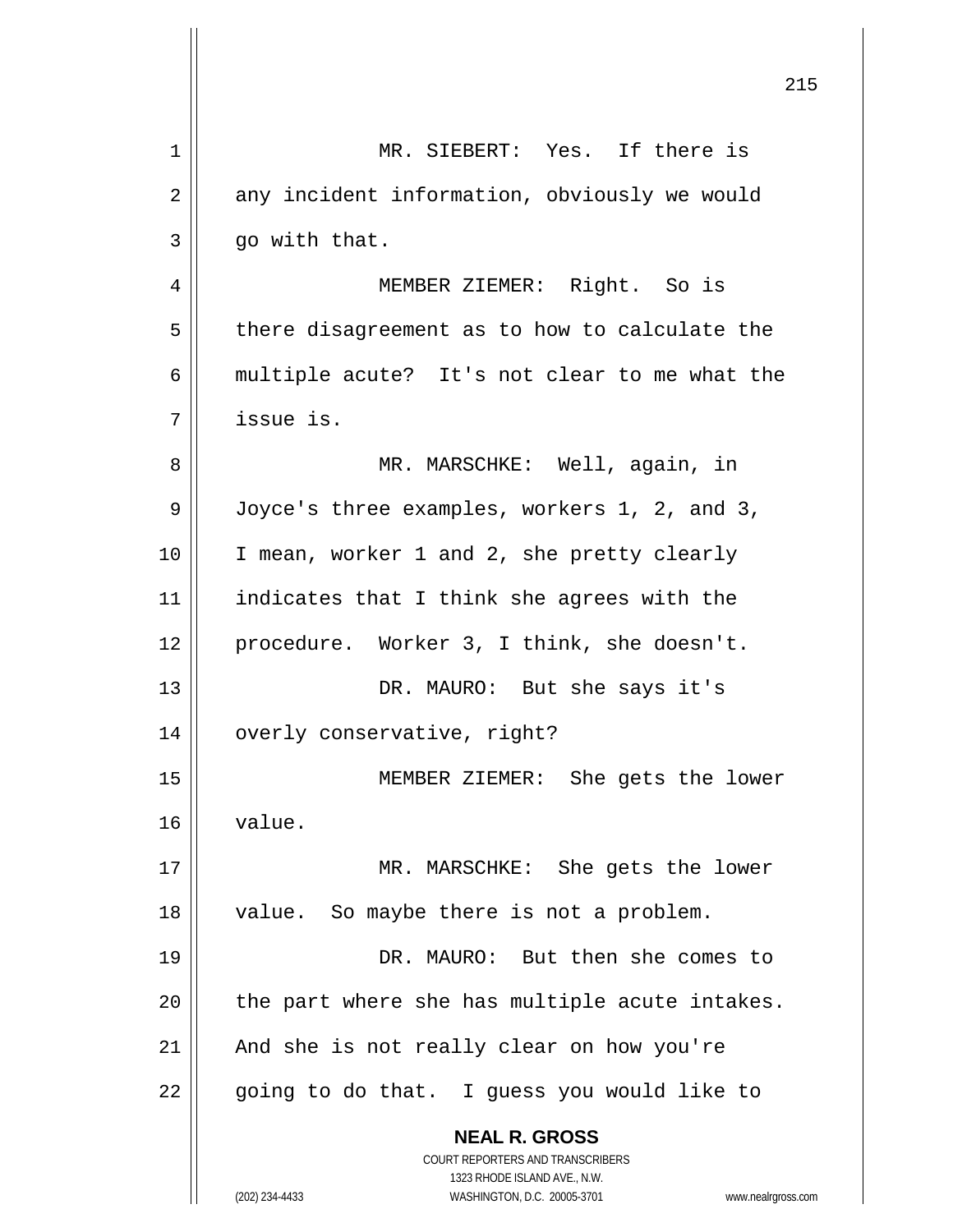**NEAL R. GROSS** COURT REPORTERS AND TRANSCRIBERS 1323 RHODE ISLAND AVE., N.W. (202) 234-4433 WASHINGTON, D.C. 20005-3701 www.nealrgross.com 1 | hear more about how that is going to be done. 2 MR. MARSCHKE: I disagree a little  $3 \parallel$  bit with what basically you are saying. She 4 | is saying the multiple claimant-favorable  $5$  treatment would be to treat the exposures as 6 | independent. But then she says this approach 7 | is overly conservative. 8 Now I don't know what she is  $9 \parallel$  saying. And I don't think that is what was 10 done for worker number 3. 11 || DR. MAURO: Oh, okay. 12 || MR. MARSCHKE: She is giving an 13 || alternative approach. She is giving an 14 | alternative approach to treating a worker 15 number 3, which the alternative approach that  $16$  | she gives is overly conservative. 17 DR. MAURO: I mean, the essence of  $18$  || the issue is after all of that, on the second 19 page of the write-up, there is a paragraph  $20$  | towards the bottom that starts, "In 21 | conclusion." 22 I guess it sounds like that she,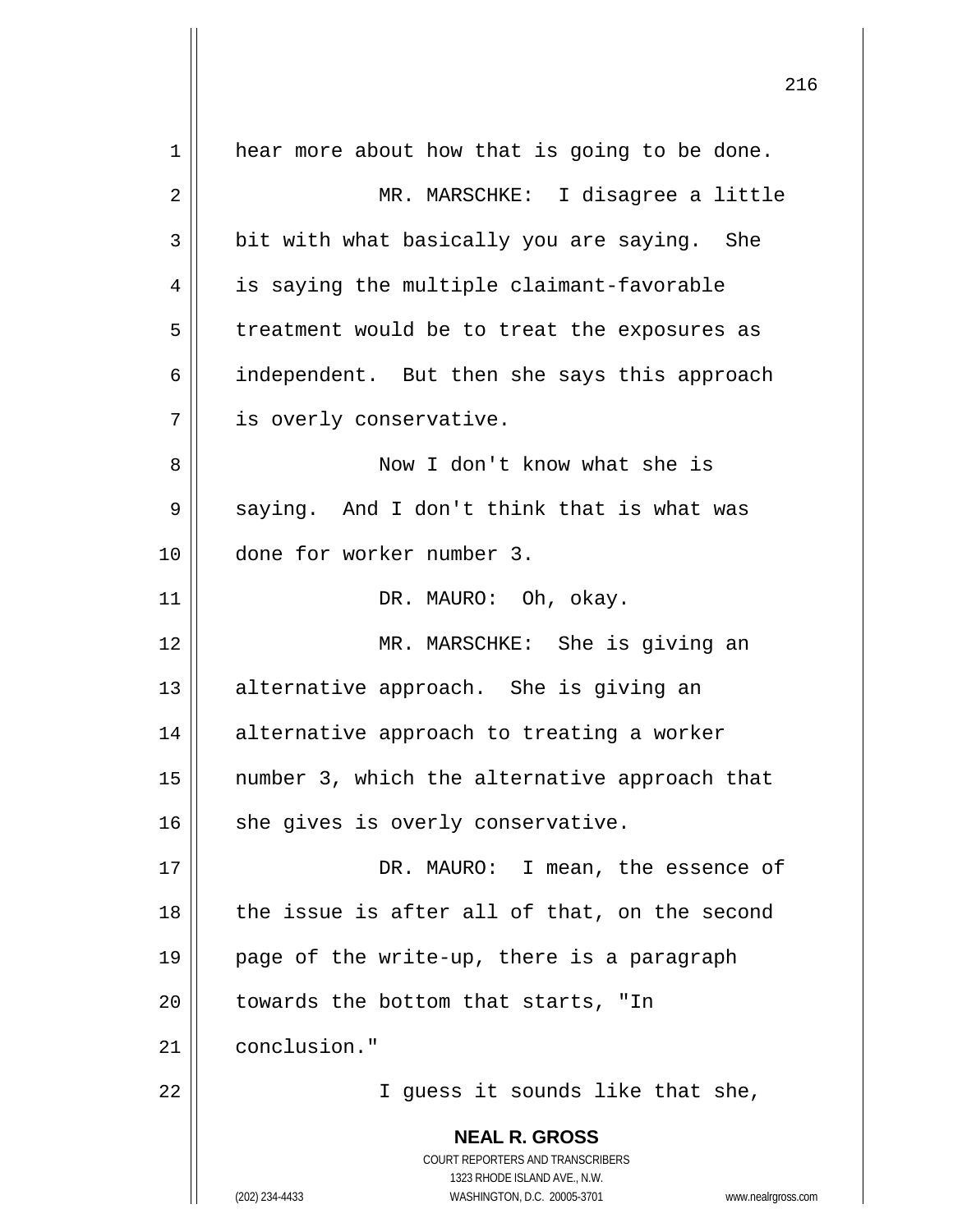**NEAL R. GROSS** COURT REPORTERS AND TRANSCRIBERS 1323 RHODE ISLAND AVE., N.W. (202) 234-4433 WASHINGTON, D.C. 20005-3701 www.nealrgross.com 1 whether in writing or in some type of 2 | technical conference call, you know, we could  $3 \parallel$  talk through. SC&A would like a more detailed 4 explanation on how to calculate doses for 5 multiple independent acute intakes. That to  $6 \parallel$  me seems to be the single outstanding item. 7 MR. MARSCHKE: Yes. She says that 8 || basically in that paragraph and the paragraph 9 | above it basically she wants more detailed 10 explanation. And so, I mean, that seems to be 11 || her main concern or main request. 12 DR. MAURO: It sounds like that 13 || NIOSH may already have thought that through 14 || and has a well-established procedure and knows 15 || what they would do under those circumstances. 16 Maybe that just needs to be -- has that been 17 communicated to SC&A or in any one of your 18 work products? 19 MR. HINNEFELD: I don't know. I  $20$  | am trying to work through this. 21 DR. MAURO: I mean, if you already 22 || have like a fairly well-described protocol for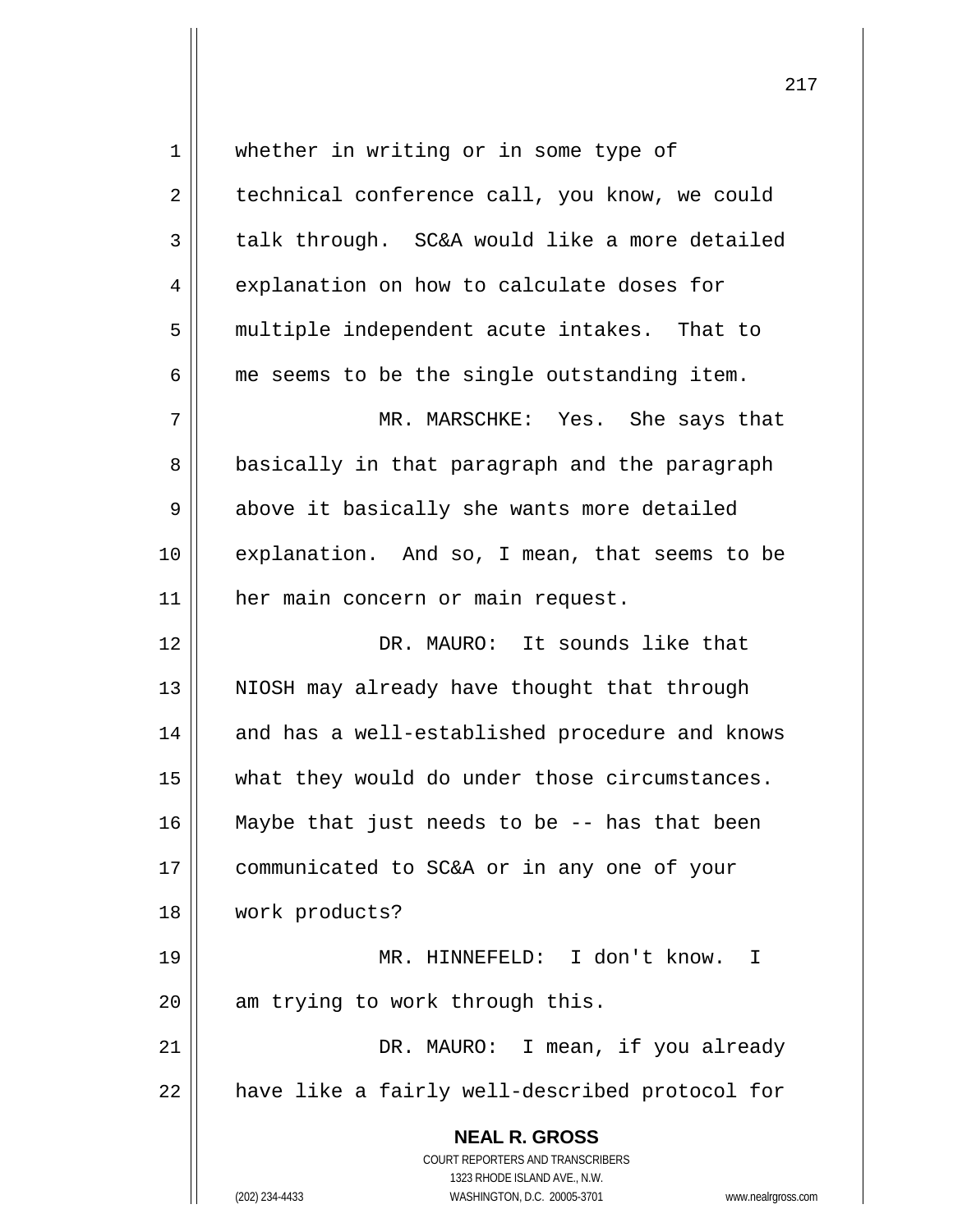1 doing that, maybe all you need to do is just 2 || provide that to us. And we will take a look  $3 \parallel$  at it. If it turns out you don't, maybe a 4 | conversation, technical conversation, with 5 | Joyce and your folks would help to close this 6 issue. 7 MR. HINNEFELD: We may have to go 8 || that route because I am not 100 percent sure 9 Where to take this right now because, as I 10 || read this screen that I have, the last entry 11 || seems to be from March from SC&A, if we have 12 an answer to that. And if we don't know how 13 || to answer, then I guess we need to get a hold 14 || of these guys, arrange for some sort of 15 | technical call so we can understand exactly 16 || where this is trying to answer here. 17 MEMBER GIBSON: I would like to 18 || suggest that Mark be made aware of these so he 19 has an opportunity to join us. This is an 20 || issue that I have had a lot of experience out 21 at Mound. Mark helped us a lot with this. 22 CHAIR MUNN: It has been discussed

> **NEAL R. GROSS** COURT REPORTERS AND TRANSCRIBERS 1323 RHODE ISLAND AVE., N.W. (202) 234-4433 WASHINGTON, D.C. 20005-3701 www.nealrgross.com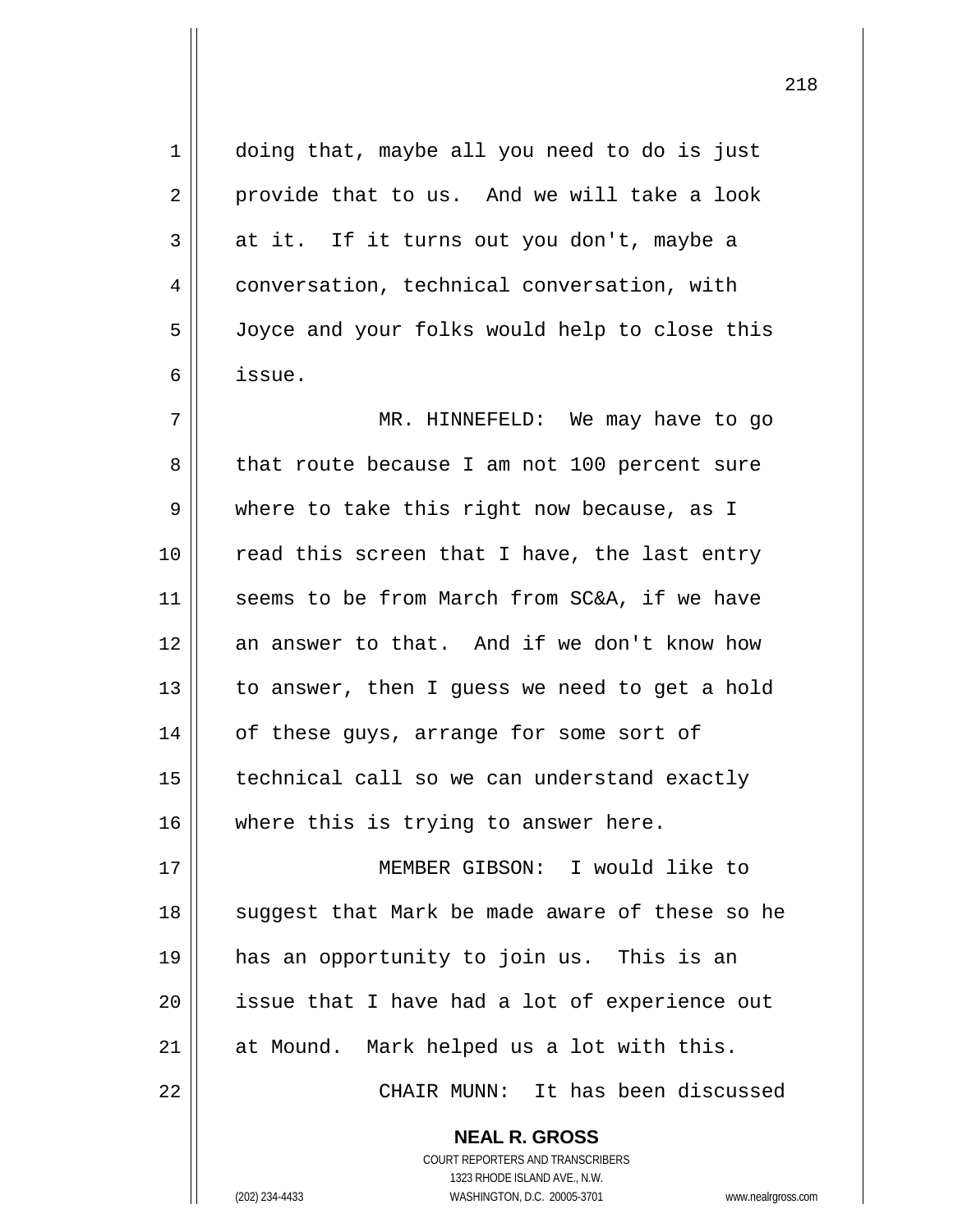**NEAL R. GROSS** COURT REPORTERS AND TRANSCRIBERS 1323 RHODE ISLAND AVE., N.W. 219 1 || many times. 2 || MEMBER GIBSON: I understand. I 3 || just want it resolved. 4 CHAIR MUNN: We already have a lot 5 | of information under our belt. It's just not 6 | incorporated here, where we need it. So who  $7$  | has the action to set up the call? 8 MR. HINNEFELD: Well, I have the 9 action because if we feel like we can respond 10 to this March entry without the phone call, we 11 understand we can go ahead and write a 12 || response. So we will either write a response, 13 write it, or we will get a hold of SC&A about 14 | phone calls. 15 CHAIR MUNN: Okay. Very good. 16 || That will complete our action items that we  $17$  | have set up for today. Before we go further, 18 || I am still struggling with the tracking system 19 here, trying to get my entire database back up 20  $\parallel$  so that I can see where we are in set 3, how 21 many further procedures we have to go yet  $22$  | before we have gotten through that final set.

(202) 234-4433 WASHINGTON, D.C. 20005-3701 www.nealrgross.com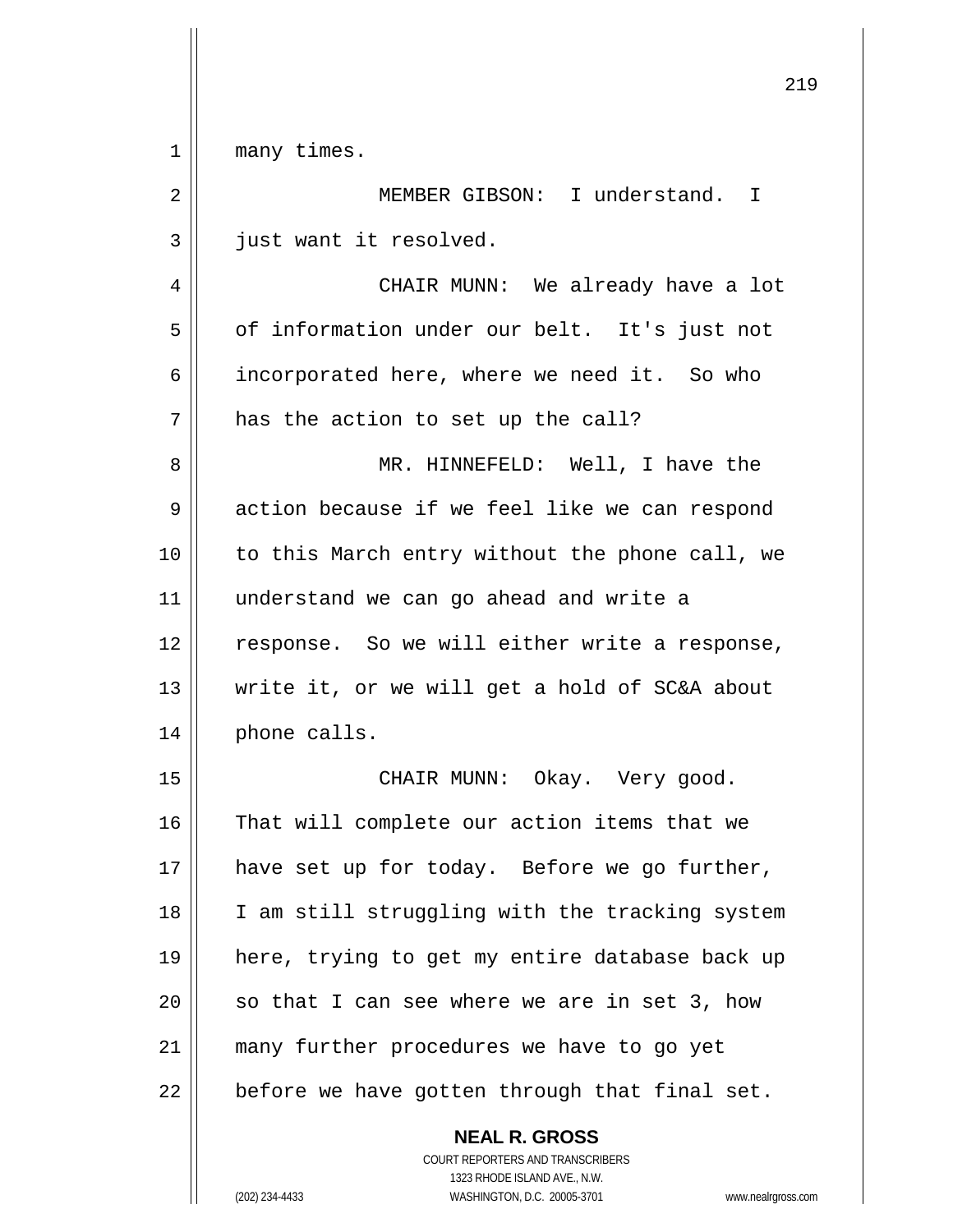**NEAL R. GROSS** COURT REPORTERS AND TRANSCRIBERS 1323 RHODE ISLAND AVE., N.W. (202) 234-4433 WASHINGTON, D.C. 20005-3701 www.nealrgross.com 1 While I am struggling for those,  $2 \parallel$  for them, I need to make this group aware of 3 || an action that occurred yesterday in Mike's 4 Worker Outreach Group, when that group charged  $5$  | SC&A with the responsibility of reviewing  $6$  | PROC-0012. 7 || So this brings us to what I 8 | believe is a new process question for the  $9 \parallel$  Subcommittee, which is we have had a Work 10 Group request action from SC&A on a specific 11 procedure that they will then want to follow.  $12$  | So far as I know, our data set is the only 13 || legitimate way for the entire Board to keep 14 || track of procedures that have been reviewed by  $15$  SC&A. 16 || So we have a process question that  $17 \parallel$  is a new one. In cases like this, how do we 18 | expect to proceed? 19 MEMBER ZIEMER: What is PROC-0012? 20 || MR. KATZ: It is worker outreach. 21 || CHAIR MUNN: Worker outreach. 22 MR. HINNEFELD: Is that an OCAS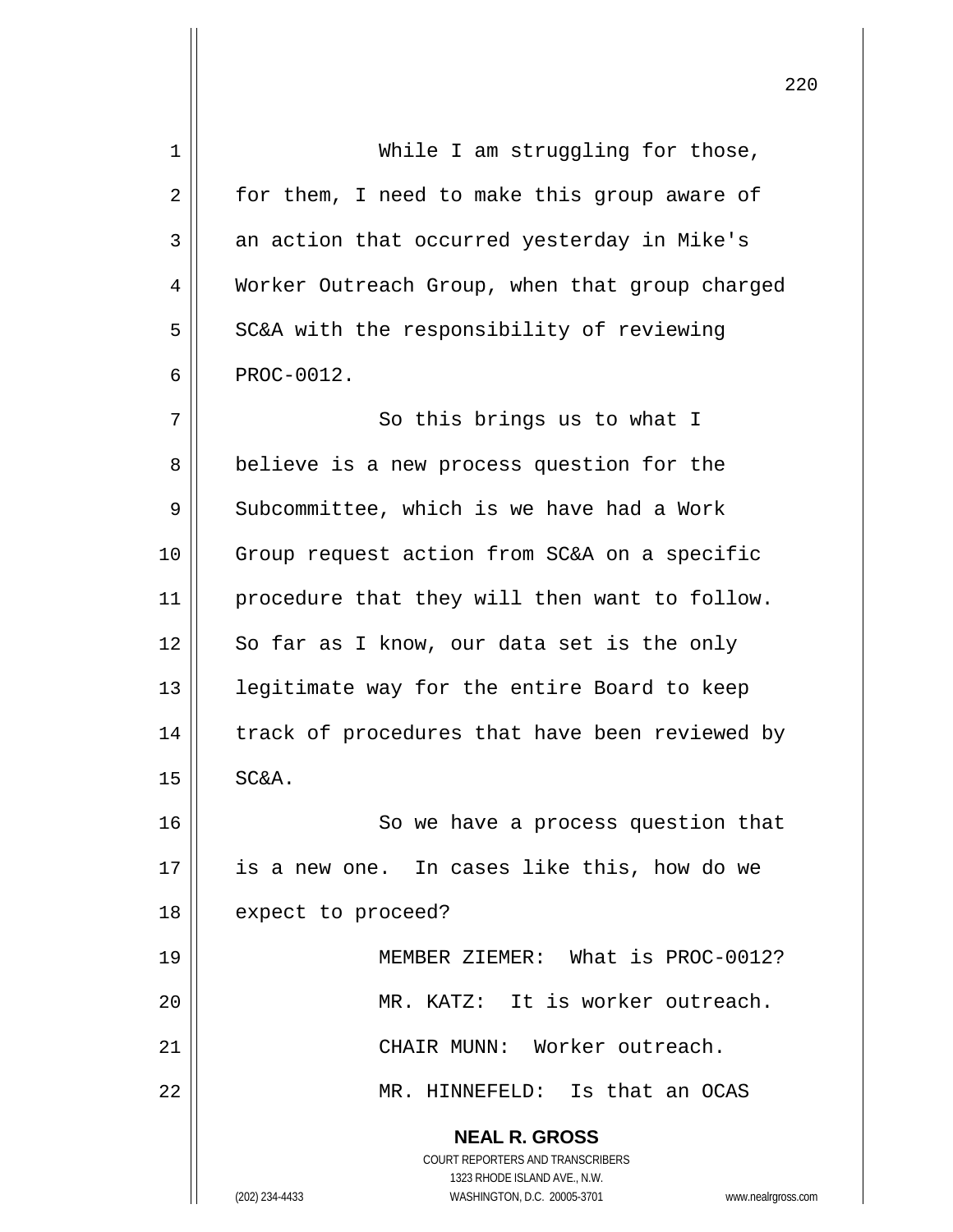1 || procedure?

| $\overline{2}$ | DR. MAURO: It is important to the                                                                                                                                      |
|----------------|------------------------------------------------------------------------------------------------------------------------------------------------------------------------|
| 3              | point of view of PROC-0012 is sort of like the                                                                                                                         |
| 4              | maturation of a protracted process that had                                                                                                                            |
| 5              | previous PROCs, 0090, 0097, which evolved and                                                                                                                          |
| 6              | matured, which we do have in our database with                                                                                                                         |
| 7              | reviews and comments.                                                                                                                                                  |
| 8              | And it's almost as if now                                                                                                                                              |
| 9              | PROC-0012 is the place now where a lot of what                                                                                                                         |
| 10             | went on before, onto the procedures, now is                                                                                                                            |
| 11             | being taken on by this new Work Group. So it                                                                                                                           |
| 12             | is within that context.                                                                                                                                                |
| 13             | CHAIR MUNN: Now my question is                                                                                                                                         |
| 14             | what do we ask of SC&A with respect to                                                                                                                                 |
| 15             | advising us of when their review is done and                                                                                                                           |
| 16             | we need to incorporate the findings into our                                                                                                                           |
| 17             | database?                                                                                                                                                              |
| 18             | MEMBER ZIEMER: How is this                                                                                                                                             |
| 19             | different from any other procedure that we                                                                                                                             |
| 20             | transferred? Eventually it has got to                                                                                                                                  |
| 21             | incorporate back in, right?                                                                                                                                            |
| 22             | CHAIR MUNN:<br>Yes.                                                                                                                                                    |
|                | <b>NEAL R. GROSS</b><br><b>COURT REPORTERS AND TRANSCRIBERS</b><br>1323 RHODE ISLAND AVE., N.W.<br>(202) 234-4433<br>WASHINGTON, D.C. 20005-3701<br>www.nealrgross.com |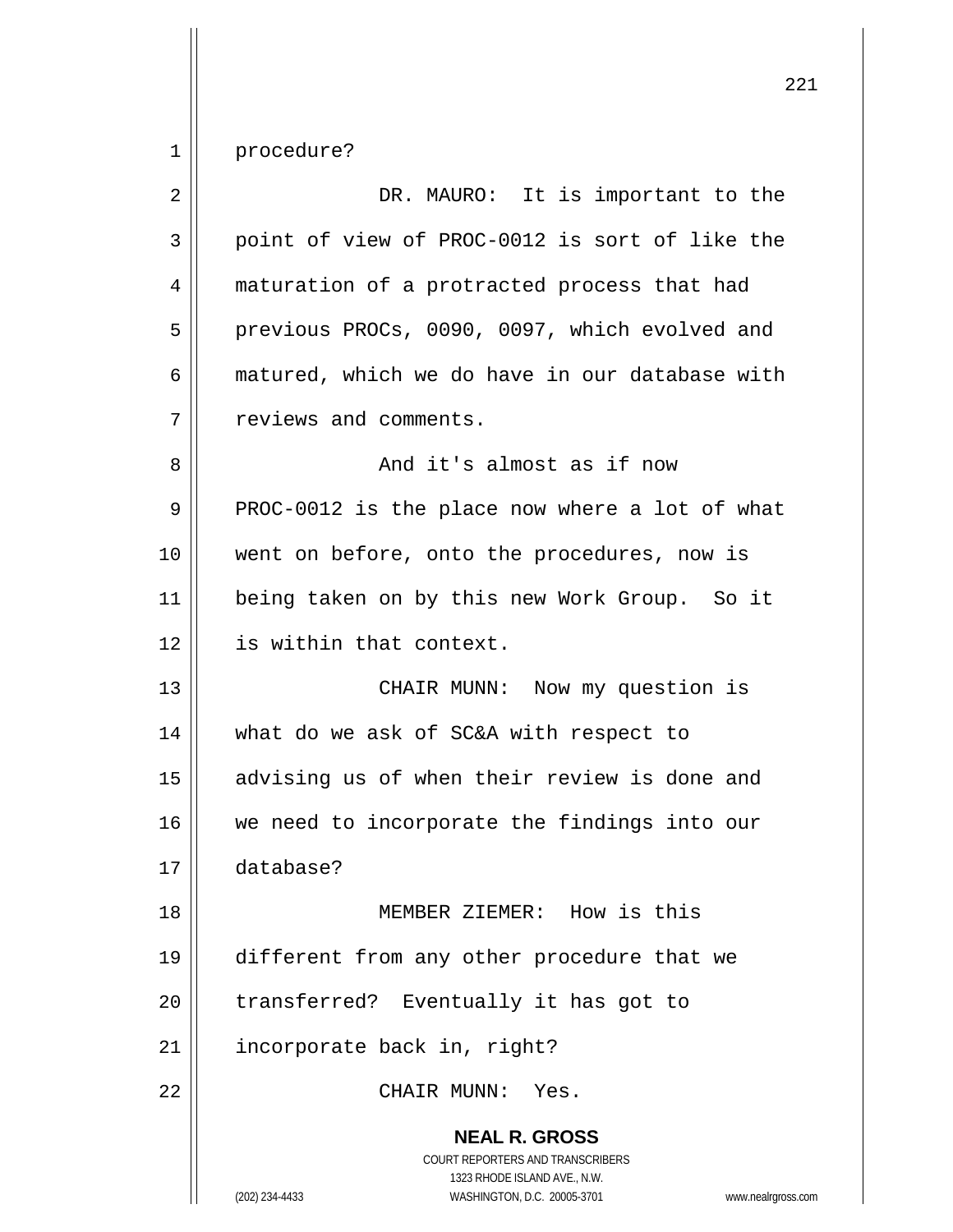**NEAL R. GROSS** COURT REPORTERS AND TRANSCRIBERS 1323 RHODE ISLAND AVE., N.W. (202) 234-4433 WASHINGTON, D.C. 20005-3701 www.nealrgross.com 1 || MEMBER ZIEMER: Well, we 2 | officially would show this as a transfer to  $3 \parallel$  the other group would be the way to do it, it 4 || seems to me. 5 CHAIR MUNN: We could do that.  $6 \parallel$  The only reason I wrote --7 MEMBER ZIEMER: I mean, that puts 8 || it in the database. 9 CHAIR MUNN: Yes. This is the 10 || reverse of what has been done in the past. 11 MEMBER ZIEMER: Yes. But in  $12$   $\parallel$  essence  $-$ 13 || CHAIR MUNN: We would immediately  $14$  | transfer it without any action. 15 MEMBER ZIEMER: We could simply 16 || recognize that and put it in the database and 17 || transfer it immediately. And then we still 18 || have it there to track, right? 19 || DR. MAURO: I have a question. 20 CHAIR MUNN: Yes? 21 DR. MAURO: When we transfer,  $22$  | let's say we put this in the database and say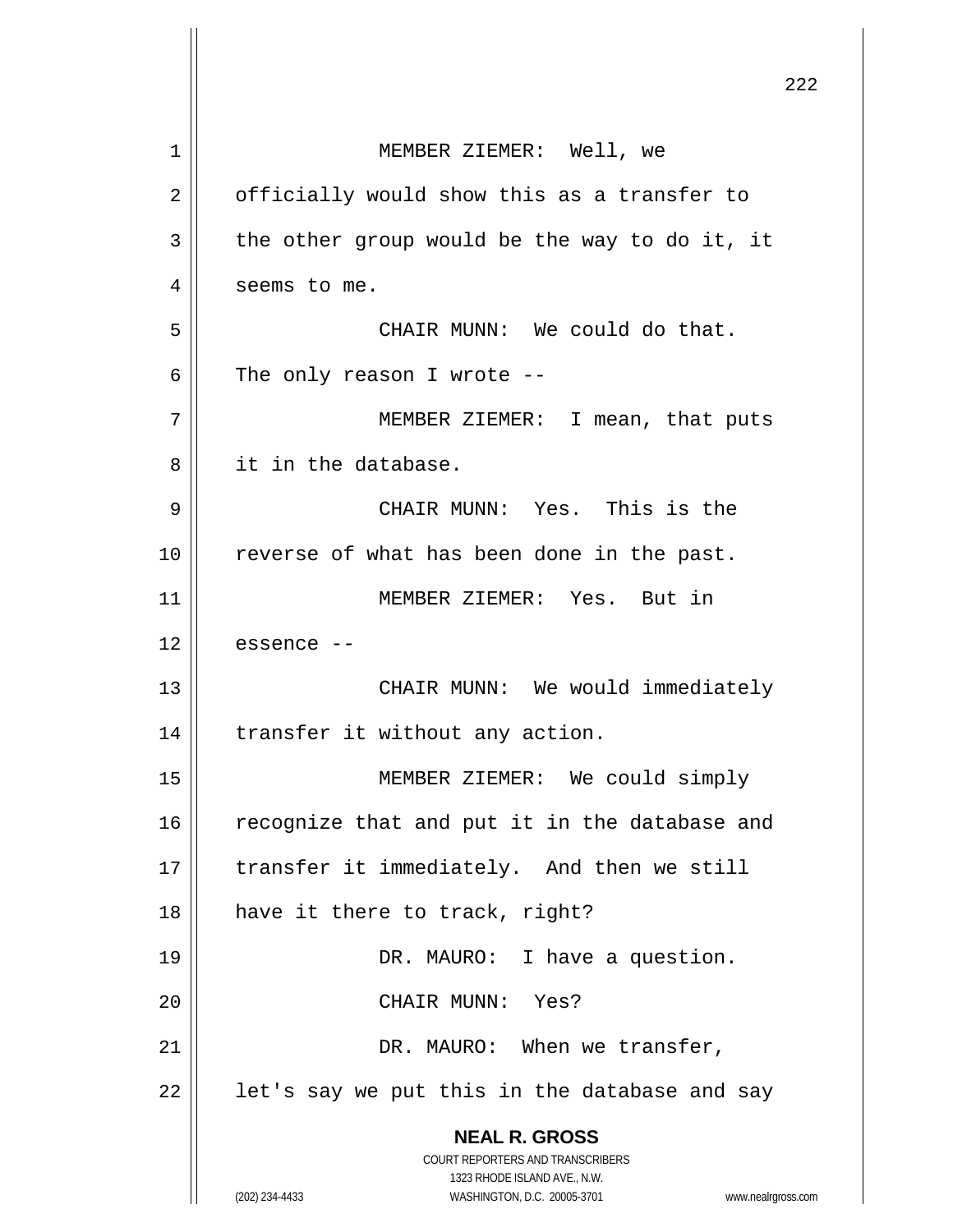**NEAL R. GROSS** COURT REPORTERS AND TRANSCRIBERS 1 || transfer it, and then the Outreach Work Group, 2 | you know, works the problem, resolves issues,  $3 \parallel$  has its minutes and transcripts, one of the  $4 \parallel$  things that, unfortunately, it won't have is  $5 \parallel$  it won't be in our database and the process,  $6 \parallel$  the dates of the meetings. 7 CHAIR MUNN: That's correct. 8 DR. MAURO: Are they resolved? 9 Unfortunately, the record, the historical 10 || record, as we are doing now, will not be in 11 | our database. 12 || T mean, that is one of the 13 || outcomes, one of the consequences of  $14$  | transferring things out of the system. We  $15$  | lose that record. That is one of the major 16 || reasons for creating this in the first place. 17 || So I would say as another process 18 question, are we all okay with the fact that 19  $\parallel$  there will be some procedures that are going 20 || to be resolved in other venues and, as a 21 || result, will not contain a record of the  $22$  || nature that we are maintaining for the ones

1323 RHODE ISLAND AVE., N.W.

(202) 234-4433 WASHINGTON, D.C. 20005-3701 www.nealrgross.com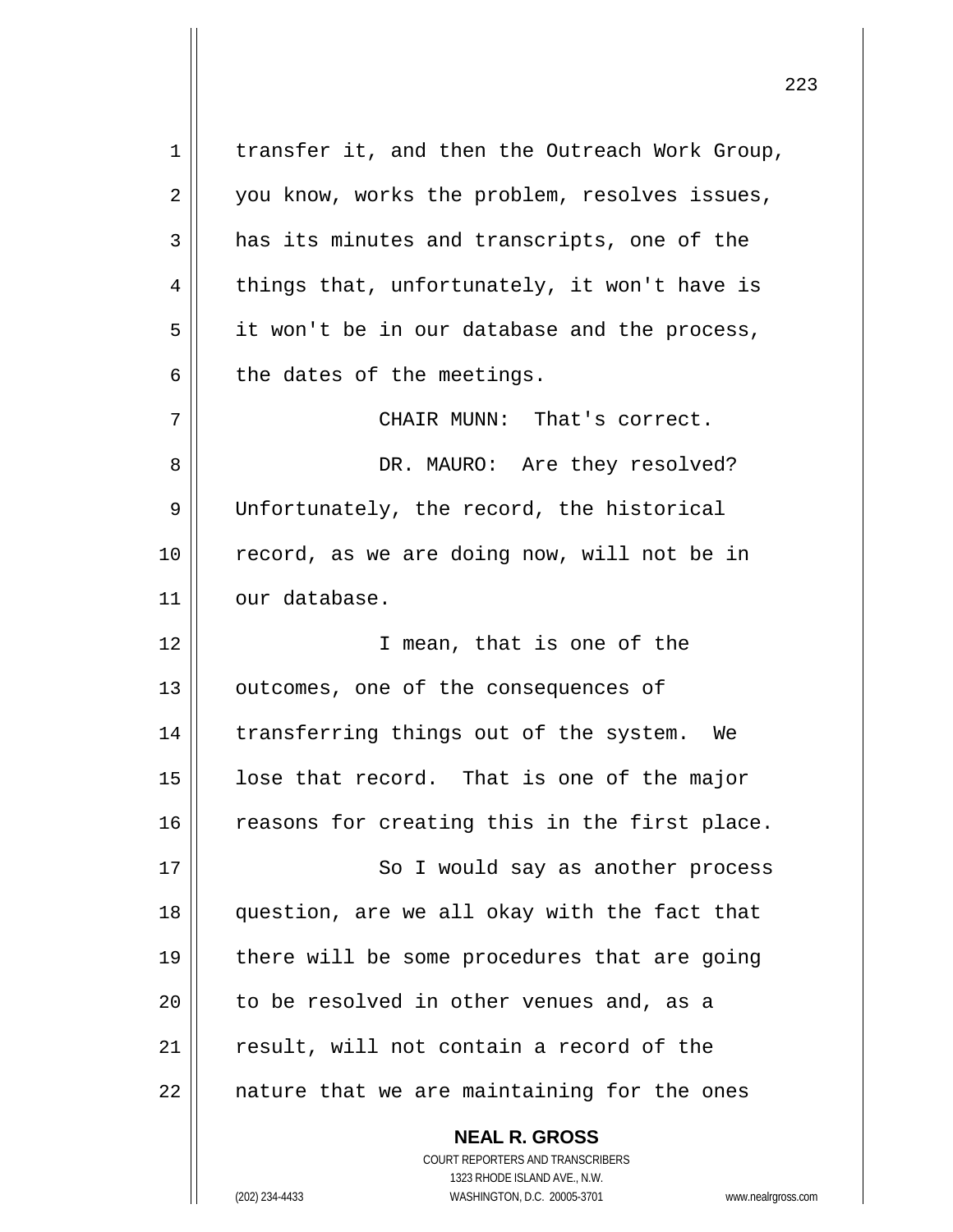$1 \parallel$  that we are doing?

| $\overline{2}$<br>MR. KATZ: Is there any way to<br>3<br>it as a separate to indicate that this is<br>4<br>5<br>being done under another work group or<br>continue the recording of the finding? Is<br>6<br>that difficult to do?<br>7<br>8<br>be difficult to keep -- again, we have these<br>9<br>10<br>11<br>pipe in anything you want to pipe into it.<br>12<br>13<br>group is basically making the decisions here.<br>The thing is somebody has to run<br>14<br>15<br>16<br>talking about one procedure and a handful of<br>17<br>issues, I don't think they want me traveling<br>to all of these different meetings to run the<br>18<br>database.<br>19<br>We have to come up with a form<br>20<br>that we can give to somebody who is taking<br>21<br>22<br>And then we can fill in the form.<br>notes.<br><b>NEAL R. GROSS</b> |                                                |
|---------------------------------------------------------------------------------------------------------------------------------------------------------------------------------------------------------------------------------------------------------------------------------------------------------------------------------------------------------------------------------------------------------------------------------------------------------------------------------------------------------------------------------------------------------------------------------------------------------------------------------------------------------------------------------------------------------------------------------------------------------------------------------------------------------------------------------------|------------------------------------------------|
|                                                                                                                                                                                                                                                                                                                                                                                                                                                                                                                                                                                                                                                                                                                                                                                                                                       |                                                |
|                                                                                                                                                                                                                                                                                                                                                                                                                                                                                                                                                                                                                                                                                                                                                                                                                                       | continue it in this database, the recording of |
|                                                                                                                                                                                                                                                                                                                                                                                                                                                                                                                                                                                                                                                                                                                                                                                                                                       |                                                |
|                                                                                                                                                                                                                                                                                                                                                                                                                                                                                                                                                                                                                                                                                                                                                                                                                                       |                                                |
|                                                                                                                                                                                                                                                                                                                                                                                                                                                                                                                                                                                                                                                                                                                                                                                                                                       |                                                |
|                                                                                                                                                                                                                                                                                                                                                                                                                                                                                                                                                                                                                                                                                                                                                                                                                                       |                                                |
|                                                                                                                                                                                                                                                                                                                                                                                                                                                                                                                                                                                                                                                                                                                                                                                                                                       | MR. MARSCHKE: No. I mean, it may               |
|                                                                                                                                                                                                                                                                                                                                                                                                                                                                                                                                                                                                                                                                                                                                                                                                                                       |                                                |
|                                                                                                                                                                                                                                                                                                                                                                                                                                                                                                                                                                                                                                                                                                                                                                                                                                       | fields. And pretty much these fields, you can  |
|                                                                                                                                                                                                                                                                                                                                                                                                                                                                                                                                                                                                                                                                                                                                                                                                                                       |                                                |
|                                                                                                                                                                                                                                                                                                                                                                                                                                                                                                                                                                                                                                                                                                                                                                                                                                       | You can identify in the Work Group which work  |
|                                                                                                                                                                                                                                                                                                                                                                                                                                                                                                                                                                                                                                                                                                                                                                                                                                       |                                                |
|                                                                                                                                                                                                                                                                                                                                                                                                                                                                                                                                                                                                                                                                                                                                                                                                                                       |                                                |
|                                                                                                                                                                                                                                                                                                                                                                                                                                                                                                                                                                                                                                                                                                                                                                                                                                       | this database at the meetings. And if you are  |
|                                                                                                                                                                                                                                                                                                                                                                                                                                                                                                                                                                                                                                                                                                                                                                                                                                       |                                                |
|                                                                                                                                                                                                                                                                                                                                                                                                                                                                                                                                                                                                                                                                                                                                                                                                                                       |                                                |
|                                                                                                                                                                                                                                                                                                                                                                                                                                                                                                                                                                                                                                                                                                                                                                                                                                       |                                                |
|                                                                                                                                                                                                                                                                                                                                                                                                                                                                                                                                                                                                                                                                                                                                                                                                                                       |                                                |
|                                                                                                                                                                                                                                                                                                                                                                                                                                                                                                                                                                                                                                                                                                                                                                                                                                       |                                                |
|                                                                                                                                                                                                                                                                                                                                                                                                                                                                                                                                                                                                                                                                                                                                                                                                                                       |                                                |
|                                                                                                                                                                                                                                                                                                                                                                                                                                                                                                                                                                                                                                                                                                                                                                                                                                       | And                                            |
| COURT REPORTERS AND TRANSCRIBERS<br>1323 RHODE ISLAND AVE., N.W.<br>(202) 234-4433<br>WASHINGTON, D.C. 20005-3701                                                                                                                                                                                                                                                                                                                                                                                                                                                                                                                                                                                                                                                                                                                     | www.nealrgross.com                             |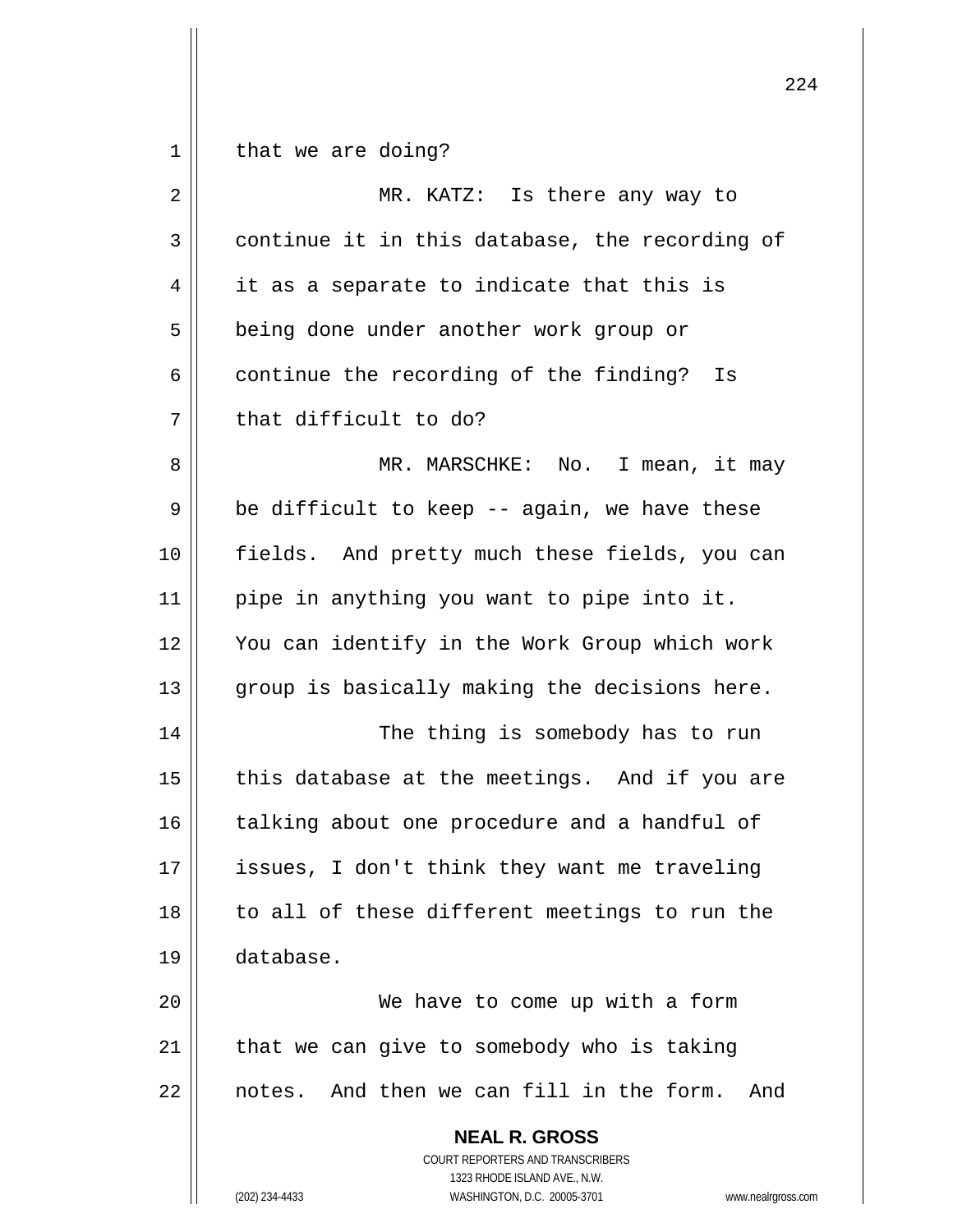**NEAL R. GROSS** COURT REPORTERS AND TRANSCRIBERS 1323 RHODE ISLAND AVE., N.W. (202) 234-4433 WASHINGTON, D.C. 20005-3701 www.nealrgross.com 1 || then they can give it to me, and I can update  $2 \parallel$  the database or something along those lines. 3 || It is a matter of logistics. 4 || But, again, we could make a 5 database, do whatever it is we want the 6 database to do. 7 MR. KATZ: What I suggest is we 8 || just do that, the other groups when they pick 9 || up something from a transcript, that they 10 would keep sort of essentially similar notes  $11$  || and those would be logged in --12 MEMBER ZIEMER: I think it would  $13 \parallel$  be helpful --14 MR. KATZ: -- so you have a total 15 database. 16 || MEMBER ZIEMER: -- for them to  $17 \parallel$  have  $-$ 18 MR. KATZ: Yes. 19 || MEMBER ZIEMER: -- the information  $20$  | in any event. 21 || MR. KATZ: Right. 22 MEMBER GIBSON: Not only the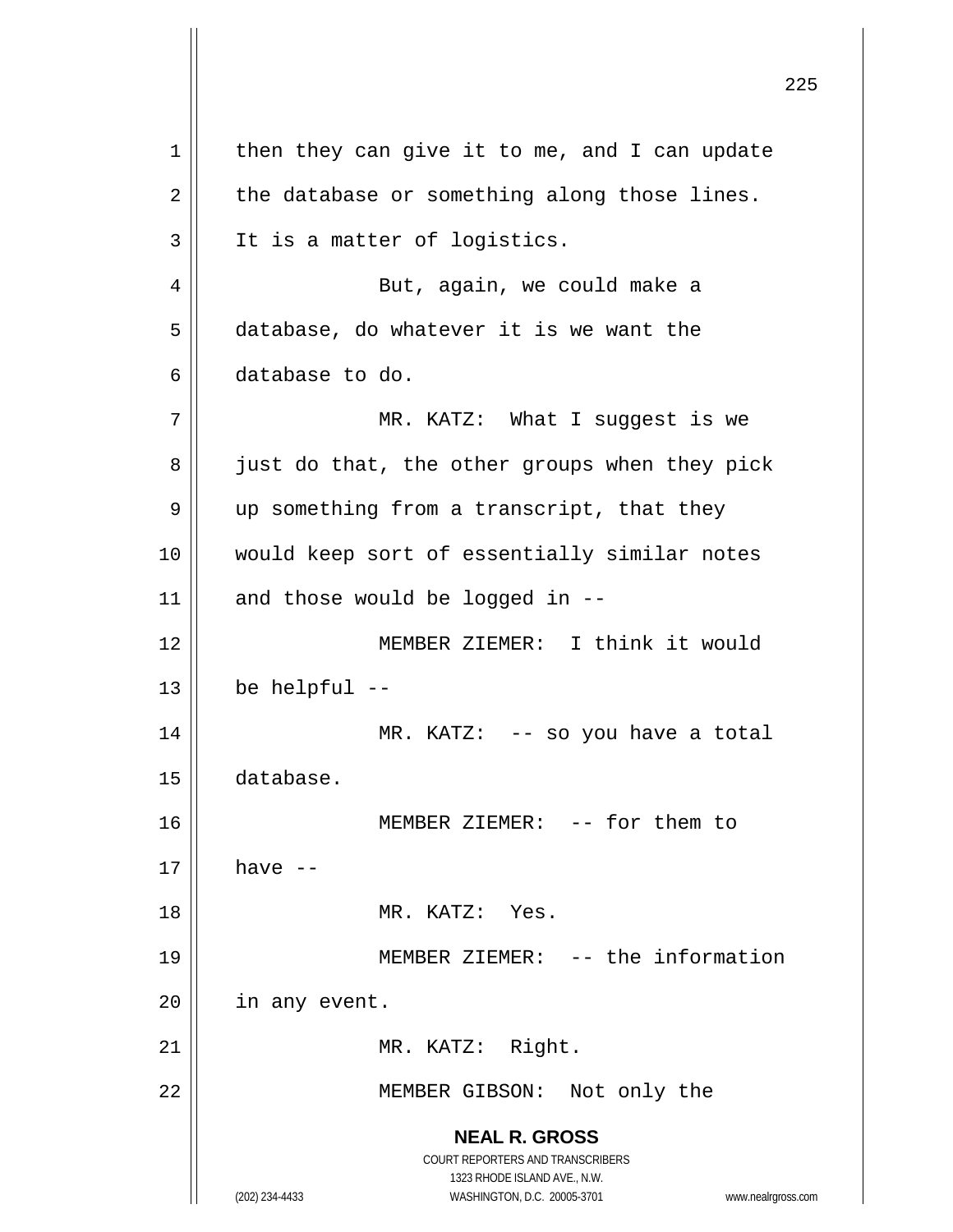**NEAL R. GROSS** COURT REPORTERS AND TRANSCRIBERS 1323 RHODE ISLAND AVE., N.W. (202) 234-4433 WASHINGTON, D.C. 20005-3701 www.nealrgross.com 1 notes. I mean, this whole database was 2 || created out of historical records that were 3 | generated between NIOSH and SC&A. So those 4 | same records are being generated. 5 MR. KATZ: Exactly. So I would 6 || just suggest Steve doesn't need to travel to  $7$  | these Work Group meetings for that, but we can  $8 \parallel$  add that into the record. 9 CHAIR MUNN: I know, but I guess I 10 don't completely agree with what Mike just 11 said. These records will not continue to be 12 || generated in the work groups if they function 13 || as they have in the past unless we do what Ted 14 || has suggested and provide a form with specific 15 | fields on it. And whenever you address this 16 || action item, please respond back to the 17 || Subcommittee with this form. 18 || MR. MARSCHKE: That would be your 19 || attachment to your letter. 20 CHAIR MUNN: Yes. 21 MR. MARSCHKE: You could say, here 22 || is a form. Basically when you are addressing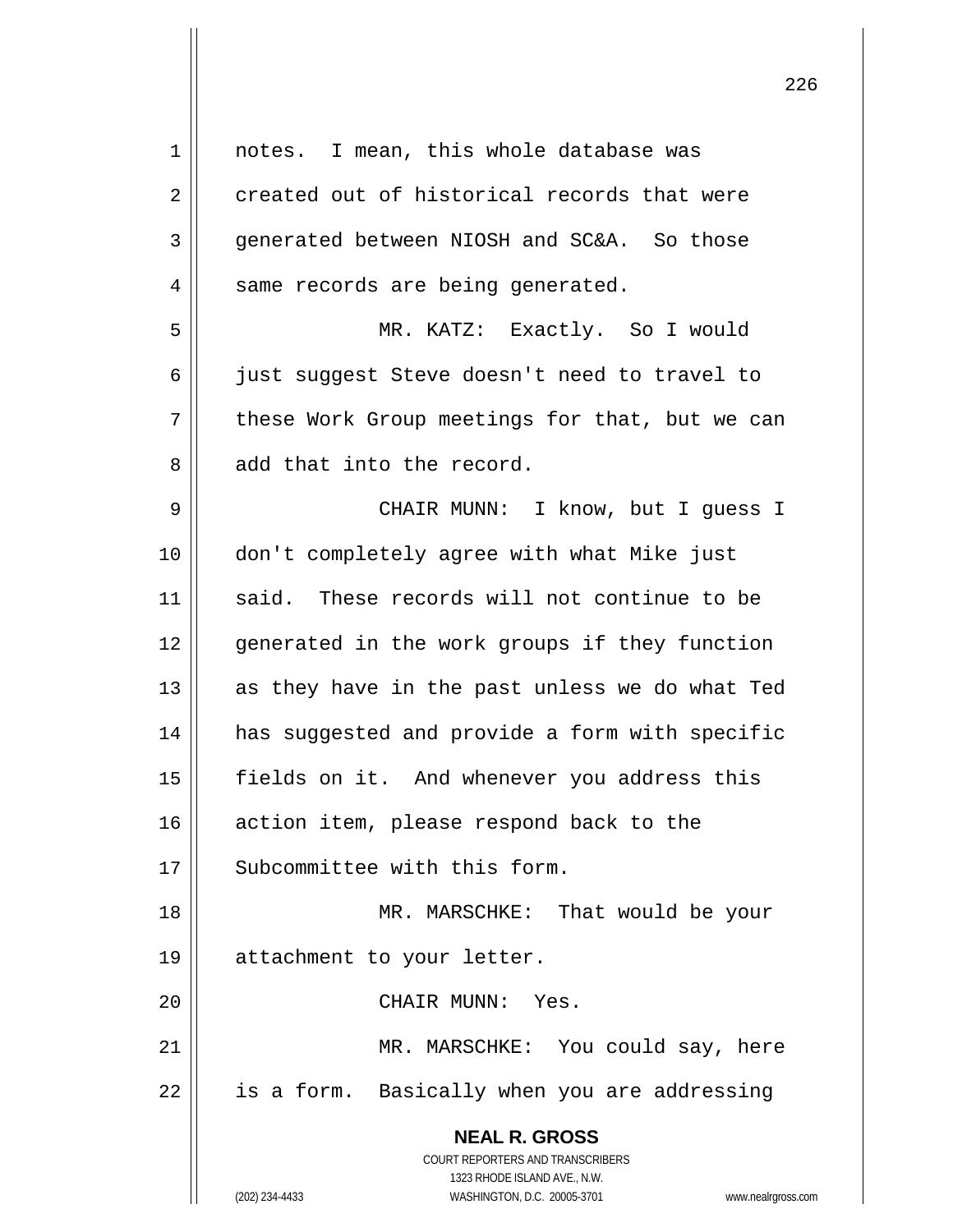**NEAL R. GROSS** COURT REPORTERS AND TRANSCRIBERS 1323 RHODE ISLAND AVE., N.W. (202) 234-4433 WASHINGTON, D.C. 20005-3701 www.nealrgross.com  $1 ||$  this, please fill it in so that we can keep  $2 \parallel$  our database up to date. And please feel free  $3 \parallel$  to use our database if you --4 MR. KATZ: Or, I mean, that is the 5 alternative to a form unless someone --6 MEMBER ZIEMER: But you don't want  $7$  || them entering stuff. 8 MR. KATZ: Oh, you don't want it? 9 CHAIR MUNN: They may look at it, 10 || but they may not enter. 11 || MR. KATZ: Okay. 12 || CHAIR MUNN: No. 13 || MR. KATZ: Okay. 14 CHAIR MUNN: We have only two 15 people sitting -- 16 MR. MARSCHKE: I am all for having 17 | everybody enter. 18 || CHAIR MUNN: That is chaotic. 19 MR. HINNEFELD: I think we haven't 20 || given up on the SQL version, which we would  $21$  | expect to be broadly usable. In other words,  $22$  | there would be a section of it for this and a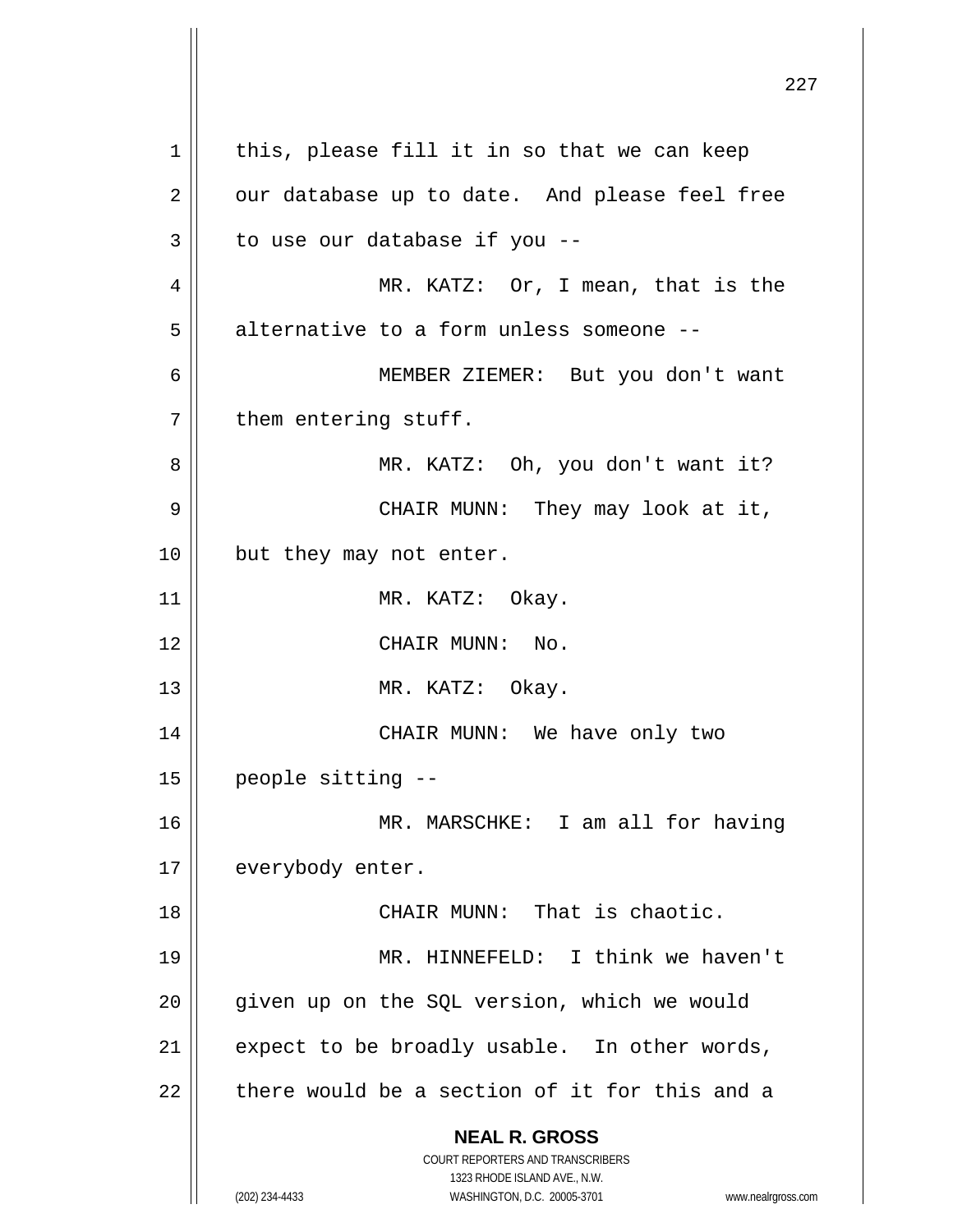**NEAL R. GROSS** COURT REPORTERS AND TRANSCRIBERS 1323 RHODE ISLAND AVE., N.W. (202) 234-4433 WASHINGTON, D.C. 20005-3701 www.nealrgross.com 1 || section of it for any of the work groups who 2 want to use that and utilize it in that 3 fashion. 4 | T mean, if you want to have work 5 groups keep track of findings and issues that  $6 \parallel$  are being discussed electronically, that is a  $7 \parallel$  vehicle that should be really -- you know,  $8 \parallel$  once it is broadly useable --9 MR. KATZ: What is the time? 10 MR. HINNEFELD: Well, we don't 11 have a time. I met with the developer a 12 || couple of weeks ago. We went through some 13 || things. I kind of got more familiar with what 14 || we have in our document-tracking system, which 15 was built, really, for the preparation of 16 documents. Okay? 17 || But the mechanism, the form, looks 18 || kind of the same. You can have a finding and  $19 \parallel$  a response and an iterative back and forth 20 during that. 21 MR. KATZ: And link documents and  $22 \parallel$  so on.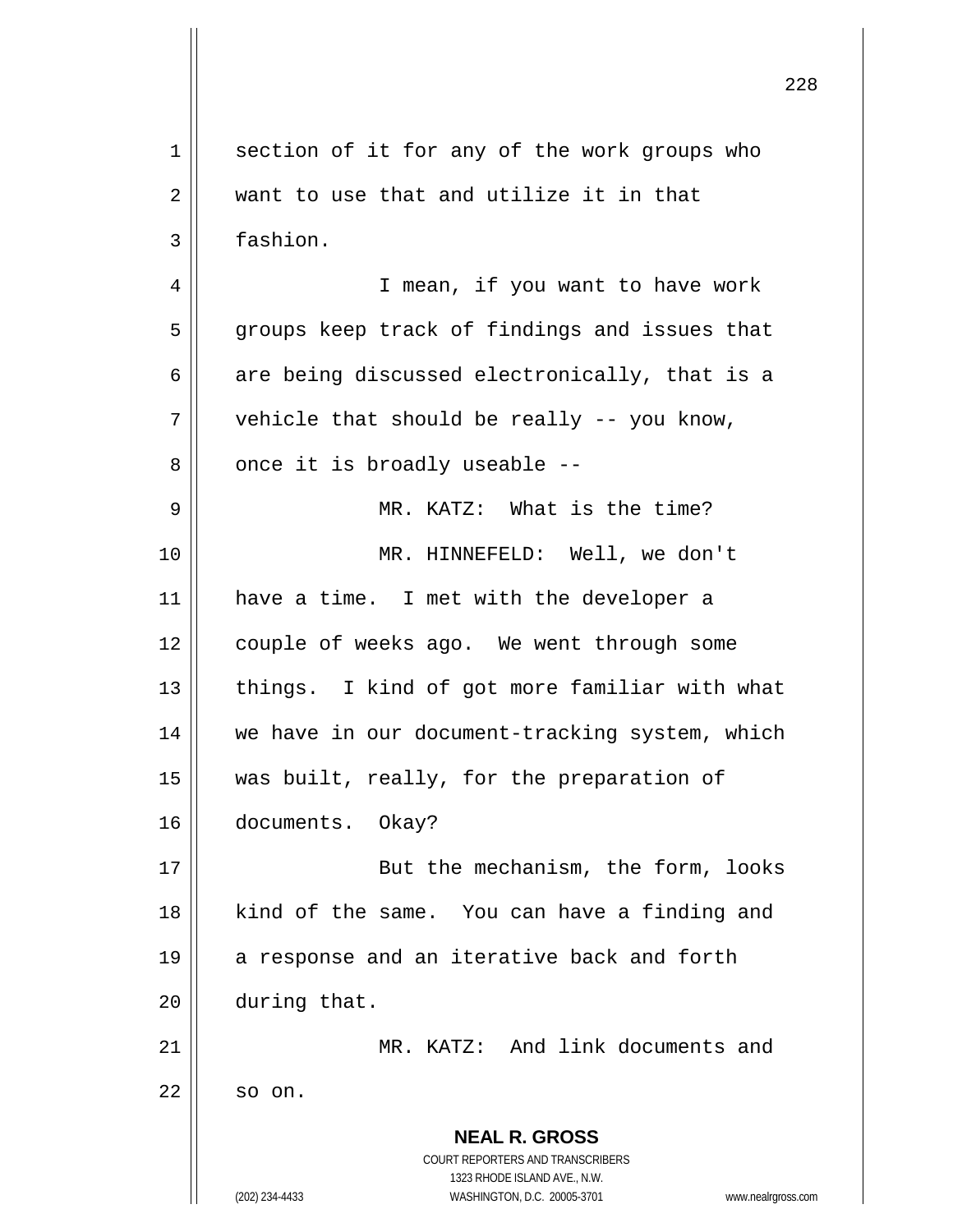| 1  | MR. HINNEFELD: Yes. Documents                                                                                                                                  |
|----|----------------------------------------------------------------------------------------------------------------------------------------------------------------|
| 2  | can be linked. And there are a lot of                                                                                                                          |
| 3  | advantages to SQL that Access doesn't provide.                                                                                                                 |
| 4  | So I am working with a developer to try to get                                                                                                                 |
| 5  | a system that would do this. And at that                                                                                                                       |
| 6  | point, then, you have a vehicle that this can                                                                                                                  |
| 7  | all be done in for whatever they can track.                                                                                                                    |
| 8  | You know, to me the nice thing                                                                                                                                 |
| 9  | about the database is that if I want something                                                                                                                 |
| 10 | from procedures, I can go --                                                                                                                                   |
| 11 | MR. KATZ: Yes.                                                                                                                                                 |
| 12 | MR. HINNEFELD: -- to the                                                                                                                                       |
| 13 | Procedures Subcommittee. And when you start                                                                                                                    |
| 14 | keeping track of things that the Procedures                                                                                                                    |
| 15 | Subcommittee is not dealing with in this same                                                                                                                  |
| 16 | database, then it gets a little -- you know,                                                                                                                   |
| 17 | I'm not clear how we keep that apart.                                                                                                                          |
| 18 | MR. MARSCHKE: The ideal situation                                                                                                                              |
| 19 | would be to make the modification to the                                                                                                                       |
| 20 | database and identify the Work Group, have a                                                                                                                   |
| 21 | field where you identify the Work Group which                                                                                                                  |
| 22 | is responsible.                                                                                                                                                |
|    | <b>NEAL R. GROSS</b><br>COURT REPORTERS AND TRANSCRIBERS<br>1323 RHODE ISLAND AVE., N.W.<br>WASHINGTON, D.C. 20005-3701<br>(202) 234-4433<br>www.nealrgross.co |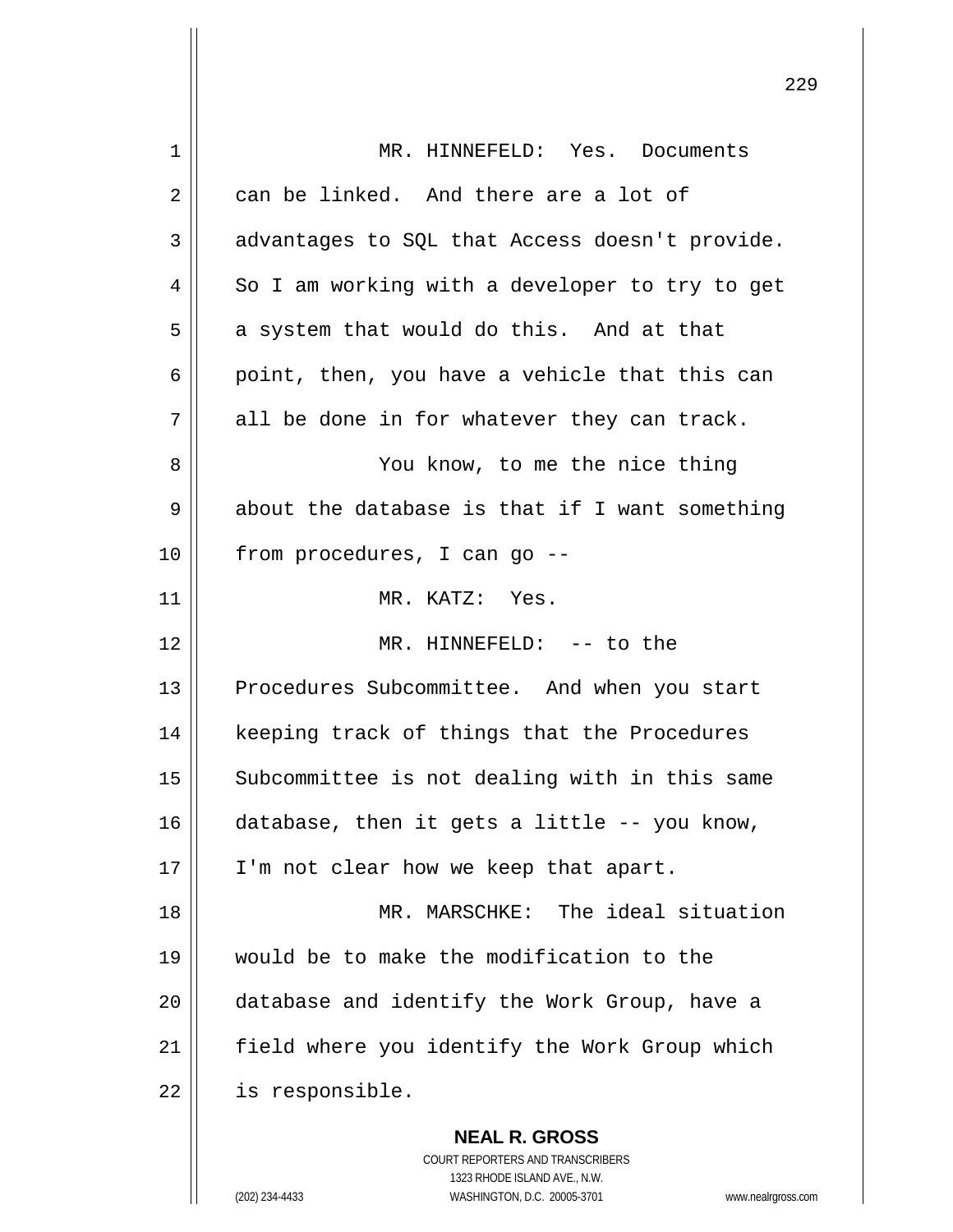**NEAL R. GROSS** COURT REPORTERS AND TRANSCRIBERS 1323 RHODE ISLAND AVE., N.W. (202) 234-4433 WASHINGTON, D.C. 20005-3701 www.nealrgross.com 1 || In 99 percent of the cases, it 2 || would be the Procedures Subcommittee, but in  $3 \parallel$  some other cases, it may be somebody else. 4 MEMBER ZIEMER: Is it conceivable  $5$  | that someone from a different work group or 6 | subcommittee, say Mike's subcommittee, could  $7 \parallel$  be authorized to change just that part of the 8 database that was theirs? 9 MR. MARSCHKE: Again, in 10 computers, you can do anything -- 11 || MR. HINNEFELD: That you want. 12 MR. MARSCHKE: -- you can think  $13 \parallel$  of. We can probably do it. Right now the 14 || answer is no. 15 MEMBER ZIEMER: No. But we might 16 want to work toward that. 17 || MR. MARSCHKE: But you could work 18 | towards that. 19 MEMBER ZIEMER: And you would have  $20$  | to send me out forms and  $-$ 21 || MR. MARSCHKE: And we could  $22$  || identify. You could have a matrix and say,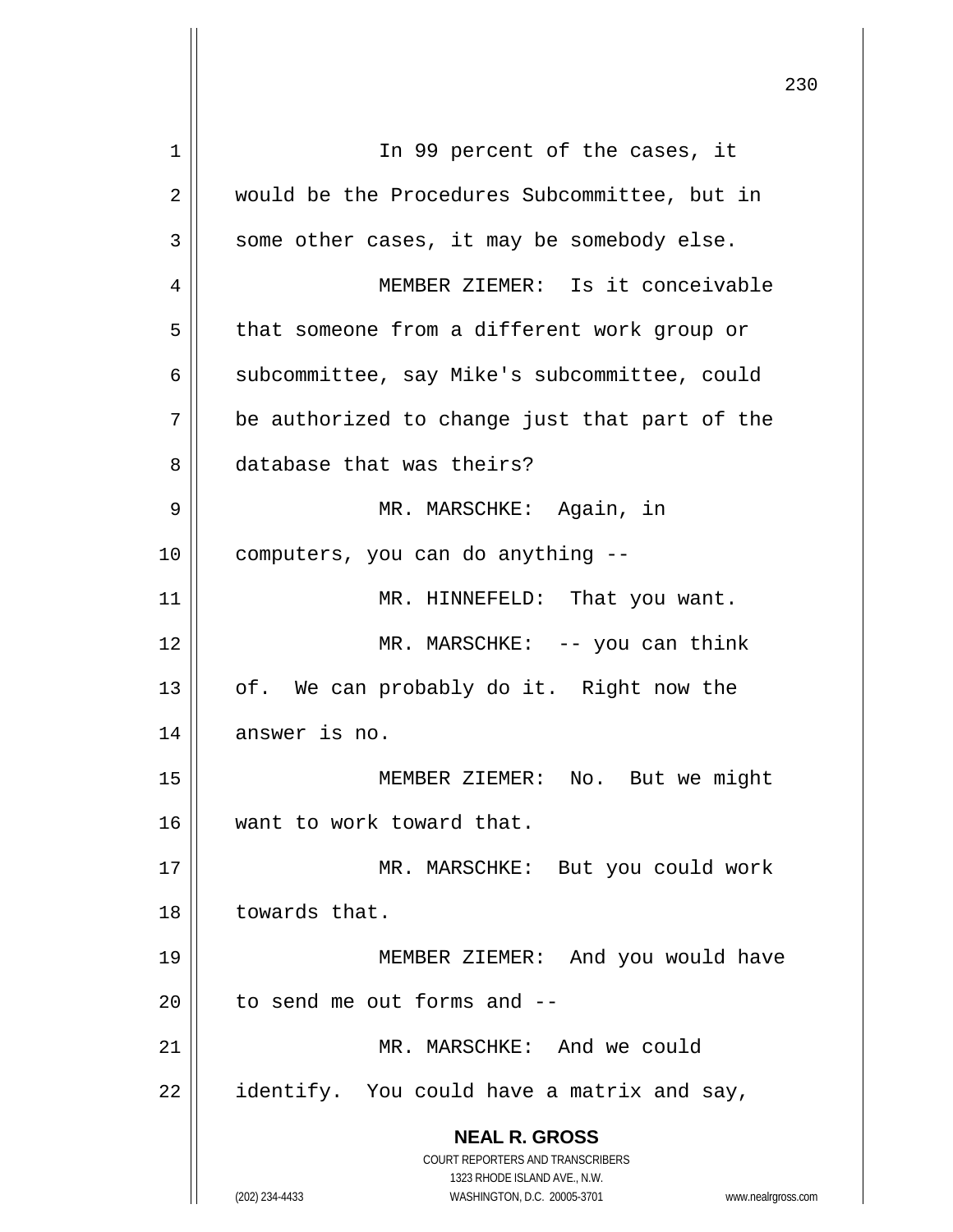**NEAL R. GROSS** COURT REPORTERS AND TRANSCRIBERS 1323 RHODE ISLAND AVE., N.W. 231 1 || this individual is authorized to make changes  $2 \parallel$  to  $-$ 3 MEMBER ZIEMER: This card. 4 || MR. MARSCHKE: -- these procedures 5 | or something like that. 6 MR. HINNEFELD: We would like to 7 do this development in SQL, in a SQL version,  $8 \parallel$  rather than try to do it with this one. 9 MEMBER ZIEMER: SQL. 10 MR. KATZ: In which case it won't 11 be a problem anymore. As soon as SQL is up 12 and running, we can do this. You don't need 13 to block out part of it. But when Mike's 14 group deals with this new procedure, that work 15  $\parallel$  group will put it in there so you don't have  $16$  | it hanging  $-$ 17 || MR. HINNEFELD: Rights and 18 authorities are part of the structure. So you 19 assign the rights and authorities to this Work  $20$  || Group, to the people in that work group, and 21 || then the SC&A people who work on it, the NIOSH 22 || or other people who work on it so everybody

(202) 234-4433 WASHINGTON, D.C. 20005-3701 www.nealrgross.com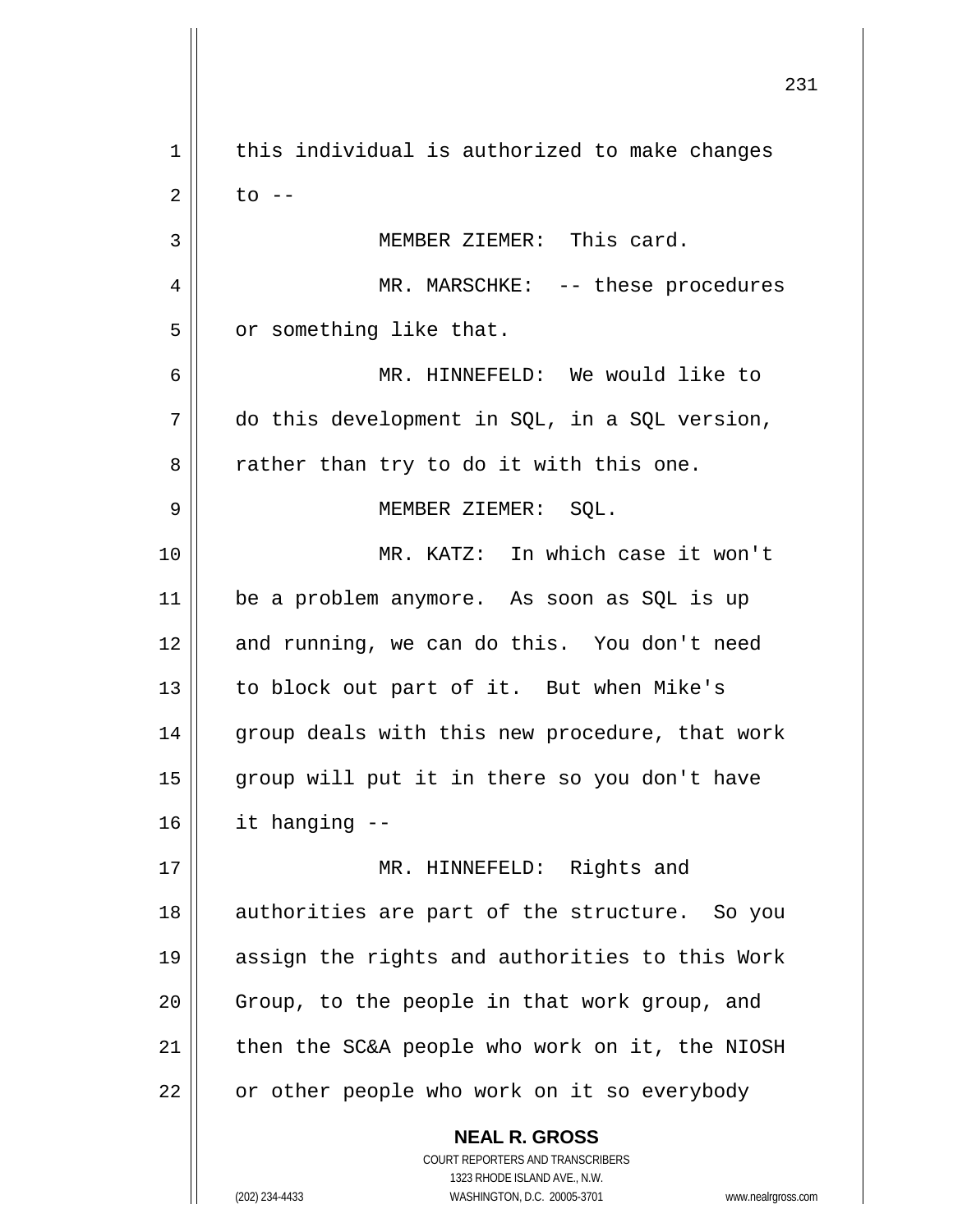$1 \parallel$  can pull it up and look at it.

|    | <b>NEAL R. GROSS</b>                           |
|----|------------------------------------------------|
| 22 | and develop that.                              |
| 21 | make everybody happy. And so then they go off  |
| 20 | And so you have got a system that is going to  |
| 19 | you want. You get enough people contributing.  |
| 18 | get some commonality of what are the features  |
| 17 | separate one for each working group, but you   |
| 16 | And I wouldn't want to design a                |
| 15 | findings."                                     |
| 14 | to design the database to keep track of the    |
| 13 | groups, with developers and say, "We are here  |
| 12 | either Procedures or at the various work       |
| 11 | is sort of a customer meeting at one of these, |
| 10 | I mean, something to think about               |
| 9  | think of.                                      |
| 8  | way you want it. So there will be things to    |
| 7  | be honest with you, they never roll out the    |
| 6  | can't give you a date on the development. To   |
| 5  | great to be able to do this today. And I       |
| 4  | develop anyway. And so to me, it would be      |
| 3  | development of the system that we have got to  |
| 2  | And so that is just part of the                |

COURT REPORTERS AND TRANSCRIBERS 1323 RHODE ISLAND AVE., N.W. (202) 234-4433 WASHINGTON, D.C. 20005-3701 www.nealrgross.com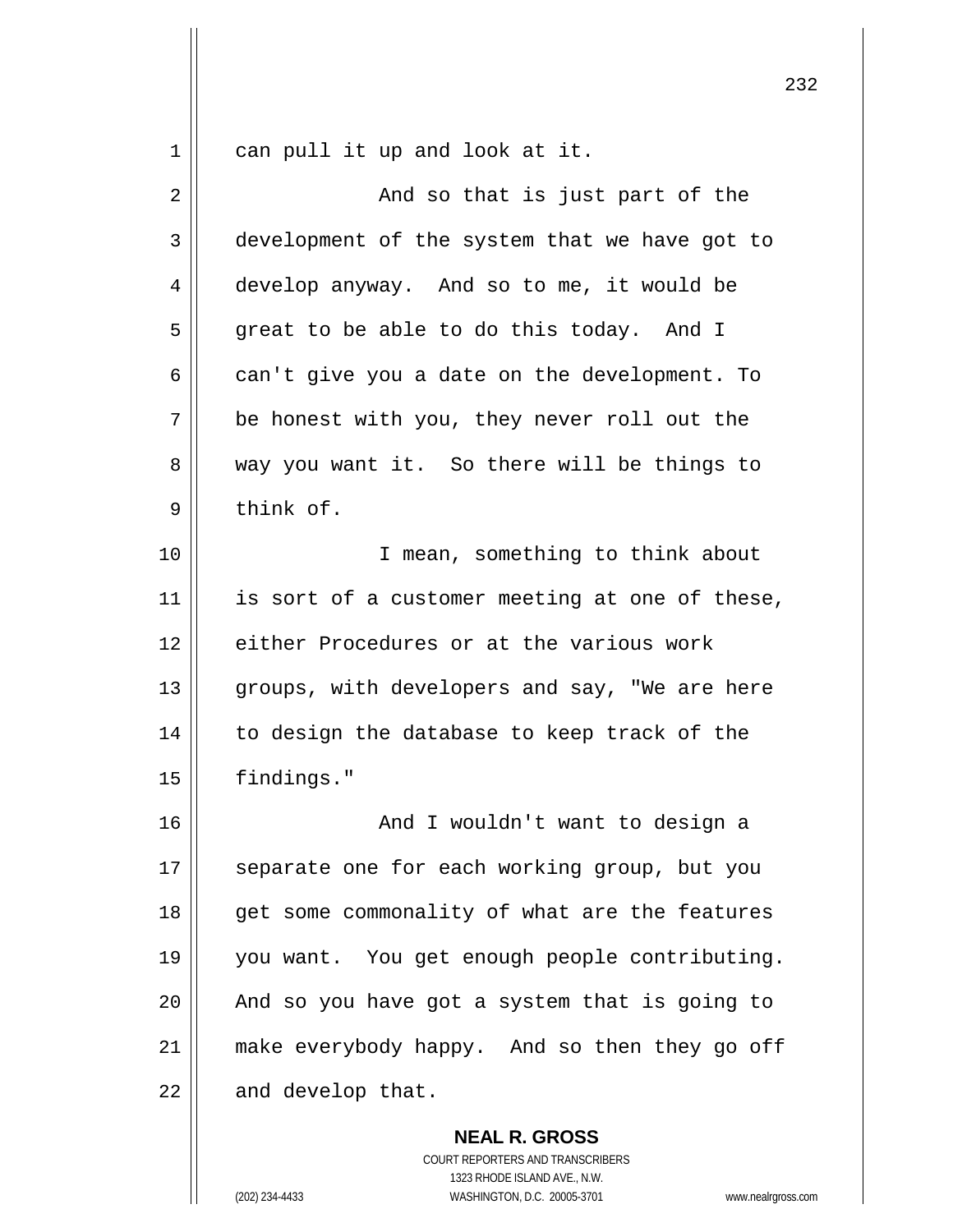| 1  | And, like I said, the process we                                                                    |
|----|-----------------------------------------------------------------------------------------------------|
| 2  | use for developing procedures looks a lot like                                                      |
| 3  | the process that we would use here with just                                                        |
| 4  | this extra wrinkle in it. It's developed on                                                         |
| 5  | the contractor side. And then you've got a                                                          |
| 6  | review and approval on our side, which we                                                           |
| 7  | probably won't need here.                                                                           |
| 8  | And we could link the two systems                                                                   |
| 9  | together by even making this an historical                                                          |
| 10 | module so that it will continue all of this,                                                        |
| 11 | the development and the Board review, but                                                           |
| 12 | there are enough differences that you can't                                                         |
| 13 | just pull that module out and use it. It is                                                         |
| 14 | too clunky.                                                                                         |
| 15 | CHAIR MUNN: Stu, do you currently                                                                   |
| 16 | have the form that you use?                                                                         |
| 17 | MR. HINNEFELD: For?                                                                                 |
| 18 | CHAIR MUNN: Setting up your                                                                         |
| 19 | procedure development.                                                                              |
| 20 | MR. HINNEFELD: A form? No.                                                                          |
| 21 | CHAIR MUNN: No?                                                                                     |
| 22 | MR. HINNEFELD: No, we don't have                                                                    |
|    | <b>NEAL R. GROSS</b>                                                                                |
|    | COURT REPORTERS AND TRANSCRIBERS                                                                    |
|    | 1323 RHODE ISLAND AVE., N.W.<br>WASHINGTON, D.C. 20005-3701<br>(202) 234-4433<br>www.nealrgross.com |
|    |                                                                                                     |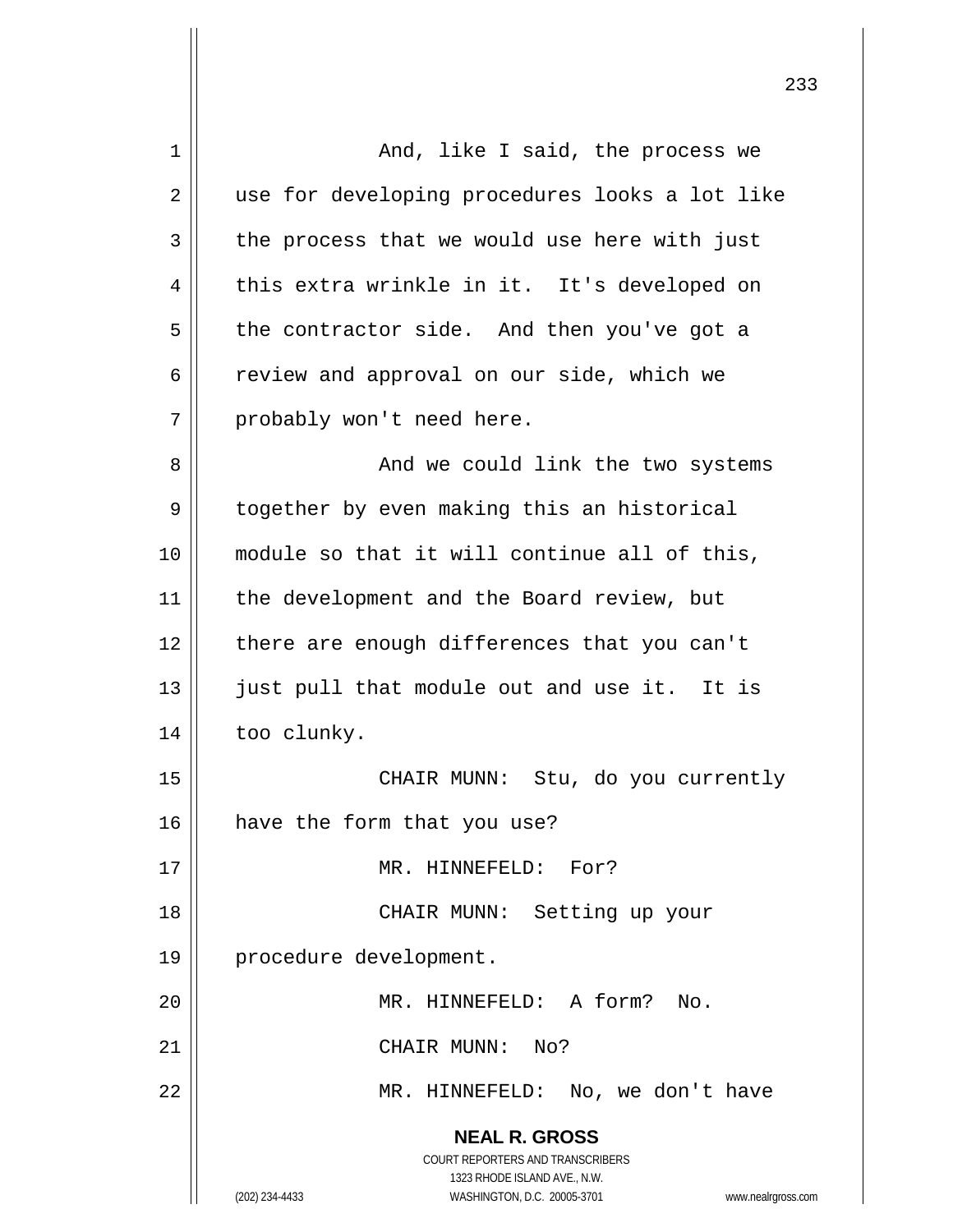1 anything like a form.

**NEAL R. GROSS** COURT REPORTERS AND TRANSCRIBERS 1323 RHODE ISLAND AVE., N.W. (202) 234-4433 WASHINGTON, D.C. 20005-3701 www.nealrgross.com 2 CHAIR MUNN: See, I'm looking for  $3 \parallel$  something easy that already exists that I 4 || might be able to modify. 5 MR. MARSCHKE: Wanda, what I would  $6 \parallel$  suggest is what we could do is just take this 7 || page and give them some more spaces in here  $8 \parallel$  and just print this, a blank page like this, 9 | --10 MR. HINNEFELD: Yes. 11 || MR. MARSCHKE: -- right out but, 12 | of course, make these fields bigger so that 13 || they can write it in. And, you know, whenever  $14$  | they have their meeting, they can just write 15  $\parallel$  the date in here and write down in here 16 whatever they say and then give it to me or 17 whoever we could do data input and put it in. 18 || And I would think that would be basically your 19 form. 20 MR. HINNEFELD: See, that to me  $21$  | is right. That is the form that is a 22 discussion that describes how the discussion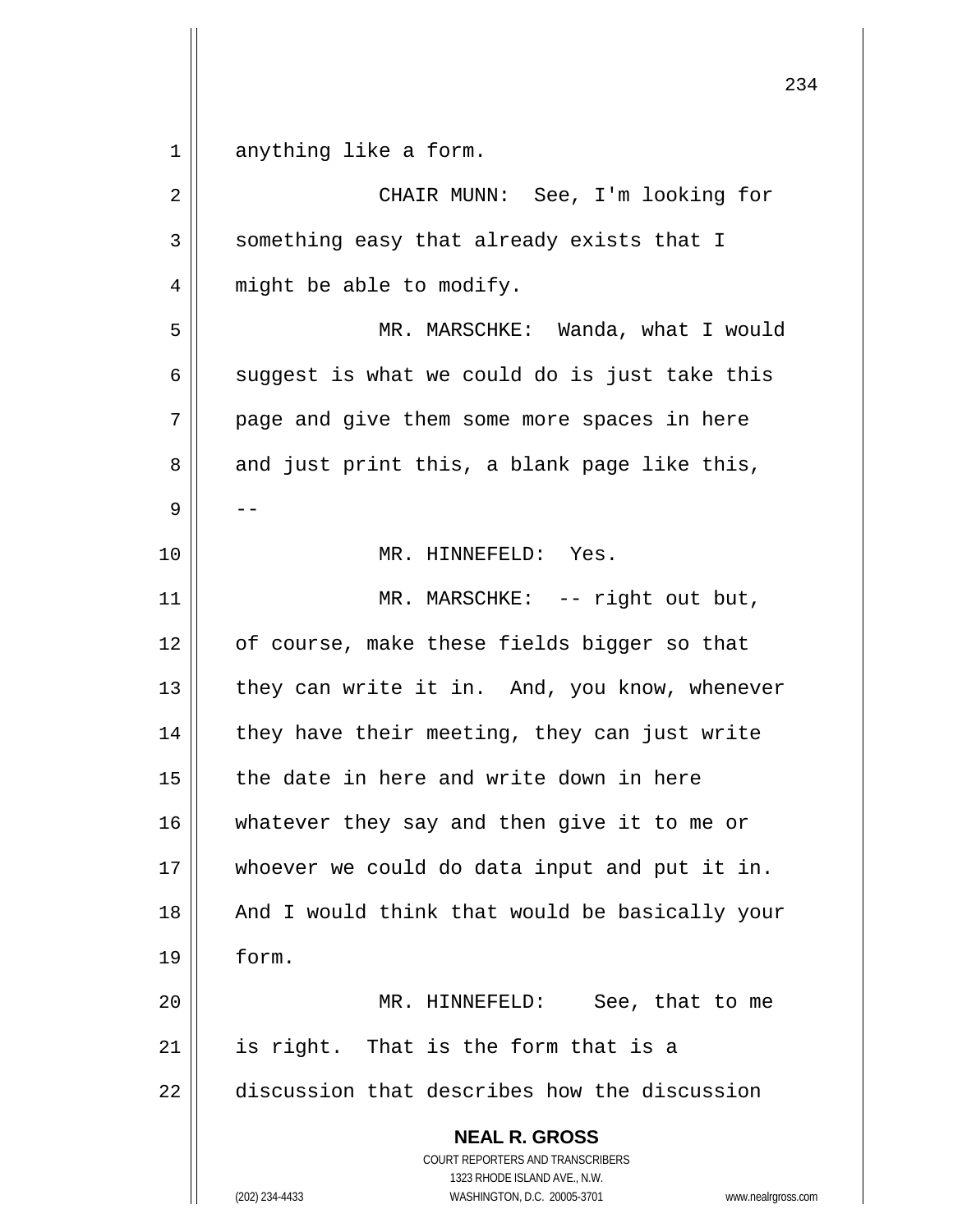**NEAL R. GROSS** COURT REPORTERS AND TRANSCRIBERS 1323 RHODE ISLAND AVE., N.W. (202) 234-4433 WASHINGTON, D.C. 20005-3701 www.nealrgross.com 235 1 in the Work Group will proceed for your 2 | Subcommittee. 3 || It's like this. The finding is 4 || written. There are responses. There are 5 **i** iteration. There is Board action. 6 MEMBER ZIEMER: Yes. We can put  $7 \parallel$  in a word --8 || MR. HINNEFELD: That is what you 9 || use to develop this. And then what you do is 10 you take that form to these groups and say -- 11 CHAIR MUNN: Well, correct me if 12 I'm wrong. It is my understanding that the 13 || software on our new computers has the file 14 || that is necessary to provide the capability to 15 fill in PDF forms. I believe it does. 16 MR. HINNEFELD: Yes. 17 CHAIR MUNN: Yes. And if it does,  $18$  | then if you can send me exactly what we were 19 discussing, a PDF form with more space there, 20  $\parallel$  then all I have to do is include that when we 21 || transfer anything to a work group. And all  $22$  | they have to do is fill it in and e-mail it.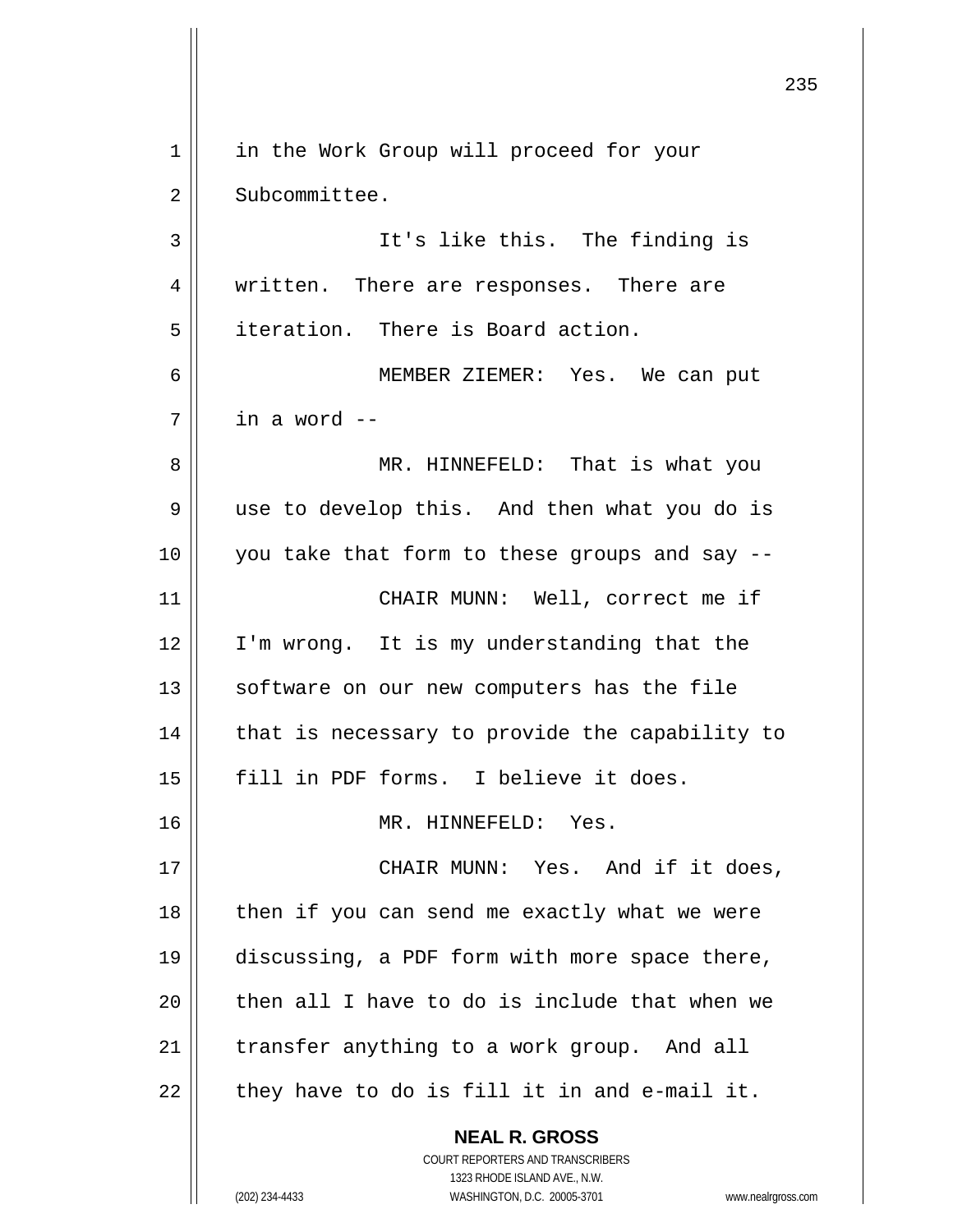**NEAL R. GROSS** COURT REPORTERS AND TRANSCRIBERS 1323 RHODE ISLAND AVE., N.W. (202) 234-4433 WASHINGTON, D.C. 20005-3701 www.nealrgross.com 1 Right? 2 MR. KATZ: That is what we were 3 | just talking about. 4 CHAIR MUNN: Yes. So I just 5 | wanted to make sure that we had --6 MEMBER ZIEMER: Actually, I don't  $7$  || think it would look like it had more space 8 || until you started typing it in. And it would 9 || allow you to keep scrolling through this. 10 MR. HINNEFELD: Are you talking 11 || about the transfer of this to another or are 12 you talking about right now? 13 || CHAIR MUNN: I'm talking about 14 || right now, right now. What happens in the 15  $\parallel$  future is a part of the planning horizon that 16 I don't see. Does that sound reasonable to 17 || you, Mark? 18 MEMBER GRIFFON: Yes. 19 CHAIR MUNN: So I need several PDF  $20$  | files from you, Steve, that being one of them. 21 DR. MAURO: Bear in mind that this 22 form does not have to be filled out until SC&A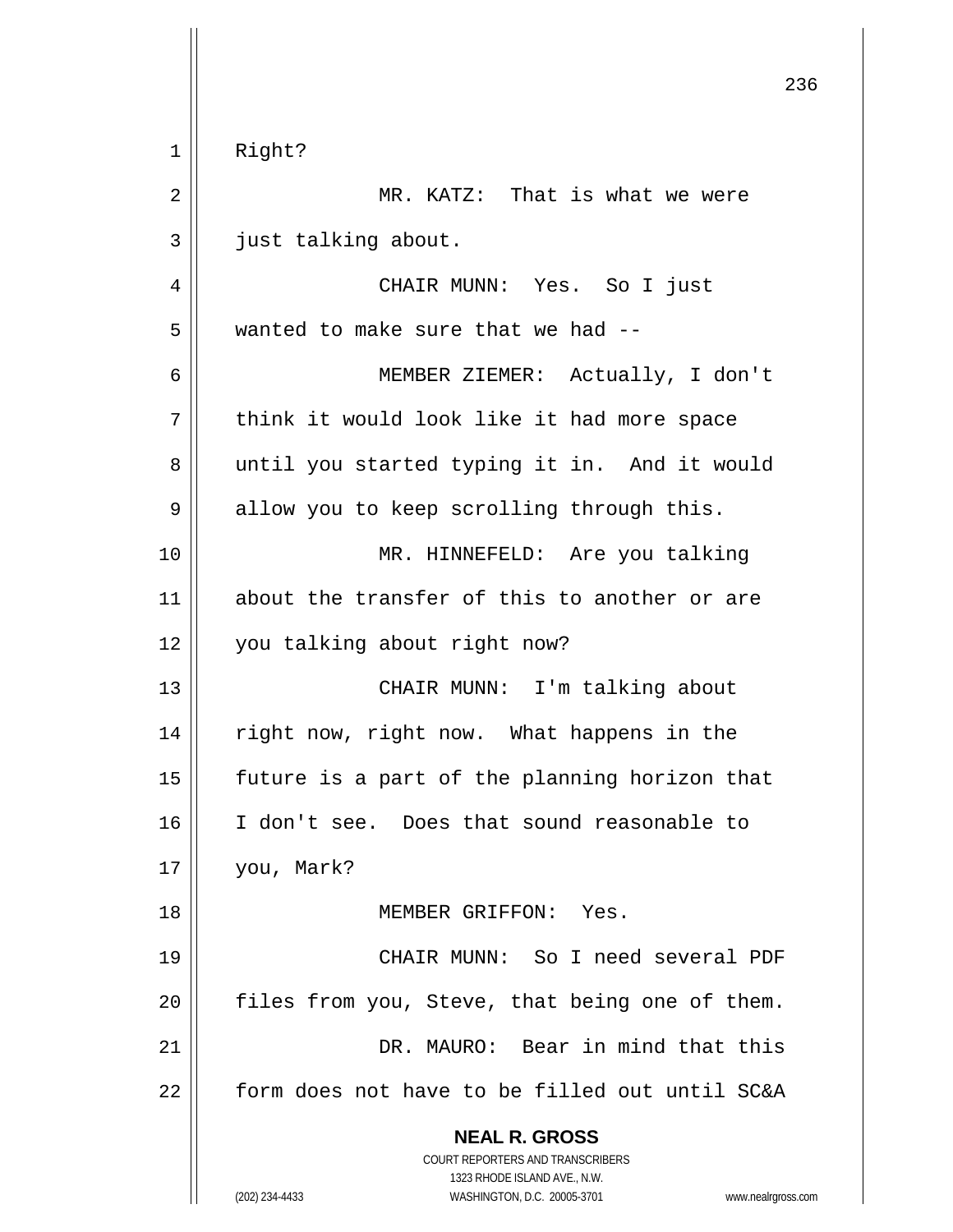1 delivers its report.

| $\overline{2}$ | CHAIR MUNN: Yes. I know.                                                                                                                                        |
|----------------|-----------------------------------------------------------------------------------------------------------------------------------------------------------------|
| 3              | DR. MAURO: So we have some time.                                                                                                                                |
| 4              | CHAIR MUNN: Yes. Yes, we do.                                                                                                                                    |
| 5              | However, if we are going to start transferring                                                                                                                  |
| 6              | things to other work groups, we have to have                                                                                                                    |
| 7              | the chairs of the work groups understand what                                                                                                                   |
| 8              | their responsibility --                                                                                                                                         |
| 9              | MEMBER ZIEMER: We have already                                                                                                                                  |
| 10             | transferred stuff to like Rocky Flats.                                                                                                                          |
| 11             | CHAIR MUNN: Yes. We are in the                                                                                                                                  |
| 12             | process of transferring Rocky. And I need                                                                                                                       |
| 13             | this to go along.                                                                                                                                               |
| 14             | DR. MAURO: Yes. Actually,                                                                                                                                       |
| 15             | strangely enough, that seems to be where the                                                                                                                    |
| 16             | immediacy is.                                                                                                                                                   |
| 17             | CHAIR MUNN: Yes, it is.                                                                                                                                         |
| 18             | DR. MAURO: Yes.                                                                                                                                                 |
| 19             | CHAIR MUNN: It is. All right.                                                                                                                                   |
| 20             | Thank you for assistance with that.                                                                                                                             |
| 21             | Now, those of you who can pull up                                                                                                                               |
| 22             | your tracking system, if you would do so for                                                                                                                    |
|                | <b>NEAL R. GROSS</b><br>COURT REPORTERS AND TRANSCRIBERS<br>1323 RHODE ISLAND AVE., N.W.<br>(202) 234-4433<br>WASHINGTON, D.C. 20005-3701<br>www.nealrgross.com |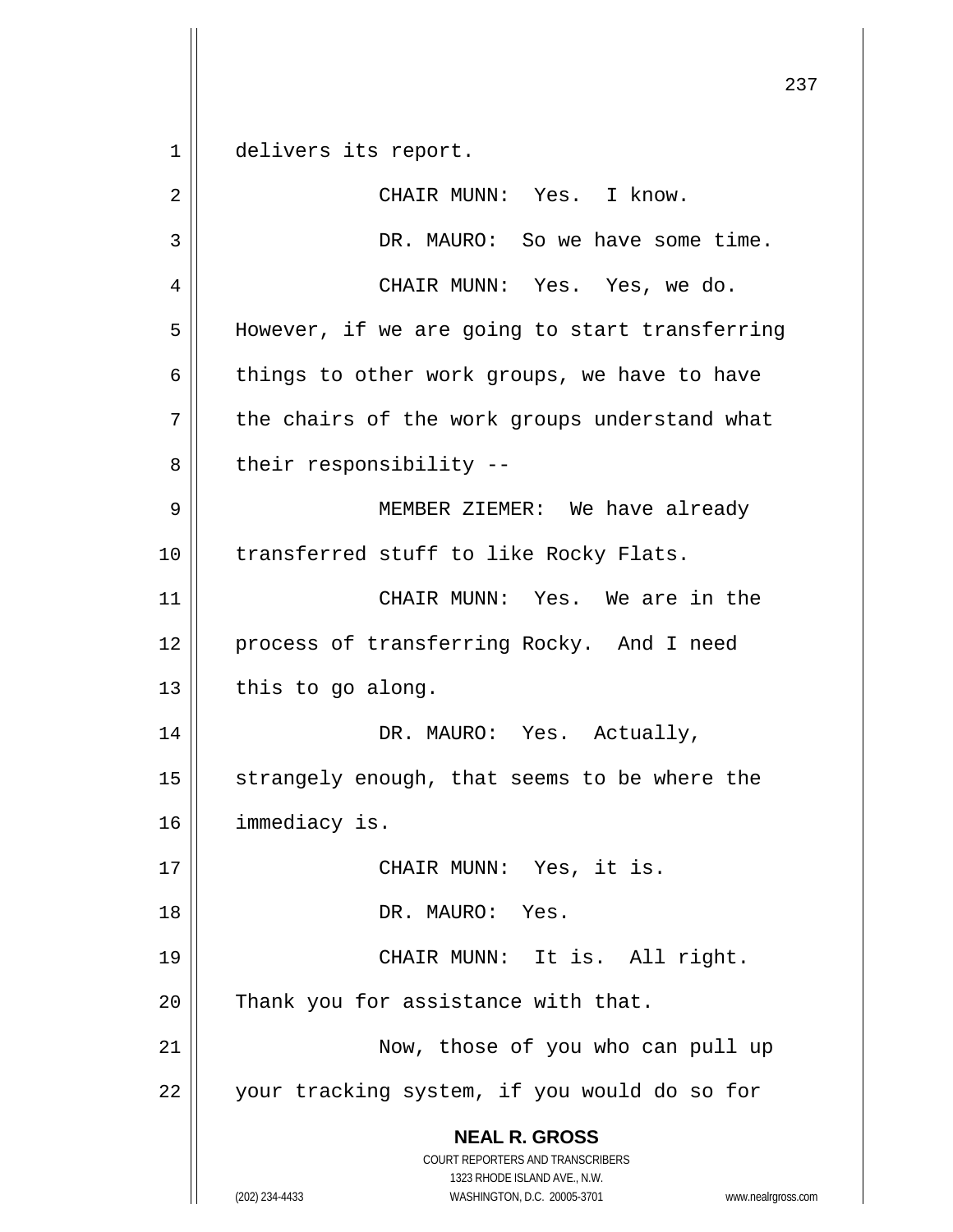**NEAL R. GROSS** COURT REPORTERS AND TRANSCRIBERS 1323 RHODE ISLAND AVE., N.W. (202) 234-4433 WASHINGTON, D.C. 20005-3701 www.nealrgross.com  $1 \parallel$  our third set, so that we can get a feel for  $2 \parallel$  what we have ahead of us that we may not have 3 | addressed yet and whether we have specific 4 | requests that we want to put either before  $5$  SC&A or NIOSH for where we are. 6 The last of the open categories  $7 \parallel$  that we had that I see following where we left  $8 \parallel$  off, on my list is OTIB-0057, external 9 radiation doses for individuals near the 1958 10 | criticality accident. 11 That is open. It has three items 12 || on it. Do we need to request NIOSH to address 13 || those or get some feel for when they will be 14 addressed? 15 || MR. HINNEFELD: Well, a feel for 16 || when would be kind of an open question. 17 CHAIR MUNN: We have OTIB-0057. 18 We have PROC-0042, accounting for incomplete 19 personnel monitoring data on penetrating gamma 20  $\parallel$  ray dose, workers in radiation at Y-12 at Oak 21 || Ridge plant prior to `61. 22 MR. HINNEFELD: OTIB-0057 you will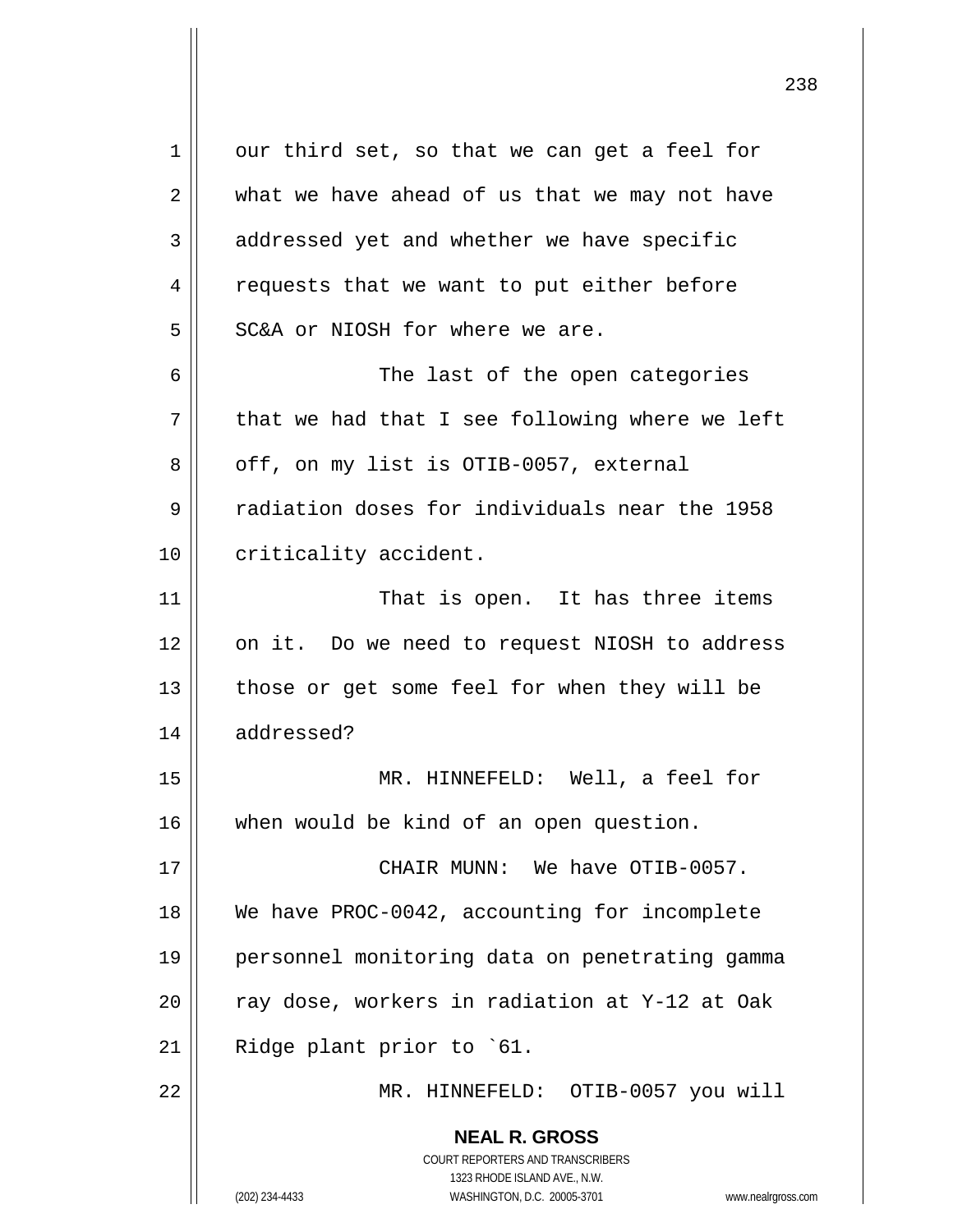**NEAL R. GROSS** COURT REPORTERS AND TRANSCRIBERS 1323 RHODE ISLAND AVE., N.W. (202) 234-4433 WASHINGTON, D.C. 20005-3701 www.nealrgross.com 239 1 || have very shortly. I mean, I will have it out 2 | next week probably. 3 CHAIR MUNN: Fifty-seven? Okay. 4 MR. HINNEFELD: I could have sent  $5 \parallel$  it before today, but I figured, what good 6 || would that do? Everybody is not going to read  $7$  it. 8 CHAIR MUNN: Very good. I will  $9 \parallel$  put that on the expected list. And what about 10 PROC-0042? There seem to be five findings. 11 || MR. HINNEFELD: Are we on 4 or 5? 12 || CHAIR MUNN: Five, I believe. 13 MR. HINNEFELD: I see it. Yes. 14 Well, okay. Are we on 0042 now? 15 CHAIR MUNN: Yes. We are 16 || wondering how we should proceed with these. 17 || These are open items that are still on our set  $18$  || 3 list that we have not addressed or anything 19 like that. 20 || MR. HINNEFELD: Well, according to 21 0042-01, we submitted a response and said, 22 || "Okay. We will incorporate these suggestions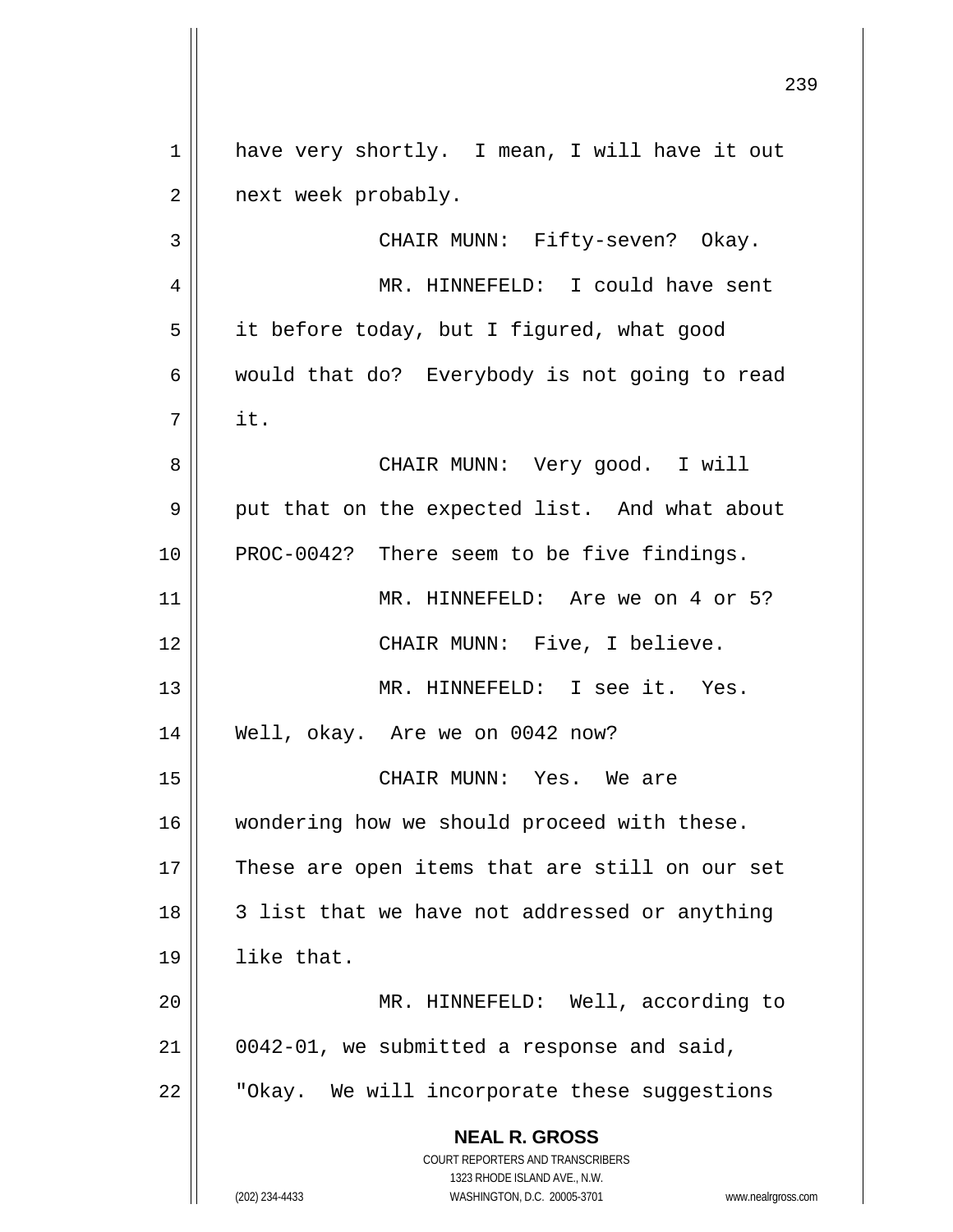**NEAL R. GROSS** COURT REPORTERS AND TRANSCRIBERS 1323 RHODE ISLAND AVE., N.W. (202) 234-4433 WASHINGTON, D.C. 20005-3701 www.nealrgross.com 1 || at the next plant revision." And Ron Buchanan  $2 \parallel$  recommended we change that in abeyance. 3 || MR. MAURO: That was March 9th. 4 MR. MARSCHKE: I think it is  $5$  | probably one that we haven't --6 MR. HINNEFELD: We haven't 7 discussed it. 8 MR. MARSCHKE: We haven't 9 discussed it in the Work Group. 10 || MR. HINNEFELD: So, I mean, we can 11 || say that the Board agrees with it. We won't 12 || get abeyance. We can leave it in abeyance  $13 \parallel$  today.  $14$  ||  $\blacksquare$  And remember that we said, hey, 15 || look, here are suggestions for improving the 16 || clarity. And so it's not like we feel like we  $17$  || need to dash out and do this, but --18 || CHAIR MUNN: No. 19 MR. HINNEFELD: -- we will revise 20 | it. We will change it. 21 || CHAIR MUNN: Right. 22 MR. HINNEFELD: That leaves it in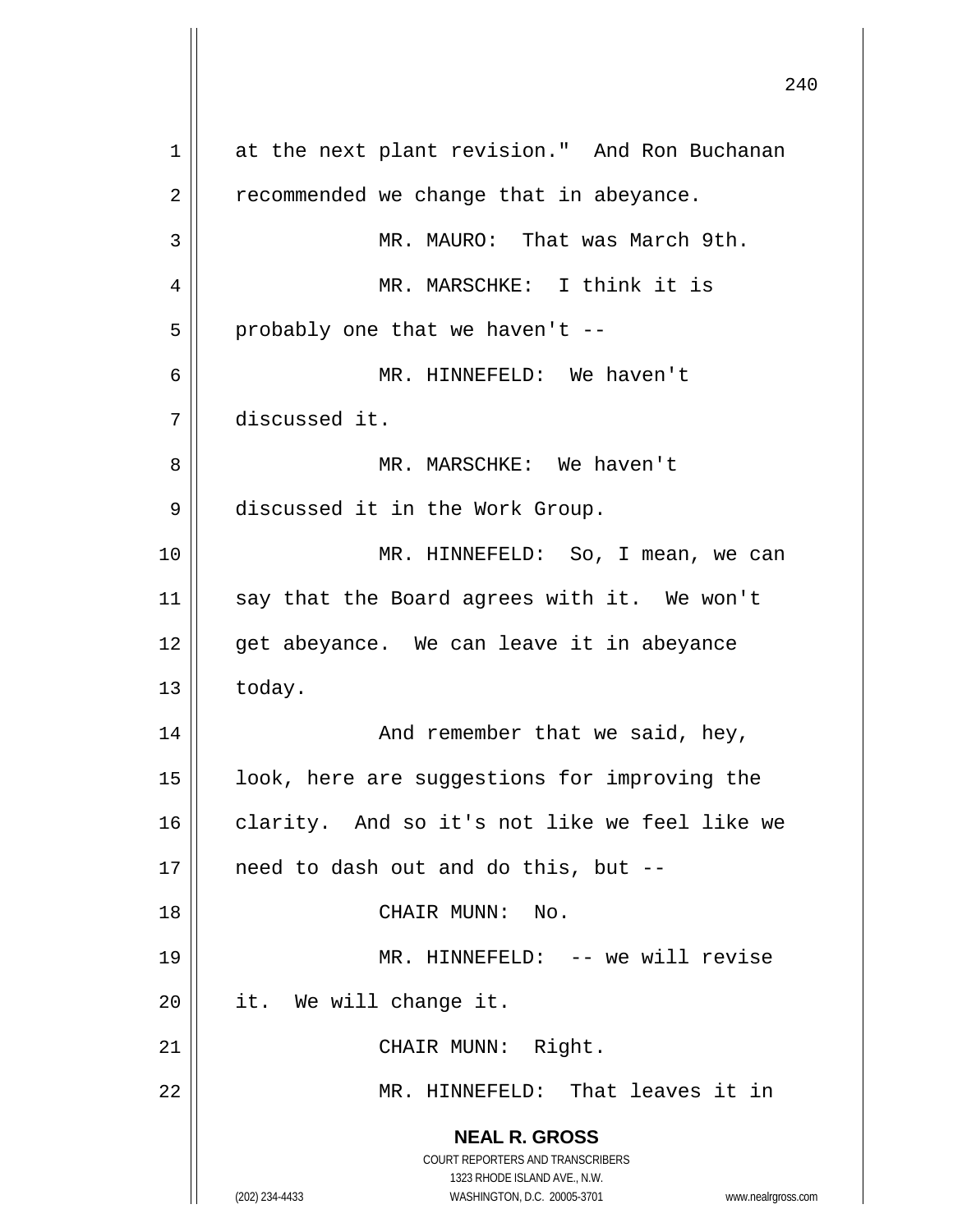|    | 241                                                                                                                                                                    |
|----|------------------------------------------------------------------------------------------------------------------------------------------------------------------------|
| 1  | abeyance possibly for a long time.                                                                                                                                     |
| 2  | CHAIR MUNN: Is this true of all                                                                                                                                        |
| 3  | five items?                                                                                                                                                            |
| 4  | MR. HINNEFELD: Well, I have got                                                                                                                                        |
| 5  | to read them one by one. I don't know.                                                                                                                                 |
| 6  | CHAIR MUNN: Yes. I do, too.                                                                                                                                            |
| 7  | MR. MARSCHKE: Yes. I think it is                                                                                                                                       |
| 8  | except for one of them we recommended be                                                                                                                               |
| 9  | closed.                                                                                                                                                                |
| 10 | CHAIR MUNN: Forty-two? Yes.                                                                                                                                            |
| 11 | John recommended that item 4 be closed. That                                                                                                                           |
| 12 | was for this procedure considered                                                                                                                                      |
| 13 | claimant-favorable in instances where                                                                                                                                  |
| 14 | claimants were not monitored.                                                                                                                                          |
| 15 | There are a number of assumptions                                                                                                                                      |
| 16 | or limitations that have to be accepted.                                                                                                                               |
| 17 | These assumptions and limitations are not                                                                                                                              |
| 18 | necessarily explicitly pointed out at the tail                                                                                                                         |
| 19 | end of the procedure. And links are very                                                                                                                               |
| 20 | consistent with other documents and can                                                                                                                                |
| 21 | sometimes be followed to fully evaluate the                                                                                                                            |
| 22 | applicability and technical soundness of the                                                                                                                           |
|    | <b>NEAL R. GROSS</b><br><b>COURT REPORTERS AND TRANSCRIBERS</b><br>1323 RHODE ISLAND AVE., N.W.<br>(202) 234-4433<br>WASHINGTON, D.C. 20005-3701<br>www.nealrgross.com |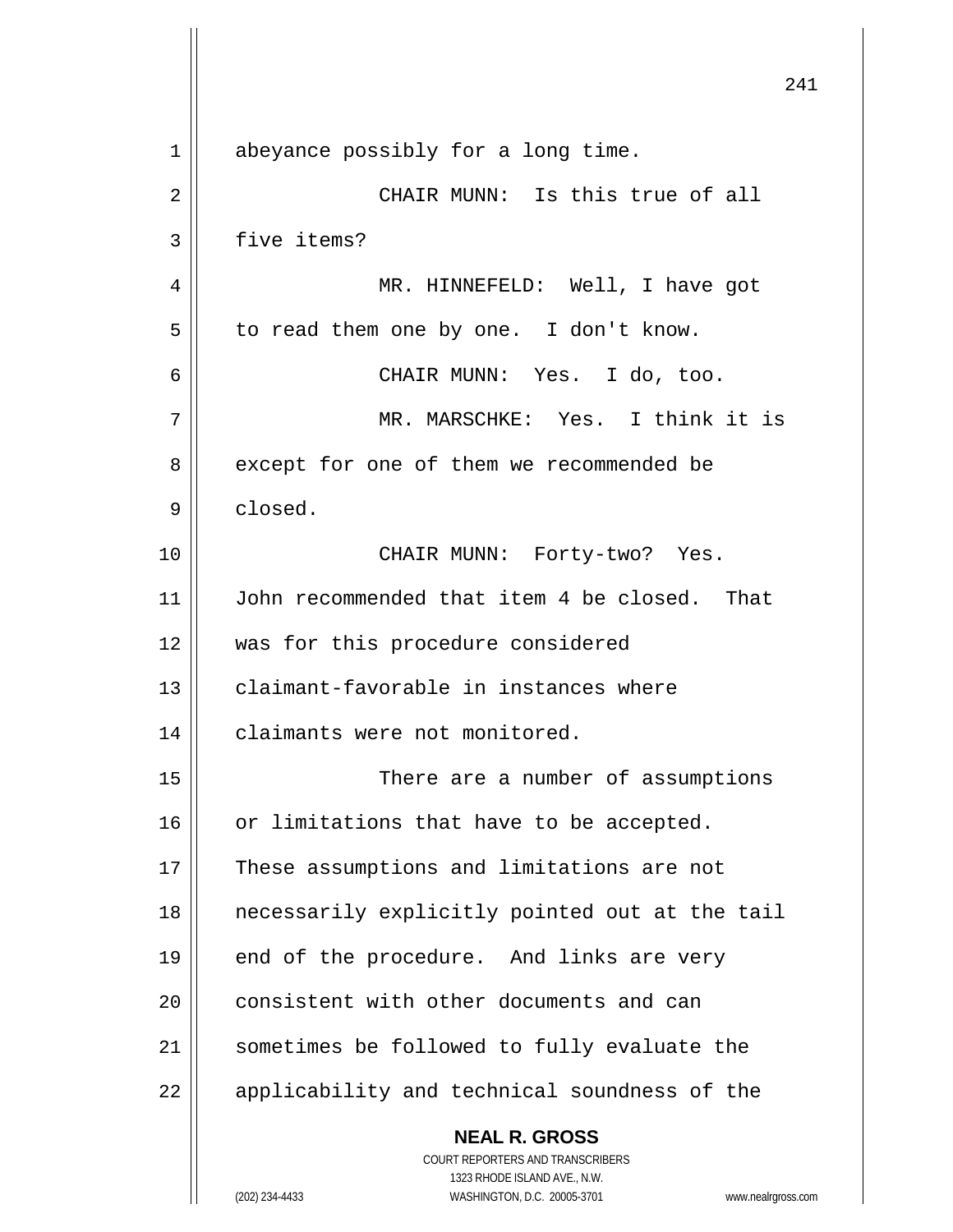1 document.

| $\overline{2}$ | NIOSH said the focus of the                                                                                                                                     |
|----------------|-----------------------------------------------------------------------------------------------------------------------------------------------------------------|
| 3              | procedure was to capture and record the                                                                                                                         |
| 4              | methods used to calculate dose within the                                                                                                                       |
| 5              | guidelines and data given in OTIB-0013. Other                                                                                                                   |
| 6              | documents are used by the DR staff to                                                                                                                           |
| 7              | complement this claim process and claim data.                                                                                                                   |
| 8              | And the SC&A follow-up recommended that the                                                                                                                     |
| 9              | status be changed to closed.                                                                                                                                    |
| 10             | Any objection to changing item 4                                                                                                                                |
| 11             | to closed?                                                                                                                                                      |
| 12             | MEMBER ZIEMER: No objection.                                                                                                                                    |
| 13             | CHAIR MUNN: We can close that                                                                                                                                   |
| 14             | one. And we leave 5 here. Buchanan has                                                                                                                          |
| 15             | already recommended that it be changed to in                                                                                                                    |
| 16             | abeyance.                                                                                                                                                       |
| 17             | The Chair agrees the remaining                                                                                                                                  |
| 18             | four should be in abeyance based on what NIOSH                                                                                                                  |
| 19             | responses are. Are you okay with in abeyance,                                                                                                                   |
| 20             | Paul?                                                                                                                                                           |
| 21             | MEMBER ZIEMER: I don't quite                                                                                                                                    |
| 22             | understand. It appears that there is an error                                                                                                                   |
|                | <b>NEAL R. GROSS</b><br>COURT REPORTERS AND TRANSCRIBERS<br>1323 RHODE ISLAND AVE., N.W.<br>(202) 234-4433<br>WASHINGTON, D.C. 20005-3701<br>www.nealrgross.com |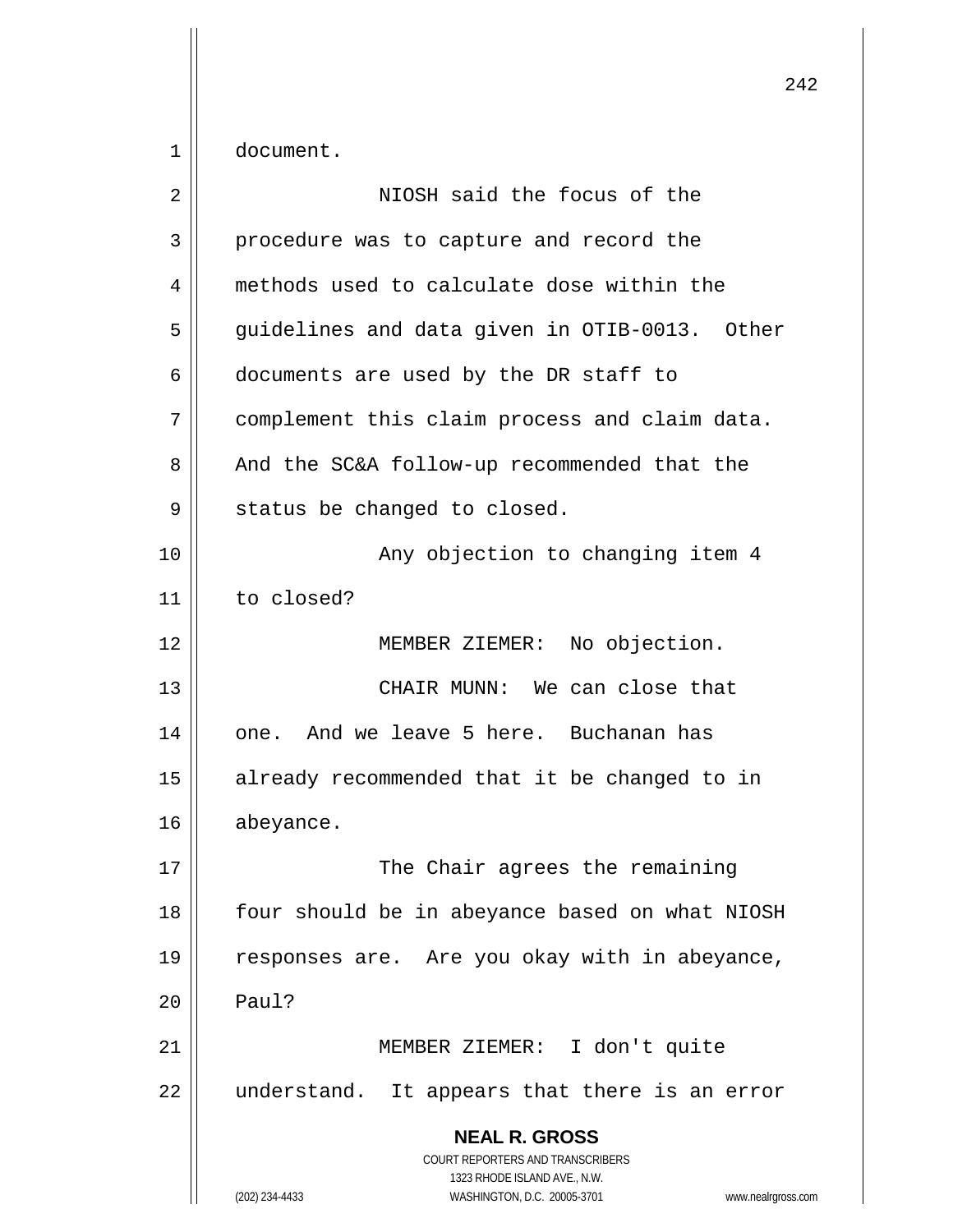|    | 243                                                                                                                                                                    |
|----|------------------------------------------------------------------------------------------------------------------------------------------------------------------------|
| 1  | in the document. Is that correct?                                                                                                                                      |
| 2  | MR. HINNEFELD: Yes. The finding                                                                                                                                        |
| 3  | is that the term "scaling factor" is used in                                                                                                                           |
| 4  | two different places to describe two different                                                                                                                         |
| 5  | things. So if you read --                                                                                                                                              |
| 6  | MEMBER ZIEMER: Okay. Is it a                                                                                                                                           |
| 7  | confusing point for the dose reconstructors or                                                                                                                         |
| 8  | just $a$ --                                                                                                                                                            |
| 9  | MR. HINNEFELD: I think it is a                                                                                                                                         |
| 10 | confusing fact for somebody who doesn't do it                                                                                                                          |
| 11 | all the time. You recall that most dose                                                                                                                                |
| 12 | reconstruction, actual dose reconstruction, is                                                                                                                         |
| 13 | done with automated tools.                                                                                                                                             |
| 14 | MEMBER ZIEMER: Right.                                                                                                                                                  |
| 15 | MR. HINNEFELD: So it's not by a                                                                                                                                        |
| 16 | dose reconstructor for --                                                                                                                                              |
| 17 | MEMBER ZIEMER: Reading through                                                                                                                                         |
| 18 | this document. So it would be corrected in a                                                                                                                           |
| 19 | later version but has virtually no impact on                                                                                                                           |
| 20 | the day-to-day operation. Is that correct?                                                                                                                             |
| 21 | MR. HINNEFELD: Right. That would                                                                                                                                       |
| 22 | be our position.                                                                                                                                                       |
|    | <b>NEAL R. GROSS</b><br><b>COURT REPORTERS AND TRANSCRIBERS</b><br>1323 RHODE ISLAND AVE., N.W.<br>(202) 234-4433<br>WASHINGTON, D.C. 20005-3701<br>www.nealrgross.com |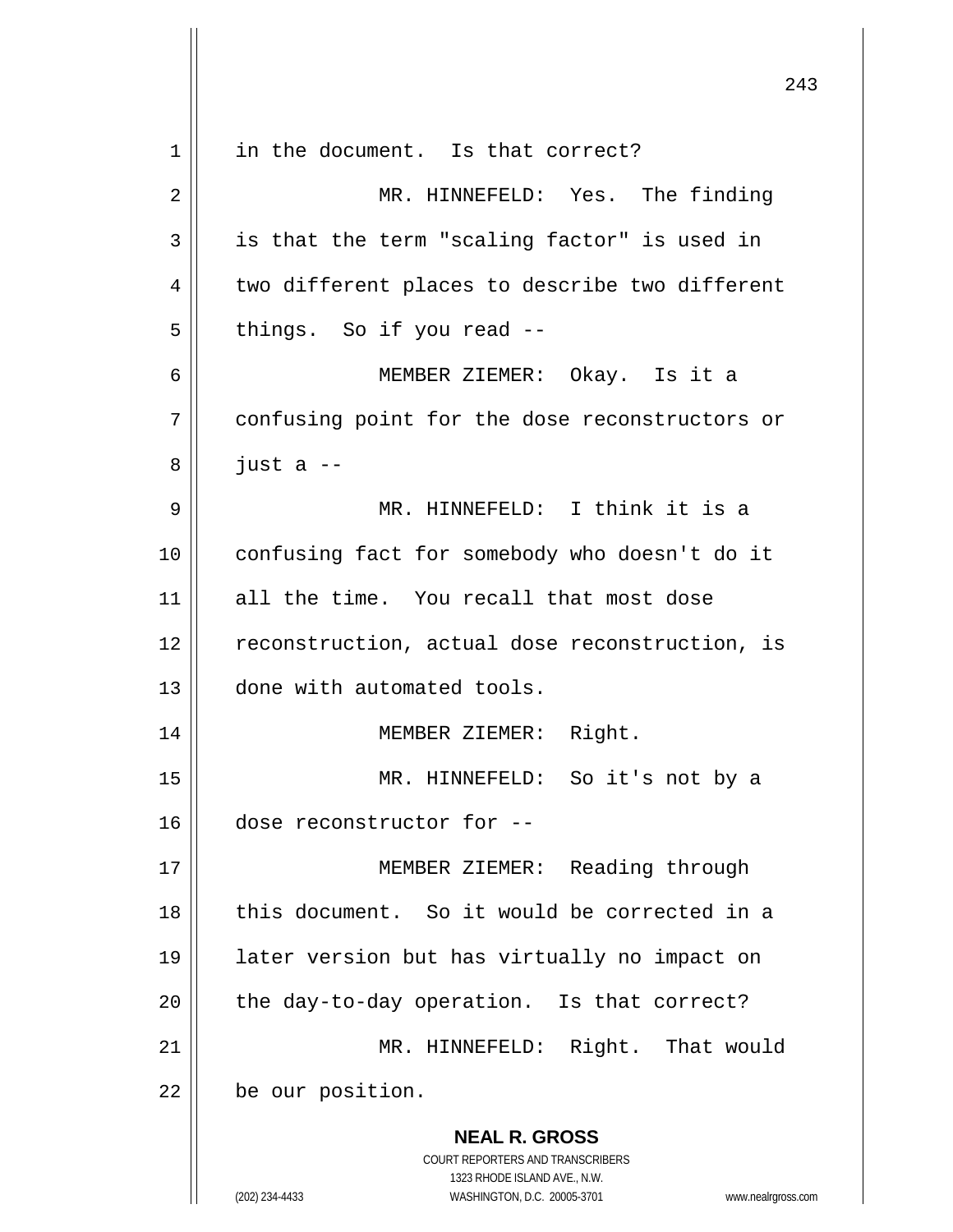|    | 244                                                                                                                                                                    |
|----|------------------------------------------------------------------------------------------------------------------------------------------------------------------------|
| 1  | MEMBER ZIEMER: Yes. I'm okay.                                                                                                                                          |
| 2  | CHAIR MUNN: Yes. SC&A has                                                                                                                                              |
| 3  | accepted that. So all four of these with the                                                                                                                           |
| 4  | exception of 4 will be changed to in abeyance.                                                                                                                         |
| 5  | And 4 we will still close.                                                                                                                                             |
| 6  | The next open procedure on my list                                                                                                                                     |
| 7  | is PROC-0060.                                                                                                                                                          |
| 8  | MEMBER ZIEMER: Basically, these                                                                                                                                        |
| 9  | are all similar things.                                                                                                                                                |
| 10 | MR. HINNEFELD: They are similar                                                                                                                                        |
| 11 | in nature. They are clarity.                                                                                                                                           |
| 12 | MEMBER ZIEMER: Yes, clarity                                                                                                                                            |
| 13 | issues that don't impact --                                                                                                                                            |
| 14 | MR. HINNEFELD: Not the way we're                                                                                                                                       |
| 15 | doing business.                                                                                                                                                        |
| 16 | MEMBER ZIEMER: -- the way you are                                                                                                                                      |
| 17 | doing things. Yes, I'm okay.                                                                                                                                           |
| 18 | CHAIR MUNN: This is                                                                                                                                                    |
| 19 | occupational-onset ambient dose reconstruction                                                                                                                         |
| 20 | for DOE sites. There are two outstanding                                                                                                                               |
| 21 | items. What happened to 1, I wonder.                                                                                                                                   |
| 22 | MR. HINNEFELD: It's not open.                                                                                                                                          |
|    | <b>NEAL R. GROSS</b><br><b>COURT REPORTERS AND TRANSCRIBERS</b><br>1323 RHODE ISLAND AVE., N.W.<br>(202) 234-4433<br>WASHINGTON, D.C. 20005-3701<br>www.nealrgross.com |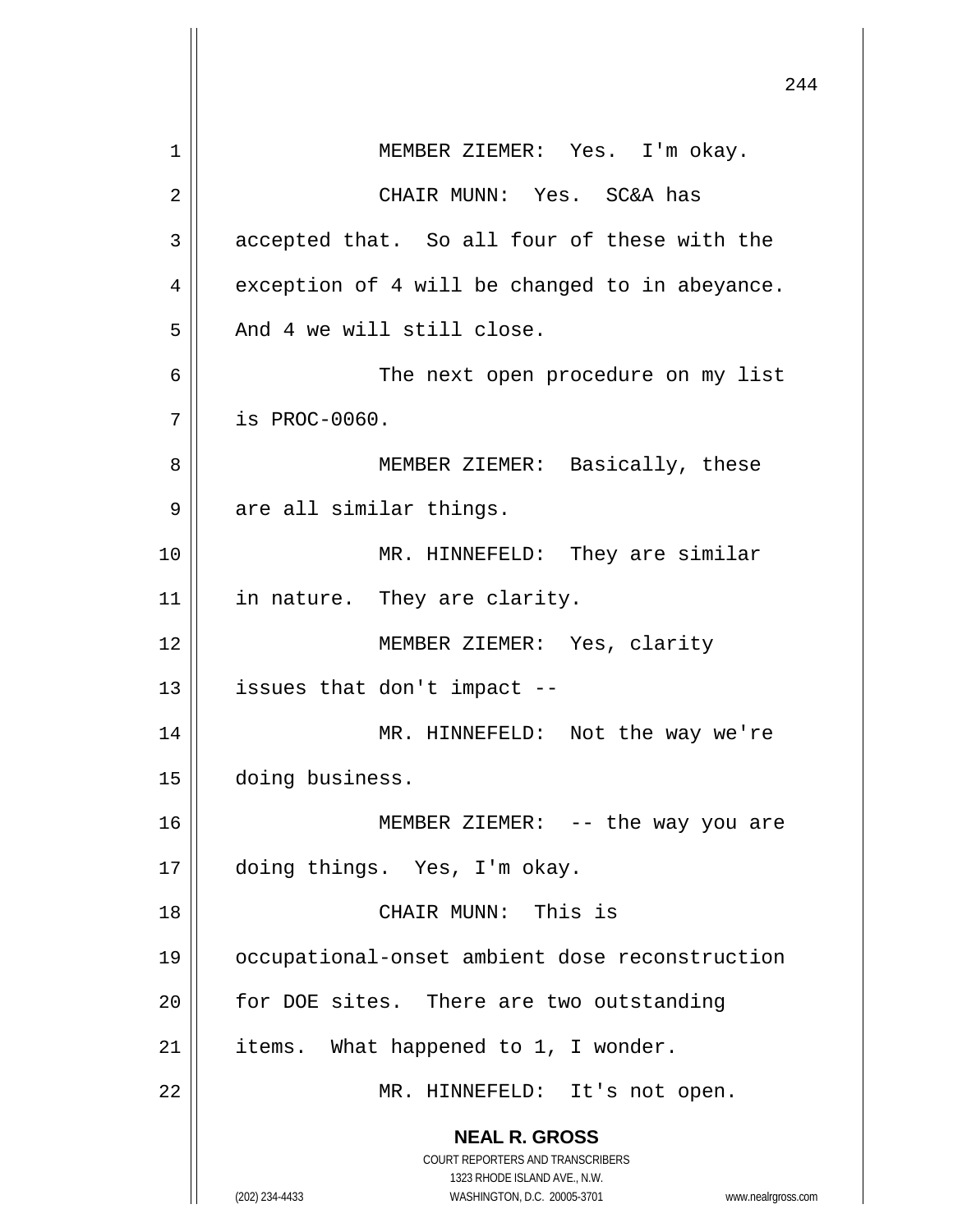**NEAL R. GROSS** COURT REPORTERS AND TRANSCRIBERS 1323 RHODE ISLAND AVE., N.W. (202) 234-4433 WASHINGTON, D.C. 20005-3701 www.nealrgross.com 245 1 CHAIR MUNN: I know. I can see  $2 \parallel$  that, but I don't show it on my --3 MR. HINNEFELD: Your screen? Your  $4 \parallel$  filter may --5 CHAIR MUNN: -- summary. My  $6$  || filter must have taken it out. 7 MR. HINNEFELD: If you filtered on 8 | opened, you can get it. 9 CHAIR MUNN: No. I filtered on 10 || almost everything except the kitchen sink. 11 I'm just looking for opens. I don't -- well,  $12$  | I can do it. It is of no consequence. 13 || The point is we have two that show 14 | open on PROC-0060. And the question is what 15 | action do we need to request, if any? Like 16 this dose reconstructions for DOE sites item? 17 MR. MARSCHKE: This is the same  $18$  || thing. Basically these two open ones, we do 19 have a NIOSH response. PROC-0060 are we  $20$   $\parallel$  talking? 21 CHAIR MUNN: Yes. 22 MR. MARSCHKE: We do have a NIOSH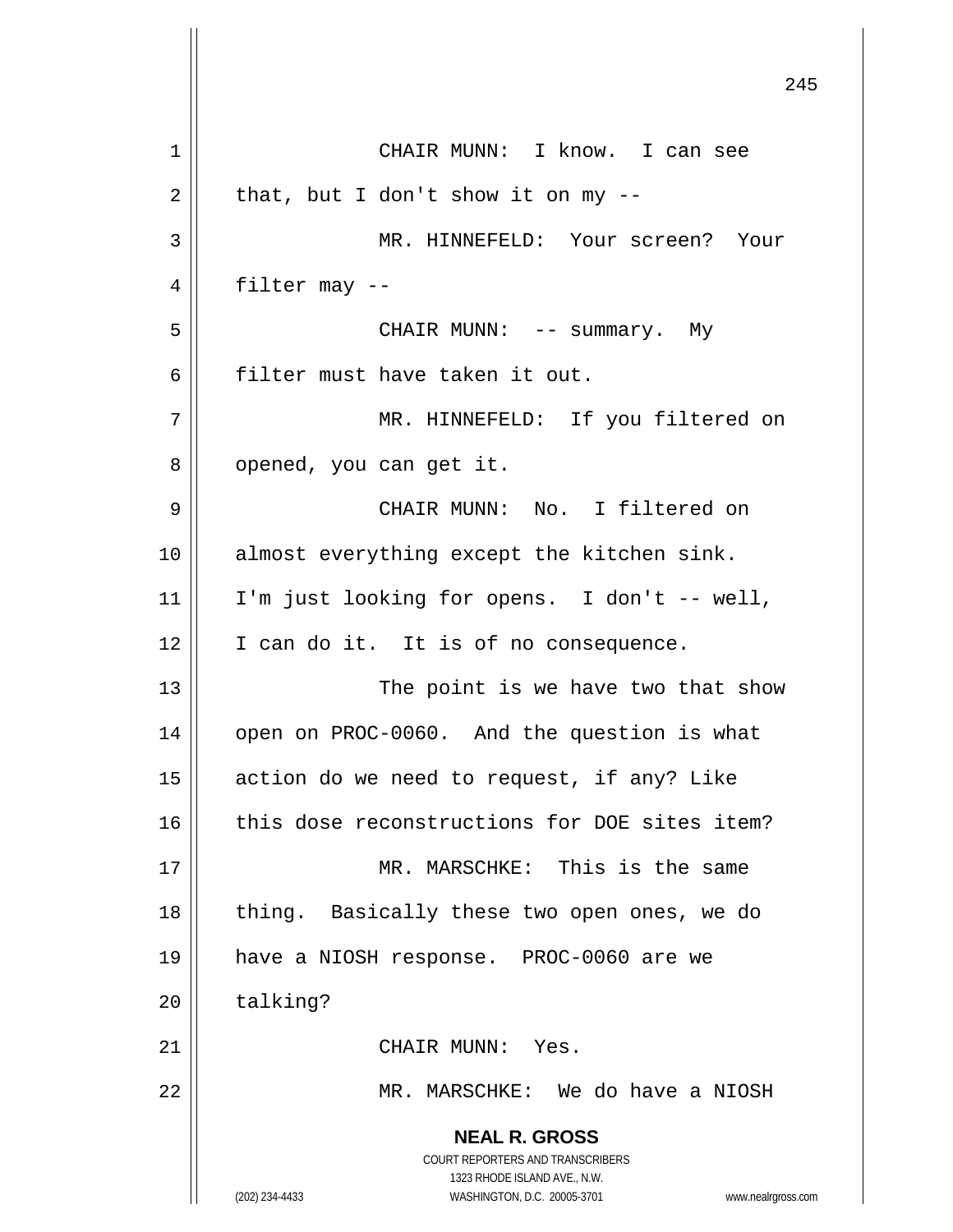**NEAL R. GROSS** COURT REPORTERS AND TRANSCRIBERS 1323 RHODE ISLAND AVE., N.W. (202) 234-4433 WASHINGTON, D.C. 20005-3701 www.nealrgross.com 1 response. And we do have SC&A follow-up. 2 CHAIR MUNN: Yes, we do. SC&A, 3 || NIOSH indicates they agree with the finding 4 || and plan to make appropriate changes in a 5 **future revision.** That means we should have  $6 \parallel$  this in abeyance, rather than open, for item  $7 \parallel 2$ . 8 Any problem with that? 9 MEMBER GIBSON: No. 10 MR. MARSCHKE: Item 2? 11 || CHAIR MUNN: Yes. 12 MR. MARSCHKE: What about item 1? 13 CHAIR MUNN: I don't know. 14 MR. MARSCHKE: Item 1 is not open. 15 || CHAIR MUNN: It hasn't shown up. 16 || And item 3, similarly, recommend following 17 || SC&A's recommendation in abeyance. 18 || The next item I show as open on my 19 list is PROC-00095, generating summary  $20$  | statistics for coworker bioassay data. I see 21 | three open items. 22 MR. MARSCHKE: I show the database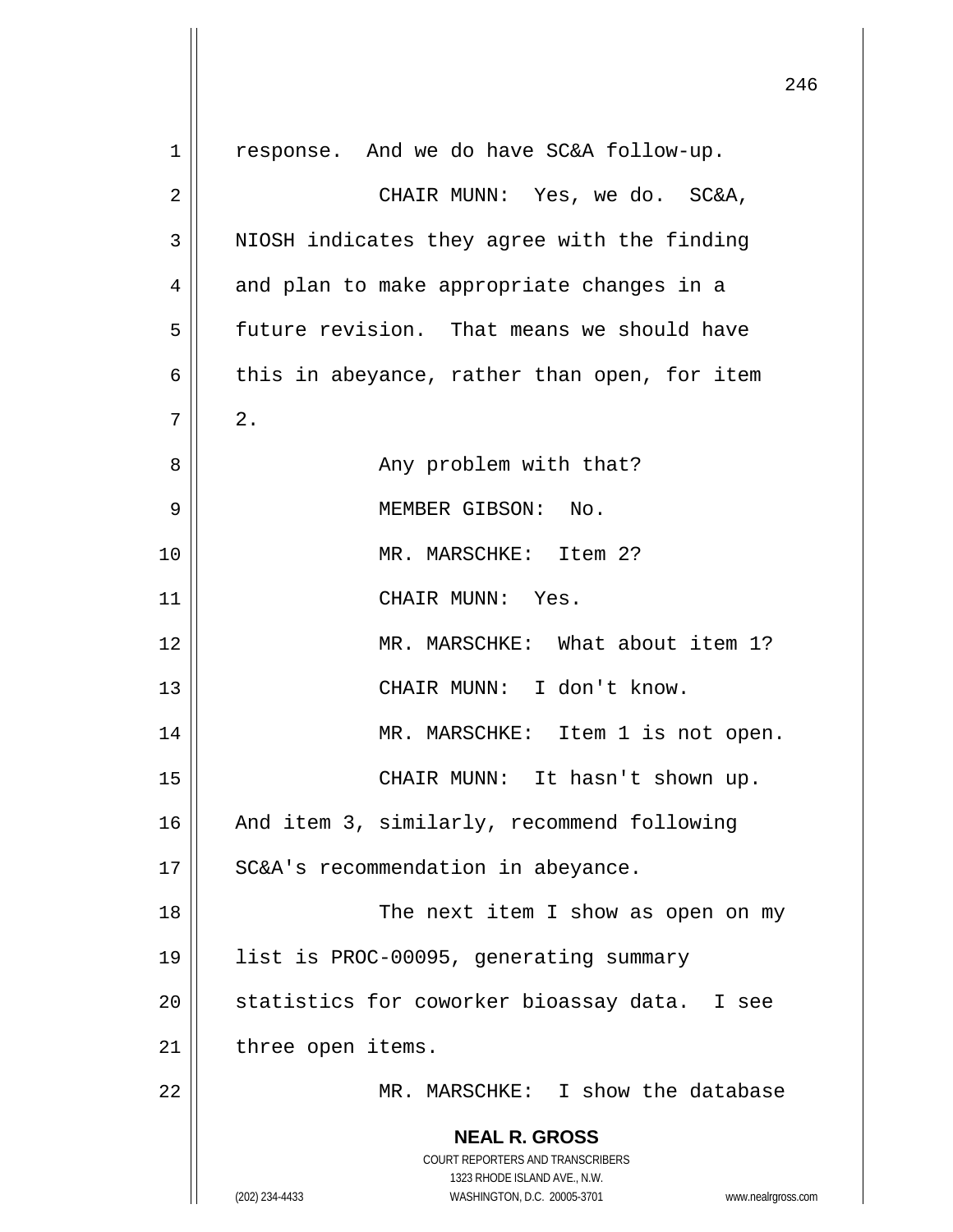**NEAL R. GROSS** COURT REPORTERS AND TRANSCRIBERS 1323 RHODE ISLAND AVE., N.W. (202) 234-4433 WASHINGTON, D.C. 20005-3701 www.nealrgross.com 247 1 || shows no NIOSH initial response. 2 || CHAIR MUNN: No initial response. 3 We will need one. And I just got logged off. 4 | Start over again. 5 DR. MAURO: While you are starting  $6 \parallel$  over, I've got a question. Steve, how is all  $7 \parallel$  of this backed up, what we are working on 8 | right now? 9 MR. MARSCHKE: Backed up by ORAU 10 || when they back up the O: drive. 11 DR. MAURO: Okay. So you are 12 || right now working off the O: drive as opposed 13 || to your own software? 14 || MR. MARSCHKE: That is correct. 15 DR. MAURO: Okay. Good. 16 MR. MARSCHKE: Don't ask empirical 17 questions. We will need to provide it. I 18 || appreciate when NIOSH gives us responses. 19 || They've given us pretty much the complete. We  $20$  | usually put a little  $-$ 21 CHAIR MUNN: So where were we? 22 MR. MARSCHKE: PROC-0095.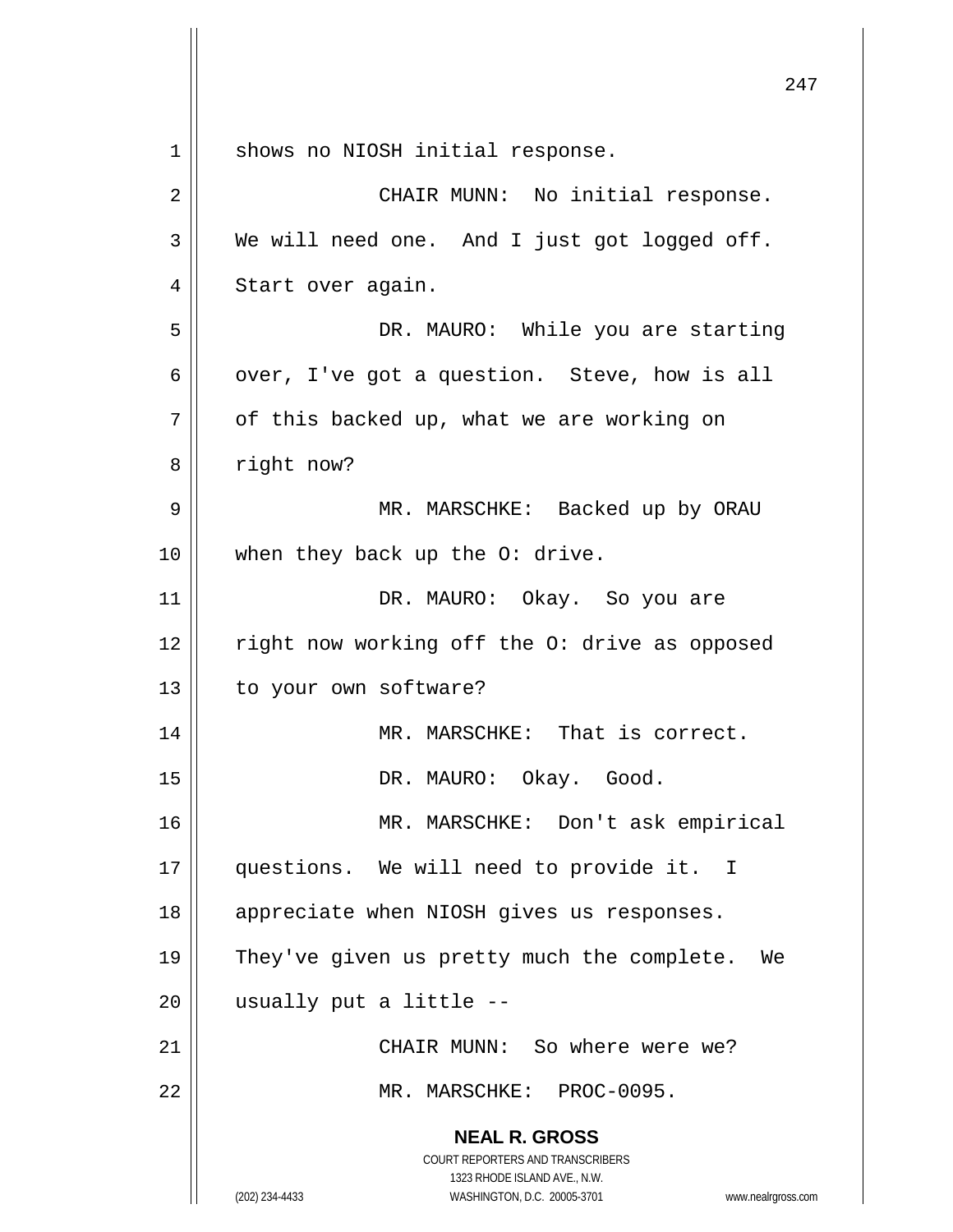**NEAL R. GROSS** COURT REPORTERS AND TRANSCRIBERS 1323 RHODE ISLAND AVE., N.W. (202) 234-4433 WASHINGTON, D.C. 20005-3701 www.nealrgross.com 248 1 CHAIR MUNN: We were at 95. 2 MR. MARSCHKE: You had to go back  $3 \parallel$  to the beginning on --4 CHAIR MUNN: Yes. I had to go  $5 \parallel$  back to the beginning. And we had the three  $6 \parallel$  open items on 95. And they were going to be 7 || asking for some kind of response from NIOSH, 8 | correct? 9 MR. HINNEFELD: Yes. 10 || CHAIR MUNN: PROC-0095. 11 Ninety-seven, same thing, Worker Outreach 12 | Program. Oh. Well. 13 MR. MARSCHKE: Wait a minute. 14 Wait a minute. Where are you guys? 15 || CHAIR MUNN: We are at the end of 16 17 || MR. MARSCHKE: Ninety-seven is not 18 || in the third group, is it? 19 CHAIR MUNN: Yes, it is. It was 20 dated 10-29-07. 21 || MR. MARSCHKE: Why isn't it 22 || showing up here? Even if it transferred, it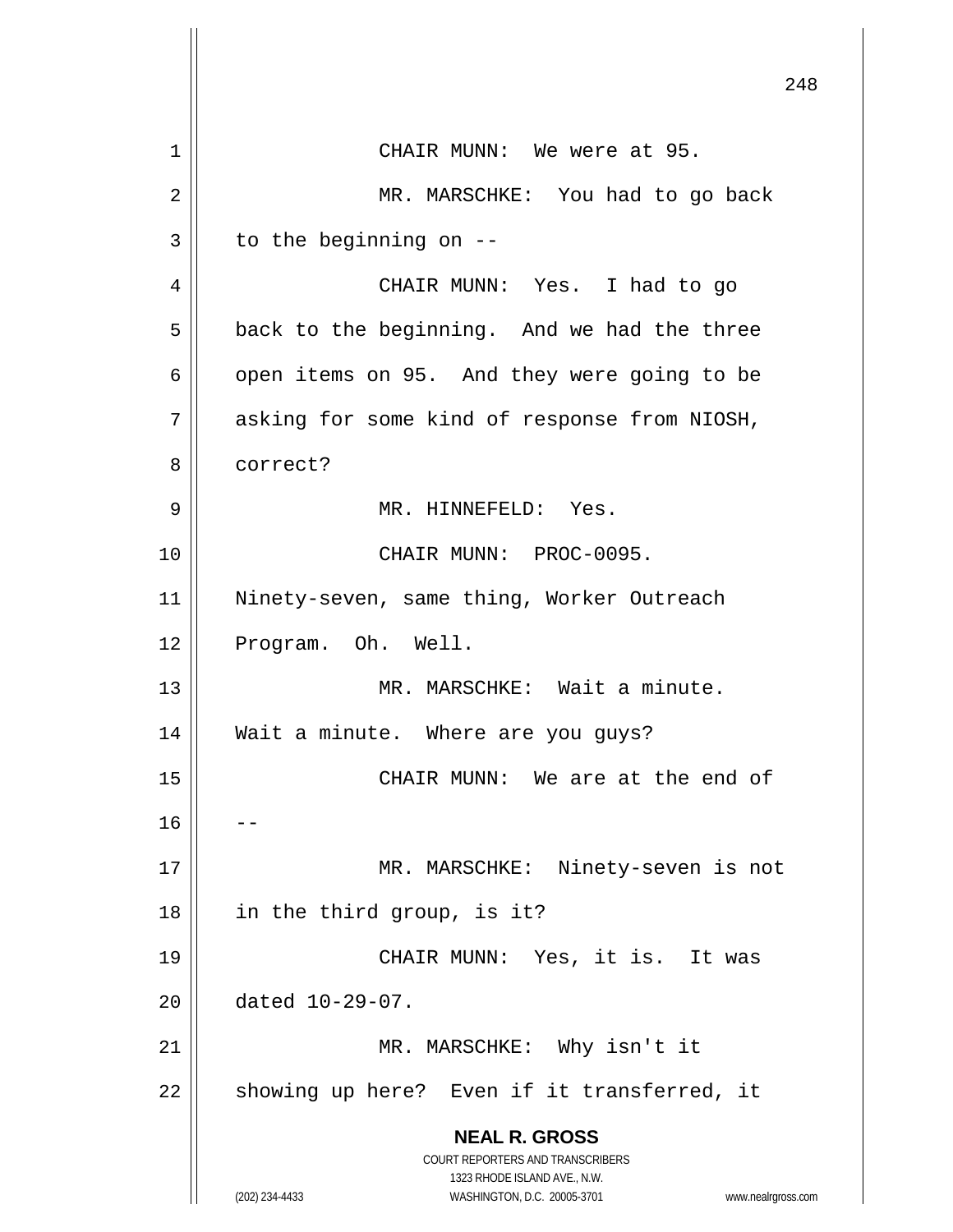**NEAL R. GROSS** COURT REPORTERS AND TRANSCRIBERS 1323 RHODE ISLAND AVE., N.W. (202) 234-4433 WASHINGTON, D.C. 20005-3701 www.nealrgross.com 1 || should show up as being transferred. 2 || CHAIR MUNN: So, now, what 3 || relationship does PROC-0097 --4 || MR. MARSCHKE: PROC-0097 I --5 CHAIR MUNN: -- have with  $6$  | PROC-0012? 7 MR. HINNEFELD: Which ones? What 8 | is the name of PROC-0097? 9 || MEMBER GIBSON: Talking about the 10 Worker Outreach Program 11 CHAIR MUNN: And you are right.  $12$  || It's  $11-9$ . It's not  $10-29$ . But we have. So  $13 \parallel$  it's one of the later ones. 14 || MR. HINNEFELD: Right. 15 CHAIR MUNN: But it has nine 16 || findings. And its title looks like it should 17 be in Mike's shop. 18 MEMBER ZIEMER: Is this the one 19 you were talking about earlier? 20 DR. MAURO: Yes. That's what I 21 was mentioning earlier. I believe 12 22 | effectively subsumes 97, but, you know, I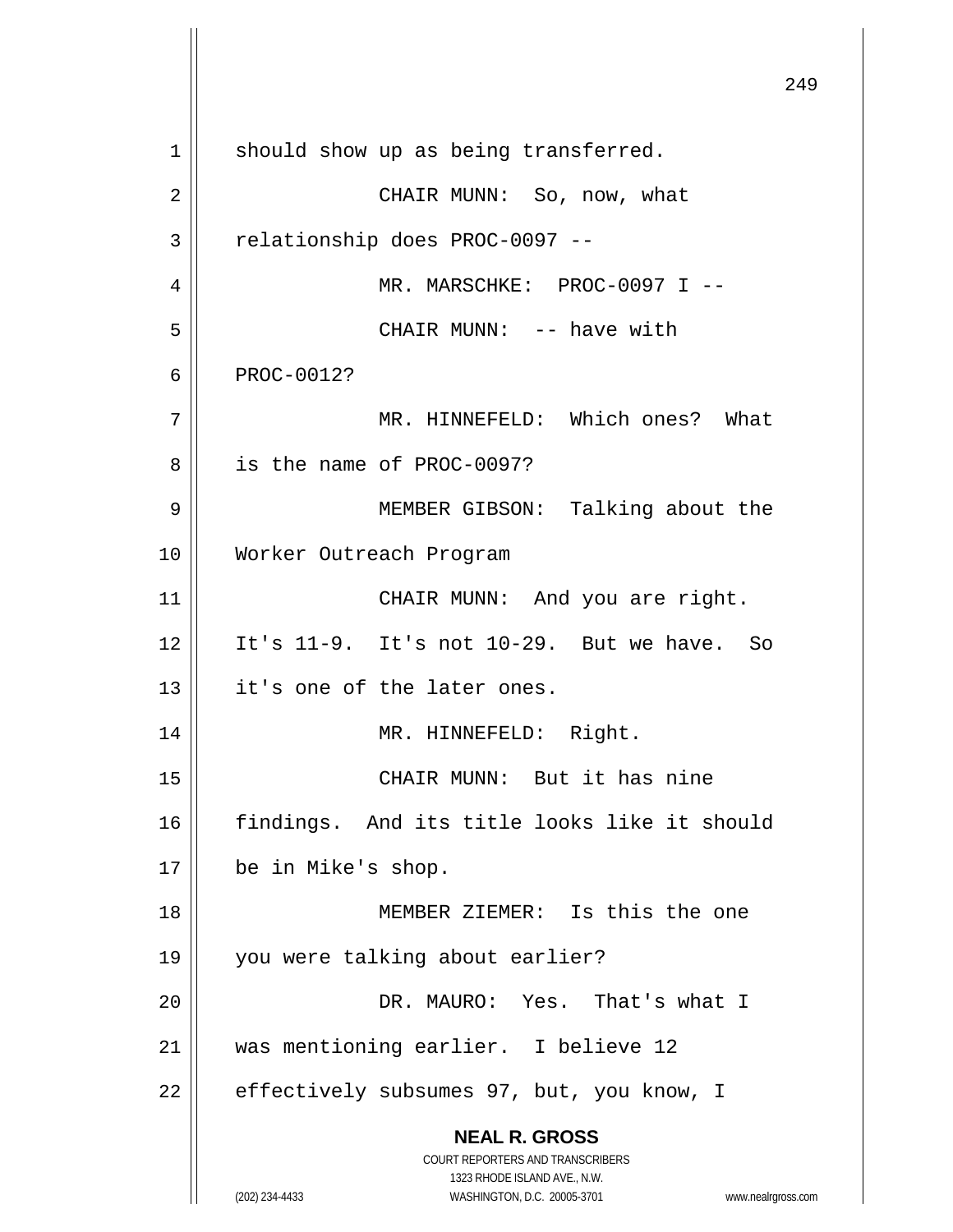**NEAL R. GROSS** COURT REPORTERS AND TRANSCRIBERS 1323 RHODE ISLAND AVE., N.W. (202) 234-4433 WASHINGTON, D.C. 20005-3701 www.nealrgross.com 250 1 can't say that for certain. 2 || MR. HINNEFELD: That is true. 3 DR. MAURO: We were discussing it  $4 \parallel$  that way. When we had our meeting yesterday, 5 we had made reference to 97 and that, for all  $6 \parallel$  intents and purposes, 12, you know, is --7 MEMBER ZIEMER: Twelve is correct. 8 Is it PROC-0012? 9 CHAIR MUNN: PROC-0012. 10 || DR. MAURO: PROC-0012. Whether or 11 not it completely subsumes or replaces  $12$  || PROC-0097 I don't know. 13 MR. HINNEFELD: I am pretty sure 14 it does. I am pretty sure PROC-0097 is 15  $\parallel$  canceled, but I will be able to tell you that 16 || for sure. PROC-0097 was an ORAU procedure.  $17 \parallel$  PROC-0012 is an OCAS procedure. 18 MEMBER GIBSON: That's part of 19 what SC&A was going to look at in the review  $20$  | of 12 is whether or not the finding of 97 was 21 complete. 22 MR. HINNEFELD: True.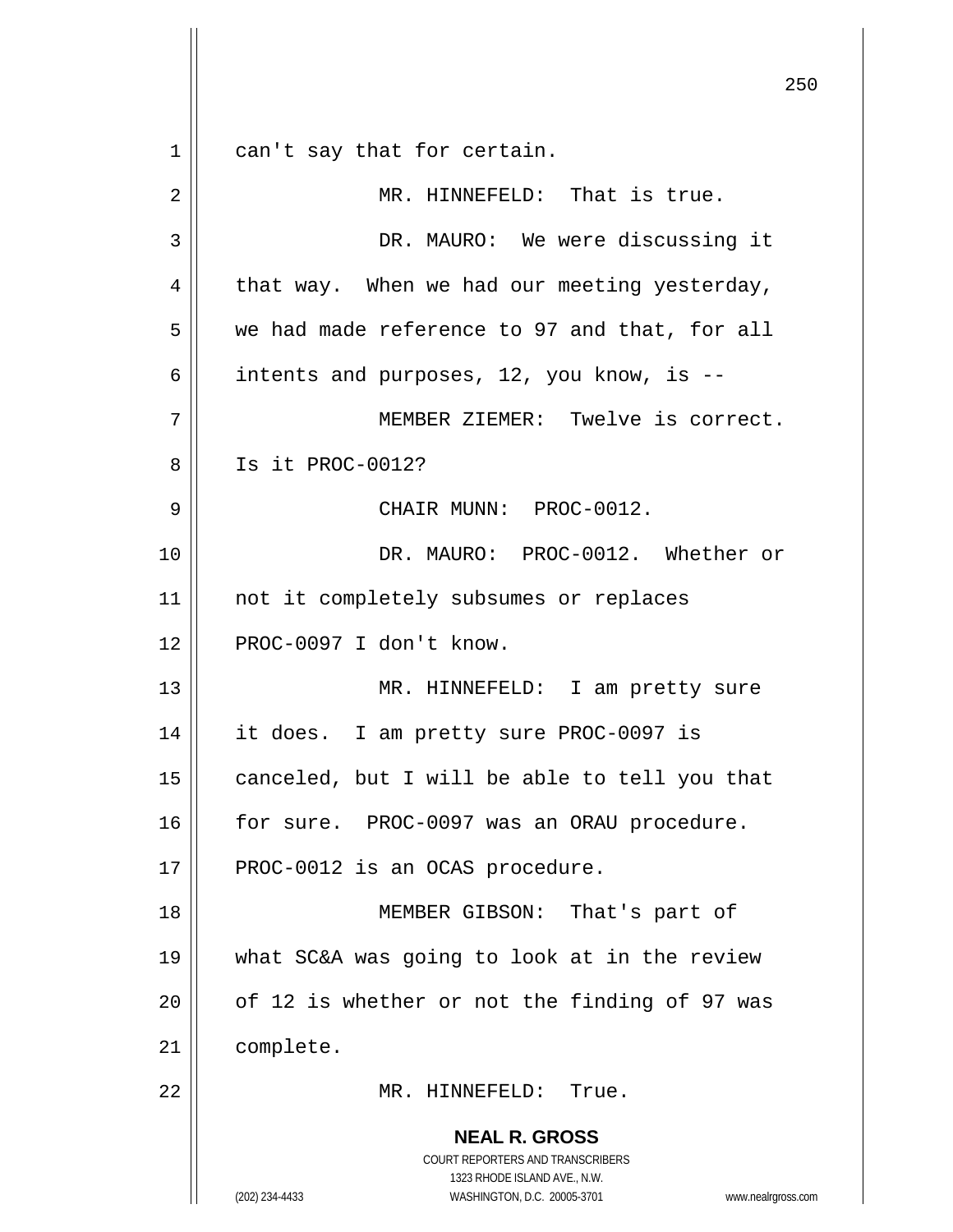**NEAL R. GROSS** COURT REPORTERS AND TRANSCRIBERS 1323 RHODE ISLAND AVE., N.W. (202) 234-4433 WASHINGTON, D.C. 20005-3701 www.nealrgross.com 1 || DR. MAURO: Correct. It's part  $2 \parallel$  and parcel of what we will be doing. 3 MEMBER ZIEMER: Would it be 4 | appropriate to suggest that we go ahead and 5 | transfer PROC-0097 over to Mike's Work Group  $6 \parallel$  as well or, else, if it is already canceled, 7 what happens? 8 CHAIR MUNN: Well, at this 9 || juncture, it appears wiser to me for us to  $10$  | keep this as it is until we have  $-$ -11 || **MEMBER ZIEMER:** Learn what --12 CHAIR MUNN: -- SC&A's report -- 13 || **MEMBER ZIEMER:** Right. 14 || CHAIR MUNN: -- as to whether or 15 not PROC-0012 does adequately cover this 16 document. 17 MEMBER ZIEMER: If this has been 18 || canceled, then it's not in the picture. Is 19 that correct? I mean, they would still look  $20$   $\parallel$  at it. 21 || MR. MARSCHKE: Some of the 22 || concerns that were raised may be applicable to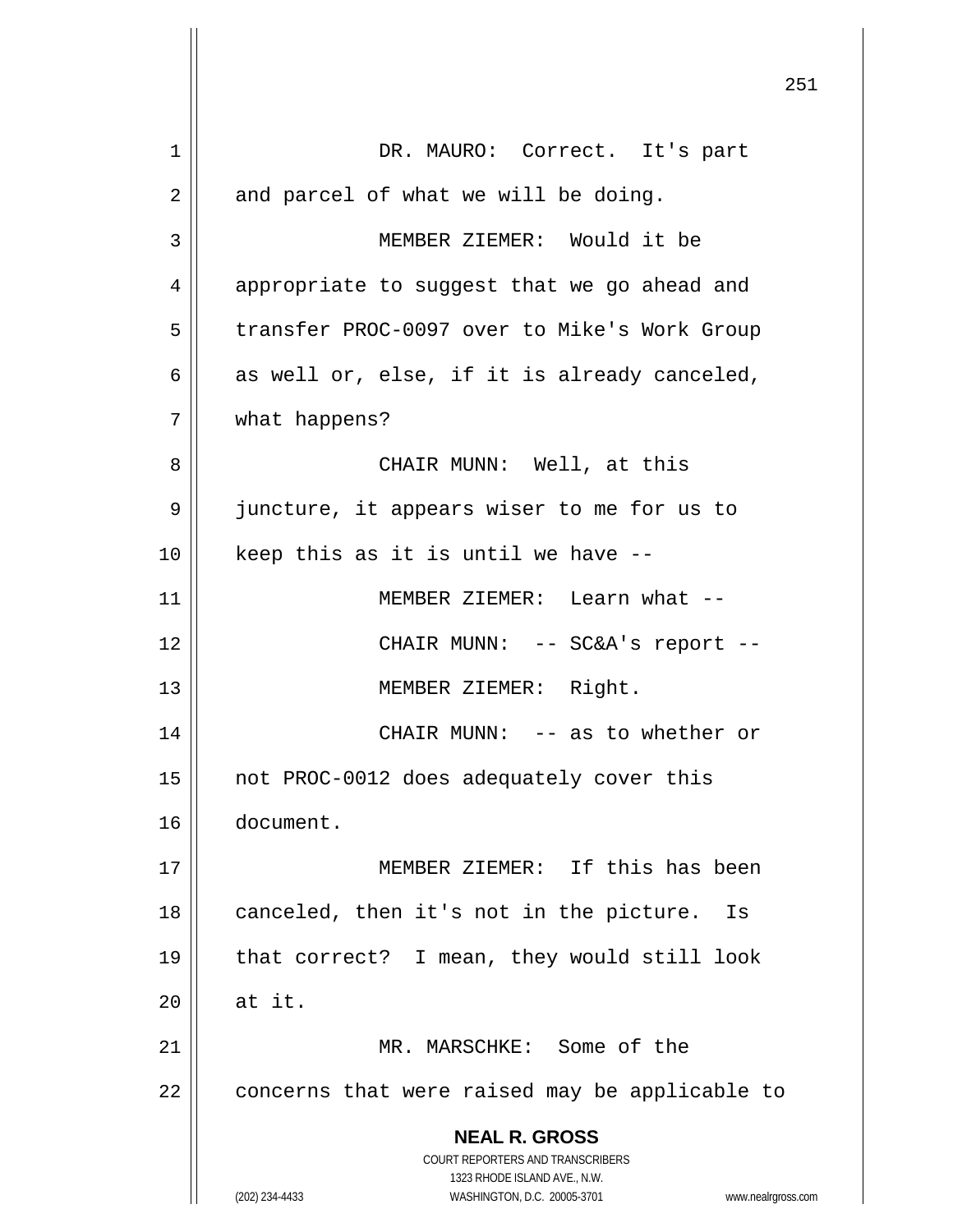**NEAL R. GROSS** COURT REPORTERS AND TRANSCRIBERS 1323 RHODE ISLAND AVE., N.W. (202) 234-4433 WASHINGTON, D.C. 20005-3701 www.nealrgross.com 252  $1 \parallel 12$ . 2 || MEMBER ZIEMER: Right. 3 MR. MARSCHKE: Either that or 4 || NIOSH may have addressed the concerns when  $5$  | they wrote 12. If they're no longer  $6 \parallel$  applicable, then I guess we would either close  $7$  | or withdraw the issue because 97 has gone 8 away. 9 || But if it was they had the same 10 wording and we had a problem with the wording 11 in 97, then we might have the same problem 12 with the wording in 12. 13 MEMBER ZIEMER: Well, I guess we 14 | should wait, then. 15 || CHAIR MUNN: I think so. 16 MEMBER GIBSON: But it appears 17 || somewhere. I mean, when we had SC&A do their 18 initial review of the PROC-0097, they came 19 back with some findings. NIOSH made a 20  $\parallel$  response to that, to SC&A's finding, saying  $21$  | that "We're going to cover that in 12." 22 So somewhere here there has been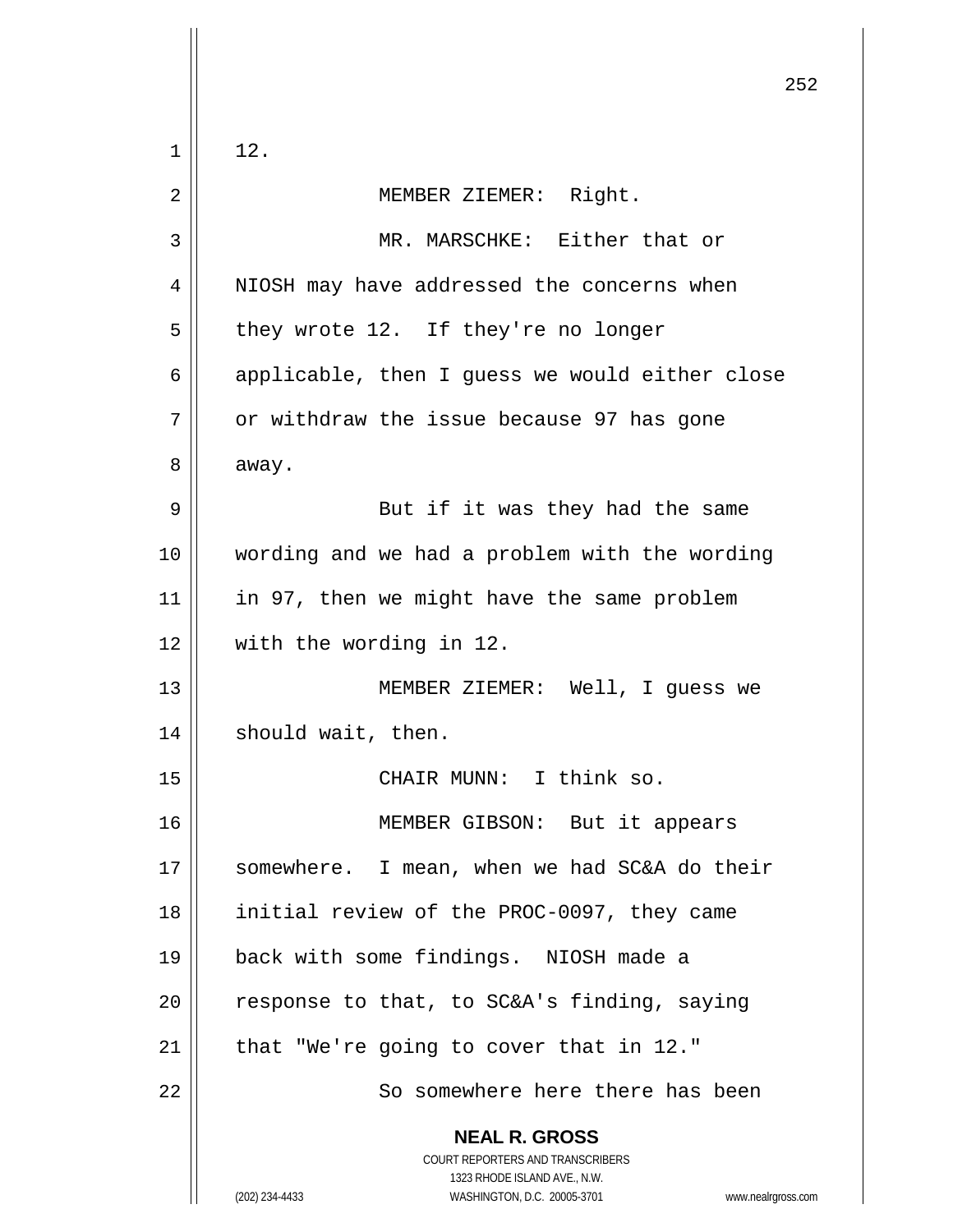|             | 253                                                                     |
|-------------|-------------------------------------------------------------------------|
| $\mathbf 1$ | an action by NIOSH that is not showing up                               |
| 2           | here. I don't know if it's not supposed to be                           |
| 3           | here or --                                                              |
| 4           | MR. HINNEFELD: Well, that is                                            |
| 5           | interesting. Let me see what I can find. You                            |
| 6           | are right. We made some responses.                                      |
| 7           | MEMBER GIBSON: And then SC&A's                                          |
| 8           | response was they were going to wait until                              |
| 9           | they review 12 to answer whether or not they                            |
| 10          | have weighed the issues adequately. There are                           |
| 11          | like almost two steps missing. Some of this                             |
| 12          | may be $--$                                                             |
| 13          | CHAIR MUNN: Yes. In which case                                          |
| 14          | we should not be showing this as open, I                                |
| 15          | quess. So, Stu, will you check to see why we                            |
| 16          | are still showing this open if there were                               |
| 17          | responses to any of these that we haven't                               |
| 18          | captured? We need to do that.                                           |
| 19          | I don't know whether that was                                           |
| 20          | simply dialogue or whether there are                                    |
| 21          | documents.                                                              |
| 22          | MR. HINNEFELD: I thought we had                                         |
|             | <b>NEAL R. GROSS</b>                                                    |
|             | <b>COURT REPORTERS AND TRANSCRIBERS</b><br>1323 RHODE ISLAND AVE., N.W. |
|             | WASHINGTON, D.C. 20005-3701<br>(202) 234-4433<br>www.nealrgross.com     |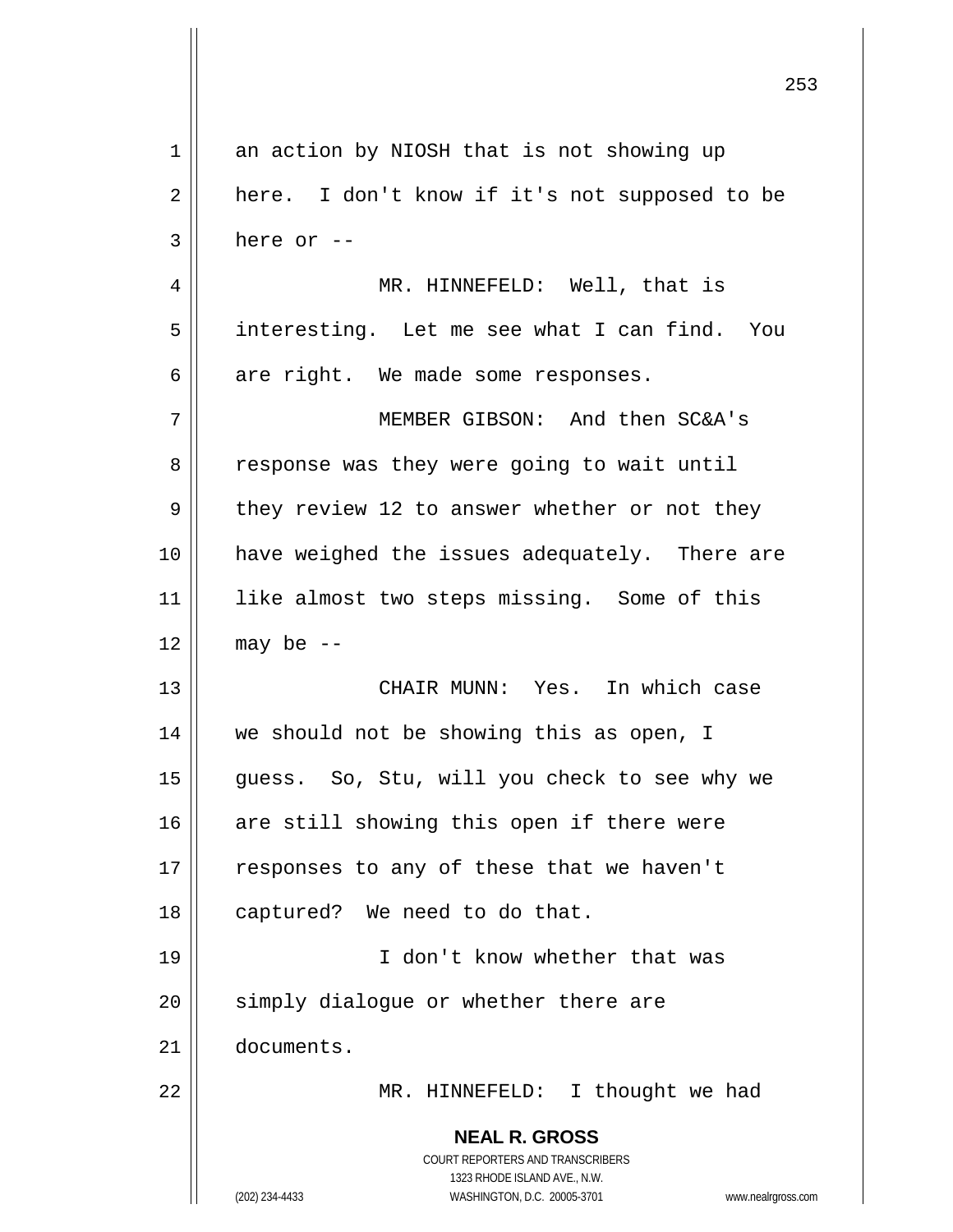$1 \parallel$  open stuff.

| $\overline{2}$ | CHAIR MUNN: Okay. The next open                                                                                                                                        |
|----------------|------------------------------------------------------------------------------------------------------------------------------------------------------------------------|
| 3              | item that is shown on my list is OTIB-0054.                                                                                                                            |
| 4              | There is a lot on that; well, mostly                                                                                                                                   |
| 5              | observations. There are only two findings.                                                                                                                             |
| 6              | MR. MARSCHKE: OTIB-0058. Okay.                                                                                                                                         |
| 7              | You are just looking at all open items now.                                                                                                                            |
| 8              | CHAIR MUNN: Yes, because we need                                                                                                                                       |
| 9              | to go through the entire list and identify                                                                                                                             |
| 10             | whether there are procedures that SC&A has                                                                                                                             |
| 11             | completed their review and given us findings                                                                                                                           |
| 12             | and observations for which there have not been                                                                                                                         |
| 13             | responses. And we just started where we were                                                                                                                           |
| 14             | in group 3.                                                                                                                                                            |
| 15             | MR. MARSCHKE: Now we're not in                                                                                                                                         |
| 16             | group 3 anymore.                                                                                                                                                       |
| 17             | CHAIR MUNN: No. Now we're into                                                                                                                                         |
| 18             | the and other things that came along later                                                                                                                             |
| 19             | list.                                                                                                                                                                  |
| 20             | MR. MARSCHKE: Right. Okay.                                                                                                                                             |
| 21             | Which one are we looking at now?                                                                                                                                       |
| 22             | CHAIR MUNN: We are looking at                                                                                                                                          |
|                | <b>NEAL R. GROSS</b><br><b>COURT REPORTERS AND TRANSCRIBERS</b><br>1323 RHODE ISLAND AVE., N.W.<br>(202) 234-4433<br>WASHINGTON, D.C. 20005-3701<br>www.nealrgross.com |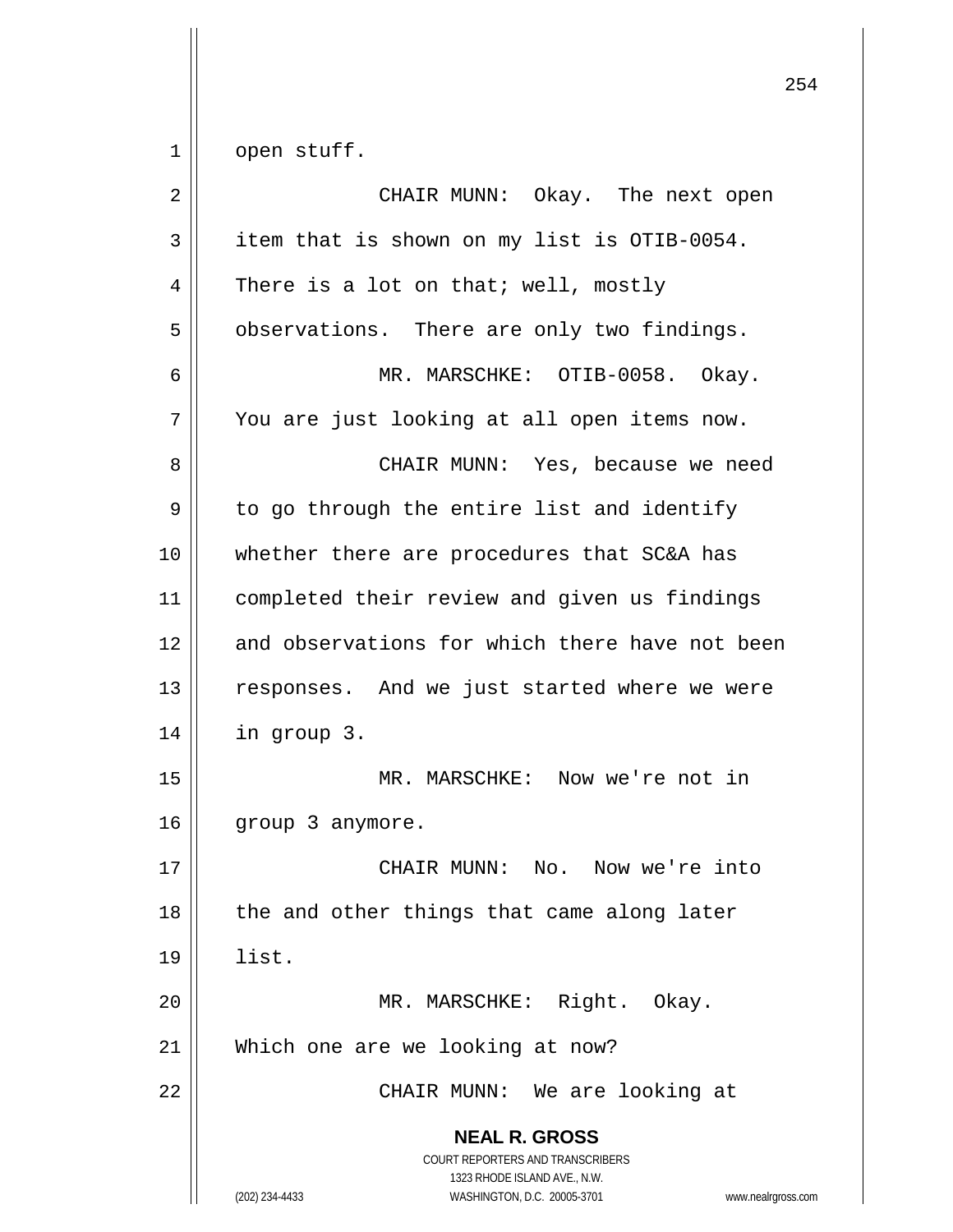**NEAL R. GROSS** COURT REPORTERS AND TRANSCRIBERS 1323 RHODE ISLAND AVE., N.W. (202) 234-4433 WASHINGTON, D.C. 20005-3701 www.nealrgross.com 255  $1 \parallel$  OTIB-0054. 2 || MR. MARSCHKE: Twenty-three. 3 CHAIR MUNN: Yes, but many of them  $4 \parallel$  are observations rather than findings. 5 MR. MARSCHKE: Twenty-six  $6 \parallel$  observations and findings. 7 CHAIR MUNN: Fifty-four was the 8 | fission and activation product assignment for 9 | internal dose-related gross beta and gross 10 || gamma analyses. 11 MR. HINNEFELD: Well, we are 12 working on responses, it is a fairly difficult 13 || concept, it's fairly specialized. 14 || CHAIR MUNN: Yes. 15 DR. MAURO: I seem to remember  $16$  | this one as getting a favorable review except 17 || we were concerned that if you have people who 18 || are working in a facility and you don't have 19 gross beta-gamma measurements, what do you do 20  $\parallel$  about that? I mean, I remember that being the  $21$   $\vert$  -- it would really be the essence of the 22 | concern on this one. I remember that being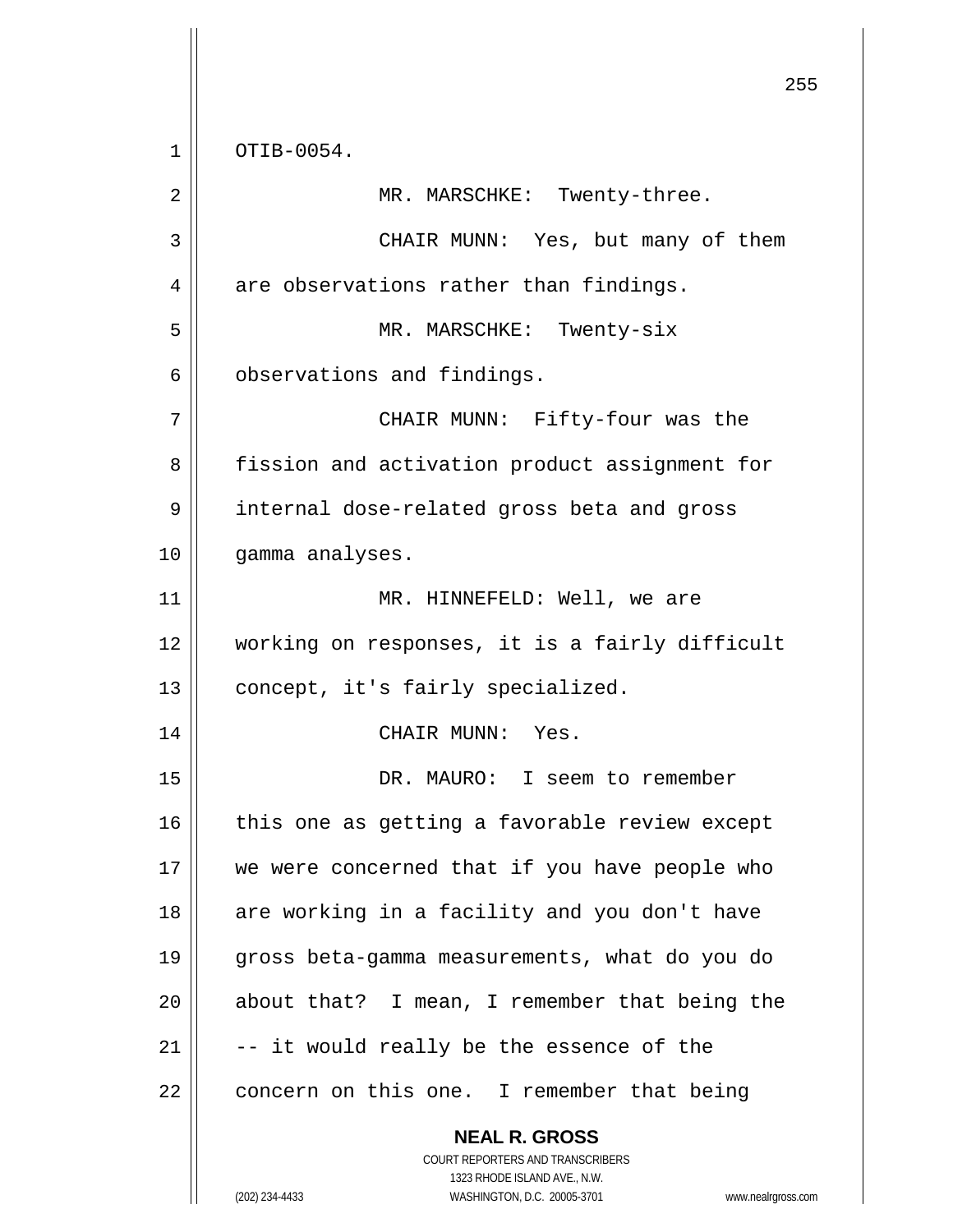**NEAL R. GROSS** COURT REPORTERS AND TRANSCRIBERS 1323 RHODE ISLAND AVE., N.W. (202) 234-4433 WASHINGTON, D.C. 20005-3701 www.nealrgross.com 256 1 || the main problem. 2 || I don't know. Is there a large 3 || number of findings on this? 4 CHAIR MUNN: Yes, there are.  $5$  There are 26 total findings and observations. 6 | They seem to be about equally divided between 7 | observations and findings, a whole batch of 8 | reactor source term issues, a whole batch of 9 | urinalysis issues. 10 DR. MAURO: Okay. Never mind. 11 Okay. 12 || CHAIR MUNN: So they may be 13 || relatively easy to address, but they are going 14 | to be very cumbersome. 15 DR. MAURO: If I remember, this 16 was Joyce or Ron. Do you know who had the 17 lead on this, Steve? 18 || MR. MARSCHKE: I think Steve 19 Ostrow. 20 || DR. MAURO: Oh, okay. 21 || MR. MARSCHKE: Fission products, 22 | fission and activation product assignment for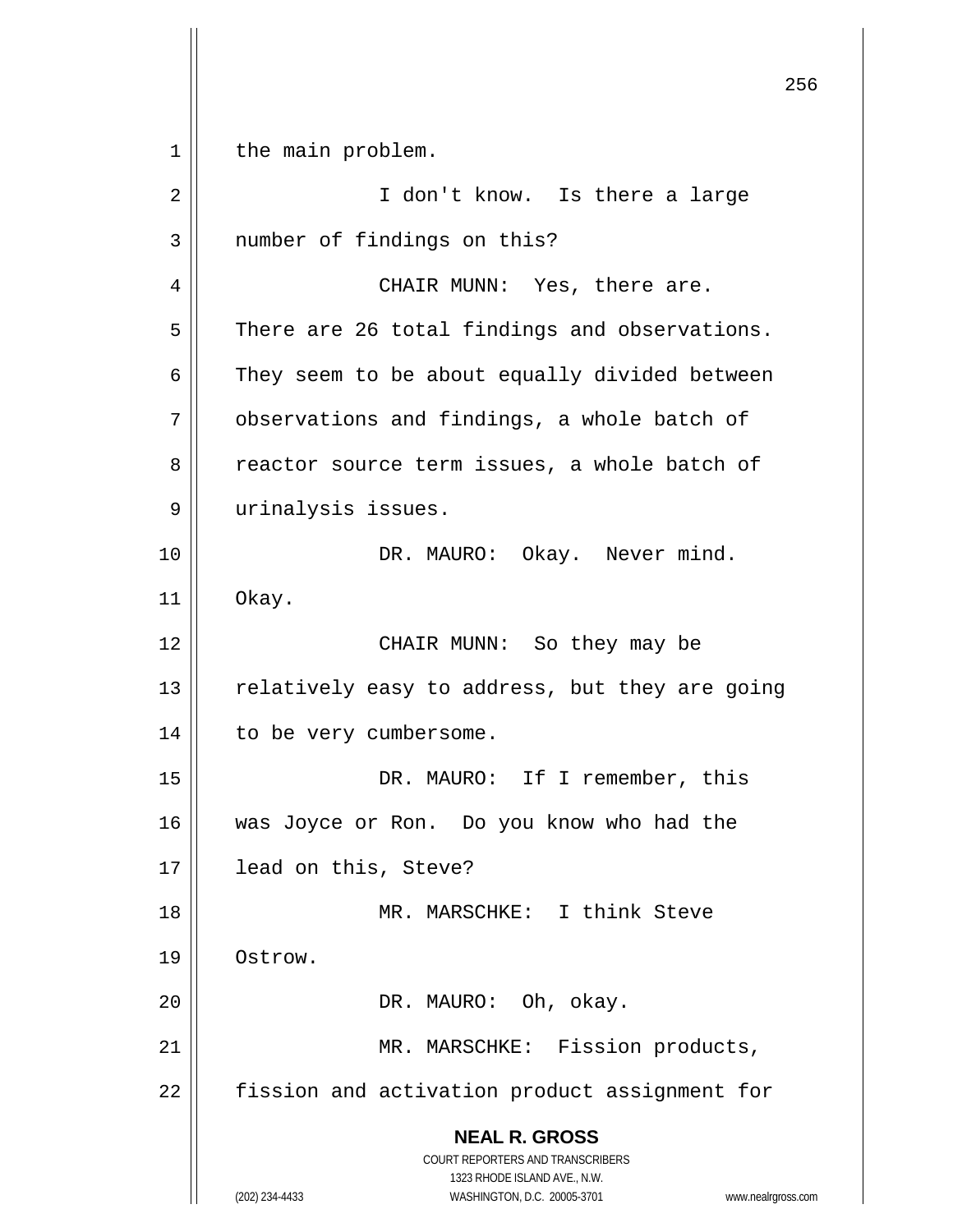**NEAL R. GROSS** COURT REPORTERS AND TRANSCRIBERS 1323 RHODE ISLAND AVE., N.W. (202) 234-4433 WASHINGTON, D.C. 20005-3701 www.nealrgross.com  $1 \parallel$  -- well, maybe not. I don't know. 2 DR. MAURO: Well, yes. There were  $3 \parallel$  two aspects to this. You had a number of 4 different reactor types --5 MR. MARSCHKE: I think it was  $6 \parallel$  Steve Ostrow because -- $7 \parallel$  DR. MAURO: -- a full mix 8 | depending on the reactor type. In other 9 words, you know a person is working at a 10 || facility where there was a reactor. All 11 you've got is gross beta-gamma information and  $12$  | the kind of reactor that was there. 13 || CHAIR MUNN: I think that is 14 probably true because there is a reference to 15 | TRIGA in here. 16 DR. MAURO: Yes. 17 CHAIR MUNN: Yes. 18 DR. MAURO: And then we would say 19 okay. If you know you've got this kind of 20 || reactor and the person worked there and you've 21 || got gross beta-gamma, here's a mix of fission 22 | products you assume those gross beta-gamma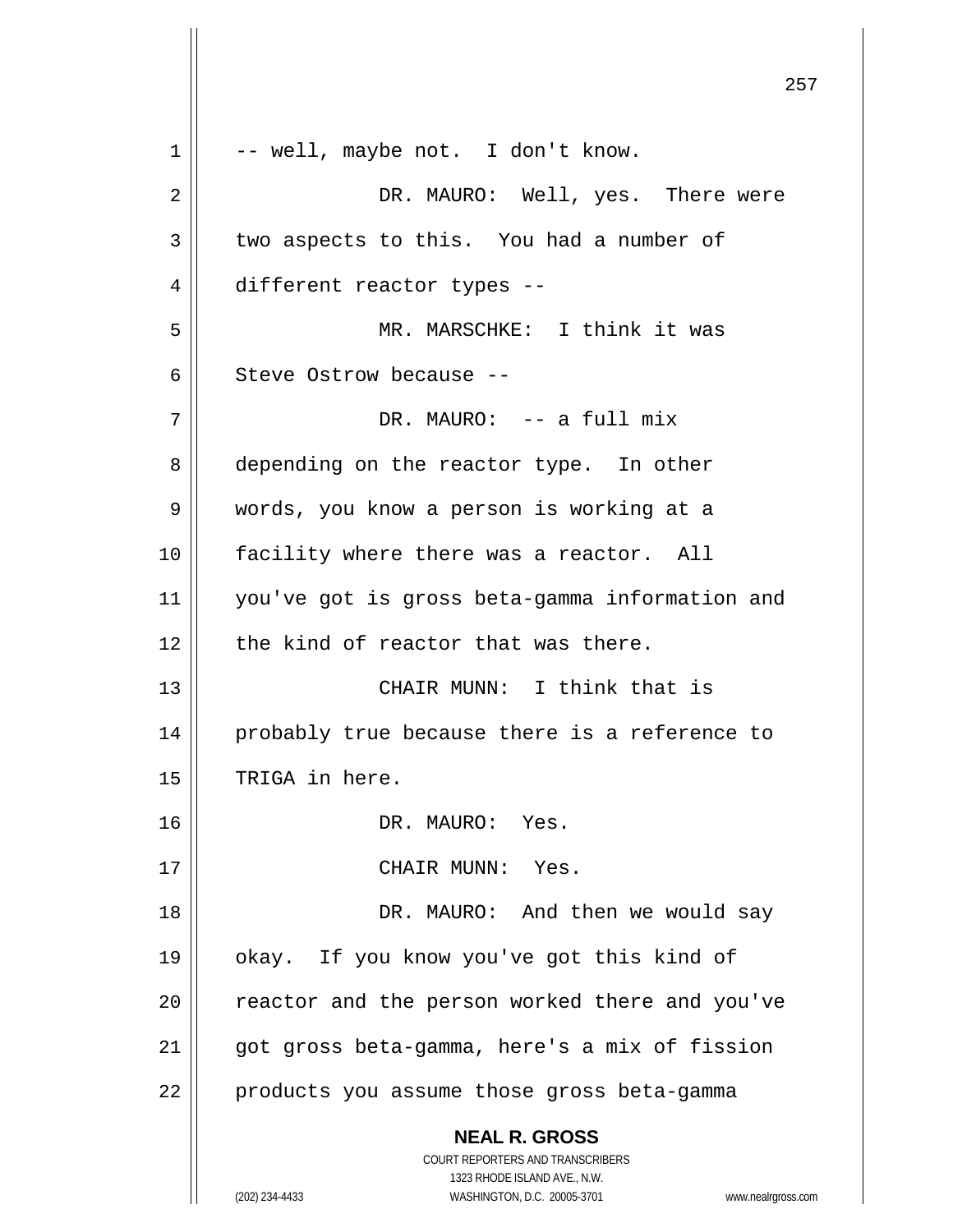**NEAL R. GROSS** COURT REPORTERS AND TRANSCRIBERS 1323 RHODE ISLAND AVE., N.W. (202) 234-4433 WASHINGTON, D.C. 20005-3701 www.nealrgross.com 1 || reflect. 2 || So I can see two things happening. 3 | I can see Steve Ostrow looking at the reactors  $4 \parallel$  as a nuclear engineer and Joyce looking at the 5 | gross beta-gamma assumptions. 6 MR. MARSCHKE: I think you are  $7$  | exactly right. The other thing is Steve 8 | Ostrow liked to put in observations as opposed  $9 \parallel$  to findings. 10 DR. MAURO: Yes. Actually, when 11 you said a large number like that, it sounds 12 || like it may have picked up a lot of things out  $13 \parallel$  on the margin. 14 MR. HINNEFELD: Well, there are 15 | ten things identified as observations. And I 16 || just opened one. It's essentially a positive 17 | comment where "The AKR methodologies, 18 || assumptions, and data sources are reasonable." 19 I will respond, "No response needed." 20 CHAIR MUNN: Yes. We could, 21 indeed. 22 MR. MARSCHKE: Or we could say,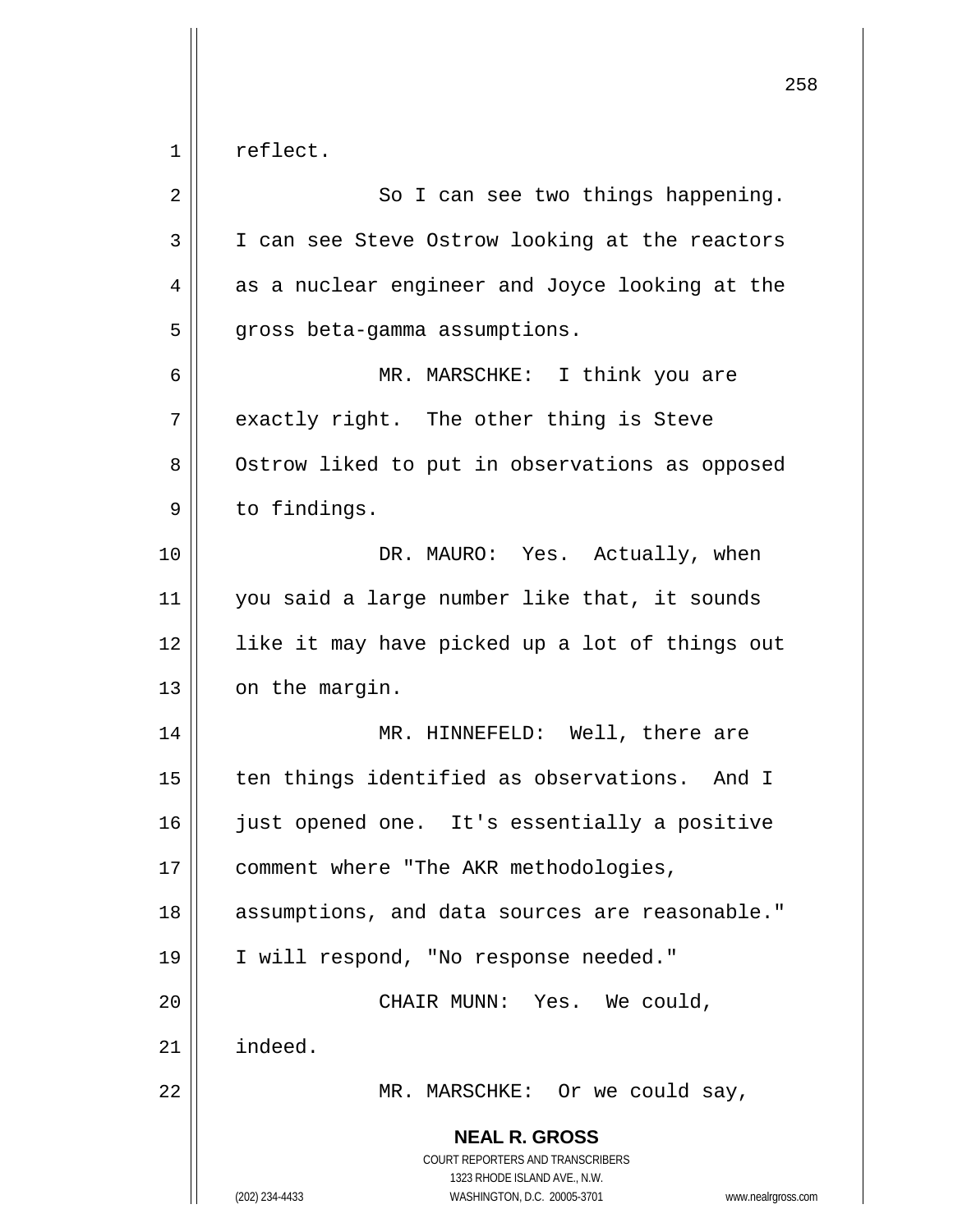**NEAL R. GROSS** COURT REPORTERS AND TRANSCRIBERS 1323 RHODE ISLAND AVE., N.W. (202) 234-4433 WASHINGTON, D.C. 20005-3701 www.nealrgross.com 259 1 "What do you mean they are reasonable?" 2 | MEMBER ZIEMER: We want to be 3 unreasonable. 4 | (Laughter.) 5 CHAIR MUNN: Yes. Any response at  $6 \parallel$  all is gratefully accepted. 7 || The next thing I see on the list, 8 | OTIB-0070, dose reconstruction during residual 9 | radioactivity periods at AWE facilities. 10 DR. MAURO: Yes. I am familiar 11 with that one. The lead on that was Hans. If 12 you want to engage that one, I can get Hans on  $13$  | the line. 14 || MR. HINNEFELD: No. We haven't 15 | gotten any feedback. 16 CHAIR MUNN: Our concern is that 17 it is showing completely open. And, as you 18 || dealt with -- remember, we have 15 findings on  $19 \parallel \text{it.}$ 20 DR. MAURO: Yes. Again, there are 21 | certain essentials, so to speak. I remember  $22$  || that one. Maybe there are 50 findings, but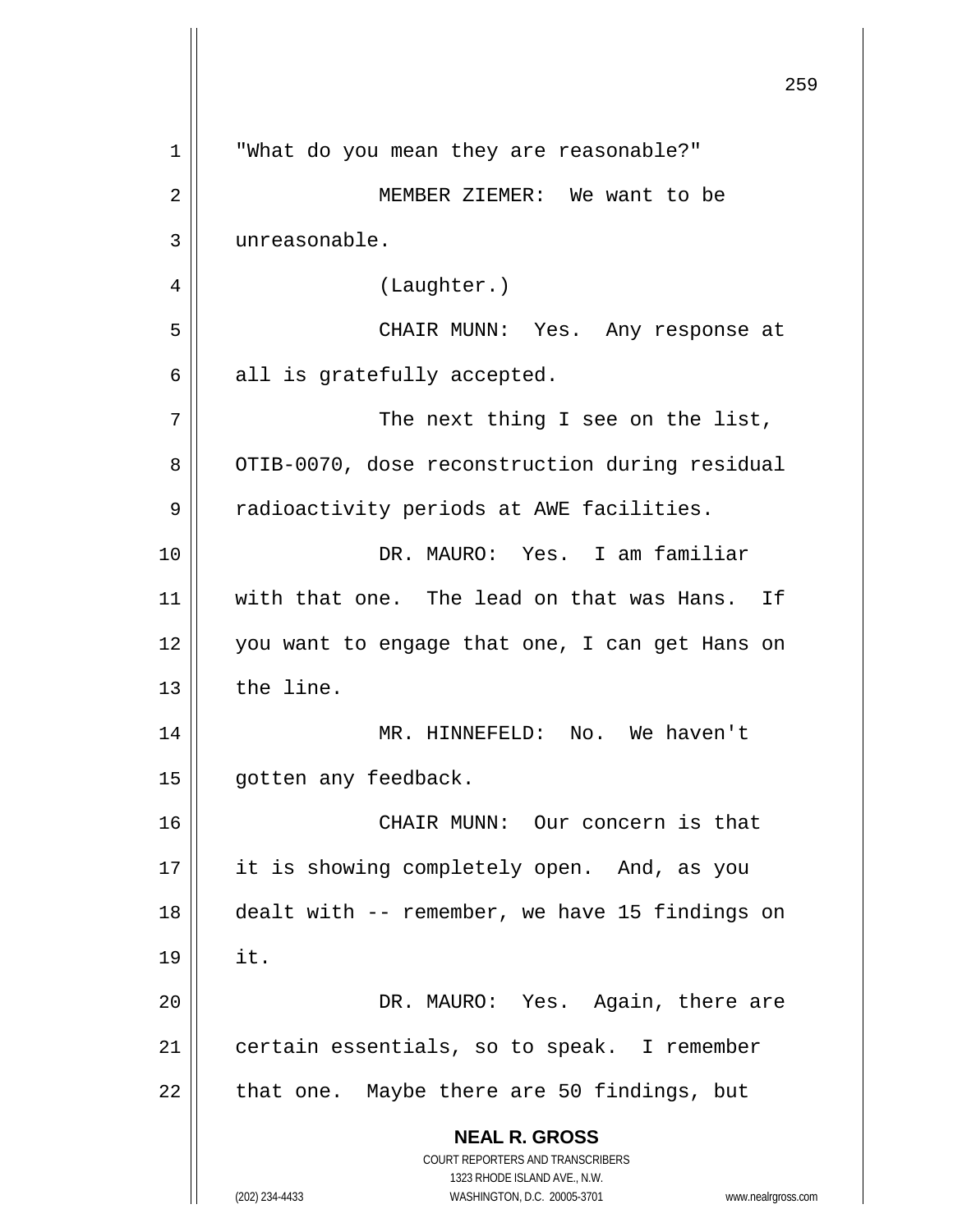**NEAL R. GROSS** COURT REPORTERS AND TRANSCRIBERS 1323 RHODE ISLAND AVE., N.W. (202) 234-4433 WASHINGTON, D.C. 20005-3701 www.nealrgross.com 260 1 || there are really only 2 or 3 issues that  $2 \parallel$  really were of concern. But when the date  $3 \parallel$  comes, we'll deal with that. 4 MR. MARSCHKE: A lot of the 5 | findings were basically related to TBD-6000/  $6 \parallel 6001.$ 7 DR. MAURO: Yes. 8 || MR. MARSCHKE: I think they were 9 duplicates of basically findings that were 10 found in TBD-6000/6001. So probably the Board  $11$   $\vert$  -- well, one way to address it would be to say 12 addressed in -- 13 DR. MAURO: Yes. 14 || MR. MARSCHKE: -- whichever was 15 | the appropriate because I remember when I  $16$  entered these, at first I didn't enter the  $-$ -17 CHAIR MUNN: And that may be the  $18$  | end of our group for the day because the only 19 other thing I show open on my files here is  $20$  |  $OCAS$  IG-004, which I think has had an adequate 21 || amount of coverage here today and in any case  $22$  || is going to be transferred, correct?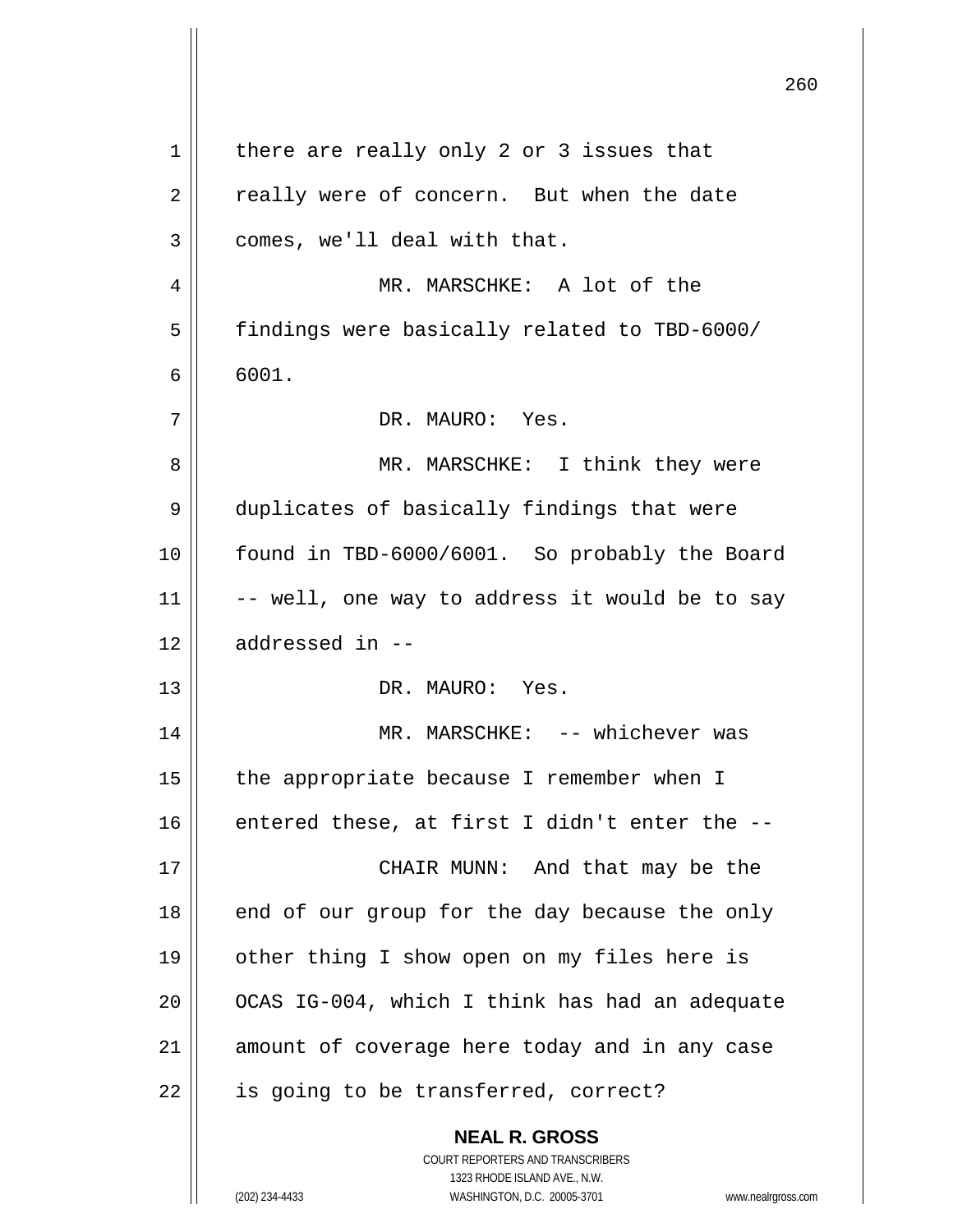|    | 261                                                                 |
|----|---------------------------------------------------------------------|
| 1  | MR. MARSCHKE: IG-004 we decided                                     |
| 2  | to close. You may want to look back to OCAS                         |
| 3  | TIB-0013. On my file, it is showing to be                           |
| 4  | open.                                                               |
| 5  | CHAIR MUNN: Yes. It is shown on                                     |
| 6  | my file to be open as well.                                         |
| 7  | MR. MARSCHKE: Both 13 and 14.                                       |
| 8  | CHAIR MUNN: I don't even see 14.                                    |
| 9  | MR. HINNEFELD: Okay. You will                                       |
| 10 | get OTIB-0013 initial responses.                                    |
| 11 | CHAIR MUNN: Okay.                                                   |
| 12 | MR. HINNEFELD: Are you looking at                                   |
| 13 | OCAS TIB-0013 or --                                                 |
| 14 | MR. MARSCHKE: OCAS TIB.                                             |
| 15 | MR. HINNEFELD: OCAS TIB-0013.                                       |
| 16 | CHAIR MUNN: Thirteen and 14.                                        |
| 17 | MR. MARSCHKE: And 14. They're                                       |
| 18 | both being shown as open.                                           |
| 19 | MR. HINNEFELD: Okay.                                                |
| 20 | DR. MAURO: Do you have the titles                                   |
| 21 | to those?                                                           |
| 22 | CHAIR MUNN: Yes. OTIB-0013 is                                       |
|    | <b>NEAL R. GROSS</b>                                                |
|    | COURT REPORTERS AND TRANSCRIBERS<br>1323 RHODE ISLAND AVE., N.W.    |
|    | (202) 234-4433<br>WASHINGTON, D.C. 20005-3701<br>www.nealrgross.com |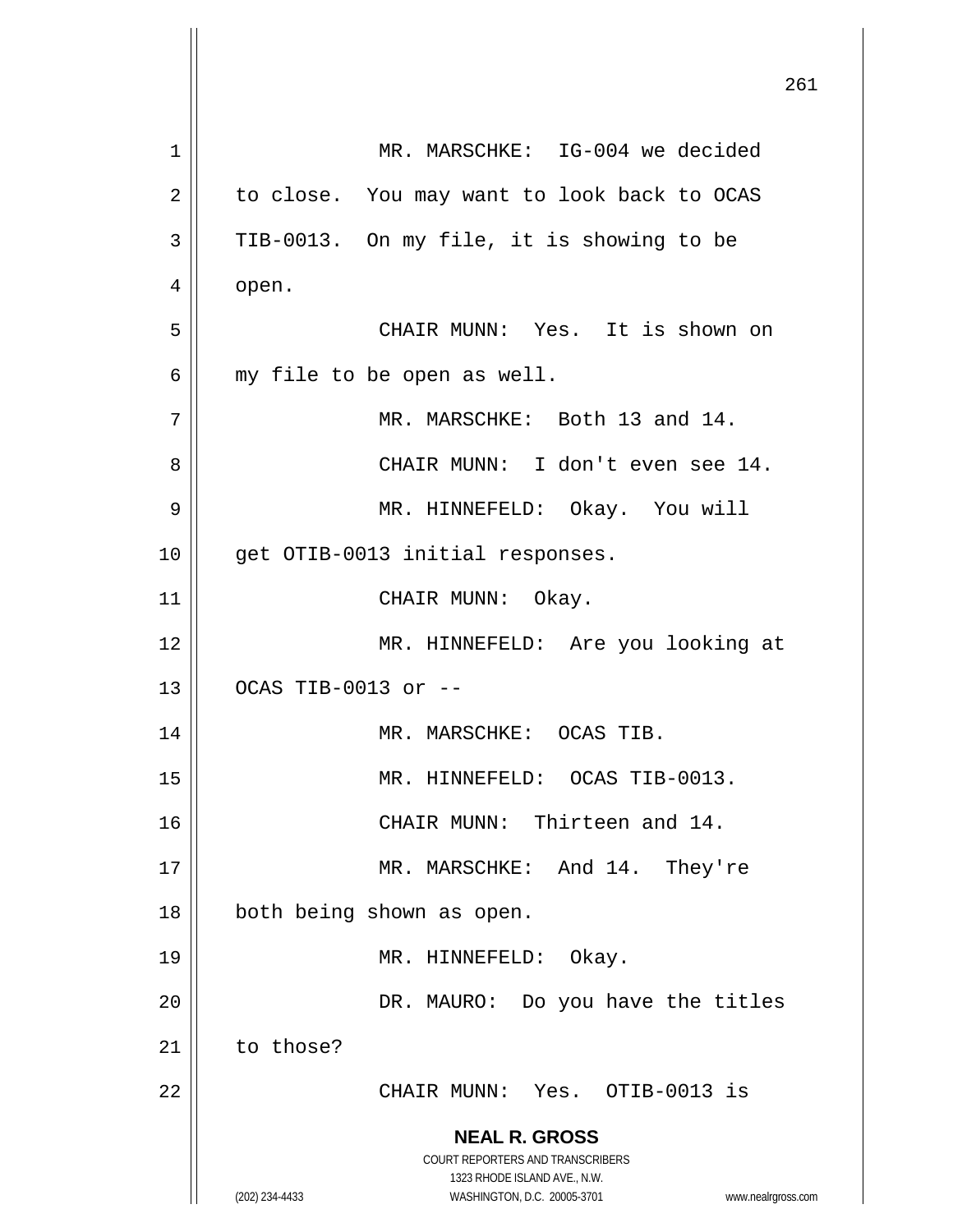**NEAL R. GROSS** COURT REPORTERS AND TRANSCRIBERS 1323 RHODE ISLAND AVE., N.W. (202) 234-4433 WASHINGTON, D.C. 20005-3701 www.nealrgross.com 262 1 Individual Dose Adjustment Procedure for Y-12 2 | Dose Reconstruction. And OTIB-0014 is Rocky 3 | Flats Internal Dosimetry Coworker Extension. 4 DR. MAURO: And those are both 5 | being transferred, I presume? 6 CHAIR MUNN: Well -- 7 MR. HINNEFELD: I would assume the 8 | Rocky Flats one has been subsumed. 9 MEMBER ZIEMER: They haven't been 10 yet. 11 CHAIR MUNN: They have not been  $12$  | transferred. That may be a big job for us to 13 || look at based on some of the information that 14 we have with respect already to commonality as  $15$   $\parallel$  well. 16 DR. MAURO: Yes. Well, you know, 17 Rocky has a hole to go to. Y-12 doesn't. 18 || CHAIR MUNN: Yes, that is true. 19 But I think it is in our commonalities. 20 MR. HINNEFELD: I am puzzled. 21 Those reviews are pretty old, right, because  $22$   $\parallel$  these are OCAS TIBs.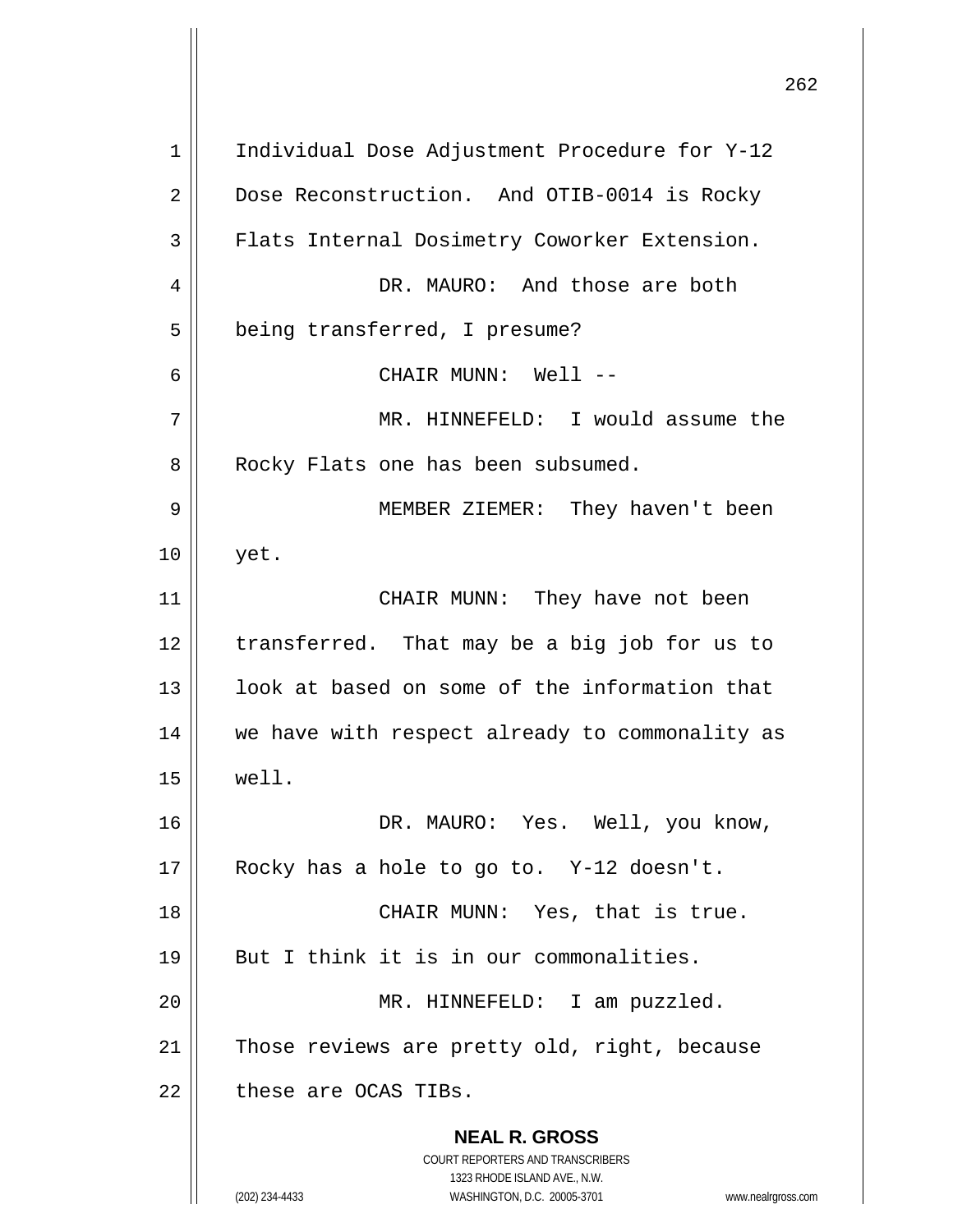|    | 263                                                      |
|----|----------------------------------------------------------|
| 1  | CHAIR MUNN: Yes.                                         |
| 2  | MR. HINNEFELD: And those aren't                          |
| 3  | generally the kind of TIBs that we would                 |
| 4  | write.                                                   |
| 5  | CHAIR MUNN: The SC&A report was                          |
| 6  | 2007 October.                                            |
| 7  | MR. MARSCHKE: It was the third                           |
| 8  | set.                                                     |
| 9  | CHAIR MUNN: It was third set,                            |
| 10 | yes.                                                     |
| 11 | MEMBER ZIEMER: Third set.                                |
| 12 | CHAIR MUNN: All right. I will                            |
| 13 | make a note of questions here. There are                 |
| 14 | several others here showing open that I am not           |
| 15 | constrained to address them at this time                 |
| 16 | unless someone else is really eager to do so.            |
| 17 | I think it would be wise for us to                       |
| 18 | complete this listing of action items and make           |
| 19 | sure that we have covered those adequately and           |
| 20 | hope that our system is fully up and operating           |
| 21 | so that we don't have to worry about what is             |
| 22 | open in the past.                                        |
|    | <b>NEAL R. GROSS</b><br>COURT REPORTERS AND TRANSCRIBERS |

1323 RHODE ISLAND AVE., N.W.

 $\prod$ 

(202) 234-4433 WASHINGTON, D.C. 20005-3701 www.nealrgross.com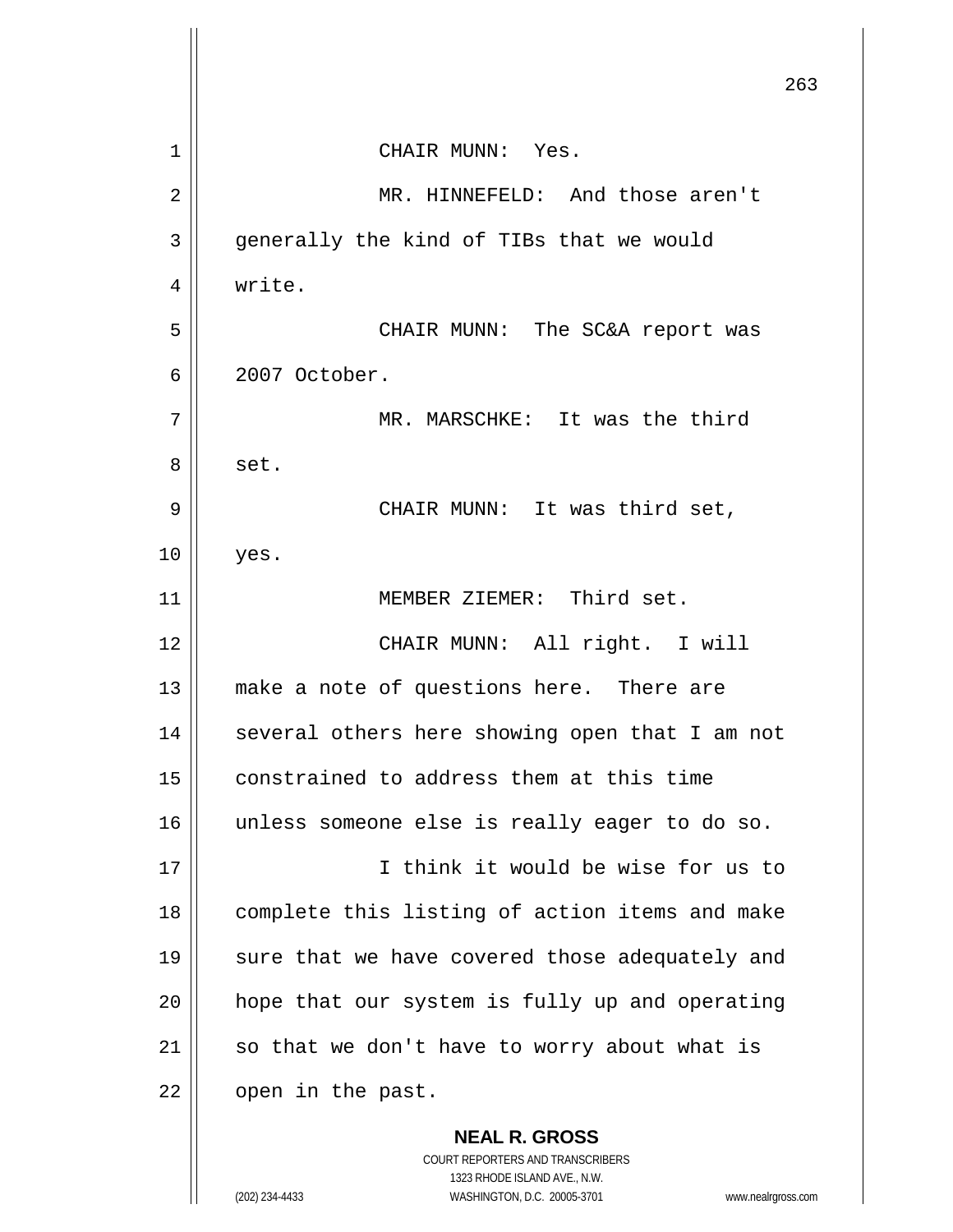**NEAL R. GROSS** COURT REPORTERS AND TRANSCRIBERS 1323 RHODE ISLAND AVE., N.W. 1 Do we have additional housekeeping 2 | items over and above our meeting itself that 3 we have already established for the 15th? Do 4 we need to look out further than that or is  $5$  that quite adequate for what we are doing? 6 MR. KATZ: Do you want to talk 7 about for the drafting of the Subcommittee 8 || report? It seems like you are going to need  $9 \parallel$  to join some heads a bit in advance of that 10 meeting because you don't have any? 11 Unlike the Dose Reconstruction 12 Subcommittee, which has substantive findings 13 | to roll up and so on, you go through 14 || procedures in this group and sort of pack them 15 || away as you resolve them. But it is going to 16 || take some doing for you to think through and 17 || come up to sort of some other statements for  $18$  || the Secretary about --19 CHAIR MUNN: Yes, it is. And, as  $20$  || a matter of fact, I thought we covered that  $21$  || this morning. But perhaps  $-$ 22 MR. KATZ: Just what was unclear

(202) 234-4433 WASHINGTON, D.C. 20005-3701 www.nealrgross.com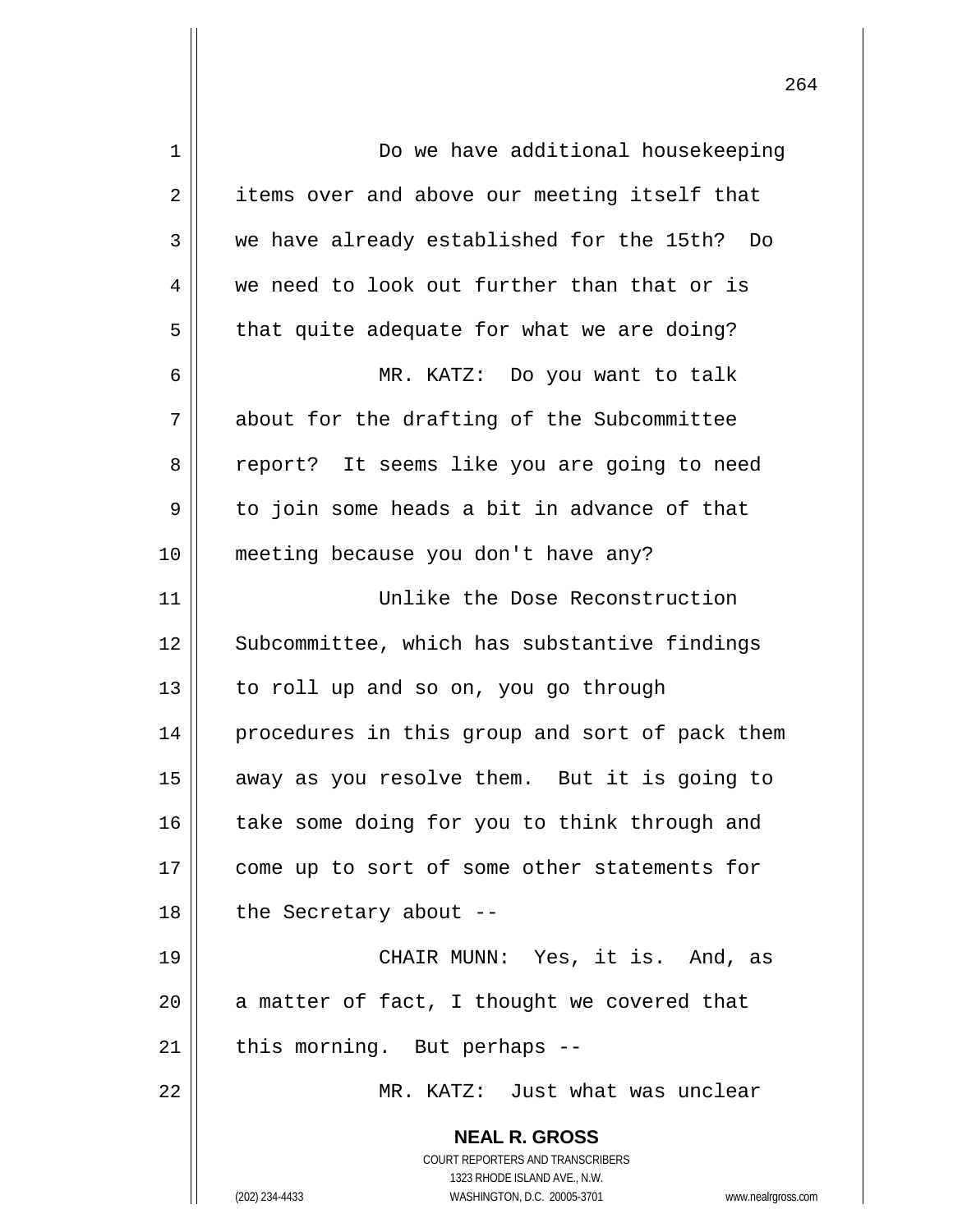**NEAL R. GROSS** COURT REPORTERS AND TRANSCRIBERS 1323 RHODE ISLAND AVE., N.W. 1 || to me was it seems like you are going to need  $2 \parallel -1$  don't know who is going to be the initial 3 drafter, but you are going to need the help of 4 | your Subcommittee members to be thinking about  $5 \parallel$  some of the statements in advance, rather than  $6 \parallel$  coming to a meeting with just more thoughts on  $7 \parallel$  that. 8 CHAIR MUNN: They will be getting 9 | --10 MEMBER ZIEMER: No. I think she 11 || said she was going to distribute it in 12 | advance. 13 || MR. KATZ: Okay. 14 CHAIR MUNN: I will distribute a 15 draft and ask for as much input as I can get 16 and will be working with Steve, too, to get 17 the drafts and other status material that we 18 will need to include. Yes. 19 What I was trying to do this 20 morning was get a real feel for whether it was 21 | the Subcommittee's opinion that we should  $22$  || duplicate the time the same as we did last

(202) 234-4433 WASHINGTON, D.C. 20005-3701 www.nealrgross.com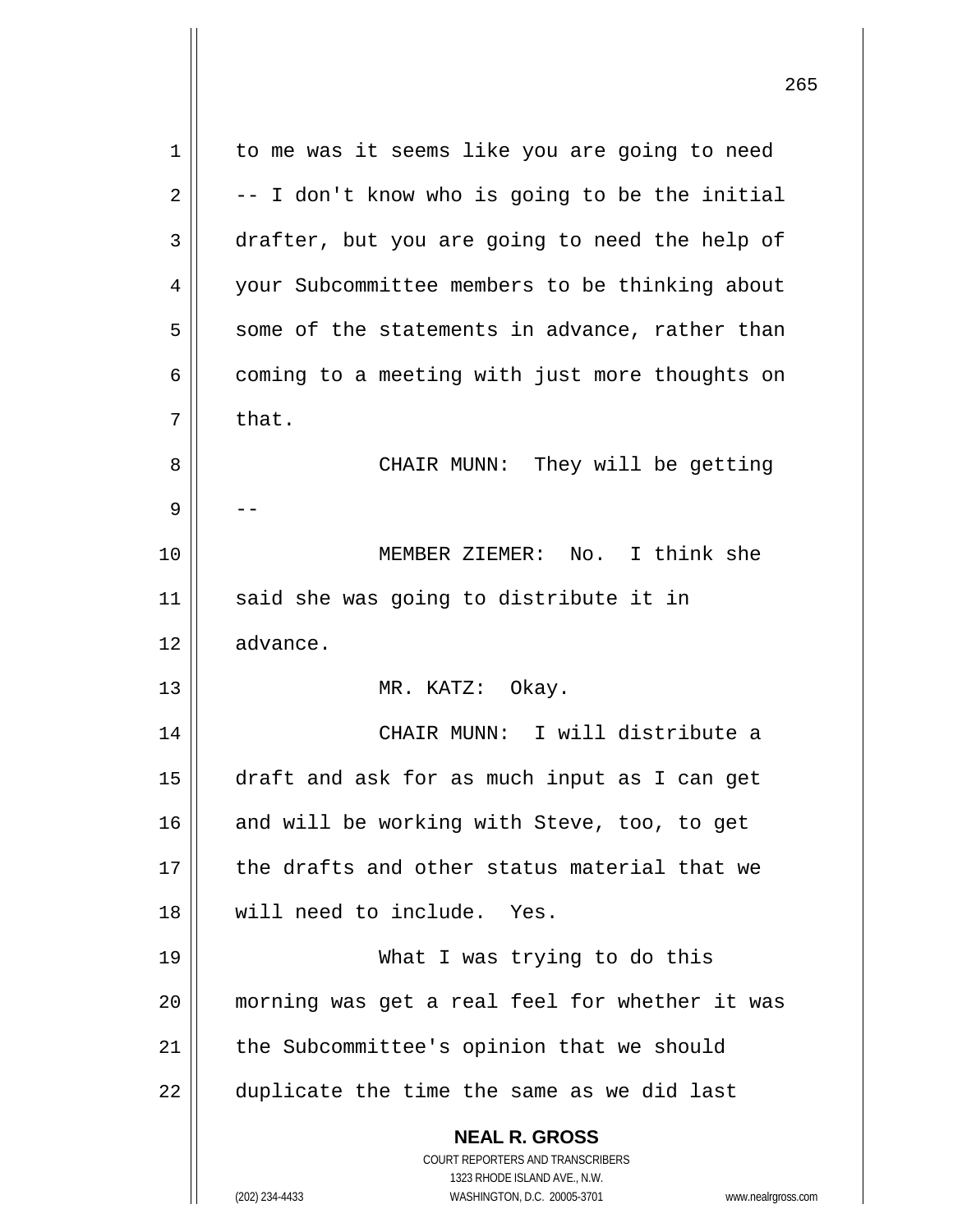|    | 266                                                                 |
|----|---------------------------------------------------------------------|
| 1  | time, which I didn't feel was appropriate.                          |
| 2  | I think I received confirmation                                     |
| 3  | that the rest of the Subcommittee does not --                       |
| 4  | yes. We will need to do a lot of discussion                         |
| 5  | -- it will probably be e-mails -- with respect                      |
| 6  | to that document.                                                   |
| 7  | Any other items? Steve, before                                      |
| 8  | you put that summary away, we did not go over                       |
| 9  | that this morning. And I would like just for                        |
| 10 | our own information for us to take a quick                          |
| 11 | look at that before we close out. And that                          |
| 12 | will be our last item of the day.                                   |
| 13 | MR. MARSCHKE: Well, the first                                       |
| 14 | thing I would like to compare is this is where                      |
| 15 | we started this morning. This is one I                              |
| 16 | brought with me this morning. And we had 118                        |
| 17 | open items, 38 in progress, 78 in abeyance, 15                      |
| 18 | addressed in other findings, 39 transferred,                        |
| 19 | 250 closed.                                                         |
| 20 | If you all remember those numbers,                                  |
| 21 | you can see basically at the end of the day,                        |
| 22 | we have 105 open items. So we got rid of                            |
|    | <b>NEAL R. GROSS</b>                                                |
|    | COURT REPORTERS AND TRANSCRIBERS<br>1323 RHODE ISLAND AVE., N.W.    |
|    | (202) 234-4433<br>WASHINGTON, D.C. 20005-3701<br>www.nealrgross.com |

 $\mathsf{l}\mathsf{l}$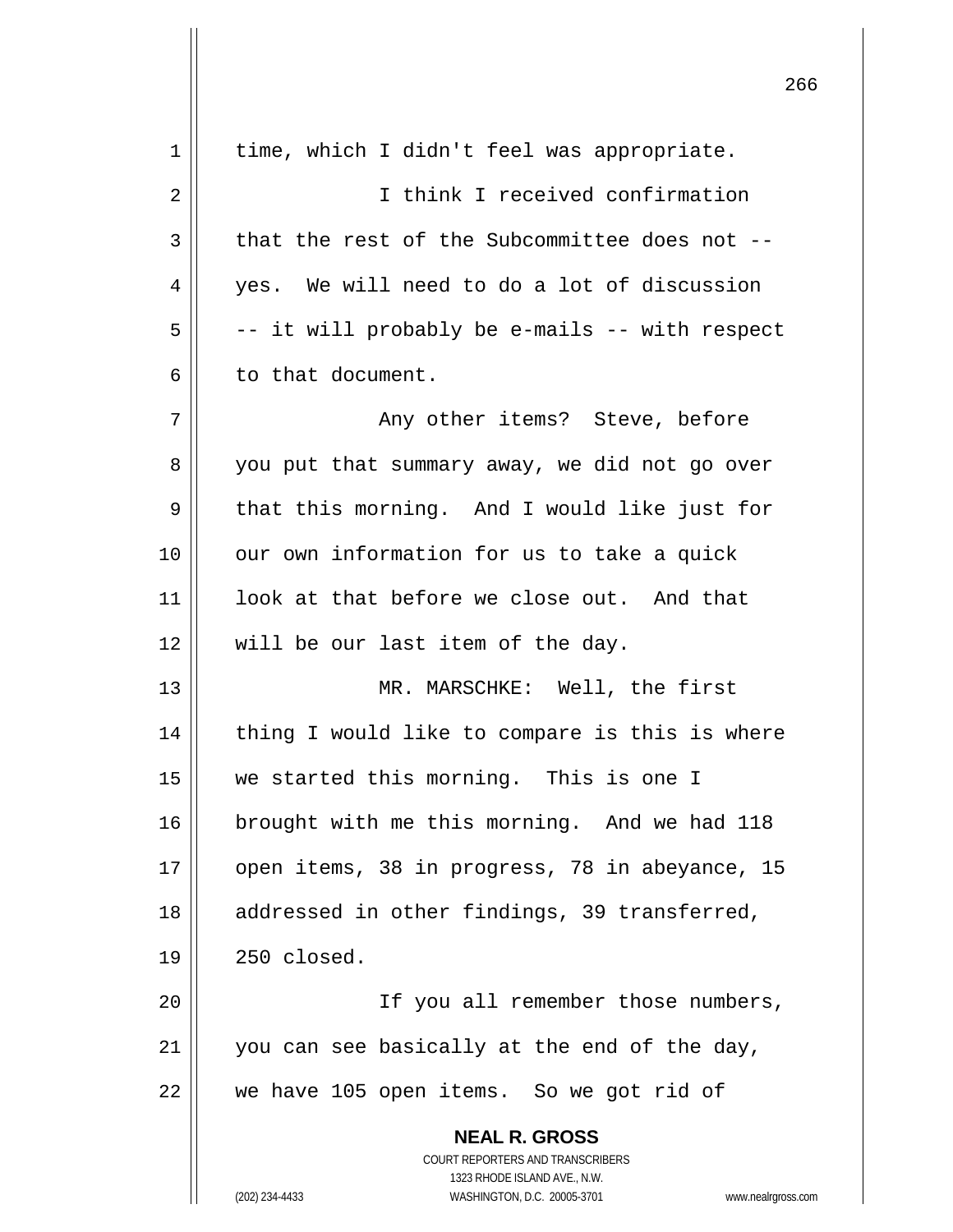**NEAL R. GROSS** COURT REPORTERS AND TRANSCRIBERS 1323 RHODE ISLAND AVE., N.W. (202) 234-4433 WASHINGTON, D.C. 20005-3701 www.nealrgross.com 1 || about 13 open items on this. We have 33 in 2 | progress, 86 in abeyance, still have 15 3 || addressed in other findings, 41 transferred, 4  $\| -$ 5 CHAIR MUNN: Very good.  $6 \parallel$  MR. MARSCHKE:  $--$  and 258 closed.  $7 \parallel$  So I guess the number closed went up by 8, the 8 | number in open went down by 13 from today's 9 | efforts. 10 CHAIR MUNN: Excellent. 11 DR. MAURO: How many in abeyance? 12 || MR. MARSCHKE: In abeyance went  $13 \parallel$  from 78 this morning  $-$ 14 || MR. KATZ: To 86. 15 MR. MARSCHKE: -- to 86. So there 16 was quite a bit. That's about eight. 17 || MR. KATZ: Ten percent. 18 || MR. MARSCHKE: Ten percent. 19 CHAIR MUNN: That is about ten 20 || percent. That helps. We are making progress, 21 || even though it sometimes doesn't feel so. 22 MEMBER ZIEMER: What is the one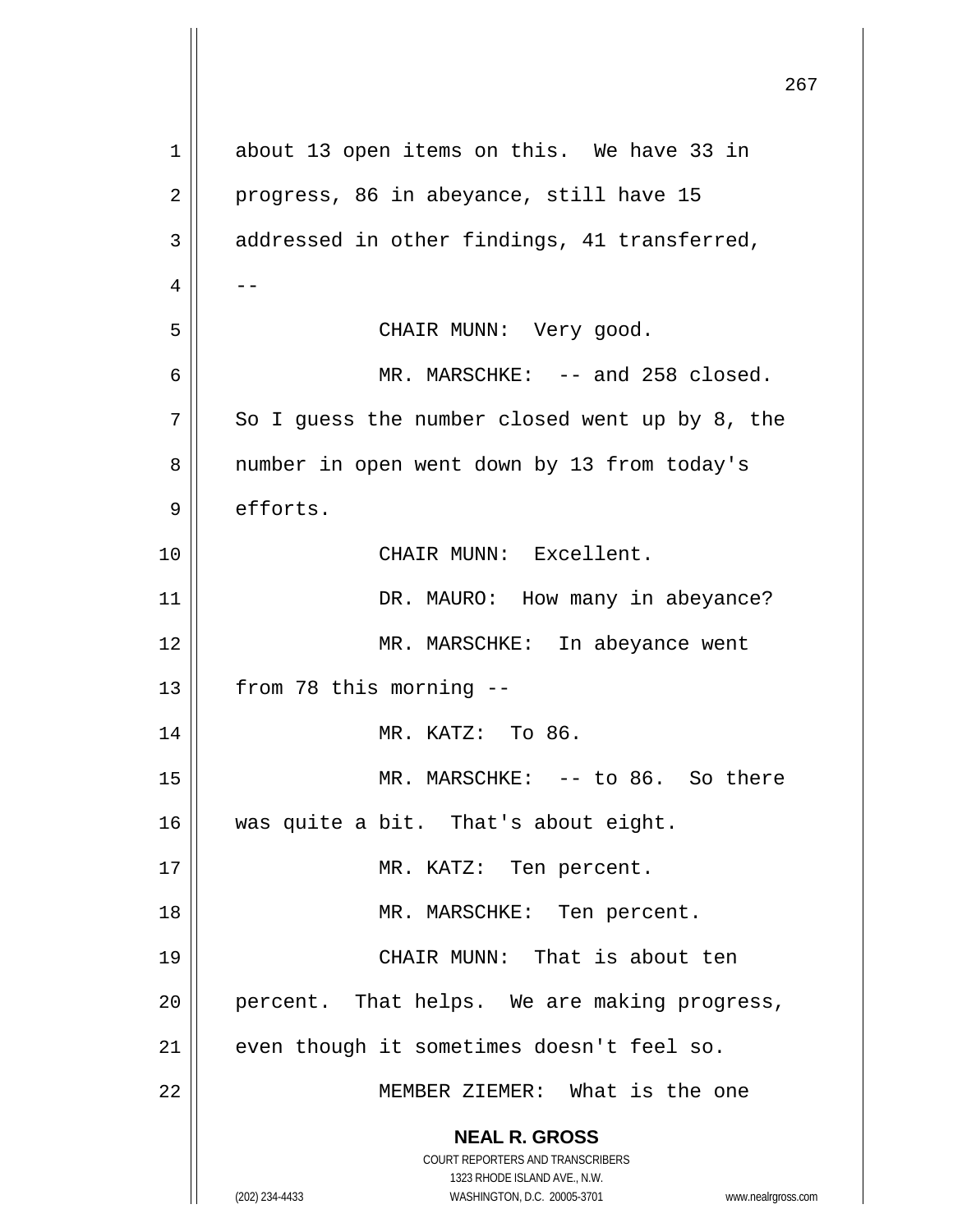**NEAL R. GROSS** COURT REPORTERS AND TRANSCRIBERS 1323 RHODE ISLAND AVE., N.W. (202) 234-4433 WASHINGTON, D.C. 20005-3701 www.nealrgross.com 268 1 open item from June of '06? 2 CHAIR MUNN: It's TIB-0010, item  $3 \parallel 8$ . The use of Attila software was questioned. 4 DR. MAURO: Oh, okay. Yes. I 5 | remember commenting on Attila, as opposed to, 6 I believe it was, MCMP as being a way to do  $7$  | these external dose calculations. 8 || CHAIR MUNN: Yes. I think this 9 | was an internal dosimetry coworker extension. 10 MR. HINNEFELD: TIB-010 is the 11 glove box. And Attila is a finite element 12 | code, as opposed to a Monte Carlo code. 13 DR. MAURO: Oh. So it is 14 external? 15 || MR. HINNEFELD: Yes. 16 DR. MAURO: Oh, okay. 17 MR. HINNEFELD: TIB-0010 is the 18 || glove box. 19 MEMBER ZIEMER: Why is that still  $20$  | open? 21 DR. MAURO: Yes. Good question. 22 || MR. HINNEFELD: I think that --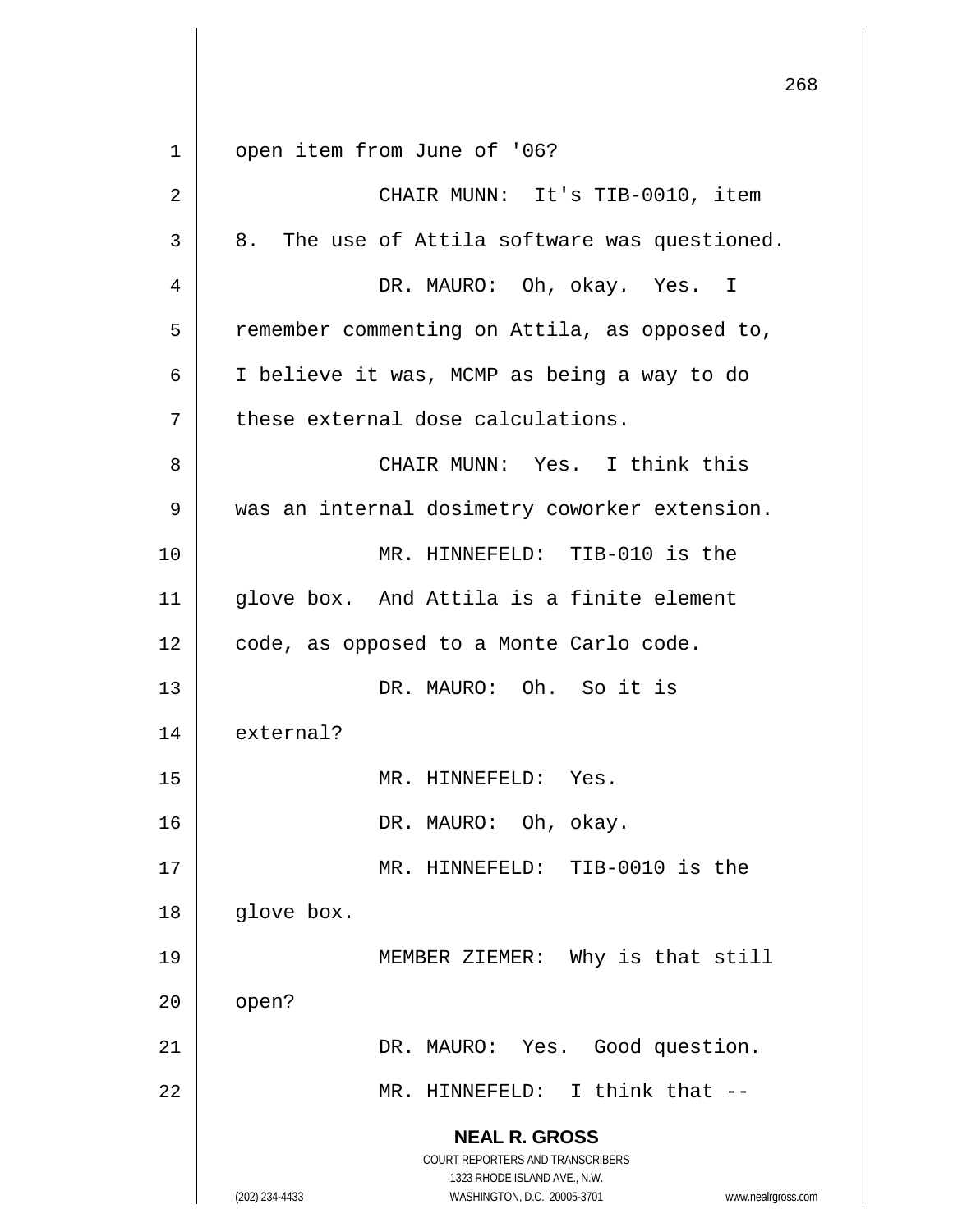| 1<br>2<br>3<br>4 | well, I don't know. Steve, can you pull it<br>up? My recollection is that we resolved it at                                                   |
|------------------|-----------------------------------------------------------------------------------------------------------------------------------------------|
|                  |                                                                                                                                               |
|                  |                                                                                                                                               |
|                  | some point.                                                                                                                                   |
|                  | There is an MCMP run that pretty                                                                                                              |
| 5                | much matches this and we were supposed to buy                                                                                                 |
| 6                | that or something. Is that it or have I got                                                                                                   |
| 7                | that confused with something?                                                                                                                 |
| 8                | MR. MARSCHKE: I am just looking                                                                                                               |
| 9                | here. Basically it says this issue was not --                                                                                                 |
| 10               | we concurred. We were waiting for $-$ - I think                                                                                               |
| 11               | NIOSH had promised or had indicated that they                                                                                                 |
| 12               | had confirmatory analysis to compare Attila to                                                                                                |
| 13               | MCMP. And we would like to get a look at                                                                                                      |
| 14               | those calculations.                                                                                                                           |
| 15               | MEMBER ZIEMER: What's your last                                                                                                               |
| 16               | thing at the bottom?                                                                                                                          |
| 17               | MR. MARSCHKE: The last thing is                                                                                                               |
| 18               | basically we suggested the status be changed                                                                                                  |
| 19               | to in abeyance. Obviously the status should                                                                                                   |
| 20               | be changed to at least in progress. Okay.                                                                                                     |
| 21<br>Yes.       |                                                                                                                                               |
| 22               | CHAIR MUNN: And didn't I discover                                                                                                             |
| (202) 234-4433   | <b>NEAL R. GROSS</b><br>COURT REPORTERS AND TRANSCRIBERS<br>1323 RHODE ISLAND AVE., N.W.<br>WASHINGTON, D.C. 20005-3701<br>www.nealrgross.com |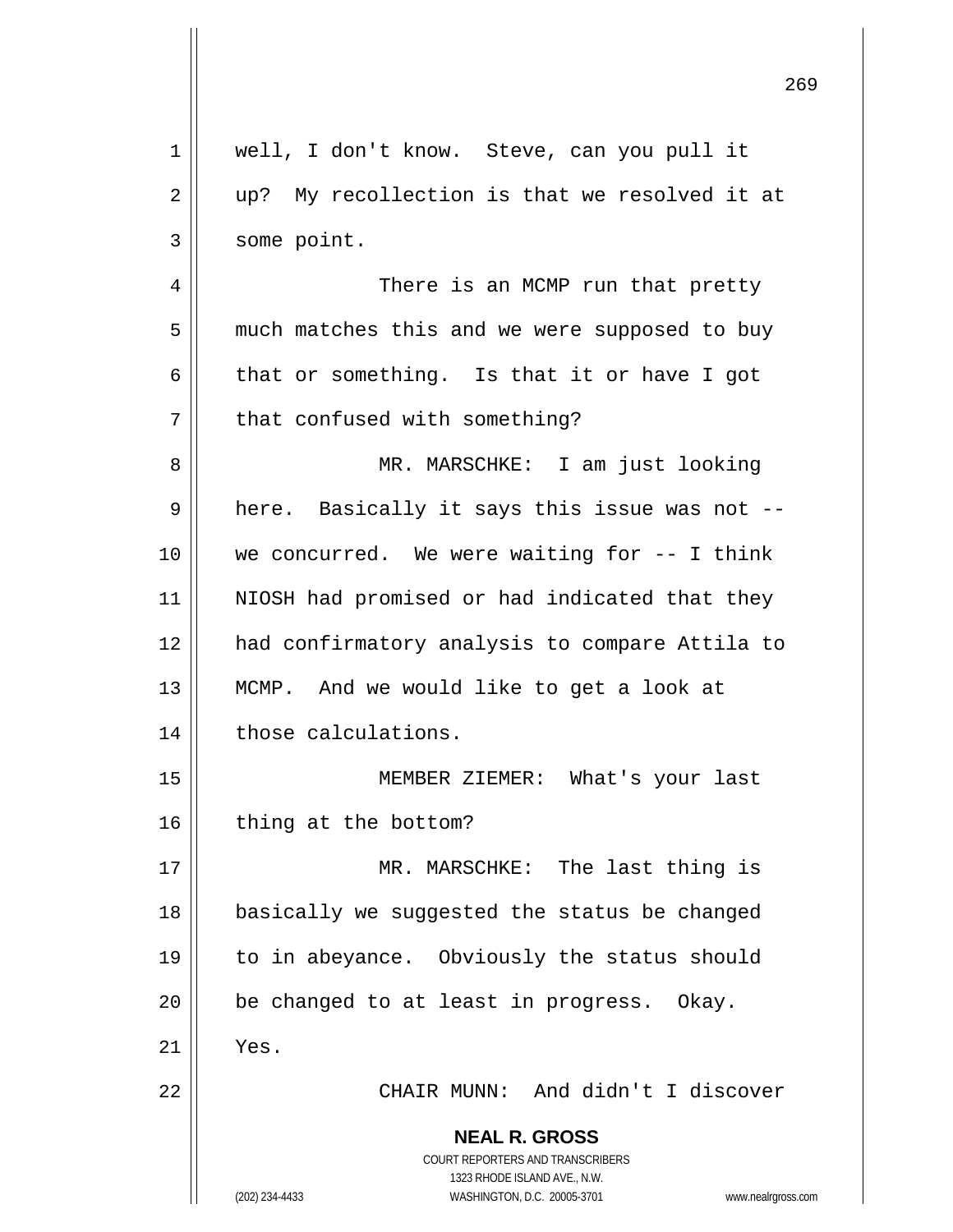**NEAL R. GROSS** COURT REPORTERS AND TRANSCRIBERS 1323 RHODE ISLAND AVE., N.W. (202) 234-4433 WASHINGTON, D.C. 20005-3701 www.nealrgross.com 270 1 || there was no action? 2 || MR. MARSCHKE: I think there was a  $3 \parallel - -$ 4 CHAIR MUNN: Was that after the  $5 \parallel$  SC&A follow-up? 6 MR. MARSCHKE: As I recall, we  $7 \parallel$  brought it or the transcript was consulted, 8 || the August 21st transcript was consulted. And 9 there was some indication that NIOSH would --10 well, I can basically -- we looked that up 11 || once before. And there was some indication  $12$  | that NIOSH was going to give us some 13 documentation of the confirmatory analysis  $14$  | that they had performed. 15 MR. HINNEFELD: We had worked on 16 it, and I have just not pursued it hard 17 || enough. There are a couple of guys in our 18 || office who worked on it. 19 DR. MAURO: Yes. I recall we were 20 || not able to get Attila. There was proprietary  $21$  | code or  $-$ 22 MR. MARSCHKE: Attila is very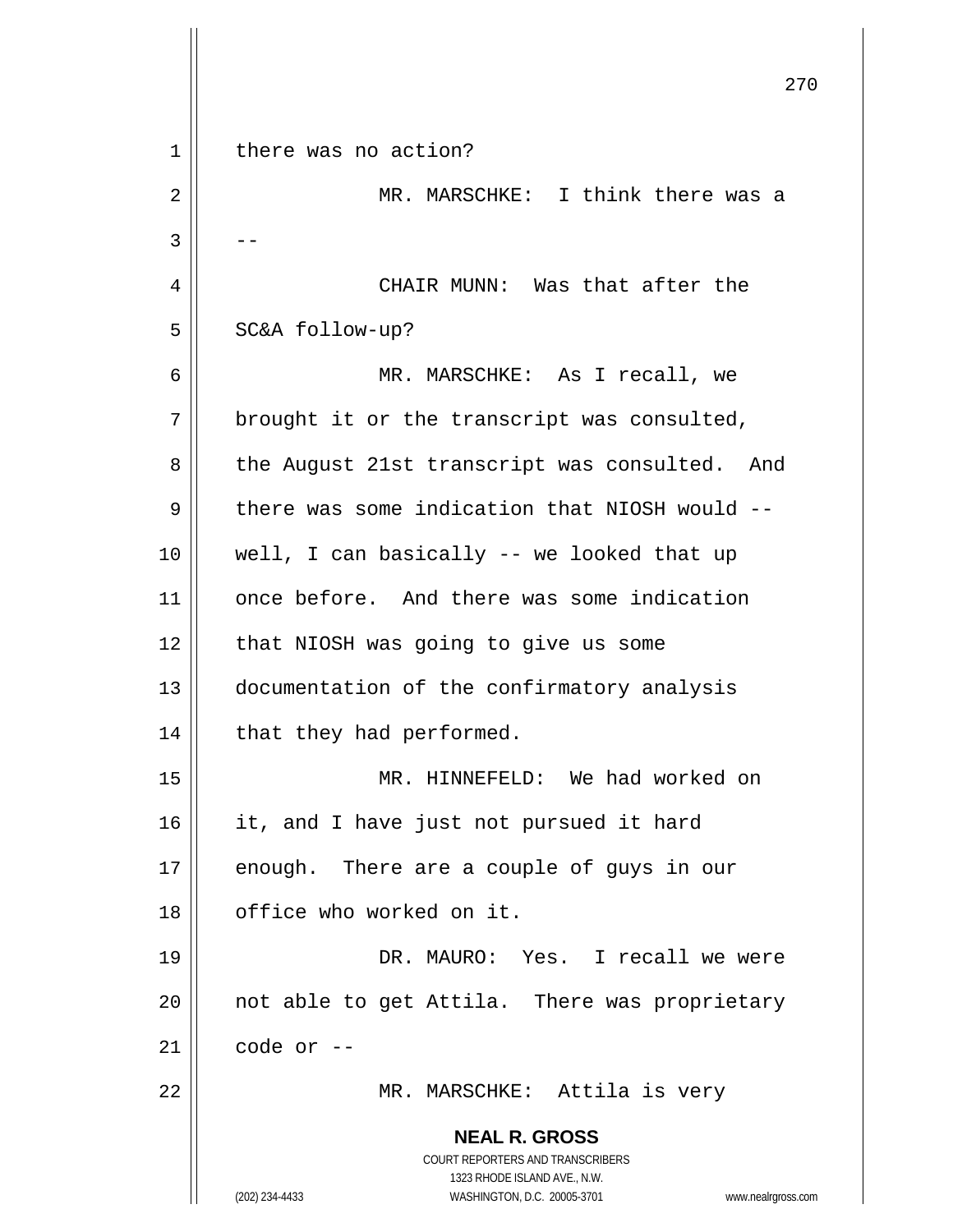**NEAL R. GROSS** COURT REPORTERS AND TRANSCRIBERS 1323 RHODE ISLAND AVE., N.W. (202) 234-4433 WASHINGTON, D.C. 20005-3701 www.nealrgross.com 271 1 | expensive. 2 || MR. HINNEFELD: Really expensive. 3 || It's really expensive. I don't think we have  $4 \parallel$  it. 5 || MR. MARSCHKE: It's private. You  $6 \parallel$  can't get it from our side. 7 MR. HINNEFELD: No. We had it for 8 a while. I don't think we have it. It was  $9 \parallel$  too expensive to maintain. We just didn't use  $10$   $\parallel$  it. 11 CHAIR MUNN: Well, it says SC&A is 12 || awaiting a presentation confirming. 13 MR. HINNEFELD: Well, I suppose. 14 Yes. I mean, we will try to find out, try to 15 | find the MCMP files. 16 MEMBER ZIEMER: This is certainly 17 | in progress, as a minimum. 18 || DR. MAURO: Are you still using 19 it? Because I know when you did the work on 20 | GSI, you worked with MCMP. 21 || MR. HINNEFELD: Yes. We don't use 22 | Attila anymore. We use MCMP. I don't think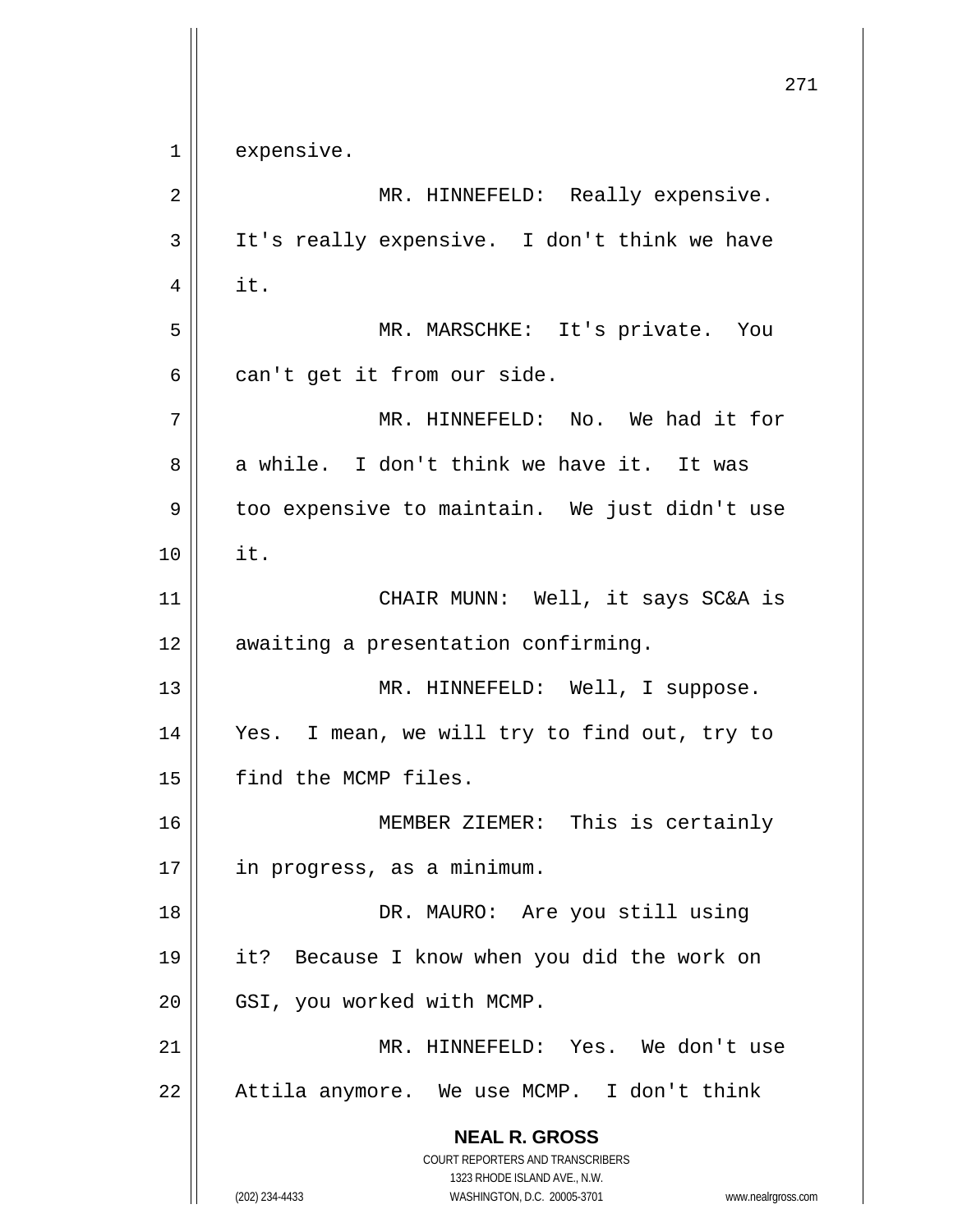**NEAL R. GROSS** COURT REPORTERS AND TRANSCRIBERS 1323 RHODE ISLAND AVE., N.W. (202) 234-4433 WASHINGTON, D.C. 20005-3701 www.nealrgross.com 1 we have Attila anymore. To me -- 2 DR. MAURO: It is ridiculously 3 | generic. 4 || MR. HINNEFELD: You know, this  $5 \parallel$  comment that Bob made, Bob Anigstein made, --6 DR. MAURO: Yes. 7 MR. HINNEFELD: -- was he agrees 8 || with us, but he would like to see the code. 9 He would like to see the run. Well, if he 10 agrees with us, what is the point, you know? 11 || MEMBER ZIEMER: He wants to feel 12 more comfortable, but -- 13 MR. MARSCHKE: He probably agrees 14 if the numbers -- 15 MR. HINNEFELD: I figured Bob 16 wanted to run it just to check for himself. 17 MR. MARSCHKE: Well, he can't run  $18$  || Attila, but he  $-$ -19 MR. HINNEFELD: If he can set up 20 MCMP and run the same problem on MCMP and he 21 || gets a similar result, what does it matter? 22 || MEMBER ZIEMER: Well, we ought to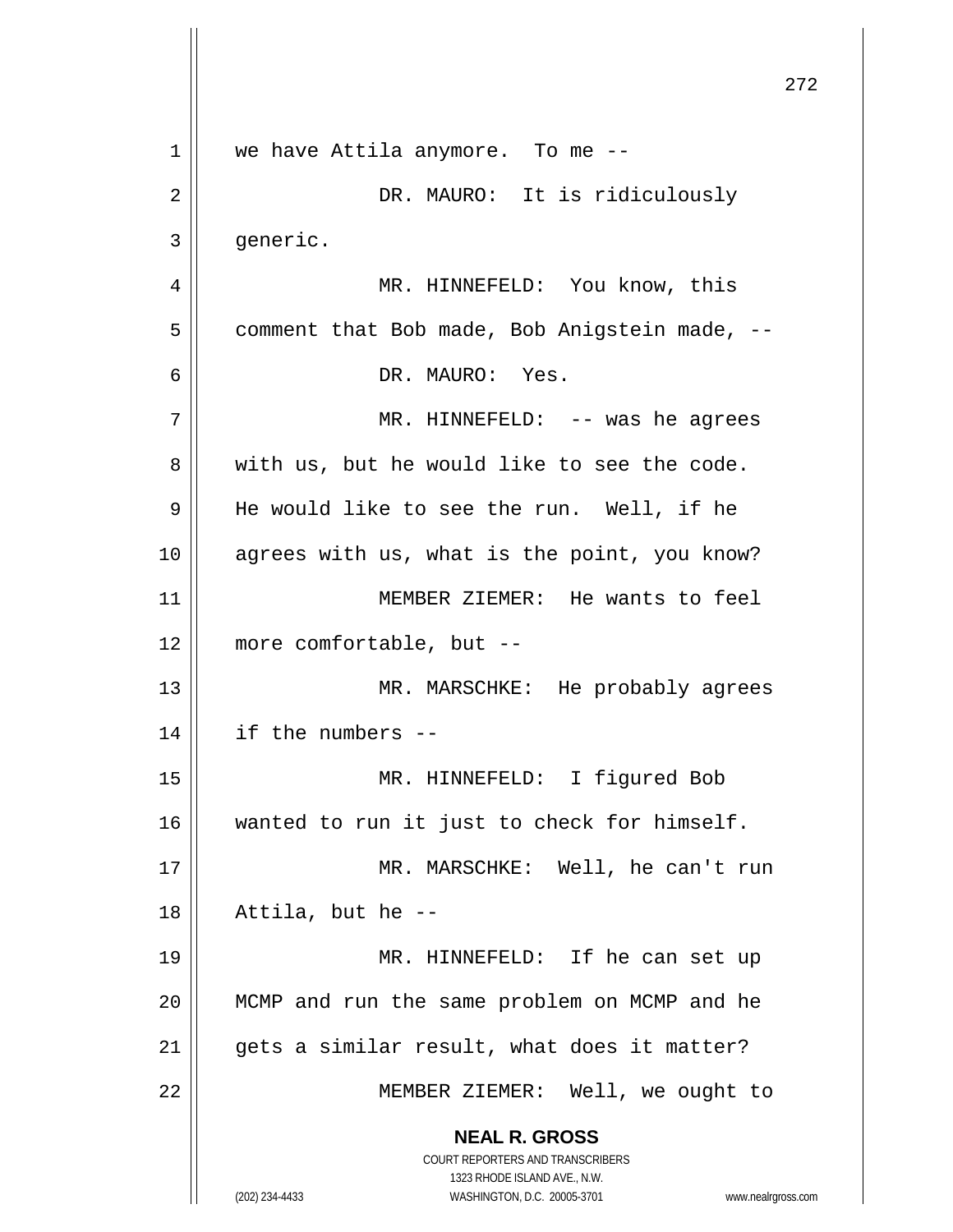**NEAL R. GROSS** COURT REPORTERS AND TRANSCRIBERS 1323 RHODE ISLAND AVE., N.W. (202) 234-4433 WASHINGTON, D.C. 20005-3701 www.nealrgross.com 1 || try to get this one closed out. 2 CHAIR MUNN: Yes. Let's see. 3 MR. MARSCHKE: I mean, we are not 4 | running Attila anymore. Is it still --5 MR. HINNEFELD: Well, it is still.  $6 \parallel$  Presumably it is the basis for TIB-0010. You  $7$  | know, there was an Attila run that was done 8 || because it has this nice graphical -- you 9 || know, you use CAD/CAM and you set the problem 10 up. And it's intuitive. 11 DR. MAURO: I will tell you why I 12 don't think it's a problem. When you actually 13 || apply Attila to a particular problem, whether 14  $\parallel$  it was the glove box problem -- I think that 15 is where it was. 16 MR. HINNEFELD: Yes. 17 DR. MAURO: We checked those 18 numbers using MCMP. And so we provided 19 commentary to match your numbers by some  $20$  | degree. So in a way, it's almost a moot  $21$  point. 22 || Since the end result is did you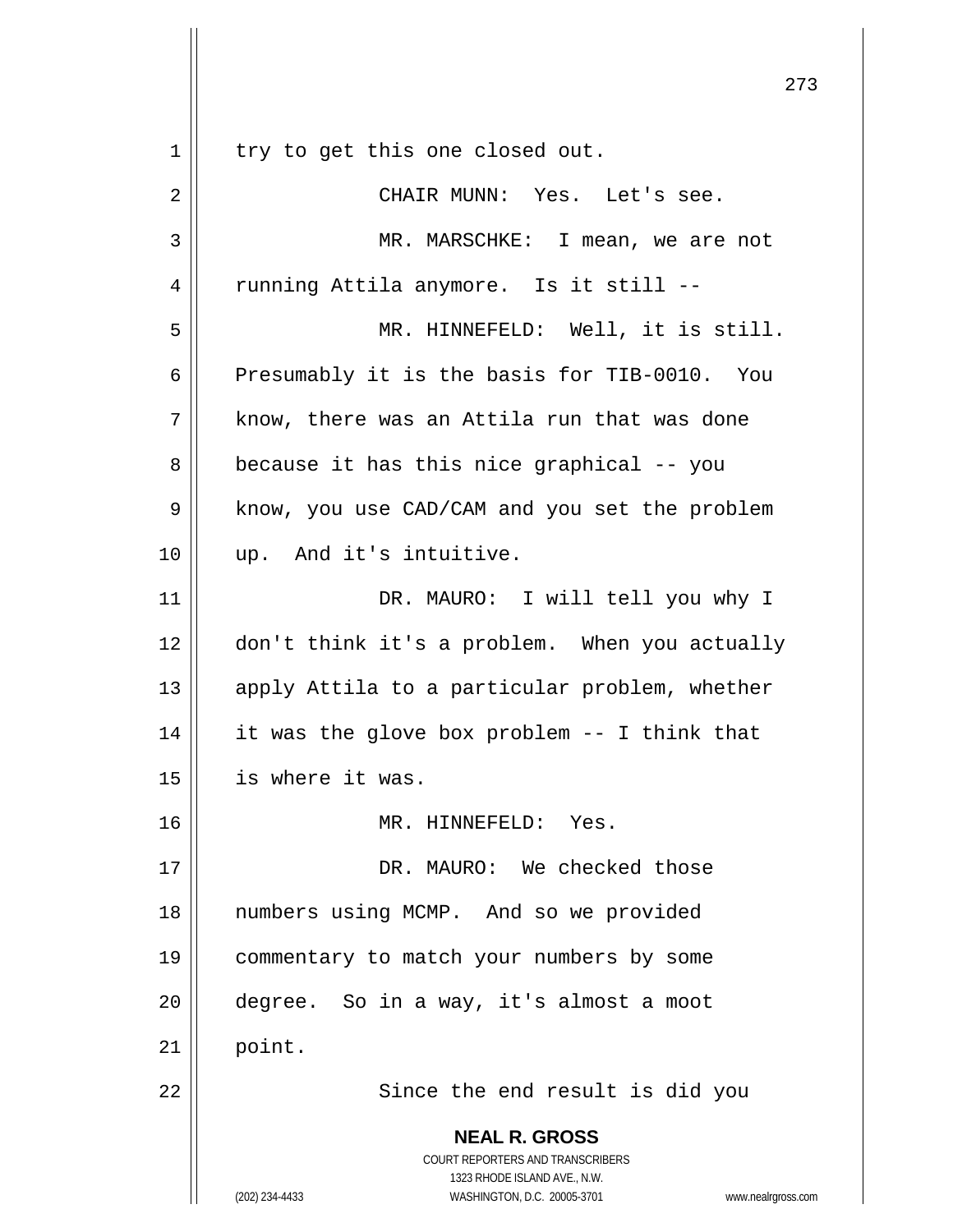**NEAL R. GROSS** COURT REPORTERS AND TRANSCRIBERS 1323 RHODE ISLAND AVE., N.W. (202) 234-4433 WASHINGTON, D.C. 20005-3701 www.nealrgross.com 1 | come up with numbers for that application that  $2 \parallel$  we agree with, yes or no, the fact that we're 3 | interested, you know, it's almost like this 4 | qeneric question about Attila in general 5 | almost is really moot. Do you see what I  $6 \parallel$  mean? 7 CHAIR MUNN: Yes, we do. It's my 8 || suggestion that we change the status now to in 9 || progress and that NIOSH will check to make 10 || sure that we have covered the appropriate 11 bases with the current calculations -- 12 MEMBER ZIEMER: Let's get it 13 | closed. 14 || CHAIR MUNN: -- and with the  $15$  | expectation that we will close it next time. 16 The action item list for our next 17 meeting is daunting, but I don't think it's as 18 || bad as it looks. 19 MR. KATZ: Do you have it in one  $20$  | place that you can run through it? 21 CHAIR MUNN: I don't know whether  $22$  | I can read it or not, but I can try. The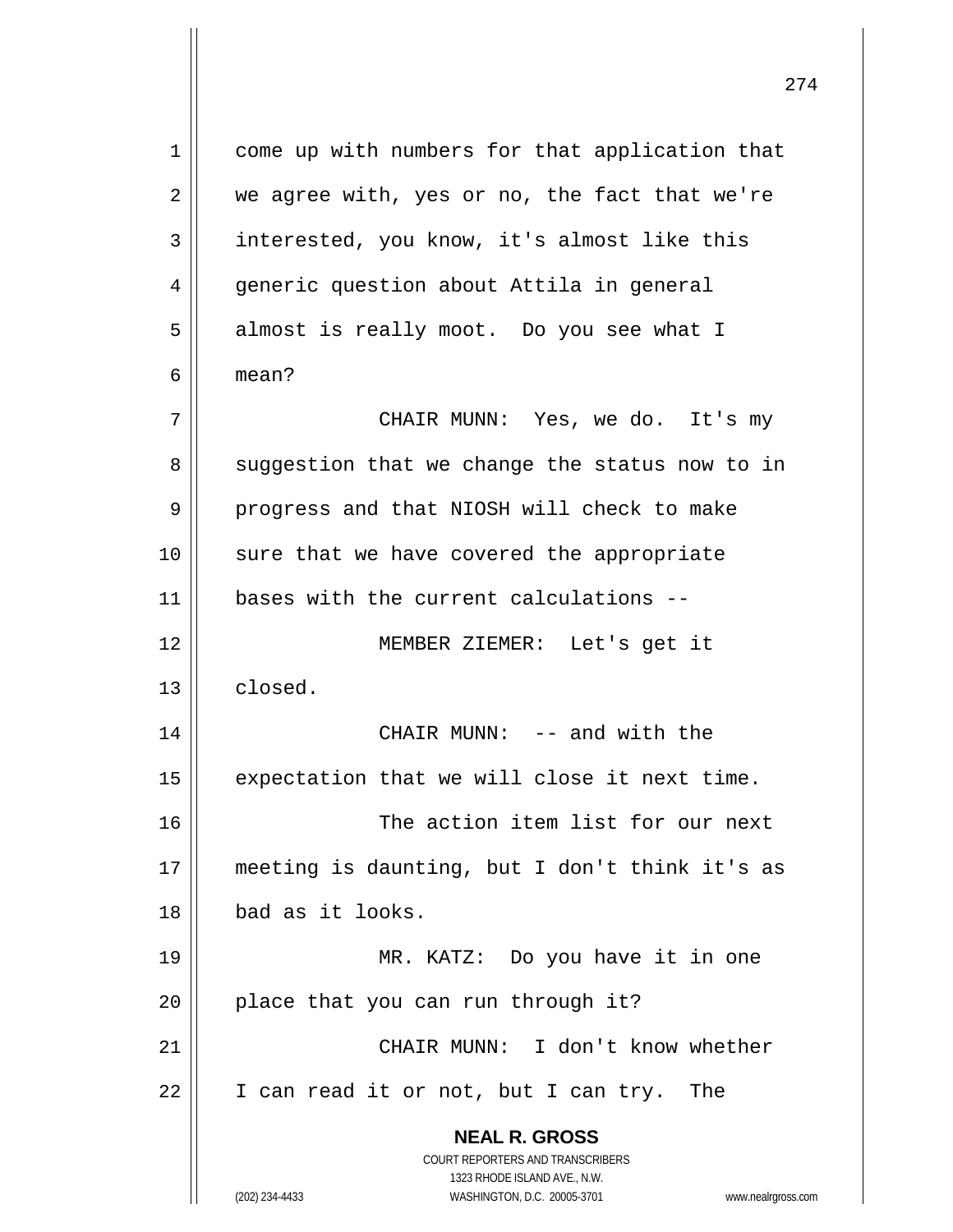**NEAL R. GROSS** COURT REPORTERS AND TRANSCRIBERS 1323 RHODE ISLAND AVE., N.W. (202) 234-4433 WASHINGTON, D.C. 20005-3701 www.nealrgross.com 1 || action item list that I have is Steve is going  $2 \parallel$  to get me the PDF files that are necessary to  $3$  || attach to the transfer letters. 4 || I will make the slight change that 5 was necessary on the transfer letter for the  $6 \parallel$  two procedures that we are sending to Rocky 7 | correcting the last sentence. 8 || I will put together a first draft  $9 \parallel$  of an attempt for the letter to the Secretary 10 || and get it out to the Board for review. 11 MEMBER ZIEMER: Let's call it a 12 || report. You have a cover letter and a report. 13 CHAIR MUNN: Yes, report. SC&A is 14 || going to have Joyce take a look at the notes 15 | on OTIB-0029. Hans had some concerns about 16 | the Harshaw TBD, whether that had any bearing  $17 \parallel$  on it. 18 || MEMBER ZIEMER: Was that an action 19 item? 20 CHAIR MUNN: Yes, it was an action  $21$  | item for Joyce to take a look. 22 || MEMBER ZIEMER: Joyce.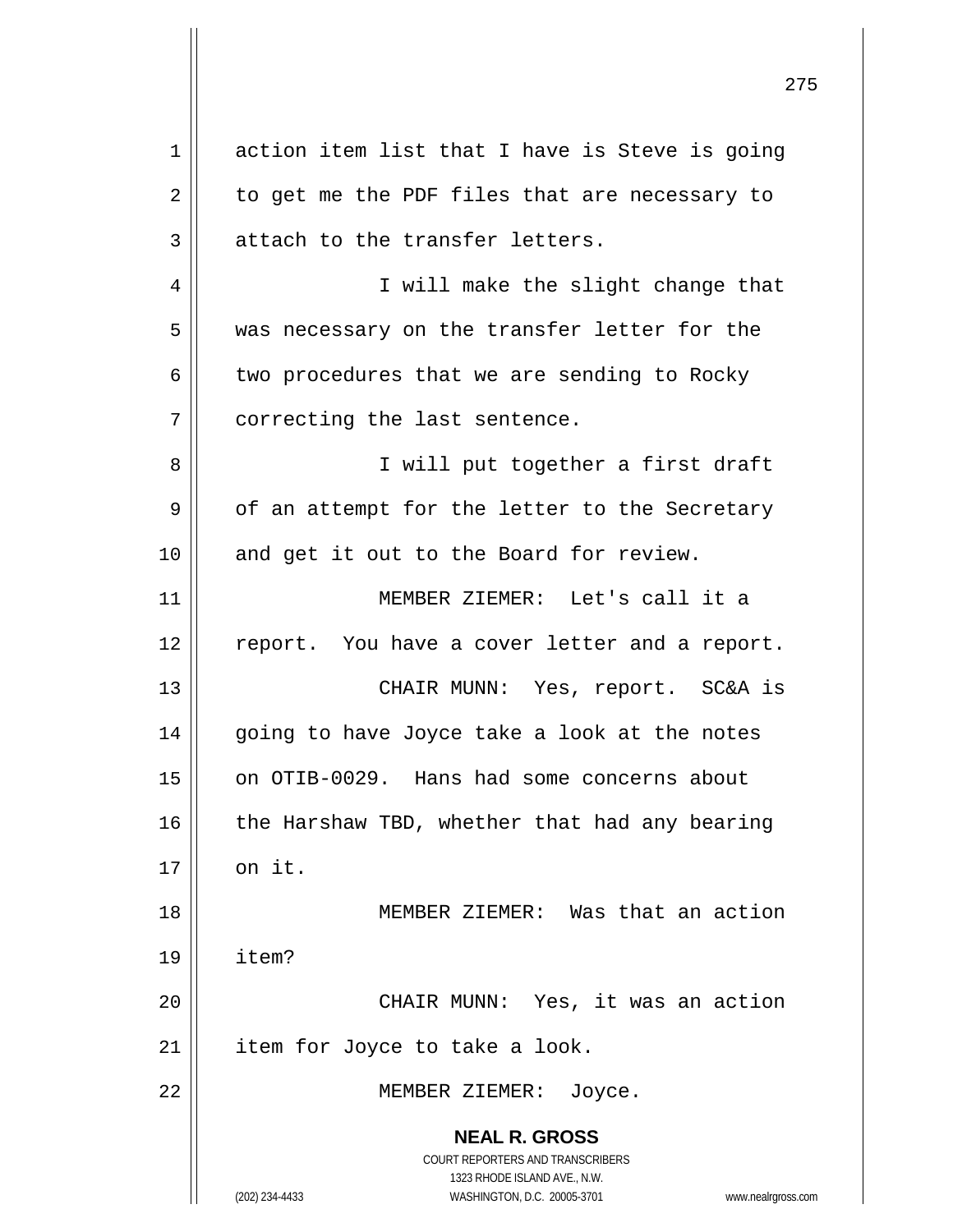**NEAL R. GROSS** COURT REPORTERS AND TRANSCRIBERS 1323 RHODE ISLAND AVE., N.W. (202) 234-4433 WASHINGTON, D.C. 20005-3701 www.nealrgross.com 276 1 MR. HINNEFELD: Hans's comment 2 | about Harshaw was that the Harshaw Site  $3 \parallel$  Profile says that there is this linking change 4 | in urinary output between Friday afternoon and 5 | Monday morning of a particular solubility. 6 | CHAIR MUNN: Right. 7 MR. HINNEFELD: And it's in this 8 || that he said that you need to worry about this 9 || issue. I don't think there are actions 10 associated with this. 11 CHAIR MUNN: No, I don't think so 12 either. 13 DR. MAURO: I don't have that in 14 action items. 15 || CHAIR MUNN: No. 16 MEMBER ZIEMER: Correct. It  $17 \parallel$  isn't. 18 CHAIR MUNN: The action is -- 19 || MR. HINNEFELD: Is Joyce's. 20 || CHAIR MUNN: -- Lipsztein and 21 OTIB-0029. I have OTIB-0068 was intended to  $22$  | cover that two-day sample. That is more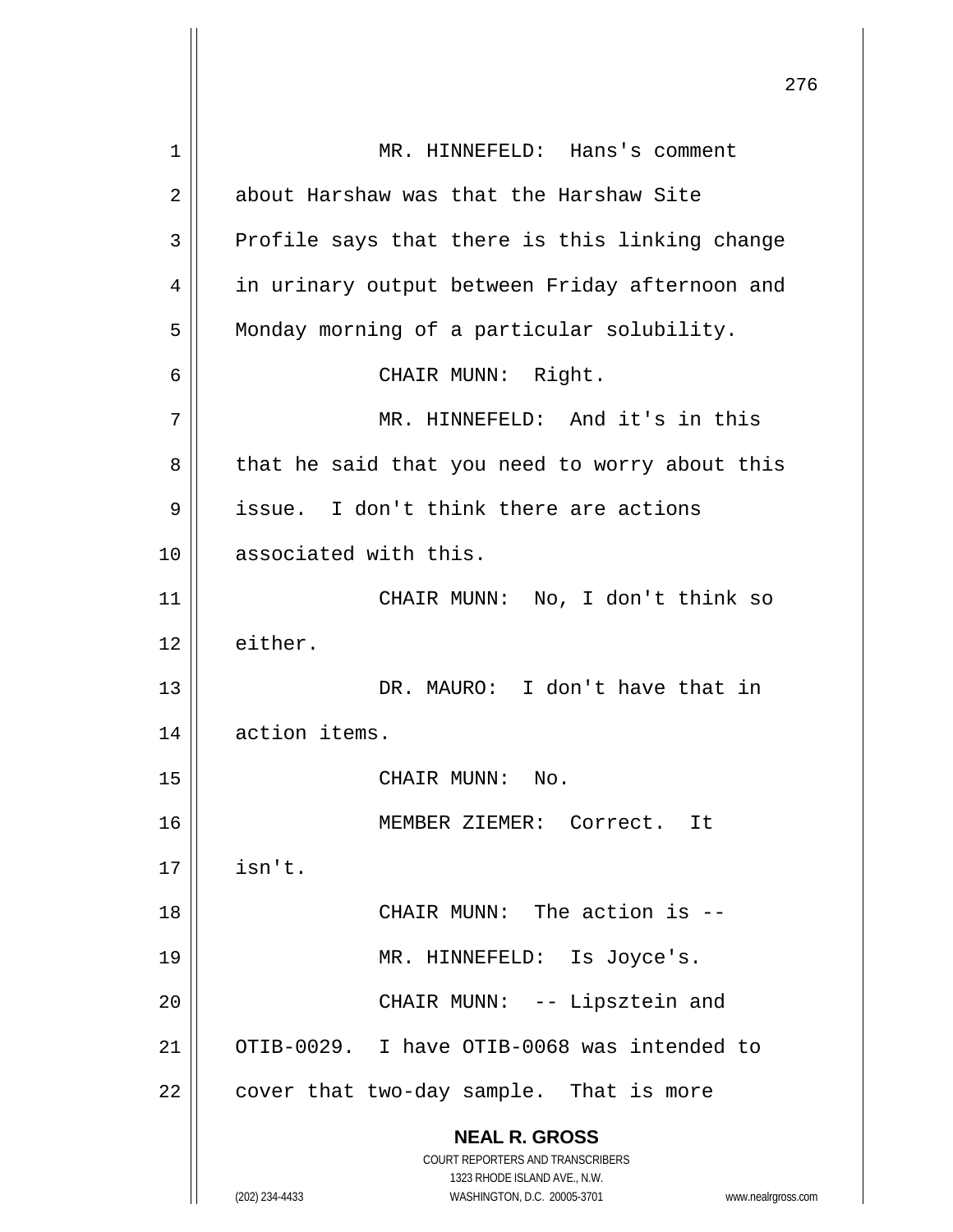**NEAL R. GROSS** COURT REPORTERS AND TRANSCRIBERS 1323 RHODE ISLAND AVE., N.W. (202) 234-4433 WASHINGTON, D.C. 20005-3701 www.nealrgross.com 277 1 action. 2 || MR. HINNEFELD: What's our action? 3 CHAIR MUNN: Your action -- 4 MR. HINNEFELD: What is it? 5 CHAIR MUNN: -- was that you were 6 | going to -- depending on Joyce's report next  $7 \parallel$  time. We were going to carry it over until  $8 \parallel$  next time and  $-$ 9 MR. HINNEFELD: We don't have an 10 || action until Joyce's report. 11 CHAIR MUNN: That's correct. 12 || That's correct. Ostensibly Joyce's report 13 || will come in. And we will hopefully be able 14 | to close it out next time. 15 I am going to transfer IG-004-03 16 || and 7 to the Surrogate Data Work Group with a 17 draft to the Subcommittee beforehand and a PDF 18 || necessary from Steve. 19 || Thave on the list of procedure, 20  $\parallel$  SC&A procedure, check-off, they are going to 21 || change two items that we have discussed and do  $22 \parallel$  a quick review to see if there are others.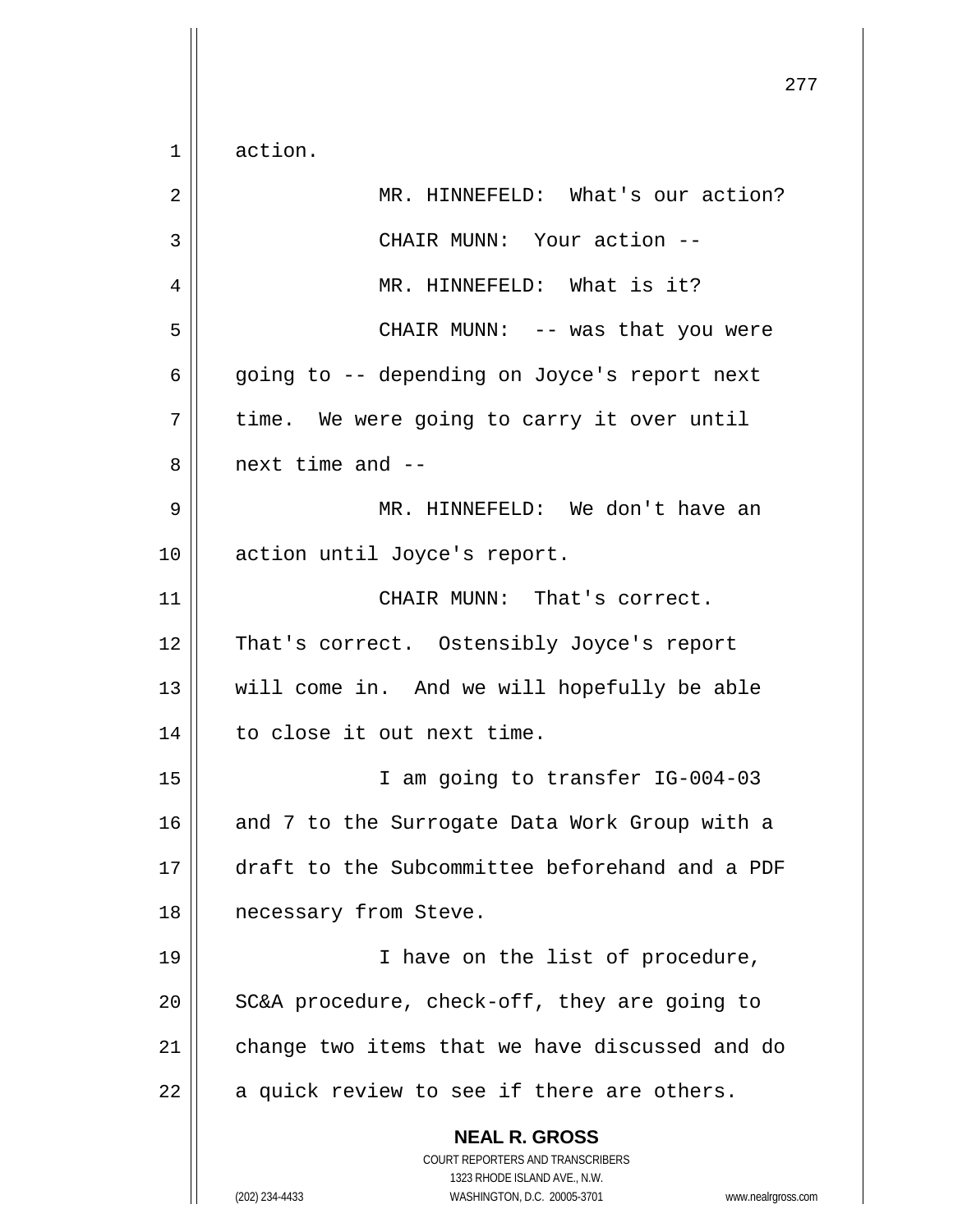**NEAL R. GROSS** COURT REPORTERS AND TRANSCRIBERS 1323 RHODE ISLAND AVE., N.W. (202) 234-4433 WASHINGTON, D.C. 20005-3701 www.nealrgross.com 1 || SC&A is going to revise the 2 commonalities table to include two items from  $3 \parallel$  OTIB-0035-01. 4 MR. MARSCHKE: 0029-03 and  $5 \parallel 0035-01.$ 6 CHAIR MUNN: SC&A will review the 7 NIOSH response to OTIB-0047-01. NIOSH is 8 || carrying over OTIB-0051-01. They didn't have 9 a chance to look at it for this time. SC&A  $10 \parallel$  will  $-$ 11 || MR. KATZ: You said what? 12 CHAIR MUNN: 51-01. 13 || MR. HINNEFELD: Actually, I think 14 it's all of them. 15 CHAIR MUNN: All of them, yes. 16 MR. HINNEFELD: All of the ones  $17 \parallel$  that are with 51 in sequence. 18 || MEMBER ZIEMER: One, 2, and 3, I 19 think. 20 || CHAIR MUNN: SC&A is going to 21 | check to incorporate closure data in 0047-02. 22 || NIOSH is going to respond on this.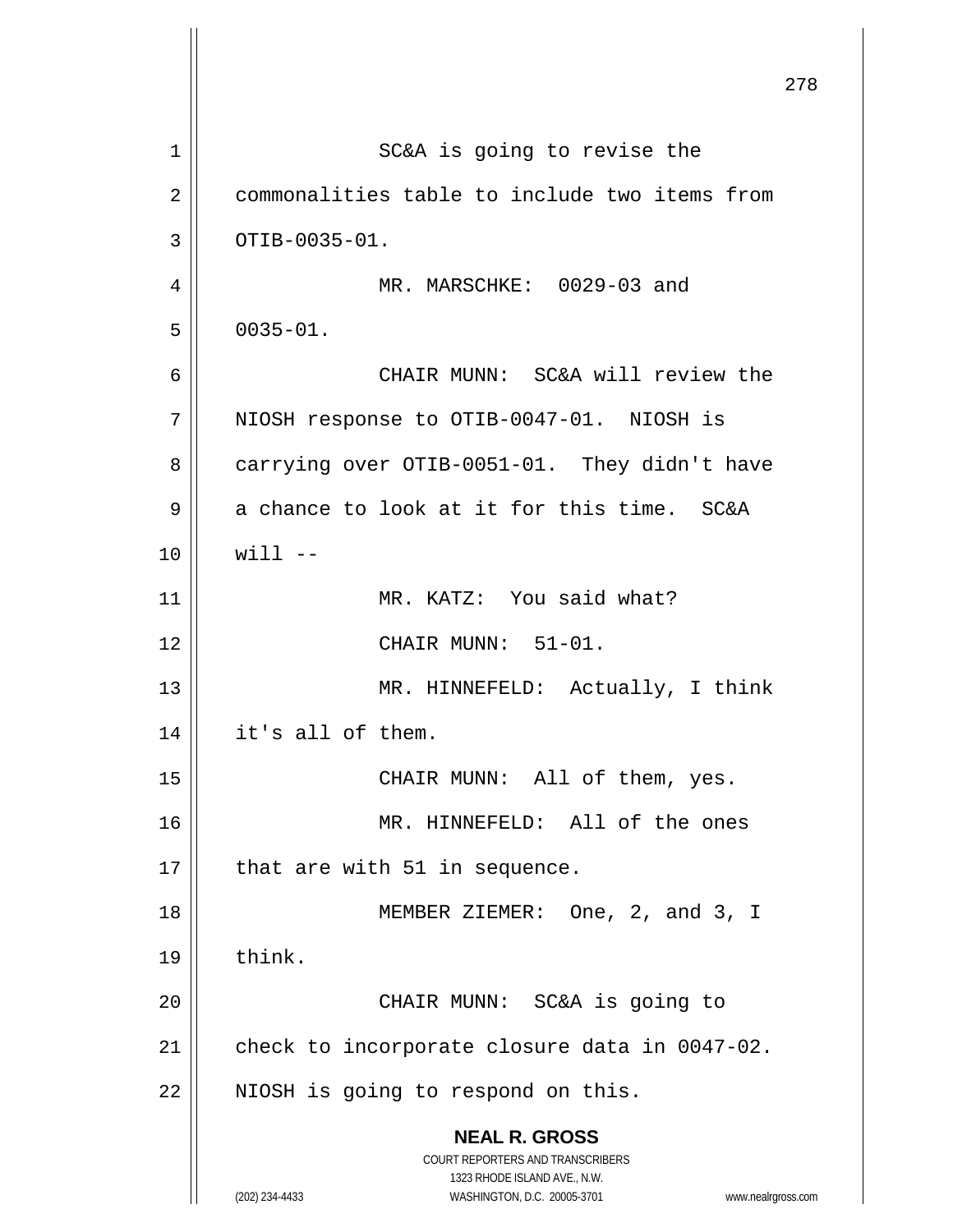**NEAL R. GROSS** COURT REPORTERS AND TRANSCRIBERS 1323 RHODE ISLAND AVE., N.W. (202) 234-4433 WASHINGTON, D.C. 20005-3701 www.nealrgross.com 1 MEMBER ZIEMER: I thought we 2 closed 0047-02. 3 || MR. KATZ: Yes, 0047-02 is closed. 4 || CHAIR MUNN: Why do I have it to  $5$  incorporate closure data into that? 6 MR. MARSCHKE: Oh, I was going to  $7 \parallel$  basically -- I have closed, but I haven't had  $8$  --9 MEMBER ZIEMER: Oh. You are going  $10$  | to add something in  $-$ 11 || MR. MARSCHKE: I just have to 12 update the database. 13 || CHAIR MUNN: It's just to check to 14 make sure we did what we said we were going to 15 do. Then NIOSH respond on setup of 16 | OTIB-0049-01 and see if you need a technical 17 || call or not, notify Mark if we do. NIOSH is 18 working on OTIB-0057. Hopefully we will have 19 | something next time. 20 PROC-0042, PROC-0095 needs 21 | response. 22 MR. HINNEFELD: There is no action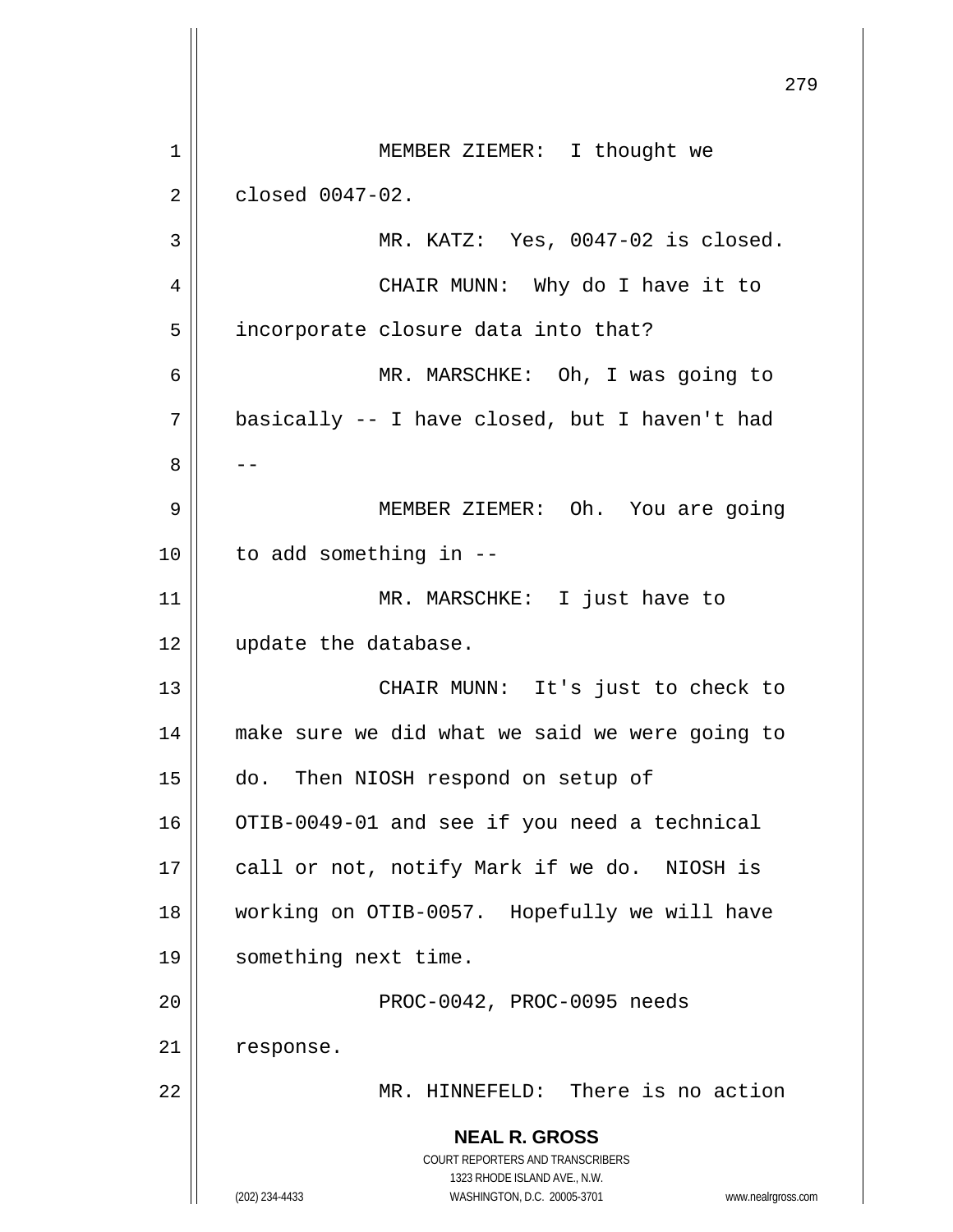**NEAL R. GROSS** COURT REPORTERS AND TRANSCRIBERS 1323 RHODE ISLAND AVE., N.W. (202) 234-4433 WASHINGTON, D.C. 20005-3701 www.nealrgross.com 1 || item here on 42, right, or is there? 2 || MR. MARSCHKE: PROC-0042 we  $3 \parallel$  basically, didn't we put a --4 || MR. HINNEFELD: I think we put it  $5 \parallel$  in abeyance. 6 MEMBER ZIEMER: Closed one and  $7$  | there are four in abeyance. 8 MR. HINNEFELD: Yes. Okay. 9 | MR. MARSCHKE: No actions. 10 MR. HINNEFELD: Right. We just 11 || need to revise the copy we have. 12 CHAIR MUNN: So we don't have an 13 || action? 14 | MR. HINNEFELD: Well, I mean,  $15$  anything that is in abeyance  $-$ 16 CHAIR MUNN: Well, yes. 17 || MR. HINNEFELD: -- in the grand  $18$  scheme, we have an action. But there is 19 || nothing specific about that. 20 CHAIR MUNN: You didn't say you 21 had an action item? 22 | MR. HINNEFELD: No.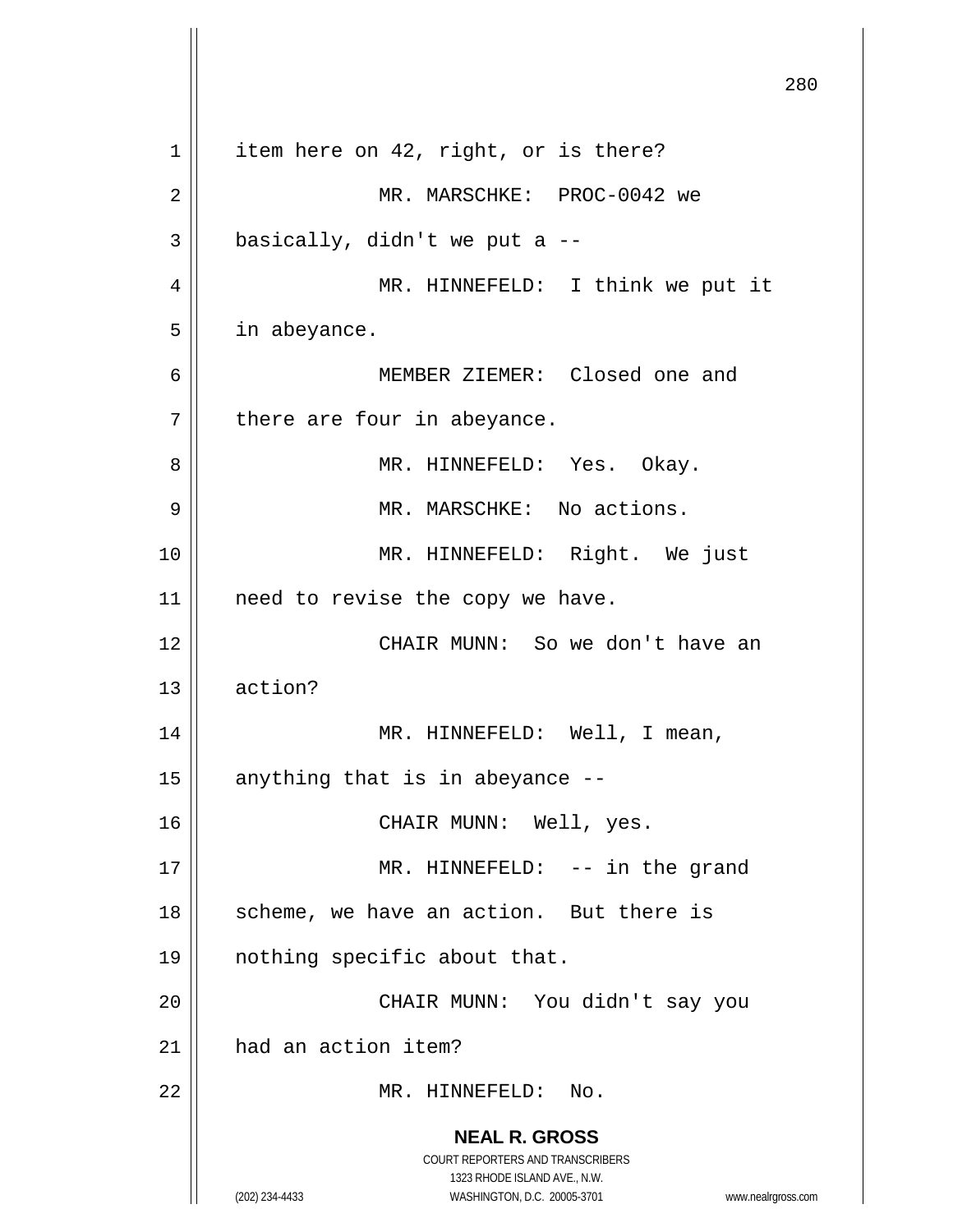**NEAL R. GROSS** COURT REPORTERS AND TRANSCRIBERS 1323 RHODE ISLAND AVE., N.W. (202) 234-4433 WASHINGTON, D.C. 20005-3701 www.nealrgross.com 1 CHAIR MUNN: Okay. We are asking 2 | for a response on PROC-0095, which is all 3 || open. And NIOSH is going to check for the 4 documents for PROC-0097. We'll keep it open  $5 \parallel$  for a time. The next is going to be covered  $6 \parallel$  under PROC-0012. That is going to be 7 verified. 8 And then the other open items we  $9 \parallel$  had as we went down the list were OTIB-0054, 10 OTIB-0070, OTIB-0013, OTIB-0014. And they're 11 going to report on OTIB-0010-08 the status 12 with the expectation we can close it next 13 meeting. 14 || MR. HINNEFELD: You just might 15  $\parallel$  mention those 13, 14, and 10, the last 3. 16 || Those are OCAS TIBs. 17 CHAIR MUNN: Yes, 13, 14, and  $18 \parallel 10-08.$ 19 MR. HINNEFELD: Those are OCAS  $20$  || TIBs, which we abbreviate TIB. 21 CHAIR MUNN: Yes. 22 || MEMBER ZIEMER: When you mentioned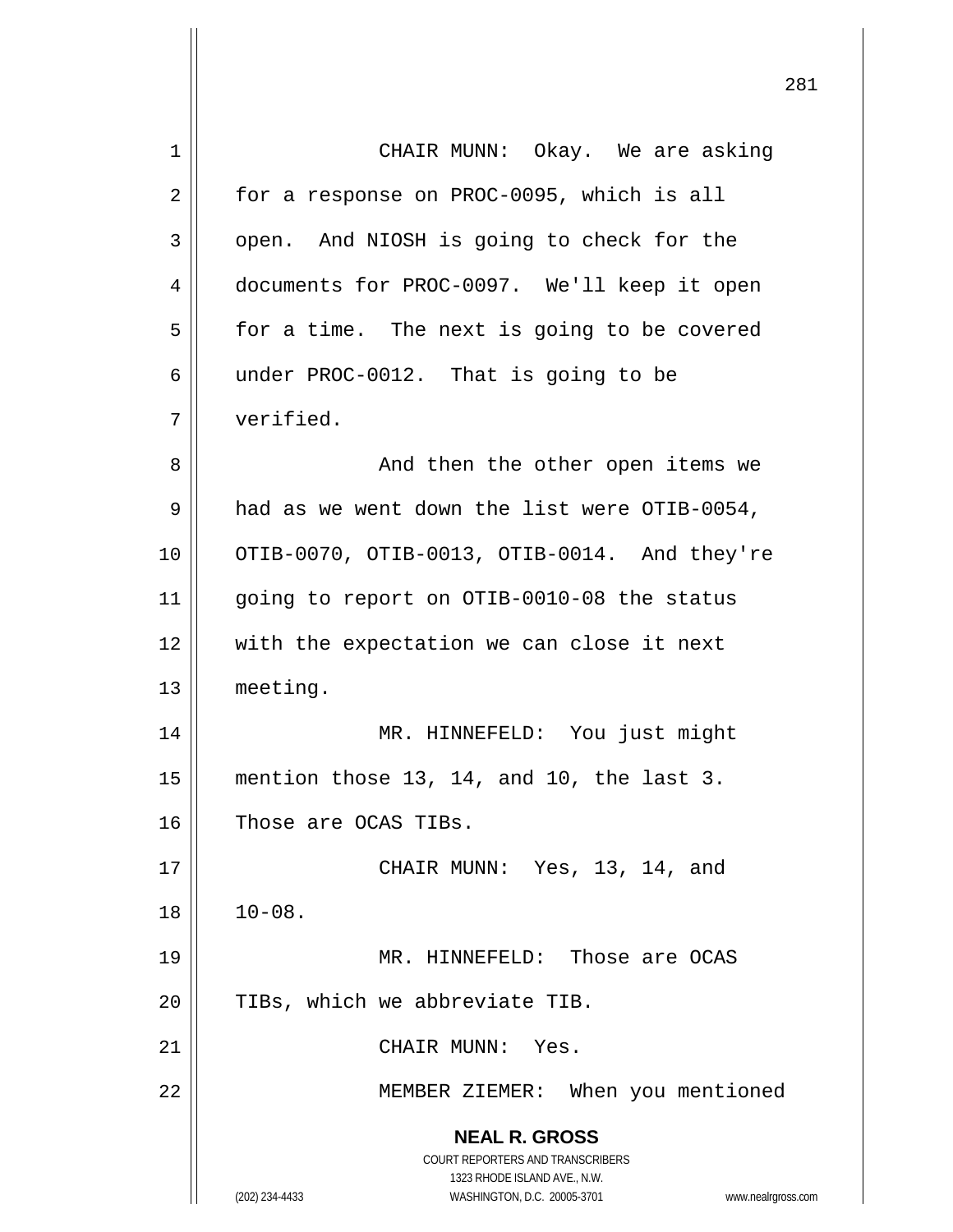**NEAL R. GROSS** COURT REPORTERS AND TRANSCRIBERS 1323 RHODE ISLAND AVE., N.W. (202) 234-4433 WASHINGTON, D.C. 20005-3701 www.nealrgross.com 1 | the items on the commonality paper, did you 2 | mention SC&A is going to reissue that author  $3 \parallel$  and date as well? 4 CHAIR MUNN: Yes. SC&A revised 5 | commonalities paper to include the two items. 6 MR. MARSCHKE: Two items plus the 7 format. 8 || MEMBER ZIEMER: Yes. And you said  $9 \parallel$  the two items. 10 CHAIR MUNN: Yes. 11 MEMBER ZIEMER: I wasn't sure if  $12$ 13 || MR. HINNEFELD: One format as  $14$  | well. 15 || CHAIR MUNN: Okay. 16 MR. KATZ: Is that it? 17 CHAIR MUNN: That is what I have. 18 MR. KATZ: Okay. 19 CHAIR MUNN: Anything else? 20 (No response.) 21 || CHAIR MUNN: If not, I didn't hear  $22$  || an answer to my question. Is anyone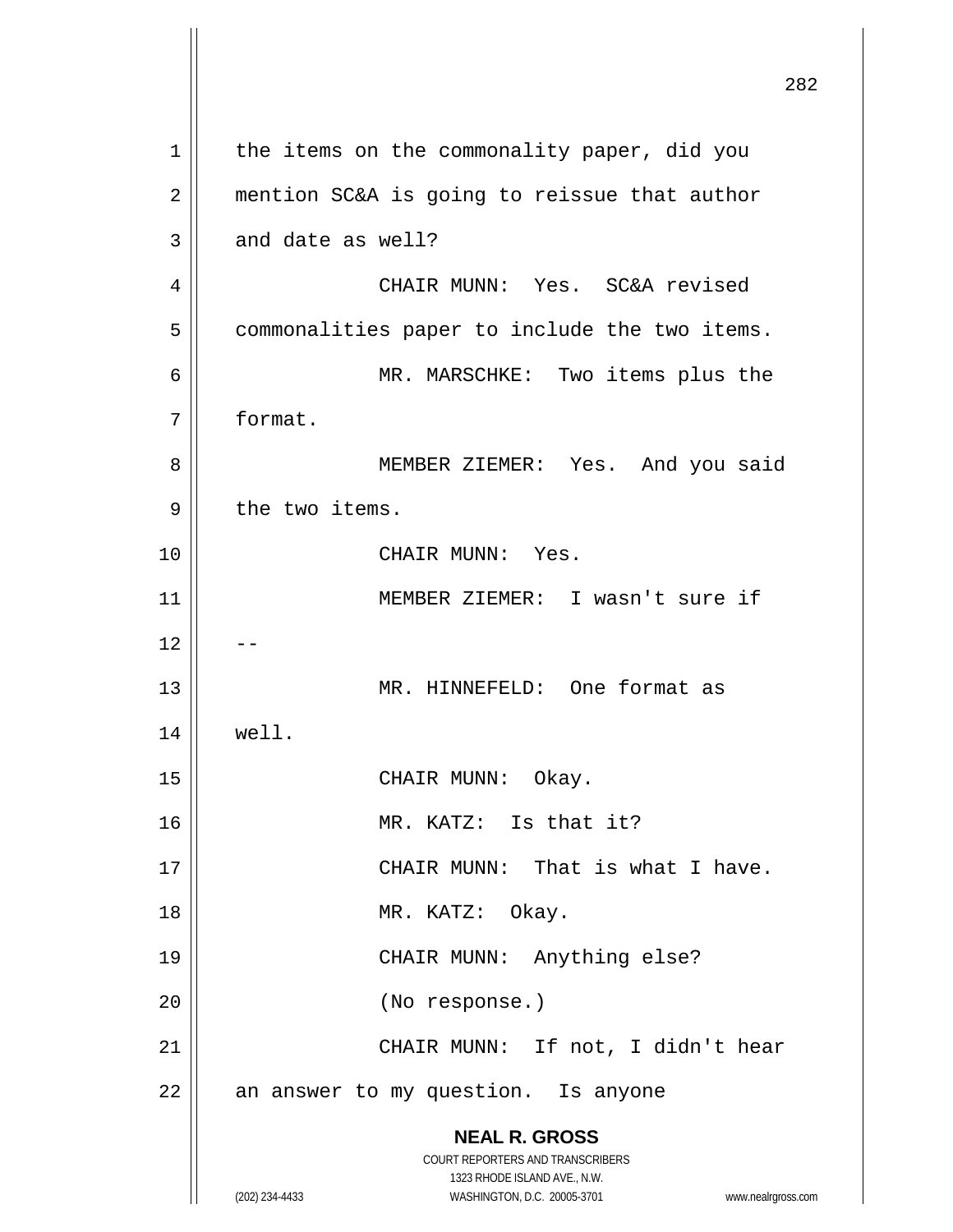**NEAL R. GROSS** COURT REPORTERS AND TRANSCRIBERS 1323 RHODE ISLAND AVE., N.W. (202) 234-4433 WASHINGTON, D.C. 20005-3701 www.nealrgross.com 1 || enthusiastic about trying to set yet another 2 | date past October for our meeting following  $3 \parallel$  that or do you want to ignore the whole thing? 4 || Well, is anyone enthusiastic about anything at  $5$  | this point? 6 MEMBER ZIEMER: About adjourning. 7 MEMBER GIBSON: Getting out of 8 here. 9 CHAIR MUNN: You would like to 10 leave, wouldn't you? 11 MEMBER ZIEMER: Did you have 12 || particular dates in mind or --13 CHAIR MUNN: Well, I had hoped 14 || that we might set something up for the end of 15 November or in the middle of November. 16 MR. KATZ: So we don't have Mark? 17 CHAIR MUNN: We don't have Mark. 18 || MEMBER GRIFFON: I have come back 19  $\parallel$  on. I've been on for the last half-hour. 20 || Thanks for the summary at the end, Wanda. 21 CHAIR MUNN: So glad you got in  $22 \parallel$  there.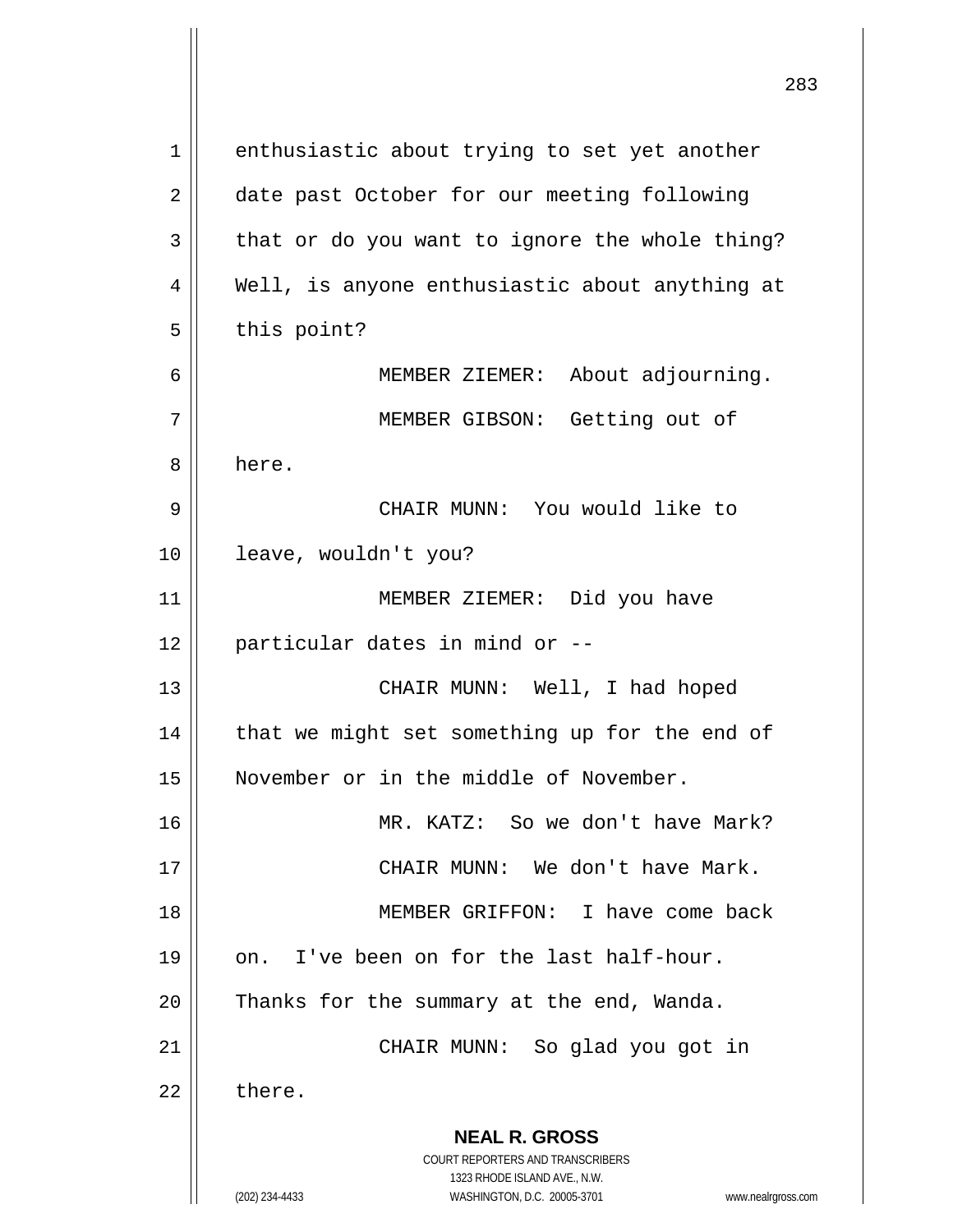**NEAL R. GROSS** COURT REPORTERS AND TRANSCRIBERS 1323 RHODE ISLAND AVE., N.W. (202) 234-4433 WASHINGTON, D.C. 20005-3701 www.nealrgross.com 284 1 MR. KATZ: Okay. Mark. We have  $2 \parallel$  Mark. So --3 CHAIR MUNN: How is your middle 4 November looking? 5 MEMBER GRIFFON: Well, we're  $6 \parallel$  actually going to try to fit in those dates? 7 || Yes. Middle November is fine with me, 8 | actually. 9 CHAIR MUNN: All right. I guess 10 we have to avoid Veterans' Day on the 11th. 11 MR. KATZ: Thanksgiving, too. 12 CHAIR MUNN: We won't even talk 13 || about the last week of the month. Is that 14 week of Veterans' Day reasonable for us to 15  $\parallel$  100k at, that Thursday or that Friday? 16 MR. KATZ: Well, the Thursday 17 || means, then, traveling on Veterans' Day. 18 CHAIR MUNN: That's true. What 19 about the Friday? 20 MR. KATZ: Yes, or what about the 21 following week, the 16th, 17th, 18th, or the 22 | 17th, 18th?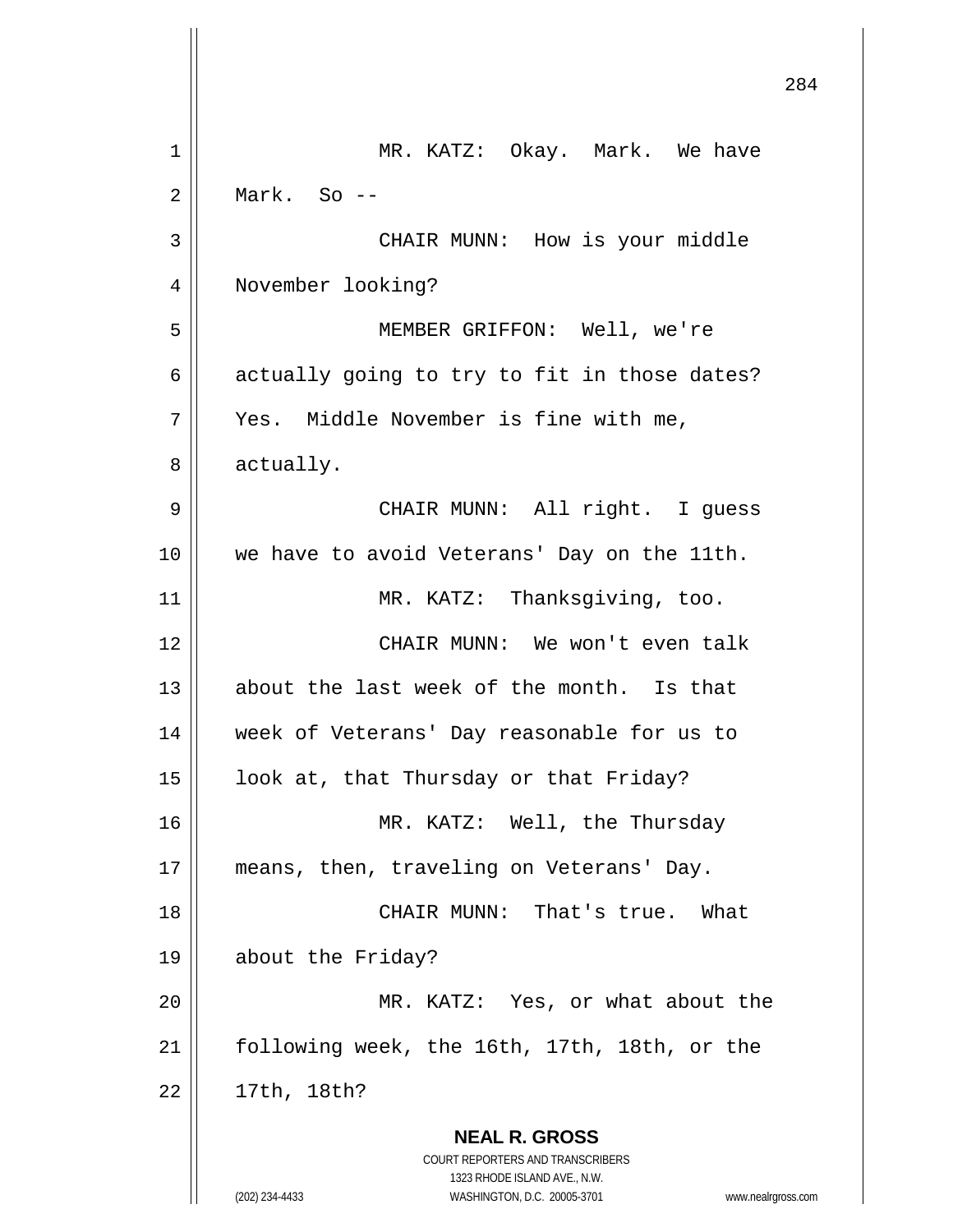**NEAL R. GROSS** COURT REPORTERS AND TRANSCRIBERS 1323 RHODE ISLAND AVE., N.W. (202) 234-4433 WASHINGTON, D.C. 20005-3701 www.nealrgross.com 285 1 || CHAIR MUNN: Fine. Seventeenth? 2 | Tuesday, November 17? No? 3 || MEMBER GRIFFON: Okay with me. 4 || MEMBER ZIEMER: I have got a  $5 \parallel$  conflict, but I might be able to change it. 6 CHAIR MUNN: Well, is that week  $7 \parallel$  okay? 8 MEMBER ZIEMER: Yes. 9 CHAIR MUNN: Just that day that is 10 || not good? 11 || MEMBER ZIEMER: Yes. 12 || MEMBER GIBSON: Okay. Eighteenth. 13 CHAIR MUNN: Is the 18th okay? 14 | Eighteenth, Mark? 15 MEMBER GRIFFON: Eighteenth is 16 | better, yes. 17 || CHAIR MUNN: Okay. All right. 18 Mike? We are good for November 18th, 10:00 19 | o'clock here. 20 MR. KATZ: 9:30. If Paul comes  $21$  || now the night in advance, we can actually get 22 || started earlier.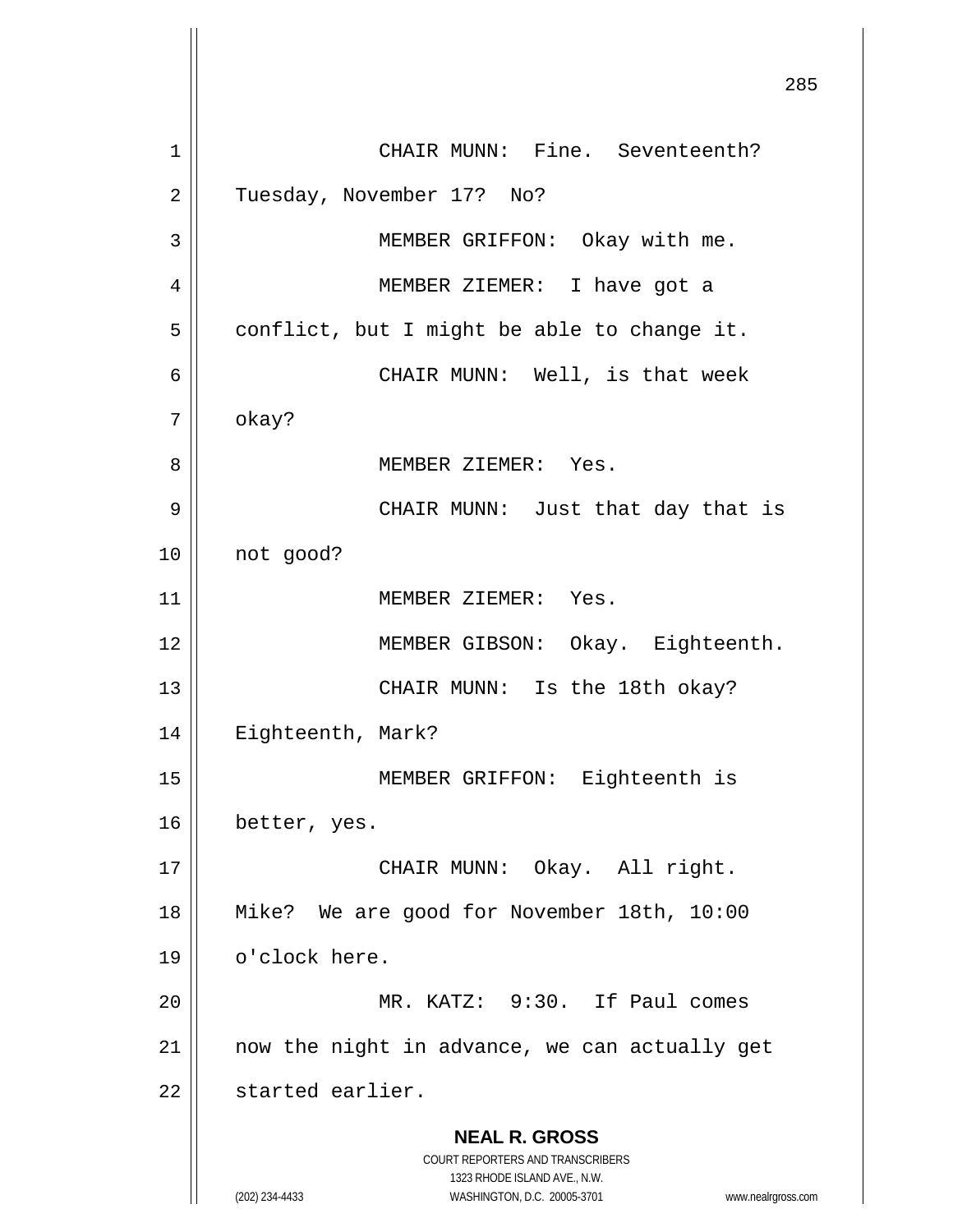**NEAL R. GROSS** COURT REPORTERS AND TRANSCRIBERS 1323 RHODE ISLAND AVE., N.W. (202) 234-4433 WASHINGTON, D.C. 20005-3701 www.nealrgross.com 286 1 || MEMBER ZIEMER: I thought we were 2 | starting late for Wanda. 3 MR. KATZ: She blamed it on you. 4 CHAIR MUNN: Wait. Well, I didn't 5 | blame it solely on you. Mark likes to come in  $6 \parallel$  that same day, too. 7 MEMBER GRIFFON: Yes. I usually  $8 \parallel$  do, but my flight usually gets there by -- $9 \parallel 9:30$  is pretty good for me. 10 || MR. KATZ: Okay. 11 MEMBER GRIFFON: Because we get in  $12 \parallel$  at 8:30. 13 MS. HOWELL: Hey, Ted? 14 || MR. KATZ: Yes, Emily? 15 MS. HOWELL: The 18th and 19th are 16 || going to be a problem for OGC. 17 MR. KATZ: You mean no coverage? 18 || MS. HOWELL: No coverage. 19 MR. KATZ: Oh. 20 MS. HOWELL: We have meetings in 21 | Atlanta those days. 22 CHAIR MUNN: Uh-oh. And the 17th